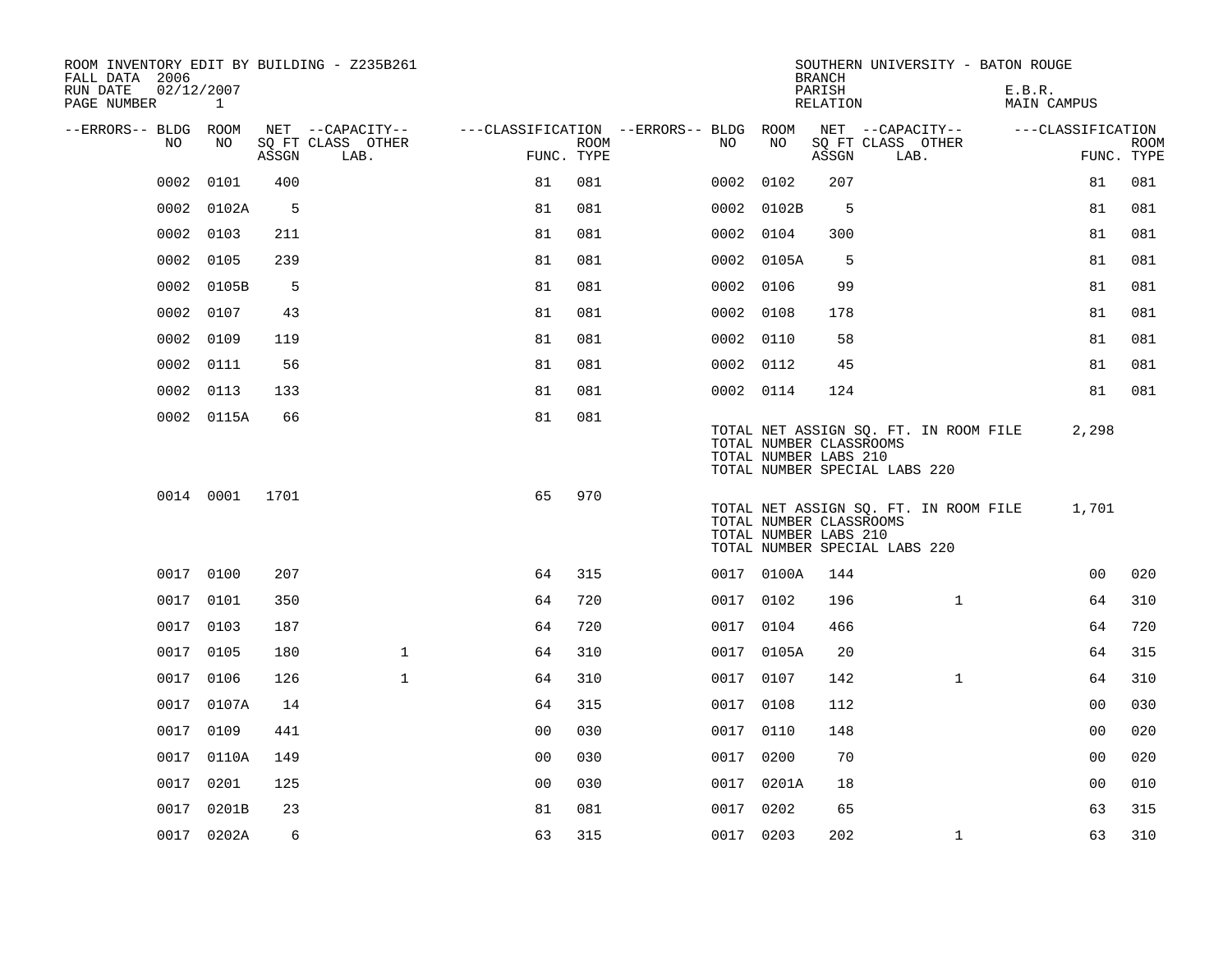| ROOM INVENTORY EDIT BY BUILDING - Z235B261<br>FALL DATA 2006 |            |       |                           |                                        |      |           |                                                  | <b>BRANCH</b>      | SOUTHERN UNIVERSITY - BATON ROUGE                                            |                                  |                           |
|--------------------------------------------------------------|------------|-------|---------------------------|----------------------------------------|------|-----------|--------------------------------------------------|--------------------|------------------------------------------------------------------------------|----------------------------------|---------------------------|
| 02/12/2007<br>RUN DATE<br>PAGE NUMBER                        | 2          |       |                           |                                        |      |           |                                                  | PARISH<br>RELATION |                                                                              | E.B.R.<br>MAIN CAMPUS            |                           |
| --ERRORS-- BLDG ROOM                                         |            |       | NET --CAPACITY--          | ---CLASSIFICATION --ERRORS-- BLDG ROOM |      |           |                                                  |                    | NET --CAPACITY--                                                             | ---CLASSIFICATION                |                           |
| NO                                                           | NO.        | ASSGN | SQ FT CLASS OTHER<br>LAB. | FUNC. TYPE                             | ROOM | NO.       | NO                                               | ASSGN              | SQ FT CLASS OTHER<br>LAB.                                                    |                                  | <b>ROOM</b><br>FUNC. TYPE |
| 0017                                                         | 0203A      | 12    |                           | 81                                     | 081  | 0017      | 0203B                                            | 10                 |                                                                              | 81                               | 081                       |
| 0017                                                         | 0204       | 707   | $\mathbf{1}$              | 63                                     | 310  |           | 0017 0204A                                       | 15                 |                                                                              | 81                               | 081                       |
| 0017                                                         | 0205       | 154   |                           | 63                                     | 350  | 0017 0206 |                                                  | 145                |                                                                              | 0 <sub>0</sub>                   | 020                       |
| 0017                                                         | 0206A      | 9     |                           | 00                                     | 010  |           | 0017 0206B                                       | 12                 |                                                                              | 55                               | 730                       |
| 0017                                                         | 0207       | 95    | $\mathbf{1}$              | 63                                     | 310  | 0017 0208 |                                                  | 60                 |                                                                              | 0 <sub>0</sub>                   | 030                       |
| 0017                                                         | 0209       | 16    |                           | 0 <sub>0</sub>                         | 030  | 0017 0210 |                                                  | 256                | $\mathbf{1}$                                                                 | 63                               | 310                       |
|                                                              | 0017 0210A | 14    |                           | 63                                     | 315  | 0017 0211 |                                                  | 550                |                                                                              | 55                               | 315                       |
|                                                              | 0017 0211A | 18    |                           | 55                                     | 315  | 0017 0212 |                                                  | 155                | $\mathbf{1}$                                                                 | 55                               | 310                       |
|                                                              | 0017 0213  | 143   | $\mathbf{1}$              | 55                                     | 310  |           | TOTAL NUMBER CLASSROOMS<br>TOTAL NUMBER LABS 210 |                    | TOTAL NET ASSIGN SQ. FT. IN ROOM FILE<br>TOTAL NUMBER SPECIAL LABS 220       | 4,325                            |                           |
|                                                              | 0018 0100  | 800   |                           | 0 <sub>0</sub>                         | 020  | 0018 0101 |                                                  | 209                | $\mathbf{1}$                                                                 | 11                               | 310                       |
| 0018                                                         | 0102       | 136   | $\mathbf{1}$              | 11                                     | 310  | 0018      | 0103                                             | 266                |                                                                              | 11                               | 315                       |
| 0018                                                         | 0105       | 798   | 53                        | 11                                     | 110  | 0018 0106 |                                                  | 171                |                                                                              | 00                               | 030                       |
| 0018                                                         | 0107       | 63    |                           | 0 <sub>0</sub>                         | 010  | 0018      | 0108                                             | 441                |                                                                              | 11                               | 315                       |
| 0018                                                         | 0109       | 144   |                           | 11                                     | 315  | 0018      | 0109A                                            | 83                 | $\mathbf{1}$                                                                 | 11                               | 310                       |
| 0018                                                         | 0109B      | 110   | $\mathbf 1$               | 11                                     | 310  | 0018      | 0109C                                            | 76                 | $\mathbf{1}$                                                                 | 11                               | 310                       |
| 0018                                                         | 0109D      | 76    | $\mathbf{1}$              | 11                                     | 310  | 0018      | 0110                                             | 70                 |                                                                              | 11                               | 315                       |
| 0018                                                         | 0200       | 800   |                           | 0 <sub>0</sub>                         | 020  | 0018      | 0201                                             | 494                | 33                                                                           | 11                               | 110                       |
| 0018                                                         | 0202       | 136   | $\mathbf{1}$              | 11                                     | 310  | 0018      | 0203                                             | 646                | 20                                                                           | 11                               | 210                       |
| 0018                                                         | 0204       | 120   |                           | 0 <sub>0</sub>                         | 030  | 0018      | 0205                                             | 133                |                                                                              | 11                               | 315                       |
| 0018                                                         | 0205A      | 133   | $\mathbf 1$               | 11                                     | 310  | 0018      | 0206                                             | 627                | 42                                                                           | 11                               | 110                       |
|                                                              | 0018 0207  | 150   | $\mathbf 1$               | 11                                     | 310  | 0018 0208 | TOTAL NUMBER CLASSROOMS<br>TOTAL NUMBER LABS 210 | 550                | 30<br>TOTAL NET ASSIGN SQ. FT. IN ROOM FILE<br>TOTAL NUMBER SPECIAL LABS 220 | 11<br>5,278<br>4<br>$\mathbf{1}$ | 110                       |
|                                                              | 0020 0100  | 481   |                           | 0 <sub>0</sub>                         | 020  |           | 0020 0101                                        | 1840               | 37                                                                           | 11                               | 210                       |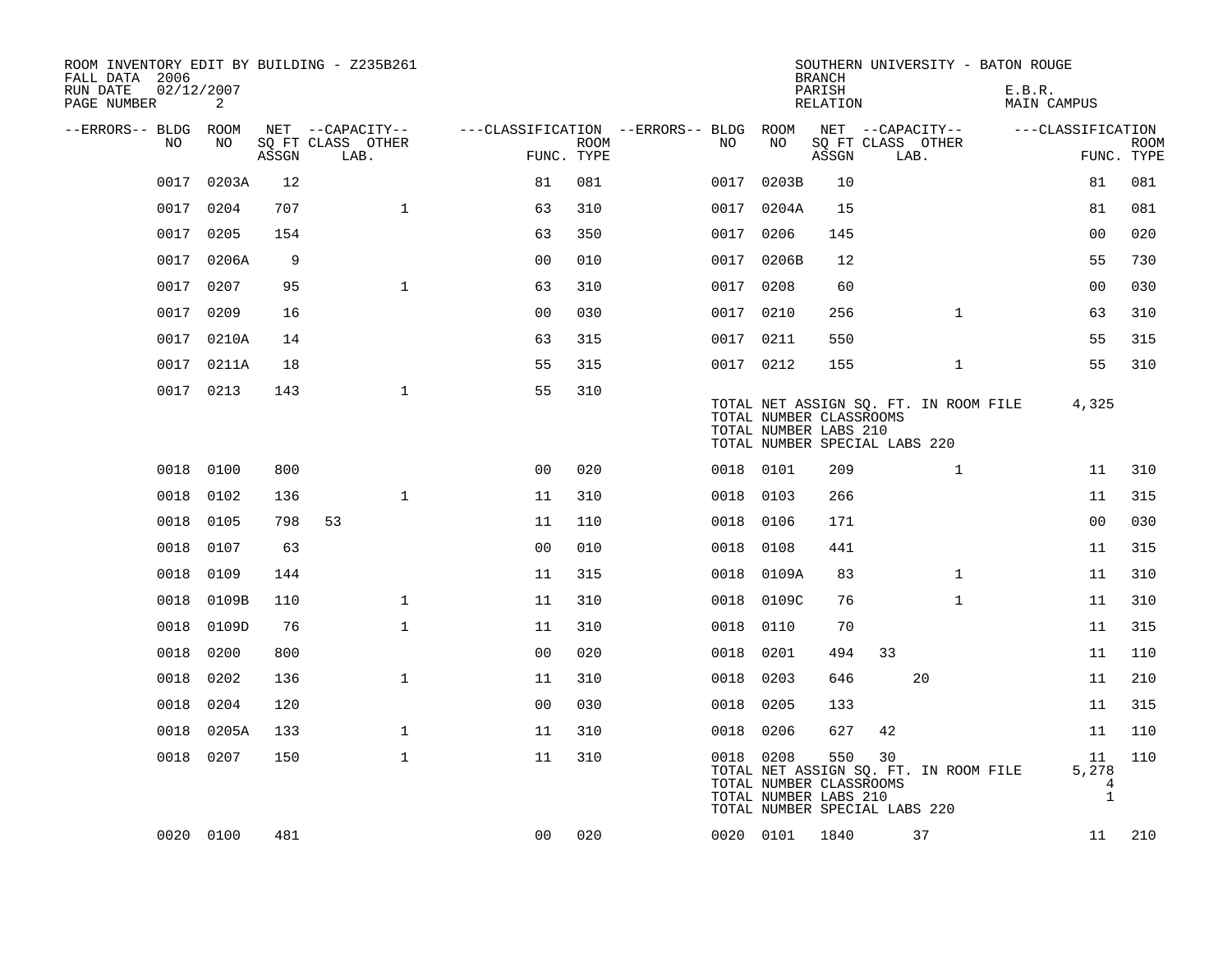| ROOM INVENTORY EDIT BY BUILDING - Z235B261<br>FALL DATA 2006<br>RUN DATE<br>PAGE NUMBER | 02/12/2007<br>3 |       |                           |                |                           |                                   |      |                                                  | <b>BRANCH</b><br>PARISH<br><b>RELATION</b> |                                                                        |   | SOUTHERN UNIVERSITY - BATON ROUGE<br>E.B.R.<br><b>MAIN CAMPUS</b> |                               |             |
|-----------------------------------------------------------------------------------------|-----------------|-------|---------------------------|----------------|---------------------------|-----------------------------------|------|--------------------------------------------------|--------------------------------------------|------------------------------------------------------------------------|---|-------------------------------------------------------------------|-------------------------------|-------------|
| --ERRORS-- BLDG                                                                         | ROOM            |       | NET --CAPACITY--          |                |                           | ---CLASSIFICATION --ERRORS-- BLDG |      | ROOM                                             |                                            | NET --CAPACITY--                                                       |   |                                                                   | ---CLASSIFICATION             |             |
| NO                                                                                      | NO              | ASSGN | SQ FT CLASS OTHER<br>LAB. |                | <b>ROOM</b><br>FUNC. TYPE |                                   | NO   | NO                                               | ASSGN                                      | SQ FT CLASS OTHER<br>LAB.                                              |   |                                                                   | FUNC. TYPE                    | <b>ROOM</b> |
| 0020                                                                                    | 0102            | 551   | 11                        | 11             | 210                       |                                   | 0020 | 0103                                             | 407                                        | 10                                                                     |   |                                                                   | 11                            | 210         |
| 0020                                                                                    | 0104            | 69    |                           | 11             | 215                       |                                   | 0020 | 0105                                             | 94                                         |                                                                        |   |                                                                   | 11                            | 215         |
| 0020                                                                                    | 0106            | 132   | $\mathbf{1}$              | 11             | 310                       |                                   | 0020 | 0107                                             | 208                                        |                                                                        |   |                                                                   | 0 <sub>0</sub>                | 020         |
| 0020                                                                                    | 0108            | 209   |                           | 0 <sub>0</sub> | 030                       |                                   | 0020 | 0109                                             | 36                                         |                                                                        |   |                                                                   | 0 <sub>0</sub>                | 030         |
| 0020                                                                                    | 0110            | 70    |                           | 11             | 215                       |                                   | 0020 | 0111                                             | 140                                        |                                                                        |   |                                                                   | 11                            | 730         |
| 0020                                                                                    | 0112            | 1344  | 31                        | 11             | 210                       |                                   | 0020 | 0113                                             | 119                                        | 10                                                                     |   |                                                                   | 11                            | 215         |
| 0020                                                                                    | 0114            | 96    | $\mathbf{1}$              | 11             | 310                       |                                   | 0020 | 0115                                             | 1624                                       |                                                                        |   |                                                                   | 11                            | 215         |
| 0020                                                                                    | 0116            | 30    |                           | 0 <sub>0</sub> | 010                       |                                   | 0020 | 0117                                             | 82                                         |                                                                        |   |                                                                   | 0 <sub>0</sub>                | 030         |
| 0020                                                                                    | 0118            | 481   |                           | 0 <sub>0</sub> | 020                       |                                   | 0020 | 0200                                             | 689                                        |                                                                        |   |                                                                   | 00                            | 020         |
| 0020                                                                                    | 0200A           | 360   |                           | 0 <sub>0</sub> | 020                       |                                   | 0020 | 0200B                                            | 440                                        |                                                                        |   |                                                                   | 00                            | 020         |
| 0020                                                                                    | 0200C           | 102   |                           | 0 <sub>0</sub> | 020                       |                                   | 0020 | 0200D                                            | 102                                        |                                                                        |   |                                                                   | 0 <sub>0</sub>                | 020         |
| 0020                                                                                    | 0201            | 324   | 4                         | 11             | 310                       |                                   | 0020 | 0201A                                            | 360                                        |                                                                        |   |                                                                   | 11                            | 315         |
| 0020                                                                                    | 0202            | 223   | 2                         | 11             | 310                       |                                   | 0020 | 0203                                             | 223                                        |                                                                        | 2 |                                                                   | 11                            | 310         |
| 0020                                                                                    | 0204            | 241   | 2                         | 11             | 310                       |                                   | 0020 | 0205                                             | 665                                        | 40                                                                     |   |                                                                   | 11                            | 110         |
| 0020                                                                                    | 0206            | 196   |                           | 11             | 315                       |                                   | 0020 | 0206A                                            | 81                                         |                                                                        | 2 |                                                                   | 11                            | 310         |
| 0020                                                                                    | 0206B           | 81    | 2                         | 11             | 310                       |                                   | 0020 | 0206C                                            | 96                                         |                                                                        | 2 |                                                                   | 11                            | 310         |
| 0020                                                                                    | 0206D           | 84    | 2                         | 11             | 310                       |                                   | 0020 | 0206E                                            | 144                                        |                                                                        | 2 |                                                                   | 11                            | 310         |
| 0020                                                                                    | 0207            | 84    |                           | 11             | 730                       |                                   | 0020 | 0207A                                            | 72                                         |                                                                        | 2 |                                                                   | 11                            | 310         |
| 0020                                                                                    | 0207B           | 49    |                           | 11             | 315                       |                                   | 0020 | 0208                                             | 286                                        |                                                                        |   |                                                                   | 00                            | 030         |
| 0020                                                                                    | 0209            | 580   | 55                        | 11             | 110                       |                                   | 0020 | 0210                                             | 24                                         |                                                                        |   |                                                                   | 0 <sub>0</sub>                | 010         |
| 0020                                                                                    | 0211            | 680   | 65                        | 11             | 110                       |                                   | 0020 | 0212                                             | 580                                        | 55                                                                     |   |                                                                   | 11                            | 110         |
| 0020                                                                                    | 0214            | 486   | 45                        | 11             | 110                       |                                   |      | 0020 0216                                        | 117                                        |                                                                        |   |                                                                   | 11                            | 315         |
| 0020                                                                                    | 0216A           | 117   | 2                         | 11             | 310                       |                                   |      | TOTAL NUMBER CLASSROOMS<br>TOTAL NUMBER LABS 210 |                                            | TOTAL NET ASSIGN SQ. FT. IN ROOM FILE<br>TOTAL NUMBER SPECIAL LABS 220 |   |                                                                   | 11,969<br>5<br>$\overline{4}$ |             |
|                                                                                         | 0029 0100       | 1100  |                           | 11             | 730                       |                                   |      | 0029 0101                                        | 80                                         |                                                                        |   |                                                                   | 11                            | 735         |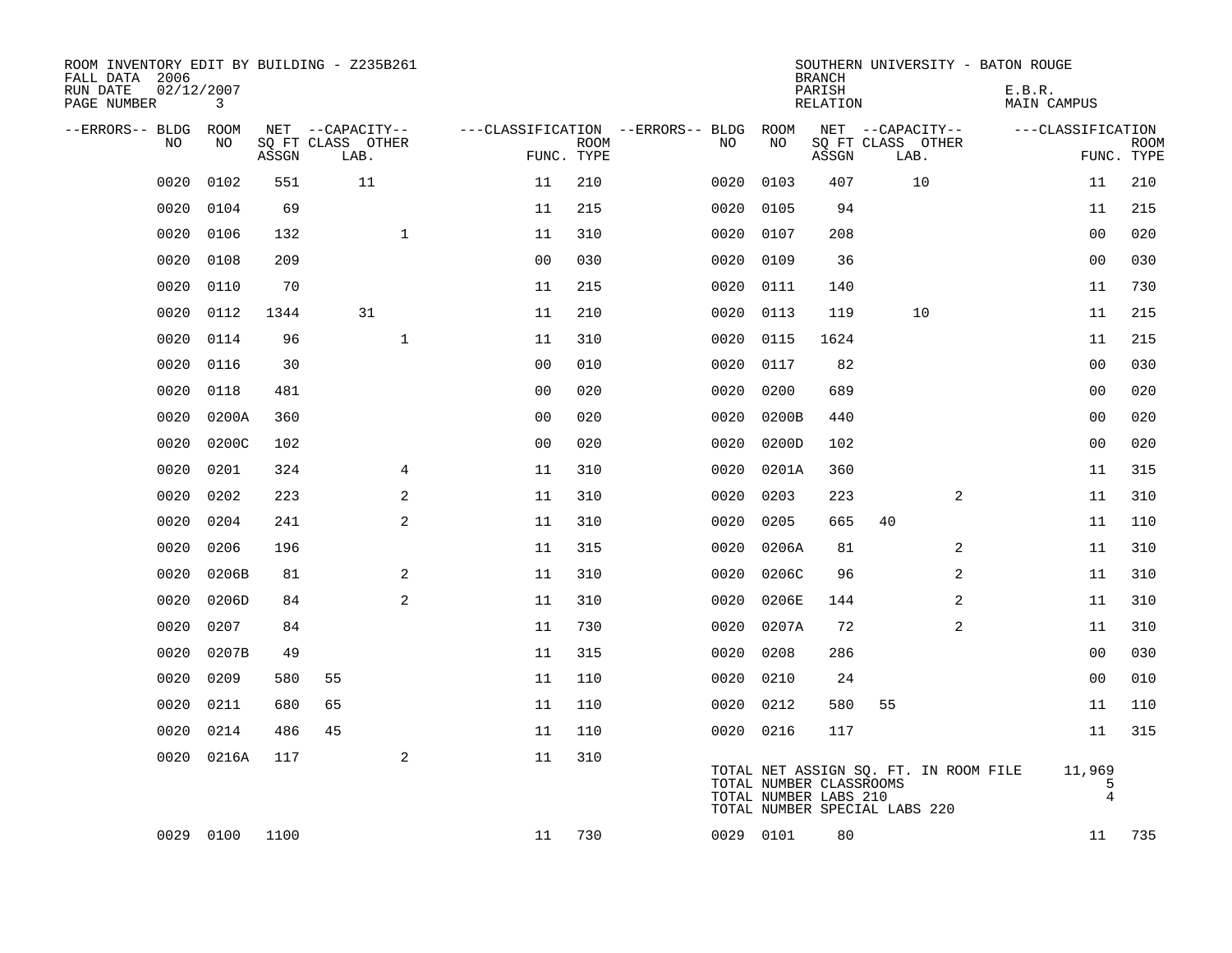| ROOM INVENTORY EDIT BY BUILDING - Z235B261<br>FALL DATA 2006 |                           |                 |                           |              |                                        |                    |           |                                                  | <b>BRANCH</b>      |                               | SOUTHERN UNIVERSITY - BATON ROUGE     |                              |                           |
|--------------------------------------------------------------|---------------------------|-----------------|---------------------------|--------------|----------------------------------------|--------------------|-----------|--------------------------------------------------|--------------------|-------------------------------|---------------------------------------|------------------------------|---------------------------|
| RUN DATE<br>PAGE NUMBER                                      | 02/12/2007<br>$4^{\circ}$ |                 |                           |              |                                        |                    |           |                                                  | PARISH<br>RELATION |                               |                                       | E.B.R.<br><b>MAIN CAMPUS</b> |                           |
| --ERRORS-- BLDG ROOM                                         |                           |                 | NET --CAPACITY--          |              | ---CLASSIFICATION --ERRORS-- BLDG ROOM |                    |           |                                                  |                    |                               | NET --CAPACITY--                      | ---CLASSIFICATION            |                           |
| NO                                                           | NO.                       | ASSGN           | SO FT CLASS OTHER<br>LAB. |              |                                        | ROOM<br>FUNC. TYPE | NO        | NO                                               | ASSGN              | SQ FT CLASS OTHER<br>LAB.     |                                       |                              | <b>ROOM</b><br>FUNC. TYPE |
| 0029                                                         | 0102                      | 36              |                           | $\mathbf{1}$ | 11                                     | 310                | 0029      | 0103                                             | 40                 |                               |                                       | 11                           | 730                       |
| 0029                                                         | 0104                      | 40              |                           |              | 11                                     | 730                | 0029      | 0105                                             | 304                |                               |                                       | 11                           | 730                       |
| 0029                                                         | 0106                      | 228             |                           |              | 11                                     | 730                | 0029 0107 |                                                  | 112                |                               |                                       | 0 <sub>0</sub>               | 020                       |
|                                                              | 0029 0205                 | 420             | 30                        |              | 11                                     | 110                |           | TOTAL NUMBER CLASSROOMS<br>TOTAL NUMBER LABS 210 |                    | TOTAL NUMBER SPECIAL LABS 220 | TOTAL NET ASSIGN SQ. FT. IN ROOM FILE | 2,248<br>1                   |                           |
| 0032                                                         | 0100                      | 440             |                           |              | 61                                     | 615                | 0032 0101 |                                                  | 63                 |                               | $\mathbf{1}$                          | 0 <sub>0</sub>               | 030                       |
|                                                              | 0032 0102                 | 63              |                           | 2            | 0 <sub>0</sub>                         | 030                | 0032 0103 |                                                  | 80                 |                               |                                       | 0 <sub>0</sub>               | 020                       |
|                                                              | 0032 0104                 | 80              |                           |              | 00                                     | 020                | 0032 0105 |                                                  | 3489               |                               | 698                                   | 61                           | 610                       |
|                                                              | 0032 0106                 | 1039            |                           | 55           | 61                                     | 610                |           | 0032 0106A                                       | 16                 |                               |                                       | 61                           | 615                       |
|                                                              | 0032 0107                 | 472             |                           |              | 61                                     | 615                | 0032 0108 |                                                  | 120                |                               |                                       | 61                           | 615                       |
|                                                              | 0032 0201                 | 1175            |                           | 235          | 61                                     | 610                |           | TOTAL NUMBER CLASSROOMS<br>TOTAL NUMBER LABS 210 |                    | TOTAL NUMBER SPECIAL LABS 220 | TOTAL NET ASSIGN SQ. FT. IN ROOM FILE | 6,751                        |                           |
|                                                              | 0039 0100                 | 6235            |                           |              | 11                                     | 520                | 0039 0101 |                                                  | 101                |                               |                                       | 0 <sub>0</sub>               | 020                       |
| 0039                                                         | 0102                      | 47              |                           | $\mathbf{1}$ | 11                                     | 310                |           | 0039 0102A                                       | $\overline{7}$     |                               |                                       | 11                           | 315                       |
| 0039                                                         | 0103                      | 115             |                           |              | 0 <sub>0</sub>                         | 030                | 0039      | 0104                                             | 139                |                               |                                       | 11                           | 523                       |
| 0039                                                         | 0104A                     | 75              |                           |              | 11                                     | 523                | 0039      | 0105                                             | 319                |                               |                                       | 11                           | 523                       |
| 0039                                                         | 0105A                     | 148             |                           |              | 10                                     | 730                |           | 0039 0105B                                       | 87                 |                               |                                       | 11                           | 523                       |
| 0039                                                         | 0106                      | 355             | 24                        |              | 11                                     | 110                | 0039      | 0107                                             | 1123               |                               |                                       | 11                           | 520                       |
| 0039                                                         | 0108                      | 355             | 24                        |              | 11                                     | 110                | 0039      | 0109                                             | 154                |                               |                                       | 0 <sub>0</sub>               | 030                       |
| 0039                                                         | 0110                      | 49              |                           |              | 11                                     | 523                | 0039      | 0110A                                            | 49                 |                               |                                       | 11                           | 523                       |
| 0039                                                         | 0110B                     | 248             |                           |              | 11                                     | 523                | 0039      | 0111                                             | 47                 |                               |                                       | 11                           | 523                       |
| 0039                                                         | 0111A                     | $7\phantom{.0}$ |                           |              | 11                                     | 523                | 0039      | 0112                                             | 68                 |                               |                                       | 0 <sub>0</sub>               | 020                       |
| 0039                                                         | 0112A                     | 94              |                           |              | 10                                     | 523                | 0039      | 0112B                                            | 167                |                               |                                       | 11                           | 523                       |
|                                                              | 0039 0200                 | 342             | 23                        |              | 11                                     | 110                | 0039 0201 |                                                  | 342                | 23                            |                                       | 11                           | 110                       |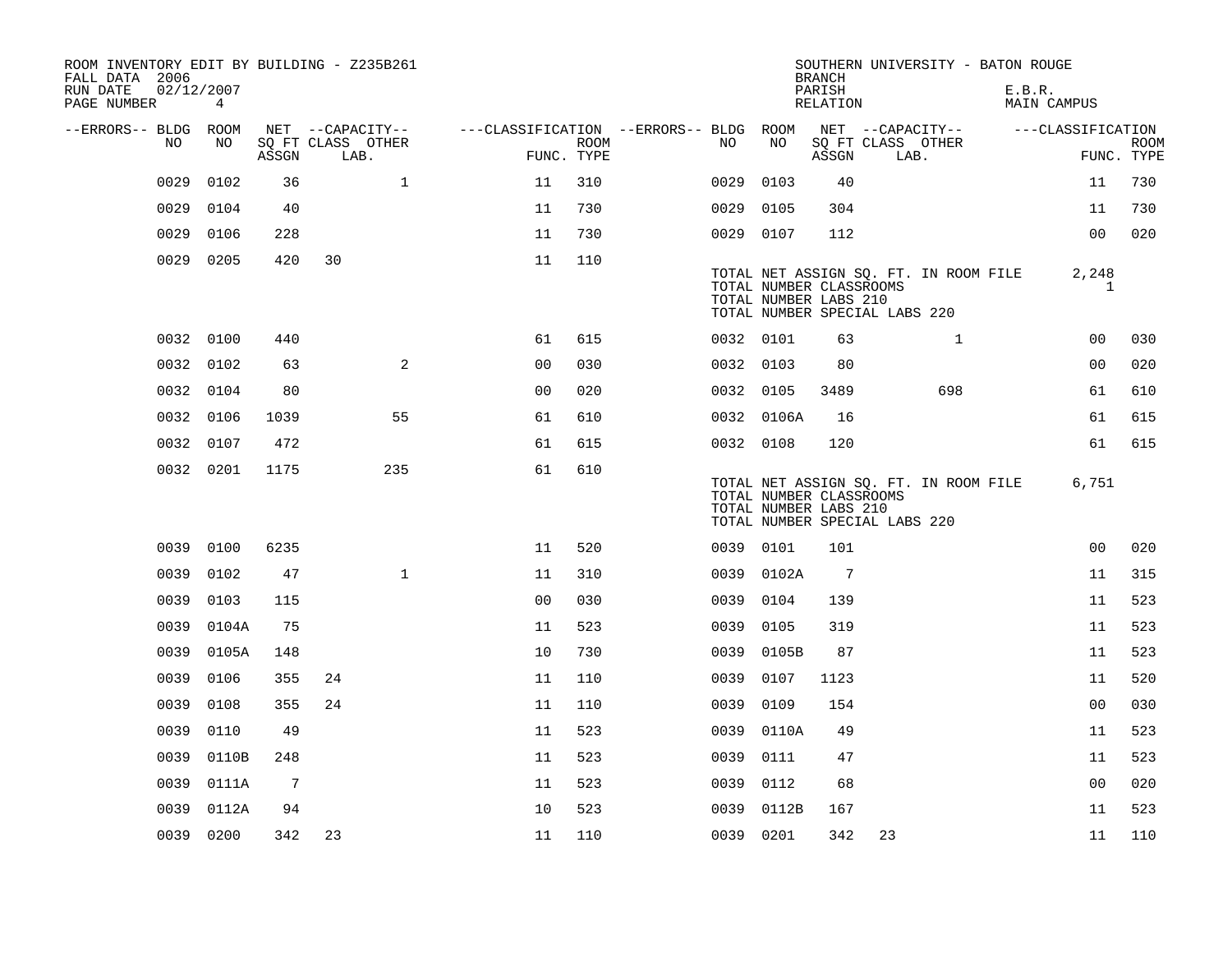| ROOM INVENTORY EDIT BY BUILDING - Z235B261<br>FALL DATA 2006<br>RUN DATE<br>PAGE NUMBER | 02/12/2007<br>5 |       |                           |                                        |      |           |                                                                                                | <b>BRANCH</b><br>PARISH<br>RELATION |      | SOUTHERN UNIVERSITY - BATON ROUGE     | E.B.R. | MAIN CAMPUS                    |                           |
|-----------------------------------------------------------------------------------------|-----------------|-------|---------------------------|----------------------------------------|------|-----------|------------------------------------------------------------------------------------------------|-------------------------------------|------|---------------------------------------|--------|--------------------------------|---------------------------|
| --ERRORS-- BLDG ROOM                                                                    |                 |       | NET --CAPACITY--          | ---CLASSIFICATION --ERRORS-- BLDG ROOM |      |           |                                                                                                |                                     |      | NET --CAPACITY--                      |        | ---CLASSIFICATION              |                           |
| NO.                                                                                     | NO.             | ASSGN | SO FT CLASS OTHER<br>LAB. | FUNC. TYPE                             | ROOM | NO.       | NO                                                                                             | ASSGN                               | LAB. | SQ FT CLASS OTHER                     |        |                                | <b>ROOM</b><br>FUNC. TYPE |
| 0039                                                                                    | 0202            | 1184  |                           | 11                                     | 730  |           | 0039 0203<br>TOTAL NUMBER CLASSROOMS<br>TOTAL NUMBER LABS 210<br>TOTAL NUMBER SPECIAL LABS 220 | 1184                                |      | TOTAL NET ASSIGN SQ. FT. IN ROOM FILE |        | 11<br>12,603<br>$\overline{4}$ | 730                       |
| 0040                                                                                    | B100            | 384   |                           | 81                                     | 081  | 0040 B101 |                                                                                                | 240                                 |      |                                       |        | 81                             | 081                       |
| 0040                                                                                    | B102            | 196   |                           | 81                                     | 081  | 0040      | B103                                                                                           | 154                                 |      |                                       |        | 81                             | 081                       |
| 0040                                                                                    | B104            | 345   |                           | 81                                     | 081  | 0040 B105 |                                                                                                | 343                                 |      |                                       |        | 81                             | 081                       |
| 0040                                                                                    | <b>B105A</b>    | 94    |                           | 81                                     | 081  | 0040      | S100A                                                                                          | 1078                                |      |                                       |        | 0 <sub>0</sub>                 | 020                       |
| 0040                                                                                    | S100B           | 420   |                           | 0 <sub>0</sub>                         | 020  | 0040      | S200A 1078                                                                                     |                                     |      |                                       |        | 0 <sub>0</sub>                 | 020                       |
| 0040                                                                                    | S200B           | 420   |                           | 0 <sub>0</sub>                         | 020  | 0040      | 0101                                                                                           | 162                                 |      |                                       |        | 81                             | 081                       |
| 0040                                                                                    | 0102            | 170   | $\mathbf{1}$              | 11                                     | 310  | 0040      | 0103                                                                                           | 170                                 |      | $\mathbf{1}$                          |        | 11                             | 310                       |
| 0040                                                                                    | 0104            | 170   | $\mathbf{1}$              | 11                                     | 310  | 0040      | 0105                                                                                           | 170                                 |      | $\mathbf{1}$                          |        | 11                             | 310                       |
| 0040                                                                                    | 0106            | 170   | $\mathbf{1}$              | 11                                     | 310  | 0040      | 0107                                                                                           | 192                                 |      |                                       |        | 0 <sub>0</sub>                 | 030                       |
| 0040                                                                                    | 0108            | 170   | $\mathbf 1$               | 21                                     | 310  | 0040      | 0109                                                                                           | 170                                 |      | $\mathbf{1}$                          |        | 11                             | 310                       |
| 0040                                                                                    | 0110            | 170   | $\mathbf 1$               | 11                                     | 310  | 0040      | 0111                                                                                           | 170                                 |      | $\mathbf{1}$                          |        | 11                             | 310                       |
| 0040                                                                                    | 0112            | 170   | $\mathbf 1$               | 11                                     | 310  | 0040      | 0113                                                                                           | 170                                 |      | $\mathbf{1}$                          |        | 11                             | 310                       |
| 0040                                                                                    | 0114            | 323   |                           | 11                                     | 710  | 0040      | 0115                                                                                           | 170                                 |      | $\mathbf{1}$                          |        | 11                             | 310                       |
| 0040                                                                                    | 0117            | 170   |                           | 81                                     | 081  | 0040      | 0118                                                                                           | 170                                 |      |                                       |        | 81                             | 081                       |
| 0040                                                                                    | 0119            | 170   |                           | 81                                     | 081  | 0040      | 0121                                                                                           | 170                                 |      |                                       |        | 81                             | 081                       |
| 0040                                                                                    | 0122            | 170   |                           | 81                                     | 081  | 0040 0123 |                                                                                                | 170                                 |      |                                       |        | 81                             | 081                       |
| 0040                                                                                    | 0124            | 170   |                           | 81                                     | 081  | 0040      | 0125                                                                                           | 170                                 |      | 6                                     |        | 81                             | 081                       |
| 0040                                                                                    | 0125A           | 22    |                           | 81                                     | 081  | 0040      | 0126                                                                                           | 170                                 |      |                                       |        | 81                             | 081                       |
| 0040                                                                                    | 0127            | 170   |                           | 81                                     | 081  | 0040      | 0128                                                                                           | 170                                 |      |                                       |        | 81                             | 081                       |
| 0040                                                                                    | 0129            | 170   |                           | 81                                     | 081  | 0040      | 0130                                                                                           | 170                                 |      |                                       |        | 81                             | 081                       |
| 0040                                                                                    | 0203            | 170   |                           | 81                                     | 081  | 0040      | 0204                                                                                           | 170                                 |      |                                       |        | 81                             | 081                       |
| 0040                                                                                    | 0205            | 170   |                           | 81                                     | 081  | 0040      | 0206                                                                                           | 170                                 |      |                                       |        | 81                             | 081                       |
|                                                                                         | 0040 0207       | 170   | 6                         | 81                                     | 081  |           | 0040 0207A                                                                                     | 22                                  |      |                                       |        | 81                             | 081                       |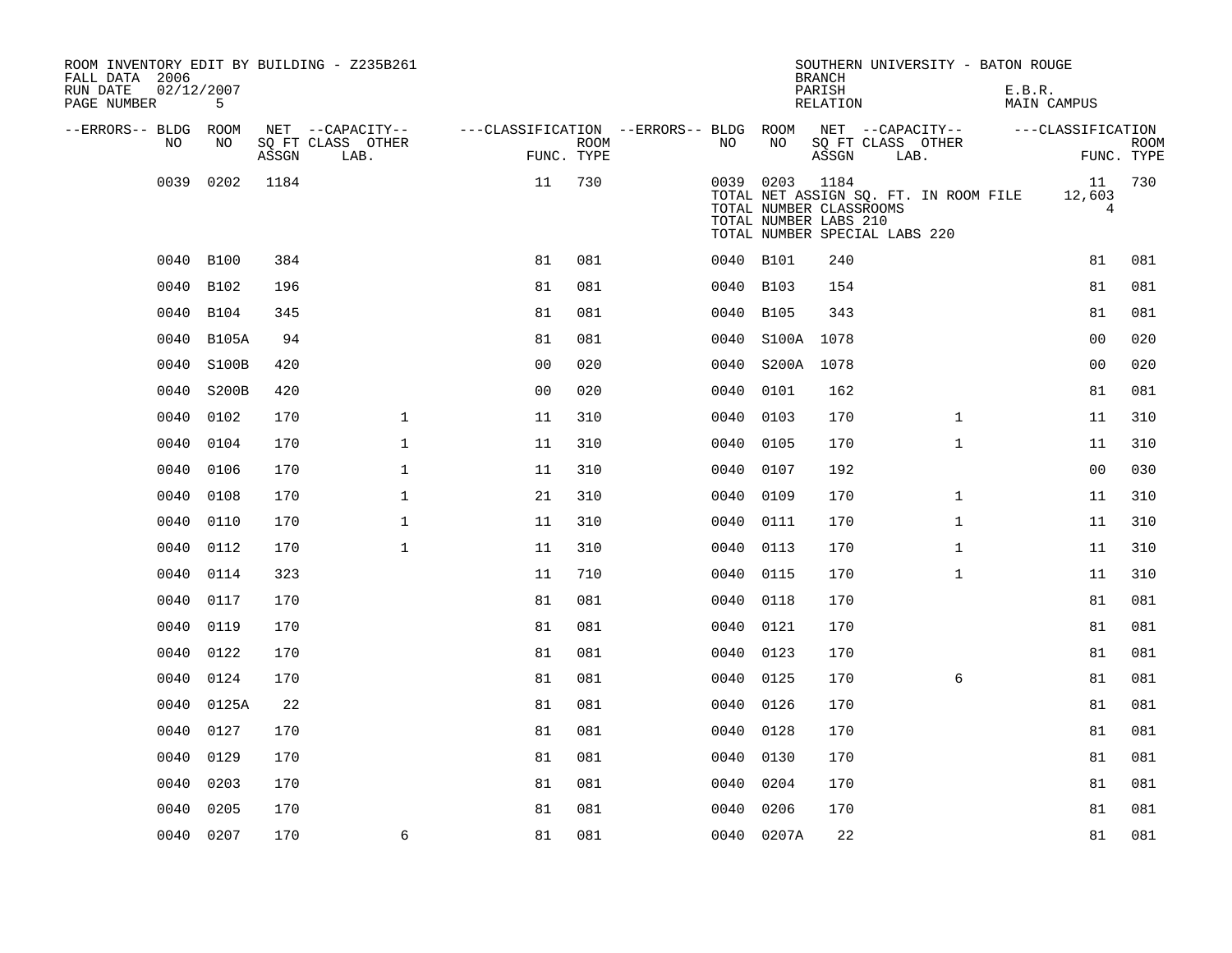| ROOM INVENTORY EDIT BY BUILDING - Z235B261<br>FALL DATA 2006 |            |       |                           |                                        |             |           |            | <b>BRANCH</b>                                           | SOUTHERN UNIVERSITY - BATON ROUGE                                      |                       |                           |
|--------------------------------------------------------------|------------|-------|---------------------------|----------------------------------------|-------------|-----------|------------|---------------------------------------------------------|------------------------------------------------------------------------|-----------------------|---------------------------|
| RUN DATE<br>02/12/2007<br>PAGE NUMBER                        | 6          |       |                           |                                        |             |           |            | PARISH<br>RELATION                                      |                                                                        | E.B.R.<br>MAIN CAMPUS |                           |
| --ERRORS-- BLDG ROOM                                         |            |       | NET --CAPACITY--          | ---CLASSIFICATION --ERRORS-- BLDG ROOM |             |           |            |                                                         | NET --CAPACITY--                                                       | ---CLASSIFICATION     |                           |
| NO                                                           | NO         | ASSGN | SQ FT CLASS OTHER<br>LAB. | FUNC. TYPE                             | <b>ROOM</b> | NO        | NO         | ASSGN                                                   | SQ FT CLASS OTHER<br>LAB.                                              |                       | <b>ROOM</b><br>FUNC. TYPE |
| 0040                                                         | 0208       | 170   |                           | 81                                     | 081         | 0040      | 0209       | 170                                                     |                                                                        | 81                    | 081                       |
| 0040                                                         | 0210       | 170   |                           | 81                                     | 081         | 0040      | 0211       | 170                                                     |                                                                        | 81                    | 081                       |
| 0040                                                         | 0212       | 170   |                           | 81                                     | 081         | 0040      | 0213       | 170                                                     |                                                                        | 81                    | 081                       |
| 0040                                                         | 0214       | 170   |                           | 81                                     | 081         | 0040      | 0215       | 170                                                     |                                                                        | 81                    | 081                       |
| 0040                                                         | 0216       | 170   |                           | 81                                     | 081         | 0040      | 0217       | 170                                                     |                                                                        | 81                    | 081                       |
| 0040                                                         | 0218       | 162   |                           | 81                                     | 081         | 0040      | 0219       | 170                                                     |                                                                        | 81                    | 081                       |
| 0040                                                         | 0220       | 170   |                           | 81                                     | 081         | 0040      | 0221       | 170                                                     |                                                                        | 81                    | 081                       |
| 0040                                                         | 0222       | 170   |                           | 81                                     | 081         | 0040      | 0223       | 170                                                     |                                                                        | 81                    | 081                       |
| 0040                                                         | 0224       | 170   |                           | 81                                     | 081         | 0040      | 0225       | 170                                                     | 6                                                                      | 81                    | 081                       |
| 0040                                                         | 0225A      | 22    |                           | 81                                     | 081         | 0040 0226 |            | 170                                                     |                                                                        | 81                    | 081                       |
| 0040                                                         | 0227       | 170   |                           | 81                                     | 081         | 0040 0228 |            | 170                                                     |                                                                        | 81                    | 081                       |
|                                                              | 0040 0229  | 170   |                           | 81                                     | 081         | 0040 0230 |            | 170<br>TOTAL NUMBER CLASSROOMS<br>TOTAL NUMBER LABS 210 | TOTAL NET ASSIGN SQ. FT. IN ROOM FILE<br>TOTAL NUMBER SPECIAL LABS 220 | 81<br>11,309          | 081                       |
|                                                              | 0042 0100  | 121   |                           | 55                                     | 315         | 0042 0101 |            | 149                                                     | $\mathbf{1}$                                                           | 55                    | 310                       |
|                                                              | 0042 0101A | 6     |                           | 55                                     | 870         | 0042 0102 |            | 23                                                      |                                                                        | 55                    | 870                       |
|                                                              | 0042 0103  | 196   | $\mathbf{1}$              | 55                                     | 860         | 0042 0104 |            | 12                                                      |                                                                        | 55                    | 895                       |
|                                                              | 0042 0105  | 20    |                           | 0 <sub>0</sub>                         | 010         | 0042 0106 |            | 710                                                     | 12                                                                     | 55                    | 810                       |
|                                                              | 0042 0106A | 56    | 12                        | 55                                     | 810         | 0042 0107 |            | 65                                                      |                                                                        | 55                    | 820                       |
|                                                              | 0042 0108  | 20    |                           | 55                                     | 870         | 0042 0109 |            | 141                                                     | $\overline{2}$                                                         | 55                    | 870                       |
|                                                              | 0042 0110  | 19    |                           | 55                                     | 870         | 0042 0111 |            | 28                                                      |                                                                        | 00                    | 030                       |
| 0042                                                         | 0112       | 144   |                           | 55                                     | 895         | 0042 0113 |            | 18                                                      | $\mathbf{1}$                                                           | 00                    | 030                       |
| 0042                                                         | 0114       | 100   |                           | 55                                     | 850         |           | 0042 0114A | 64                                                      |                                                                        | 55                    | 850                       |
| 0042                                                         | 0114B      | 6     |                           | 55                                     | 860         | 0042 0115 |            | 89                                                      | 2                                                                      | 55                    | 820                       |
|                                                              | 0042 0116  | 721   | 12                        | 55                                     | 810         | 0042 0117 |            | 22                                                      |                                                                        | 0 <sub>0</sub>        | 010                       |
|                                                              | 0042 0118  | 171   |                           | 55                                     | 895         | 0042 0119 |            | 168                                                     |                                                                        | 55                    | 650                       |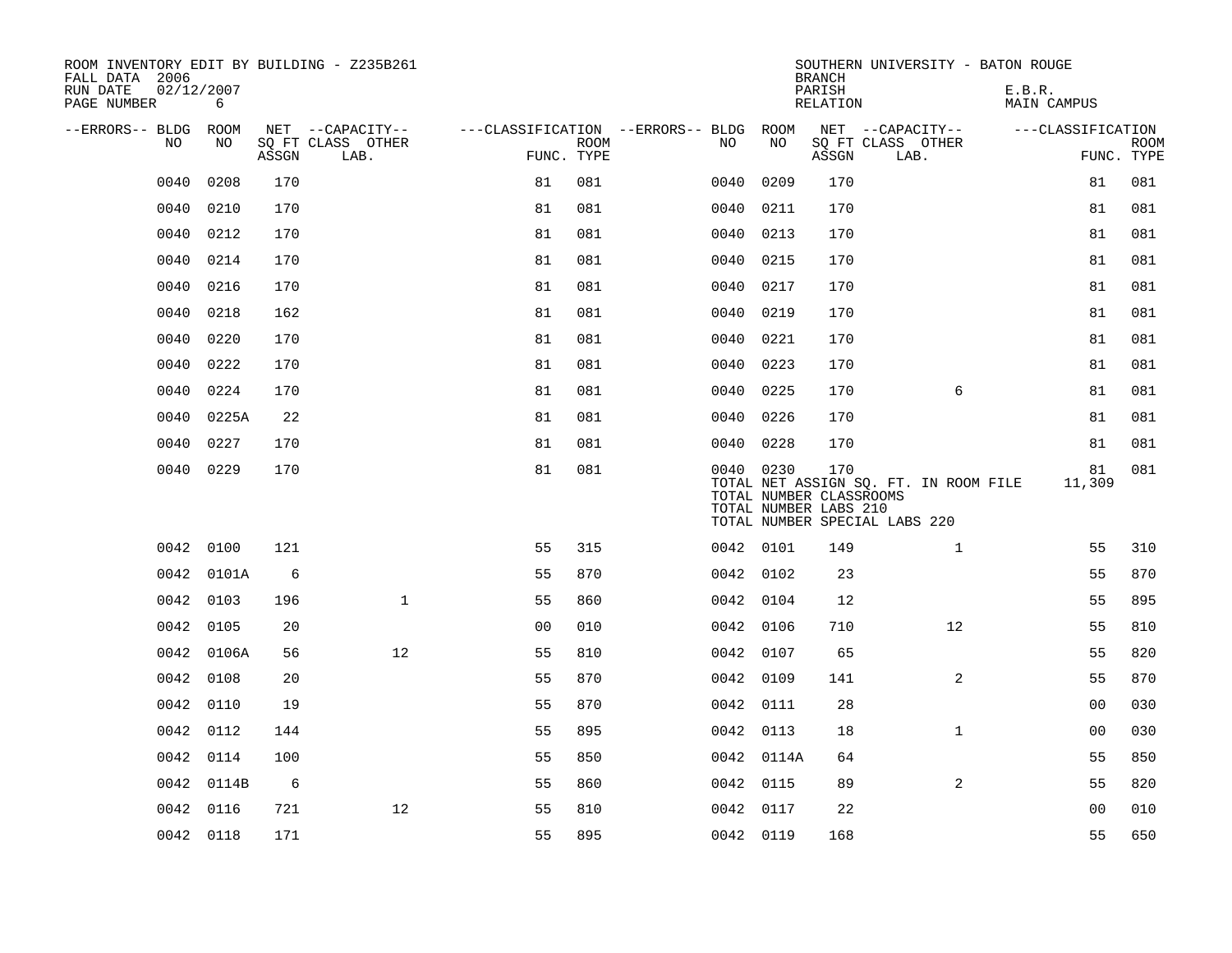| ROOM INVENTORY EDIT BY BUILDING - Z235B261<br>FALL DATA 2006 |                 |       |                           |                                        |             |           |                                                  | <b>BRANCH</b>      | SOUTHERN UNIVERSITY - BATON ROUGE                                      |        |                   |                           |
|--------------------------------------------------------------|-----------------|-------|---------------------------|----------------------------------------|-------------|-----------|--------------------------------------------------|--------------------|------------------------------------------------------------------------|--------|-------------------|---------------------------|
| RUN DATE<br>PAGE NUMBER                                      | 02/12/2007<br>7 |       |                           |                                        |             |           |                                                  | PARISH<br>RELATION |                                                                        | E.B.R. | MAIN CAMPUS       |                           |
| --ERRORS-- BLDG ROOM                                         |                 |       | NET --CAPACITY--          | ---CLASSIFICATION --ERRORS-- BLDG ROOM |             |           |                                                  |                    | NET --CAPACITY--                                                       |        | ---CLASSIFICATION |                           |
| NO.                                                          | NO              | ASSGN | SQ FT CLASS OTHER<br>LAB. | FUNC. TYPE                             | <b>ROOM</b> | NO.       | NO                                               | ASSGN              | SQ FT CLASS OTHER<br>LAB.                                              |        |                   | <b>ROOM</b><br>FUNC. TYPE |
| 0042                                                         | 0119A           | 10    |                           | 55                                     | 655         |           | 0042 0119B                                       | 10                 |                                                                        |        | 55                | 655                       |
|                                                              | 0042 0120       | 35    |                           | 55                                     | 655         | 0042 0123 |                                                  | 361                |                                                                        |        | 0 <sub>0</sub>    | 020                       |
|                                                              | 0042 0124       | 283   |                           | 55                                     | 880         | 0042 0125 |                                                  | 34                 |                                                                        |        | 0 <sub>0</sub>    | 020                       |
|                                                              | 0042 0126       | 24    |                           | 0 <sub>0</sub>                         | 030         |           | TOTAL NUMBER CLASSROOMS<br>TOTAL NUMBER LABS 210 |                    | TOTAL NET ASSIGN SQ. FT. IN ROOM FILE<br>TOTAL NUMBER SPECIAL LABS 220 |        | 3,319             |                           |
| 0043                                                         | <b>B300</b>     | 272   |                           | 81                                     | 081         | 0043 B301 |                                                  | 320                |                                                                        |        | 81                | 081                       |
|                                                              | 0043 B302       | 639   |                           | 81                                     | 081         | 0043 B303 |                                                  | 1284               |                                                                        |        | 0 <sub>0</sub>    | 030                       |
| 0043                                                         | B304            | 90    |                           | 0 <sub>0</sub>                         | 030         | 0043      | <b>B305</b>                                      | 334                |                                                                        |        | 81                | 081                       |
| 0043                                                         | 0AAA            | 2112  |                           | 0 <sub>0</sub>                         | 020         | 0043      | 0BBB                                             | 2121               |                                                                        |        | 0 <sub>0</sub>    | 020                       |
| 0043                                                         | 0100            | 126   |                           | 0 <sub>0</sub>                         | 020         |           | 0043 0100A                                       | 473                |                                                                        |        | 55                | 650                       |
|                                                              | 0043 0101       | 277   | $\mathbf{1}$              | 55                                     | 910         | 0043 0102 |                                                  | 277                | $\mathbf{1}$                                                           |        | 55                | 910                       |
| 0043                                                         | 0103            | 277   | $\mathbf{1}$              | 55                                     | 910         | 0043      | 0104                                             | 277                | $\mathbf{1}$                                                           |        | 55                | 910                       |
| 0043                                                         | 0105            | 277   | $\mathbf 1$               | 55                                     | 910         |           | 0043 0105A                                       | 128                | $\mathbf{1}$                                                           |        | 55                | 910                       |
| 0043                                                         | 0105B           | 20    |                           | 55                                     | 730         | 0043      | 0105C                                            | 234                | $\mathbf{1}$                                                           |        | 55                | 910                       |
| 0043                                                         | 0105D           | 20    |                           | 55                                     | 730         |           | 0043 0105E                                       | 200                | $\mathbf{1}$                                                           |        | 55                | 910                       |
| 0043                                                         | 0105F           | 40    |                           | 55                                     | 730         | 0043      | 0105G                                            | 25                 |                                                                        |        | 55                | 730                       |
| 0043                                                         | 0105H           | 40    |                           | 55                                     | 919         | 0043 0106 |                                                  | 277                | $\mathbf{1}$                                                           |        | 55                | 910                       |
|                                                              | 0043 0106A      | 396   | 7                         | 55                                     | 919         |           | 0043 0106B                                       | 14                 |                                                                        |        | 00                | 010                       |
|                                                              | 0043 0106C      | 110   |                           | 81                                     | 081         | 0043 0107 |                                                  | 277                | $\mathbf{1}$                                                           |        | 55                | 910                       |
|                                                              | 0043 0107A      | 234   | 7                         | 55                                     | 919         | 0043 0108 |                                                  | 277                | $\mathbf{1}$                                                           |        | 55                | 910                       |
| 0043                                                         | 0109            | 277   | $\mathbf 1$               | 55                                     | 910         | 0043 0110 |                                                  | 277                | $\mathbf{1}$                                                           |        | 55                | 910                       |
| 0043                                                         | 0111            | 277   | $\mathbf 1$               | 55                                     | 910         | 0043 0112 |                                                  | 277                | $\mathbf{1}$                                                           |        | 55                | 910                       |
| 0043                                                         | 0113            | 277   | $\mathbf 1$               | 55                                     | 910         | 0043 0114 |                                                  | 277                | $\mathbf{1}$                                                           |        | 55                | 910                       |
| 0043                                                         | 0115            | 277   | $\mathbf{1}$              | 55                                     | 910         | 0043 0116 |                                                  | 277                | $\mathbf{1}$                                                           |        | 55                | 910                       |
|                                                              | 0043 0116A      | 342   | $\mathbf{1}$              | 55                                     | 310         | 0043 0117 |                                                  | 277                | $\mathbf{1}$                                                           |        | 55                | 910                       |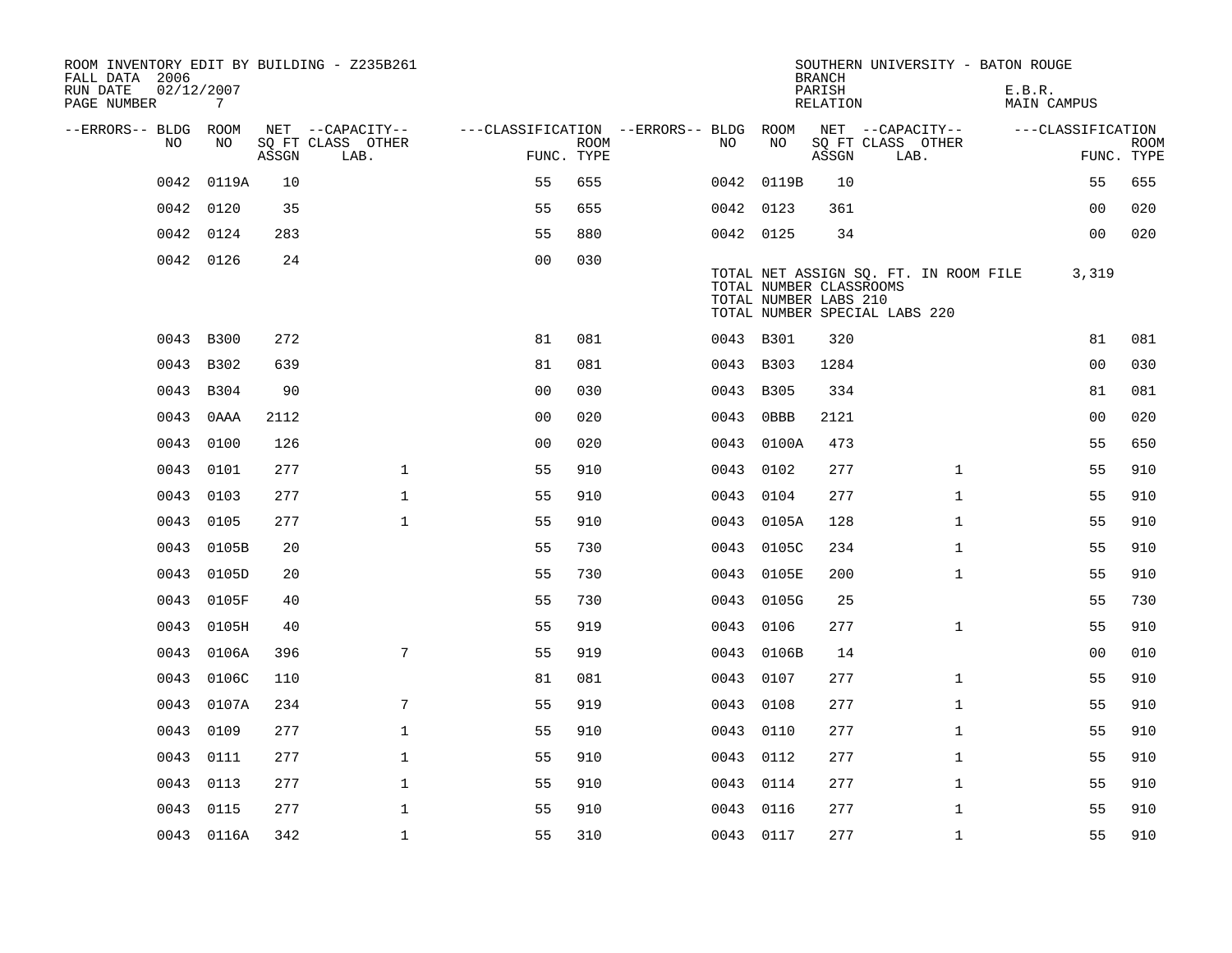| ROOM INVENTORY EDIT BY BUILDING - Z235B261<br>FALL DATA 2006<br>RUN DATE<br>PAGE NUMBER | 02/12/2007<br>8 |       |                                               |                                                 |             |           |            | <b>BRANCH</b><br>PARISH<br><b>RELATION</b> | SOUTHERN UNIVERSITY - BATON ROUGE             | E.B.R.<br><b>MAIN CAMPUS</b> |                           |
|-----------------------------------------------------------------------------------------|-----------------|-------|-----------------------------------------------|-------------------------------------------------|-------------|-----------|------------|--------------------------------------------|-----------------------------------------------|------------------------------|---------------------------|
| --ERRORS-- BLDG<br>NO                                                                   | ROOM<br>NO      | ASSGN | NET --CAPACITY--<br>SQ FT CLASS OTHER<br>LAB. | ---CLASSIFICATION --ERRORS-- BLDG<br>FUNC. TYPE | <b>ROOM</b> | NO        | ROOM<br>NO | ASSGN                                      | NET --CAPACITY--<br>SQ FT CLASS OTHER<br>LAB. | ---CLASSIFICATION            | <b>ROOM</b><br>FUNC. TYPE |
| 0043                                                                                    | 0117A           | 324   |                                               | 55                                              | 650         | 0043      | 0117B      | 50                                         | 3                                             | 55                           | 919                       |
| 0043                                                                                    | 0117C           | 35    | 3                                             | 55                                              | 919         | 0043      | 0117E      | 396                                        |                                               | 55                           | 650                       |
| 0043                                                                                    | 0118            | 277   | $\mathbf 1$                                   | 55                                              | 910         | 0043      | 0119       | 277                                        | $\mathbf{1}$                                  | 55                           | 910                       |
| 0043                                                                                    | 0120            | 277   | $\mathbf 1$                                   | 55                                              | 910         | 0043      | 0121       | 277                                        | $\mathbf{1}$                                  | 55                           | 910                       |
| 0043                                                                                    | 0122            | 277   | $\mathbf{1}$                                  | 55                                              | 910         | 0043      | 0123       | 277                                        | $\mathbf{1}$                                  | 55                           | 910                       |
| 0043                                                                                    | 0124            | 277   | $\mathbf{1}$                                  | 55                                              | 910         | 0043      | 0125       | 277                                        | $\mathbf{1}$                                  | 55                           | 910                       |
| 0043                                                                                    | 0126            | 196   | 7                                             | 55                                              | 919         | 0043      | 0126A      | 378                                        | 7                                             | 55                           | 919                       |
| 0043                                                                                    | 0127            | 110   |                                               | 55                                              | 730         | 0043      | 0128A      | 14                                         |                                               | 0 <sub>0</sub>               | 010                       |
| 0043                                                                                    | 0201            | 277   | $\mathbf{1}$                                  | 55                                              | 910         | 0043      | 0201A      | 196                                        | 7                                             | 55                           | 919                       |
| 0043                                                                                    | 0201B           | 110   |                                               | 55                                              | 730         | 0043      | 0201C      | 14                                         |                                               | 0 <sub>0</sub>               | 010                       |
| 0043                                                                                    | 0201D           | 378   | 7                                             | 55                                              | 919         | 0043      | 0202       | 277                                        | $\mathbf{1}$                                  | 55                           | 910                       |
| 0043                                                                                    | 0203            | 277   | $\mathbf{1}$                                  | 55                                              | 910         | 0043      | 0204       | 277                                        | $\mathbf{1}$                                  | 55                           | 910                       |
| 0043                                                                                    | 0205            | 277   | $\mathbf 1$                                   | 55                                              | 910         | 0043      | 0206       | 277                                        | $\mathbf{1}$                                  | 55                           | 910                       |
| 0043                                                                                    | 0206B           | 396   | $\overline{a}$                                | 55                                              | 910         | 0043      | 0207       | 277                                        | $\mathbf{1}$                                  | 55                           | 910                       |
| 0043                                                                                    | 0208            | 277   | $\mathbf 1$                                   | 55                                              | 910         | 0043      | 0209       | 277                                        | $\mathbf{1}$                                  | 55                           | 910                       |
| 0043                                                                                    | 0209A           | 378   | 7                                             | 55                                              | 919         | 0043      | 0209B      | 14                                         |                                               | 0 <sub>0</sub>               | 010                       |
| 0043                                                                                    | 0209C           | 110   |                                               | 55                                              | 730         | 0043      | 0209D      | 306                                        | $\mathbf{1}$                                  | 55                           | 910                       |
| 0043                                                                                    | 0210            | 277   | $\mathbf{1}$                                  | 55                                              | 910         | 0043      | 0211       | 277                                        | $\mathbf{1}$                                  | 55                           | 910                       |
| 0043                                                                                    | 0212            | 277   | $\mathbf{1}$                                  | 55                                              | 910         | 0043      | 0213       | 277                                        | $\mathbf{1}$                                  | 55                           | 910                       |
| 0043                                                                                    | 0214            | 277   | $\mathbf 1$                                   | 55                                              | 910         | 0043      | 0215       | 277                                        | $\mathbf{1}$                                  | 55                           | 910                       |
| 0043                                                                                    | 0216            | 277   | $\mathbf 1$                                   | 55                                              | 910         | 0043      | 0217       | 277                                        | $\mathbf{1}$                                  | 55                           | 910                       |
| 0043                                                                                    | 0218            | 277   | $\mathbf 1$                                   | 55                                              | 910         | 0043      | 0219       | 277                                        | $\mathbf{1}$                                  | 55                           | 910                       |
| 0043                                                                                    | 0220            | 277   | $\mathbf 1$                                   | 55                                              | 910         | 0043      | 0221       | 277                                        | $\mathbf{1}$                                  | 55                           | 910                       |
| 0043                                                                                    | 0222            | 277   | $\mathbf 1$                                   | 55                                              | 910         | 0043      | 0223       | 277                                        | $\mathbf{1}$                                  | 55                           | 910                       |
| 0043                                                                                    | 0224            | 277   | $\mathbf{1}$                                  | 55                                              | 910         | 0043      | 0225       | 277                                        | $\mathbf{1}$                                  | 55                           | 910                       |
|                                                                                         | 0043 0226       | 277   | $\mathbf{1}$                                  | 55                                              | 910         | 0043 0227 |            | 277                                        | $\mathbf{1}$                                  | 55                           | 910                       |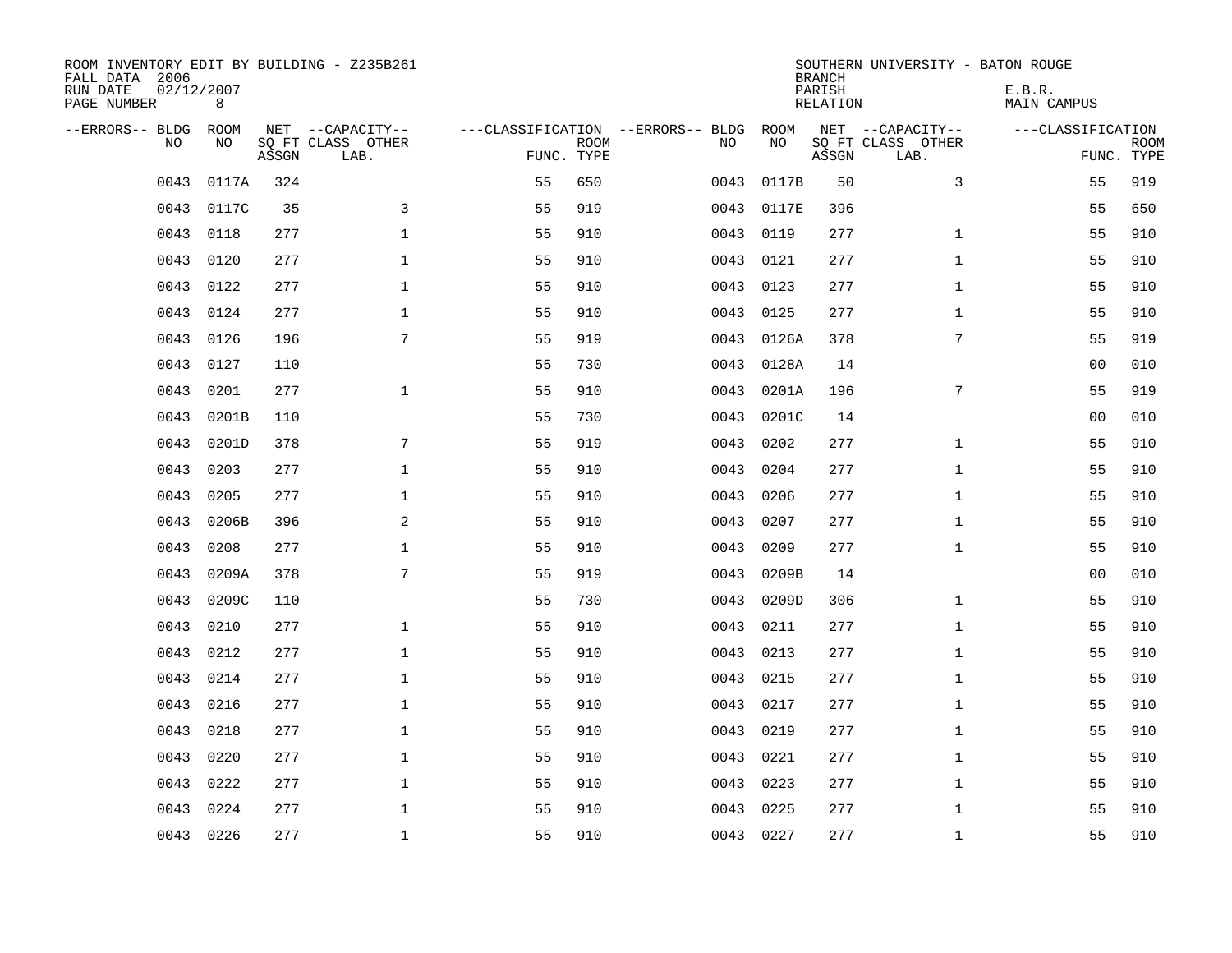| ROOM INVENTORY EDIT BY BUILDING - Z235B261<br>FALL DATA 2006<br>RUN DATE<br>PAGE NUMBER | 02/12/2007<br>9 |       |                           |                                        |             |           |            | <b>BRANCH</b><br>PARISH<br>RELATION                     | SOUTHERN UNIVERSITY - BATON ROUGE                                                      | E.B.R.<br><b>MAIN CAMPUS</b> |                           |
|-----------------------------------------------------------------------------------------|-----------------|-------|---------------------------|----------------------------------------|-------------|-----------|------------|---------------------------------------------------------|----------------------------------------------------------------------------------------|------------------------------|---------------------------|
| --ERRORS-- BLDG ROOM                                                                    |                 |       | NET --CAPACITY--          | ---CLASSIFICATION --ERRORS-- BLDG ROOM |             |           |            |                                                         | NET --CAPACITY--                                                                       | ---CLASSIFICATION            |                           |
| NO                                                                                      | NO              | ASSGN | SQ FT CLASS OTHER<br>LAB. | FUNC. TYPE                             | <b>ROOM</b> | NO.       | NO         | ASSGN                                                   | SQ FT CLASS OTHER<br>LAB.                                                              |                              | <b>ROOM</b><br>FUNC. TYPE |
| 0043                                                                                    | 0228            | 277   | $\mathbf 1$               | 55                                     | 910         |           | 0043 0229  | 277<br>TOTAL NUMBER CLASSROOMS<br>TOTAL NUMBER LABS 210 | $\mathbf{1}$<br>TOTAL NET ASSIGN SQ. FT. IN ROOM FILE<br>TOTAL NUMBER SPECIAL LABS 220 | 55<br>22,148                 | 910                       |
|                                                                                         | 0044 0AAA       | 2564  |                           | 0 <sub>0</sub>                         | 020         |           | 0044 0BBB  | 1958                                                    |                                                                                        | 0 <sub>0</sub>               | 020                       |
| 0044                                                                                    | 0101            | 171   | $\mathbf{1}$              | 55                                     | 910         |           | 0044 0102  | 171                                                     | $\mathbf{1}$                                                                           | 55                           | 910                       |
|                                                                                         | 0044 0103       | 171   | $\mathbf{1}$              | 55                                     | 910         |           | 0044 0104  | 171                                                     | $\mathbf{1}$                                                                           | 55                           | 910                       |
|                                                                                         | 0044 0105       | 171   | $\mathbf{1}$              | 55                                     | 910         |           | 0044 0106  | 171                                                     | $\mathbf{1}$                                                                           | 55                           | 910                       |
|                                                                                         | 0044 0107       | 171   | $\mathbf{1}$              | 55                                     | 910         |           | 0044 0108  | 171                                                     | $\mathbf{1}$                                                                           | 55                           | 910                       |
|                                                                                         | 0044 0109       | 171   | $\mathbf{1}$              | 55                                     | 910         |           | 0044 0110  | 171                                                     | $\mathbf{1}$                                                                           | 55                           | 910                       |
|                                                                                         | 0044 0111       | 171   | $\mathbf{1}$              | 55                                     | 910         |           | 0044 0112  | 171                                                     | $\mathbf{1}$                                                                           | 55                           | 910                       |
|                                                                                         | 0044 0113       | 171   | $\mathbf{1}$              | 55                                     | 910         |           | 0044 0115  | 171                                                     | $\mathbf{1}$                                                                           | 55                           | 910                       |
|                                                                                         | 0044 0115A      | 171   | $\mathbf{1}$              | 55                                     | 910         |           | 0044 0115B | 171                                                     | $\mathbf{1}$                                                                           | 55                           | 910                       |
|                                                                                         | 0044 0116       | 171   | $\mathbf 1$               | 55                                     | 910         |           | 0044 0117  | 171                                                     | $\mathbf{1}$                                                                           | 55                           | 910                       |
|                                                                                         | 0044 0118       | 171   | $\mathbf 1$               | 55                                     | 910         |           | 0044 0119  | 171                                                     | $\mathbf{1}$                                                                           | 55                           | 910                       |
|                                                                                         | 0044 0120       | 171   | $\mathbf 1$               | 55                                     | 910         |           | 0044 0121  | 171                                                     | $\mathbf{1}$                                                                           | 55                           | 910                       |
|                                                                                         | 0044 0122       | 176   | $\mathbf{1}$              | 55                                     | 910         |           | 0044 0123  | 176                                                     | $\mathbf{1}$                                                                           | 55                           | 910                       |
|                                                                                         | 0044 0123A      | 88    |                           | 55                                     | 635         | 0044 0124 |            | 36                                                      | $\mathbf{1}$                                                                           | 55                           | 919                       |
|                                                                                         | 0044 0125A      | 88    | $\mathbf{1}$              | 55                                     | 310         |           | 0044 0126  | 156                                                     |                                                                                        | 55                           | 650                       |
|                                                                                         | 0044 0127       | 156   |                           | 55                                     | 650         | 0044 0128 |            | 200                                                     |                                                                                        | 55                           | 760                       |
|                                                                                         | 0044 0129       | 135   | 7                         | 55                                     | 910         |           | 0044 0130  | 77                                                      |                                                                                        | 55                           | 730                       |
|                                                                                         | 0044 0131       | 105   | 5                         | 55                                     | 919         |           | 0044 0132  | 27                                                      |                                                                                        | 0 <sub>0</sub>               | 030                       |
|                                                                                         | 0044 0133       | 84    |                           | 55                                     | 655         |           | 0044 0134  | 1096                                                    |                                                                                        | 55                           | 650                       |
|                                                                                         | 0044 0134A      | 99    |                           | 55                                     | 730         |           | 0044 0135  | 72                                                      |                                                                                        | 55                           | 730                       |
|                                                                                         | 0044 0137       | 105   | 5                         | 55                                     | 919         |           | 0044 0138  | 32                                                      |                                                                                        | 0 <sub>0</sub>               | 010                       |
|                                                                                         | 0044 0139       | 77    |                           | 55                                     | 730         |           | 0044 0140  | 135                                                     | 7                                                                                      | 55                           | 919                       |
|                                                                                         | 0044 0141       | 44    |                           | 0 <sub>0</sub>                         | 010         |           | 0044 0142  | 128                                                     | 2                                                                                      | 55                           | 730                       |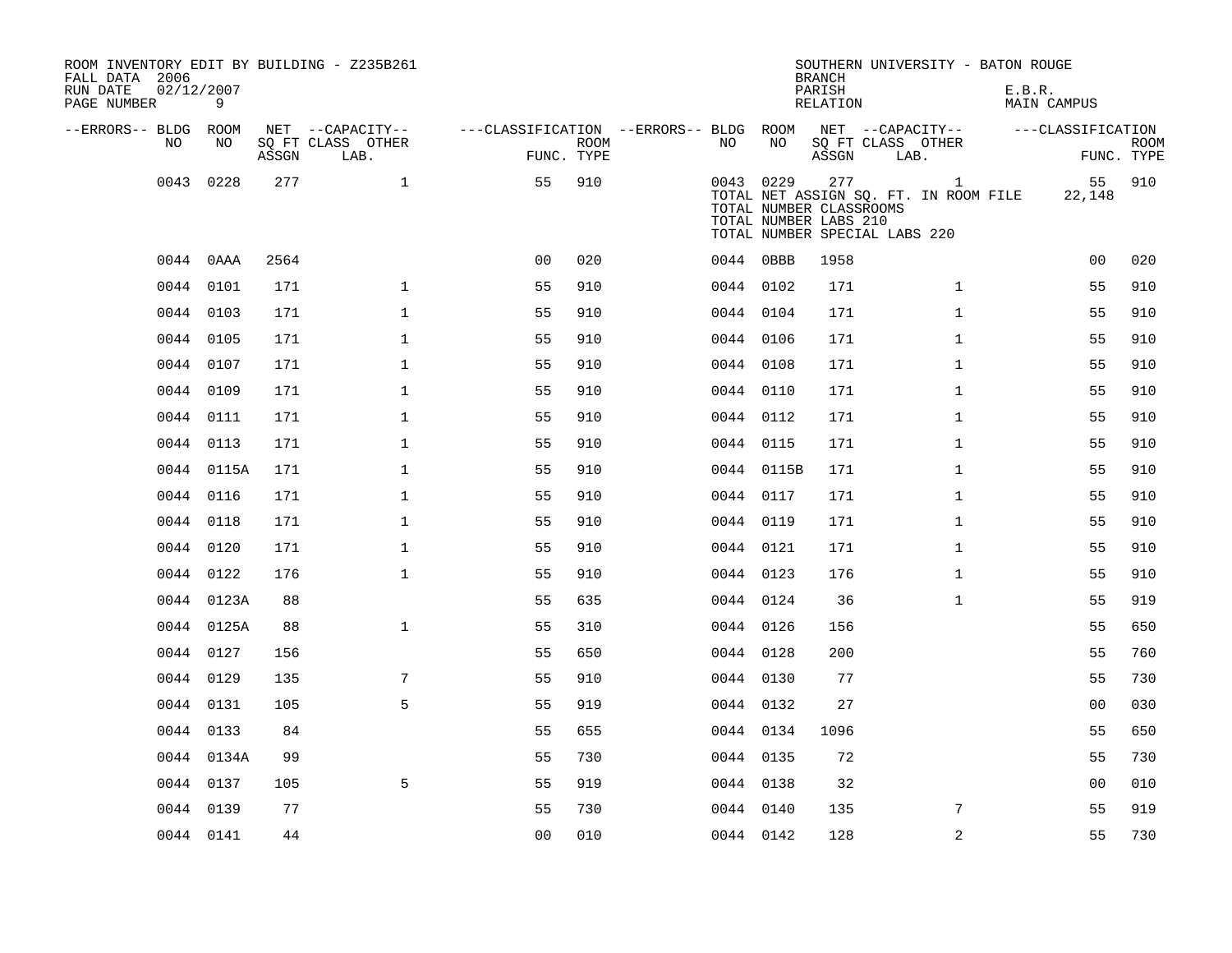| FALL DATA 2006<br>RUN DATE<br>PAGE NUMBER |      | 02/12/2007<br>10 |       | ROOM INVENTORY EDIT BY BUILDING - Z235B261    |                                                      |             |           |            | <b>BRANCH</b><br>PARISH<br>RELATION                    | SOUTHERN UNIVERSITY - BATON ROUGE                                      | E.B.R.<br><b>MAIN CAMPUS</b> |                           |
|-------------------------------------------|------|------------------|-------|-----------------------------------------------|------------------------------------------------------|-------------|-----------|------------|--------------------------------------------------------|------------------------------------------------------------------------|------------------------------|---------------------------|
| --ERRORS-- BLDG                           | NO.  | ROOM<br>NO.      | ASSGN | NET --CAPACITY--<br>SO FT CLASS OTHER<br>LAB. | ---CLASSIFICATION --ERRORS-- BLDG ROOM<br>FUNC. TYPE | <b>ROOM</b> | NO        | NO         | ASSGN                                                  | NET --CAPACITY--<br>SQ FT CLASS OTHER<br>LAB.                          | ---CLASSIFICATION            | <b>ROOM</b><br>FUNC. TYPE |
|                                           | 0044 | 0201             | 171   | $\mathbf{1}$                                  | 55                                                   | 910         | 0044      | 0202       | 171                                                    | $\mathbf{1}$                                                           | 55                           | 910                       |
|                                           | 0044 | 0203             | 171   | $\mathbf{1}$                                  | 55                                                   | 910         | 0044 0204 |            | 171                                                    | $\mathbf{1}$                                                           | 55                           | 910                       |
|                                           | 0044 | 0205             | 171   | $\mathbf{1}$                                  | 55                                                   | 910         | 0044 0206 |            | 171                                                    | $\mathbf{1}$                                                           | 55                           | 910                       |
|                                           |      | 0044 0207        | 171   | $\mathbf{1}$                                  | 55                                                   | 910         | 0044 0208 |            | 171                                                    | $\mathbf{1}$                                                           | 55                           | 910                       |
|                                           | 0044 | 0209             | 171   | $\mathbf{1}$                                  | 55                                                   | 910         | 0044 0210 |            | 171                                                    | $\mathbf{1}$                                                           | 55                           | 910                       |
|                                           |      | 0044 0211        | 171   | $\mathbf{1}$                                  | 55                                                   | 910         | 0044 0212 |            | 171                                                    | $\mathbf{1}$                                                           | 55                           | 910                       |
|                                           |      | 0044 0213        | 171   | $\mathbf{1}$                                  | 55                                                   | 910         | 0044 0214 |            | 171                                                    | $\mathbf{1}$                                                           | 55                           | 910                       |
|                                           |      | 0044 0215        | 171   | $\mathbf 1$                                   | 55                                                   | 910         | 0044 0216 |            | 171                                                    | $\mathbf{1}$                                                           | 55                           | 910                       |
|                                           | 0044 | 0217             | 171   | $\mathbf{1}$                                  | 55                                                   | 910         |           | 0044 0217A | 171                                                    | $\mathbf{1}$                                                           | 55                           | 910                       |
|                                           |      | 0044 0217B       | 171   | $\mathbf 1$                                   | 55                                                   | 910         | 0044 0218 |            | 171                                                    | $\mathbf{1}$                                                           | 55                           | 910                       |
|                                           |      | 0044 0219        | 171   | $\mathbf 1$                                   | 55                                                   | 910         | 0044 0220 |            | 171                                                    | $\mathbf{1}$                                                           | 55                           | 910                       |
|                                           |      | 0044 0221        | 171   | $\mathbf 1$                                   | 55                                                   | 910         |           | 0044 0222  | 171                                                    | $\mathbf{1}$                                                           | 55                           | 910                       |
|                                           | 0044 | 0223             | 171   | $\mathbf 1$                                   | 55                                                   | 910         | 0044 0224 |            | 171                                                    | $\mathbf{1}$                                                           | 55                           | 910                       |
|                                           |      | 0044 0225        | 171   | $\mathbf 1$                                   | 55                                                   | 910         |           | 0044 0226  | 171                                                    | $\mathbf{1}$                                                           | 55                           | 910                       |
|                                           | 0044 | 0227             | 171   | $\mathbf 1$                                   | 55                                                   | 910         | 0044 0228 |            | 171                                                    | $\mathbf{1}$                                                           | 55                           | 910                       |
|                                           | 0044 | 0229             | 171   | $\mathbf{1}$                                  | 55                                                   | 910         | 0044 0230 |            | 250                                                    | $\mathbf{1}$                                                           | 55                           | 910                       |
|                                           | 0044 | 0231             | 208   |                                               | 55                                                   | 760         | 0044 0232 |            | 135                                                    | 7                                                                      | 55                           | 919                       |
|                                           | 0044 | 0233             | 77    |                                               | 55                                                   | 730         |           | 0044 0234  | 105                                                    | 5                                                                      | 55                           | 919                       |
|                                           |      | 0044 0235        | 154   | $\mathbf{1}$                                  | 55                                                   | 910         |           | 0044 0235A | 54                                                     | $\mathbf{1}$                                                           | 55                           | 919                       |
|                                           |      | 0044 0235B       | 30    |                                               | 55                                                   | 730         | 0044 0236 |            | 403                                                    | 23                                                                     | 55                           | 410                       |
|                                           |      | 0044 0237        | 105   | 5                                             | 55                                                   | 919         | 0044 0238 |            | 84                                                     |                                                                        | 55                           | 730                       |
|                                           |      | 0044 0239        | 135   | 7                                             | 55                                                   | 919         |           | 0044 0240  | 92<br>TOTAL NUMBER CLASSROOMS<br>TOTAL NUMBER LABS 210 | TOTAL NET ASSIGN SQ. FT. IN ROOM FILE<br>TOTAL NUMBER SPECIAL LABS 220 | 55<br>14,084                 | 760                       |
|                                           | 0046 | 0AAA             | 696   |                                               | 0 <sub>0</sub>                                       | 020         | 0046      | $0$ BBB    | 1032                                                   |                                                                        | 00                           | 020                       |
|                                           |      | 0046 0101        | 152   | $\mathbf 1$                                   | 55                                                   | 910         | 0046 0102 |            | 152                                                    | $\mathbf{1}$                                                           | 55                           | 910                       |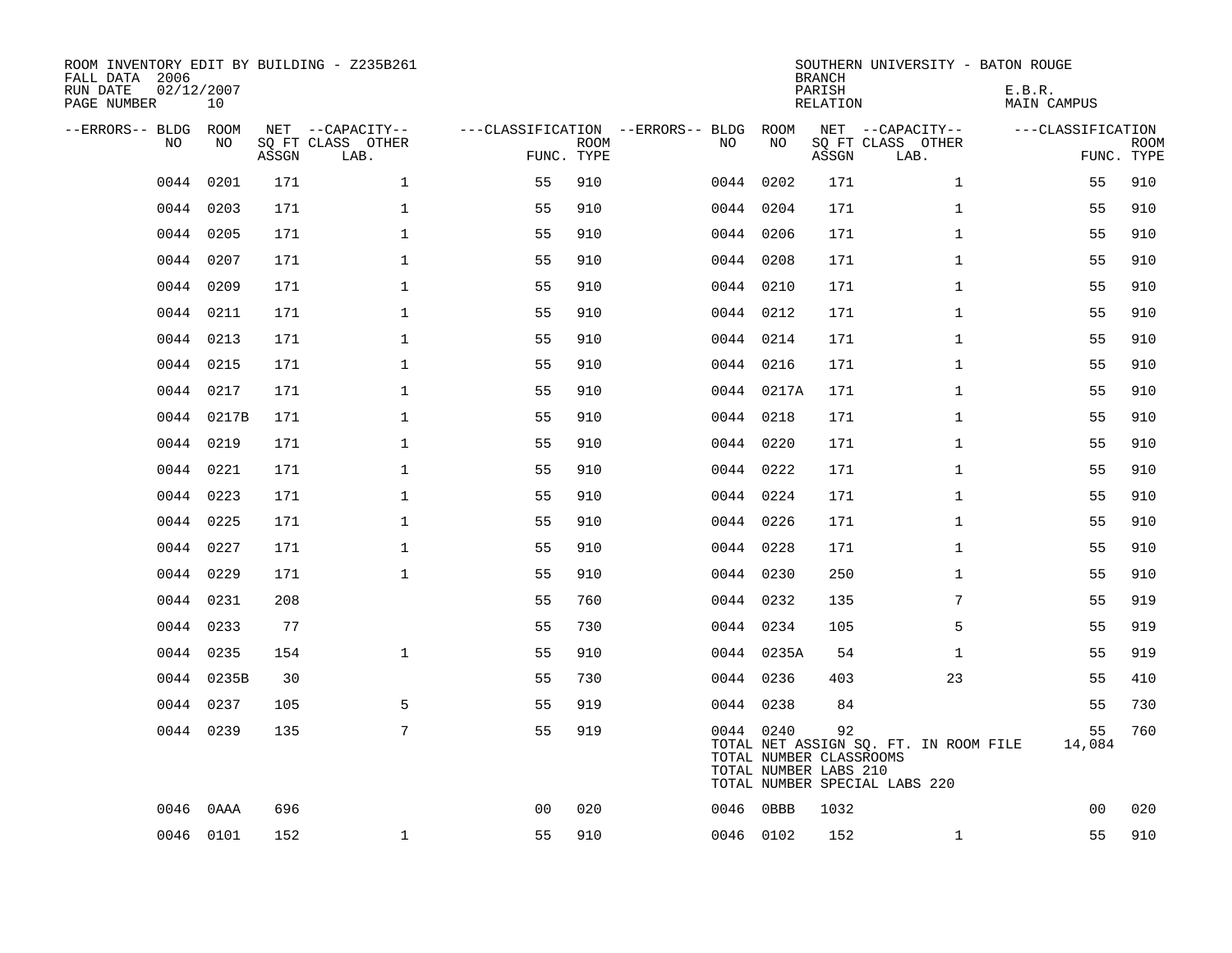| ROOM INVENTORY EDIT BY BUILDING - Z235B261<br>FALL DATA 2006<br>RUN DATE<br>PAGE NUMBER | 02/12/2007<br>11 |       |                                               |                                                 |             |           |            | <b>BRANCH</b><br>PARISH<br><b>RELATION</b> | SOUTHERN UNIVERSITY - BATON ROUGE             | E.B.R.<br><b>MAIN CAMPUS</b> |                           |
|-----------------------------------------------------------------------------------------|------------------|-------|-----------------------------------------------|-------------------------------------------------|-------------|-----------|------------|--------------------------------------------|-----------------------------------------------|------------------------------|---------------------------|
| --ERRORS-- BLDG<br>NO                                                                   | ROOM<br>NO       | ASSGN | NET --CAPACITY--<br>SQ FT CLASS OTHER<br>LAB. | ---CLASSIFICATION --ERRORS-- BLDG<br>FUNC. TYPE | <b>ROOM</b> | NO        | ROOM<br>NO | ASSGN                                      | NET --CAPACITY--<br>SQ FT CLASS OTHER<br>LAB. | ---CLASSIFICATION            | <b>ROOM</b><br>FUNC. TYPE |
| 0046                                                                                    | 0103             | 152   | $\mathbf{1}$                                  | 55                                              | 910         | 0046      | 0104       | 152                                        | $\mathbf{1}$                                  | 55                           | 910                       |
| 0046                                                                                    | 0105             | 152   | $\mathbf{1}$                                  | 55                                              | 910         | 0046      | 0106       | 152                                        | $\mathbf{1}$                                  | 55                           | 910                       |
| 0046                                                                                    | 0107             | 152   | $\mathbf{1}$                                  | 55                                              | 910         | 0046      | 0107A      | 190                                        |                                               | 55                           | 730                       |
| 0046                                                                                    | 0108             | 152   | $\mathbf 1$                                   | 55                                              | 910         |           | 0046 0109  | 152                                        | $\mathbf{1}$                                  | 55                           | 910                       |
| 0046                                                                                    | 0110             | 152   | $\mathbf{1}$                                  | 55                                              | 910         | 0046      | 0111       | 152                                        | $\mathbf{1}$                                  | 55                           | 910                       |
| 0046                                                                                    | 0112             | 152   | $\mathbf 1$                                   | 55                                              | 910         |           | 0046 0113  | 152                                        | $\mathbf{1}$                                  | 55                           | 910                       |
| 0046                                                                                    | 0114             | 152   | $\mathbf{1}$                                  | 55                                              | 910         | 0046      | 0115       | 152                                        | $\mathbf{1}$                                  | 55                           | 910                       |
| 0046                                                                                    | 0116             | 152   | $\mathbf{1}$                                  | 55                                              | 910         |           | 0046 0117  | 802                                        |                                               | 00                           | 020                       |
| 0046                                                                                    | 0117A            | 69    |                                               | 0 <sub>0</sub>                                  | 020         | 0046      | 0118       | 81                                         |                                               | 00                           | 020                       |
| 0046                                                                                    | 0119             | 96    |                                               | 55                                              | 655         | 0046      | 0120       | 252                                        |                                               | 55                           | 650                       |
| 0046                                                                                    | 0121             | 152   | $\mathbf{1}$                                  | 55                                              | 910         | 0046      | 0121A      | 40                                         |                                               | 55                           | 919                       |
| 0046                                                                                    | 0121B            | 30    |                                               | 55                                              | 730         |           | 0046 0122  | 130                                        | $\mathbf{1}$                                  | 55                           | 310                       |
| 0046                                                                                    | 0123             | 190   |                                               | 55                                              | 650         | 0046      | 0124       | 190                                        |                                               | 0 <sub>0</sub>               | 030                       |
| 0046                                                                                    | 0125             | 108   | 5                                             | 55                                              | 919         | 0046      | 0126       | 270                                        | $7\phantom{.0}$                               | 55                           | 919                       |
| 0046                                                                                    | 0126A            | 15    |                                               | 0 <sub>0</sub>                                  | 010         |           | 0046 0126B | 15                                         |                                               | 00                           | 010                       |
| 0046                                                                                    | 0127             | 72    |                                               | 0 <sub>0</sub>                                  | 020         | 0046 0128 |            | 178                                        |                                               | 55                           | 730                       |
| 0046                                                                                    | 0217             | 152   | $\mathbf{1}$                                  | 55                                              | 910         | 0046 0218 |            | 152                                        | $\mathbf{1}$                                  | 55                           | 910                       |
| 0046                                                                                    | 0219             | 152   | $\mathbf{1}$                                  | 55                                              | 910         | 0046      | 0220       | 152                                        | $\mathbf{1}$                                  | 55                           | 910                       |
| 0046                                                                                    | 0221             | 152   | $\mathbf{1}$                                  | 55                                              | 910         | 0046 0222 |            | 152                                        | $\mathbf{1}$                                  | 55                           | 910                       |
| 0046                                                                                    | 0223             | 152   | $\mathbf{1}$                                  | 55                                              | 910         | 0046      | 0224       | 152                                        | $\mathbf{1}$                                  | 55                           | 910                       |
| 0046                                                                                    | 0225             | 152   | $\mathbf 1$                                   | 55                                              | 910         |           | 0046 0226  | 152                                        | $\mathbf{1}$                                  | 55                           | 910                       |
| 0046                                                                                    | 0227             | 152   | $\mathbf 1$                                   | 55                                              | 910         | 0046      | 0228       | 152                                        | $\mathbf{1}$                                  | 55                           | 910                       |
| 0046                                                                                    | 0229             | 152   | 1                                             | 55                                              | 910         | 0046 0230 |            | 152                                        | $\mathbf{1}$                                  | 55                           | 910                       |
| 0046                                                                                    | 0231             | 152   | $\mathbf 1$                                   | 55                                              | 910         | 0046      | 0232       | 152                                        | $\mathbf{1}$                                  | 55                           | 910                       |
| 0046                                                                                    | 0233             | 152   | $\mathbf 1$                                   | 55                                              | 910         | 0046      | 0234       | 152                                        | $\mathbf{1}$                                  | 55                           | 910                       |
|                                                                                         | 0046 0235        | 152   | $\mathbf{1}$                                  | 55                                              | 910         | 0046 0236 |            | 152                                        | $\mathbf{1}$                                  | 55                           | 910                       |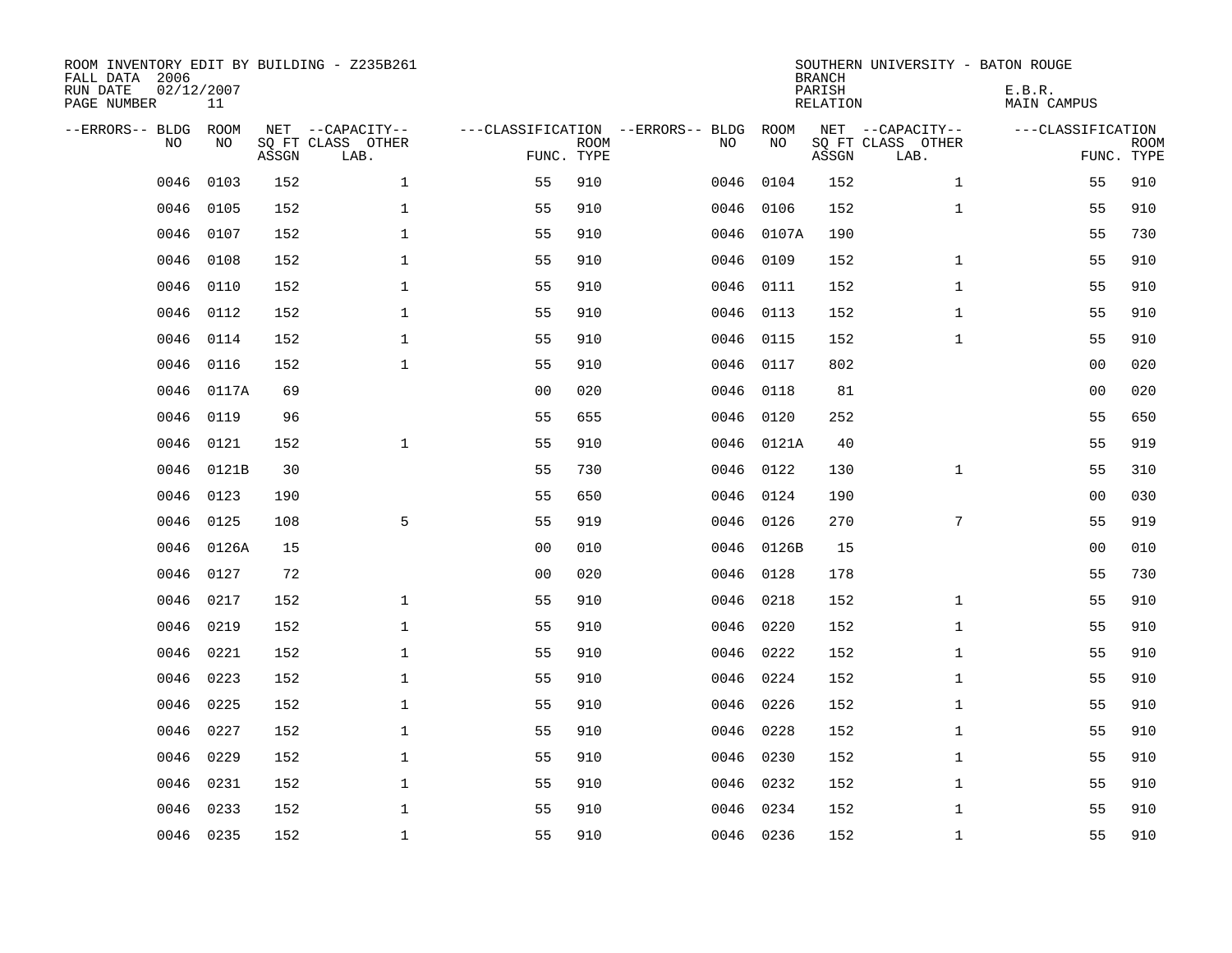| ROOM INVENTORY EDIT BY BUILDING - Z235B261<br>FALL DATA 2006<br>RUN DATE | 02/12/2007  |       |                           |                |             |                                        |           |             | <b>BRANCH</b><br>PARISH                          | SOUTHERN UNIVERSITY - BATON ROUGE                                      | E.B.R.            |                           |
|--------------------------------------------------------------------------|-------------|-------|---------------------------|----------------|-------------|----------------------------------------|-----------|-------------|--------------------------------------------------|------------------------------------------------------------------------|-------------------|---------------------------|
| PAGE NUMBER                                                              | 12          |       |                           |                |             |                                        |           |             | RELATION                                         |                                                                        | MAIN CAMPUS       |                           |
| --ERRORS-- BLDG ROOM                                                     |             |       | NET --CAPACITY--          |                |             | ---CLASSIFICATION --ERRORS-- BLDG ROOM |           |             |                                                  | NET --CAPACITY--                                                       | ---CLASSIFICATION |                           |
| NO                                                                       | NO          | ASSGN | SQ FT CLASS OTHER<br>LAB. | FUNC. TYPE     | <b>ROOM</b> |                                        | NO.       | NO          | ASSGN                                            | SQ FT CLASS OTHER<br>LAB.                                              |                   | <b>ROOM</b><br>FUNC. TYPE |
| 0046                                                                     | 0237        | 152   | $\mathbf 1$               | 55             | 910         |                                        | 0046      | 0238        | 152                                              | $\mathbf{1}$                                                           | 55                | 910                       |
| 0046                                                                     | 0239        | 152   | $\mathbf{1}$              | 55             | 910         |                                        | 0046 0240 |             | 152                                              | $\mathbf{1}$                                                           | 55                | 910                       |
| 0046                                                                     | 0241        | 152   | $\mathbf{1}$              | 55             | 910         |                                        | 0046 0242 |             | 72                                               |                                                                        | 0 <sub>0</sub>    | 020                       |
| 0046                                                                     | 0243        | 178   |                           | 55             | 730         |                                        | 0046 0244 |             | 84                                               |                                                                        | 55                | 730                       |
| 0046                                                                     | 0245        | 182   | 9                         | 55             | 919         |                                        | 0046      | 0246        | 270                                              | 7                                                                      | 55                | 919                       |
| 0046                                                                     | 0246A       | 15    |                           | 0 <sub>0</sub> | 010         |                                        |           | 0046 0246B  | 15                                               |                                                                        | 0 <sub>0</sub>    | 010                       |
| 0046                                                                     | 0247        | 54    |                           | 0 <sub>0</sub> | 020         |                                        | 0046 0248 |             | 81                                               |                                                                        | 55                | 655                       |
|                                                                          | 0046 0249   | 165   |                           | 55             | 730         |                                        |           |             | TOTAL NUMBER CLASSROOMS<br>TOTAL NUMBER LABS 210 | TOTAL NET ASSIGN SQ. FT. IN ROOM FILE<br>TOTAL NUMBER SPECIAL LABS 220 | 8,828             |                           |
| 0048                                                                     | <b>B100</b> | 419   |                           | 55             | 730         |                                        | 0048 B101 |             | 292                                              |                                                                        | 55                | 730                       |
|                                                                          | 0048 B102   | 96    |                           | 0 <sub>0</sub> | 030         |                                        | 0048 B103 |             | 796                                              |                                                                        | 55                | 730                       |
| 0048                                                                     | <b>B104</b> | 500   |                           | 55             | 730         |                                        | 0048      | <b>B105</b> | 450                                              |                                                                        | 0 <sub>0</sub>    | 030                       |
| 0048                                                                     | 0AAA        | 2200  | 2                         | 00             | 020         |                                        | 0048      | 0100        | 72                                               |                                                                        | 00                | 020                       |
| 0048                                                                     | 0100A       | 290   |                           | 0 <sub>0</sub> | 020         |                                        | 0048      | 0101        | 283                                              | 2                                                                      | 55                | 910                       |
| 0048                                                                     | 0102        | 258   | 2                         | 55             | 910         |                                        | 0048      | 0103        | 258                                              | 2                                                                      | 55                | 910                       |
| 0048                                                                     | 0104        | 287   | 2                         | 55             | 910         |                                        | 0048      | 0105        | 258                                              | $\overline{a}$                                                         | 55                | 910                       |
| 0048                                                                     | 0106        | 427   |                           | 0 <sub>0</sub> | 020         |                                        | 0048      | 0107        | 258                                              | 2                                                                      | 55                | 910                       |
| 0048                                                                     | 0107A       | 258   | 2                         | 55             | 910         |                                        | 0048      | 0107B       | 156                                              |                                                                        | 55                | 935                       |
| 0048                                                                     | 0107C       | 37    |                           | 55             | 935         |                                        | 0048      | 0107D       | 107                                              |                                                                        | 55                | 935                       |
| 0048                                                                     | 0107E       | 71    |                           | 55             | 935         |                                        | 0048      | 0107F       | 21                                               |                                                                        | 55                | 935                       |
| 0048                                                                     | 0107G       | 21    |                           | 55             | 935         |                                        | 0048      | 0108        | 258                                              | $\overline{2}$                                                         | 55                | 910                       |
| 0048                                                                     | 0109        | 258   | 2                         | 55             | 910         |                                        | 0048      | 0110        | 283                                              | $\overline{a}$                                                         | 55                | 910                       |
| 0048                                                                     | 0111        | 283   | 2                         | 55             | 910         |                                        | 0048      | 0112        | 258                                              | $\overline{a}$                                                         | 55                | 910                       |
| 0048                                                                     | 0112A       | 294   | 8                         | 55             | 919         |                                        | 0048      | 0112B       | 21                                               |                                                                        | 0 <sub>0</sub>    | 010                       |
|                                                                          | 0048 0113   | 258   | 2                         | 55             | 910         |                                        | 0048 0114 |             | 258                                              | 2                                                                      | 55                | 910                       |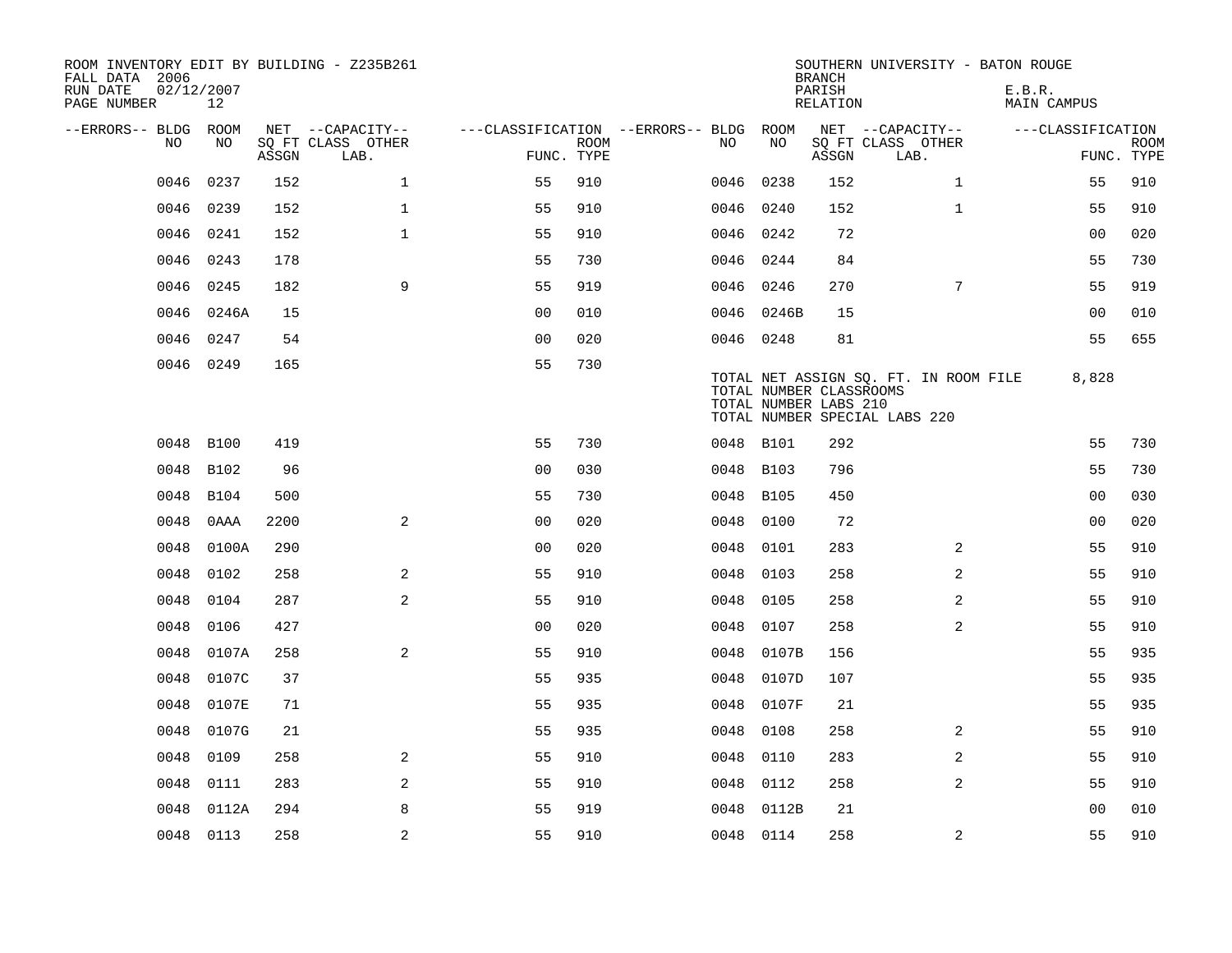| ROOM INVENTORY EDIT BY BUILDING - Z235B261<br>FALL DATA 2006<br>RUN DATE<br>PAGE NUMBER | 02/12/2007<br>13 |       |                           |                |             |                                   |           | <b>BRANCH</b><br>PARISH<br>RELATION | SOUTHERN UNIVERSITY - BATON ROUGE | E.B.R.<br><b>MAIN CAMPUS</b> |                           |
|-----------------------------------------------------------------------------------------|------------------|-------|---------------------------|----------------|-------------|-----------------------------------|-----------|-------------------------------------|-----------------------------------|------------------------------|---------------------------|
| --ERRORS-- BLDG                                                                         | ROOM             |       | NET --CAPACITY--          |                |             | ---CLASSIFICATION --ERRORS-- BLDG | ROOM      |                                     | NET --CAPACITY--                  | ---CLASSIFICATION            |                           |
| N <sub>O</sub>                                                                          | NO.              | ASSGN | SO FT CLASS OTHER<br>LAB. | FUNC. TYPE     | <b>ROOM</b> | NO.                               | NO        | ASSGN                               | SQ FT CLASS OTHER<br>LAB.         |                              | <b>ROOM</b><br>FUNC. TYPE |
| 0048                                                                                    | 0114A            | 349   | $\mathbf{1}$              | 55             | 310         | 0048                              | 0115      | 258                                 | $\overline{a}$                    | 55                           | 910                       |
| 0048                                                                                    | 0115A            | 21    |                           | 55             | 935         | 0048                              | 0115B     | 21                                  |                                   | 55                           | 935                       |
| 0048                                                                                    | 0116             | 258   | 2                         | 55             | 910         | 0048                              | 0117      | 258                                 | $\overline{2}$                    | 55                           | 910                       |
| 0048                                                                                    | 0117A            | 294   | 8                         | 55             | 919         | 0048                              | 0118      | 258                                 | $\overline{a}$                    | 55                           | 910                       |
| 0048                                                                                    | 0119             | 283   | 2                         | 55             | 910         | 0048                              | 0200      | 2110                                |                                   | 00                           | 020                       |
| 0048                                                                                    | 0201             | 283   | $\overline{a}$            | 55             | 910         | 0048                              | 0202      | 258                                 | 2                                 | 55                           | 910                       |
| 0048                                                                                    | 0203             | 258   | $\overline{a}$            | 55             | 910         | 0048                              | 0204      | 258                                 | $\overline{a}$                    | 55                           | 910                       |
| 0048                                                                                    | 0205             | 258   | 2                         | 55             | 910         | 0048                              | 0206      | 258                                 | $\overline{a}$                    | 55                           | 910                       |
| 0048                                                                                    | 0207             | 258   | 2                         | 55             | 910         | 0048                              | 0208      | 427                                 | $\overline{a}$                    | 55                           | 910                       |
| 0048                                                                                    | 0209             | 258   | 2                         | 55             | 910         | 0048                              | 0210      | 258                                 | 2                                 | 55                           | 910                       |
| 0048                                                                                    | 0211             | 258   | 2                         | 55             | 910         | 0048                              | 0212      | 258                                 | 2                                 | 55                           | 910                       |
| 0048                                                                                    | 0213             | 283   | 2                         | 55             | 910         | 0048                              | 0214      | 283                                 | 2                                 | 55                           | 910                       |
| 0048                                                                                    | 0215             | 258   | 2                         | 55             | 910         | 0048                              | 0215A     | 294                                 | 8                                 | 55                           | 919                       |
| 0048                                                                                    | 0215B            | 21    |                           | 0 <sub>0</sub> | 010         | 0048                              | 0216      | 258                                 | $\overline{a}$                    | 55                           | 910                       |
| 0048                                                                                    | 0217             | 258   | 2                         | 55             | 910         | 0048                              | 0217A     | 258                                 | 2                                 | 55                           | 910                       |
| 0048                                                                                    | 0218             | 258   | $\sqrt{2}$                | 55             | 910         | 0048                              | 0218A     | 21                                  |                                   | 55                           | 935                       |
| 0048                                                                                    | 0218B            | 21    |                           | 55             | 935         | 0048                              | 0218C     | 79                                  |                                   | 55                           | 935                       |
| 0048                                                                                    | 0219             | 283   | 2                         | 55             | 910         | 0048                              | 0219A     | 294                                 | 8                                 | 55                           | 919                       |
| 0048                                                                                    | 0219B            | 21    |                           | 0 <sub>0</sub> | 010         | 0048                              | 0220      | 258                                 | 2                                 | 55                           | 910                       |
| 0048                                                                                    | 0221             | 283   | 2                         | 55             | 910         | 0048                              | 0300      | 2110                                |                                   | 0 <sub>0</sub>               | 020                       |
| 0048                                                                                    | 0301             | 283   | $\overline{a}$            | 55             | 910         | 0048                              | 0302      | 258                                 | 2                                 | 55                           | 910                       |
| 0048                                                                                    | 0303             | 258   | 2                         | 55             | 910         | 0048                              | 0304      | 258                                 | 2                                 | 55                           | 910                       |
| 0048                                                                                    | 0305             | 258   | 2                         | 55             | 910         | 0048                              | 0306      | 427                                 | 2                                 | 55                           | 910                       |
| 0048                                                                                    | 0307             | 258   | 2                         | 55             | 910         | 0048                              | 0308      | 389                                 | $\overline{a}$                    | 55                           | 910                       |
| 0048                                                                                    | 0309             | 258   | 2                         | 55             | 910         | 0048                              | 0310      | 258                                 | 2                                 | 55                           | 910                       |
| 0048                                                                                    | 0311             | 258   | $\overline{c}$            | 55             | 910         |                                   | 0048 0312 | 258                                 | $\overline{\mathbf{c}}$           | 55                           | 910                       |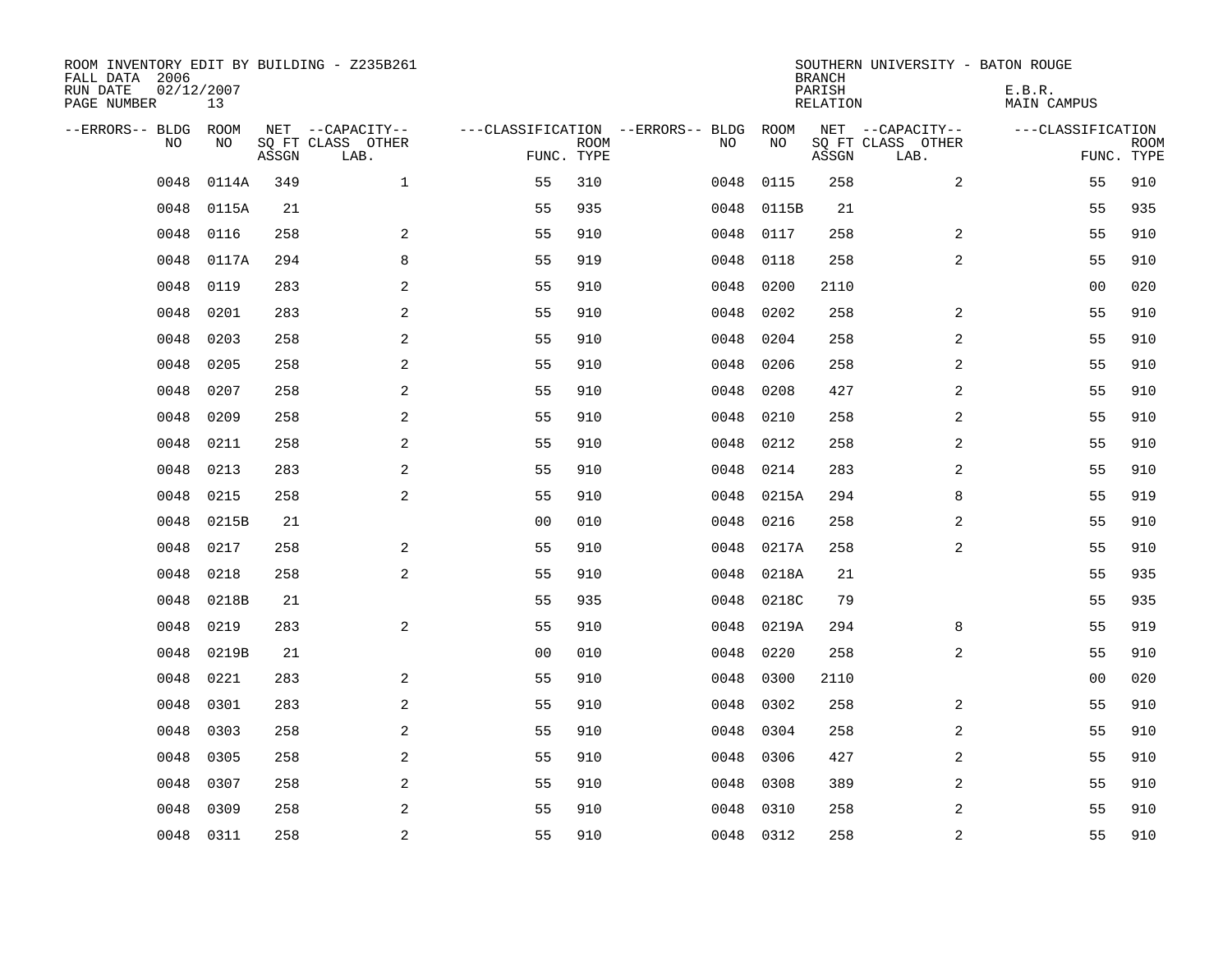| ROOM INVENTORY EDIT BY BUILDING - Z235B261<br>FALL DATA 2006<br>02/12/2007<br>RUN DATE |           |       |                           |                                        |      |           |            | <b>BRANCH</b><br>PARISH                                 | SOUTHERN UNIVERSITY - BATON ROUGE                                           | E.B.R.            |                           |
|----------------------------------------------------------------------------------------|-----------|-------|---------------------------|----------------------------------------|------|-----------|------------|---------------------------------------------------------|-----------------------------------------------------------------------------|-------------------|---------------------------|
| PAGE NUMBER                                                                            | 14        |       |                           |                                        |      |           |            | RELATION                                                |                                                                             | MAIN CAMPUS       |                           |
| --ERRORS-- BLDG ROOM                                                                   |           |       | NET --CAPACITY--          | ---CLASSIFICATION --ERRORS-- BLDG ROOM |      |           |            |                                                         | NET --CAPACITY--                                                            | ---CLASSIFICATION |                           |
| NO                                                                                     | NO        | ASSGN | SQ FT CLASS OTHER<br>LAB. | FUNC. TYPE                             | ROOM | NO.       | NO         | ASSGN                                                   | SQ FT CLASS OTHER<br>LAB.                                                   |                   | <b>ROOM</b><br>FUNC. TYPE |
| 0048                                                                                   | 0313      | 283   | 2                         | 55                                     | 910  | 0048      | 0314       | 283                                                     | 2                                                                           | 55                | 910                       |
| 0048                                                                                   | 0315      | 258   | 2                         | 55                                     | 910  |           | 0048 0315A | 258                                                     | 8                                                                           | 55                | 919                       |
| 0048                                                                                   | 0316      | 258   | 2                         | 55                                     | 910  | 0048      | 0317       | 258                                                     | $\overline{2}$                                                              | 55                | 910                       |
| 0048                                                                                   | 0317A     | 258   | 2                         | 55                                     | 910  | 0048 0318 |            | 258                                                     | $\overline{a}$                                                              | 55                | 910                       |
| 0048                                                                                   | 0318A     | 21    |                           | 55                                     | 935  | 0048      | 0318B      | 21                                                      |                                                                             | 55                | 935                       |
| 0048                                                                                   | 0318C     | 79    |                           | 55                                     | 935  | 0048 0319 |            | 258                                                     | 2                                                                           | 55                | 910                       |
| 0048                                                                                   | 0319A     | 294   | 2                         | 55                                     | 919  |           | 0048 0319B | 21                                                      |                                                                             | 0 <sub>0</sub>    | 010                       |
|                                                                                        | 0048 0320 | 258   | $\overline{a}$            | 55                                     | 910  | 0048 0321 |            | 283<br>TOTAL NUMBER CLASSROOMS<br>TOTAL NUMBER LABS 210 | 2<br>TOTAL NET ASSIGN SQ. FT. IN ROOM FILE<br>TOTAL NUMBER SPECIAL LABS 220 | 55<br>21,858      | 910                       |
| 0049                                                                                   | 0100      | 221   |                           | 82                                     | 082  |           | 0049 0100A | 68                                                      |                                                                             | 82                | 082                       |
| 0049                                                                                   | 0101      | 472   |                           | 82                                     | 082  |           | 0049 0101A | 6                                                       |                                                                             | 82                | 082                       |
| 0049                                                                                   | 0102      | 310   |                           | 82                                     | 082  | 0049      | 0103       | 155                                                     |                                                                             | 82                | 082                       |
| 0049                                                                                   | 0104      | 126   |                           | 82                                     | 082  | 0049      | 0105       | 14                                                      |                                                                             | 82                | 525                       |
| 0049                                                                                   | 0106      | 1097  |                           | 82                                     | 082  | 0049      | 0106A      | 70                                                      |                                                                             | 82                | 082                       |
| 0049                                                                                   | 0106B     | 42    |                           | 82                                     | 082  | 0049      | 0107       | 35                                                      |                                                                             | 82                | 525                       |
| 0049                                                                                   | 0108      | 21    |                           | 82                                     | 082  | 0049      | 0109       | 261                                                     |                                                                             | 82                | 082                       |
| 0049                                                                                   | 0110      | 178   |                           | 82                                     | 082  | 0049      | 0111       | 3                                                       |                                                                             | 82                | 525                       |
| 0049                                                                                   | 0111A     | 67    |                           | 82                                     | 082  | 0049 0112 |            | 7                                                       |                                                                             | 82                | 525                       |
| 0049                                                                                   | 0112A     | 42    |                           | 82                                     | 082  |           | 0049 0112B | 68                                                      |                                                                             | 82                | 082                       |
| 0049                                                                                   | 0113      | 57    |                           | 82                                     | 525  | 0049      | 0114       | 140                                                     |                                                                             | 82                | 082                       |
| 0049                                                                                   | 0115      | 202   |                           | 82                                     | 082  | 0049      | 0115A      | 5                                                       |                                                                             | 82                | 082                       |
| 0049                                                                                   | 0115B     | 8     |                           | 82                                     | 082  |           | 0049 0115C | 6                                                       |                                                                             | 82                | 082                       |
| 0049                                                                                   | 0116      | 23    |                           | 82                                     | 525  | 0049      | 0116A      | 6                                                       |                                                                             | 82                | 082                       |
| 0049                                                                                   | 0116B     | 5     |                           | 82                                     | 082  | 0049      | 0116C      | 8                                                       |                                                                             | 82                | 082                       |
|                                                                                        | 0049 0117 | 2     |                           | 0 <sub>0</sub>                         | 010  |           | 0049 0117A | 6                                                       |                                                                             | 82                | 082                       |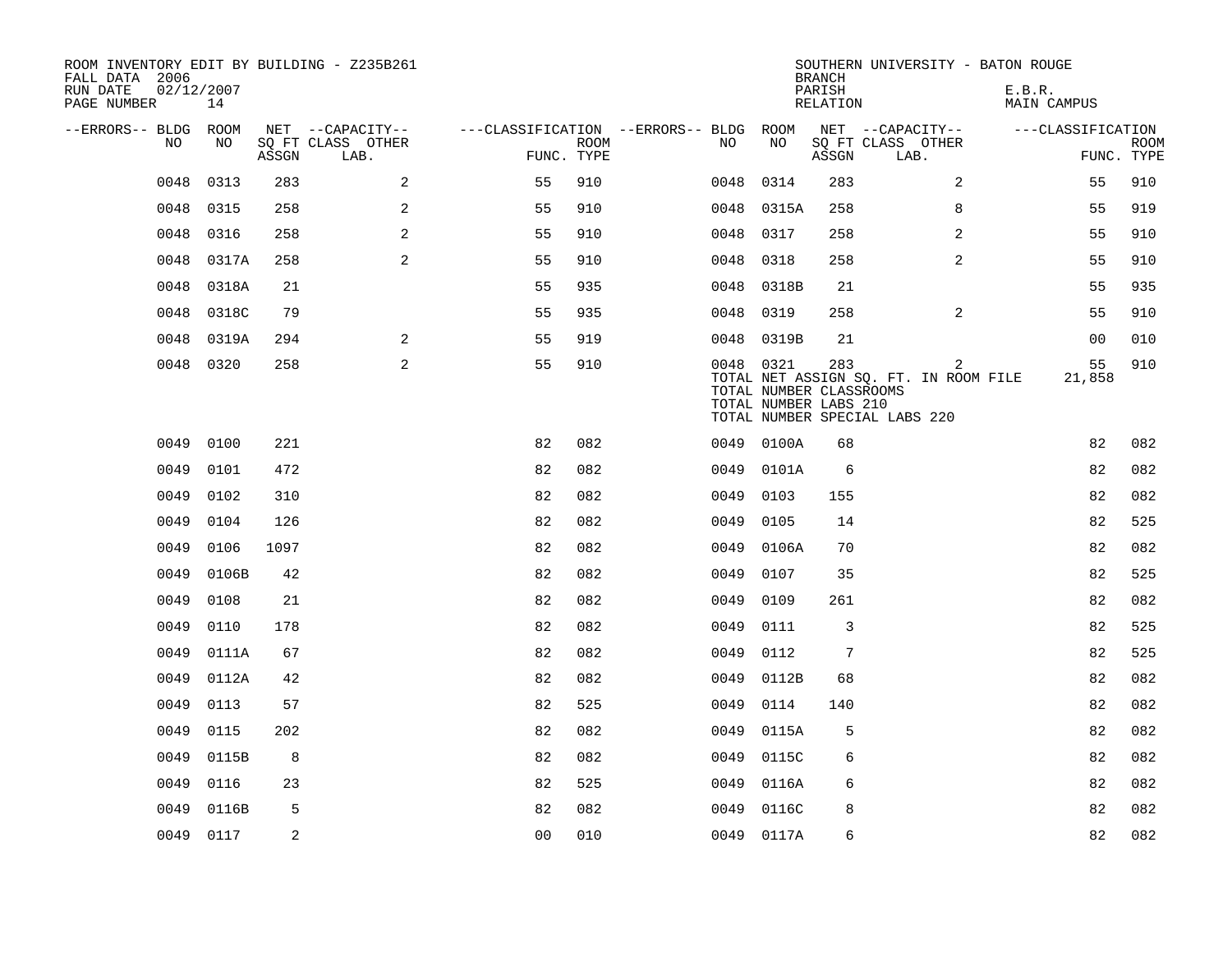| ROOM INVENTORY EDIT BY BUILDING - Z235B261<br>FALL DATA 2006 |                  |       |                           |                |      |                                                         |            | SOUTHERN UNIVERSITY - BATON ROUGE<br><b>BRANCH</b>                                                                         |      |                       |                           |
|--------------------------------------------------------------|------------------|-------|---------------------------|----------------|------|---------------------------------------------------------|------------|----------------------------------------------------------------------------------------------------------------------------|------|-----------------------|---------------------------|
| RUN DATE<br>PAGE NUMBER                                      | 02/12/2007<br>15 |       |                           |                |      |                                                         |            | PARISH<br>RELATION                                                                                                         |      | E.B.R.<br>MAIN CAMPUS |                           |
| --ERRORS-- BLDG ROOM                                         |                  |       | NET --CAPACITY--          |                |      | ---CLASSIFICATION --ERRORS-- BLDG ROOM NET --CAPACITY-- |            |                                                                                                                            |      | ---CLASSIFICATION     |                           |
| NO                                                           | NO               | ASSGN | SQ FT CLASS OTHER<br>LAB. | FUNC. TYPE     | ROOM | NO                                                      | NO         | SQ FT CLASS OTHER<br>ASSGN                                                                                                 | LAB. |                       | <b>ROOM</b><br>FUNC. TYPE |
| 0049                                                         | 0118             | 23    |                           | 82             | 525  | 0049                                                    | 0118A      | 5                                                                                                                          |      | 82                    | 082                       |
| 0049                                                         | 0118B            | 34    |                           | 82             | 082  | 0049                                                    | 0119       | 1                                                                                                                          |      | 82                    | 525                       |
| 0049                                                         | 0120             | 8     |                           | 0 <sub>0</sub> | 030  | 0049                                                    | 0200       | 140                                                                                                                        |      | 82                    | 082                       |
| 0049                                                         | 0201             | 210   |                           | 82             | 082  | 0049                                                    | 0201A      | 14                                                                                                                         |      | 82                    | 082                       |
| 0049                                                         | 0202             | 224   |                           | 82             | 082  | 0049                                                    | 0202A      | 6                                                                                                                          |      | 82                    | 082                       |
| 0049                                                         | 0202B            | 5     |                           | 82             | 082  | 0049                                                    | 0202C      | 8                                                                                                                          |      | 82                    | 082                       |
| 0049                                                         | 0203             | 210   |                           | 82             | 082  | 0049                                                    | 0203A      | 6                                                                                                                          |      | 82                    | 082                       |
| 0049                                                         | 0203B            | 5     |                           | 82             | 082  | 0049                                                    | 0203C      | 8                                                                                                                          |      | 82                    | 082                       |
| 0049                                                         | 0204             | 210   |                           | 82             | 082  | 0049                                                    | 0204A      | 6                                                                                                                          |      | 82                    | 082                       |
| 0049                                                         | 0204B            | 5     |                           | 82             | 082  | 0049                                                    | 0204C      | 8                                                                                                                          |      | 82                    | 082                       |
| 0049                                                         | 0205             | 238   |                           | 82             | 082  | 0049                                                    | 0205A      | 6                                                                                                                          |      | 82                    | 082                       |
| 0049                                                         | 0206             | 210   |                           | 82             | 082  | 0049                                                    | 0206A      | 5                                                                                                                          |      | 82                    | 082                       |
| 0049                                                         | 0206B            | 8     |                           | 82             | 082  | 0049                                                    | 0207       | 210                                                                                                                        |      | 82                    | 082                       |
| 0049                                                         | 0207A            | 6     |                           | 82             | 082  | 0049                                                    | 0207B      | 5                                                                                                                          |      | 82                    | 082                       |
| 0049                                                         | 0207C            | 8     |                           | 82             | 082  | 0049                                                    | 0208       | 210                                                                                                                        |      | 82                    | 082                       |
| 0049                                                         | 0208A            | 6     |                           | 82             | 082  | 0049                                                    | 0208B      | 5                                                                                                                          |      | 82                    | 082                       |
| 0049                                                         | 0208C            | 8     |                           | 82             | 082  | 0049                                                    | 0209       | 210                                                                                                                        |      | 82                    | 082                       |
| 0049                                                         | 0209A            | 6     |                           | 82             | 082  | 0049                                                    | 0209B      | 5                                                                                                                          |      | 82                    | 082                       |
| 0049                                                         | 0209C            | 8     |                           | 82             | 082  | 0049                                                    | 0210       | 210                                                                                                                        |      | 82                    | 082                       |
| 0049                                                         | 0210A            | 5     |                           | 82             | 082  |                                                         | 0049 0210B | 6                                                                                                                          |      | 82                    | 082                       |
| 0049                                                         | 0210C            | 8     |                           | 82             | 082  |                                                         | 0049 0211  | 140                                                                                                                        |      | 82                    | 082                       |
|                                                              | 0049 0214        | 14    |                           | 82             | 082  |                                                         |            | TOTAL NET ASSIGN SQ. FT. IN ROOM FILE<br>TOTAL NUMBER CLASSROOMS<br>TOTAL NUMBER LABS 210<br>TOTAL NUMBER SPECIAL LABS 220 |      | 6,394                 |                           |
|                                                              | 0054 0001 1158   |       |                           | 65             | 970  |                                                         |            | TOTAL NET ASSIGN SQ. FT. IN ROOM FILE                                                                                      |      | 1,158                 |                           |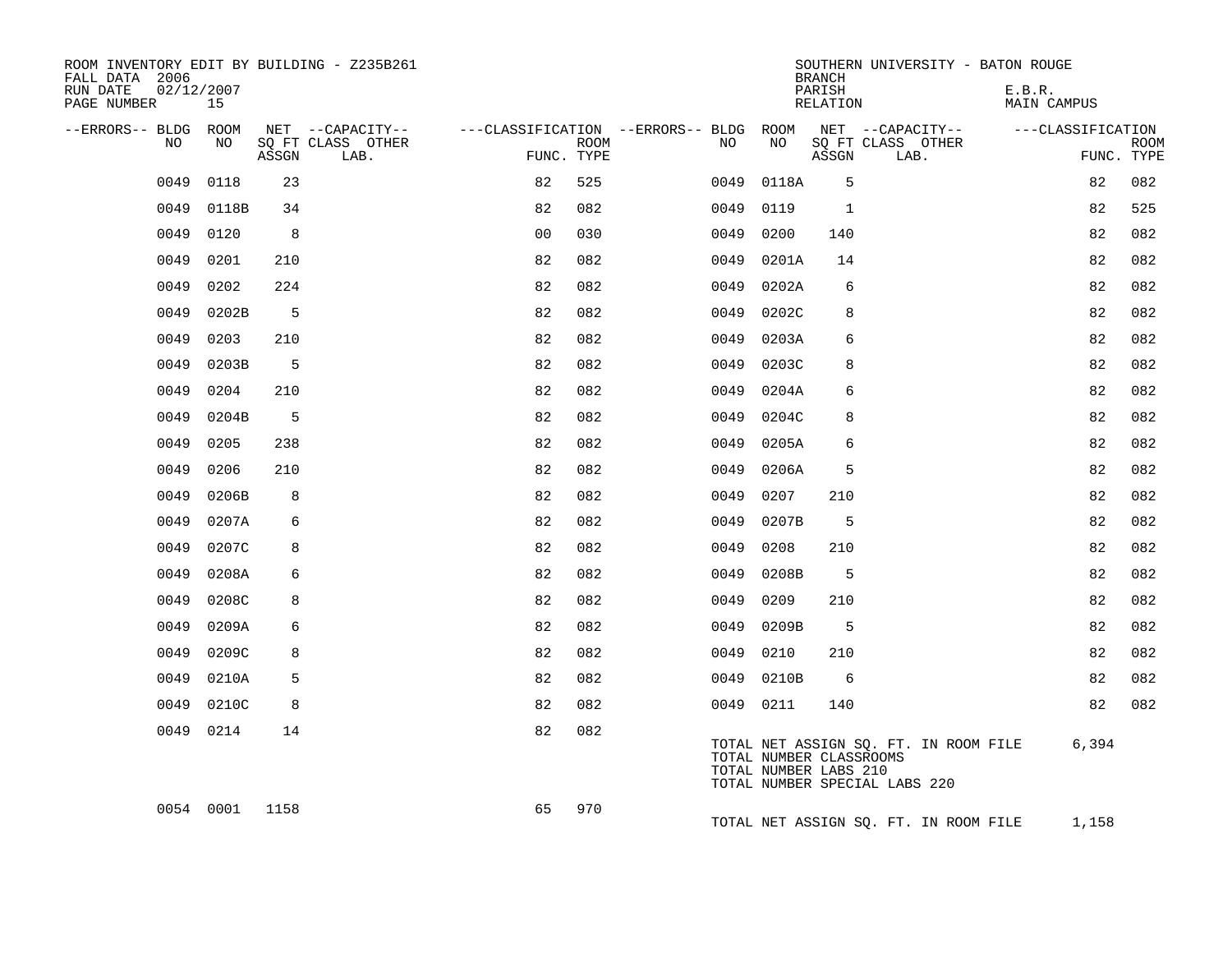| ROOM INVENTORY EDIT BY BUILDING - Z235B261<br>FALL DATA 2006<br>RUN DATE | 02/12/2007 |       |                                       |                                                         |      |           |                                                               | <b>BRANCH</b><br>PARISH |                                       |                                       | SOUTHERN UNIVERSITY - BATON ROUGE<br>E.B.R. |                |             |
|--------------------------------------------------------------------------|------------|-------|---------------------------------------|---------------------------------------------------------|------|-----------|---------------------------------------------------------------|-------------------------|---------------------------------------|---------------------------------------|---------------------------------------------|----------------|-------------|
| PAGE NUMBER                                                              | 16         |       |                                       |                                                         |      |           |                                                               | RELATION                |                                       |                                       | MAIN CAMPUS                                 |                |             |
| --ERRORS-- BLDG ROOM<br>NO                                               | NO         |       | NET --CAPACITY--<br>SQ FT CLASS OTHER | ---CLASSIFICATION --ERRORS-- BLDG ROOM NET --CAPACITY-- | ROOM | NO        | NO                                                            |                         | SQ FT CLASS OTHER                     |                                       | ---CLASSIFICATION                           |                | <b>ROOM</b> |
|                                                                          |            | ASSGN | LAB.                                  | FUNC. TYPE                                              |      |           | TOTAL NUMBER CLASSROOMS<br>TOTAL NUMBER LABS 210              | ASSGN                   | LAB.<br>TOTAL NUMBER SPECIAL LABS 220 |                                       |                                             |                | FUNC. TYPE  |
|                                                                          | 0055 0100  | 606   |                                       | 11                                                      | 315  |           | 0055 0101                                                     | 132                     |                                       | $\mathbf{1}$                          |                                             | 11             | 310         |
|                                                                          | 0055 0102  | 84    |                                       | 11                                                      | 655  | 0055 0103 |                                                               | 30                      |                                       |                                       |                                             | 0 <sub>0</sub> | 030         |
|                                                                          | 0055 0104  | 154   | $\mathbf 1$                           | 11                                                      | 310  | 0055 0105 |                                                               | 195                     |                                       | $\mathbf{1}$                          |                                             | 11             | 310         |
|                                                                          | 0055 0106  | 60    | 2                                     | 0 <sub>0</sub>                                          | 030  |           | 0055 0106A                                                    | 6                       |                                       |                                       |                                             | 0 <sub>0</sub> | 030         |
|                                                                          | 0055 0107  | 221   | $\mathbf 1$                           | 11                                                      | 310  |           | 0055 0108                                                     | 60                      |                                       | 2                                     |                                             | 11             | 315         |
|                                                                          | 0055 0109  | 221   | $\mathbf{1}$                          | 11                                                      | 310  |           | 0055 0110<br>TOTAL NUMBER CLASSROOMS<br>TOTAL NUMBER LABS 210 | 114                     | TOTAL NUMBER SPECIAL LABS 220         | TOTAL NET ASSIGN SQ. FT. IN ROOM FILE |                                             | 00<br>1,673    | 020         |
|                                                                          | 0056 0100  | 149   |                                       | 11                                                      | 650  | 0056 0101 |                                                               | 143                     |                                       | $\mathbf{1}$                          |                                             | 11             | 310         |
| 0056                                                                     | 0102       | 208   | $\mathbf 1$                           | 11                                                      | 310  | 0056 0103 |                                                               | 184                     |                                       |                                       |                                             | 00             | 030         |
|                                                                          | 0056 0104  | 210   | $\mathbf 1$                           | 11                                                      | 310  |           | 0056 0105                                                     | 192                     |                                       | $\mathbf{1}$                          |                                             | 11             | 310         |
| 0056                                                                     | 0106       | 132   |                                       | 11                                                      | 315  |           | 0056 0107                                                     | 144                     |                                       |                                       |                                             | 11             | 315         |
|                                                                          | 0056 0108  | 120   |                                       | 11                                                      | 315  | 0056 0109 |                                                               | 797                     |                                       |                                       |                                             | 11             | 225         |
| 0056                                                                     | 0110       | 160   |                                       | 11                                                      | 315  | 0056 0111 |                                                               | 528                     | 40                                    |                                       |                                             | 11             | 110         |
|                                                                          | 0056 0112  | 115   | $\mathbf 1$                           | 11                                                      | 310  | 0056 0113 |                                                               | 776                     |                                       |                                       |                                             | 0 <sub>0</sub> | 020         |
| 0056                                                                     | 0115       | 207   | $\mathbf{1}$                          | 11                                                      | 310  | 0056      | 0116                                                          | 226                     |                                       | $\mathbf{1}$                          |                                             | 11             | 310         |
|                                                                          | 0056 0117  | 184   | $\mathbf 1$                           | 11                                                      | 310  | 0056 0118 |                                                               | 99                      |                                       | $\mathbf{1}$                          |                                             | 11             | 310         |
|                                                                          | 0056 0119  | 99    | $\mathbf{1}$                          | 11                                                      | 310  | 0056 0120 |                                                               | 391                     |                                       | 20                                    |                                             | 10             | 210         |
|                                                                          | 0056 0121  | 94    | $\mathbf 1$                           | 11                                                      | 310  |           | 0056 0122                                                     | 391                     |                                       |                                       |                                             | 11             | 350         |
| 0056                                                                     | 0123       | 95    | $\mathbf{1}$                          | 11                                                      | 310  | 0056 0124 |                                                               | 81                      |                                       |                                       |                                             | 11             | 315         |
|                                                                          | 0056 0125  | 867   |                                       | 11                                                      | 650  | 0056 0126 |                                                               | 3607                    |                                       |                                       |                                             | 11             | 650         |
| 0056                                                                     | 0127       | 736   |                                       | 11                                                      | 650  | 0056 0128 |                                                               | 180                     |                                       |                                       |                                             | 0 <sub>0</sub> | 030         |
|                                                                          | 0056 0129  | 1457  | 60                                    | 11                                                      | 110  | 0056 0130 |                                                               | 2168                    | 70                                    |                                       |                                             | 11             | 110         |
|                                                                          | 0056 0131  | 368   |                                       | 0 <sub>0</sub>                                          | 030  | 0056 0132 |                                                               | 126                     |                                       |                                       |                                             | 0 <sub>0</sub> | 030         |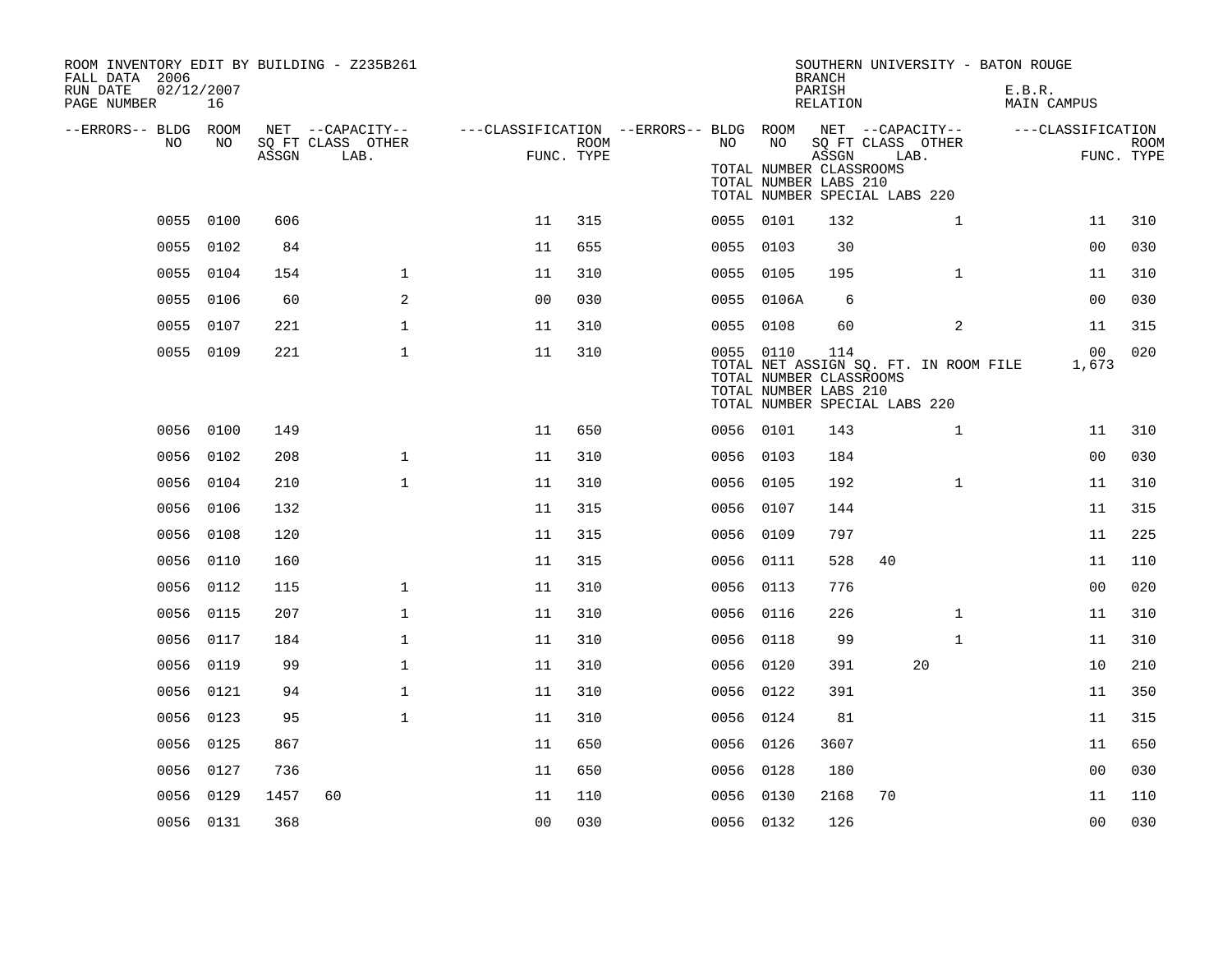| ROOM INVENTORY EDIT BY BUILDING - Z235B261<br>FALL DATA 2006<br>RUN DATE<br>PAGE NUMBER | 02/12/2007<br>17 |          |                                               |                |                           |                                         |            | <b>BRANCH</b><br>PARISH<br><b>RELATION</b> | SOUTHERN UNIVERSITY - BATON ROUGE             | E.B.R.<br><b>MAIN CAMPUS</b> |                           |
|-----------------------------------------------------------------------------------------|------------------|----------|-----------------------------------------------|----------------|---------------------------|-----------------------------------------|------------|--------------------------------------------|-----------------------------------------------|------------------------------|---------------------------|
| --ERRORS-- BLDG ROOM<br>NO                                                              | NO               | ASSGN    | NET --CAPACITY--<br>SQ FT CLASS OTHER<br>LAB. |                | <b>ROOM</b><br>FUNC. TYPE | ---CLASSIFICATION --ERRORS-- BLDG<br>NO | ROOM<br>NO | ASSGN                                      | NET --CAPACITY--<br>SQ FT CLASS OTHER<br>LAB. | ---CLASSIFICATION            | <b>ROOM</b><br>FUNC. TYPE |
| 0056                                                                                    | 0133             | 432      |                                               | 11             | 315                       | 0056                                    | 0134       | 99                                         |                                               | 11                           | 315                       |
| 0056                                                                                    | 0135             | 99       |                                               | 11             | 315                       |                                         | 0056 0136  | 248                                        | $\mathbf{1}$                                  | 11                           | 310                       |
| 0056                                                                                    | 0137             | 1296     | 68                                            | 11             | 430                       |                                         | 0056 0138  | 459                                        |                                               | 11                           | 315                       |
| 0056                                                                                    | 0139             | 989      |                                               | 0 <sub>0</sub> | 020                       |                                         | 0056 0140  | 180                                        |                                               | 0 <sub>0</sub>               | 030                       |
| 0056                                                                                    | 0141             | 561      | 50                                            | 10             | 410                       |                                         | 0056 0142  | 186                                        | $\mathbf{1}$                                  | 11                           | 310                       |
| 0056                                                                                    | 0143             | 174      | $\mathbf{1}$                                  | 11             | 310                       |                                         | 0056 0144  | 150                                        | $\mathbf{1}$                                  | 11                           | 310                       |
| 0056                                                                                    | 0145             | 150      | $\mathbf{1}$                                  | 11             | 310                       |                                         | 0056 0146  | 258                                        |                                               | 11                           | 455                       |
| 0056                                                                                    | 0147             | 960      |                                               | 11             | 440                       |                                         | 0056 0148  | 418                                        |                                               | 11                           | 440                       |
| 0056                                                                                    | 0149             | 418      |                                               | 11             | 440                       | 0056                                    | 0150       | 400                                        |                                               | 11                           | 455                       |
| 0056                                                                                    | 0151             | 100      |                                               | 11             | 440                       |                                         | 0056 0152  | 594                                        |                                               | 0 <sub>0</sub>               | 030                       |
| 0056                                                                                    | 0153             | 1057     | 100                                           | 10             | 430                       | 0056                                    | 0154       | 56                                         |                                               | 0 <sub>0</sub>               | 030                       |
| 0056                                                                                    | 0156             | 402      |                                               | 0 <sub>0</sub> | 020                       |                                         | 0056 0157  | 1573                                       | 120                                           | 10                           | 430                       |
| 0056                                                                                    | 0158             | 67       | $\mathbf 1$                                   | 11             | 310                       | 0056                                    | 0159       | 126                                        |                                               | 00                           | 030                       |
| 0056                                                                                    | 0160             | 651      | 60                                            | 10             | 430                       | 0056                                    | 0161       | 312                                        | 27                                            | 10                           | 410                       |
| 0056                                                                                    | 0162             | 312      | 27                                            | 10             | 410                       | 0056                                    | 0163       | 66                                         | $\mathbf{1}$                                  | 11                           | 310                       |
| 0056                                                                                    | 0164             | 5116     | 450                                           | 10             | 430                       | 0056                                    | 0165       | 1654                                       | 150                                           | 10                           | 430                       |
| 0056                                                                                    | 0166             | 168      |                                               | 0 <sub>0</sub> | 020                       | 0056                                    | 0167       | 1063                                       | 50                                            | 11                           | 430                       |
| 0056                                                                                    | 0168             | 264      | 9                                             | 11             | 210                       | 0056                                    | 0169       | 342                                        | 1                                             | 11                           | 210                       |
| 0056                                                                                    | 0170             | 660      |                                               | 0 <sub>0</sub> | 030                       | 0056                                    | 0200       | 135                                        |                                               | 0 <sub>0</sub>               | 030                       |
| 0056                                                                                    | 0201             | 2492     | 50                                            | 11             | 250                       | 0056                                    | 0202       | 310                                        | 20                                            | 10                           | 210                       |
| 0056                                                                                    | 0203             | 138      | $\mathbf{1}$                                  | 11             | 310                       | 0056                                    | 0204       | 170                                        | $\mathbf{1}$                                  | 11                           | 310                       |
| 0056                                                                                    | 0205             | 170      | $\mathbf 1$                                   | 11             | 310                       | 0056                                    | 0206       | 42                                         |                                               | 11                           | 315                       |
| 0056                                                                                    | 0207             | 1196 108 |                                               | 11             | 110                       | 0056                                    | 0208       | 1070                                       |                                               | 00                           | 020                       |
| 0056                                                                                    | 0209             | 1196     |                                               | 11             | 650                       | 0056                                    | 0210       | 287                                        | 10                                            | 10                           | 210                       |
| 0056                                                                                    | 0211             | 160      |                                               | 0 <sub>0</sub> | 030                       | 0056                                    | 0212       | 17                                         |                                               | 11                           | 315                       |
|                                                                                         | 0056 0213        | 35       |                                               | 11             | 315                       |                                         | 0056 0214  | 322                                        | 30                                            | 10                           | 110                       |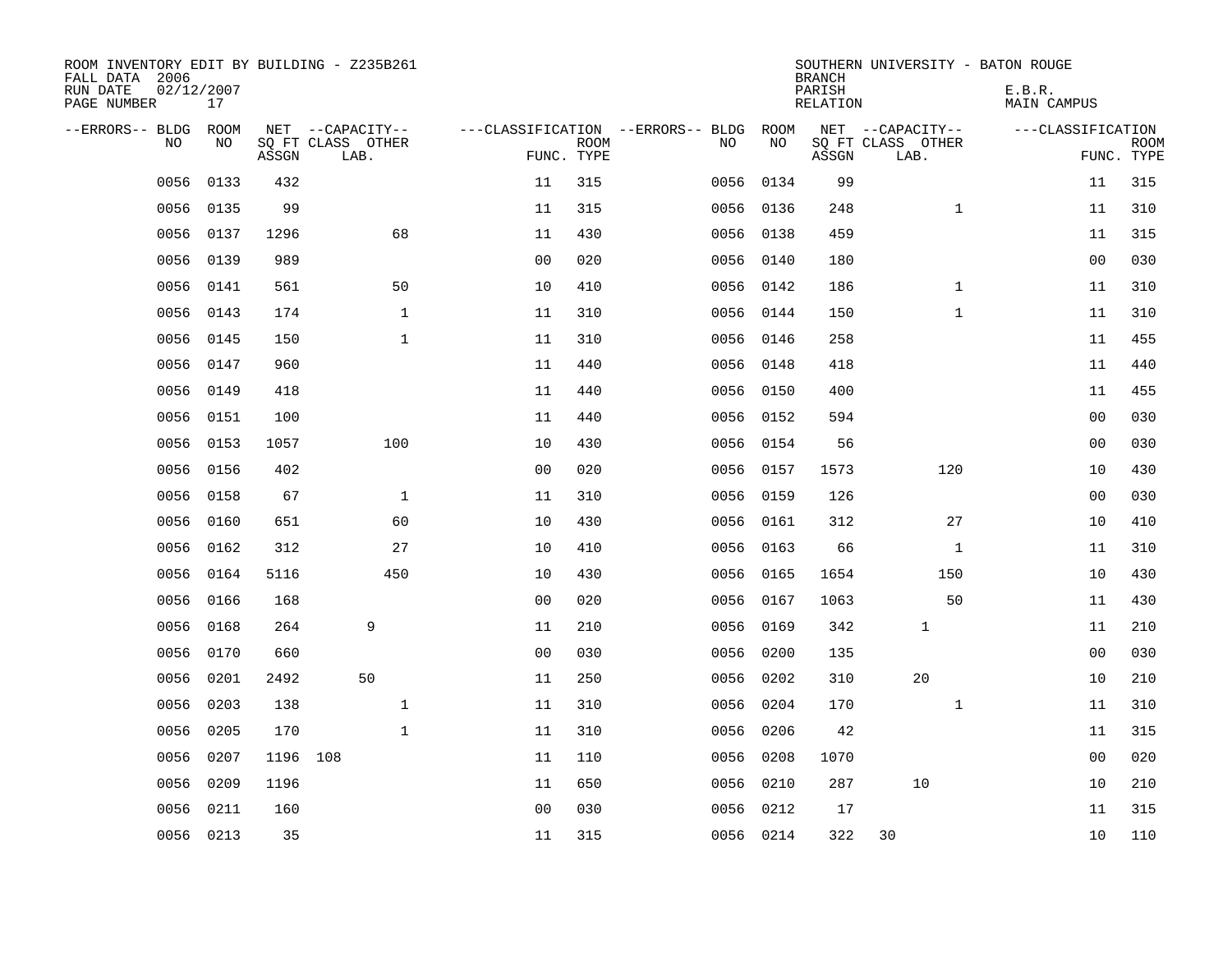| ROOM INVENTORY EDIT BY BUILDING - Z235B261<br>FALL DATA 2006<br>RUN DATE<br>PAGE NUMBER | 02/12/2007<br>18 |          |                   |                |             |                                        |           | <b>BRANCH</b><br>PARISH<br>RELATION | SOUTHERN UNIVERSITY - BATON ROUGE | E.B.R.<br>MAIN CAMPUS |             |
|-----------------------------------------------------------------------------------------|------------------|----------|-------------------|----------------|-------------|----------------------------------------|-----------|-------------------------------------|-----------------------------------|-----------------------|-------------|
| --ERRORS-- BLDG ROOM                                                                    |                  |          | NET --CAPACITY--  |                |             | ---CLASSIFICATION --ERRORS-- BLDG ROOM |           |                                     | NET --CAPACITY--                  | ---CLASSIFICATION     |             |
| NO                                                                                      | NO               |          | SQ FT CLASS OTHER |                | <b>ROOM</b> | NO                                     | NO        |                                     | SQ FT CLASS OTHER                 |                       | <b>ROOM</b> |
|                                                                                         |                  | ASSGN    | LAB.              | FUNC. TYPE     |             |                                        |           | ASSGN                               | LAB.                              |                       | FUNC. TYPE  |
| 0056                                                                                    | 0215             | 96       |                   | 11             | 315         | 0056                                   | 0216      | 1115                                | 74                                | 10                    | 110         |
| 0056                                                                                    | 0217             | 793      |                   | 0 <sub>0</sub> | 020         |                                        | 0056 0218 | 154                                 |                                   | 11                    | 315         |
| 0056                                                                                    | 0219             | 154      |                   | 11             | 315         | 0056                                   | 0220      | 138                                 | $\mathbf{1}$                      | 11                    | 310         |
| 0056                                                                                    | 0221             | 199      | $\mathbf{1}$      | 11             | 310         |                                        | 0056 0222 | 1040                                |                                   | 0 <sub>0</sub>        | 020         |
| 0056                                                                                    | 0223             | 180      |                   | 0 <sub>0</sub> | 030         | 0056                                   | 0224      | 874                                 |                                   | 11                    | 650         |
| 0056                                                                                    | 0225             | 1436 100 |                   | 11             | 110         |                                        | 0056 0226 | 245                                 |                                   | 11                    | 115         |
| 0056                                                                                    | 0227             | 2068 140 |                   | 11             | 110         |                                        | 0056 0228 | 324                                 |                                   | 0 <sub>0</sub>        | 030         |
| 0056                                                                                    | 0229             | 119      |                   | 0 <sub>0</sub> | 030         |                                        | 0056 0230 | 180                                 |                                   | 0 <sub>0</sub>        | 030         |
| 0056                                                                                    | 0231             | 240      |                   | 11             | 315         | 0056                                   | 0232      | 286                                 |                                   | 11                    | 315         |
| 0056                                                                                    | 0233             | 104      |                   | 0 <sub>0</sub> | 010         |                                        | 0056 0234 | 247                                 | $\mathbf{1}$                      | 11                    | 310         |
| 0056                                                                                    | 0235             | 308      | $\mathbf{1}$      | 11             | 310         | 0056                                   | 0236      | 99                                  |                                   | 11                    | 315         |
| 0056                                                                                    | 0237             | 140      | 3                 | 11             | 210         |                                        | 0056 0238 | 140                                 | 3                                 | 11                    | 210         |
| 0056                                                                                    | 0239             | 450      | 25                | 11             | 210         | 0056                                   | 0240      | 512                                 |                                   | 00                    | 020         |
| 0056                                                                                    | 0241             | 204      | $\mathbf 1$       | 11             | 310         |                                        | 0056 0242 | 379                                 | $\mathbf{1}$                      | 11                    | 310         |
| 0056                                                                                    | 0243             | 157      | $\mathbf{1}$      | 11             | 310         | 0056                                   | 0244      | 150                                 | $\mathbf{1}$                      | 11                    | 310         |
| 0056                                                                                    | 0245             | 140      | $\mathbf 1$       | 11             | 310         |                                        | 0056 0246 | 108                                 | $\mathbf{1}$                      | 11                    | 310         |
| 0056                                                                                    | 0247             | 73       |                   | 0 <sub>0</sub> | 030         |                                        | 0056 0248 | 224                                 | $\mathbf{1}$                      | 11                    | 310         |
| 0056                                                                                    | 0249             | 168      | $\mathbf{1}$      | 11             | 310         | 0056                                   | 0250      | 210                                 | $\mathbf{1}$                      | 11                    | 310         |
| 0056                                                                                    | 0251             | 160      |                   | 11             | 315         |                                        | 0056 0252 | 210                                 | $\mathbf{1}$                      | 11                    | 310         |
| 0056                                                                                    | 0253             | 25       |                   | 11             | 315         | 0056                                   | 0254      | 30                                  |                                   | 00                    | 030         |
| 0056                                                                                    | 0255             | 672      |                   | 0 <sub>0</sub> | 030         |                                        | 0056 0256 | 445                                 |                                   | 11                    | 440         |
| 0056                                                                                    | 0257             | 204      |                   | 11             | 315         | 0056                                   | 0258      | 594                                 |                                   | 11                    | 420         |
| 0056                                                                                    | 0259             | 143      |                   | 11             | 315         |                                        | 0056 0260 | 84                                  |                                   | 0 <sub>0</sub>        | 030         |
| 0056                                                                                    | 0261             | 440      | $\mathbf{1}$      | 11             | 310         | 0056                                   | 0262      | 210                                 | $\mathbf{1}$                      | 11                    | 310         |
| 0056                                                                                    | 0263             | 351      | $\mathbf{1}$      | 11             | 310         | 0056                                   | 0264      | 144                                 |                                   | 11                    | 350         |
|                                                                                         | 0056 0265        | 48       |                   | 11             | 315         |                                        | 0056 0266 | 45                                  |                                   | 11                    | 315         |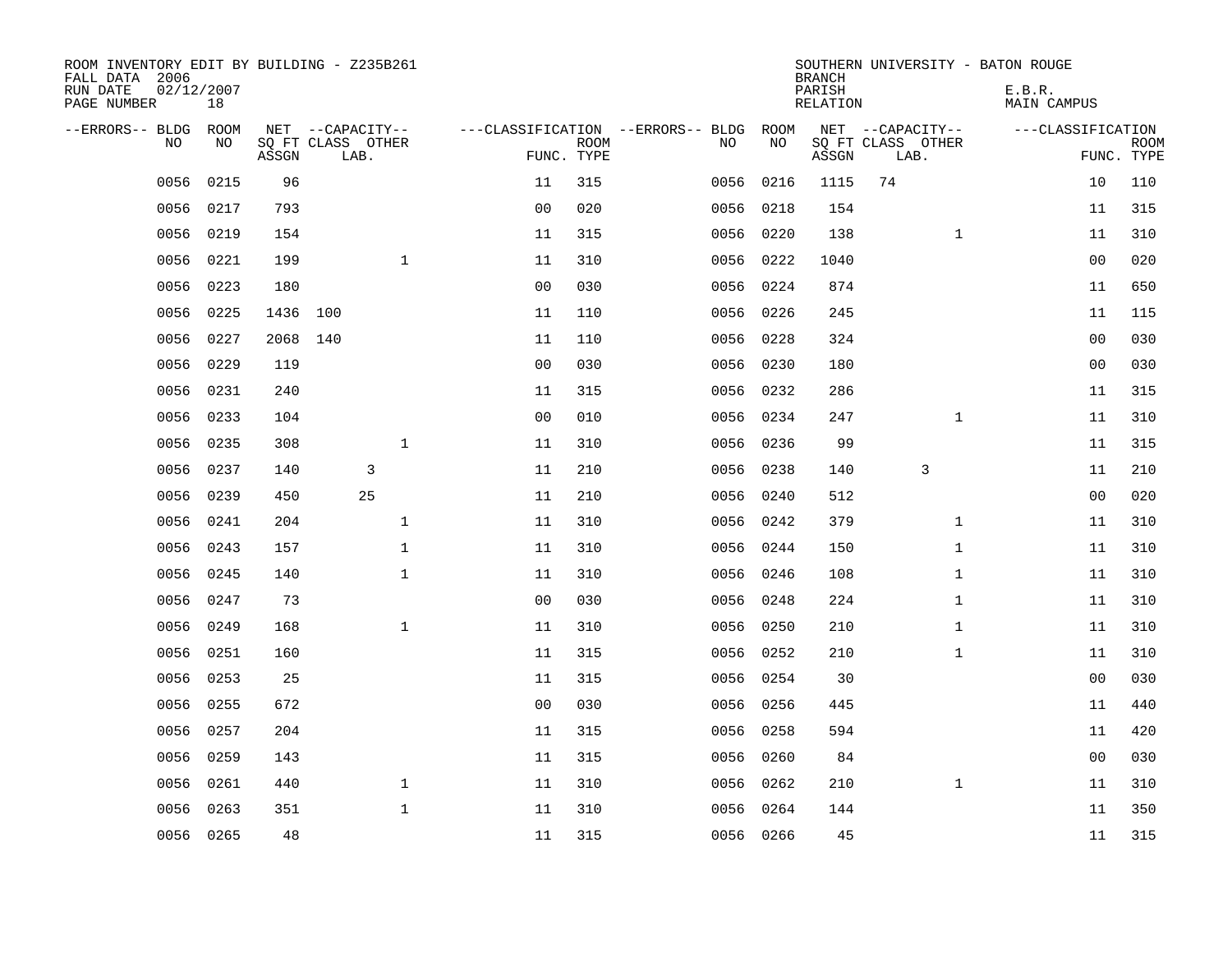| ROOM INVENTORY EDIT BY BUILDING - Z235B261<br>FALL DATA 2006<br>RUN DATE<br>PAGE NUMBER | 02/12/2007<br>19 |       |                                               |                |             |                                         |            | <b>BRANCH</b><br>PARISH<br><b>RELATION</b>       | SOUTHERN UNIVERSITY - BATON ROUGE                                      | E.B.R.<br><b>MAIN CAMPUS</b> |                           |
|-----------------------------------------------------------------------------------------|------------------|-------|-----------------------------------------------|----------------|-------------|-----------------------------------------|------------|--------------------------------------------------|------------------------------------------------------------------------|------------------------------|---------------------------|
| --ERRORS-- BLDG ROOM<br>NO                                                              | NO               | ASSGN | NET --CAPACITY--<br>SQ FT CLASS OTHER<br>LAB. | FUNC. TYPE     | <b>ROOM</b> | ---CLASSIFICATION --ERRORS-- BLDG<br>NO | ROOM<br>NO | ASSGN                                            | NET --CAPACITY--<br>SQ FT CLASS OTHER<br>LAB.                          | ---CLASSIFICATION            | <b>ROOM</b><br>FUNC. TYPE |
| 0056                                                                                    | 0267             | 35    |                                               | 11             | 315         | 0056                                    | 0268       | 520                                              |                                                                        | 11                           | 650                       |
| 0056                                                                                    | 0269             | 558   |                                               | 0 <sub>0</sub> | 030         | 0056                                    | 0271       | 230                                              |                                                                        | 00                           | 020                       |
| 0056                                                                                    | 0272             | 30    |                                               | 11             | 315         | 0056                                    | 0273       | 36                                               |                                                                        | 11                           | 315                       |
| 0056                                                                                    | 0274             | 280   |                                               | 0 <sub>0</sub> | 030         |                                         | 0056 0275  | 440                                              |                                                                        | 11                           | 350                       |
| 0056                                                                                    | 0276             | 156   | $\mathbf{1}$                                  | 11             | 310         |                                         | 0056 0277  | 149                                              | $\mathbf{1}$                                                           | 11                           | 310                       |
| 0056                                                                                    | 0278             | 177   | $\mathbf{1}$                                  | 11             | 310         |                                         | 0056 0279  | 150                                              | $\mathbf{1}$                                                           | 11                           | 310                       |
| 0056                                                                                    | 0280             | 209   | $\mathbf{1}$                                  | 11             | 310         |                                         | 0056 0281  | 209                                              | $\mathbf{1}$                                                           | 11                           | 310                       |
| 0056                                                                                    | 0282             | 150   | $\mathbf{1}$                                  | 11             | 310         |                                         | 0056 0283  | 116                                              | $\mathbf{1}$                                                           | 11                           | 310                       |
| 0056                                                                                    | 0284             | 209   | $\mathbf 1$                                   | 11             | 310         | 0056                                    | 0285       | 331                                              | $\mathbf{1}$                                                           | 11                           | 310                       |
| 0056                                                                                    | 0286             | 90    | $\mathbf 1$                                   | 11             | 310         |                                         | 0056 0287  | 168                                              | $\mathbf{1}$                                                           | 11                           | 310                       |
| 0056                                                                                    | 0288             | 209   | $\mathbf{1}$                                  | 11             | 310         | 0056                                    | 0289       | 196                                              | $\mathbf{1}$                                                           | 11                           | 310                       |
| 0056                                                                                    | 0290             | 209   | $\mathbf 1$                                   | 11             | 310         |                                         | 0056 0291  | 196                                              | $\mathbf{1}$                                                           | 11                           | 310                       |
| 0056                                                                                    | 0292             | 109   | $\mathbf 1$                                   | 11             | 310         | 0056                                    | 0293       | 164                                              | $\mathbf{1}$                                                           | 11                           | 310                       |
| 0056                                                                                    | 0294             | 815   |                                               | 0 <sub>0</sub> | 020         |                                         | 0056 0295  | 389                                              | $\mathbf{1}$                                                           | 11                           | 310                       |
| 0056                                                                                    | 0296             | 209   | $\mathbf{1}$                                  | 11             | 310         |                                         | 0056 0297  | 209                                              | $\mathbf{1}$                                                           | 11                           | 310                       |
| 0056                                                                                    | 0298             | 109   | $\mathbf{1}$                                  | 11             | 310         |                                         | 0056 0299  | 196                                              | $\mathbf{1}$                                                           | 11                           | 310                       |
| 0056                                                                                    | 0300             | 209   | $\mathbf{1}$                                  | 11             | 310         |                                         | 0056 0301  | 192                                              | $\mathbf{1}$                                                           | 11                           | 310                       |
|                                                                                         | 0056 0302        | 196   | $\mathbf 1$                                   | 11             | 310         |                                         |            | TOTAL NUMBER CLASSROOMS<br>TOTAL NUMBER LABS 210 | TOTAL NET ASSIGN SQ. FT. IN ROOM FILE<br>TOTAL NUMBER SPECIAL LABS 220 | 57,975<br>8<br>8             |                           |
| 0066                                                                                    | 0001             | 154   | $\mathbf{1}$                                  | 81             | 081         |                                         | 0066 0002  | 160                                              | $\mathbf{1}$                                                           | 81                           | 081                       |
| 0066                                                                                    | 0003             | 110   |                                               | 81             | 081         | 0066                                    | 0004       | 413                                              |                                                                        | 81                           | 081                       |
| 0066                                                                                    | 0005             | 369   | $\mathbf 1$                                   | 81             | 081         | 0066                                    | 0006       | 220                                              |                                                                        | 81                           | 081                       |
| 0066                                                                                    | 0007             | 154   | $\mathbf{1}$                                  | 81             | 081         | 0066                                    | 0009       | 35                                               | $\mathbf{1}$                                                           | 81                           | 081                       |
| 0066                                                                                    | 0010             | 17    |                                               | 81             | 081         | 0066                                    | 0011       | 35                                               | $\mathbf{1}$                                                           | 81                           | 081                       |
|                                                                                         | 0066 0012        | 29    |                                               | 81             | 081         |                                         | 0066 0013  | 426                                              |                                                                        | 81                           | 081                       |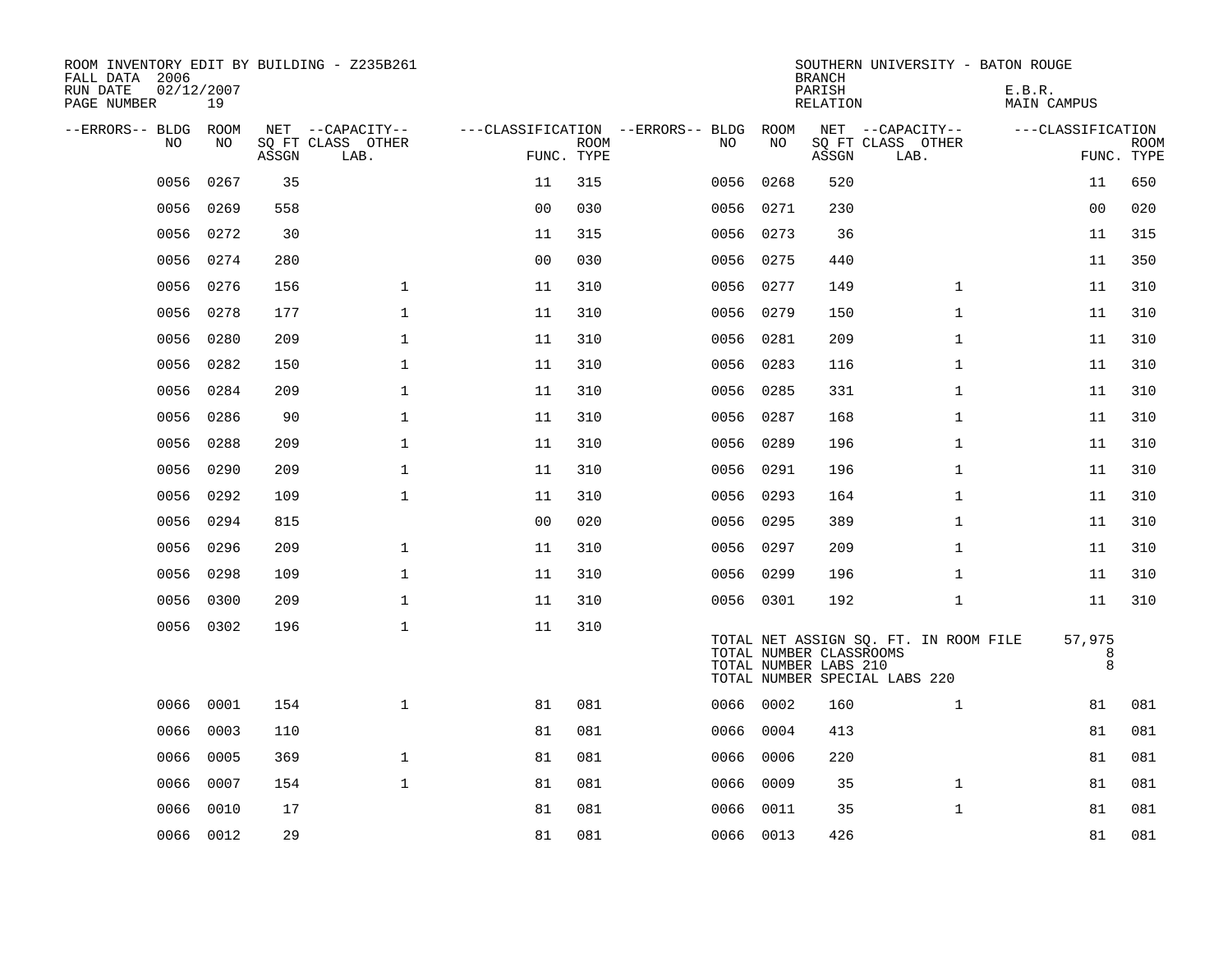| FALL DATA 2006<br>RUN DATE<br>PAGE NUMBER | 02/12/2007 | 20         |       | ROOM INVENTORY EDIT BY BUILDING - Z235B261 |                                                                                                |                |      |           |                | SOUTHERN UNIVERSITY - BATON ROUGE<br><b>BRANCH</b><br>PARISH<br>RELATION                                                                                            |              | E.B.R.<br>MAIN CAMPUS |                |        |
|-------------------------------------------|------------|------------|-------|--------------------------------------------|------------------------------------------------------------------------------------------------|----------------|------|-----------|----------------|---------------------------------------------------------------------------------------------------------------------------------------------------------------------|--------------|-----------------------|----------------|--------|
| --ERRORS-- BLDG ROOM                      | NO         | NO         | ASSGN | SQ FT CLASS OTHER<br>LAB.                  | NET --CAPACITY-- - ---CLASSIFICATION --ERRORS-- BLDG ROOM NET --CAPACITY-- - ---CLASSIFICATION | FUNC. TYPE     | ROOM | NO        | NO             | SQ FT CLASS OTHER<br>ASSGN LAB.<br>TOTAL NET ASSIGN SQ. FT. IN ROOM FILE 2,122<br>TOTAL NUMBER CLASSROOMS<br>TOTAL NUMBER LABS 210<br>TOTAL NUMBER SPECIAL LABS 220 |              | ER<br>FIIN            | FUNC. TYPE     | ROOM   |
|                                           | 0068 0028  |            | 35    |                                            |                                                                                                | 0 <sub>0</sub> | 020  | 0068 0029 |                | 98                                                                                                                                                                  |              |                       | 22             | 575    |
|                                           |            | 0068 0030  | 98    |                                            |                                                                                                | 22             | 575  |           | 0068 0031 1947 | TOTAL NET ASSIGN SQ. FT. IN ROOM FILE<br>TOTAL NUMBER CLASSROOMS<br>TOTAL NUMBER LABS 210<br>TOTAL NUMBER SPECIAL LABS 220                                          |              |                       | 22<br>2,143    | 570    |
|                                           |            | 0074 0100  | 2623  |                                            |                                                                                                | 20             | 560  |           | 0074 0100A     | 229                                                                                                                                                                 |              |                       |                | 20 560 |
|                                           |            | 0074 0100B | 229   |                                            |                                                                                                | 20             | 560  |           |                | TOTAL NET ASSIGN SQ. FT. IN ROOM FILE<br>TOTAL NUMBER CLASSROOMS<br>TOTAL NUMBER LABS 210<br>TOTAL NUMBER SPECIAL LABS 220                                          |              |                       | 3,081          |        |
|                                           | 0085 0100  |            | 415   |                                            | 40                                                                                             | 11             | 520  | 0085 0101 |                | 2713                                                                                                                                                                |              |                       | 11             | 523    |
|                                           | 0085 0102  |            | 181   |                                            | $\mathbf{1}$                                                                                   | 11             | 310  |           | 0085 0102A     | 6                                                                                                                                                                   |              |                       | 11             | 315    |
|                                           | 0085 0103  |            | 852   |                                            |                                                                                                | 11             | 523  | 0085 0104 |                | 143                                                                                                                                                                 |              |                       | 0 <sub>0</sub> | 020    |
|                                           | 0085 0105  |            | 130   |                                            |                                                                                                | 11             | 525  | 0085 0106 |                | 130                                                                                                                                                                 |              |                       | 11             | 525    |
|                                           | 0085 0107  |            | 494   |                                            |                                                                                                | 11             | 525  | 0085 0108 |                | 49                                                                                                                                                                  |              |                       | 11             | 525    |
|                                           | 0085 0109  |            | 463   |                                            |                                                                                                | 11             | 525  | 0085 0110 |                | 720                                                                                                                                                                 |              |                       | 11             | 525    |
|                                           | 0085       | 0111       | 34    |                                            |                                                                                                | 0 <sub>0</sub> | 020  | 0085 0112 |                | 37                                                                                                                                                                  |              |                       | 11             | 720    |
| 9                                         | 0085 0113  |            | 11    | 20                                         |                                                                                                | 10             | 210  | 0085 0114 |                | 105                                                                                                                                                                 | $\mathbf{1}$ |                       | 11             | 310    |
|                                           | 0085 0115  |            | 120   |                                            |                                                                                                | 0 <sup>0</sup> | 030  | 0085 0116 |                | 48                                                                                                                                                                  |              |                       | 0 <sub>0</sub> | 010    |
|                                           | 0085 0117  |            | 136   |                                            |                                                                                                | 11             | 525  | 0085 0118 |                | 340                                                                                                                                                                 |              |                       | 11             | 525    |
|                                           | 0085 0119  |            | 1548  |                                            |                                                                                                | 11             | 525  | 0085 0120 |                | 186                                                                                                                                                                 |              |                       | 11             | 525    |
|                                           | 0085       | 0121       | 125   |                                            |                                                                                                | 11             | 525  | 0085 0122 |                | 130                                                                                                                                                                 |              |                       | 11             | 525    |
|                                           | 0085 0123  |            | 60    |                                            |                                                                                                | 11             | 525  | 0085 0124 |                | 208                                                                                                                                                                 |              |                       | 11             | 525    |
|                                           | 0085 0125  |            | 168   |                                            |                                                                                                | 11             | 525  | 0085 0126 |                | 96                                                                                                                                                                  |              |                       | 11             | 525    |
|                                           |            | 0085 0127  | 573   |                                            | $\mathbf 1$                                                                                    | 11             | 310  | 0085 0128 |                | 150                                                                                                                                                                 | $\mathbf{1}$ |                       | 11             | 310    |
|                                           |            | 0085 0128A | 7     |                                            |                                                                                                | 11             | 315  |           | 0085 0128B     | $7\phantom{.0}$                                                                                                                                                     |              |                       | 11             | 315    |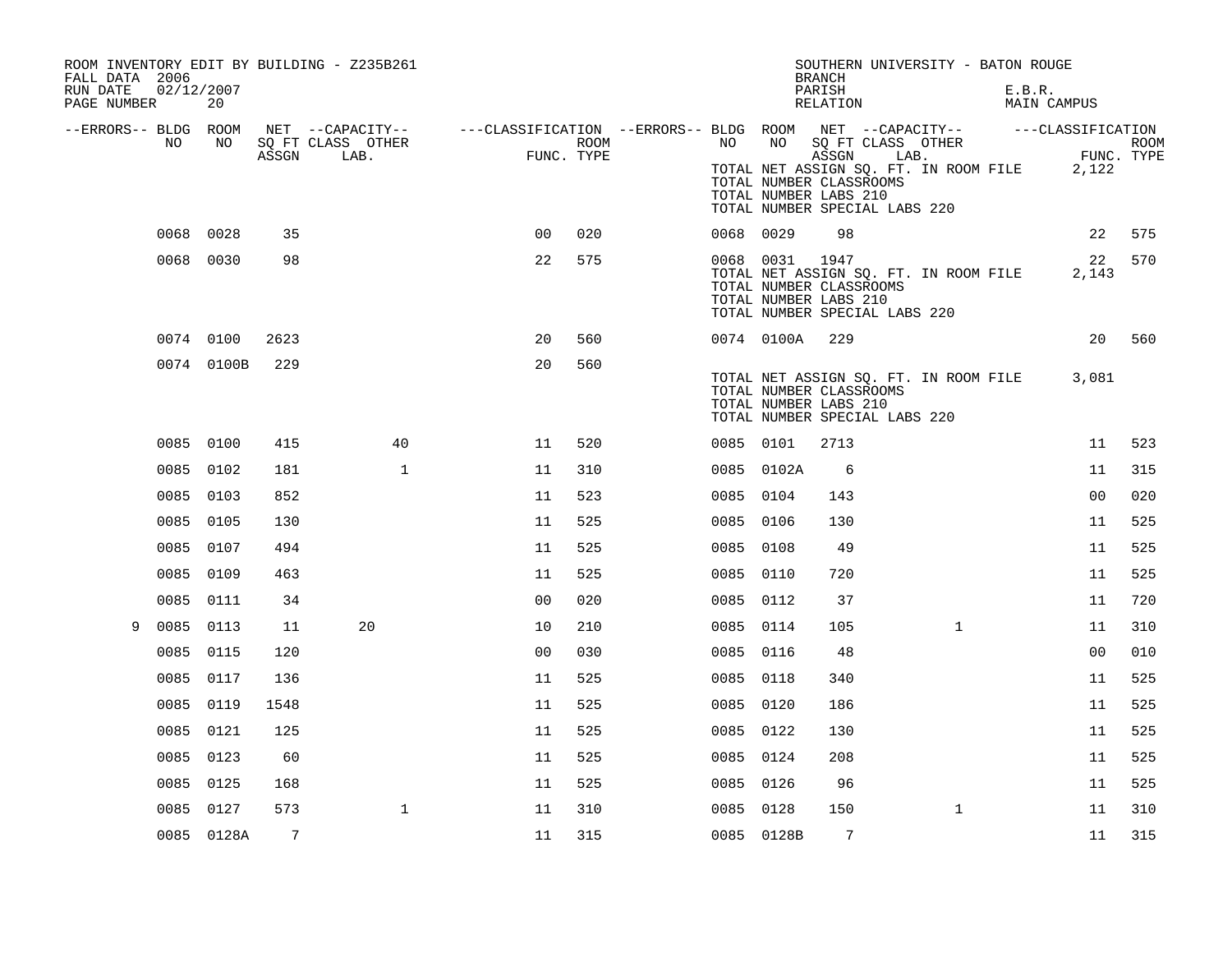| ROOM INVENTORY EDIT BY BUILDING - Z235B261<br>FALL DATA 2006<br>RUN DATE<br>PAGE NUMBER | 02/12/2007<br>21 |                 |                           |                |                           |                                        |                                                               | <b>BRANCH</b><br>PARISH<br>RELATION |                                       |              | SOUTHERN UNIVERSITY - BATON ROUGE<br>E.B.R.<br><b>MAIN CAMPUS</b> |                                     |             |
|-----------------------------------------------------------------------------------------|------------------|-----------------|---------------------------|----------------|---------------------------|----------------------------------------|---------------------------------------------------------------|-------------------------------------|---------------------------------------|--------------|-------------------------------------------------------------------|-------------------------------------|-------------|
| --ERRORS-- BLDG ROOM                                                                    |                  |                 | NET --CAPACITY--          |                |                           | ---CLASSIFICATION --ERRORS-- BLDG ROOM |                                                               |                                     | NET --CAPACITY--                      |              | ---CLASSIFICATION                                                 |                                     |             |
| NO                                                                                      | NO               | ASSGN           | SQ FT CLASS OTHER<br>LAB. |                | <b>ROOM</b><br>FUNC. TYPE | NO                                     | NO                                                            | ASSGN                               | SQ FT CLASS OTHER<br>LAB.             |              |                                                                   | FUNC. TYPE                          | <b>ROOM</b> |
| 0085                                                                                    | 0129             | 120             |                           | 0 <sub>0</sub> | 030                       |                                        | 0085 0130                                                     | 6848                                |                                       |              |                                                                   | 11                                  | 520         |
| 0085                                                                                    | 0133             | 275             | $\mathbf{1}$              | 11             | 310                       |                                        | 0085 0134                                                     | 360                                 |                                       | $\mathbf{1}$ |                                                                   | 11                                  | 310         |
| 0085                                                                                    | 0134A            | 4               |                           | 11             | 115                       |                                        | 0085 0135                                                     | 340                                 |                                       | $\mathbf{1}$ |                                                                   | 11                                  | 310         |
| 0085                                                                                    | 0135A            | 4               |                           | 11             | 115                       |                                        | 0085 0136                                                     | 340                                 | 40                                    |              |                                                                   | 10                                  | 110         |
|                                                                                         | 0085 0136A       | 4               |                           | 11             | 115                       |                                        | 0085 0137                                                     | 340                                 | 40                                    |              |                                                                   | 10                                  | 110         |
| 0085                                                                                    | 0137A            | 4               |                           | 11             | 115                       |                                        | 0085 0138                                                     | 540                                 | 45                                    |              |                                                                   | 11                                  | 110         |
|                                                                                         | 0085 0138A       | 4               |                           | 11             | 115                       |                                        | 0085 0139                                                     | 224                                 |                                       |              |                                                                   | 0 <sub>0</sub>                      | 030         |
| 0085                                                                                    | 0142             | 121             | $\mathbf{1}$              | 11             | 310                       |                                        | 0085 0142A                                                    | 132                                 |                                       | $\mathbf{1}$ |                                                                   | 11                                  | 310         |
|                                                                                         | 0085 0143        | 468             | 40                        | 11             | 110                       |                                        | 0085 0143A                                                    | 4                                   |                                       |              |                                                                   | 11                                  | 115         |
| 0085                                                                                    | 0144             | 494             | $\mathbf{1}$              | 11             | 310                       |                                        | 0085 0144A                                                    | $\overline{4}$                      |                                       |              |                                                                   | 11                                  | 115         |
| 0085                                                                                    | 0149             | 710             |                           | 11             | 525                       | 0085                                   | 0150                                                          | 650                                 |                                       | 50           |                                                                   | 10                                  | 210         |
| 0085                                                                                    | 0151             | 240             |                           | 11             | 525                       |                                        | 0085 0151A                                                    | 110                                 |                                       | $\mathbf{1}$ |                                                                   | 11                                  | 310         |
| 0085                                                                                    | 0201             | 209             |                           | 0 <sub>0</sub> | 020                       |                                        | 0085 0202                                                     | 54                                  |                                       |              |                                                                   | 11                                  | 525         |
| 0085                                                                                    | 0204             | 1235            |                           | 0 <sub>0</sub> | 020                       |                                        | 0085 0205                                                     | 840                                 |                                       |              |                                                                   | 11                                  | 523         |
| 0085                                                                                    | 0206             | 66              |                           | 0 <sub>0</sub> | 020                       | 0085                                   | 0207                                                          | 100                                 |                                       |              |                                                                   | 11                                  | 525         |
| 0085                                                                                    | 0208             | 17              |                           | 0 <sub>0</sub> | 010                       |                                        | 0085 0209                                                     | 215                                 |                                       |              |                                                                   | 11                                  | 525         |
| 0085                                                                                    | 0210             | 115             |                           | 11             | 525                       |                                        | 0085 0211                                                     | 90                                  |                                       |              |                                                                   | 11                                  | 525         |
| 0085                                                                                    | 0212             | 150             |                           | 11             | 350                       |                                        | 0085 0213                                                     | 55                                  |                                       |              |                                                                   | 0 <sub>0</sub>                      | 030         |
| 0085                                                                                    | 0214             | 120             |                           | 0 <sub>0</sub> | 030                       |                                        | 0085 0215                                                     | 154                                 |                                       |              |                                                                   | 0 <sub>0</sub>                      | 020         |
| 0085                                                                                    | 0216             | 156             | $\mathbf{1}$              | 11             | 310                       |                                        | 0085 0217                                                     | $7\phantom{.0}$                     |                                       |              |                                                                   | 11                                  | 315         |
| 0085                                                                                    | 0218             | $7\phantom{.0}$ |                           | 11             | 315                       |                                        | 0085 0219                                                     | 144                                 |                                       | $\mathbf{1}$ |                                                                   | 11                                  | 310         |
| 0085                                                                                    | 0220             | 1788            | 50                        | 11             | 520                       |                                        | 0085 0221                                                     | 1776                                |                                       |              |                                                                   | 11                                  | 525         |
| 0085                                                                                    | 0222             | 1726            |                           | 00             | 030                       |                                        | 0085 0223                                                     | 120                                 |                                       |              |                                                                   | 00                                  | 030         |
|                                                                                         | 0085 0224        | 120             |                           | 0 <sub>0</sub> | 030                       |                                        | 0085 0225<br>TOTAL NUMBER CLASSROOMS<br>TOTAL NUMBER LABS 210 | 105                                 | TOTAL NET ASSIGN SQ. FT. IN ROOM FILE | $\mathbf{1}$ |                                                                   | 11<br>27,583<br>4<br>$\mathfrak{D}$ | 310         |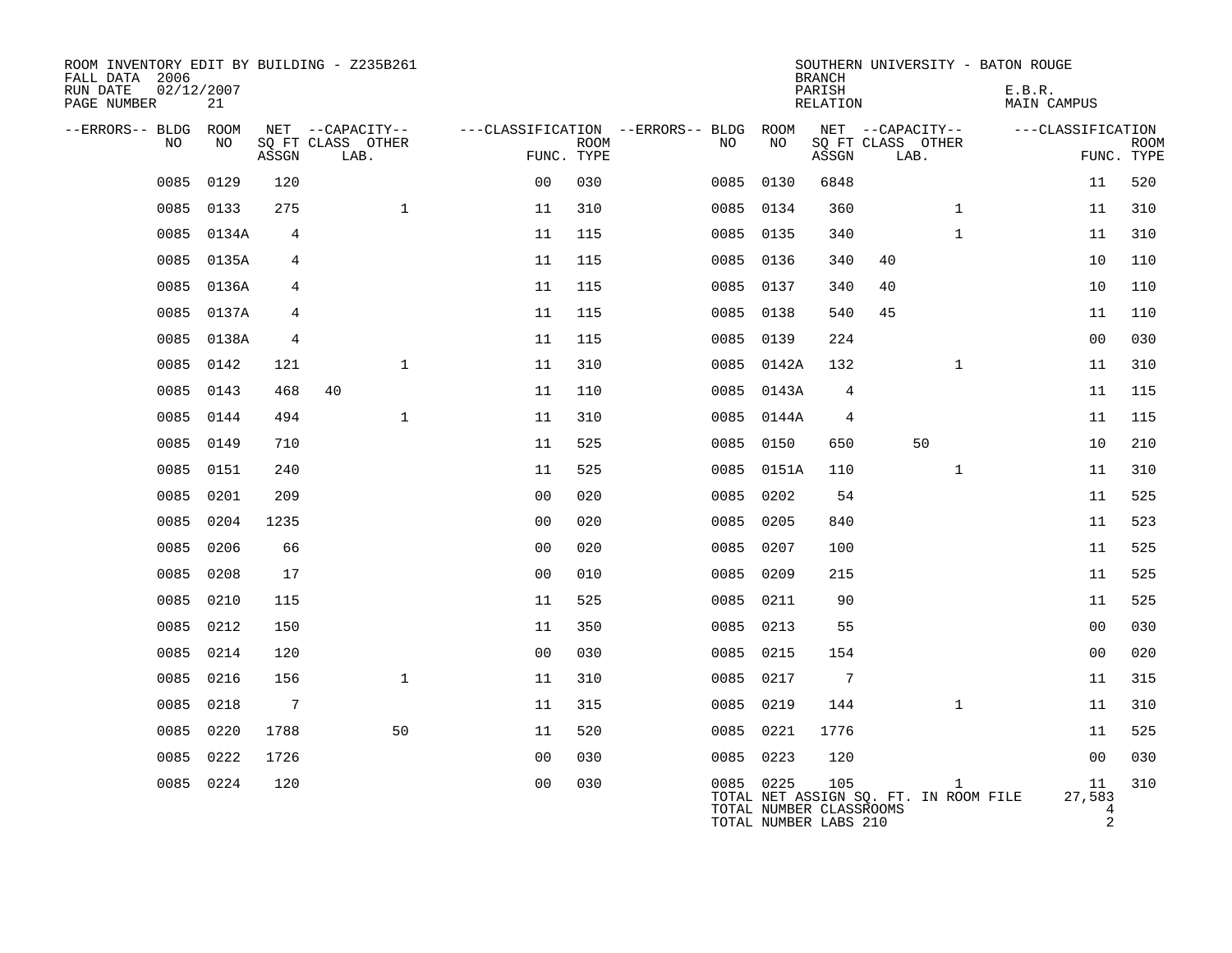| ROOM INVENTORY EDIT BY BUILDING - Z235B261<br>FALL DATA 2006<br>RUN DATE<br>PAGE NUMBER | 02/12/2007<br>22 |       |                                               |                |             |                                               |            | <b>BRANCH</b><br>PARISH<br><b>RELATION</b> | SOUTHERN UNIVERSITY - BATON ROUGE             | E.B.R.<br><b>MAIN CAMPUS</b> |                    |
|-----------------------------------------------------------------------------------------|------------------|-------|-----------------------------------------------|----------------|-------------|-----------------------------------------------|------------|--------------------------------------------|-----------------------------------------------|------------------------------|--------------------|
| --ERRORS-- BLDG<br>NO.                                                                  | ROOM<br>NO.      | ASSGN | NET --CAPACITY--<br>SQ FT CLASS OTHER<br>LAB. | FUNC. TYPE     | <b>ROOM</b> | ---CLASSIFICATION --ERRORS-- BLDG ROOM<br>NO. | NO         | ASSGN                                      | NET --CAPACITY--<br>SQ FT CLASS OTHER<br>LAB. | ---CLASSIFICATION            | ROOM<br>FUNC. TYPE |
|                                                                                         |                  |       |                                               |                |             |                                               |            |                                            | TOTAL NUMBER SPECIAL LABS 220                 |                              |                    |
| 0090                                                                                    | 0100A 1345       |       |                                               | 0 <sub>0</sub> | 020         | 0090                                          | 0100B 1688 |                                            |                                               | 0 <sub>0</sub>               | 020                |
| 0090                                                                                    | 0100C            | 841   |                                               | 0 <sub>0</sub> | 020         | 0090                                          | 0100D      | 171                                        |                                               | 0 <sub>0</sub>               | 020                |
| 0090                                                                                    | 0101             | 148   |                                               | 11             | 315         | 0090                                          | 0101A      | 216                                        | $\mathbf{1}$                                  | 10                           | 310                |
| 0090                                                                                    | 0101B            | 17    |                                               | 10             | 315         | 0090                                          | 0101C      | 36                                         |                                               | 10                           | 315                |
| 0090                                                                                    | 0102             | 621   | $\mathbf 1$                                   | 10             | 310         | 0090                                          | 0102A      | 436                                        |                                               | 10                           | 350                |
| 0090                                                                                    | 0102B            | 106   | $\mathbf{1}$                                  | 10             | 310         | 0090                                          | 0102C      | 106                                        | $\mathbf{1}$                                  | 10                           | 310                |
| 0090                                                                                    | 0102D            | 106   | $\mathbf 1$                                   | 10             | 310         | 0090                                          | 0102E      | 116                                        | $\mathbf{1}$                                  | 10                           | 310                |
| 0090                                                                                    | 0102F            | 93    | $\mathbf{1}$                                  | 10             | 310         | 0090                                          | 0103       | 223                                        | 1                                             | 10                           | 210                |
| 0090                                                                                    | 0104             | 300   | 20                                            | 10             | 210         | 0090                                          | 0104A      | 190                                        | $\overline{4}$                                | 10                           | 110                |
| 0090                                                                                    | 0104B            | 45    |                                               | 10             | 215         | 0090                                          | 0105       | 720                                        | 48                                            | 10                           | 110                |
| 0090                                                                                    | 0106             | 1270  | 85                                            | 10             | 110         | 0090                                          | 0106A      | 135                                        |                                               | 10                           | 115                |
| 0090                                                                                    | 0106B            | 320   |                                               | 10             | 115         | 0090                                          | 0106C      | 145                                        | 10                                            | 10                           | 110                |
| 0090                                                                                    | 0106D            | 63    |                                               | 10             | 115         | 0090                                          | 0106E      | 85                                         | 6                                             | 10                           | 110                |
| 0090                                                                                    | 0106F            | 123   |                                               | 10             | 115         | 0090                                          | 0107       | 500                                        | 33                                            | 10                           | 110                |
| 0090                                                                                    | 0108             | 209   | $\mathbf{1}$                                  | 10             | 310         | 0090                                          | 0108A      | 107                                        | $\mathbf{1}$                                  | 10                           | 310                |
| 0090                                                                                    | 0108B            | 107   | $\mathbf 1$                                   | 10             | 310         | 0090                                          | 0108C      | 194                                        | $\mathbf{1}$                                  | 10                           | 310                |
| 0090                                                                                    | 0109             | 209   | $\mathbf{1}$                                  | 10             | 310         | 0090                                          | 0109A      | 103                                        | $\mathbf{1}$                                  | 10                           | 310                |
| 0090                                                                                    | 0109B            | 106   | $\mathbf{1}$                                  | 10             | 310         | 0090                                          | 0110       | 93                                         |                                               | 10                           | 315                |
| 0090                                                                                    | 0110A            | 80    | 5                                             | 10             | 315         | 0090                                          | 0110B      | 68                                         | 4                                             | 10                           | 315                |
| 0090                                                                                    | 0110C            | 74    | 5                                             | 10             | 310         | 0090                                          | 0110D      | 70                                         | 5                                             | 10                           | 310                |
| 0090                                                                                    | 0110E            | 70    | 5                                             | 10             | 310         | 0090                                          | 0110F      | 55                                         |                                               | 10                           | 315                |
| 0090                                                                                    | 0110G            | 133   | 8                                             | 30             | 315         | 0090                                          | 0110H      | 10                                         | 2                                             | 10                           | 315                |
| 0090                                                                                    | 0110J            | 10    | 2                                             | 10             | 315         | 0090                                          | 0110K      | 78                                         | 2                                             | 10                           | 310                |
| 0090                                                                                    | 0111             | 555   | 50                                            | 10             | 110         | 0090                                          | 0112       | 506                                        | 35                                            | 10                           | 110                |
| 0090                                                                                    | 0112A            | 178   | 12                                            | 10             | 410         |                                               | 0090 0112B | 179                                        | 12                                            | 10                           | 410                |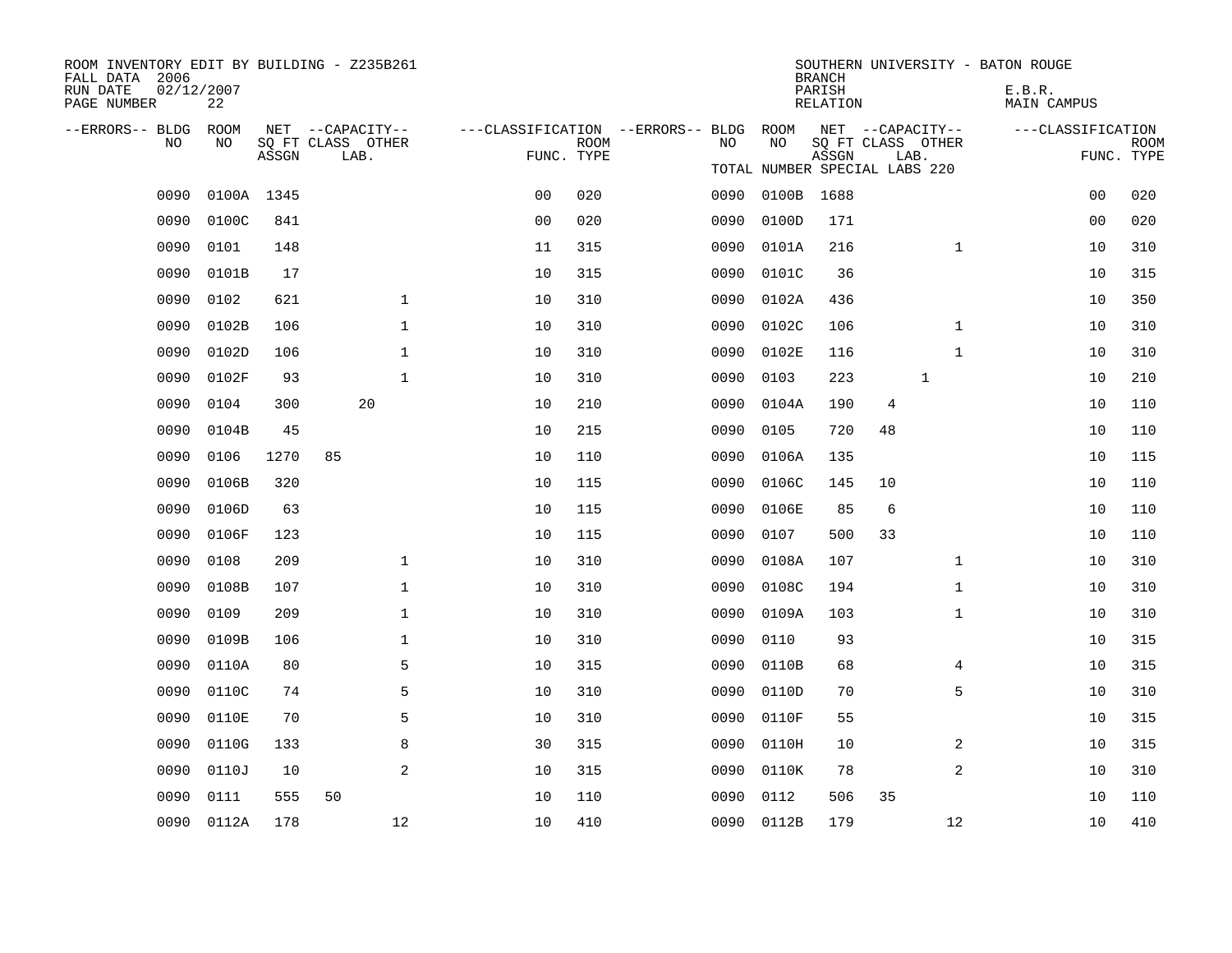| ROOM INVENTORY EDIT BY BUILDING - Z235B261<br>FALL DATA 2006<br>RUN DATE<br>PAGE NUMBER | 02/12/2007<br>23  |       |                                               |                |             |                                         |            | <b>BRANCH</b><br>PARISH<br><b>RELATION</b> | SOUTHERN UNIVERSITY - BATON ROUGE             | E.B.R.<br><b>MAIN CAMPUS</b> |                           |
|-----------------------------------------------------------------------------------------|-------------------|-------|-----------------------------------------------|----------------|-------------|-----------------------------------------|------------|--------------------------------------------|-----------------------------------------------|------------------------------|---------------------------|
| --ERRORS-- BLDG<br>NO                                                                   | <b>ROOM</b><br>NO | ASSGN | NET --CAPACITY--<br>SQ FT CLASS OTHER<br>LAB. | FUNC. TYPE     | <b>ROOM</b> | ---CLASSIFICATION --ERRORS-- BLDG<br>NO | ROOM<br>NO | ASSGN                                      | NET --CAPACITY--<br>SQ FT CLASS OTHER<br>LAB. | ---CLASSIFICATION            | <b>ROOM</b><br>FUNC. TYPE |
| 0090                                                                                    | 0113              | 207   | $\mathbf{1}$                                  | 10             | 310         | 0090                                    | 0113A      | 130                                        | $\mathbf{1}$                                  | 10                           | 310                       |
| 0090                                                                                    | 0113B             | 103   | $\mathbf 1$                                   | 10             | 310         | 0090                                    | 0113C      | 140                                        | $\mathbf{1}$                                  | 10                           | 310                       |
| 0090                                                                                    | 0114              | 935   | 68                                            | 10             | 210         | 0090                                    | 0114A      | 173                                        | $\mathbf{1}$                                  | 10                           | 310                       |
| 0090                                                                                    | 0114B             | 131   | $\mathbf 1$                                   | 10             | 310         | 0090                                    | 0114C      | 137                                        | $\mathbf{1}$                                  | 10                           | 310                       |
| 0090                                                                                    | 0114D             | 52    | $\mathbf 1$                                   | 10             | 310         | 0090                                    | 0114E      | 104                                        | $\mathbf{1}$                                  | 10                           | 310                       |
| 0090                                                                                    | 0115              | 205   | 2                                             | 10             | 710         | 0090                                    | 0116       | 684                                        | 46                                            | 10                           | 110                       |
| 0090                                                                                    | 0117              | 172   | $\mathbf{1}$                                  | 10             | 310         | 0090                                    | 0117A      | 106                                        | $\mathbf{1}$                                  | 10                           | 310                       |
| 0090                                                                                    | 0117B             | 109   | $\mathbf{1}$                                  | 10             | 310         | 0090                                    | 0117C      | 144                                        | $\mathbf{1}$                                  | 10                           | 310                       |
| 0090                                                                                    | 0118              | 300   | 15                                            | 10             | 310         | 0090                                    | 0118A      | 170                                        | $\mathbf{1}$                                  | 10                           | 310                       |
| 0090                                                                                    | 0118B             | 153   | $\mathbf 1$                                   | 10             | 310         | 0090                                    | 0118C      | 115                                        | $\mathbf{1}$                                  | 10                           | 310                       |
| 0090                                                                                    | 0118D             | 68    | 4                                             | 10             | 315         | 0090                                    | 0118E      | 148                                        | $\mathbf{1}$                                  | 10                           | 310                       |
| 0090                                                                                    | 0118F             | 55    | 3                                             | 10             | 315         | 0090                                    | 0118G      | 143                                        | 9                                             | 10                           | 315                       |
| 0090                                                                                    | 0118H             | 82    | 6                                             | 10             | 310         | 0090                                    | 0119       | 340                                        | 17                                            | 10                           | 210                       |
| 0090                                                                                    | 0120              | 528   | 26                                            | 10             | 210         | 0090                                    | 0120A      | 98                                         | $\mathbf{1}$                                  | 10                           | 310                       |
| 0090                                                                                    | 0120B             | 95    |                                               | 82             | 082         | 0090                                    | 0121       | 782                                        | 36                                            | 10                           | 210                       |
| 0090                                                                                    | 0121A             | 99    | 6                                             | 10             | 215         | 0090                                    | 0121B      | 35                                         | 2                                             | 10                           | 215                       |
| 0090                                                                                    | 0121C             | 41    |                                               | 10             | 215         | 0090                                    | 0122       | 427                                        | 21                                            | 10                           | 210                       |
| 0090                                                                                    | 0123              | 57    | $\mathbf 1$                                   | 0 <sub>0</sub> | 010         | 0090                                    | 0124       | 292                                        | $\mathbf{1}$                                  | 00                           | 030                       |
| 0090                                                                                    | 0125              | 56    |                                               | 0 <sub>0</sub> | 030         | 0090                                    | 0126       | 56                                         |                                               | 00                           | 030                       |
| 0090                                                                                    | 0127              | 370   |                                               | 00             | 030         | 0090                                    | 0127A      | 583                                        | $\mathbf{1}$                                  | 00                           | 030                       |
| 0090                                                                                    | 0128              | 32    |                                               | 0 <sub>0</sub> | 010         | 0090                                    | 0129       | 217                                        |                                               | 00                           | 030                       |
| 0090                                                                                    | 0130              | 172   |                                               | 00             | 020         | 0090                                    | 0131       | 199                                        |                                               | 0 <sub>0</sub>               | 030                       |
| 0090                                                                                    | 0132              | 53    |                                               | 0 <sub>0</sub> | 010         | 0090                                    | 0133       | 251                                        |                                               | 00                           | 030                       |
| 0090                                                                                    | 0134              | 167   |                                               | 0 <sub>0</sub> | 020         | 0090                                    | 0201       | 857                                        | 25                                            | 10                           | 210                       |
| 0090                                                                                    | 0202              | 1625  | $\mathbf{1}$                                  | 10             | 310         | 0090                                    | 0202A      | 128                                        |                                               | 10                           | 350                       |
| 0090                                                                                    | 0205              | 401   | $\mathbf{1}$                                  | 10             | 310         |                                         | 0090 0206  | 821                                        | 25                                            | 10                           | 210                       |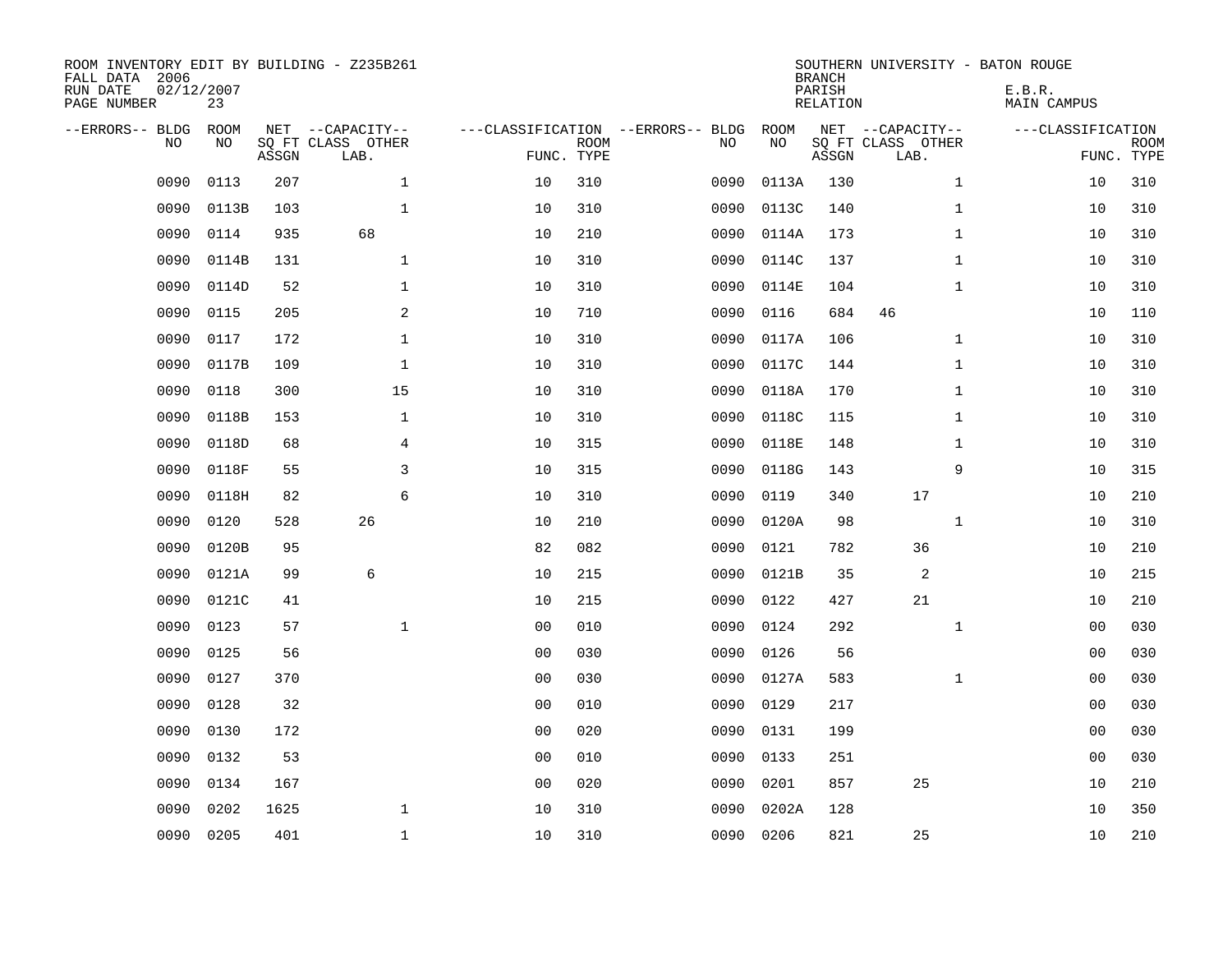| ROOM INVENTORY EDIT BY BUILDING - Z235B261<br>FALL DATA 2006<br>RUN DATE<br>PAGE NUMBER | 02/12/2007<br>24 |       |                                               |                                                 |             |      |            | <b>BRANCH</b><br>PARISH<br>RELATION              | SOUTHERN UNIVERSITY - BATON ROUGE                                      | E.B.R.<br>MAIN CAMPUS  |                           |
|-----------------------------------------------------------------------------------------|------------------|-------|-----------------------------------------------|-------------------------------------------------|-------------|------|------------|--------------------------------------------------|------------------------------------------------------------------------|------------------------|---------------------------|
| --ERRORS-- BLDG ROOM<br>NO                                                              | NO               | ASSGN | NET --CAPACITY--<br>SQ FT CLASS OTHER<br>LAB. | ---CLASSIFICATION --ERRORS-- BLDG<br>FUNC. TYPE | <b>ROOM</b> | NO   | ROOM<br>NO | ASSGN                                            | NET --CAPACITY--<br>SQ FT CLASS OTHER<br>LAB.                          | ---CLASSIFICATION      | <b>ROOM</b><br>FUNC. TYPE |
| 0090                                                                                    | 0207             | 812   | 25                                            | 10                                              | 210         | 0090 | 0207A      | 209                                              |                                                                        | 10                     | 530                       |
| 0090                                                                                    | 0208             | 911   | 18                                            | 10                                              | 210         | 0090 | 0209       | 787                                              | 25                                                                     | 10                     | 210                       |
| 0090                                                                                    | 0209A            | 126   |                                               | 10                                              | 215         | 0090 | 0209B      | 175                                              |                                                                        | 10                     | 215                       |
| 0090                                                                                    | 0210             | 705   | 25                                            | 10                                              | 210         | 0090 | 0211       | 847                                              | 25                                                                     | 10                     | 210                       |
| 0090                                                                                    | 0212             | 756   | 25                                            | 10                                              | 210         | 0090 | 0212A      | 228                                              |                                                                        | 10                     | 215                       |
| 0090                                                                                    | 0214             | 447   | 9                                             | 10                                              | 220         | 0090 | 0214A      | 447                                              | 9                                                                      | 10                     | 220                       |
| 0090                                                                                    | 0215             | 138   |                                               | 10                                              | 215         | 0090 | 0216       | 890                                              |                                                                        | 10                     | 215                       |
| 0090                                                                                    | 0216A            | 297   | $\mathbf{1}$                                  | 10                                              | 215         | 0090 | 0217       | 993                                              | 25                                                                     | 10                     | 210                       |
| 0090                                                                                    | 0218             | 902   | 25                                            | 10                                              | 210         | 0090 | 0219       | 987                                              | 25                                                                     | 10                     | 210                       |
| 0090                                                                                    | 0219A            | 326   |                                               | 10                                              | 215         | 0090 | 0220       | 966                                              | 19                                                                     | 10                     | 210                       |
| 0090                                                                                    | 0221             | 637   | 25                                            | 10                                              | 210         | 0090 | 0222       | 315                                              | 6                                                                      | 10                     | 220                       |
| 0090                                                                                    | 0223             | 315   |                                               | 10                                              | 215         | 0090 | 0224       | 745                                              | 25                                                                     | 10                     | 210                       |
| 0090                                                                                    | 0224A            | 280   |                                               | 10                                              | 215         | 0090 | 0225       | 163                                              |                                                                        | 00                     | 020                       |
| 0090                                                                                    | 0226             | 292   |                                               | 0 <sub>0</sub>                                  | 030         | 0090 | 0227       | 57                                               |                                                                        | 00                     | 010                       |
| 0090                                                                                    | 0228             | 207   |                                               | 0 <sub>0</sub>                                  | 030         | 0090 | 0230       | 169                                              |                                                                        | 0 <sub>0</sub>         | 020                       |
| 0090                                                                                    | 0234             | 142   |                                               | 0 <sub>0</sub>                                  | 020         |      | 0090 0300  | 465                                              |                                                                        | 00                     | 030                       |
|                                                                                         | 0090 0300A       | 989   |                                               | 0 <sub>0</sub>                                  | 030         |      |            | TOTAL NUMBER CLASSROOMS<br>TOTAL NUMBER LABS 210 | TOTAL NET ASSIGN SQ. FT. IN ROOM FILE<br>TOTAL NUMBER SPECIAL LABS 220 | 34,598<br>9<br>21<br>3 |                           |
| 0091                                                                                    | 0001             | 57    | $\mathbf{1}$                                  | 81                                              | 081         |      | 0091 0002  | 57                                               | $\mathbf{1}$                                                           | 81                     | 081                       |
| 0091                                                                                    | 0003             | 57    | $\mathbf{1}$                                  | 81                                              | 081         |      | 0091 0004  | 57                                               | $\mathbf{1}$                                                           | 81                     | 081                       |
| 0091                                                                                    | 0005             | 57    | $\mathbf{1}$                                  | 81                                              | 081         |      | 0091 0006  | 57                                               | $\mathbf{1}$                                                           | 81                     | 081                       |
|                                                                                         | 0091 0007        | 57    | $\mathbf 1$                                   | 81                                              | 081         |      | 0091 0008  | 57                                               | $\mathbf{1}$                                                           | 81                     | 081                       |
| 0091                                                                                    | 0009             | 57    | $\mathbf{1}$                                  | 81                                              | 081         |      | 0091 0010  | 57                                               | $\mathbf{1}$                                                           | 81                     | 081                       |
|                                                                                         | 0091 0011        | 57    | $\mathbf 1$                                   | 81                                              | 081         |      | 0091 0012  | 57                                               | $\mathbf{1}$                                                           | 81                     | 081                       |
|                                                                                         | 0091 0013        | 57    | $\mathbf 1$                                   | 81                                              | 081         |      | 0091 0014  | 57                                               | $\mathbf{1}$                                                           | 81                     | 081                       |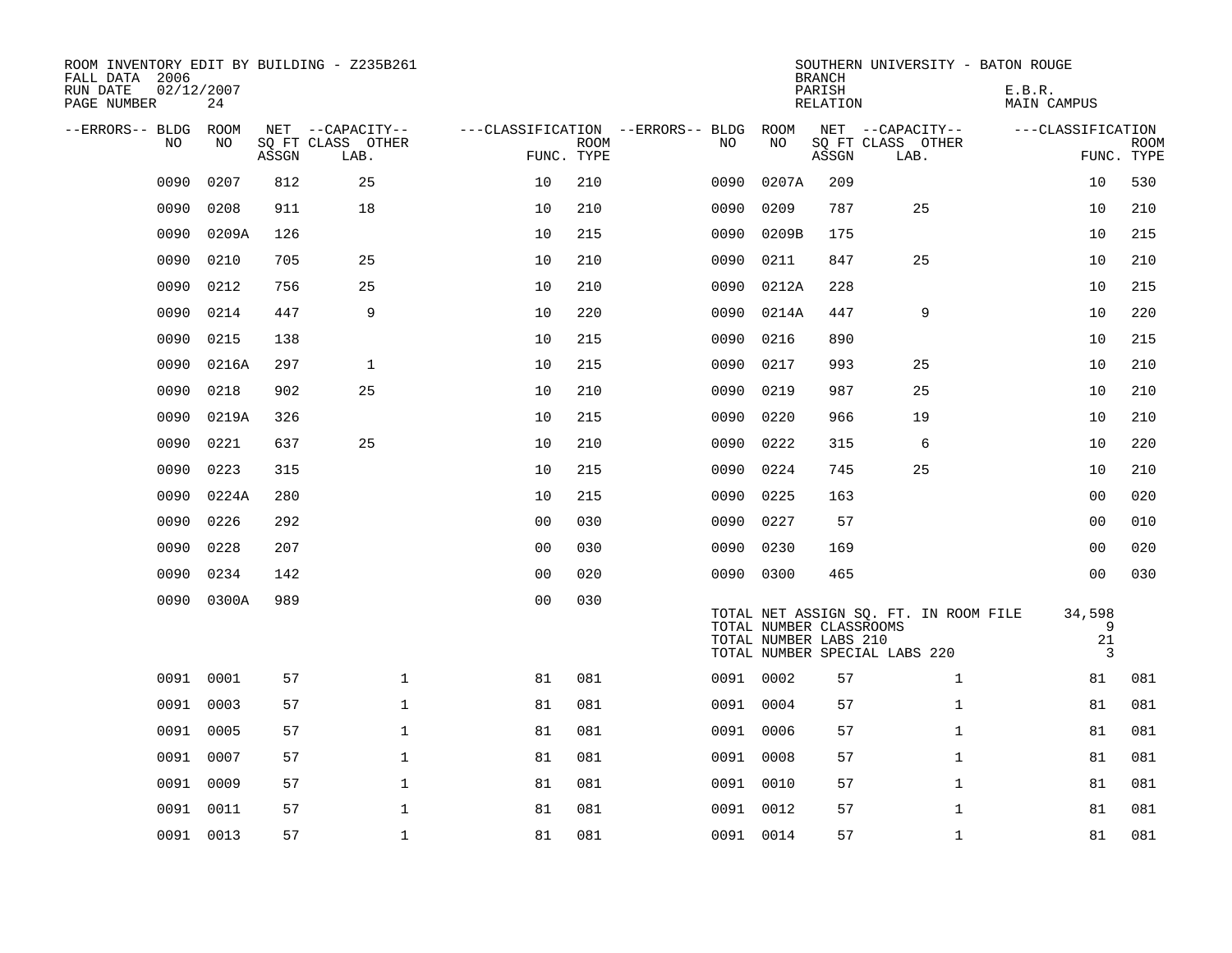| ROOM INVENTORY EDIT BY BUILDING - Z235B261<br>FALL DATA 2006<br>RUN DATE<br>PAGE NUMBER | 02/12/2007<br>25 |       |                                               |                |                                                 |             |      |            | <b>BRANCH</b><br>PARISH<br><b>RELATION</b> | SOUTHERN UNIVERSITY - BATON ROUGE             | E.B.R.<br><b>MAIN CAMPUS</b> |                           |
|-----------------------------------------------------------------------------------------|------------------|-------|-----------------------------------------------|----------------|-------------------------------------------------|-------------|------|------------|--------------------------------------------|-----------------------------------------------|------------------------------|---------------------------|
| --ERRORS-- BLDG<br>NO.                                                                  | ROOM<br>NO       | ASSGN | NET --CAPACITY--<br>SQ FT CLASS OTHER<br>LAB. |                | ---CLASSIFICATION --ERRORS-- BLDG<br>FUNC. TYPE | <b>ROOM</b> | NO   | ROOM<br>NO | ASSGN                                      | NET --CAPACITY--<br>SQ FT CLASS OTHER<br>LAB. | ---CLASSIFICATION            | <b>ROOM</b><br>FUNC. TYPE |
| 0091                                                                                    | 0015             | 57    |                                               | $\mathbf{1}$   | 81                                              | 081         | 0091 | 0016       | 57                                         | $\mathbf{1}$                                  | 81                           | 081                       |
| 0091                                                                                    | 0017             | 57    |                                               | 1              | 81                                              | 081         | 0091 | 0018       | 57                                         | $\mathbf{1}$                                  | 81                           | 081                       |
| 0091                                                                                    | 0019             | 57    |                                               | 5              | 10                                              | 410         | 0091 | 0020       | 57                                         | 5                                             | 10                           | 410                       |
| 0091                                                                                    | 0021             | 57    |                                               |                | 11                                              | 225         |      | 0091 0022  | 57                                         |                                               | 11                           | 225                       |
| 0091                                                                                    | 0024             | 114   |                                               |                | 0 <sub>0</sub>                                  | 030         |      | 0091 0101  | 114                                        | 10                                            | 10                           | 410                       |
| 0091                                                                                    | 0102             | 230   | 15                                            |                | 11                                              | 110         |      | 0091 0103  | 476                                        | 68                                            | 10                           | 410                       |
| 0091                                                                                    | 0104             | 476   |                                               | 68             | 10                                              | 410         |      | 0091 0105  | 230                                        | 20                                            | 10                           | 410                       |
| 0091                                                                                    | 0106             | 600   | 40                                            |                | 10                                              | 110         |      | 0091 0107  | 90                                         | 6                                             | 10                           | 410                       |
| 0091                                                                                    | 0108             | 90    |                                               | $\mathbf{1}$   | 81                                              | 081         | 0091 | 0109       | 90                                         |                                               | 11                           | 730                       |
| 0091                                                                                    | 0110             | 450   | 30                                            |                | 10                                              | 110         |      | 0091 0111  | 90                                         |                                               | 11                           | 315                       |
| 0091                                                                                    | 0112             | 450   | 35                                            |                | 10                                              | 110         |      | 0091 0113  | 96                                         | 6                                             | 10                           | 410                       |
|                                                                                         | 0091 0114        | 96    |                                               | 6              | 10                                              | 410         |      | 0091 0115  | 192                                        | 15                                            | 10                           | 410                       |
| 0091                                                                                    | 0116             | 216   |                                               | 18             | 10                                              | 410         |      | 0091 0117  | 216                                        |                                               | 11                           | 315                       |
| 0091                                                                                    | 0118             | 216   |                                               | $\mathbf 1$    | 81                                              | 081         |      | 0091 0118A | 108                                        | $\mathbf{1}$                                  | 11                           | 310                       |
| 0091                                                                                    | 0118B            | 108   |                                               |                | 11                                              | 315         |      | 0091 0119  | 216                                        | 18                                            | 10                           | 410                       |
| 0091                                                                                    | 0120             | 182   |                                               | 8              | 81                                              | 081         |      | 0091 0121  | 40                                         | $\overline{4}$                                | 10                           | 410                       |
| 0091                                                                                    | 0122             | 25    |                                               |                | 11                                              | 730         |      | 0091 0123  | 224                                        | 20                                            | 10                           | 410                       |
| 0091                                                                                    | 0124             | 308   |                                               | 25             | 10                                              | 410         |      | 0091 0125  | 124                                        | 10                                            | 10                           | 410                       |
| 0091                                                                                    | 0126             | 58    |                                               | 4              | 10                                              | 410         |      | 0091 0127  | 124                                        | 10                                            | 10                           | 410                       |
| 0091                                                                                    | 0128             | 58    |                                               | 4              | 10                                              | 410         |      | 0091 0129  | 58                                         | 4                                             | 10                           | 410                       |
| 0091                                                                                    | 0130             | 58    |                                               | $\overline{4}$ | 10                                              | 410         |      | 0091 0131  | 124                                        | 10                                            | 10                           | 410                       |
| 0091                                                                                    | 0132             | 83    |                                               |                | 11                                              | 730         |      | 0091 0133  | 673                                        | 45                                            | 11                           | 110                       |
| 0091                                                                                    | 0134             | 521   |                                               | 40             | 10                                              | 410         |      | 0091 0135  | 463                                        | 31                                            | 11                           | 110                       |
| 0091                                                                                    | 0136             | 368   |                                               | 30             | 10                                              | 410         |      | 0091 0137  | 719                                        | 48                                            | 11                           | 110                       |
| 0091                                                                                    | 0138A            | 223   | 15                                            |                | 10                                              | 110         |      | 0091 0149  | 78                                         |                                               | 81                           | 081                       |
|                                                                                         | 0091 0150        | 286   |                                               |                | 81                                              | 081         |      | 0091 0151  | 391                                        | $\mathbf{1}$                                  | 81                           | 081                       |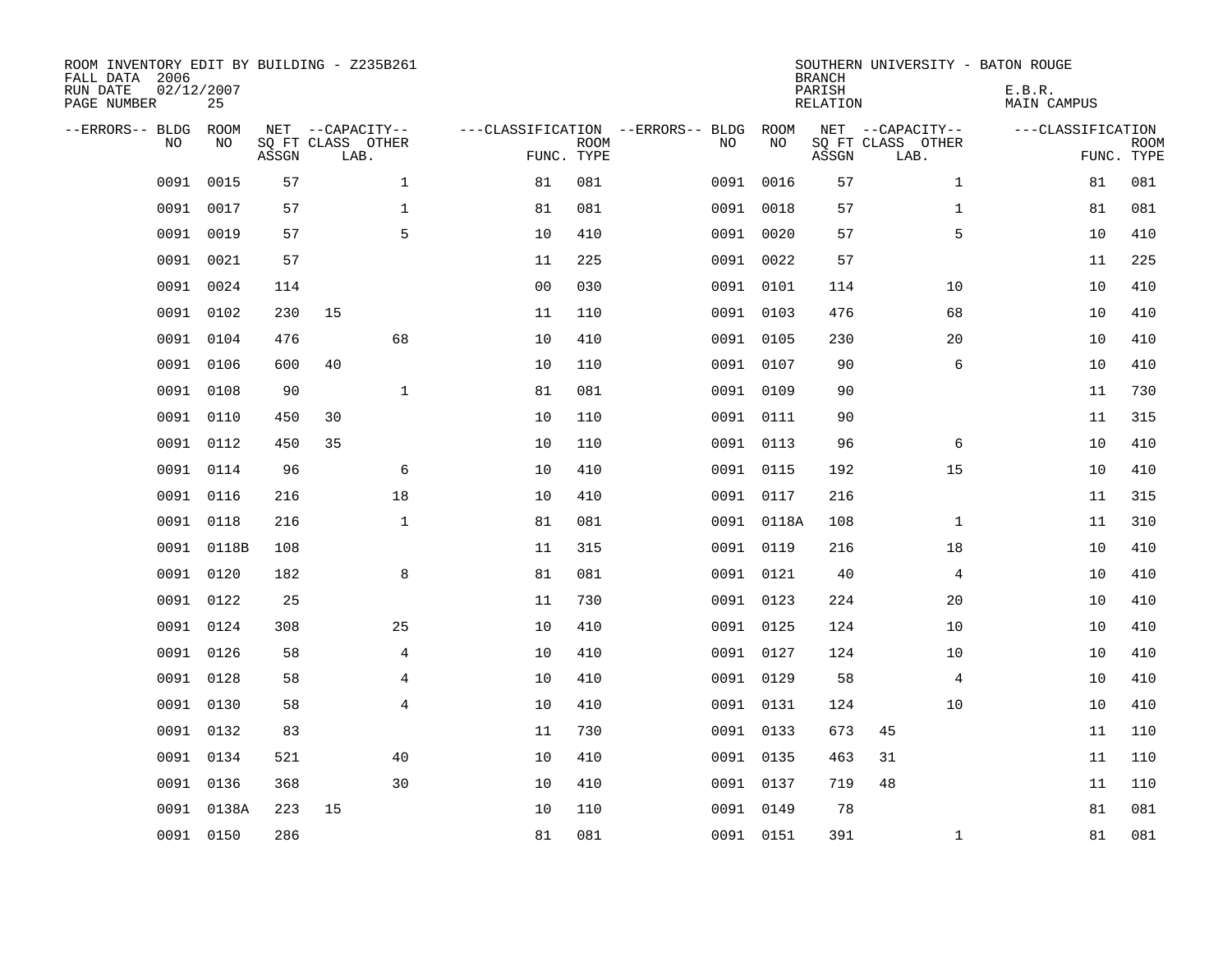| ROOM INVENTORY EDIT BY BUILDING - Z235B261<br>FALL DATA 2006<br>RUN DATE<br>PAGE NUMBER | 02/12/2007<br>26 |       |                                       |                                        |      |           |            | <b>BRANCH</b><br>PARISH                          | SOUTHERN UNIVERSITY - BATON ROUGE                                      | E.B.R.            |                   |
|-----------------------------------------------------------------------------------------|------------------|-------|---------------------------------------|----------------------------------------|------|-----------|------------|--------------------------------------------------|------------------------------------------------------------------------|-------------------|-------------------|
|                                                                                         |                  |       |                                       |                                        |      |           |            | RELATION                                         |                                                                        | MAIN CAMPUS       |                   |
| --ERRORS-- BLDG ROOM<br>NO.                                                             | NO.              |       | NET --CAPACITY--<br>SO FT CLASS OTHER | ---CLASSIFICATION --ERRORS-- BLDG ROOM | ROOM | NO.       | NO         |                                                  | NET --CAPACITY--<br>SQ FT CLASS OTHER                                  | ---CLASSIFICATION | <b>ROOM</b>       |
|                                                                                         |                  | ASSGN | LAB.                                  | FUNC. TYPE                             |      |           |            | ASSGN                                            | LAB.                                                                   |                   | FUNC. TYPE        |
| 0091                                                                                    | 0151A            | 108   |                                       | 81                                     | 081  |           | 0091 0151B | 156                                              |                                                                        | 81                | 081               |
|                                                                                         | 0091 0152        | 123   |                                       | 81                                     | 081  |           | 0091 0152A | 240                                              |                                                                        | 81                | 081               |
|                                                                                         | 0091 0153        | 245   | $\mathbf{1}$                          | 81                                     | 081  | 0091 0154 |            | 1503                                             | 168                                                                    | 81                | 081               |
|                                                                                         | 0091 0155        | 84    |                                       | 81                                     | 081  | 0091 0156 |            | 616                                              |                                                                        | 81                | 081               |
| 0091                                                                                    | 0157             | 616   | 34                                    | 11                                     | 220  | 0091 0158 |            | 616                                              | 34                                                                     | 81                | 081               |
| 0091                                                                                    | 0159             | 344   | 7                                     | 81                                     | 081  | 0091 0160 |            | 344                                              | 20                                                                     | 81                | 081               |
|                                                                                         | 0091 0163        | 792   |                                       | 81                                     | 081  |           |            | TOTAL NUMBER CLASSROOMS<br>TOTAL NUMBER LABS 210 | TOTAL NET ASSIGN SQ. FT. IN ROOM FILE<br>TOTAL NUMBER SPECIAL LABS 220 | 17,079            | 8<br>$\mathbf{1}$ |
|                                                                                         | 0096 0100        | 400   |                                       | 0 <sub>0</sub>                         | 030  |           |            | TOTAL NUMBER CLASSROOMS<br>TOTAL NUMBER LABS 210 | TOTAL NET ASSIGN SQ. FT. IN ROOM FILE<br>TOTAL NUMBER SPECIAL LABS 220 |                   |                   |
| 0098                                                                                    | 0101             | 744   |                                       | 55                                     | 650  | 0098 0102 |            | 144                                              |                                                                        | 0 <sub>0</sub>    | 020               |
| 0098                                                                                    | 0103             | 182   |                                       | 55                                     | 650  | 0098      | 0104       | 130                                              | $\mathbf{1}$                                                           | 55                | 910               |
| 0098                                                                                    | 0105             | 32    | 3                                     | 55                                     | 919  | 0098      | 0106       | 204                                              | $\mathbf{1}$                                                           | 55                | 910               |
| 0098                                                                                    | 0106A            | 133   | $\mathbf{1}$                          | 55                                     | 910  | 0098      | 0106B      | 31                                               |                                                                        | 55                | 919               |
| 0098                                                                                    | 0106C            | 28    |                                       | 55                                     | 935  | 0098      | 0107       | 204                                              | $\mathbf{1}$                                                           | 55                | 910               |
| 0098                                                                                    | 0108             | 204   | $\mathbf{1}$                          | 55                                     | 910  | 0098      | 0109       | 204                                              | $\mathbf{1}$                                                           | 55                | 910               |
| 0098                                                                                    | 0110             | 204   | $\mathbf{1}$                          | 55                                     | 910  | 0098      | 0111       | 204                                              | $\mathbf{1}$                                                           | 55                | 910               |
| 0098                                                                                    | 0112             | 204   | $\mathbf{1}$                          | 55                                     | 910  | 0098      | 0113       | 204                                              | $\mathbf{1}$                                                           | 55                | 910               |
| 0098                                                                                    | 0114             | 204   | $\mathbf 1$                           | 55                                     | 910  | 0098      | 0115       | 204                                              | $\mathbf{1}$                                                           | 55                | 910               |
| 0098                                                                                    | 0116             | 204   | $\mathbf{1}$                          | 55                                     | 910  | 0098      | 0117       | 204                                              | $\mathbf{1}$                                                           | 55                | 910               |
| 0098                                                                                    | 0118             | 204   | $\mathbf{1}$                          | 55                                     | 910  | 0098      | 0119       | 204                                              | $\mathbf{1}$                                                           | 55                | 910               |
| 0098                                                                                    | 0120             | 270   |                                       | 55                                     | 760  | 0098      | 0121       | 396                                              |                                                                        | 0 <sub>0</sub>    | 030               |
| 0098                                                                                    | 0122             | 128   |                                       | 55                                     | 730  | 0098      | 0123       | 60                                               |                                                                        | 0 <sub>0</sub>    | 020               |
|                                                                                         | 0098 0124        | 15    |                                       | 55                                     | 730  | 0098 0125 |            | 15                                               |                                                                        | 55                | 730               |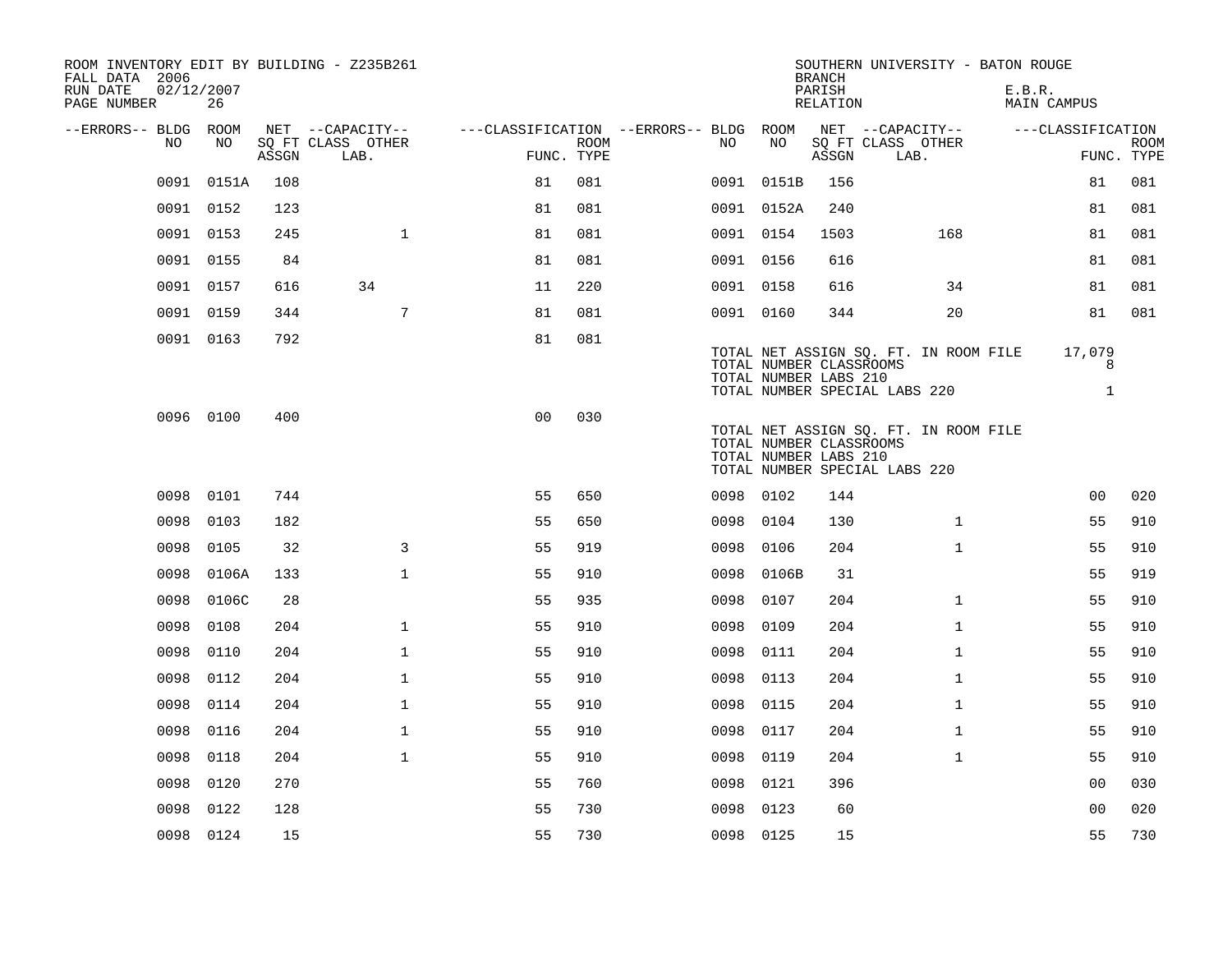| ROOM INVENTORY EDIT BY BUILDING - Z235B261<br>FALL DATA 2006<br>RUN DATE<br>PAGE NUMBER | 02/12/2007<br>27 |       |                           |                |             |                                   |           | <b>BRANCH</b><br>PARISH<br>RELATION | SOUTHERN UNIVERSITY - BATON ROUGE | E.B.R.<br>MAIN CAMPUS |                           |
|-----------------------------------------------------------------------------------------|------------------|-------|---------------------------|----------------|-------------|-----------------------------------|-----------|-------------------------------------|-----------------------------------|-----------------------|---------------------------|
| --ERRORS-- BLDG                                                                         | <b>ROOM</b>      |       | NET --CAPACITY--          |                |             | ---CLASSIFICATION --ERRORS-- BLDG | ROOM      |                                     | NET --CAPACITY--                  | ---CLASSIFICATION     |                           |
| N <sub>O</sub>                                                                          | NO.              | ASSGN | SO FT CLASS OTHER<br>LAB. | FUNC. TYPE     | <b>ROOM</b> | NO.                               | NO        | ASSGN                               | SQ FT CLASS OTHER<br>LAB.         |                       | <b>ROOM</b><br>FUNC. TYPE |
| 0098                                                                                    | 0126             | 435   |                           | 55             | 730         | 0098                              | 0127      | 712                                 |                                   | 00                    | 020                       |
| 0098                                                                                    | 0128             | 693   |                           | 0 <sub>0</sub> | 020         | 0098                              | 0129      | 126                                 | $\mathbf{1}$                      | 55                    | 310                       |
| 0098                                                                                    | 0130             | 137   | $\mathbf{1}$              | 55             | 310         | 0098                              | 0131      | 25                                  | 2                                 | 55                    | 919                       |
| 0098                                                                                    | 0132             | 20    |                           | 0 <sub>0</sub> | 030         | 0098                              | 0133      | 10                                  |                                   | 0 <sub>0</sub>        | 010                       |
| 0098                                                                                    | 0134             | 158   | $\sqrt{ }$                | 55             | 919         | 0098                              | 0135      | 195                                 | 4                                 | 55                    | 919                       |
| 0098                                                                                    | 0136             | 204   | $\mathbf 1$               | 55             | 910         | 0098                              | 0137      | 204                                 | $\mathbf{1}$                      | 55                    | 910                       |
| 0098                                                                                    | 0138             | 204   | $\mathbf{1}$              | 55             | 910         | 0098                              | 0139      | 204                                 | $\mathbf{1}$                      | 55                    | 910                       |
| 0098                                                                                    | 0140             | 204   | $\mathbf{1}$              | 55             | 910         | 0098                              | 0141      | 204                                 | $\mathbf{1}$                      | 55                    | 910                       |
| 0098                                                                                    | 0142             | 128   |                           | 0 <sub>0</sub> | 020         | 0098                              | 0143      | 204                                 | $\mathbf{1}$                      | 55                    | 910                       |
| 0098                                                                                    | 0144             | 204   | $\mathbf 1$               | 55             | 910         | 0098                              | 0145      | 204                                 | $\mathbf{1}$                      | 55                    | 910                       |
| 0098                                                                                    | 0146             | 204   | $\mathbf{1}$              | 55             | 910         | 0098                              | 0147      | 135                                 |                                   | 55                    | 730                       |
| 0098                                                                                    | 0201             | 204   | $\mathbf 1$               | 55             | 910         | 0098                              | 0202      | 204                                 | $\mathbf{1}$                      | 55                    | 910                       |
| 0098                                                                                    | 0203             | 204   | $\mathbf{1}$              | 55             | 910         | 0098                              | 0204      | 204                                 | $\mathbf{1}$                      | 55                    | 910                       |
| 0098                                                                                    | 0205             | 204   | $\mathbf{1}$              | 55             | 910         | 0098                              | 0206      | 204                                 | $\mathbf{1}$                      | 55                    | 910                       |
| 0098                                                                                    | 0207             | 204   | $\mathbf 1$               | 55             | 910         | 0098                              | 0208      | 204                                 | $\mathbf{1}$                      | 55                    | 910                       |
| 0098                                                                                    | 0209             | 204   | $\mathbf 1$               | 55             | 910         | 0098                              | 0210      | 204                                 | $\mathbf{1}$                      | 55                    | 910                       |
| 0098                                                                                    | 0211             | 204   | $\mathbf 1$               | 55             | 910         | 0098                              | 0212      | 204                                 | $\mathbf{1}$                      | 55                    | 910                       |
| 0098                                                                                    | 0213             | 204   | $\mathbf{1}$              | 55             | 910         | 0098                              | 0214      | 204                                 | $\mathbf{1}$                      | 55                    | 910                       |
| 0098                                                                                    | 0215             | 204   | $\mathbf{1}$              | 55             | 910         | 0098                              | 0216      | 204                                 | $\mathbf{1}$                      | 55                    | 910                       |
| 0098                                                                                    | 0217             | 204   | $\mathbf{1}$              | 55             | 910         | 0098                              | 0218      | 204                                 | $\mathbf{1}$                      | 55                    | 910                       |
| 0098                                                                                    | 0219             | 315   |                           | 55             | 730         | 0098                              | 0220      | 712                                 |                                   | 00                    | 020                       |
| 0098                                                                                    | 0221             | 693   |                           | 0 <sub>0</sub> | 020         | 0098                              | 0222      | 204                                 | $\mathbf{1}$                      | 55                    | 910                       |
| 0098                                                                                    | 0223             | 26    |                           | 0 <sub>0</sub> | 010         | 0098                              | 0224      | 150                                 | 7                                 | 55                    | 919                       |
| 0098                                                                                    | 0225             | 195   | 5                         | 55             | 919         | 0098                              | 0226      | 204                                 | $\mathbf{1}$                      | 55                    | 910                       |
| 0098                                                                                    | 0227             | 204   | $\mathbf{1}$              | 55             | 910         | 0098                              | 0228      | 204                                 | $\mathbf{1}$                      | 55                    | 910                       |
| 0098                                                                                    | 0229             | 204   | $\mathbf{1}$              | 55             | 910         |                                   | 0098 0230 | 204                                 | $\mathbf{1}$                      | 55                    | 910                       |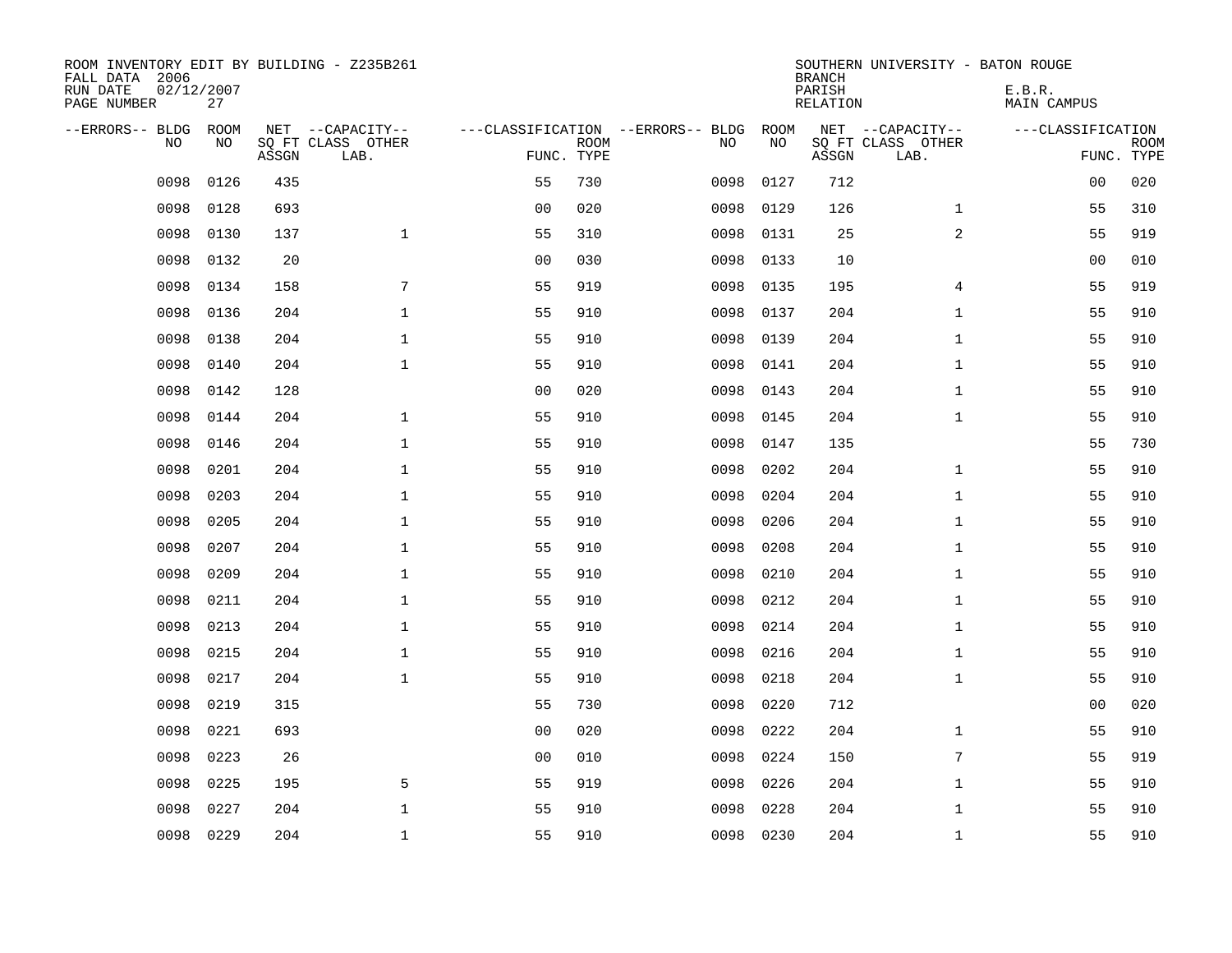| ROOM INVENTORY EDIT BY BUILDING - Z235B261<br>FALL DATA 2006<br>RUN DATE<br>PAGE NUMBER | 02/12/2007<br>28 |       |                                       |                                        |             |           |      | <b>BRANCH</b><br>PARISH<br>RELATION              | SOUTHERN UNIVERSITY - BATON ROUGE                                      |                | E.B.R. | MAIN CAMPUS       |             |
|-----------------------------------------------------------------------------------------|------------------|-------|---------------------------------------|----------------------------------------|-------------|-----------|------|--------------------------------------------------|------------------------------------------------------------------------|----------------|--------|-------------------|-------------|
|                                                                                         |                  |       |                                       |                                        |             |           |      |                                                  |                                                                        |                |        |                   |             |
| --ERRORS-- BLDG ROOM<br>NO                                                              | NO.              |       | NET --CAPACITY--<br>SQ FT CLASS OTHER | ---CLASSIFICATION --ERRORS-- BLDG ROOM | <b>ROOM</b> | NO.       | NO   |                                                  | NET --CAPACITY--<br>SQ FT CLASS OTHER                                  |                |        | ---CLASSIFICATION | <b>ROOM</b> |
|                                                                                         |                  | ASSGN | LAB.                                  | FUNC. TYPE                             |             |           |      | ASSGN                                            | LAB.                                                                   |                |        |                   | FUNC. TYPE  |
| 0098                                                                                    | 0231             | 204   | $\mathbf{1}$                          | 55                                     | 910         | 0098      | 0232 | 128                                              |                                                                        |                |        | 0 <sub>0</sub>    | 020         |
| 0098                                                                                    | 0233             | 204   | $\mathbf{1}$                          | 55                                     | 910         | 0098      | 0234 | 204                                              |                                                                        | $\mathbf{1}$   |        | 55                | 910         |
| 0098                                                                                    | 0235             | 204   | $\mathbf{1}$                          | 55                                     | 910         | 0098 0236 |      | 204                                              |                                                                        | $\mathbf{1}$   |        | 55                | 910         |
|                                                                                         | 0098 0237        | 204   | $\mathbf{1}$                          | 55                                     | 910         |           |      | TOTAL NUMBER CLASSROOMS<br>TOTAL NUMBER LABS 210 | TOTAL NET ASSIGN SQ. FT. IN ROOM FILE<br>TOTAL NUMBER SPECIAL LABS 220 |                |        | 14,595            |             |
| 0099                                                                                    | 0AAA             | 1080  |                                       | 0 <sub>0</sub>                         | 020         | 0099      | 0100 | 1038                                             |                                                                        |                |        | 55                | 650         |
| 0099                                                                                    | 0101             | 54    |                                       | 55                                     | 650         | 0099      | 0102 | 153                                              |                                                                        |                |        | 55                | 350         |
| 0099                                                                                    | 0103             | 162   | $\mathbf{1}$                          | 55                                     | 310         | 0099      | 0104 | 72                                               |                                                                        |                |        | 0 <sub>0</sub>    | 020         |
| 0099                                                                                    | 0105             | 180   |                                       | 55                                     | 650         | 0099      | 0106 | 36                                               |                                                                        |                |        | 55                | 635         |
| 0099                                                                                    | 0107             | 36    |                                       | 55                                     | 919         | 0099      | 0108 | 12                                               |                                                                        |                |        | 55                | 730         |
| 0099                                                                                    | 0109             | 263   | 2                                     | 55                                     | 910         | 0099      | 0110 | 263                                              |                                                                        | 2              |        | 55                | 910         |
| 0099                                                                                    | 0111             | 263   | 2                                     | 55                                     | 910         | 0099      | 0112 | 263                                              |                                                                        | 2              |        | 55                | 910         |
| 0099                                                                                    | 0113             | 263   | 2                                     | 55                                     | 910         | 0099      | 0114 | 251                                              |                                                                        |                |        | 55                | 760         |
| 0099                                                                                    | 0115             | 263   | 2                                     | 55                                     | 910         | 0099      | 0116 | 118                                              |                                                                        |                |        | 55                | 935         |
| 0099                                                                                    | 0117             | 263   | 2                                     | 55                                     | 910         | 0099      | 0118 | 263                                              |                                                                        | $\overline{2}$ |        | 55                | 910         |
| 0099                                                                                    | 0119             | 263   | 2                                     | 55                                     | 910         | 0099      | 0120 | 371                                              |                                                                        |                |        | 55                | 935         |
| 0099                                                                                    | 0121             | 263   | 2                                     | 55                                     | 910         | 0099      | 0122 | 144                                              |                                                                        |                |        | 00                | 020         |
| 0099                                                                                    | 0123             | 369   | 2                                     | 55                                     | 910         | 0099      | 0124 | 263                                              |                                                                        | 2              |        | 55                | 910         |
| 0099                                                                                    | 0125             | 162   |                                       | 55                                     | 730         | 0099      | 0126 | 374                                              |                                                                        |                |        | 0 <sub>0</sub>    | 010         |
| 0099                                                                                    | 0127             | 10    |                                       | 55                                     | 735         | 0099      | 0128 | 10                                               |                                                                        |                |        | 55                | 735         |
| 0099                                                                                    | 0129             | 180   |                                       | 55                                     | 760         | 0099      | 0130 | 52                                               |                                                                        |                |        | 55                | 730         |
| 0099                                                                                    | 0131             | 83    | 6                                     | 55                                     | 919         | 0099      | 0132 | 132                                              |                                                                        | 7              |        | 55                | 919         |
| 0099                                                                                    | 0133             | 30    |                                       | 0 <sub>0</sub>                         | 030         | 0099      | 0134 | 263                                              |                                                                        | 2              |        | 55                | 910         |
| 0099                                                                                    | 0135             | 263   | 2                                     | 55                                     | 910         | 0099      | 0136 | 263                                              |                                                                        | $\overline{2}$ |        | 55                | 910         |
|                                                                                         | 0099 0137        | 140   |                                       | 00                                     | 020         | 0099 0138 |      | 263                                              |                                                                        | $\overline{a}$ |        | 55                | 910         |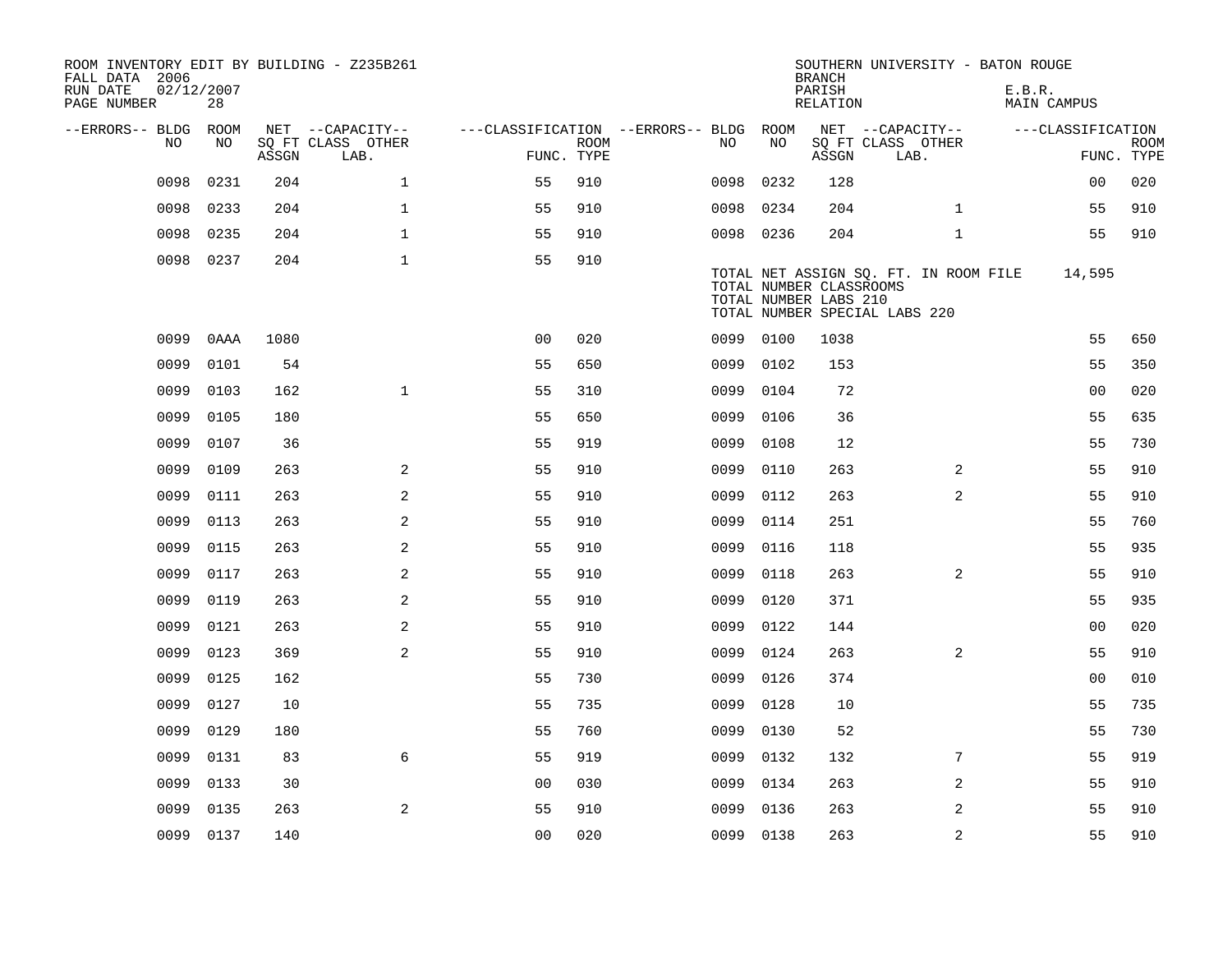| ROOM INVENTORY EDIT BY BUILDING - Z235B261<br>FALL DATA 2006<br>RUN DATE | 02/12/2007 |       |                           |                                   |             |           |       | <b>BRANCH</b><br>PARISH                                 | SOUTHERN UNIVERSITY - BATON ROUGE                                                        | E.B.R.            |                           |
|--------------------------------------------------------------------------|------------|-------|---------------------------|-----------------------------------|-------------|-----------|-------|---------------------------------------------------------|------------------------------------------------------------------------------------------|-------------------|---------------------------|
| PAGE NUMBER                                                              | 29         |       |                           |                                   |             |           |       | RELATION                                                |                                                                                          | MAIN CAMPUS       |                           |
| --ERRORS-- BLDG                                                          | ROOM       |       | NET --CAPACITY--          | ---CLASSIFICATION --ERRORS-- BLDG |             |           | ROOM  |                                                         | NET --CAPACITY--                                                                         | ---CLASSIFICATION |                           |
| NO                                                                       | NO         | ASSGN | SQ FT CLASS OTHER<br>LAB. | FUNC. TYPE                        | <b>ROOM</b> | NO        | NO    | ASSGN                                                   | SQ FT CLASS OTHER<br>LAB.                                                                |                   | <b>ROOM</b><br>FUNC. TYPE |
| 0099                                                                     | 0201       | 1080  |                           | 0 <sub>0</sub>                    | 020         | 0099      | 0202  | 263                                                     | $\overline{2}$                                                                           | 55                | 910                       |
| 0099                                                                     | 0203       | 263   | 2                         | 55                                | 910         | 0099      | 0204  | 263                                                     | 2                                                                                        | 55                | 910                       |
| 0099                                                                     | 0205       | 263   | 2                         | 55                                | 910         | 0099      | 0206  | 263                                                     | $\overline{a}$                                                                           | 55                | 910                       |
| 0099                                                                     | 0207       | 263   | 2                         | 55                                | 910         | 0099      | 0207A | 29                                                      |                                                                                          | 00                | 030                       |
| 0099                                                                     | 0208       | 263   | 2                         | 55                                | 910         | 0099      | 0209  | 263                                                     | 2                                                                                        | 55                | 910                       |
| 0099                                                                     | 0210       | 263   | 2                         | 55                                | 910         | 0099      | 0211  | 263                                                     | 2                                                                                        | 55                | 910                       |
| 0099                                                                     | 0212       | 263   | 2                         | 55                                | 910         | 0099      | 0213  | 263                                                     | 2                                                                                        | 55                | 910                       |
| 0099                                                                     | 0214       | 263   | 2                         | 55                                | 910         | 0099      | 0215  | 144                                                     |                                                                                          | 0 <sub>0</sub>    | 020                       |
| 0099                                                                     | 0216       | 263   | 2                         | 55                                | 910         | 0099      | 0217  | 263                                                     | $\overline{2}$                                                                           | 55                | 910                       |
| 0099                                                                     | 0218       | 263   | 2                         | 55                                | 910         | 0099      | 0219  | 35                                                      |                                                                                          | 55                | 919                       |
| 0099                                                                     | 0220       | 77    | 6                         | 55                                | 919         | 0099      | 0221  | 132                                                     | 7                                                                                        | 55                | 919                       |
| 0099                                                                     | 0222       | 25    |                           | 0 <sub>0</sub>                    | 030         | 0099      | 0223  | 263                                                     | 2                                                                                        | 55                | 910                       |
| 0099                                                                     | 0224       | 263   | 2                         | 55                                | 910         | 0099      | 0225  | 263                                                     | 2                                                                                        | 55                | 910                       |
| 0099                                                                     | 0226       | 136   |                           | 0 <sub>0</sub>                    | 020         | 0099 0227 |       | 263<br>TOTAL NUMBER CLASSROOMS<br>TOTAL NUMBER LABS 210 | $\overline{2}$<br>TOTAL NET ASSIGN SQ. FT. IN ROOM FILE<br>TOTAL NUMBER SPECIAL LABS 220 | 55<br>12,858      | 910                       |
| 0100                                                                     | 0AAA       | 1080  |                           | 0 <sub>0</sub>                    | 020         | 0100 0100 |       | 1038                                                    |                                                                                          | 55                | 650                       |
| 0100                                                                     | 0101       | 54    |                           | 55                                | 650         | 0100      | 0102  | 153                                                     |                                                                                          | 55                | 350                       |
| 0100                                                                     | 0103       | 162   | $\mathbf{1}$              | 55                                | 310         | 0100      | 0104  | 72                                                      |                                                                                          | 0 <sub>0</sub>    | 020                       |
| 0100                                                                     | 0105       | 180   |                           | 55                                | 650         | 0100      | 0106  | 36                                                      |                                                                                          | 55                | 635                       |
| 0100                                                                     | 0107       | 36    |                           | 55                                | 919         | 0100      | 0108  | 12                                                      |                                                                                          | 55                | 730                       |
| 0100                                                                     | 0109       | 168   | 2                         | 55                                | 910         | 0100      | 0110  | 263                                                     | 2                                                                                        | 55                | 910                       |
| 0100                                                                     | 0111       | 263   | 2                         | 55                                | 910         | 0100      | 0112  | 263                                                     | 2                                                                                        | 55                | 910                       |
| 0100                                                                     | 0113       | 263   | 2                         | 55                                | 910         | 0100      | 0114  | 251                                                     | 2                                                                                        | 55                | 760                       |
| 0100                                                                     | 0115       | 263   | 2                         | 55                                | 910         | 0100      | 0116  | 118                                                     | 2                                                                                        | 55                | 935                       |
|                                                                          | 0100 0117  | 263   | 2                         | 55                                | 910         | 0100 0118 |       | 263                                                     | 2                                                                                        | 55                | 910                       |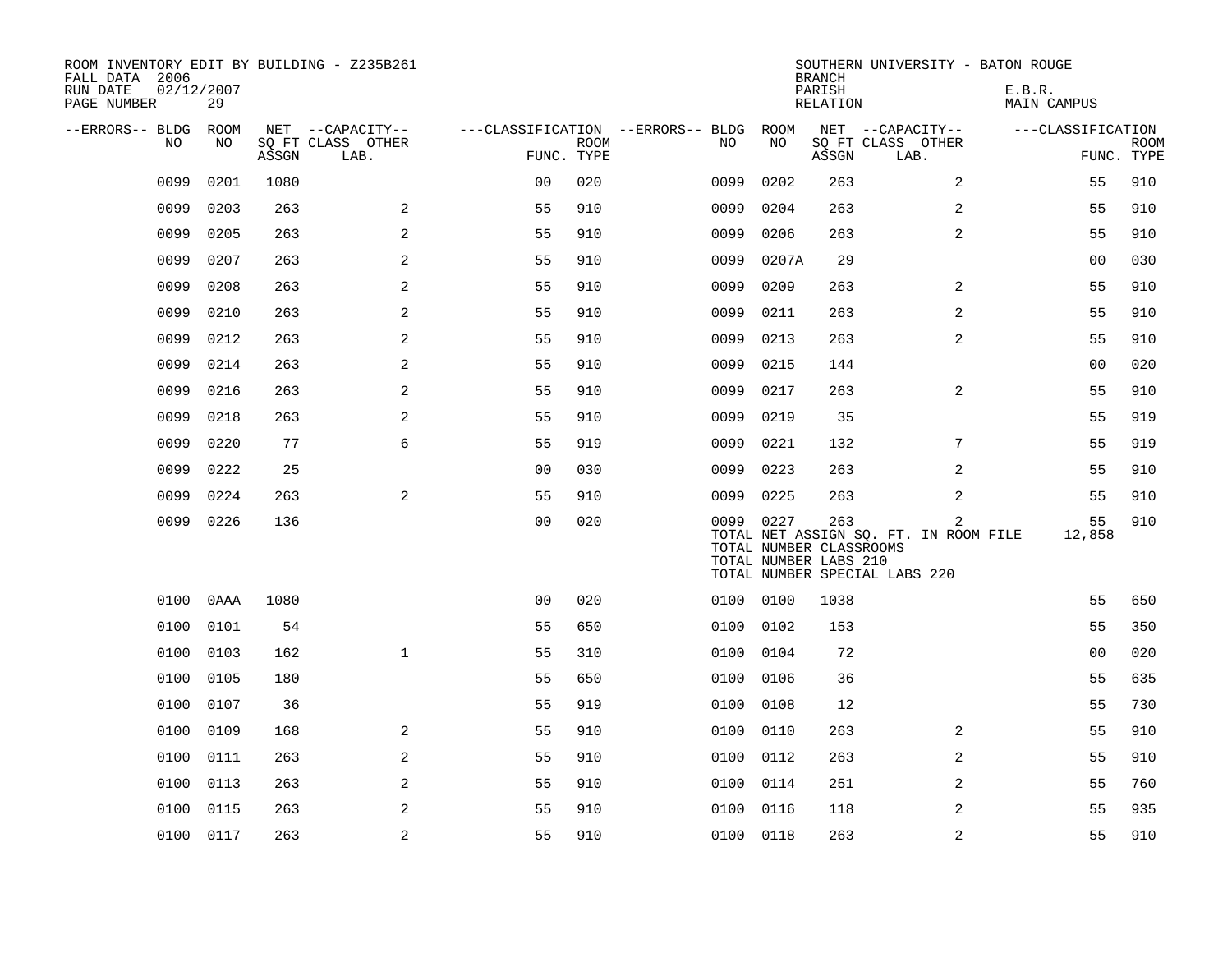| ROOM INVENTORY EDIT BY BUILDING - Z235B261<br>FALL DATA 2006<br>RUN DATE<br>PAGE NUMBER | 02/12/2007<br>30 |       |                           |                |             |                                   |           | <b>BRANCH</b><br>PARISH<br>RELATION                     | SOUTHERN UNIVERSITY - BATON ROUGE          | E.B.R.<br>MAIN CAMPUS |                           |
|-----------------------------------------------------------------------------------------|------------------|-------|---------------------------|----------------|-------------|-----------------------------------|-----------|---------------------------------------------------------|--------------------------------------------|-----------------------|---------------------------|
| --ERRORS-- BLDG ROOM                                                                    |                  |       | NET --CAPACITY--          |                |             | ---CLASSIFICATION --ERRORS-- BLDG | ROOM      |                                                         | NET --CAPACITY--                           | ---CLASSIFICATION     |                           |
| NO.                                                                                     | NO.              | ASSGN | SO FT CLASS OTHER<br>LAB. | FUNC. TYPE     | <b>ROOM</b> | NO.                               | NO        | ASSGN                                                   | SQ FT CLASS OTHER<br>LAB.                  |                       | <b>ROOM</b><br>FUNC. TYPE |
| 0100                                                                                    | 0119             | 263   | 2                         | 55             | 910         | 0100                              | 0120      | 371                                                     |                                            | 55                    | 935                       |
| 0100                                                                                    | 0121             | 263   | 2                         | 55             | 910         | 0100                              | 0122      | 144                                                     |                                            | 0 <sub>0</sub>        | 020                       |
| 0100                                                                                    | 0123             | 369   |                           | 55             | 730         |                                   | 0100 0124 | 263                                                     | 2                                          | 55                    | 910                       |
| 0100                                                                                    | 0125             | 162   |                           | 55             | 730         | 0100                              | 0126      | 374                                                     |                                            | 0 <sub>0</sub>        | 010                       |
| 0100                                                                                    | 0127             | 10    |                           | 55             | 735         |                                   | 0100 0128 | 10                                                      |                                            | 55                    | 735                       |
| 0100                                                                                    | 0129             | 180   |                           | 55             | 760         | 0100                              | 0130      | 52                                                      |                                            | 55                    | 730                       |
| 0100                                                                                    | 0131             | 83    | 6                         | 55             | 919         | 0100                              | 0132      | 132                                                     | 7                                          | 55                    | 919                       |
| 0100                                                                                    | 0133             | 30    |                           | 0 <sub>0</sub> | 030         | 0100                              | 0134      | 263                                                     | 2                                          | 55                    | 910                       |
| 0100                                                                                    | 0135             | 263   | 2                         | 55             | 910         | 0100                              | 0136      | 263                                                     | 2                                          | 55                    | 910                       |
| 0100                                                                                    | 0137             | 140   |                           | 0 <sub>0</sub> | 020         | 0100                              | 0138      | 263                                                     | $\overline{2}$                             | 55                    | 910                       |
| 0100                                                                                    | 0201             | 1080  |                           | 0 <sub>0</sub> | 020         | 0100                              | 0202      | 263                                                     | 2                                          | 55                    | 910                       |
| 0100                                                                                    | 0203             | 263   | 2                         | 55             | 910         | 0100                              | 0204      | 263                                                     | 2                                          | 55                    | 910                       |
| 0100                                                                                    | 0205             | 263   | 2                         | 55             | 910         | 0100                              | 0206      | 263                                                     | 2                                          | 55                    | 910                       |
| 0100                                                                                    | 0207             | 263   | 2                         | 55             | 910         | 0100                              | 0207A     | 29                                                      |                                            | 0 <sub>0</sub>        | 030                       |
| 0100                                                                                    | 0208             | 263   | 2                         | 55             | 910         | 0100                              | 0209      | 263                                                     | $\overline{2}$                             | 55                    | 910                       |
| 0100                                                                                    | 0210             | 263   | 2                         | 55             | 910         | 0100                              | 0211      | 263                                                     | 2                                          | 55                    | 910                       |
| 0100                                                                                    | 0212             | 263   | 2                         | 55             | 910         | 0100                              | 0213      | 263                                                     | 2                                          | 55                    | 910                       |
| 0100                                                                                    | 0214             | 263   | $\mathbf{2}$              | 55             | 910         | 0100                              | 0215      | 144                                                     |                                            | 0 <sub>0</sub>        | 020                       |
| 0100                                                                                    | 0216             | 263   | 2                         | 55             | 910         | 0100                              | 0217      | 263                                                     | $\overline{2}$                             | 55                    | 910                       |
| 0100                                                                                    | 0218             | 263   | 2                         | 55             | 910         | 0100                              | 0219      | 35                                                      |                                            | 55                    | 919                       |
| 0100                                                                                    | 0220             | 77    | 6                         | 55             | 919         | 0100                              | 0221      | 132                                                     | 7                                          | 55                    | 919                       |
| 0100                                                                                    | 0222             | 25    |                           | 0 <sub>0</sub> | 030         | 0100                              | 0223      | 263                                                     | 2                                          | 55                    | 910                       |
| 0100                                                                                    | 0224             | 263   | 2                         | 55             | 910         | 0100                              | 0225      | 263                                                     | 2                                          | 55                    | 910                       |
|                                                                                         | 0100 0226        | 136   |                           | 0 <sub>0</sub> | 020         |                                   | 0100 0227 | 263<br>TOTAL NUMBER CLASSROOMS<br>TOTAL NUMBER LABS 210 | 2<br>TOTAL NET ASSIGN SQ. FT. IN ROOM FILE | 55<br>12,763          | 910                       |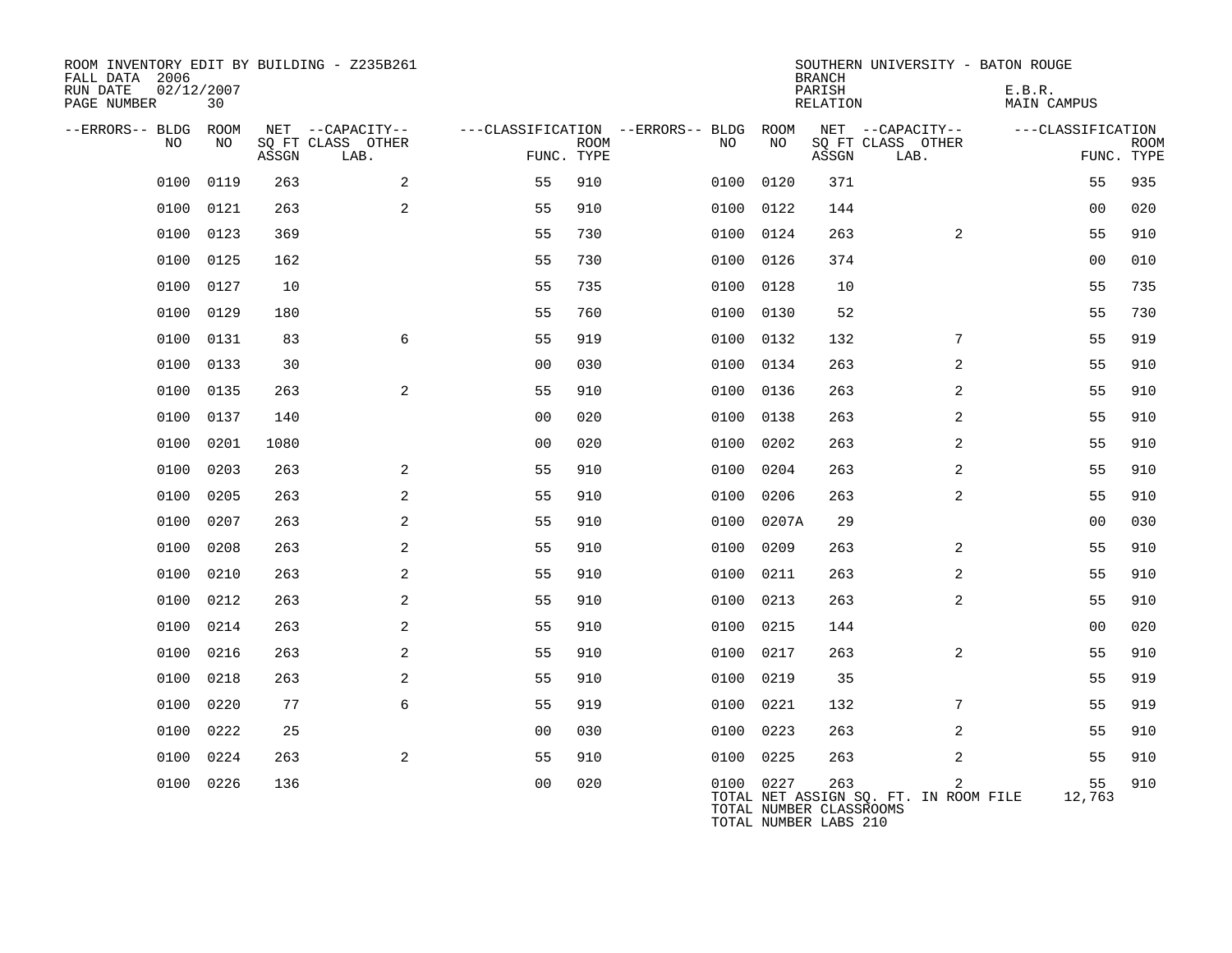| ROOM INVENTORY EDIT BY BUILDING - Z235B261<br>FALL DATA 2006<br>RUN DATE | 02/12/2007 |                 |                                       |                                                         |             |      |                                                                | <b>BRANCH</b><br>PARISH | SOUTHERN UNIVERSITY - BATON ROUGE                                            | E.B.R.                           |                           |
|--------------------------------------------------------------------------|------------|-----------------|---------------------------------------|---------------------------------------------------------|-------------|------|----------------------------------------------------------------|-------------------------|------------------------------------------------------------------------------|----------------------------------|---------------------------|
| PAGE NUMBER                                                              | 31         |                 |                                       |                                                         |             |      |                                                                | RELATION                |                                                                              | MAIN CAMPUS                      |                           |
| --ERRORS-- BLDG ROOM<br>NO                                               | NO         |                 | NET --CAPACITY--<br>SQ FT CLASS OTHER | ---CLASSIFICATION --ERRORS-- BLDG ROOM NET --CAPACITY-- | <b>ROOM</b> | NO   | NO                                                             |                         | SQ FT CLASS OTHER                                                            | ---CLASSIFICATION                |                           |
|                                                                          |            | ASSGN           | LAB.                                  | FUNC. TYPE                                              |             |      |                                                                | ASSGN                   | LAB.                                                                         |                                  | <b>ROOM</b><br>FUNC. TYPE |
|                                                                          |            |                 |                                       |                                                         |             |      |                                                                |                         | TOTAL NUMBER SPECIAL LABS 220                                                |                                  |                           |
| 0120                                                                     | 0001       | 96              |                                       | 53                                                      | 315         |      | 0120 0001A                                                     | 17                      |                                                                              | 53                               | 315                       |
| 0120                                                                     | 0001B      | 142             | $\mathbf 1$                           | 53                                                      | 310         | 0120 | 0001C                                                          | 65                      |                                                                              | 53                               | 315                       |
|                                                                          | 0120 0001D | $7\phantom{.0}$ | $\mathbf{1}$                          | 53                                                      | 315         | 0120 | 0002                                                           | 328                     | 20                                                                           | 53                               | 310                       |
| 0120                                                                     | 0003       | 349             | 20                                    | 53                                                      | 310         | 0120 | 0006                                                           | 345                     | $\mathbf{1}$                                                                 | 10                               | 310                       |
| 0120                                                                     | 0007       | 345             | $\mathbf{1}$                          | 11                                                      | 310         | 0120 | 0008                                                           | 215                     | $\mathbf{1}$                                                                 | 11                               | 310                       |
| 0120                                                                     | 0009       | 195             | $\mathbf 1$                           | 11                                                      | 310         | 0120 | 0009A                                                          | 308                     |                                                                              | 11                               | 315                       |
| 0120                                                                     | 0010       | 371             | $\mathbf{1}$                          | 11                                                      | 310         | 0120 | 0011                                                           | 371                     | $\mathbf{1}$                                                                 | 11                               | 310                       |
| 0120                                                                     | 0012       | 814             | 70                                    | 11                                                      | 110         | 0120 | 0013                                                           | 814                     |                                                                              | 53                               | 315                       |
| 0120                                                                     | 0014A      | 50              | 2                                     | 53                                                      | 310         | 0120 | 0014B                                                          | 50                      | 2                                                                            | 53                               | 310                       |
| 0120                                                                     | 0014C      | 50              | 2                                     | 53                                                      | 310         | 0120 | 0014D                                                          | 50                      | 2                                                                            | 53                               | 310                       |
| 0120                                                                     | 0015A      | 59              | 2                                     | 53                                                      | 310         | 0120 | 0015B                                                          | 59                      | 2                                                                            | 53                               | 310                       |
| 0120                                                                     | 0015C      | 59              | 2                                     | 53                                                      | 310         | 0120 | 0015D                                                          | 59                      | 2                                                                            | 53                               | 310                       |
| 0120                                                                     | 0016       | 293             | $\mathbf 1$                           | 53                                                      | 310         | 0120 | 0017                                                           | 215                     | $\mathbf{1}$                                                                 | 11                               | 310                       |
| 0120                                                                     | 0018       | 249             | $\mathbf 1$                           | 11                                                      | 310         | 0120 | 0019                                                           | 142                     | $\mathbf{1}$                                                                 | 11                               | 310                       |
| 0120                                                                     | 0020       | 228             | $\mathbf{1}$                          | 11                                                      | 310         | 0120 | 0021                                                           | 591                     | 29                                                                           | 11                               | 250                       |
| 0120                                                                     | 0022       | 88              | $\mathbf 1$                           | 11                                                      | 310         | 0120 | 0023                                                           | 110                     | $\mathbf{1}$                                                                 | 11                               | 310                       |
| 0120                                                                     | 0024       | 110             | $\mathbf{1}$                          | 11                                                      | 310         | 0120 | 0025                                                           | 132                     | $\mathbf{1}$                                                                 | 11                               | 310                       |
| 0120                                                                     | 0026       | 110             | $\mathbf{1}$                          | 11                                                      | 220         |      | 0120 0026A                                                     | 175                     | $\mathbf{1}$                                                                 | 11                               | 315                       |
| 0120                                                                     | 0027       | 224             | 11                                    | 11                                                      | 350         |      | 0120 0027A                                                     | 180                     | 11                                                                           | 11                               | 315                       |
|                                                                          | 0120 0028  | 175             | 11                                    | 0 <sub>0</sub>                                          | 020         |      | 0120 0028A<br>TOTAL NUMBER CLASSROOMS<br>TOTAL NUMBER LABS 210 | 395                     | 11<br>TOTAL NET ASSIGN SQ. FT. IN ROOM FILE<br>TOTAL NUMBER SPECIAL LABS 220 | 00<br>8,065<br>1<br>$\mathbf{1}$ | 020                       |
| 0122                                                                     | 0001       | 720             |                                       | 11                                                      | 350         |      | 0122 0002                                                      | 352                     |                                                                              | 00                               | 020                       |
| 0122                                                                     | 0003       | 162             |                                       | 11                                                      | 115         |      | 0122 0004                                                      | 72                      |                                                                              | 11                               | 115                       |
|                                                                          | 0122 0005  | 498             | 8                                     | 11                                                      | 355         |      | 0122 0006                                                      | 221                     | $\mathbf{1}$                                                                 | 11                               | 310                       |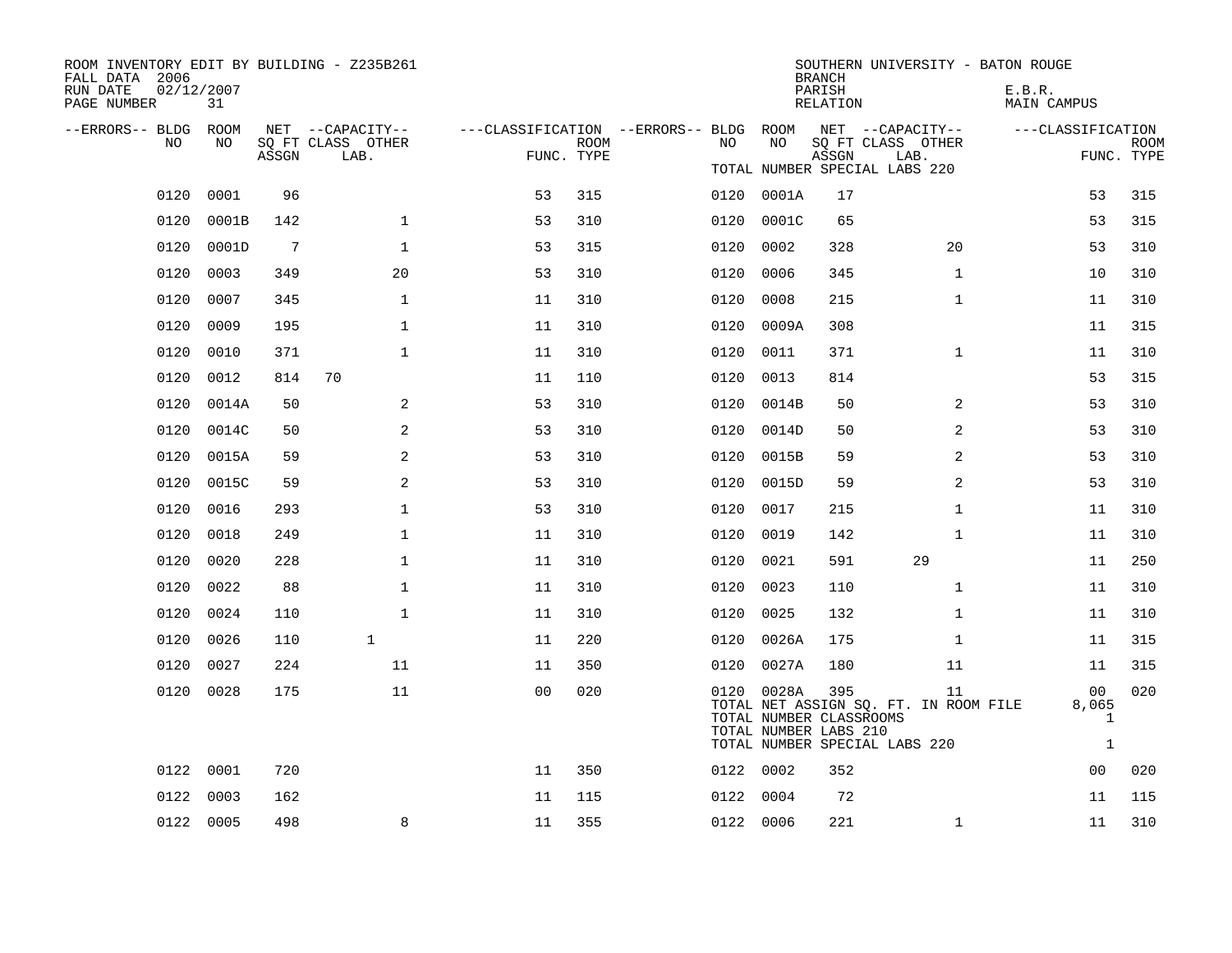| ROOM INVENTORY EDIT BY BUILDING - Z235B261<br>FALL DATA 2006<br>RUN DATE<br>PAGE NUMBER | 02/12/2007<br>32 |       |                           |                |             |                                   |      |                                                  | <b>BRANCH</b><br>PARISH<br>RELATION |                                                                        |              | SOUTHERN UNIVERSITY - BATON ROUGE<br>E.B.R.<br>MAIN CAMPUS |                                       |             |
|-----------------------------------------------------------------------------------------|------------------|-------|---------------------------|----------------|-------------|-----------------------------------|------|--------------------------------------------------|-------------------------------------|------------------------------------------------------------------------|--------------|------------------------------------------------------------|---------------------------------------|-------------|
| --ERRORS-- BLDG                                                                         | ROOM             |       | NET --CAPACITY--          |                |             | ---CLASSIFICATION --ERRORS-- BLDG |      | ROOM                                             |                                     | NET --CAPACITY--                                                       |              | ---CLASSIFICATION                                          |                                       |             |
| NO                                                                                      | NO               | ASSGN | SQ FT CLASS OTHER<br>LAB. | FUNC. TYPE     | <b>ROOM</b> |                                   | NO   | NO                                               | ASSGN                               | SQ FT CLASS OTHER<br>LAB.                                              |              |                                                            | FUNC. TYPE                            | <b>ROOM</b> |
| 0122                                                                                    | 0007             | 114   | $\mathbf 1$               | 11             | 310         |                                   | 0122 | 0008                                             | 72                                  |                                                                        |              |                                                            | 11                                    | 315         |
| 0122                                                                                    | 0009             | 204   | $\mathbf{1}$              | 11             | 310         |                                   |      | 0122 0010                                        | 114                                 |                                                                        | $\mathbf{1}$ |                                                            | 11                                    | 310         |
| 0122                                                                                    | 0011             | 144   |                           | 11             | 315         |                                   |      | 0122 0012                                        | 114                                 |                                                                        | $\mathbf{1}$ |                                                            | 11                                    | 310         |
| 0122                                                                                    | 0013             | 178   | $\mathbf 1$               | 11             | 310         |                                   |      | 0122 0014                                        | 104                                 |                                                                        |              |                                                            | 00                                    | 020         |
| 0122                                                                                    | 0015             | 229   | $\mathbf{1}$              | 11             | 310         |                                   | 0122 | 0016                                             | 114                                 |                                                                        | $\mathbf{1}$ |                                                            | 11                                    | 310         |
| 0122                                                                                    | 0017             | 72    |                           | 11             | 315         |                                   |      | 0122 0018                                        | 204                                 |                                                                        | $\mathbf{1}$ |                                                            | 11                                    | 310         |
| 0122                                                                                    | 0019             | 183   | $\mathbf 1$               | 11             | 310         |                                   | 0122 | 0020                                             | 411                                 | 27                                                                     |              |                                                            | 11                                    | 110         |
| 0122                                                                                    | 0021             | 846   | 17                        | 11             | 210         |                                   |      | 0122 0022                                        | 192                                 |                                                                        |              |                                                            | 0 <sub>0</sub>                        | 030         |
| 0122                                                                                    | 0023             | 43    |                           | 0 <sub>0</sub> | 030         |                                   | 0122 | 0024                                             | 140                                 |                                                                        |              |                                                            | 0 <sub>0</sub>                        | 030         |
| 0122                                                                                    | 0025             | 1106  |                           | 0 <sub>0</sub> | 020         |                                   |      | 0122 0026                                        | 35                                  |                                                                        |              |                                                            | 00                                    | 030         |
| 0122                                                                                    | 0027             | 20    |                           | 0 <sub>0</sub> | 010         |                                   |      | 0122 0028                                        | 20                                  |                                                                        |              |                                                            | 0 <sub>0</sub>                        | 030         |
| 0122                                                                                    | 0029             | 184   |                           | 0 <sub>0</sub> | 030         |                                   |      | 0122 0030                                        | 120                                 |                                                                        |              |                                                            | 11                                    | 315         |
| 0122                                                                                    | 0031             | 340   | $\mathbf{1}$              | 11             | 310         |                                   |      | 0122 0032                                        | 234                                 |                                                                        | $\mathbf{1}$ |                                                            | 11                                    | 310         |
|                                                                                         | 0122 0033        | 15    |                           | 11             | 315         |                                   |      | TOTAL NUMBER CLASSROOMS<br>TOTAL NUMBER LABS 210 |                                     | TOTAL NET ASSIGN SQ. FT. IN ROOM FILE<br>TOTAL NUMBER SPECIAL LABS 220 |              |                                                            | 5,381<br>$\mathbf{1}$<br>$\mathbf{1}$ |             |
|                                                                                         | 0123 0100        | 220   |                           | 0 <sub>0</sub> | 020         |                                   |      | 0123 0101                                        | 93                                  |                                                                        |              |                                                            | 00                                    | 020         |
| 0123                                                                                    | 0102             | 128   |                           | 64             | 315         |                                   | 0123 | 0102A                                            | 10                                  |                                                                        |              |                                                            | 64                                    | 315         |
| 0123                                                                                    | 0102B            | 56    |                           | 64             | 315         |                                   |      | 0123 0103                                        | 120                                 |                                                                        | $\mathbf{1}$ |                                                            | 64                                    | 310         |
| 0123                                                                                    | 0103A            | 40    |                           | 64             | 730         |                                   | 0123 | 0104                                             | 77                                  |                                                                        | $\mathbf{1}$ |                                                            | 64                                    | 310         |
| 0123                                                                                    | 0105             | 135   | $\mathbf{1}$              | 64             | 310         |                                   |      | 0123 0106                                        | 152                                 |                                                                        | 12           |                                                            | 0 <sub>0</sub>                        | 030         |
| 0123                                                                                    | 0107             | 152   | 2                         | 0 <sub>0</sub> | 030         |                                   | 0123 | 0109                                             | 225                                 |                                                                        | 2            |                                                            | 64                                    | 310         |
| 0123                                                                                    | 0110             | 225   | 2                         | 64             | 310         |                                   |      | 0123 0111                                        | 379                                 |                                                                        |              |                                                            | 64                                    | 350         |
| 0123                                                                                    | 0112             | 100   |                           | 33             | 730         |                                   | 0123 | 0113                                             | 77                                  |                                                                        | 2            |                                                            | 0 <sub>0</sub>                        | 030         |
| 0123                                                                                    | 0114             | 77    | $\mathbf{2}$              | 00             | 030         |                                   | 0123 | 0115                                             | 4353                                |                                                                        |              |                                                            | 11                                    | 510         |
|                                                                                         | 0123 0115A       | 121   |                           | 11             | 515         |                                   |      | 0123 0115B                                       | 98                                  |                                                                        |              |                                                            | 11                                    | 515         |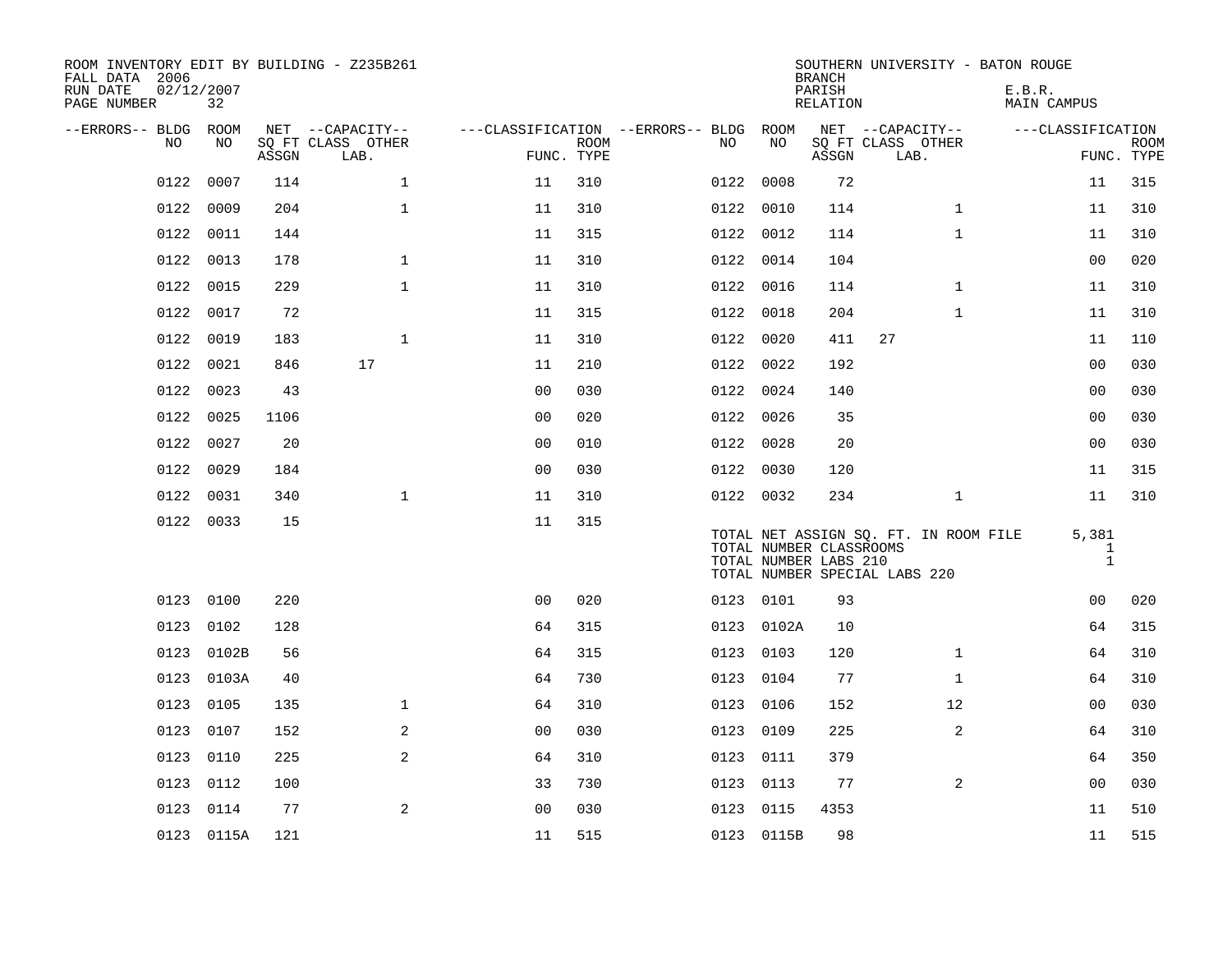| ROOM INVENTORY EDIT BY BUILDING - Z235B261<br>FALL DATA 2006<br>RUN DATE<br>PAGE NUMBER | 02/12/2007<br>33 |       |                           |                                        |             |           |                                                                     | <b>BRANCH</b><br>PARISH<br><b>RELATION</b> |                               | SOUTHERN UNIVERSITY - BATON ROUGE     | E.B.R. | <b>MAIN CAMPUS</b> |             |
|-----------------------------------------------------------------------------------------|------------------|-------|---------------------------|----------------------------------------|-------------|-----------|---------------------------------------------------------------------|--------------------------------------------|-------------------------------|---------------------------------------|--------|--------------------|-------------|
| --ERRORS-- BLDG ROOM                                                                    |                  |       | NET --CAPACITY--          | ---CLASSIFICATION --ERRORS-- BLDG ROOM |             |           |                                                                     |                                            | NET --CAPACITY--              |                                       |        | ---CLASSIFICATION  |             |
| NO                                                                                      | NO               | ASSGN | SQ FT CLASS OTHER<br>LAB. | FUNC. TYPE                             | <b>ROOM</b> | NO        | NO                                                                  | ASSGN                                      | SQ FT CLASS OTHER<br>LAB.     |                                       |        | FUNC. TYPE         | <b>ROOM</b> |
| 0123                                                                                    | 0115C            | 221   |                           | 11                                     | 510         |           | 0123 0116 25048<br>TOTAL NUMBER CLASSROOMS<br>TOTAL NUMBER LABS 210 |                                            | TOTAL NUMBER SPECIAL LABS 220 | TOTAL NET ASSIGN SQ. FT. IN ROOM FILE |        | 11<br>31,336       | 560         |
|                                                                                         | 0124 0AAA        | 4240  |                           | 0 <sub>0</sub>                         | 020         |           | 0124 0099                                                           | 393                                        |                               |                                       |        | 0 <sub>0</sub>     | 020         |
|                                                                                         | 0124 0100        | 92    |                           | 55                                     | 730         |           | 0124 0100A                                                          | 202                                        |                               |                                       |        | 55                 | 919         |
|                                                                                         | 0124 0100B       | 195   |                           | 55                                     | 919         |           | 0124 0100C                                                          | 1365                                       |                               |                                       |        | 55                 | 650         |
|                                                                                         | 0124 0100D       | 95    |                           | 55                                     | 919         | 0124 0101 |                                                                     | 117                                        |                               |                                       |        | 55                 | 730         |
|                                                                                         | 0124 0102        | 79    |                           | 55                                     | 730         |           | 0124 0103                                                           | 79                                         |                               |                                       |        | 55                 | 919         |
|                                                                                         | 0124 0104        | 77    |                           | 55                                     | 730         | 0124 0105 |                                                                     | 206                                        |                               | $\mathbf{1}$                          |        | 55                 | 310         |
|                                                                                         | 0124 0106        | 210   | 2                         | 55                                     | 310         |           | 0124 0107                                                           | 210                                        |                               | 2                                     |        | 55                 | 910         |
|                                                                                         | 0124 0108        | 210   | 2                         | 55                                     | 910         | 0124 0109 |                                                                     | 210                                        |                               | 2                                     |        | 55                 | 910         |
|                                                                                         | 0124 0110        | 210   | 2                         | 55                                     | 910         |           | 0124 0111                                                           | 210                                        |                               | 2                                     |        | 55                 | 910         |
|                                                                                         | 0124 0112        | 210   | $\mathbf{2}$              | 55                                     | 910         | 0124 0113 |                                                                     | 210                                        |                               | 2                                     |        | 55                 | 910         |
|                                                                                         | 0124 0114        | 210   | 2                         | 55                                     | 910         | 0124 0115 |                                                                     | 210                                        |                               | 2                                     |        | 55                 | 910         |
|                                                                                         | 0124 0116        | 210   | 2                         | 55                                     | 910         | 0124 0117 |                                                                     | 210                                        |                               | 2                                     |        | 55                 | 910         |
|                                                                                         | 0124 0118        | 210   | 2                         | 55                                     | 910         | 0124 0119 |                                                                     | 210                                        |                               | 2                                     |        | 55                 | 910         |
|                                                                                         | 0124 0120        | 210   | 2                         | 55                                     | 910         | 0124 0121 |                                                                     | 210                                        |                               | 2                                     |        | 55                 | 910         |
|                                                                                         | 0124 0122        | 84    |                           | 0 <sub>0</sub>                         | 010         | 0124 0123 |                                                                     | 210                                        |                               | $\overline{a}$                        |        | 55                 | 910         |
|                                                                                         | 0124 0124        | 210   | 2                         | 55                                     | 910         | 0124 0125 |                                                                     | 210                                        |                               | 2                                     |        | 55                 | 910         |
|                                                                                         | 0124 0126        | 210   | 2                         | 55                                     | 760         |           | 0124 0126A                                                          | 123                                        |                               |                                       |        | 55                 | 935         |
|                                                                                         | 0124 0126B       | 127   |                           | 55                                     | 935         | 0124 0127 |                                                                     | 210                                        |                               | 2                                     |        | 55                 | 910         |
|                                                                                         | 0124 0128        | 210   | $\mathbf{2}$              | 55                                     | 910         | 0124 0129 |                                                                     | 210                                        |                               | 2                                     |        | 55                 | 910         |
|                                                                                         | 0124 0130        | 210   | 2                         | 55                                     | 910         | 0124 0131 |                                                                     | 210                                        |                               | 2                                     |        | 55                 | 910         |
|                                                                                         | 0124 0132        | 210   | 2                         | 55                                     | 910         | 0124 0133 |                                                                     | 210                                        |                               | 2                                     |        | 55                 | 910         |
|                                                                                         | 0124 0134        | 210   | 2                         | 55                                     | 910         | 0124 0135 |                                                                     | 210                                        |                               | 2                                     |        | 55                 | 910         |
|                                                                                         | 0124 0136        | 210   | $\overline{a}$            | 55                                     | 910         | 0124 0137 |                                                                     | 210                                        |                               | 2                                     |        | 55                 | 910         |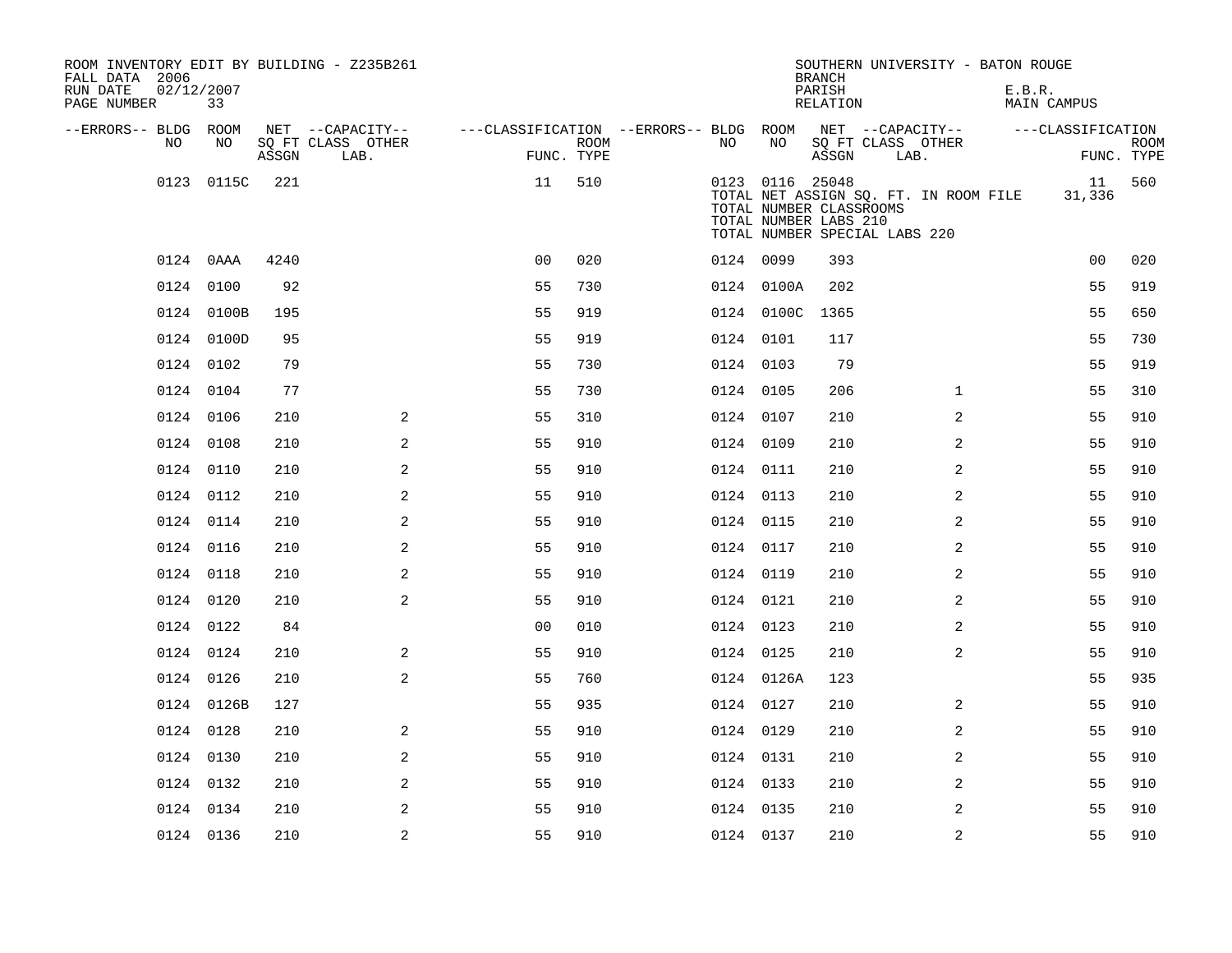| ROOM INVENTORY EDIT BY BUILDING - Z235B261<br>FALL DATA 2006<br>RUN DATE<br>PAGE NUMBER | 02/12/2007<br>34 |       |                           |                |             |                                        |            |       | <b>BRANCH</b><br>PARISH<br>RELATION              | SOUTHERN UNIVERSITY - BATON ROUGE                                      | E.B.R.<br>MAIN CAMPUS |    |                           |
|-----------------------------------------------------------------------------------------|------------------|-------|---------------------------|----------------|-------------|----------------------------------------|------------|-------|--------------------------------------------------|------------------------------------------------------------------------|-----------------------|----|---------------------------|
| --ERRORS-- BLDG ROOM                                                                    |                  |       | NET --CAPACITY--          |                |             | ---CLASSIFICATION --ERRORS-- BLDG ROOM |            |       |                                                  | NET --CAPACITY--                                                       | ---CLASSIFICATION     |    |                           |
| NO                                                                                      | NO               | ASSGN | SQ FT CLASS OTHER<br>LAB. | FUNC. TYPE     | <b>ROOM</b> | NO                                     |            | NO    | ASSGN                                            | SQ FT CLASS OTHER<br>LAB.                                              |                       |    | <b>ROOM</b><br>FUNC. TYPE |
| 0124                                                                                    | 0138             | 210   | 2                         | 55             | 910         |                                        | 0124 0139  |       | 210                                              | $\overline{a}$                                                         |                       | 55 | 910                       |
|                                                                                         | 0124 0140        | 170   |                           | 55             | 935         |                                        | 0124 0200A |       | 202                                              |                                                                        |                       | 55 | 919                       |
|                                                                                         | 0124 0200B       | 195   |                           | 55             | 919         |                                        | 0124 0200C |       | 508                                              |                                                                        |                       | 55 | 635                       |
|                                                                                         | 0124 0201        | 180   |                           | 0 <sub>0</sub> | 020         |                                        | 0124 0202  |       | 24                                               |                                                                        |                       | 55 | 730                       |
| 0124                                                                                    | 0203             | 210   | 2                         | 55             | 910         |                                        | 0124 0204  |       | 210                                              | 2                                                                      |                       | 55 | 910                       |
|                                                                                         | 0124 0205        | 210   | 2                         | 55             | 910         |                                        | 0124 0206  |       | 210                                              | 2                                                                      |                       | 55 | 910                       |
|                                                                                         | 0124 0207        | 210   | 2                         | 55             | 910         |                                        | 0124 0208  |       | 210                                              | 2                                                                      |                       | 55 | 910                       |
|                                                                                         | 0124 0209        | 210   | $\overline{a}$            | 55             | 910         |                                        | 0124 0210  |       | 210                                              | 2                                                                      |                       | 55 | 910                       |
|                                                                                         | 0124 0211        | 210   | 2                         | 55             | 910         |                                        | 0124 0212  |       | 210                                              | 2                                                                      |                       | 55 | 910                       |
|                                                                                         | 0124 0213        | 210   | 2                         | 55             | 910         |                                        | 0124 0214  |       | 210                                              | 2                                                                      |                       | 55 | 910                       |
| 0124                                                                                    | 0215             | 210   | $\mathbf{2}$              | 55             | 910         |                                        | 0124 0216  |       | 126                                              | 8                                                                      |                       | 55 | 919                       |
|                                                                                         | 0124 0217        | 133   |                           | 55             | 760         |                                        | 0124 0218  |       | 210                                              | 2                                                                      |                       | 55 | 910                       |
| 0124                                                                                    | 0219             | 208   |                           | 55             | 730         |                                        | 0124 0220  |       | 210                                              |                                                                        |                       | 55 | 730                       |
|                                                                                         | 0124 0221        | 210   | 2                         | 55             | 910         |                                        | 0124 0222  |       | 210                                              | $\overline{2}$                                                         |                       | 55 | 910                       |
|                                                                                         | 0124 0223        | 70    |                           | 0 <sub>0</sub> | 010         |                                        | 0124 0224  |       | 218                                              |                                                                        |                       | 00 | 020                       |
|                                                                                         | 0124 0226        | 210   |                           | 00             | 020         |                                        | 0124 0227  |       | 210                                              | 8                                                                      |                       | 55 | 919                       |
|                                                                                         | 0124 0228        | 210   | 8                         | 55             | 919         |                                        | 0124 0229  |       | 210                                              | 2                                                                      |                       | 55 | 910                       |
|                                                                                         | 0124 0230        | 210   | 2                         | 55             | 910         |                                        | 0124 0232  |       | 210                                              | 2                                                                      |                       | 55 | 910                       |
|                                                                                         | 0124 0234        | 210   | $\mathbf{2}$              | 55             | 910         |                                        |            |       | TOTAL NUMBER CLASSROOMS<br>TOTAL NUMBER LABS 210 | TOTAL NET ASSIGN SQ. FT. IN ROOM FILE<br>TOTAL NUMBER SPECIAL LABS 220 | 16,083                |    |                           |
| 0125                                                                                    | 0100             | 750   | 2                         | 55             | 310         |                                        | 0125 0100B |       | 750                                              | 2                                                                      |                       | 55 | 310                       |
| 0125                                                                                    | 0101             | 240   | 2                         | 55             | 310         |                                        | 0125 0102A |       | 100                                              | 2                                                                      |                       | 55 | 310                       |
| 0125                                                                                    | 0102B            | 100   | 2                         | 55             | 310         |                                        | 0125       | 0102C | 63                                               | 2                                                                      |                       | 55 | 315                       |
| 0125                                                                                    | 0102D            | 42    | 2                         | 55             | 315         |                                        | 0125       | 0102E | 15                                               | 2                                                                      |                       | 55 | 315                       |
|                                                                                         | 0125 0102F       | 15    | 2                         | 55             | 315         |                                        | 0125 0102G |       | 15                                               | 2                                                                      |                       | 55 | 315                       |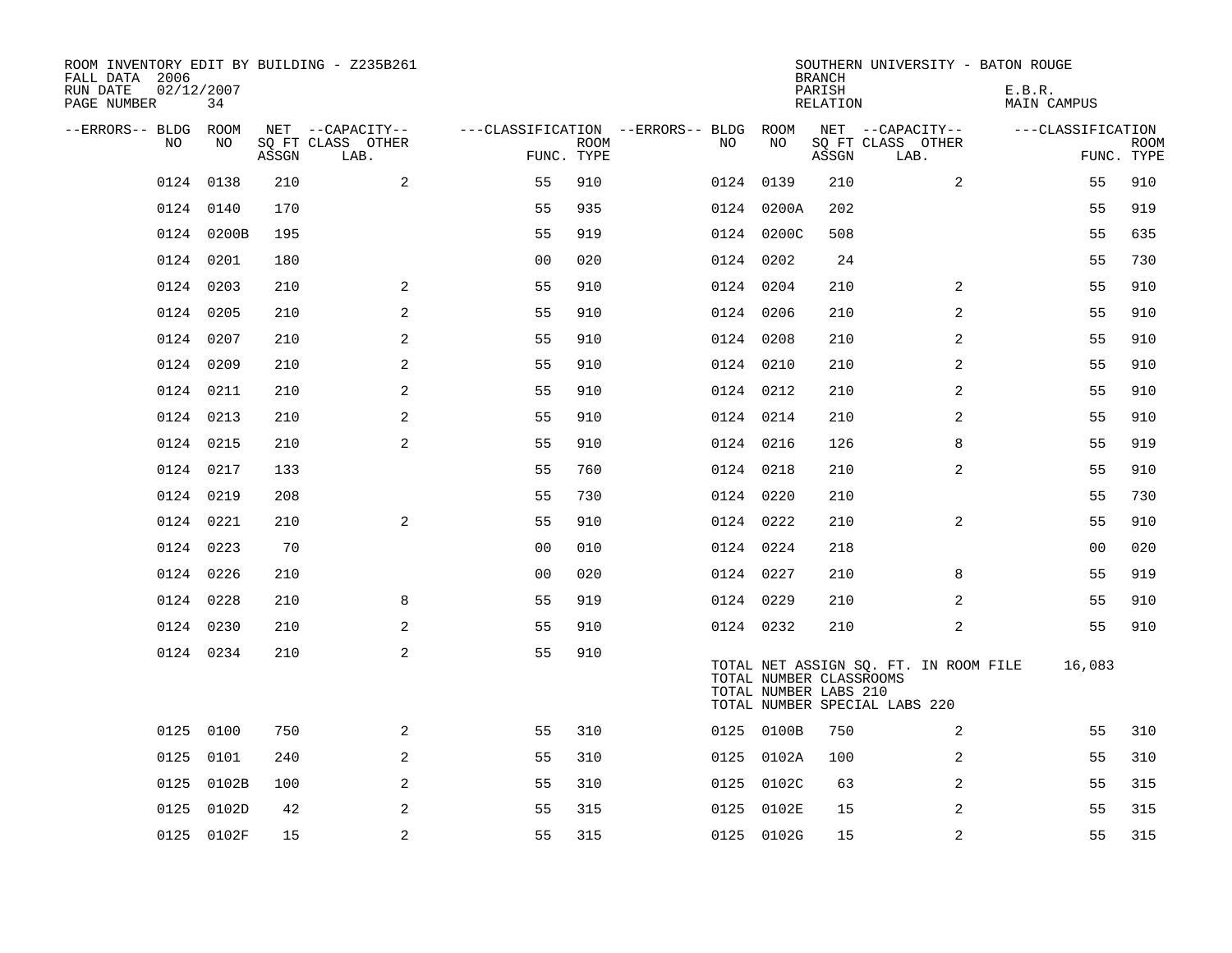| ROOM INVENTORY EDIT BY BUILDING - Z235B261<br>FALL DATA 2006<br>RUN DATE<br>PAGE NUMBER | 02/12/2007<br>35 |       |                                       |                                   |             |   |      |            | <b>BRANCH</b><br>PARISH<br>RELATION | SOUTHERN UNIVERSITY - BATON ROUGE     | E.B.R.<br><b>MAIN CAMPUS</b> |             |
|-----------------------------------------------------------------------------------------|------------------|-------|---------------------------------------|-----------------------------------|-------------|---|------|------------|-------------------------------------|---------------------------------------|------------------------------|-------------|
| --ERRORS-- BLDG<br>NO                                                                   | ROOM<br>NO.      |       | NET --CAPACITY--<br>SQ FT CLASS OTHER | ---CLASSIFICATION --ERRORS-- BLDG | <b>ROOM</b> |   | NO   | ROOM<br>NO |                                     | NET --CAPACITY--<br>SO FT CLASS OTHER | ---CLASSIFICATION            | <b>ROOM</b> |
|                                                                                         |                  | ASSGN | LAB.                                  |                                   | FUNC. TYPE  |   |      |            | ASSGN                               | LAB.                                  |                              | FUNC. TYPE  |
| 0125                                                                                    | 0103             | 25    | 2                                     | 55                                | 315         |   | 0125 | 0104       | 380                                 | 2                                     | 55                           | 350         |
| 0125                                                                                    | 0105             | 30    | $\sqrt{2}$                            | 55                                | 350         | 9 | 0125 | 0106       | 180                                 | $\overline{c}$                        | 55                           | 110         |
| 0125                                                                                    | 0107             | 50    | 4                                     | 55                                | 919         |   | 0125 | 0107A      | 50                                  | 4                                     | 55                           | 919         |
| 0125                                                                                    | 0107B            | 50    | 2                                     | 55                                | 919         |   | 0125 | 0107C      | 55                                  | 2                                     | 55                           | 310         |
| 0125                                                                                    | 0108             | 460   | 40                                    | 10                                | 110         |   | 0125 | 0109       | 104                                 | $\overline{2}$                        | 55                           | 310         |
| 0125                                                                                    | 0109A            | 90    | 2                                     | 55                                | 310         |   | 0125 | 0109B      | 90                                  | 2                                     | 55                           | 310         |
| 0125                                                                                    | 0109C            | 90    | 2                                     | 55                                | 310         |   | 0125 | 0109D      | 90                                  | 2                                     | 55                           | 310         |
| 0125                                                                                    | 0109E            | 90    | 2                                     | 55                                | 310         |   | 0125 | 0109F      | 90                                  | $\overline{2}$                        | 55                           | 310         |
| 0125                                                                                    | 0109G            | 90    | 2                                     | 55                                | 310         |   | 0125 | 0109H      | 90                                  | $\overline{a}$                        | 55                           | 310         |
| 0125                                                                                    | 0109I            | 104   | 2                                     | 55                                | 310         |   | 0125 | 0109J      | 90                                  | 2                                     | 55                           | 310         |
| 0125                                                                                    | 0109K            | 90    | 2                                     | 55                                | 310         |   | 0125 | 0109L      | 90                                  | 2                                     | 55                           | 310         |
| 0125                                                                                    | 0109M            | 90    | 2                                     | 55                                | 310         |   | 0125 | 0109N      | 90                                  | 2                                     | 55                           | 310         |
| 0125                                                                                    | 01090            | 90    | $\overline{a}$                        | 55                                | 310         |   | 0125 | 0109P      | 90                                  | $\overline{a}$                        | 55                           | 310         |
| 0125                                                                                    | 01090            | 90    | 2                                     | 55                                | 310         |   | 0125 | 0109R      | 55                                  | 2                                     | 55                           | 310         |
| 0125                                                                                    | 0109S            | 520   | 35                                    | 55                                | 110         | 9 | 0125 | 0110       | 50                                  | 20                                    | 10                           | 110         |
| 0125                                                                                    | 0150             | 50    | 2                                     | 55                                | 110         | 9 | 0125 | 0151       | 810                                 | 2                                     | 55                           | 110         |
| 0125                                                                                    | 0151A            | 35    | 2                                     | 55                                | 110         |   | 0125 | 0151B      | 35                                  | 2                                     | 55                           | 110         |
| 0125                                                                                    | 0152             | 238   | 16                                    | 55                                | 110         | 9 | 0125 | 0153       | 110                                 | 2                                     | 55                           | 110         |
| 0125                                                                                    | 0153A            | 80    | 2                                     | 55                                | 110         |   | 0125 | 0154       | 375                                 | 10                                    | 10                           | 110         |
| 0125<br>9                                                                               | 0155             | 800   | 2                                     | 55                                | 110         |   | 0125 | 0156       | 64                                  | $\overline{2}$                        | 55                           | 110         |
| 0125                                                                                    | 0157             | 600   | 25                                    | 10                                | 110         |   | 0125 | 0157A      | 30                                  | $\overline{c}$                        | 55                           | 110         |
| 0125<br>9                                                                               | 0157B            | 110   | 2                                     | 55                                | 110         |   | 0125 | 0157C      | 30                                  | 2                                     | 55                           | 110         |
| 0125<br>9                                                                               | 0158             | 105   | 2                                     | 55                                | 110         |   | 0125 | 0159       | 700                                 | 15                                    | 10                           | 110         |
| 0125                                                                                    | 0159A            | 35    | 2                                     | 55                                | 110         |   | 0125 | 0159B      | 35                                  | 2                                     | 55                           | 110         |
| 0125<br>9                                                                               | 0161             | 700   | 10                                    | 10                                | 110         | 9 | 0125 | 0161A      | 408                                 | 2                                     | 55                           | 110         |
|                                                                                         | 0125 0161B       | 80    | 2                                     | 55                                | 110         |   |      | 0125 0161C | 25                                  | 2                                     | 55                           | 110         |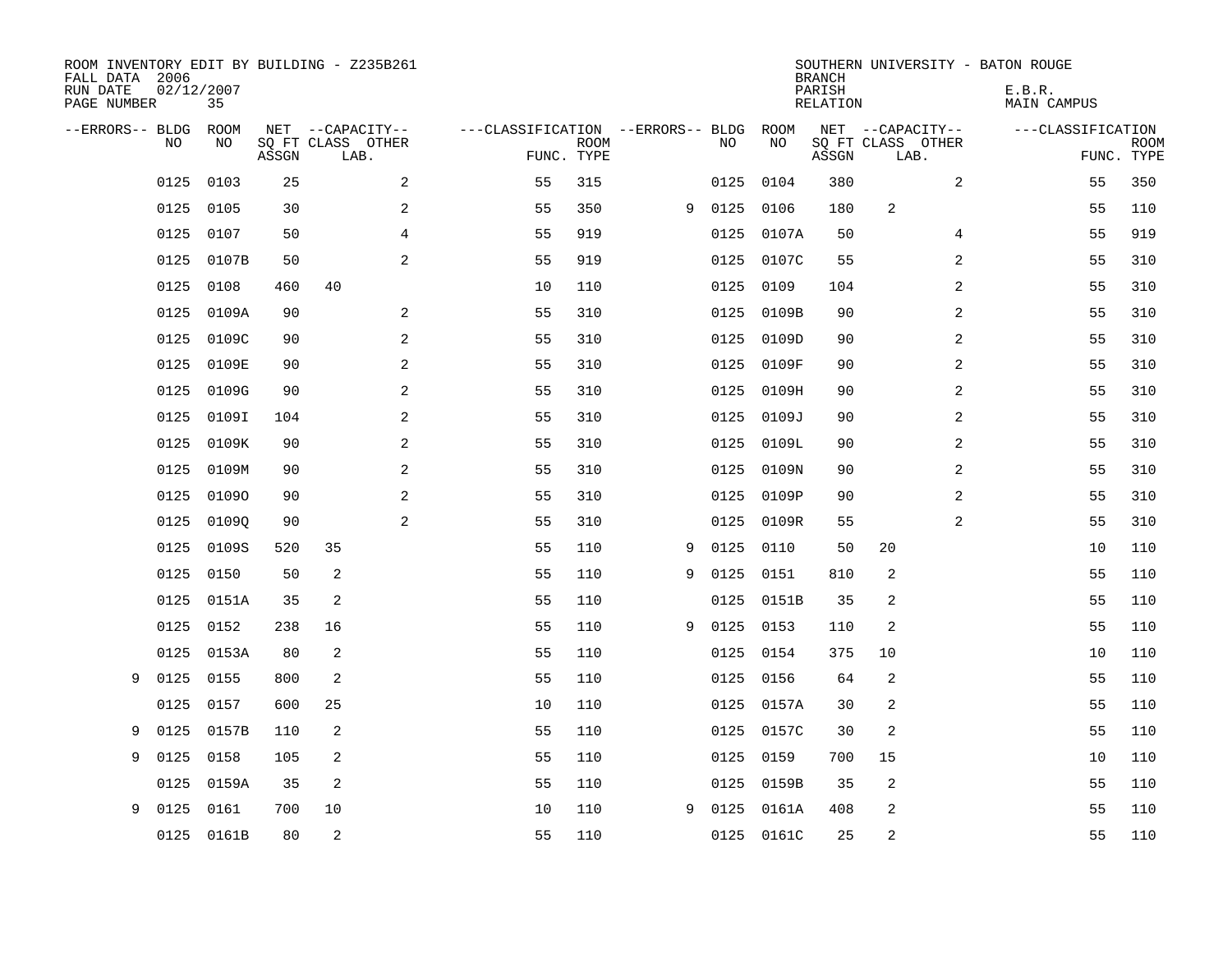| ROOM INVENTORY EDIT BY BUILDING - Z235B261<br>FALL DATA 2006<br>RUN DATE<br>PAGE NUMBER | 02/12/2007 | 36         |       |                |                           |                                        |                           |   |           |                                                               | <b>BRANCH</b><br>PARISH<br>RELATION |                                     |                                       | SOUTHERN UNIVERSITY - BATON ROUGE<br>E.B.R.<br>MAIN CAMPUS |                    |             |
|-----------------------------------------------------------------------------------------|------------|------------|-------|----------------|---------------------------|----------------------------------------|---------------------------|---|-----------|---------------------------------------------------------------|-------------------------------------|-------------------------------------|---------------------------------------|------------------------------------------------------------|--------------------|-------------|
| --ERRORS-- BLDG ROOM                                                                    |            |            |       |                | NET --CAPACITY--          | ---CLASSIFICATION --ERRORS-- BLDG ROOM |                           |   |           |                                                               |                                     | NET --CAPACITY--                    |                                       | ---CLASSIFICATION                                          |                    |             |
|                                                                                         | NO         | NO         | ASSGN |                | SQ FT CLASS OTHER<br>LAB. |                                        | <b>ROOM</b><br>FUNC. TYPE |   | NO.       | NO                                                            | ASSGN                               | LAB.                                | SQ FT CLASS OTHER                     |                                                            | FUNC. TYPE         | <b>ROOM</b> |
|                                                                                         | 0125       | 0161D      | 35    | $\overline{2}$ |                           | 55                                     | 110                       |   | 0125      | 0200                                                          | 35                                  | 2                                   |                                       |                                                            | 55                 | 110         |
| 9                                                                                       | 0125       | 0201       | 221   | 2              |                           | 55                                     | 110                       |   |           | 0125 0202                                                     | 720                                 | 35                                  |                                       |                                                            | 10                 | 110         |
|                                                                                         | 0125       | 0203       | 80    | $\overline{2}$ |                           | 55                                     | 110                       |   |           | 0125 0204                                                     | 540                                 | 25                                  |                                       |                                                            | 10                 | 110         |
|                                                                                         | 0125       | 0205       | 110   |                | 4                         | 55                                     | 919                       |   | 0125      | 0206                                                          | 720                                 | 15                                  |                                       |                                                            | 10                 | 110         |
|                                                                                         | 0125       | 0207       | 80    |                | $\overline{4}$            | 55                                     | 919                       |   | 0125      | 0207A                                                         | 60                                  |                                     | 4                                     |                                                            | 55                 | 919         |
|                                                                                         | 0125       | 0208       | 720   | 25             |                           | 10                                     | 110                       | 9 | 0125      | 0209                                                          | 864                                 | 2                                   |                                       |                                                            | 55                 | 110         |
|                                                                                         | 0125       | 0210       | 55    | 2              |                           | 55                                     | 110                       | 9 | 0125      | 0211                                                          | 480                                 | 2                                   |                                       |                                                            | 55                 | 110         |
| 9                                                                                       | 0125       | 0212       | 480   | 2              |                           | 55                                     | 110                       | 9 | 0125      | 0213                                                          | 720                                 | $\overline{c}$                      |                                       |                                                            | 55                 | 110         |
| 9                                                                                       | 0125       | 0213A      | 252   | 2              |                           | 55                                     | 110                       |   | 0125      | 0213B                                                         | 36                                  | 2                                   |                                       |                                                            | 55                 | 110         |
| 9                                                                                       | 0125 0214  |            | 720   | 2              |                           | 55                                     | 110                       |   |           | 0125 0215<br>TOTAL NUMBER CLASSROOMS<br>TOTAL NUMBER LABS 210 | 336                                 | 10<br>TOTAL NUMBER SPECIAL LABS 220 | TOTAL NET ASSIGN SQ. FT. IN ROOM FILE |                                                            | 10<br>18,362<br>43 | 110         |
|                                                                                         |            | 0126 0100  | 152   |                |                           | 81                                     | 081                       |   |           | 0126 0101                                                     | 170                                 |                                     | 15                                    |                                                            | 81                 | 081         |
|                                                                                         | 0126       | 0101A      | 40    |                |                           | 81                                     | 081                       |   |           | 0126 0101B                                                    | 6                                   |                                     |                                       |                                                            | 81                 | 081         |
|                                                                                         |            | 0126 0102  | 152   |                |                           | 81                                     | 081                       |   |           | 0126 0103                                                     | 132                                 |                                     |                                       |                                                            | 81                 | 081         |
|                                                                                         | 0126       | 0104       | 160   |                |                           | 81                                     | 081                       |   |           | 0126 0105                                                     | 374                                 |                                     |                                       |                                                            | 81                 | 081         |
|                                                                                         |            | 0126 0106  | 25    |                |                           | 81                                     | 081                       |   | 0126 0107 |                                                               | 26                                  |                                     |                                       |                                                            | 81                 | 081         |
|                                                                                         | 0126       | 0108       | 62    |                |                           | 81                                     | 081                       |   | 0126 0109 |                                                               | 259                                 |                                     |                                       |                                                            | 81                 | 081         |
|                                                                                         | 0126       | 0200       | 72    |                |                           | 81                                     | 081                       |   | 0126 0201 |                                                               | 35                                  |                                     |                                       |                                                            | 81                 | 081         |
|                                                                                         | 0126       | 0202       | 8     |                |                           | 81                                     | 081                       |   |           | 0126 0203                                                     | 81                                  |                                     |                                       |                                                            | 81                 | 081         |
|                                                                                         | 0126       | 0204       | 132   |                |                           | 81                                     | 081                       |   |           | 0126 0204A                                                    | 8                                   |                                     |                                       |                                                            | 81                 | 081         |
|                                                                                         | 0126       | 0204B      | 8     |                |                           | 81                                     | 081                       |   | 0126      | 0205                                                          | 120                                 |                                     |                                       |                                                            | 81                 | 081         |
|                                                                                         | 0126       | 0206       | 22    |                | 2                         | 81                                     | 081                       |   | 0126      | 0207                                                          | 20                                  |                                     | $\mathbf{1}$                          |                                                            | 81                 | 081         |
|                                                                                         | 0126       | 0208       | 20    |                | $\mathbf{1}$              | 81                                     | 081                       |   | 0126      | 0209                                                          | 22                                  |                                     | 2                                     |                                                            | 81                 | 081         |
|                                                                                         | 0126       | 0210       | 125   |                |                           | 81                                     | 081                       |   |           | 0126 0210A                                                    | 12                                  |                                     |                                       |                                                            | 81                 | 081         |
|                                                                                         |            | 0126 0210B | 8     |                |                           | 81                                     | 081                       |   |           | 0126 0211                                                     | 125                                 |                                     |                                       |                                                            | 81                 | 081         |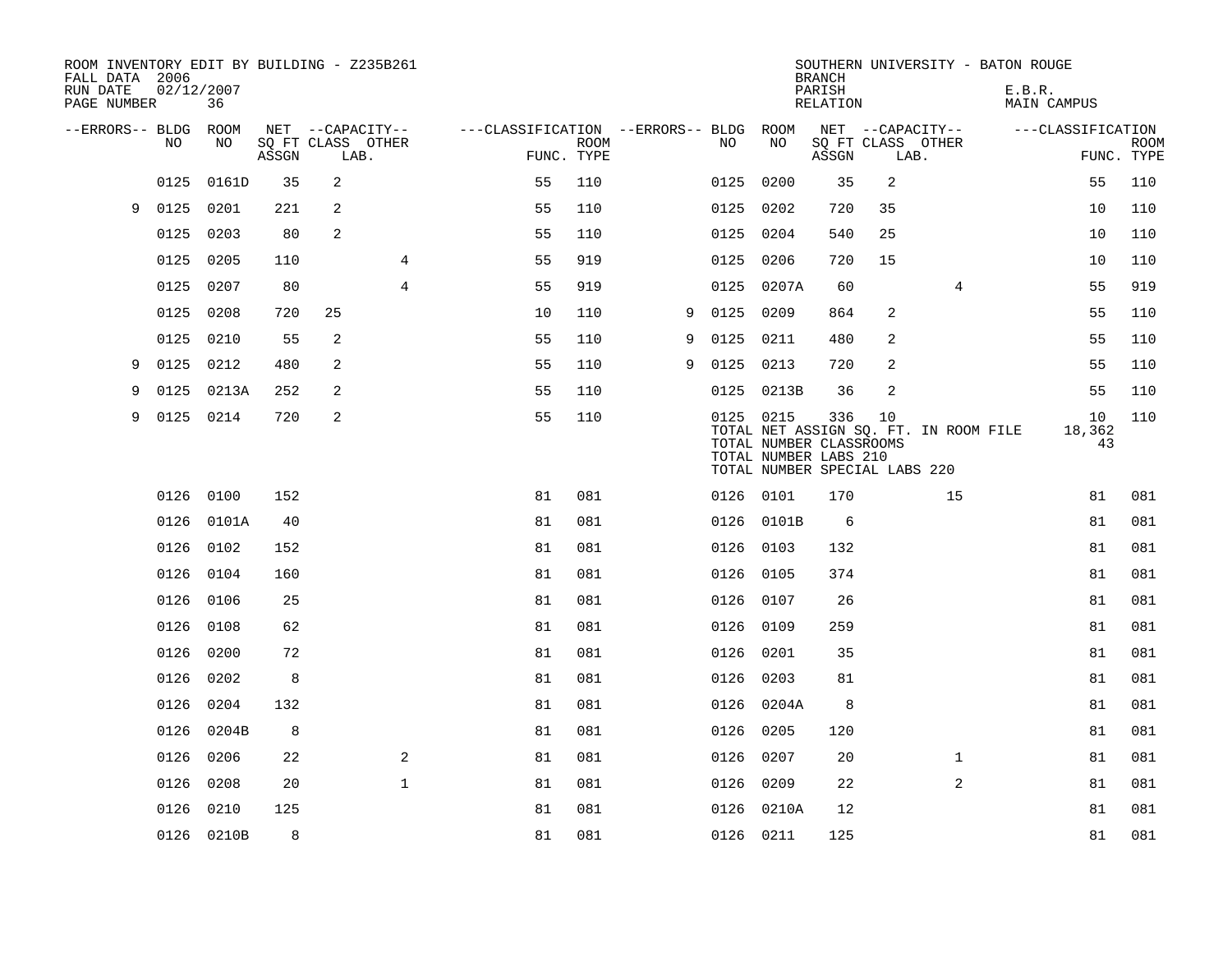| ROOM INVENTORY EDIT BY BUILDING - Z235B261<br>FALL DATA 2006<br>RUN DATE<br>PAGE NUMBER | 02/12/2007<br>37 |                   |                  |      |              |                                        |             |           |            | <b>BRANCH</b><br>PARISH<br><b>RELATION</b>                                             |    |                                       | SOUTHERN UNIVERSITY - BATON ROUGE<br>E.B.R.<br><b>MAIN CAMPUS</b> |             |
|-----------------------------------------------------------------------------------------|------------------|-------------------|------------------|------|--------------|----------------------------------------|-------------|-----------|------------|----------------------------------------------------------------------------------------|----|---------------------------------------|-------------------------------------------------------------------|-------------|
| --ERRORS-- BLDG ROOM<br>NO                                                              | NO               | SQ FT CLASS OTHER | NET --CAPACITY-- |      |              | ---CLASSIFICATION --ERRORS-- BLDG ROOM | <b>ROOM</b> | NO.       | NO         |                                                                                        |    | NET --CAPACITY--<br>SQ FT CLASS OTHER | ---CLASSIFICATION                                                 | <b>ROOM</b> |
|                                                                                         |                  | ASSGN             |                  | LAB. |              |                                        | FUNC. TYPE  |           |            | ASSGN                                                                                  |    | LAB.                                  |                                                                   | FUNC. TYPE  |
| 0126                                                                                    | 0211A            | 12                |                  |      |              | 81                                     | 081         |           | 0126 0211B | 8<br>TOTAL NUMBER CLASSROOMS<br>TOTAL NUMBER LABS 210<br>TOTAL NUMBER SPECIAL LABS 220 |    | TOTAL NET ASSIGN SQ. FT. IN ROOM FILE | 81<br>2,396                                                       | 081         |
| 0127                                                                                    | 0001             | 1984              |                  |      |              | 0 <sub>0</sub>                         | 020         |           | 0127 0007  | 140                                                                                    |    | $\mathbf{1}$                          | 11                                                                | 310         |
| 0127                                                                                    | 0007A            | 100               |                  |      | $\mathbf{1}$ | 11                                     | 310         | 0127      | 0024       | 959                                                                                    |    | 14                                    | 11                                                                | 220         |
| 0127                                                                                    | 0024A            | 115               |                  |      | $\mathbf{1}$ | 11                                     | 315         | 0127      | 0024B      | 115                                                                                    |    | $\mathbf{1}$                          | 11                                                                | 310         |
| 0127                                                                                    | 0024C            | 115               |                  |      | $\mathbf{1}$ | 11                                     | 310         | 0127      | 0024D      | 144                                                                                    |    | $\mathbf{1}$                          | 11                                                                | 310         |
| 0127                                                                                    | 0024E            | 96                |                  |      |              | 11                                     | 115         | 0127      | 0024F      | 184                                                                                    |    | $\mathbf{1}$                          | 11                                                                | 310         |
| 0127                                                                                    | 0024G            | 127               |                  |      | $\mathbf{1}$ | 11                                     | 310         | 0127      | 0024H      | 160                                                                                    |    |                                       | 11                                                                | 115         |
| 0127                                                                                    | 0025             | 959               |                  | 14   |              | 11                                     | 220         | 0127      | 0026       | 672                                                                                    |    | 10                                    | 11                                                                | 210         |
| 0127                                                                                    | 0026A            | 1146              |                  | 16   |              | 11                                     | 220         | 0127      | 0026B      | 126                                                                                    |    |                                       | 11                                                                | 730         |
|                                                                                         | 0127 0026C       | 85                |                  |      |              | 11                                     | 730         | 0127      | 0100       | 880                                                                                    |    |                                       | 0 <sub>0</sub>                                                    | 020         |
| 0127                                                                                    | 0100A            | 156               |                  |      | $\mathbf 1$  | 11                                     | 310         | 0127      | 0100B      | 108                                                                                    |    | $\mathbf{1}$                          | 11                                                                | 310         |
| 0127                                                                                    | 0100C            | 102               |                  |      | $\mathbf 1$  | 11                                     | 310         |           | 0127 0100D | 102                                                                                    |    | $\mathbf{1}$                          | 11                                                                | 310         |
| 0127                                                                                    | 0100E            | 102               |                  |      | 1            | 11                                     | 310         | 0127      | 0100F      | 102                                                                                    |    | $\mathbf{1}$                          | 11                                                                | 310         |
| 0127                                                                                    | 0100G            | 212               |                  |      | $\mathbf{1}$ | 11                                     | 310         |           | 0127 0100H | 104                                                                                    |    | $\mathbf{1}$                          | 11                                                                | 730         |
| 0127                                                                                    | 0101             | 899               |                  | 26   |              | 11                                     | 210         | 0127      | 0102       | 807                                                                                    | 44 |                                       | 11                                                                | 110         |
| 0127                                                                                    | 0103             | 853               | 47               |      |              | 11                                     | 110         | 0127      | 0104       | 403                                                                                    |    | 22                                    | 11                                                                | 310         |
|                                                                                         | 0127 0104A       | 64                |                  |      | 2            | 11                                     | 310         | 0127 0105 |            | 735                                                                                    | 40 |                                       | 11                                                                | 110         |
| 0127                                                                                    | 0106             | 806               | 44               |      |              | 11                                     | 110         | 0127      | 0107       | 476                                                                                    |    | $\mathbf{1}$                          | 11                                                                | 310         |
|                                                                                         | 0127 0107A       | 330               |                  | 30   |              | 11                                     | 220         | 0127 0108 |            | 3142                                                                                   |    | 63                                    | 11                                                                | 220         |
| 0127                                                                                    | 0109             | 94                |                  |      |              | 0 <sub>0</sub>                         | 030         |           | 0127 0109A | 119                                                                                    |    |                                       | 11                                                                | 225         |
| 0127                                                                                    | 0110             | 980               |                  | 5    |              | 11                                     | 225         |           | 0127 0110A | 64                                                                                     |    |                                       | 11                                                                | 730         |
| 0127                                                                                    | 0110B            | 1138              |                  |      |              | 11                                     | 225         | 0127      | 0111       | 34                                                                                     |    |                                       | 0 <sub>0</sub>                                                    | 010         |
|                                                                                         | 0127 0118        | 190               |                  |      |              | 0 <sub>0</sub>                         | 030         |           | 0127 0131  | 806                                                                                    | 34 |                                       | 10                                                                | 110         |
|                                                                                         | 0127 0200        | 1625              |                  |      |              | 0 <sub>0</sub>                         | 020         | 0127 0201 |            | 350                                                                                    |    | 2                                     | 11                                                                | 310         |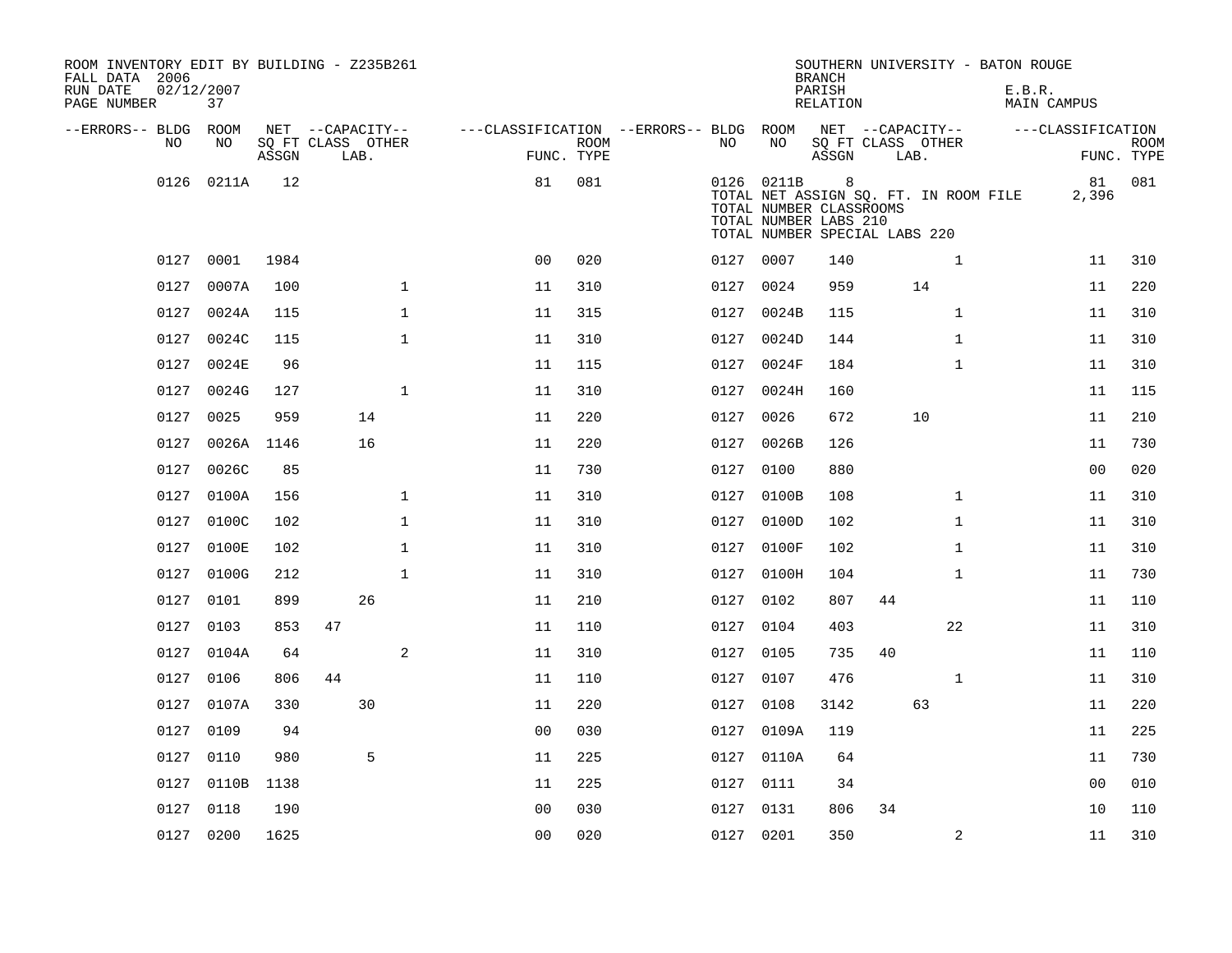| ROOM INVENTORY EDIT BY BUILDING - Z235B261<br>FALL DATA 2006<br>RUN DATE<br>PAGE NUMBER | 02/12/2007<br>38 |       |                           |                                        |                    |      |                                                               | <b>BRANCH</b><br>PARISH<br>RELATION | SOUTHERN UNIVERSITY - BATON ROUGE                                                      | E.B.R.<br>MAIN CAMPUS                    |                           |
|-----------------------------------------------------------------------------------------|------------------|-------|---------------------------|----------------------------------------|--------------------|------|---------------------------------------------------------------|-------------------------------------|----------------------------------------------------------------------------------------|------------------------------------------|---------------------------|
| --ERRORS-- BLDG ROOM                                                                    |                  |       | NET --CAPACITY--          | ---CLASSIFICATION --ERRORS-- BLDG ROOM |                    |      |                                                               |                                     | NET --CAPACITY--                                                                       | ---CLASSIFICATION                        |                           |
| NO.                                                                                     | NO.              | ASSGN | SO FT CLASS OTHER<br>LAB. |                                        | ROOM<br>FUNC. TYPE | NO.  | NO                                                            | ASSGN                               | SQ FT CLASS OTHER<br>LAB.                                                              |                                          | <b>ROOM</b><br>FUNC. TYPE |
| 0127                                                                                    | 0201A            | 140   | $\mathbf{1}$              | 11                                     | 310                | 0127 | 0201B                                                         | 80                                  | $\mathbf{1}$                                                                           | 11                                       | 310                       |
| 0127                                                                                    | 0201C            | 80    | $\mathbf{1}$              | 11                                     | 310                | 0127 | 0201D                                                         | 80                                  | $\mathbf{1}$                                                                           | 11                                       | 310                       |
| 0127                                                                                    | 0201E            | 88    | $\mathbf 1$               | 11                                     | 310                | 0127 | 0201F                                                         | 204                                 | $\mathbf{1}$                                                                           | 11                                       | 310                       |
| 0127                                                                                    | 0202             | 589   | 14                        | 11                                     | 250                | 0127 | 0202A                                                         | 175                                 |                                                                                        | 11                                       | 625                       |
| 0127                                                                                    | 0202B            | 174   | $\mathbf{1}$              | 11                                     | 310                | 0127 | 0203                                                          | 20                                  |                                                                                        | 0 <sub>0</sub>                           | 010                       |
| 0127                                                                                    | 0204             | 2430  | 46                        | 11                                     | 210                |      | 0127 0204A                                                    | 104                                 |                                                                                        | 11                                       | 215                       |
| 0127                                                                                    | 0205             | 1536  | 22                        | 11                                     | 210                |      | 0127 0206                                                     | 135                                 |                                                                                        | 0 <sub>0</sub>                           | 030                       |
|                                                                                         | 0127 0207        | 1413  | 100                       | 11                                     | 430                |      | 0127 0207A                                                    | 76                                  |                                                                                        | 11                                       | 455                       |
|                                                                                         | 0127 0207B       | 120   | $\mathbf{1}$              | 11                                     | 310                |      | 0127 0208<br>TOTAL NUMBER CLASSROOMS<br>TOTAL NUMBER LABS 210 | 84                                  | $\mathbf{1}$<br>TOTAL NET ASSIGN SQ. FT. IN ROOM FILE<br>TOTAL NUMBER SPECIAL LABS 220 | 11<br>25,576<br>5<br>$\overline{4}$<br>5 | 215                       |
|                                                                                         | 0128 0104        | 1824  | 36                        | 11                                     | 210                |      | 0128 0107                                                     | 500                                 | 45                                                                                     | 11                                       | 110                       |
| 0128                                                                                    | 0109             | 1000  |                           | 11                                     | 730                | 0128 | 0109A                                                         | 330                                 |                                                                                        | 0 <sub>0</sub>                           | 030                       |
| 0128                                                                                    | 0110             | 610   | 32                        | 11                                     | 210                |      | 0128 0110A                                                    | 32                                  |                                                                                        | 55                                       | 115                       |
| 0128                                                                                    | 0110B            | 24    |                           | 11                                     | 730                | 0128 | 0110C                                                         | 88                                  |                                                                                        | 11                                       | 730                       |
| 0128                                                                                    | 0110D            | 132   |                           | 11                                     | 730                | 0128 | 0125                                                          | 824                                 | 36                                                                                     | 11                                       | 210                       |
|                                                                                         | 0128 0126        | 110   | $\mathbf{1}$              | 11                                     | 310                |      | 0128 0127                                                     | 231                                 |                                                                                        | 11                                       | 215                       |
| 0128                                                                                    | 0128             | 231   |                           | 11                                     | 215                | 0128 | 0129                                                          | 110                                 |                                                                                        | 11                                       | 215                       |
| 0128                                                                                    | 0130             | 1888  | 38                        | 11                                     | 220                |      | 0128 0131                                                     | 1783                                | 36                                                                                     | 11                                       | 220                       |
| 0128                                                                                    | 0131A            | 87    |                           | 11                                     | 215                | 0128 | 0131B                                                         | 331                                 | 27                                                                                     | 11                                       | 210                       |
| 0128                                                                                    | 0132             | 380   | 28                        | 11                                     | 220                |      | 0128 0132A                                                    | 411                                 |                                                                                        | 00                                       | 030                       |
| 0128                                                                                    | 0133             | 35    |                           | 0 <sub>0</sub>                         | 010                | 0128 | 0134                                                          | 102                                 |                                                                                        | 0 <sub>0</sub>                           | 020                       |
| 0128                                                                                    | 0135             | 299   |                           | 11                                     | 730                | 0128 | 0136                                                          | 167                                 | 4                                                                                      | 11                                       | 115                       |
| 0128                                                                                    | 0137             | 102   |                           | 11                                     | 115                | 0128 | 0200                                                          | 1058                                |                                                                                        | 11                                       | 730                       |
| 0128                                                                                    | 0201             | 528   | 45                        | 11                                     | 110                | 0128 | 0202                                                          | 528                                 | 45                                                                                     | 11                                       | 110                       |
|                                                                                         | 0128 0203        | 528   | 40                        | 11                                     | 110                |      | 0128 0204                                                     | 150                                 | 3                                                                                      | 11                                       | 115                       |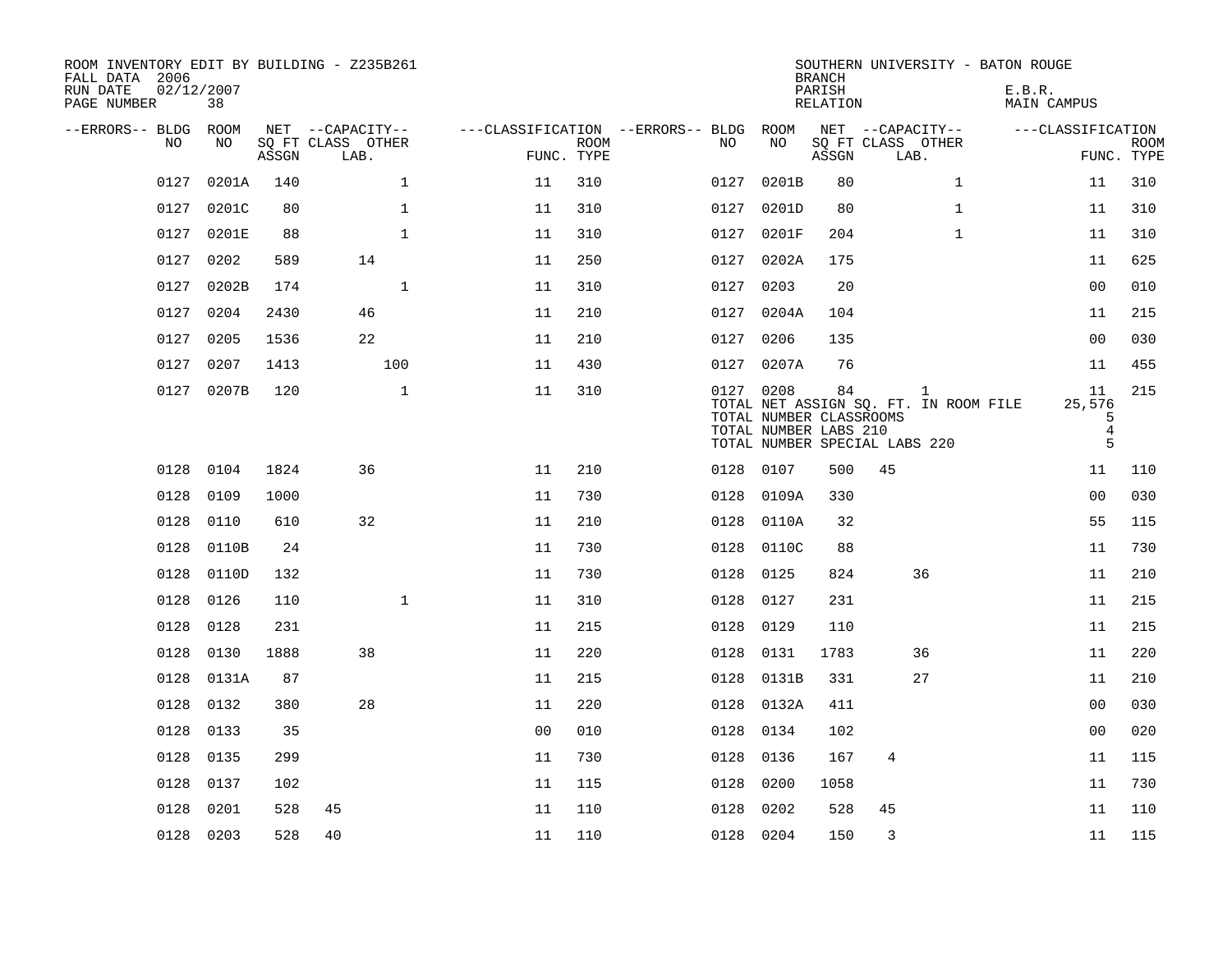| FALL DATA 2006<br>RUN DATE<br>PAGE NUMBER | 02/12/2007  | 39         |       | ROOM INVENTORY EDIT BY BUILDING - Z235B261 |                                        |                    |             |                                                                                                | <b>BRANCH</b><br>PARISH<br>RELATION |      | SOUTHERN UNIVERSITY - BATON ROUGE           | E.B.R. | MAIN CAMPUS                     |                           |
|-------------------------------------------|-------------|------------|-------|--------------------------------------------|----------------------------------------|--------------------|-------------|------------------------------------------------------------------------------------------------|-------------------------------------|------|---------------------------------------------|--------|---------------------------------|---------------------------|
| --ERRORS-- BLDG ROOM                      |             |            |       | NET --CAPACITY--                           | ---CLASSIFICATION --ERRORS-- BLDG ROOM |                    |             |                                                                                                |                                     |      | NET --CAPACITY--                            |        | ---CLASSIFICATION               |                           |
|                                           | NO.         | NO         | ASSGN | SO FT CLASS OTHER<br>LAB.                  |                                        | ROOM<br>FUNC. TYPE | NO.         | NO                                                                                             | ASSGN                               | LAB. | SQ FT CLASS OTHER                           |        |                                 | <b>ROOM</b><br>FUNC. TYPE |
|                                           | 0128        | 0205       | 49    |                                            | 0 <sub>0</sub>                         | 010                | 0128        | 0207                                                                                           | 276                                 |      | $\mathbf{1}$                                |        | 11                              | 310                       |
|                                           | 0128        | 0207A      | 84    |                                            | 11                                     | 115                |             | 0128 0207B                                                                                     | 92                                  |      |                                             |        | 11                              | 115                       |
|                                           | 0128        | 0207C      | 92    |                                            | 11                                     | 115                | 0128 0208   |                                                                                                | 552                                 | 32   |                                             |        | 11                              | 110                       |
| 9                                         | 0128        | 0209       | 180   | 23                                         | 11                                     | 210                | 0128 0210   |                                                                                                | 252                                 | 6    |                                             |        | 11                              | 115                       |
|                                           |             | 0128 0210A | 35    |                                            | 0 <sub>0</sub>                         | 010                |             | TOTAL NUMBER CLASSROOMS<br>TOTAL NUMBER LABS 210<br>TOTAL NUMBER SPECIAL LABS 220              |                                     |      | TOTAL NET ASSIGN SQ. FT. IN ROOM FILE       |        | 15,073<br>5<br>5<br>3           |                           |
|                                           |             | 0131 0100  | 2693  |                                            | 81                                     | 081                | 0131 0101   |                                                                                                | 936                                 |      |                                             |        | 81                              | 081                       |
|                                           |             | 0131 0101A | 108   | 3                                          | 81                                     | 081                |             | 0131 0101B                                                                                     | 56                                  |      | $\mathbf{1}$                                |        | 81                              | 081                       |
|                                           |             | 0131 0101C | 48    |                                            | 81                                     | 081                |             | 0131 0101D                                                                                     | 99                                  |      |                                             |        | 81                              | 081                       |
|                                           |             | 0131 0101E | 42    |                                            | 81                                     | 081                | 0131 0102   |                                                                                                | 54                                  |      |                                             |        | 81                              | 081                       |
|                                           | 0131 0103   |            | 30    |                                            | 81                                     | 081                | 0131 0104   |                                                                                                | 30                                  |      |                                             |        | 81                              | 081                       |
|                                           | 0131 0105   |            | 60    | 2                                          | 81                                     | 081                | 0131 0106   |                                                                                                | 60                                  |      | 2                                           |        | 81                              | 081                       |
|                                           |             | 0131 0112  | 67    |                                            | 81                                     | 081                |             | TOTAL NUMBER CLASSROOMS<br>TOTAL NUMBER LABS 210<br>TOTAL NUMBER SPECIAL LABS 220              |                                     |      | TOTAL NET ASSIGN SQ. FT. IN ROOM FILE       |        | 4,283                           |                           |
|                                           |             | 0132 0100  | 2855  |                                            | 22                                     | 575                |             | 0132 0101<br>TOTAL NUMBER CLASSROOMS<br>TOTAL NUMBER LABS 210<br>TOTAL NUMBER SPECIAL LABS 220 | 937                                 |      | 10<br>TOTAL NET ASSIGN SQ. FT. IN ROOM FILE |        | 10 210<br>3,792<br>$\mathbf{1}$ |                           |
| 9                                         | 0133 0104   |            | 864   | 2                                          | 55                                     | 110                | 9 0133 0106 |                                                                                                | 750                                 | 2    |                                             |        |                                 | 55 110                    |
|                                           | 9 0133 0110 |            | 430   | 2                                          | 55                                     | 110                |             | TOTAL NUMBER CLASSROOMS<br>TOTAL NUMBER LABS 210<br>TOTAL NUMBER SPECIAL LABS 220              |                                     |      | TOTAL NET ASSIGN SQ. FT. IN ROOM FILE       |        | 2,044<br>3                      |                           |
|                                           |             | 0134 0001  | 482   | 10                                         | 22                                     | 250                |             | 0134 0001A                                                                                     | 120                                 |      |                                             |        | 22                              | 255                       |
|                                           | 0134 0002   |            | 368   |                                            | 22                                     | 255                | 0134 0003   |                                                                                                | 110                                 |      |                                             |        | 22                              | 255                       |
|                                           | 0134 0004   |            | 464   |                                            | 22                                     | 255                | 0134 0005   |                                                                                                | 58                                  |      |                                             |        | 0 <sub>0</sub>                  | 010                       |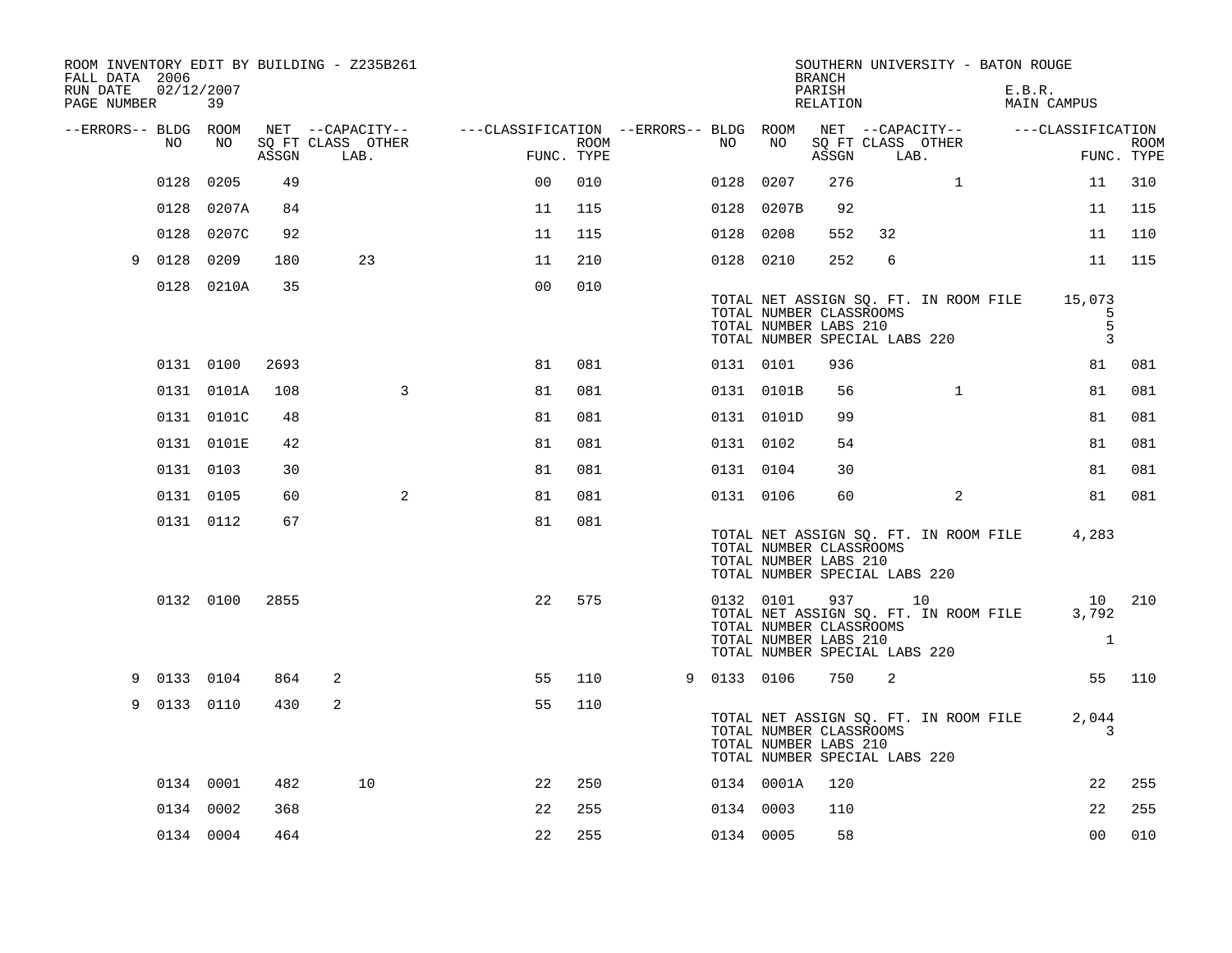| ROOM INVENTORY EDIT BY BUILDING - Z235B261<br>FALL DATA 2006 |                  |       |                           |                                        |             |           |            | <b>BRANCH</b>                                          | SOUTHERN UNIVERSITY - BATON ROUGE                                      |                              |                           |
|--------------------------------------------------------------|------------------|-------|---------------------------|----------------------------------------|-------------|-----------|------------|--------------------------------------------------------|------------------------------------------------------------------------|------------------------------|---------------------------|
| RUN DATE<br>PAGE NUMBER                                      | 02/12/2007<br>40 |       |                           |                                        |             |           |            | PARISH<br><b>RELATION</b>                              |                                                                        | E.B.R.<br><b>MAIN CAMPUS</b> |                           |
| --ERRORS-- BLDG ROOM                                         |                  |       | NET --CAPACITY--          | ---CLASSIFICATION --ERRORS-- BLDG ROOM |             |           |            |                                                        | NET --CAPACITY--                                                       | ---CLASSIFICATION            |                           |
| NO                                                           | NO               | ASSGN | SQ FT CLASS OTHER<br>LAB. | FUNC. TYPE                             | <b>ROOM</b> | NO        | NO         | ASSGN                                                  | SQ FT CLASS OTHER<br>LAB.                                              |                              | <b>ROOM</b><br>FUNC. TYPE |
| 0134                                                         | 0006             | 432   |                           | 22                                     | 255         | 0134 0007 |            | 160                                                    |                                                                        | 22                           | 255                       |
|                                                              | 0134 0008        | 320   |                           | 22                                     | 255         |           | 0134 0008A | 82                                                     |                                                                        | 22                           | 560                       |
|                                                              | 0134 0009        | 255   |                           | 22                                     | 255         |           | 0134 0009A | 82                                                     |                                                                        | 22                           | 560                       |
|                                                              | 0134 0010        | 73    |                           | 22                                     | 255         |           | 0134 0010A | 5                                                      |                                                                        | 22                           | 255                       |
|                                                              | 0134 0011        | 100   |                           | 0 <sub>0</sub>                         | 030         | 0134 0012 |            | 90                                                     |                                                                        | 0 <sub>0</sub>               | 030                       |
|                                                              | 0134 0013        | 561   |                           | 0 <sub>0</sub>                         | 020         | 0134 0014 |            | 12<br>TOTAL NUMBER CLASSROOMS<br>TOTAL NUMBER LABS 210 | TOTAL NET ASSIGN SQ. FT. IN ROOM FILE<br>TOTAL NUMBER SPECIAL LABS 220 | 00<br>2,953                  | 030                       |
|                                                              | 0135 0001        | 60    |                           | 55                                     | 730         | 0135 0005 |            | 20                                                     |                                                                        | 64                           | 665                       |
|                                                              | 0135 0006        | 12    |                           | 64                                     | 665         | 0135 0007 |            | 477                                                    |                                                                        | 64                           | 660                       |
|                                                              | 0135 0008        | 517   |                           | 64                                     | 660         | 0135 0009 |            | 1311                                                   |                                                                        | 64                           | 665                       |
|                                                              | 0135 0011        | 990   |                           | 55                                     | 665         | 0135 0012 |            | 2142                                                   |                                                                        | 55                           | 635                       |
| 0135                                                         | 0013             | 264   |                           | 0 <sub>0</sub>                         | 030         | 0135      | 0014       | 160                                                    |                                                                        | 00                           | 030                       |
|                                                              | 0135 0015        | 188   |                           | 55                                     | 665         | 0135 0016 |            | 63                                                     |                                                                        | 55                           | 665                       |
|                                                              | 0135 0016A       | 50    |                           | 55                                     | 665         | 0135      | 0017       | 88                                                     |                                                                        | 55                           | 665                       |
|                                                              | 0135 0018        | 88    |                           | 55                                     | 665         | 0135 0019 |            | 357                                                    |                                                                        | 55                           | 635                       |
| 0135                                                         | 0020             | 60    | $\mathbf{1}$              | 55                                     | 310         | 0135      | 0021       | 42                                                     |                                                                        | 0 <sub>0</sub>               | 020                       |
| 0135                                                         | 0022             | 150   | 2                         | 0 <sub>0</sub>                         | 030         | 0135 0023 |            | 150                                                    | 3                                                                      | 0 <sub>0</sub>               | 030                       |
|                                                              | 0135 0024        | 588   |                           | 55                                     | 635         | 0135 0025 |            | 4290                                                   |                                                                        | 55                           | 630                       |
|                                                              | 0135 0026        | 1350  |                           | 55                                     | 660         | 0135 0027 |            | 330                                                    |                                                                        | 55                           | 650                       |
|                                                              | 0135 0027B       | 304   |                           | 55                                     | 650         | 0135 0028 |            | 970                                                    |                                                                        | 55                           | 650                       |
|                                                              | 0135 0029        | 171   | $\mathbf{1}$              | 55                                     | 310         |           | 0135 0029A | 10                                                     |                                                                        | 55                           | 315                       |
|                                                              | 0135 0030        | 60    |                           | 0 <sub>0</sub>                         | 010         | 0135 0031 |            | 117                                                    | $\mathbf{1}$                                                           | 55                           | 310                       |
| 0135                                                         | 0032             | 226   | 8                         | 0 <sub>0</sub>                         | 030         | 0135 0033 |            | 254                                                    | 7                                                                      | 0 <sub>0</sub>               | 030                       |
|                                                              | 0135 0034        | 468   |                           | 55                                     | 660         | 0135 0035 |            | 1288                                                   |                                                                        | 0 <sub>0</sub>               | 030                       |
|                                                              | 0135 0035A       | 20    |                           | 0 <sub>0</sub>                         | 030         | 0135 0036 |            | 918                                                    |                                                                        | 55                           | 660                       |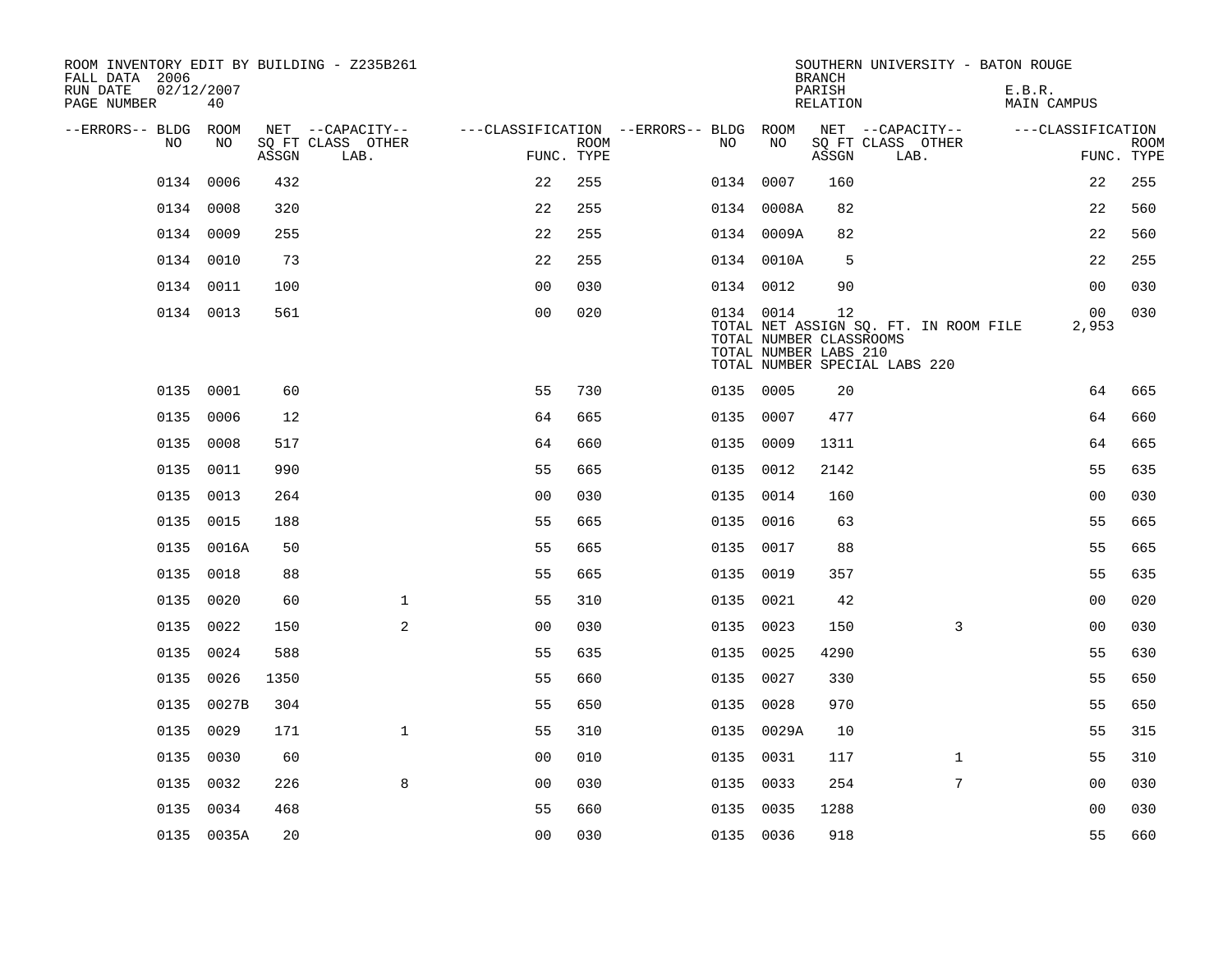| ROOM INVENTORY EDIT BY BUILDING - Z235B261<br>FALL DATA 2006 |            |            |       |    |                                       |                |             |                                              |            | <b>BRANCH</b>      | SOUTHERN UNIVERSITY - BATON ROUGE     |                              |             |
|--------------------------------------------------------------|------------|------------|-------|----|---------------------------------------|----------------|-------------|----------------------------------------------|------------|--------------------|---------------------------------------|------------------------------|-------------|
| RUN DATE<br>PAGE NUMBER                                      | 02/12/2007 | 41         |       |    |                                       |                |             |                                              |            | PARISH<br>RELATION |                                       | E.B.R.<br><b>MAIN CAMPUS</b> |             |
| --ERRORS-- BLDG ROOM                                         | NO         | NO         |       |    | NET --CAPACITY--<br>SQ FT CLASS OTHER |                | <b>ROOM</b> | ---CLASSIFICATION --ERRORS-- BLDG ROOM<br>NO | NO         |                    | NET --CAPACITY--<br>SQ FT CLASS OTHER | ---CLASSIFICATION            | <b>ROOM</b> |
|                                                              |            |            | ASSGN |    | LAB.                                  |                | FUNC. TYPE  |                                              |            | ASSGN              | LAB.                                  |                              | FUNC. TYPE  |
|                                                              | 0135       | 0036A      | 144   |    |                                       | 55             | 675         |                                              | 0135 0037  | 399                |                                       | 55                           | 660         |
|                                                              | 0135       | 0037A      | 48    |    |                                       | 55             | 665         |                                              | 0135 0038  | 3845               | 50                                    | 55                           | 670         |
|                                                              | 0135       | 0039       | 209   |    | $\mathbf{1}$                          | 55             | 310         |                                              | 0135 0040  | 115                |                                       | 0 <sub>0</sub>               | 020         |
|                                                              | 0135       | 0041       | 60    |    |                                       | 50             | 675         |                                              | 0135 0042  | 600                |                                       | 55                           | 620         |
|                                                              | 0135       | 0043       | 264   |    |                                       | 55             | 675         |                                              | 0135 0044  | 925                |                                       | 55                           | 680         |
|                                                              | 0135       | 0046       | 432   |    |                                       | 55             | 680         |                                              | 0135 0047  | 6774               | 580                                   | 55                           | 650         |
|                                                              | 0135       | 0049       | 71    |    |                                       | 55             | 675         |                                              | 0135 0050  | 744                |                                       | 55                           | 675         |
|                                                              | 0135       | 0052       | 153   |    |                                       | 55             | 665         |                                              | 0135 0052A | 40                 |                                       | 55                           | 665         |
|                                                              | 0135       | 0053       | 1036  |    |                                       | 55             | 660         |                                              | 0135 0054  | 1190               |                                       | 55                           | 525         |
|                                                              | 0135 0055  |            | 63    |    |                                       | 0 <sub>0</sub> | 030         |                                              | 0135 0056  | 350                | 6                                     | 55                           | 675         |
|                                                              |            | 0135 0056A | 56    |    |                                       | 0 <sub>0</sub> | 010         |                                              | 0135 0057  | 350                | 8                                     | 55                           | 675         |
|                                                              | 0135 0058  |            | 892   | 59 |                                       | 52             | 110         |                                              | 0135 0201  | 300                | $\mathbf{1}$                          | 55                           | 310         |
|                                                              | 0135 0202  |            | 273   |    | $\mathbf{1}$                          | 55             | 310         |                                              | 0135 0203  | 252                |                                       | 55                           | 720         |
|                                                              | 0135 0204  |            | 252   |    |                                       | 50             | 350         |                                              | 0135 0205  | 130                |                                       | 50                           | 315         |
|                                                              | 0135 0206  |            | 130   |    |                                       | 50             | 650         |                                              | 0135 0207  | 252                |                                       | 50                           | 315         |
|                                                              | 0135 0208  |            | 252   |    | $\mathbf{1}$                          | 50             | 310         |                                              | 0135 0209  | 432                |                                       | 50                           | 350         |
|                                                              | 0135       | 0210       | 175   |    |                                       | 55             | 315         |                                              | 0135 0211  | 324                | $\mathbf{1}$                          | 55                           | 310         |
|                                                              | 0135 0212  |            | 54    |    |                                       | 55             | 315         |                                              | 0135 0213  | 28                 |                                       | 55                           | 315         |
|                                                              | 0135       | 0214       | 8     |    |                                       | 50             | 315         |                                              | 0135 0215  | 72                 | $\mathbf{1}$                          | 50                           | 315         |
|                                                              | 0135 0216  |            | 72    |    | 2                                     | 50             | 315         |                                              | 0135 0218  | 22                 |                                       | 00                           | 010         |
|                                                              | 0135       | 0219       | 130   |    |                                       | 0 <sub>0</sub> | 030         |                                              | 0135 0220  | 147                | $\mathbf{1}$                          | 50                           | 310         |
|                                                              | 0135       | 0220A      | 147   |    | $\mathbf{1}$                          | 50             | 310         |                                              | 0135 0221  | 294                | $\mathbf{1}$                          | 50                           | 310         |
|                                                              | 0135       | 0222       | 294   |    | $\mathbf{1}$                          | 50             | 310         |                                              | 0135 0223  | 240                |                                       | 50                           | 720         |
|                                                              | 0135       | 0224       | 292   |    |                                       | 50             | 725         |                                              | 0135 0225  | 242                | $\mathbf{1}$                          | 50                           | 310         |
|                                                              | 0135 0227  |            | 276   |    |                                       | 50             | 315         |                                              | 0135 0228  | 841                | TOTAL NET ASSIGN SQ. FT. IN ROOM FILE | 00<br>39,403                 | 020         |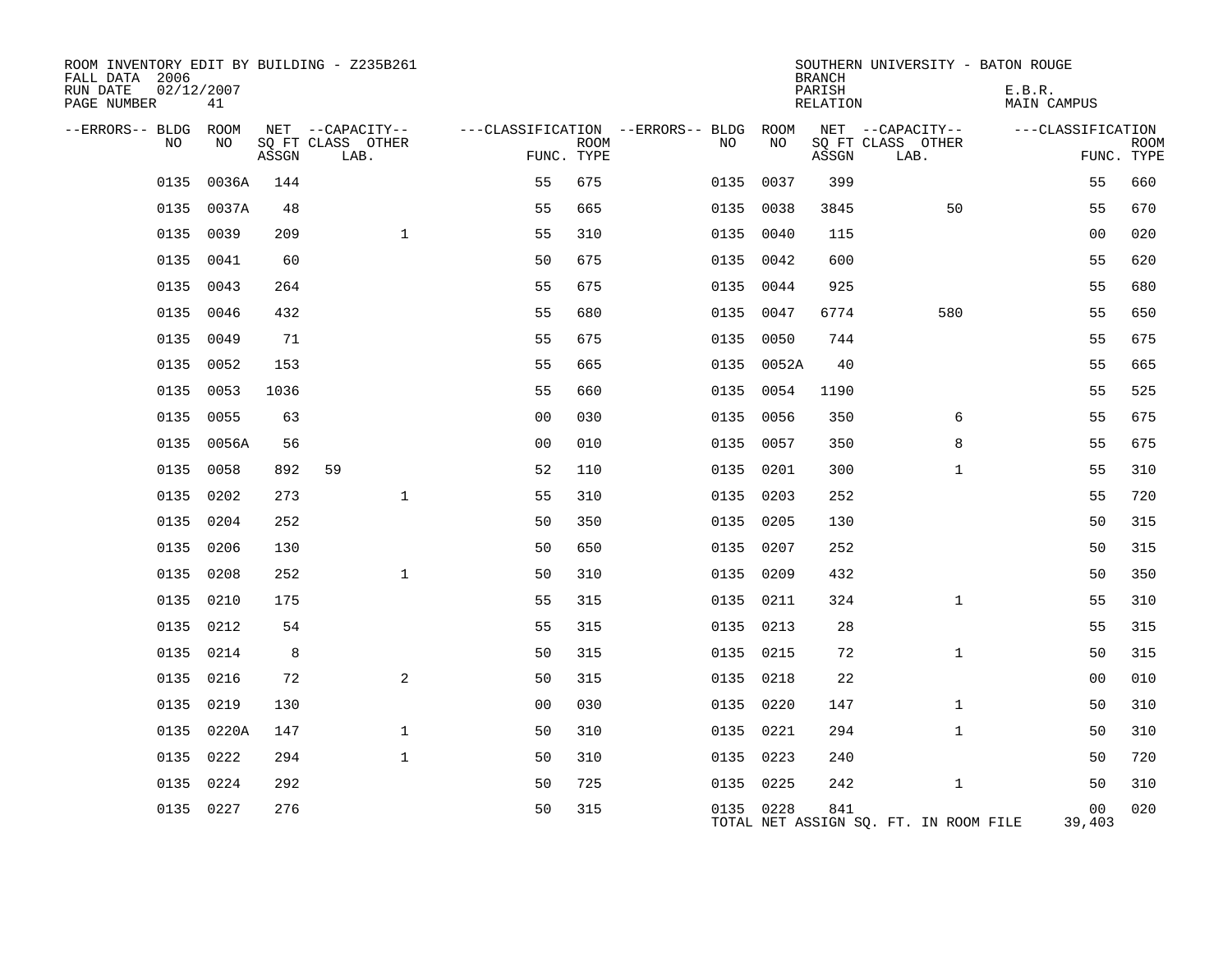| ROOM INVENTORY EDIT BY BUILDING - Z235B261<br>FALL DATA 2006 |                  |       |                           |                |      |    |                 | <b>BRANCH</b>                                             | SOUTHERN UNIVERSITY - BATON ROUGE                                      |                       |                           |
|--------------------------------------------------------------|------------------|-------|---------------------------|----------------|------|----|-----------------|-----------------------------------------------------------|------------------------------------------------------------------------|-----------------------|---------------------------|
| RUN DATE<br>PAGE NUMBER                                      | 02/12/2007<br>42 |       |                           |                |      |    |                 | PARISH<br>RELATION                                        |                                                                        | E.B.R.<br>MAIN CAMPUS |                           |
| --ERRORS-- BLDG ROOM                                         |                  |       | NET --CAPACITY--          |                |      |    |                 |                                                           | ---CLASSIFICATION --ERRORS-- BLDG ROOM NET --CAPACITY--                | ---CLASSIFICATION     |                           |
| NO                                                           | NO               | ASSGN | SQ FT CLASS OTHER<br>LAB. | FUNC. TYPE     | ROOM | NO | NO              | ASSGN<br>TOTAL NUMBER CLASSROOMS<br>TOTAL NUMBER LABS 210 | SQ FT CLASS OTHER<br>LAB.<br>TOTAL NUMBER SPECIAL LABS 220             | $\mathbf{1}$          | <b>ROOM</b><br>FUNC. TYPE |
|                                                              | 0136 0100        | 189   |                           | 0 <sub>0</sub> | 020  |    | 0136 0101       | 352                                                       |                                                                        | 22                    | 575                       |
|                                                              | 0136 0102        | 1347  |                           | 22             | 575  |    | 0136 0103       | 198                                                       | $\overline{4}$                                                         | 22                    | 250                       |
|                                                              | 0136 0104        | 288   | $\mathbf{1}$              | 22             | 310  |    | 0136 0104A      | 53                                                        | $\mathbf{1}$                                                           | 22                    | 315                       |
|                                                              | 0136 0104B       | 462   |                           | 22             | 575  |    | 0136 0105       | 2697                                                      |                                                                        | 22                    | 575                       |
|                                                              | 0136 0106        | 120   |                           | 0 <sub>0</sub> | 030  |    | 0136 0107       | 120                                                       |                                                                        | 00                    | 030                       |
|                                                              | 0136 0108        | 272   |                           | 22             | 650  |    | 0136 0109       | 42                                                        |                                                                        | 0 <sub>0</sub>        | 030                       |
|                                                              | 0136 0110        | 243   |                           | 0 <sub>0</sub> | 030  |    | 0136 0111       | 633                                                       | 30                                                                     | 22                    | 215                       |
|                                                              | 0136 0112        | 465   |                           | 0 <sub>0</sub> | 030  |    | 0136 0113       | 80                                                        |                                                                        | 22                    | 750                       |
|                                                              | 0136 0114        | 153   |                           | 22             | 750  |    | 0136 0114A      | 173                                                       |                                                                        | 22                    | 750                       |
|                                                              | 0136 0200        | 783   |                           | 22             | 575  |    | 0136 0201       | 363                                                       |                                                                        | 22                    | 575                       |
|                                                              | 0136 0202        | 1173  |                           | 22             | 575  |    | 0136 0203       | 340<br>TOTAL NUMBER CLASSROOMS<br>TOTAL NUMBER LABS 210   | TOTAL NET ASSIGN SQ. FT. IN ROOM FILE<br>TOTAL NUMBER SPECIAL LABS 220 | 22<br>9,367           | 575                       |
|                                                              | 0137 0100        | 348   | $\mathbf{1}$              | 81             | 081  |    | 0137 0102 10000 |                                                           |                                                                        | 81                    | 081                       |
|                                                              | 0137 0103        | 2615  |                           | 81             | 081  |    | 0137 0104       | 1013                                                      |                                                                        | 81                    | 081                       |
|                                                              | 0137 0104A       | 240   |                           | 81             | 081  |    | 0137 0104B      | 253                                                       |                                                                        | 81                    | 081                       |
|                                                              | 0137 0105        | 165   | 7                         | 81             | 081  |    | 0137 0106       | 210                                                       | $7\phantom{.}$                                                         | 81                    | 081                       |
|                                                              | 0137 0107        | 47    |                           | 81             | 081  |    | 0137 0107A      | 24                                                        |                                                                        | 81                    | 081                       |
|                                                              | 0137 0108        | 988   |                           | 81             | 081  |    | 0137 0108A      | 159                                                       |                                                                        | 81                    | 081                       |
|                                                              | 0137 0108B       | 16    |                           | 81             | 081  |    | 0137 0109 10512 | TOTAL NUMBER CLASSROOMS<br>TOTAL NUMBER LABS 210          | TOTAL NET ASSIGN SQ. FT. IN ROOM FILE<br>TOTAL NUMBER SPECIAL LABS 220 | 81<br>26,590          | 081                       |
|                                                              | 0138 0101        | 337   |                           | 70             | 315  |    | 0138 0101A      | 151                                                       |                                                                        | 0 <sub>0</sub>        | 020                       |
|                                                              | 0138 0101B       | 147   |                           | 0 <sub>0</sub> | 020  |    | 0138 0101C      | 28                                                        |                                                                        | 0 <sub>0</sub>        | 020                       |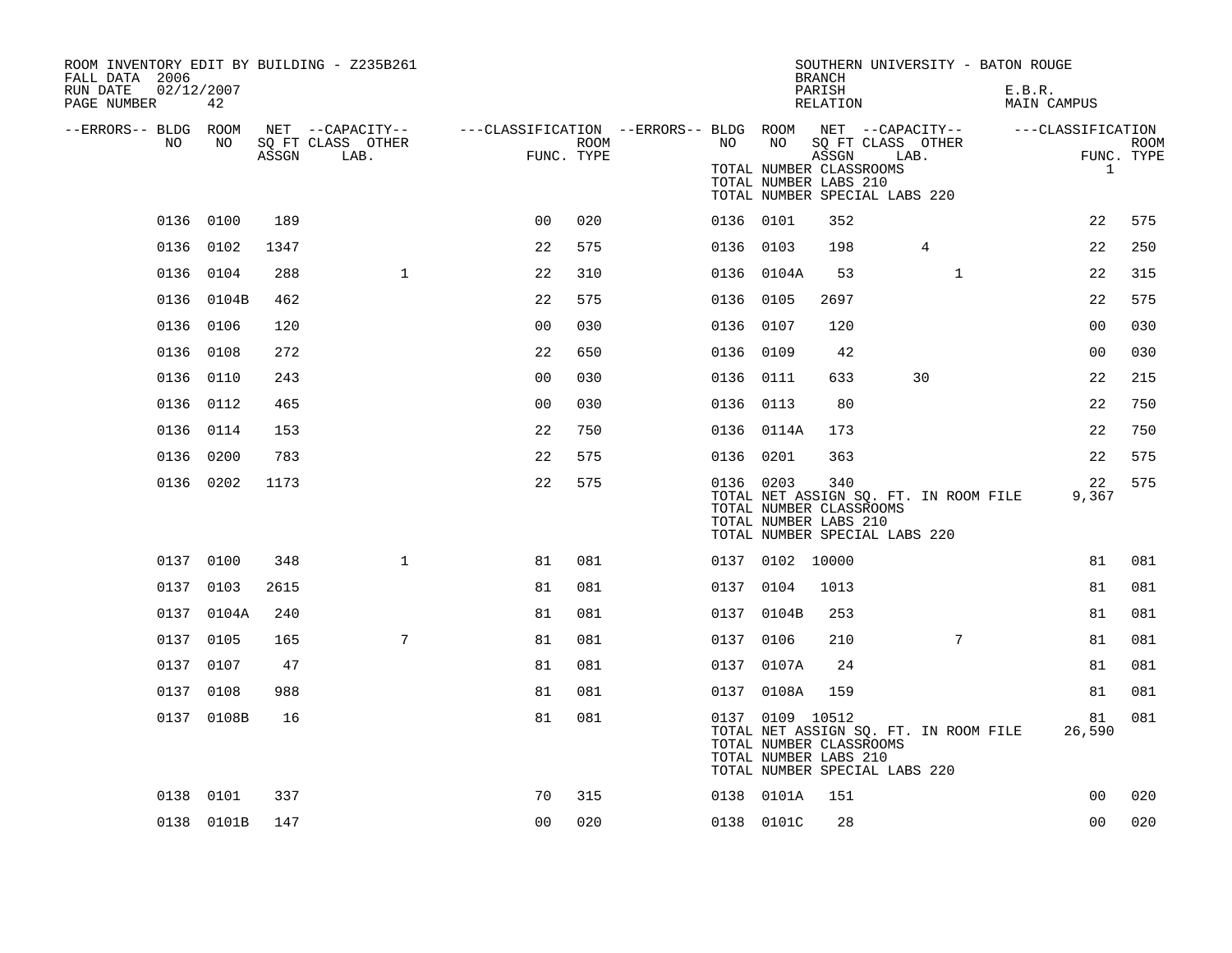| ROOM INVENTORY EDIT BY BUILDING - Z235B261<br>FALL DATA 2006<br>RUN DATE<br>PAGE NUMBER | 02/12/2007<br>43 |       |                                               |                |             |                                              |            | <b>BRANCH</b><br>PARISH<br><b>RELATION</b> | SOUTHERN UNIVERSITY - BATON ROUGE             | E.B.R.<br><b>MAIN CAMPUS</b> |                           |
|-----------------------------------------------------------------------------------------|------------------|-------|-----------------------------------------------|----------------|-------------|----------------------------------------------|------------|--------------------------------------------|-----------------------------------------------|------------------------------|---------------------------|
| --ERRORS-- BLDG<br>NO                                                                   | ROOM<br>NO       | ASSGN | NET --CAPACITY--<br>SQ FT CLASS OTHER<br>LAB. | FUNC. TYPE     | <b>ROOM</b> | ---CLASSIFICATION --ERRORS-- BLDG ROOM<br>NO | NO         | ASSGN                                      | NET --CAPACITY--<br>SQ FT CLASS OTHER<br>LAB. | ---CLASSIFICATION            | <b>ROOM</b><br>FUNC. TYPE |
| 0138                                                                                    | 0102             | 909   | $\mathbf{1}$                                  | 70             | 310         | 0138                                         | 0102A      | 9                                          |                                               | 70                           | 315                       |
| 0138                                                                                    | 0102B            | 34    |                                               | 0 <sub>0</sub> | 030         | 0138                                         | 0103       | 213                                        | $\mathbf{1}$                                  | 70                           | 310                       |
| 0138                                                                                    | 0103A            | 74    |                                               | 0 <sub>0</sub> | 020         | 0138                                         | 0104       | 148                                        | $\mathbf{1}$                                  | 70                           | 310                       |
| 0138                                                                                    | 0105             | 336   |                                               | 70             | 350         | 0138                                         | 0105A      | 8                                          |                                               | 70                           | 355                       |
| 0138                                                                                    | 0106             | 244   | $\mathbf{1}$                                  | 70             | 310         | 0138                                         | 0106A      | 52                                         |                                               | 0 <sub>0</sub>               | 020                       |
| 0138                                                                                    | 0107             | 77    |                                               | 70             | 315         |                                              | 0138 0107A | 11                                         |                                               | 70                           | 315                       |
| 0138                                                                                    | 0107B            | 38    |                                               | 0 <sub>0</sub> | 010         | 0138                                         | 0108       | 245                                        |                                               | 70                           | 720                       |
| 0138                                                                                    | 0109             | 178   |                                               | 70             | 315         | 0138                                         | 0110       | 61                                         |                                               | 0 <sub>0</sub>               | 030                       |
| 0138                                                                                    | 0111             | 48    |                                               | 70             | 315         | 0138                                         | 0112       | 48                                         |                                               | 70                           | 315                       |
| 0138                                                                                    | 0113             | 155   | $\mathbf{1}$                                  | 70             | 310         | 0138                                         | 0114       | 149                                        | $\mathbf{1}$                                  | 70                           | 310                       |
| 0138                                                                                    | 0115             | 149   | $\mathbf{1}$                                  | 70             | 310         | 0138                                         | 0116       | 462                                        | $\mathbf{1}$                                  | 70                           | 310                       |
| 0138                                                                                    | 0116A            | 94    |                                               | 70             | 315         | 0138                                         | 0116B      | 24                                         |                                               | 0 <sub>0</sub>               | 030                       |
| 0138                                                                                    | 0117             | 149   | $\mathbf 1$                                   | 70             | 310         | 0138                                         | 0118       | 162                                        | $\mathbf{1}$                                  | 70                           | 310                       |
| 0138                                                                                    | 0119             | 1043  | $\mathbf{1}$                                  | 70             | 310         | 0138                                         | 0119A      | 50                                         |                                               | 00                           | 020                       |
| 0138                                                                                    | 0119B            | 30    |                                               | 0 <sub>0</sub> | 030         | 0138                                         | 0120       | 57                                         |                                               | 70                           | 710                       |
| 0138                                                                                    | 0121             | 175   | $\mathbf 1$                                   | 70             | 310         | 0138                                         | 0122       | 94                                         | $\mathbf{1}$                                  | 70                           | 310                       |
| 0138                                                                                    | 0123             | 155   | $\mathbf{1}$                                  | 70             | 310         | 0138                                         | 0124       | 155                                        | $\mathbf{1}$                                  | 70                           | 310                       |
| 0138                                                                                    | 0125             | 365   |                                               | 70             | 315         | 0138                                         | 0126       | 222                                        |                                               | 0 <sub>0</sub>               | 020                       |
| 0138                                                                                    | 0127             | 70    |                                               | 0 <sub>0</sub> | 010         |                                              | 0138 0128  | 180                                        |                                               | 0 <sub>0</sub>               | 030                       |
| 0138                                                                                    | 0129             | 139   |                                               | 0 <sub>0</sub> | 030         | 0138                                         | 0130       | 1028                                       |                                               | 70                           | 650                       |
| 0138                                                                                    | 0130A            | 35    |                                               | 0 <sub>0</sub> | 030         | 0138                                         | 0131       | 1036                                       | $\mathbf{1}$                                  | 70                           | 310                       |
| 0138                                                                                    | 0132             | 462   |                                               | 70             | 315         | 0138                                         | 0133       | 61                                         |                                               | 70                           | 315                       |
| 0138                                                                                    | 0134             | 128   |                                               | 70             | 315         |                                              | 0138 0135  | 1296                                       | $\mathbf{1}$                                  | 70                           | 310                       |
| 0138                                                                                    | 0136             | 135   |                                               | 70             | 315         | 0138                                         | 0137       | 156                                        |                                               | 70                           | 315                       |
| 0138                                                                                    | 0138             | 239   | $\mathbf 1$                                   | 70             | 310         | 0138                                         | 0139       | 182                                        |                                               | 0 <sub>0</sub>               | 030                       |
|                                                                                         | 0138 0139A       | 23    |                                               | 0 <sub>0</sub> | 030         |                                              | 0138 0140  | 136                                        |                                               | 70                           | 725                       |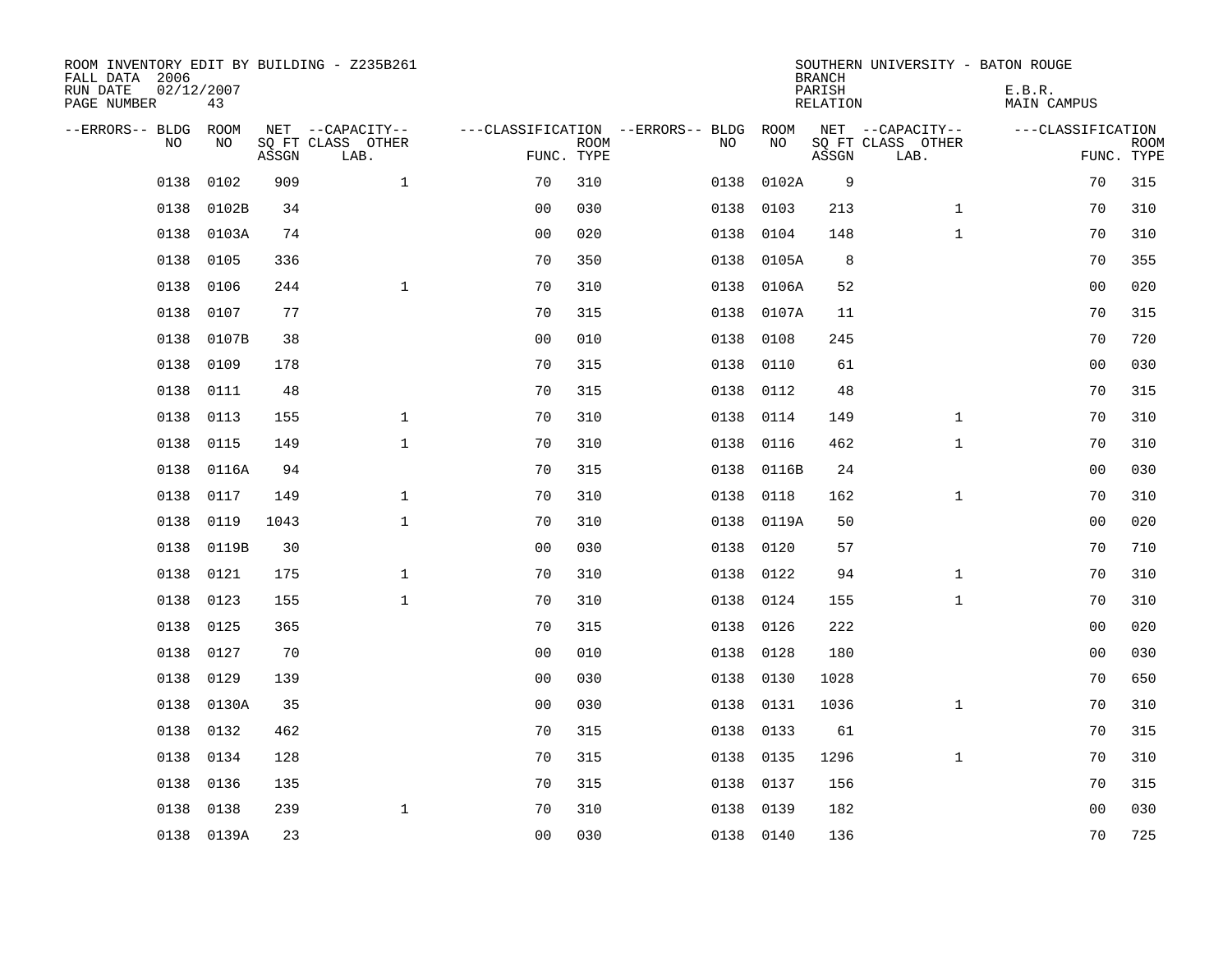| ROOM INVENTORY EDIT BY BUILDING - Z235B261<br>FALL DATA 2006 |                  |       |    |                           |                                        |             |           |                                                                                   | <b>BRANCH</b>              |      | SOUTHERN UNIVERSITY - BATON ROUGE     |        |                   |                           |
|--------------------------------------------------------------|------------------|-------|----|---------------------------|----------------------------------------|-------------|-----------|-----------------------------------------------------------------------------------|----------------------------|------|---------------------------------------|--------|-------------------|---------------------------|
| RUN DATE<br>PAGE NUMBER                                      | 02/12/2007<br>44 |       |    |                           |                                        |             |           |                                                                                   | PARISH<br>RELATION         |      |                                       | E.B.R. | MAIN CAMPUS       |                           |
| --ERRORS-- BLDG ROOM                                         |                  |       |    | NET --CAPACITY--          | ---CLASSIFICATION --ERRORS-- BLDG ROOM |             |           |                                                                                   | NET --CAPACITY--           |      |                                       |        | ---CLASSIFICATION |                           |
| NO.                                                          | NO.              | ASSGN |    | SQ FT CLASS OTHER<br>LAB. | FUNC. TYPE                             | <b>ROOM</b> | NO.       | NO                                                                                | SQ FT CLASS OTHER<br>ASSGN | LAB. |                                       |        |                   | <b>ROOM</b><br>FUNC. TYPE |
| 0138                                                         | 0140A            | 23    |    |                           | 0 <sub>0</sub>                         | 030         | 0138      | 0141                                                                              | 72                         |      |                                       |        | 70                | 725                       |
| 0138                                                         | 0141A            | 51    |    |                           | 70                                     | 725         | 0138 0142 |                                                                                   | 26                         |      |                                       |        | 70                | 725                       |
|                                                              | 0138 0142A       | 26    |    |                           | 70                                     | 725         | 0138 0143 |                                                                                   | 685                        |      |                                       |        | 70                | 720                       |
| 0138                                                         | 0144             | 2199  |    |                           | 70                                     | 720         | 0138 0145 |                                                                                   | 1005                       |      |                                       |        | 70                | 720                       |
| 0138                                                         | 0146             | 2455  |    |                           | 70                                     | 720         | 0138 0147 |                                                                                   | 1005                       |      |                                       |        | 70                | 720                       |
|                                                              | 0138 0148        | 492   |    |                           | 70                                     | 725         |           | TOTAL NUMBER CLASSROOMS<br>TOTAL NUMBER LABS 210<br>TOTAL NUMBER SPECIAL LABS 220 |                            |      | TOTAL NET ASSIGN SQ. FT. IN ROOM FILE |        | 18,868            |                           |
| 0139                                                         | 0100             | 5774  |    |                           | 0 <sub>0</sub>                         | 020         | 0139 0101 |                                                                                   | 490                        |      |                                       |        | 61                | 315                       |
| 0139                                                         | 0101A            | 80    |    | $\mathbf{1}$              | 61                                     | 310         | 0139      | 0102                                                                              | 570                        |      |                                       |        | 61                | 315                       |
| 0139                                                         | 0103             | 570   | 38 |                           | 11                                     | 110         | 0139      | 0104                                                                              | 570                        | 38   |                                       |        | 11                | 110                       |
| 0139                                                         | 0105             | 570   | 38 |                           | 11                                     | 110         | 0139      | 0106                                                                              | 100                        |      |                                       |        | 11                | 315                       |
| 0139                                                         | 0106A            | 90    |    | $\mathbf{1}$              | 11                                     | 310         | 0139      | 0106B                                                                             | 95                         |      | $\mathbf{1}$                          |        | 11                | 310                       |
| 0139                                                         | 0106C            | 114   |    | $\mathbf 1$               | 11                                     | 310         | 0139      | 0106D                                                                             | 65                         |      | $\mathbf{1}$                          |        | 11                | 310                       |
| 0139                                                         | 0106E            | 68    |    | $\mathbf{1}$              | 11                                     | 310         | 0139      | 0106F                                                                             | 53                         |      | $\mathbf{1}$                          |        | 11                | 310                       |
| 0139                                                         | 0107             | 570   | 38 |                           | 11                                     | 110         | 0139      | 0108                                                                              | 570                        | 38   |                                       |        | 11                | 110                       |
| 0139                                                         | 0109             | 443   |    | 25                        | 11                                     | 410         | 0139      | 0109A                                                                             | 66                         |      |                                       |        | 11                | 535                       |
| 0139                                                         | 0110             | 1000  | 67 |                           | 11                                     | 110         | 0139      | 0111                                                                              | 975                        | 65   |                                       |        | 11                | 110                       |
| 0139                                                         | 0112             | 261   |    | $\mathbf 1$               | 11                                     | 310         | 0139      | 0112A                                                                             | 105                        |      | $\mathbf{1}$                          |        | 11                | 310                       |
| 0139                                                         | 0112B            | 110   |    | $\mathbf{1}$              | 11                                     | 310         | 0139      | 0112C                                                                             | 84                         |      |                                       |        | 11                | 315                       |
| 0139                                                         | 0112D            | 219   |    | $\mathbf{1}$              | 11                                     | 310         | 0139      | 0112E                                                                             | 99                         |      | $\mathbf{1}$                          |        | 11                | 310                       |
| 0139                                                         | 0112G            | 58    |    | $\mathbf 1$               | 11                                     | 310         | 0139      | 0113                                                                              | 580                        |      | $\mathbf{1}$                          |        | 11                | 310                       |
| 0139                                                         | 0113A            | 144   |    | $\mathbf 1$               | 11                                     | 310         | 0139      | 0113B                                                                             | 144                        |      | $\mathbf{1}$                          |        | 11                | 310                       |
| 0139                                                         | 0114             | 156   |    | $\mathbf{1}$              | 11                                     | 310         | 0139      | 0114A                                                                             | 117                        |      | $\mathbf{1}$                          |        | 11                | 310                       |
| 0139                                                         | 0114B            | 420   |    |                           | 11                                     | 350         | 0139      | 0115                                                                              | 560                        |      | $\mathbf{1}$                          |        | 46                | 310                       |
|                                                              | 0139 0116        | 42    |    |                           | 46                                     | 315         |           | 0139 0116A                                                                        | 23                         |      |                                       |        | 46                | 315                       |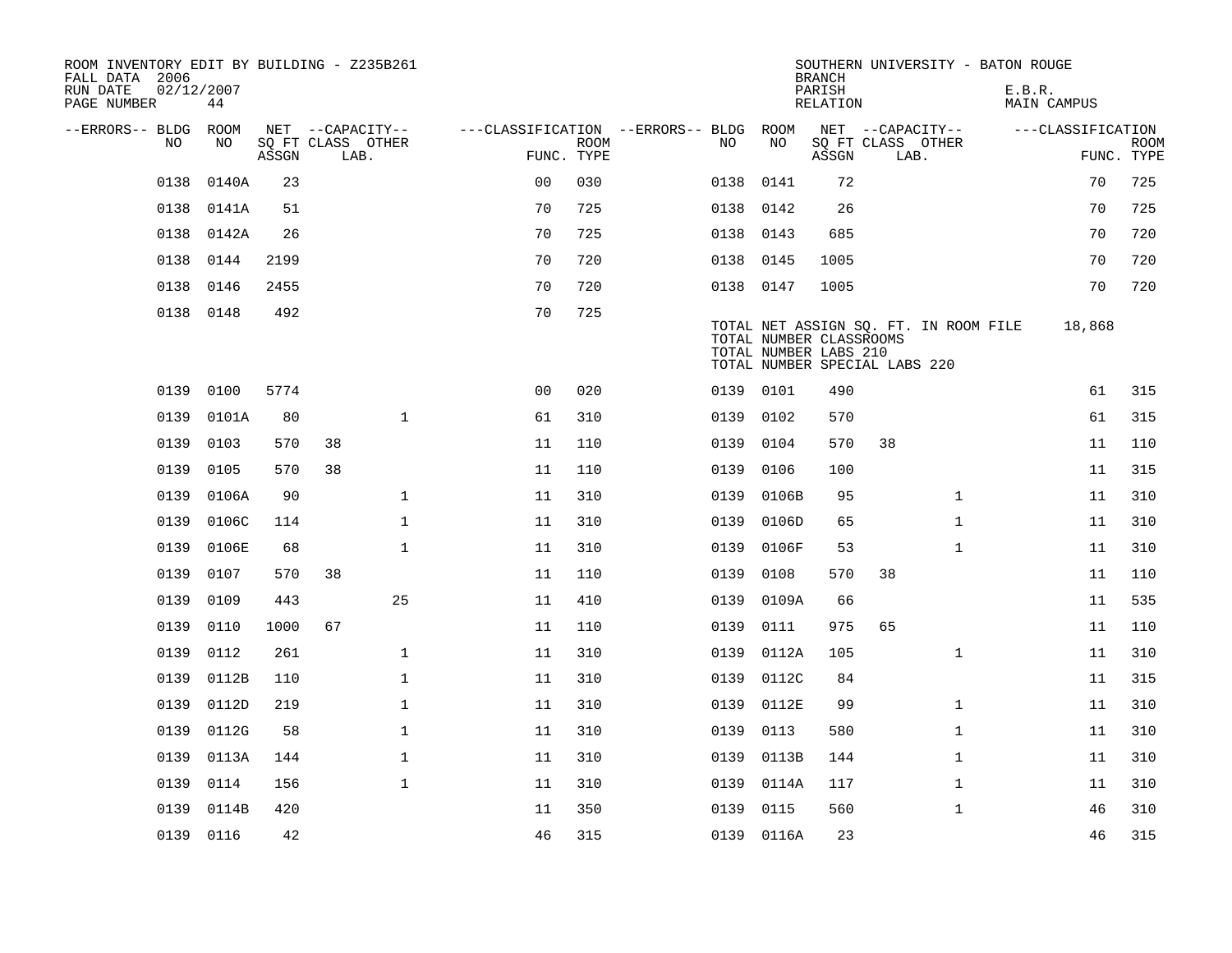| FALL DATA 2006<br>RUN DATE<br>PAGE NUMBER | 02/12/2007 | 45          |       | ROOM INVENTORY EDIT BY BUILDING - Z235B261    |                                                 |             |           |            | <b>BRANCH</b><br>PARISH<br>RELATION | SOUTHERN UNIVERSITY - BATON ROUGE             | E.B.R.<br><b>MAIN CAMPUS</b> |                           |
|-------------------------------------------|------------|-------------|-------|-----------------------------------------------|-------------------------------------------------|-------------|-----------|------------|-------------------------------------|-----------------------------------------------|------------------------------|---------------------------|
| --ERRORS-- BLDG                           | <b>NO</b>  | ROOM<br>NO. | ASSGN | NET --CAPACITY--<br>SO FT CLASS OTHER<br>LAB. | ---CLASSIFICATION --ERRORS-- BLDG<br>FUNC. TYPE | <b>ROOM</b> | NO        | ROOM<br>NO | ASSGN                               | NET --CAPACITY--<br>SQ FT CLASS OTHER<br>LAB. | ---CLASSIFICATION            | <b>ROOM</b><br>FUNC. TYPE |
|                                           | 0139       | 0117        | 315   | $\mathbf{1}$                                  | 46                                              | 310         | 0139      | 0117A      | 9                                   |                                               | 46                           | 315                       |
|                                           | 0139       | 0118        | 54    | 2                                             | 46                                              | 315         | 0139      | 0119       | 72                                  |                                               | 46                           | 315                       |
|                                           | 0139       | 0121        | 100   | $\overline{4}$                                | 46                                              | 315         | 0139      | 0122       | 20                                  |                                               | 0 <sub>0</sub>               | 010                       |
|                                           | 0139       | 0123        | 315   |                                               | 0 <sub>0</sub>                                  | 030         | 0139      | 0124       | 315                                 |                                               | 0 <sub>0</sub>               | 030                       |
|                                           | 0139       | 0125        | 30    | 8                                             | 0 <sub>0</sub>                                  | 030         | 0139      | 0126       | 30                                  | 8                                             | 0 <sub>0</sub>               | 030                       |
|                                           | 0139       | 0127        | 1716  |                                               | 0 <sub>0</sub>                                  | 020         | 0139      | 0128       | 1850                                |                                               | 11                           | 315                       |
|                                           | 0139       | 0129        | 80    |                                               | 11                                              | 315         | 0139      | 0130       | 80                                  |                                               | 11                           | 315                       |
|                                           | 0139       | 0131        | 576   |                                               | 11                                              | 315         | 0139      | 0131A      | 225                                 | $\mathbf{1}$                                  | 11                           | 310                       |
|                                           | 0139       | 0132        | 225   | $\mathbf 1$                                   | 11                                              | 310         | 0139      | 0133       | 225                                 | $\mathbf{1}$                                  | 46                           | 310                       |
|                                           | 0139       | 0134        | 225   | $\mathbf{1}$                                  | 46                                              | 310         | 0139      | 0135       | 380                                 |                                               | 46                           | 350                       |
|                                           | 0139       | 0136        | 380   |                                               | 46                                              | 350         | 0139      | 0138       | 240                                 | $\mathbf{1}$                                  | 11                           | 310                       |
|                                           | 0139       | 0139        | 220   |                                               | 11                                              | 315         | 0139      | 0140       | 20                                  |                                               | 70                           | 315                       |
|                                           | 0139       | 0141        | 30    | $\mathbf 1$                                   | 0 <sub>0</sub>                                  | 030         | 0139      | 0144       | 255                                 | $\mathbf{1}$                                  | 11                           | 310                       |
|                                           | 0139       | 0145        | 190   | $\mathbf 1$                                   | 11                                              | 310         | 0139      | 0146       | 196                                 | $\mathbf{1}$                                  | 11                           | 310                       |
|                                           | 0139       | 0147        | 30    | $\mathbf 1$                                   | 11                                              | 315         | 0139      | 0148       | 8                                   |                                               | 11                           | 315                       |
|                                           | 0139       | 0149        | 171   |                                               | 0 <sub>0</sub>                                  | 020         | 0139      | 0201       | 81                                  | $\mathbf{1}$                                  | 11                           | 310                       |
|                                           | 0139       | 0202        | 81    | $\mathbf{1}$                                  | 11                                              | 310         | 0139      | 0203       | 81                                  | $\mathbf{1}$                                  | 11                           | 310                       |
|                                           | 0139       | 0204        | 190   | 50                                            | 11                                              | 310         | 0139      | 0205       | 190                                 | $\mathbf{1}$                                  | 11                           | 310                       |
|                                           | 0139       | 0206        | 190   | 50                                            | 11                                              | 310         | 0139      | 0207       | 190                                 | $\mathbf{1}$                                  | 11                           | 310                       |
|                                           | 0139       | 0208        | 190   | $\mathbf{1}$                                  | 11                                              | 310         | 0139      | 0209       | 190                                 | $\mathbf{1}$                                  | 11                           | 310                       |
|                                           | 0139       | 0210        | 190   | $\mathbf{1}$                                  | 11                                              | 310         | 0139      | 0211       | 190                                 | $\mathbf{1}$                                  | 11                           | 310                       |
|                                           | 0139       | 0212        | 190   | $\mathbf{1}$                                  | 11                                              | 310         | 0139      | 0213       | 81                                  |                                               | 11                           | 655                       |
|                                           | 0139       | 0214        | 81    |                                               | 11                                              | 655         | 0139      | 0215       | 81                                  |                                               | 11                           | 655                       |
|                                           | 0139       | 0216        | 81    |                                               | 11                                              | 655         | 0139      | 0217       | 400                                 |                                               | 11                           | 650                       |
|                                           | 0139       | 0218        | 120   | 1                                             | 11                                              | 310         | 0139      | 0219       | 120                                 | $\mathbf{1}$                                  | 11                           | 310                       |
|                                           | 0139 0220  |             | 120   | $\mathbf 1$                                   | 11                                              | 310         | 0139 0222 |            | 100                                 | $\mathbf{1}$                                  | 11                           | 310                       |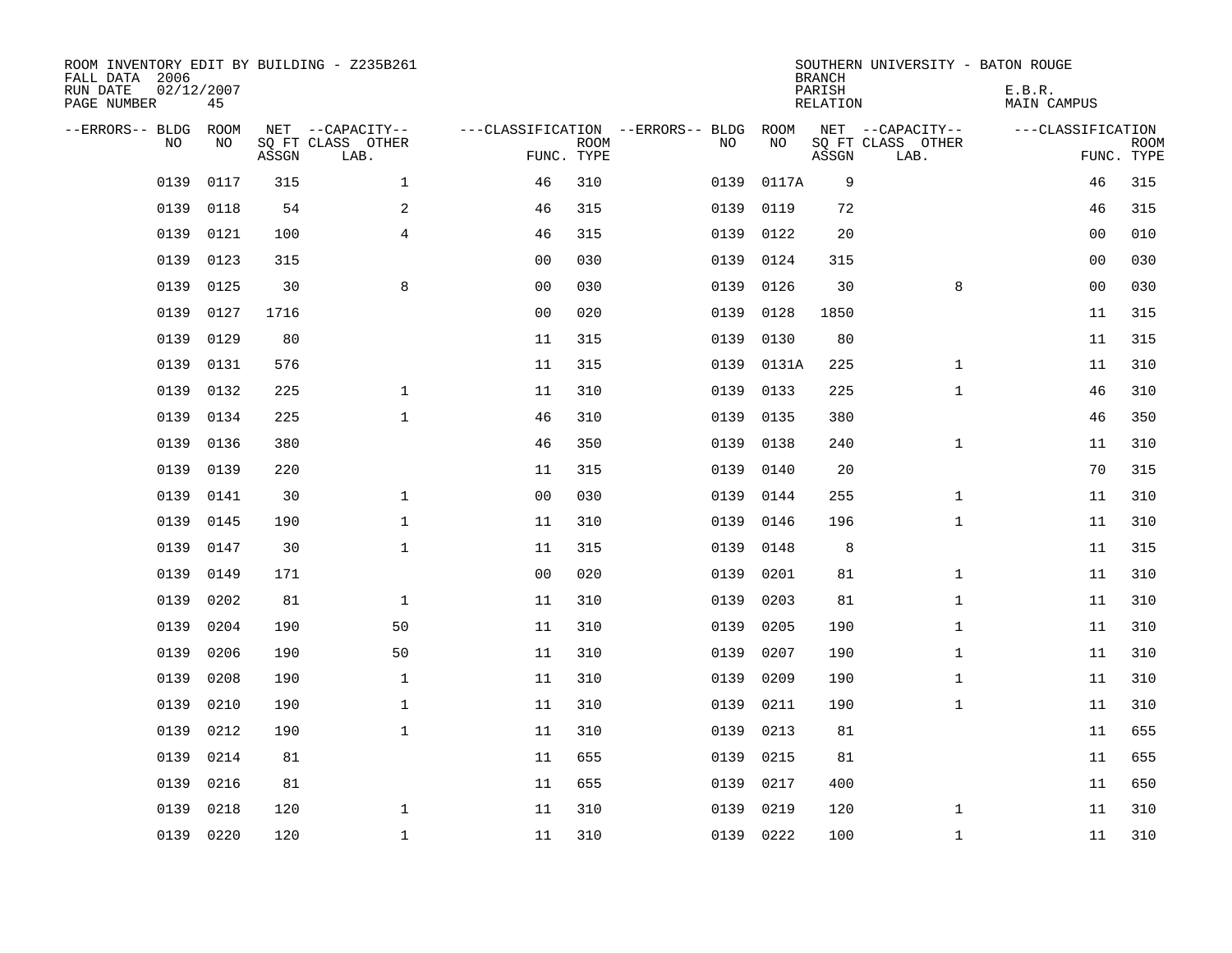| ROOM INVENTORY EDIT BY BUILDING - Z235B261<br>FALL DATA 2006<br>RUN DATE<br>PAGE NUMBER | 02/12/2007<br>46 |       |                           |              |                |                           |                                   |           | <b>BRANCH</b><br>PARISH<br><b>RELATION</b> |                           |              | SOUTHERN UNIVERSITY - BATON ROUGE<br>E.B.R.<br><b>MAIN CAMPUS</b> |                           |
|-----------------------------------------------------------------------------------------|------------------|-------|---------------------------|--------------|----------------|---------------------------|-----------------------------------|-----------|--------------------------------------------|---------------------------|--------------|-------------------------------------------------------------------|---------------------------|
| --ERRORS-- BLDG                                                                         | ROOM             |       | NET --CAPACITY--          |              |                |                           | ---CLASSIFICATION --ERRORS-- BLDG | ROOM      |                                            | NET --CAPACITY--          |              | ---CLASSIFICATION                                                 |                           |
| NO.                                                                                     | NO               | ASSGN | SQ FT CLASS OTHER<br>LAB. |              |                | <b>ROOM</b><br>FUNC. TYPE | NO                                | NO        | ASSGN                                      | SQ FT CLASS OTHER<br>LAB. |              |                                                                   | <b>ROOM</b><br>FUNC. TYPE |
| 0139                                                                                    | 0223             | 140   |                           | $\mathbf 1$  | 11             | 310                       | 0139                              | 0224      | 90                                         |                           | $\mathbf{1}$ | 11                                                                | 310                       |
| 0139                                                                                    | 0225             | 90    |                           | $\mathbf 1$  | 11             | 310                       | 0139                              | 0226      | 54                                         |                           |              | 11                                                                | 315                       |
| 0139                                                                                    | 0227             | 247   |                           |              | 11             | 315                       | 0139                              | 0228      | 54                                         |                           |              | 11                                                                | 315                       |
| 0139                                                                                    | 0229             | 600   | 40                        |              | 11             | 110                       | 0139                              | 0230      | 600                                        | 40                        |              | 11                                                                | 110                       |
| 0139                                                                                    | 0231             | 600   | 40                        |              | 11             | 110                       | 0139                              | 0232      | 580                                        | 40                        |              | 11                                                                | 110                       |
| 0139                                                                                    | 0233             | 150   |                           | $\mathbf 1$  | 11             | 310                       | 0139                              | 0233A     | 120                                        |                           |              | 11                                                                | 315                       |
| 0139                                                                                    | 0234             | 155   |                           | $\mathbf 1$  | 11             | 310                       | 0139                              | 0234A     | 165                                        |                           |              | 11                                                                | 315                       |
| 0139                                                                                    | 0235             | 483   |                           | $\mathbf 1$  | 11             | 310                       | 0139                              | 0235A     | 96                                         |                           | $\mathbf{1}$ | 55                                                                | 310                       |
| 0139                                                                                    | 0235B            | 144   |                           | $\mathbf 1$  | 55             | 310                       | 0139                              | 0236      | 399                                        | 27                        |              | 11                                                                | 110                       |
| 0139                                                                                    | 0236A            | 50    |                           | $\mathbf{1}$ | 55             | 310                       | 0139                              | 0236B     | 120                                        |                           | $\mathbf{1}$ | 55                                                                | 310                       |
| 0139                                                                                    | 0237             | 680   | 45                        |              | 11             | 110                       | 0139                              | 0238      | 570                                        | 38                        |              | 11                                                                | 110                       |
| 0139                                                                                    | 0239             | 570   | 38                        |              | 11             | 110                       | 0139                              | 0240      | 570                                        | 38                        |              | 11                                                                | 110                       |
| 0139                                                                                    | 0241             | 570   | 38                        |              | 11             | 110                       | 0139                              | 0242      | 570                                        | 38                        |              | 11                                                                | 110                       |
| 0139                                                                                    | 0243             | 570   | 38                        |              | 11             | 110                       | 0139                              | 0244      | 570                                        | 38                        |              | 11                                                                | 110                       |
| 0139                                                                                    | 0245             | 286   |                           | $\mathbf{1}$ | 46             | 310                       | 0139                              | 0245A     | 90                                         |                           |              | 11                                                                | 315                       |
| 0139                                                                                    | 0245B            | 12    |                           |              | 46             | 315                       | 0139                              | 0245C     | 36                                         |                           |              | 46                                                                | 315                       |
| 0139                                                                                    | 0246             | 20    |                           |              | 0 <sub>0</sub> | 010                       | 0139                              | 0247      | 35                                         |                           | $\mathbf{1}$ | 46                                                                | 315                       |
| 0139                                                                                    | 0249             | 25    |                           |              | 46             | 730                       | 0139                              | 0250      | 924                                        |                           | $\mathbf{1}$ | 46                                                                | 310                       |
| 0139                                                                                    | 0251             | 50    |                           |              | 11             | 315                       | 0139                              | 0252      | 551                                        |                           | $\mathbf{1}$ | 11                                                                | 310                       |
| 0139                                                                                    | 0253             | 130   |                           |              | 11             | 115                       | 0139                              | 0254      | 65                                         |                           |              | 00                                                                | 010                       |
| 0139                                                                                    | 0256             | 126   |                           | 5            | 0 <sub>0</sub> | 030                       | 0139                              | 0257      | 90                                         |                           |              | 0 <sub>0</sub>                                                    | 030                       |
| 0139                                                                                    | 0258             | 90    |                           | 4            | 00             | 030                       | 0139                              | 0259      | 2810                                       |                           |              | 00                                                                | 020                       |
| 0139                                                                                    | 0301             | 288   |                           | 15           | 11             | 410                       | 0139                              | 0301A     | 128                                        |                           | $\mathbf{1}$ | 11                                                                | 310                       |
| 0139                                                                                    | 0304             | 216   |                           |              | 11             | 315                       | 0139                              | 0304A     | 156                                        |                           | $\mathbf{1}$ | 11                                                                | 310                       |
| 0139                                                                                    | 0304B            | 156   |                           | $\mathbf{1}$ | 11             | 310                       | 0139                              | 0305      | 400                                        | 27                        |              | 11                                                                | 110                       |
| 0139                                                                                    | 0306             | 425   | 28                        |              | 11             | 110                       |                                   | 0139 0307 | 400                                        |                           |              | 11                                                                | 350                       |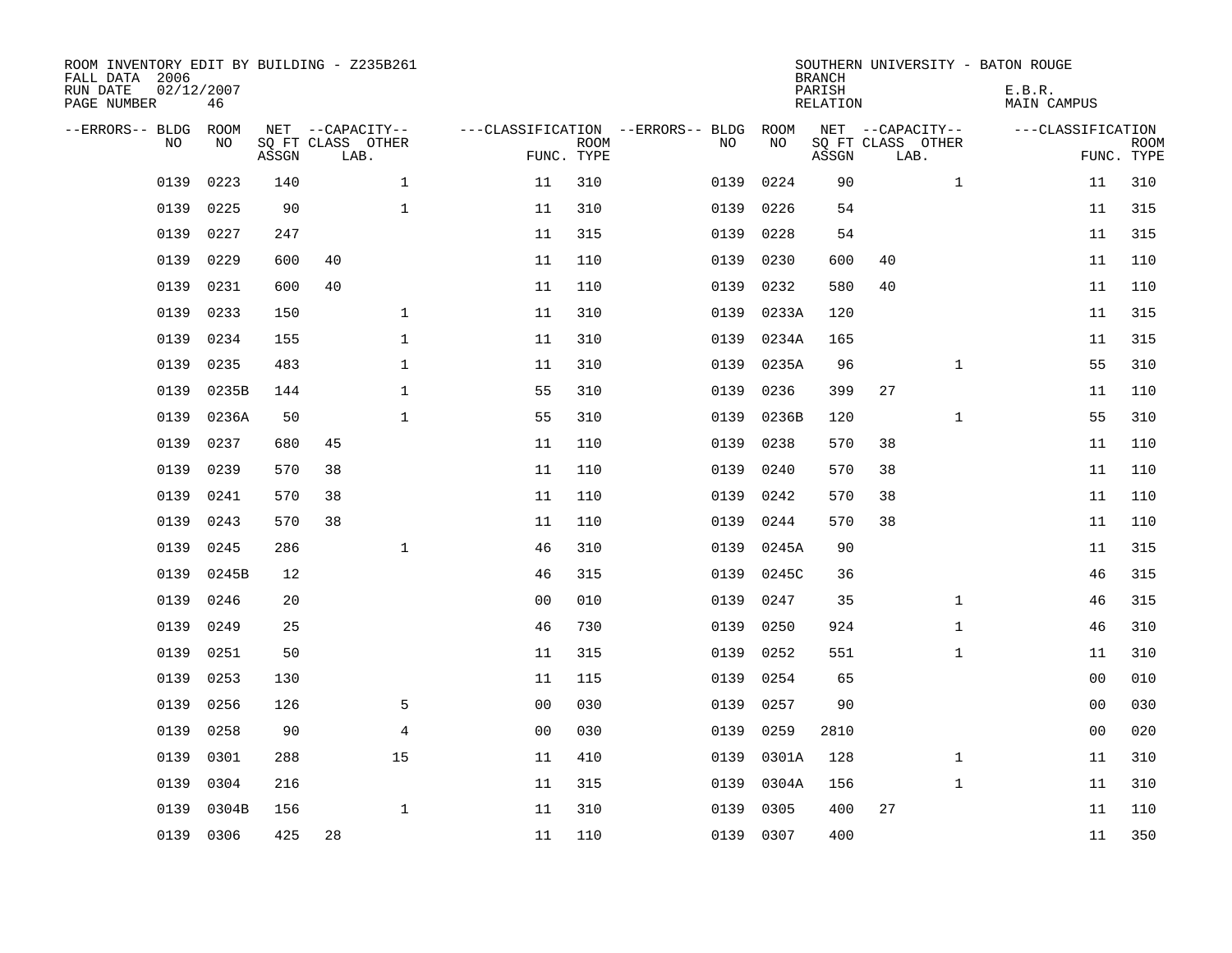| ROOM INVENTORY EDIT BY BUILDING - Z235B261<br>FALL DATA 2006<br>RUN DATE<br>PAGE NUMBER | 02/12/2007<br>47 |       |                           |                |             |                                   |           | <b>BRANCH</b><br>PARISH<br><b>RELATION</b>              | SOUTHERN UNIVERSITY - BATON ROUGE     | E.B.R.<br>MAIN CAMPUS              |                           |
|-----------------------------------------------------------------------------------------|------------------|-------|---------------------------|----------------|-------------|-----------------------------------|-----------|---------------------------------------------------------|---------------------------------------|------------------------------------|---------------------------|
| --ERRORS-- BLDG                                                                         | ROOM             |       | NET --CAPACITY--          |                |             | ---CLASSIFICATION --ERRORS-- BLDG | ROOM      |                                                         | NET --CAPACITY--                      | ---CLASSIFICATION                  |                           |
| <b>NO</b>                                                                               | NO.              | ASSGN | SQ FT CLASS OTHER<br>LAB. | FUNC. TYPE     | <b>ROOM</b> | NO.                               | NO        | ASSGN                                                   | SQ FT CLASS OTHER<br>LAB.             |                                    | <b>ROOM</b><br>FUNC. TYPE |
| 0139                                                                                    | 0308             | 132   | $\mathbf 1$               | 11             | 310         | 0139                              | 0309      | 120                                                     | $\mathbf{1}$                          | 11                                 | 310                       |
| 0139                                                                                    | 0310B            | 198   |                           | 11             | 315         | 0139                              | 0311      | 96                                                      |                                       | 11                                 | 315                       |
| 0139                                                                                    | 0312             | 116   |                           | 11             | 315         | 0139                              | 0313      | 400                                                     |                                       | 11                                 | 315                       |
| 0139                                                                                    | 0314             | 1148  |                           | 0 <sub>0</sub> | 020         | 0139                              | 0315      | 88                                                      |                                       | 11                                 | 315                       |
| 0139                                                                                    | 0316             | 64    |                           | 11             | 215         | 0139                              | 0317      | 140                                                     |                                       | 11                                 | 315                       |
| 0139                                                                                    | 0318             | 120   | 6                         | 11             | 410         | 0139                              | 0319      | 16                                                      | $\mathbf{1}$                          | 11                                 | 410                       |
| 0139                                                                                    | 0320             | 16    | $\mathbf 1$               | 11             | 410         | 0139                              | 0321      | 16                                                      | $\mathbf{1}$                          | 11                                 | 410                       |
| 0139                                                                                    | 0322             | 16    | $\mathbf 1$               | 11             | 410         | 0139                              | 0323      | 16                                                      | $\mathbf{1}$                          | 11                                 | 410                       |
| 0139                                                                                    | 0324             | 60    | 5                         | 10             | 410         | 0139                              | 0325      | 60                                                      | 5                                     | 10                                 | 410                       |
| 0139                                                                                    | 0326             | 90    | 8                         | 10             | 410         | 0139                              | 0327      | 50                                                      | 4                                     | 10                                 | 410                       |
| 0139                                                                                    | 0328             | 30    | 3                         | 10             | 410         | 0139                              | 0329      | 25                                                      | 2                                     | 10                                 | 410                       |
| 0139                                                                                    | 0330             | 30    | 3                         | 10             | 410         | 0139                              | 0331      | 25                                                      | 2                                     | 10                                 | 410                       |
| 0139                                                                                    | 0332             | 25    | 2                         | 10             | 410         | 0139                              | 0333      | 25                                                      | $\overline{a}$                        | 10                                 | 410                       |
| 0139                                                                                    | 0334             | 25    | 2                         | 10             | 410         | 0139                              | 0335      | 25                                                      | 2                                     | 10                                 | 410                       |
| 0139                                                                                    | 0337             | 81    | 8                         | 10             | 410         | 0139                              | 0337A     | 120                                                     | 2                                     | 11                                 | 220                       |
| 0139                                                                                    | 0338             | 176   | 4                         | 11             | 210         | 0139                              | 0339      | 164                                                     | 16                                    | 10                                 | 410                       |
| 0139                                                                                    | 0340             | 100   |                           | 0 <sub>0</sub> | 020         | 0139                              | 0341      | 486                                                     | 40                                    | 11                                 | 110                       |
| 0139                                                                                    | 0341A            | 99    | $\mathbf 1$               | 11             | 310         | 0139                              | 0341B     | 63                                                      | $\mathbf{1}$                          | 11                                 | 310                       |
| 0139                                                                                    | 0341C            | 90    | $\mathbf{1}$              | 11             | 310         | 0139                              | 0341D     | 90                                                      | $\mathbf{1}$                          | 11                                 | 310                       |
| 0139                                                                                    | 0341E            | 63    | $\mathbf 1$               | 11             | 310         | 0139                              | 0347      | 325                                                     |                                       | 11                                 | 315                       |
| 0139                                                                                    | 0347A            | 96    | $\mathbf{1}$              | 11             | 310         | 0139                              | 0347B     | 104                                                     | $\mathbf{1}$                          | 11                                 | 310                       |
| 0139                                                                                    | 0350             | 185   |                           | 11             | 315         | 0139                              | 0351      | 98                                                      | $\mathbf{1}$                          | 11                                 | 310                       |
| 0139                                                                                    | 0352             | 98    | $\mathbf{1}$              | 11             | 310         | 0139                              | 0353      | 88                                                      |                                       | 00                                 | 030                       |
|                                                                                         | 0139 0354        | 88    |                           | 0 <sub>0</sub> | 030         |                                   | 0139 0355 | 484<br>TOTAL NUMBER CLASSROOMS<br>TOTAL NUMBER LABS 210 | TOTAL NET ASSIGN SQ. FT. IN ROOM FILE | 00<br>37,550<br>23<br>$\mathbf{1}$ | 030                       |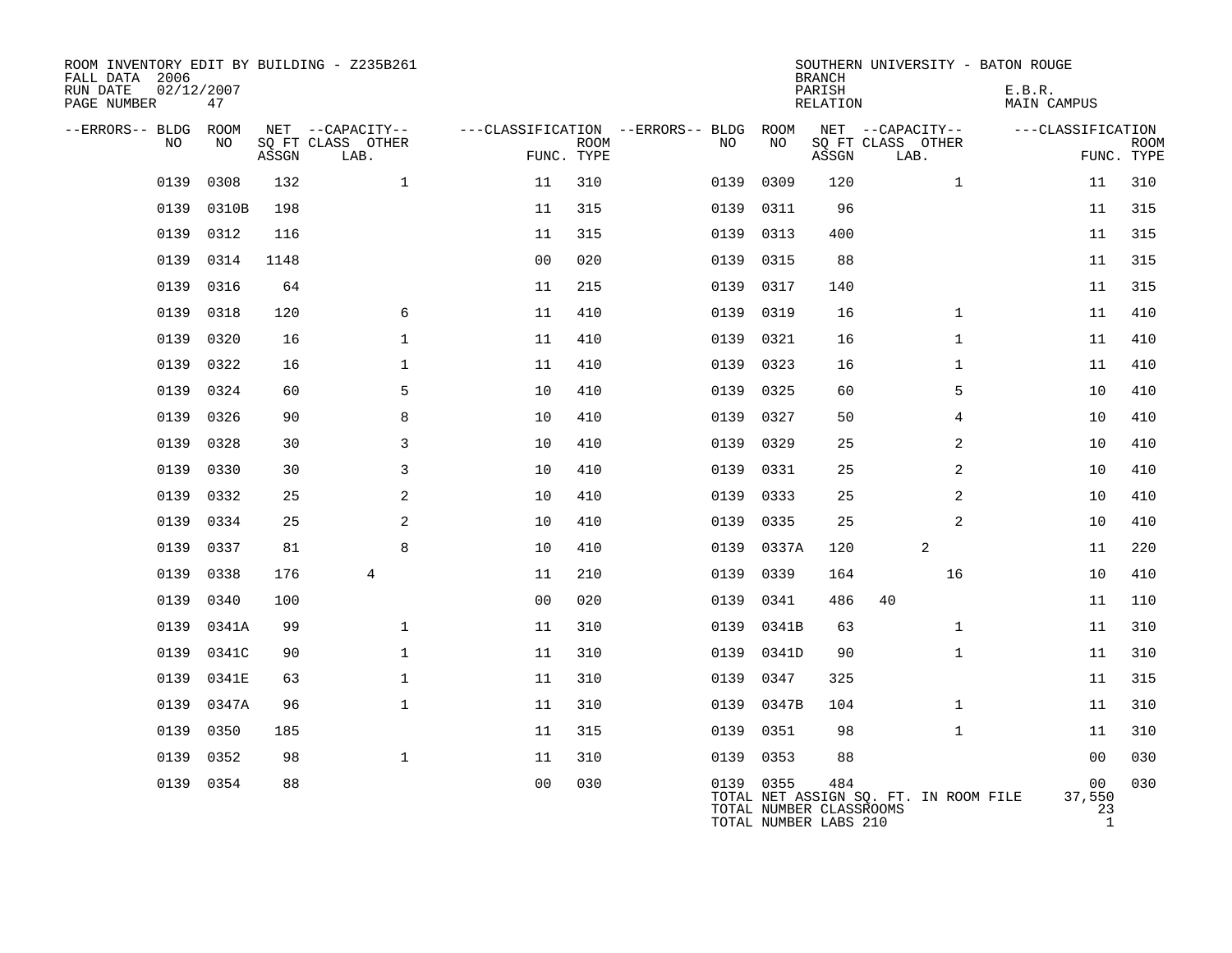| ROOM INVENTORY EDIT BY BUILDING - Z235B261<br>FALL DATA 2006 |                  |       |                           |                                        |             |   |      |            | <b>BRANCH</b>      | SOUTHERN UNIVERSITY - BATON ROUGE                          |                       |                           |
|--------------------------------------------------------------|------------------|-------|---------------------------|----------------------------------------|-------------|---|------|------------|--------------------|------------------------------------------------------------|-----------------------|---------------------------|
| RUN DATE<br>PAGE NUMBER                                      | 02/12/2007<br>48 |       |                           |                                        |             |   |      |            | PARISH<br>RELATION |                                                            | E.B.R.<br>MAIN CAMPUS |                           |
| --ERRORS-- BLDG ROOM                                         |                  |       | NET --CAPACITY--          | ---CLASSIFICATION --ERRORS-- BLDG ROOM |             |   |      |            |                    | NET --CAPACITY--                                           | ---CLASSIFICATION     |                           |
| NO                                                           | NO               | ASSGN | SQ FT CLASS OTHER<br>LAB. | FUNC. TYPE                             | <b>ROOM</b> |   | NO   | NO         | ASSGN              | SQ FT CLASS OTHER<br>LAB.<br>TOTAL NUMBER SPECIAL LABS 220 | $\mathbf{1}$          | <b>ROOM</b><br>FUNC. TYPE |
| 0140                                                         | 0AAA             | 3484  |                           | 0 <sub>0</sub>                         | 020         |   | 0140 | 0BBB       | 3484               |                                                            | 0 <sub>0</sub>        | 020                       |
| 0140                                                         | 0CCC             | 3484  |                           | 0 <sub>0</sub>                         | 020         |   | 0140 | 0100       | 1708               |                                                            | 55                    | 650                       |
| 0140                                                         | 0101             | 454   |                           | 55                                     | 655         |   | 0140 | 0102       | 87                 |                                                            | 55                    | 655                       |
| 0140                                                         | 0104             | 454   | 25                        | 55                                     | 410         |   | 0140 | 0105       | 117                |                                                            | 55                    | 350                       |
| 0140                                                         | 0106             | 115   | $\mathbf{1}$              | 55                                     | 310         |   | 0140 | 0107       | 69                 | 4                                                          | 55                    | 919                       |
| 0140                                                         | 0108             | 56    |                           | 55                                     | 655         |   | 0140 | 0110       | 55                 | $\overline{4}$                                             | 55                    | 919                       |
| 0140                                                         | 0111             | 387   |                           | 0 <sub>0</sub>                         | 030         |   | 0140 | 0112       | 352                |                                                            | 55                    | 650                       |
| 0140                                                         | 0113             | 132   |                           | 55                                     | 955         |   | 0140 | 0114       | 55                 |                                                            | 55                    | 919                       |
| 0140                                                         | 0115             | 34    |                           | 55                                     | 955         |   | 0140 | 0116       | 213                |                                                            | 55                    | 760                       |
| 0140                                                         | 0118             | 470   |                           | 55                                     | 730         |   | 0140 | 0119       | 22                 |                                                            | 0 <sub>0</sub>        | 020                       |
| 0140                                                         | 0122             | 196   | $\mathbf 1$               | 55                                     | 920         |   | 0140 | 0122A      | 84                 | 4                                                          | 55                    | 919                       |
| 0140                                                         | 0123             | 196   | 1                         | 55                                     | 920         |   | 0140 | 0123A      | 84                 | 4                                                          | 55                    | 919                       |
| 0140                                                         | 0124             | 196   | $\mathbf 1$               | 55                                     | 920         |   | 0140 | 0128       | 196                | $\mathbf{1}$                                               | 55                    | 920                       |
| 0140                                                         | 0128A            | 105   | 4                         | 55                                     | 919         |   | 0140 | 0129       | 196                | $\mathbf{1}$                                               | 55                    | 920                       |
| 0140                                                         | 0133             | 196   | $\mathbf 1$               | 55                                     | 920         | 7 | 0140 | 0133A      | 105                | 4                                                          | 55                    | 929                       |
| 0140                                                         | 0134             | 196   | $\mathbf 1$               | 55                                     | 920         |   | 0140 | 0138       | 196                | $\mathbf{1}$                                               | 55                    | 920                       |
| 0140                                                         | 0138A            | 105   | $\overline{4}$            | 55                                     | 919         |   | 0140 | 0139       | 196                | $\mathbf{1}$                                               | 55                    | 920                       |
| 0140                                                         | 0143             | 196   | $\mathbf 1$               | 55                                     | 920         |   |      | 0140 0143A | 105                | 4                                                          | 55                    | 919                       |
| 0140                                                         | 0144             | 196   | $\mathbf{1}$              | 55                                     | 920         |   | 0140 | 0148       | 196                | $\mathbf{1}$                                               | 55                    | 920                       |
| 0140                                                         | 0148A            | 105   | 4                         | 55                                     | 919         |   |      | 0140 0149  | 196                | $\mathbf{1}$                                               | 55                    | 920                       |
| 0140                                                         | 0153             | 196   | $\mathbf{1}$              | 55                                     | 920         |   | 0140 | 0153A      | 105                | 4                                                          | 55                    | 919                       |
| 0140                                                         | 0154             | 196   | $\mathbf 1$               | 55                                     | 920         |   |      | 0140 0158  | 196                | $\mathbf{1}$                                               | 55                    | 920                       |
| 0140                                                         | 0158A            | 105   | 4                         | 55                                     | 919         |   | 0140 | 0159       | 196                | $\mathbf{1}$                                               | 55                    | 920                       |
| 0140                                                         | 0163             | 196   | $\mathbf 1$               | 55                                     | 920         |   |      | 0140 0163A | 105                | 4                                                          | 55                    | 919                       |
|                                                              | 0140 0164        | 196   | $\mathbf 1$               | 55                                     | 920         |   |      | 0140 0168  | 196                | $\mathbf{1}$                                               | 55                    | 920                       |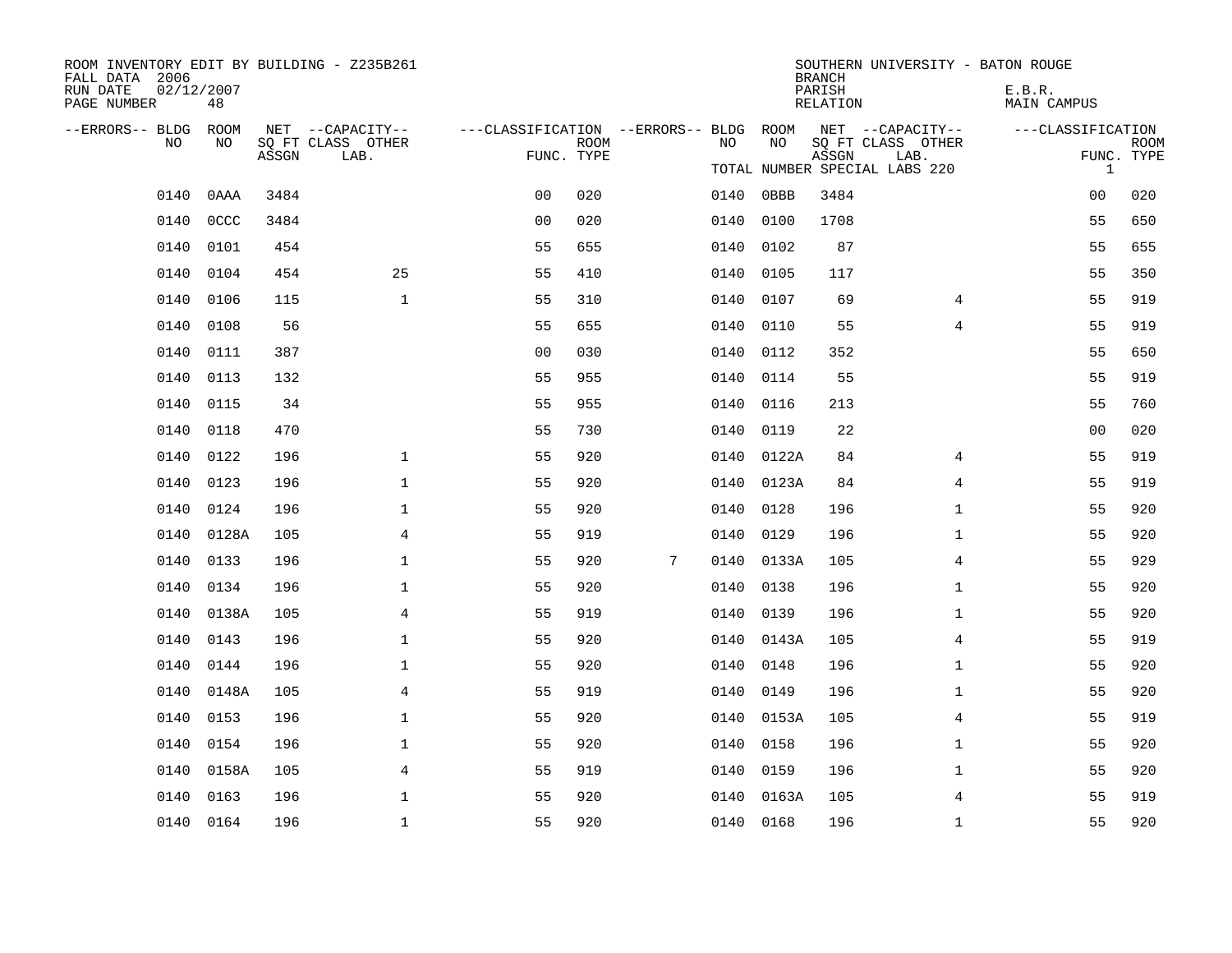| ROOM INVENTORY EDIT BY BUILDING - Z235B261<br>FALL DATA 2006<br>RUN DATE<br>PAGE NUMBER | 02/12/2007<br>49 |       |                           |                                   |             |           |       | <b>BRANCH</b><br>PARISH<br>RELATION | SOUTHERN UNIVERSITY - BATON ROUGE | E.B.R.<br><b>MAIN CAMPUS</b> |                           |
|-----------------------------------------------------------------------------------------|------------------|-------|---------------------------|-----------------------------------|-------------|-----------|-------|-------------------------------------|-----------------------------------|------------------------------|---------------------------|
| --ERRORS-- BLDG                                                                         | ROOM             |       | NET --CAPACITY--          | ---CLASSIFICATION --ERRORS-- BLDG |             |           | ROOM  |                                     | NET --CAPACITY--                  | ---CLASSIFICATION            |                           |
| N <sub>O</sub>                                                                          | NO.              | ASSGN | SO FT CLASS OTHER<br>LAB. | FUNC. TYPE                        | <b>ROOM</b> | NO.       | NO    | ASSGN                               | SQ FT CLASS OTHER<br>LAB.         |                              | <b>ROOM</b><br>FUNC. TYPE |
| 0140                                                                                    | 0200             | 196   | $\mathbf 1$               | 55                                | 920         | 0140      | 0204  | 196                                 | $\mathbf{1}$                      | 55                           | 920                       |
| 0140                                                                                    | 0204A            | 105   | $\overline{4}$            | 55                                | 919         | 0140      | 0205  | 196                                 | $\mathbf{1}$                      | 55                           | 920                       |
| 0140                                                                                    | 0209             | 196   | $\mathbf 1$               | 55                                | 920         | 0140      | 0209A | 105                                 | 4                                 | 55                           | 919                       |
| 0140                                                                                    | 0210             | 196   | $\mathbf 1$               | 55                                | 920         | 0140      | 0214  | 196                                 | $\mathbf{1}$                      | 55                           | 920                       |
| 0140                                                                                    | 0214A            | 105   | $\overline{4}$            | 55                                | 919         | 0140      | 0215  | 196                                 | $\mathbf{1}$                      | 55                           | 920                       |
| 0140                                                                                    | 0219             | 196   | $\mathbf 1$               | 55                                | 920         | 0140      | 0219A | 105                                 | $\overline{4}$                    | 55                           | 919                       |
| 0140                                                                                    | 0220             | 224   |                           | 55                                | 760         | 0140      | 0223  | 125                                 |                                   | 55                           | 760                       |
| 0140                                                                                    | 0223A            | 35    | 2                         | 56                                | 919         | 0140      | 0225  | 144                                 | $\mathbf{1}$                      | 55                           | 920                       |
| 0140                                                                                    | 0226             | 196   | $\mathbf 1$               | 55                                | 920         | 0140      | 0230  | 196                                 | $\mathbf{1}$                      | 55                           | 920                       |
| 0140                                                                                    | 0230A            | 105   | $\overline{4}$            | 55                                | 919         | 0140      | 0231  | 196                                 | $\mathbf{1}$                      | 55                           | 920                       |
| 0140                                                                                    | 0235             | 196   | $\mathbf 1$               | 55                                | 920         | 0140      | 0235A | 105                                 | 4                                 | 55                           | 919                       |
| 0140                                                                                    | 0236             | 196   | $\mathbf 1$               | 55                                | 920         | 0140      | 0240  | 196                                 | $\mathbf{1}$                      | 55                           | 920                       |
| 0140                                                                                    | 0241             | 196   | $\mathbf{1}$              | 55                                | 920         | 0140      | 0245  | 196                                 | $\mathbf{1}$                      | 55                           | 920                       |
| 0140                                                                                    | 0245A            | 105   | $\overline{4}$            | 55                                | 919         | 0140      | 0246  | 196                                 | $\mathbf{1}$                      | 55                           | 920                       |
| 0140                                                                                    | 0250             | 196   | $\mathbf 1$               | 55                                | 920         | 0140      | 0250A | 105                                 | 4                                 | 55                           | 919                       |
| 0140                                                                                    | 0251             | 196   | $\mathbf 1$               | 55                                | 920         | 0140      | 0255  | 196                                 | $\mathbf{1}$                      | 55                           | 920                       |
| 0140                                                                                    | 0255A            | 105   | $\overline{4}$            | 55                                | 919         | 0140      | 0256  | 196                                 | $\mathbf{1}$                      | 55                           | 920                       |
| 0140                                                                                    | 0260             | 196   | $\mathbf{1}$              | 55                                | 920         | 0140      | 0260A | 105                                 | $\overline{4}$                    | 55                           | 919                       |
| 0140                                                                                    | 0261             | 196   | $\mathbf{1}$              | 55                                | 920         | 0140      | 0265  | 196                                 | $\mathbf{1}$                      | 55                           | 920                       |
| 0140                                                                                    | 0265A            | 105   | 4                         | 55                                | 919         | 0140      | 0266  | 196                                 | $\mathbf{1}$                      | 55                           | 920                       |
| 0140                                                                                    | 0270             | 196   | $\mathbf 1$               | 55                                | 920         | 0140      | 0270A | 105                                 | 4                                 | 55                           | 919                       |
| 0140                                                                                    | 0271             | 196   | $\mathbf 1$               | 55                                | 920         | 0140      | 0275  | 196                                 | $\mathbf{1}$                      | 55                           | 920                       |
| 0140                                                                                    | 0275A            | 105   | 4                         | 55                                | 919         | 0140      | 0276  | 196                                 | $\mathbf{1}$                      | 55                           | 920                       |
| 0140                                                                                    | 0280             | 196   | $\mathbf 1$               | 55                                | 920         | 0140      | 0280A | 105                                 | 4                                 | 55                           | 919                       |
| 0140                                                                                    | 0300             | 196   | $\mathbf{1}$              | 55                                | 920         | 0140      | 0304  | 196                                 | $\mathbf{1}$                      | 55                           | 920                       |
|                                                                                         | 0140 0304A       | 105   | $\overline{4}$            | 55                                | 919         | 0140 0305 |       | 196                                 | $\mathbf{1}$                      | 55                           | 920                       |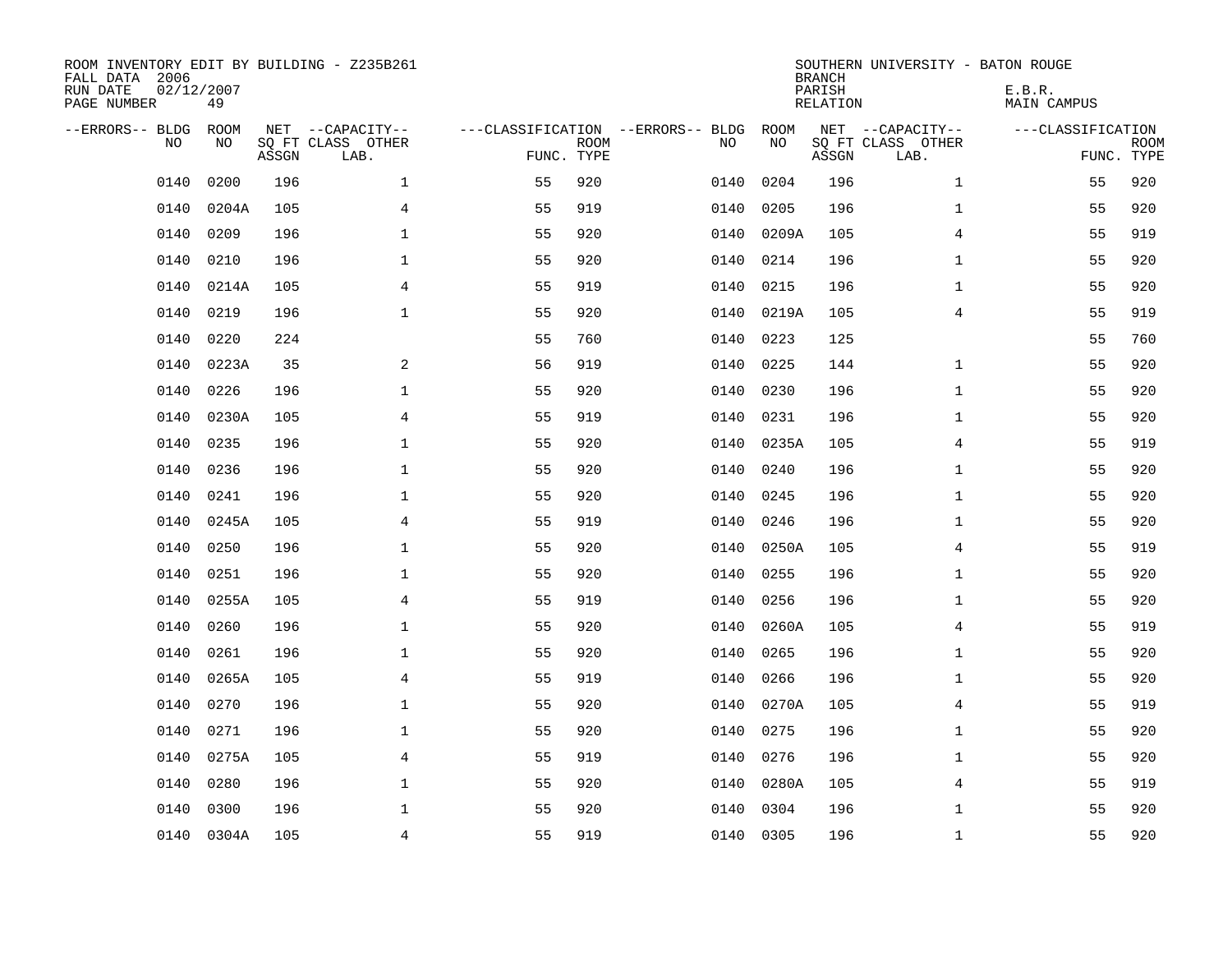| ROOM INVENTORY EDIT BY BUILDING - Z235B261<br>FALL DATA 2006<br>RUN DATE<br>PAGE NUMBER | 02/12/2007<br>50 |       |                                               |                |             |                                   |      |                                                               | <b>BRANCH</b><br>PARISH<br>RELATION | SOUTHERN UNIVERSITY - BATON ROUGE                                                      | E.B.R.<br><b>MAIN CAMPUS</b> |                           |
|-----------------------------------------------------------------------------------------|------------------|-------|-----------------------------------------------|----------------|-------------|-----------------------------------|------|---------------------------------------------------------------|-------------------------------------|----------------------------------------------------------------------------------------|------------------------------|---------------------------|
| --ERRORS-- BLDG<br>NO                                                                   | ROOM<br>NO       | ASSGN | NET --CAPACITY--<br>SQ FT CLASS OTHER<br>LAB. | FUNC. TYPE     | <b>ROOM</b> | ---CLASSIFICATION --ERRORS-- BLDG | NO   | ROOM<br>NO                                                    | ASSGN                               | NET --CAPACITY--<br>SQ FT CLASS OTHER<br>LAB.                                          | ---CLASSIFICATION            | <b>ROOM</b><br>FUNC. TYPE |
| 0140                                                                                    | 0309             | 196   | $\mathbf{1}$                                  | 55             | 920         |                                   | 0140 | 0309A                                                         | 105                                 | $\overline{4}$                                                                         | 55                           | 919                       |
| 0140                                                                                    | 0310             | 196   | 1                                             | 55             | 920         |                                   | 0140 | 0314                                                          | 196                                 | $\mathbf{1}$                                                                           | 55                           | 920                       |
| 0140                                                                                    | 0314A            | 105   | 4                                             | 55             | 919         |                                   | 0140 | 0315                                                          | 196                                 | $\mathbf{1}$                                                                           | 55                           | 920                       |
| 0140                                                                                    | 0319             | 196   | $\mathbf 1$                                   | 55             | 920         |                                   |      | 0140 0319A                                                    | 105                                 | 4                                                                                      | 55                           | 919                       |
| 0140                                                                                    | 0320             | 196   | $\mathbf{1}$                                  | 55             | 920         |                                   | 0140 | 0321                                                          | 196                                 | $\mathbf{1}$                                                                           | 55                           | 920                       |
| 0140                                                                                    | 0321A            | 105   | $\overline{4}$                                | 55             | 919         |                                   |      | 0140 0323                                                     | 125                                 |                                                                                        | 55                           | 760                       |
| 0140                                                                                    | 0325             | 144   | $\mathbf{1}$                                  | 55             | 920         |                                   | 0140 | 0325A                                                         | 105                                 | 4                                                                                      | 55                           | 919                       |
| 0140                                                                                    | 0326             | 196   | $\mathbf{1}$                                  | 55             | 920         |                                   |      | 0140 0330                                                     | 196                                 | $\mathbf{1}$                                                                           | 55                           | 920                       |
| 0140                                                                                    | 0330A            | 105   | $\mathbf{1}$                                  | 55             | 920         |                                   | 0140 | 0331                                                          | 196                                 | $\mathbf{1}$                                                                           | 55                           | 920                       |
| 0140                                                                                    | 0335             | 196   | $\mathbf 1$                                   | 55             | 920         |                                   | 0140 | 0335A                                                         | 105                                 | 4                                                                                      | 55                           | 919                       |
| 0140                                                                                    | 0341             | 196   | $\mathbf 1$                                   | 55             | 920         |                                   | 0140 | 0341A                                                         | 105                                 | 4                                                                                      | 55                           | 919                       |
| 0140                                                                                    | 0345             | 196   | $\mathbf 1$                                   | 55             | 920         |                                   | 0140 | 0346                                                          | 196                                 | $\mathbf{1}$                                                                           | 55                           | 920                       |
| 0140                                                                                    | 0346A            | 105   | 4                                             | 55             | 919         |                                   | 0140 | 0350                                                          | 196                                 | $\mathbf{1}$                                                                           | 55                           | 920                       |
| 0140                                                                                    | 0351             | 196   | $\mathbf 1$                                   | 55             | 920         |                                   | 0140 | 0351A                                                         | 105                                 | 4                                                                                      | 55                           | 919                       |
| 0140                                                                                    | 0355             | 196   | $\mathbf 1$                                   | 55             | 920         |                                   | 0140 | 0356                                                          | 196                                 | $\mathbf{1}$                                                                           | 55                           | 920                       |
| 0140                                                                                    | 0356A            | 105   | $\overline{4}$                                | 55             | 919         |                                   | 0140 | 0360                                                          | 196                                 | $\mathbf{1}$                                                                           | 55                           | 920                       |
| 0140                                                                                    | 0361             | 196   | 1                                             | 55             | 920         |                                   | 0140 | 0365                                                          | 196                                 | $\mathbf{1}$                                                                           | 55                           | 920                       |
| 0140                                                                                    | 0365A            | 105   | 4                                             | 55             | 919         |                                   | 0140 | 0366                                                          | 196                                 | $\mathbf{1}$                                                                           | 55                           | 920                       |
| 0140                                                                                    | 0366A            | 105   | 4                                             | 55             | 919         |                                   | 0140 | 0370                                                          | 196                                 | $\mathbf{1}$                                                                           | 55                           | 920                       |
| 0140                                                                                    | 0371             | 196   | 1                                             | 55             | 920         |                                   | 0140 | 0371A                                                         | 105                                 | 4                                                                                      | 55                           | 919                       |
| 0140                                                                                    | 0375             | 196   | $\mathbf 1$                                   | 55             | 920         |                                   | 0140 | 0376                                                          | 196                                 | $\mathbf{1}$                                                                           | 55                           | 920                       |
| 0140                                                                                    | 0376A            | 105   | $\overline{4}$                                | 55             | 919         |                                   |      | 0140 0380<br>TOTAL NUMBER CLASSROOMS<br>TOTAL NUMBER LABS 210 | 196                                 | $\mathbf{1}$<br>TOTAL NET ASSIGN SQ. FT. IN ROOM FILE<br>TOTAL NUMBER SPECIAL LABS 220 | 55<br>25,006                 | 920                       |
| 0141                                                                                    | 0AAA             | 3484  |                                               | 0 <sub>0</sub> | 020         |                                   |      | 0141 0BBB                                                     | 3484                                |                                                                                        | 0 <sub>0</sub>               | 020                       |
|                                                                                         | 0141 0CCC        | 3484  |                                               | 0 <sub>0</sub> | 020         |                                   |      | 0141 0100                                                     | 1708                                |                                                                                        | 55                           | 650                       |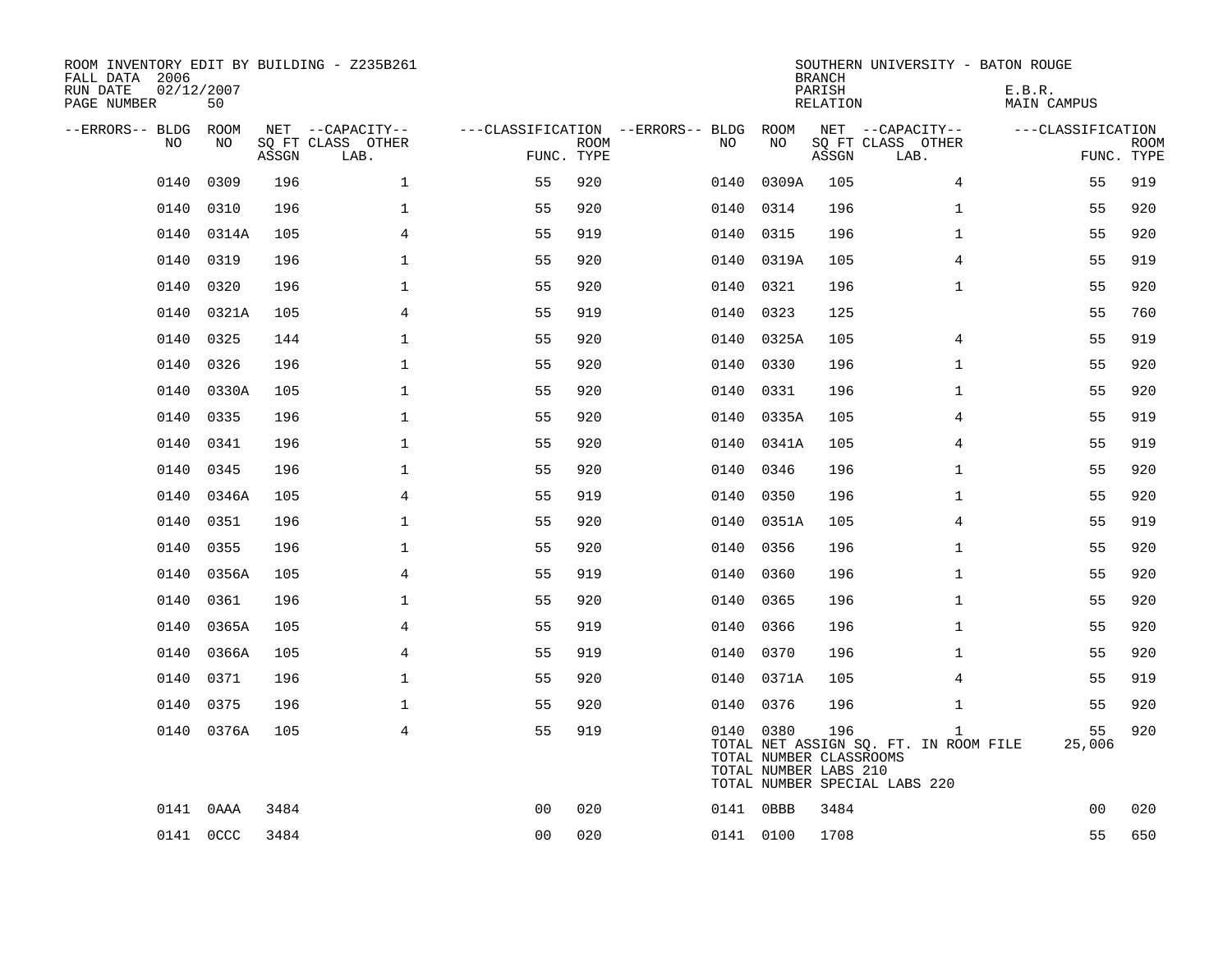| ROOM INVENTORY EDIT BY BUILDING - Z235B261<br>FALL DATA 2006<br>RUN DATE<br>PAGE NUMBER | 02/12/2007<br>51 |       |                                               |                |             |                                         |            | <b>BRANCH</b><br>PARISH<br>RELATION | SOUTHERN UNIVERSITY - BATON ROUGE             | E.B.R.<br><b>MAIN CAMPUS</b> |                           |
|-----------------------------------------------------------------------------------------|------------------|-------|-----------------------------------------------|----------------|-------------|-----------------------------------------|------------|-------------------------------------|-----------------------------------------------|------------------------------|---------------------------|
| --ERRORS-- BLDG<br>NO                                                                   | ROOM<br>NO       | ASSGN | NET --CAPACITY--<br>SQ FT CLASS OTHER<br>LAB. | FUNC. TYPE     | <b>ROOM</b> | ---CLASSIFICATION --ERRORS-- BLDG<br>NO | ROOM<br>NO | ASSGN                               | NET --CAPACITY--<br>SQ FT CLASS OTHER<br>LAB. | ---CLASSIFICATION            | <b>ROOM</b><br>FUNC. TYPE |
| 0141                                                                                    | 0101             | 454   |                                               | 55             | 655         |                                         | 0141 0102  | 87                                  |                                               | 55                           | 655                       |
| 0141                                                                                    | 0104             | 454   | 25                                            | 55             | 410         |                                         | 0141 0105  | 117                                 |                                               | 55                           | 350                       |
| 0141                                                                                    | 0106             | 115   | $\mathbf{1}$                                  | 55             | 310         |                                         | 0141 0107  | 69                                  | 4                                             | 55                           | 919                       |
|                                                                                         | 0141 0108        | 56    |                                               | 55             | 655         |                                         | 0141 0110  | 55                                  | 4                                             | 55                           | 919                       |
|                                                                                         | 0141 0111        | 387   |                                               | 0 <sub>0</sub> | 030         |                                         | 0141 0112  | 352                                 |                                               | 55                           | 650                       |
|                                                                                         | 0141 0113        | 132   |                                               | 55             | 955         |                                         | 0141 0114  | 55                                  |                                               | 55                           | 919                       |
|                                                                                         | 0141 0115        | 34    |                                               | 55             | 955         |                                         | 0141 0116  | 213                                 |                                               | 55                           | 760                       |
|                                                                                         | 0141 0118        | 470   |                                               | 55             | 730         |                                         | 0141 0119  | 22                                  |                                               | 0 <sub>0</sub>               | 020                       |
| 0141                                                                                    | 0122             | 196   | $\mathbf{1}$                                  | 55             | 920         |                                         | 0141 0122A | 84                                  | 4                                             | 55                           | 919                       |
|                                                                                         | 0141 0123        | 196   | $\mathbf{1}$                                  | 55             | 920         |                                         | 0141 0123A | 84                                  | 4                                             | 55                           | 919                       |
|                                                                                         | 0141 0124        | 196   | $\mathbf 1$                                   | 55             | 920         |                                         | 0141 0128  | 196                                 | $\mathbf{1}$                                  | 55                           | 920                       |
|                                                                                         | 0141 0128A       | 105   | 4                                             | 55             | 919         |                                         | 0141 0129  | 196                                 | $\mathbf{1}$                                  | 55                           | 920                       |
|                                                                                         | 0141 0133        | 196   | $\mathbf 1$                                   | 55             | 920         |                                         | 0141 0133A | 105                                 | 4                                             | 55                           | 919                       |
|                                                                                         | 0141 0134        | 196   | $\mathbf 1$                                   | 55             | 920         |                                         | 0141 0138  | 196                                 | $\mathbf{1}$                                  | 55                           | 920                       |
|                                                                                         | 0141 0138A       | 105   | 4                                             | 55             | 919         |                                         | 0141 0139  | 196                                 | $\mathbf{1}$                                  | 55                           | 920                       |
|                                                                                         | 0141 0143        | 196   | $\mathbf{1}$                                  | 55             | 920         |                                         | 0141 0143A | 105                                 | 4                                             | 55                           | 919                       |
|                                                                                         | 0141 0144        | 196   | 1                                             | 55             | 920         |                                         | 0141 0148  | 196                                 | $\mathbf{1}$                                  | 55                           | 920                       |
|                                                                                         | 0141 0148A       | 105   | 4                                             | 55             | 919         |                                         | 0141 0149  | 196                                 | $\mathbf{1}$                                  | 55                           | 920                       |
|                                                                                         | 0141 0153        | 196   | 1                                             | 55             | 920         |                                         | 0141 0153A | 105                                 | 4                                             | 55                           | 919                       |
|                                                                                         | 0141 0154        | 196   | 1                                             | 55             | 920         |                                         | 0141 0158  | 196                                 | $\mathbf{1}$                                  | 55                           | 920                       |
|                                                                                         | 0141 0158A       | 105   | 4                                             | 55             | 919         |                                         | 0141 0159  | 196                                 | $\mathbf{1}$                                  | 55                           | 920                       |
|                                                                                         | 0141 0163        | 196   | $\mathbf 1$                                   | 55             | 920         |                                         | 0141 0163A | 105                                 | $\overline{4}$                                | 55                           | 919                       |
|                                                                                         | 0141 0164        | 196   | $\mathbf{1}$                                  | 55             | 920         |                                         | 0141 0168  | 196                                 | $\mathbf{1}$                                  | 55                           | 920                       |
|                                                                                         | 0141 0200        | 196   | $\mathbf{1}$                                  | 55             | 920         |                                         | 0141 0204  | 196                                 | $\mathbf{1}$                                  | 55                           | 920                       |
| 0141                                                                                    | 0204A            | 105   | 4                                             | 55             | 919         |                                         | 0141 0205  | 196                                 | $\mathbf{1}$                                  | 55                           | 920                       |
|                                                                                         | 0141 0209        | 196   | $\mathbf{1}$                                  | 55             | 920         |                                         | 0141 0209A | 105                                 | 4                                             | 55                           | 919                       |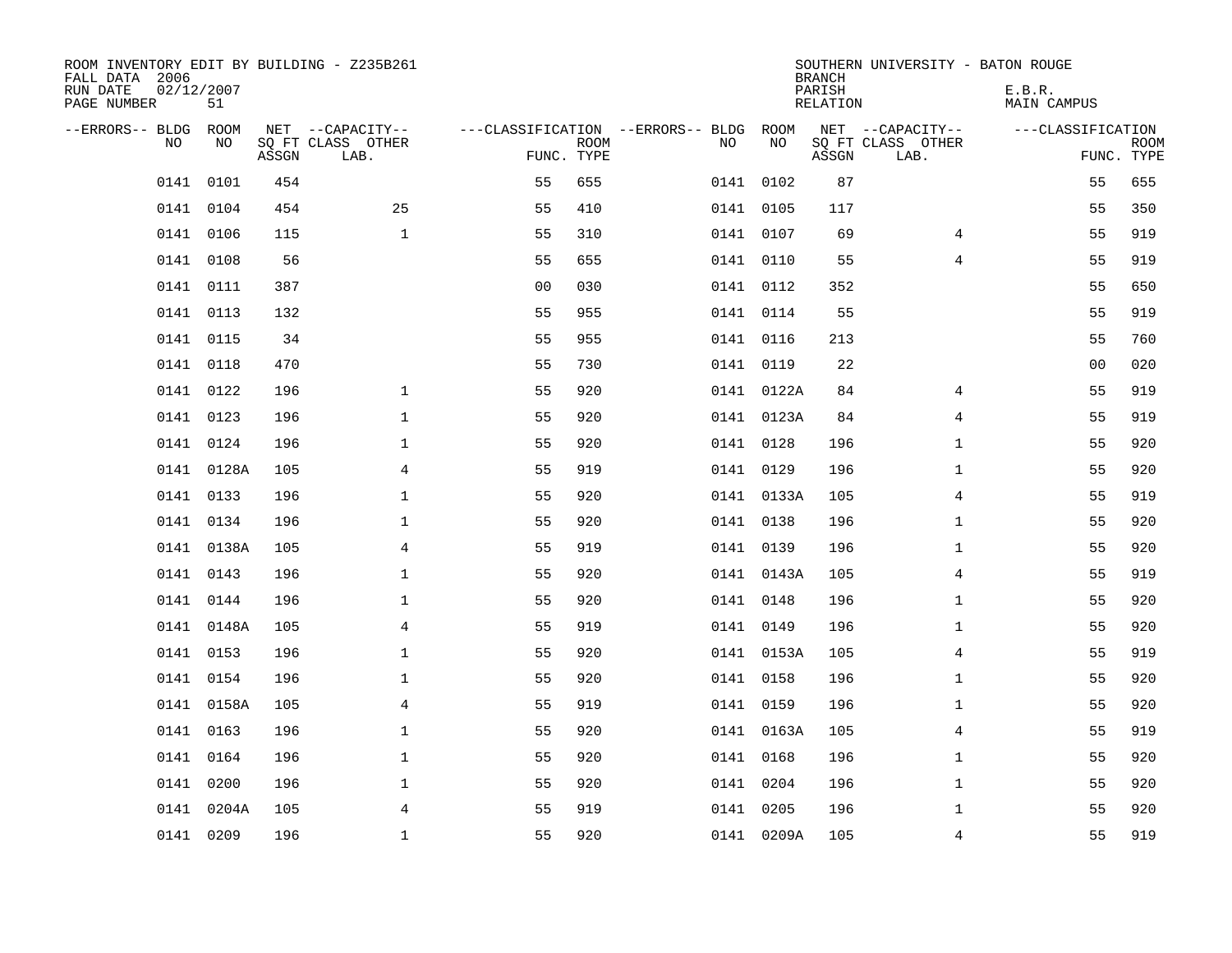| ROOM INVENTORY EDIT BY BUILDING - Z235B261<br>FALL DATA 2006<br>RUN DATE<br>PAGE NUMBER | 02/12/2007<br>52 |       |                                               |                                                      |             |           |            | <b>BRANCH</b><br>PARISH<br><b>RELATION</b> | SOUTHERN UNIVERSITY - BATON ROUGE             | E.B.R.<br><b>MAIN CAMPUS</b>    |             |
|-----------------------------------------------------------------------------------------|------------------|-------|-----------------------------------------------|------------------------------------------------------|-------------|-----------|------------|--------------------------------------------|-----------------------------------------------|---------------------------------|-------------|
| --ERRORS-- BLDG ROOM<br>NO                                                              | NO               | ASSGN | NET --CAPACITY--<br>SQ FT CLASS OTHER<br>LAB. | ---CLASSIFICATION --ERRORS-- BLDG ROOM<br>FUNC. TYPE | <b>ROOM</b> | NO        | NO         | ASSGN                                      | NET --CAPACITY--<br>SQ FT CLASS OTHER<br>LAB. | ---CLASSIFICATION<br>FUNC. TYPE | <b>ROOM</b> |
| 0141                                                                                    | 0210             | 196   | $\mathbf 1$                                   | 55                                                   | 920         | 0141 0214 |            | 196                                        | $\mathbf{1}$                                  | 55                              | 920         |
|                                                                                         | 0141 0214A       | 105   | 4                                             | 55                                                   | 919         | 0141 0215 |            | 196                                        | $\mathbf{1}$                                  | 55                              | 920         |
|                                                                                         | 0141 0219        | 196   | $\mathbf{1}$                                  | 55                                                   | 920         |           | 0141 0219A | 105                                        | 4                                             | 55                              | 919         |
|                                                                                         | 0141 0220        | 224   |                                               | 55                                                   | 760         |           | 0141 0221  | 294                                        | 17                                            | 55                              | 410         |
| 0141                                                                                    | 0223             | 125   |                                               | 55                                                   | 760         |           | 0141 0223A | 35                                         | $\overline{a}$                                | 55                              | 919         |
|                                                                                         | 0141 0225        | 144   | $\mathbf{1}$                                  | 55                                                   | 920         | 0141 0226 |            | 196                                        | $\mathbf{1}$                                  | 55                              | 920         |
| 0141                                                                                    | 0230             | 196   | $\mathbf{1}$                                  | 55                                                   | 920         |           | 0141 0230A | 105                                        | 4                                             | 55                              | 919         |
|                                                                                         | 0141 0231        | 196   | $\mathbf{1}$                                  | 55                                                   | 920         | 0141 0235 |            | 196                                        | $\mathbf{1}$                                  | 55                              | 920         |
|                                                                                         | 0141 0235A       | 105   | 4                                             | 55                                                   | 919         | 0141 0236 |            | 196                                        | $\mathbf{1}$                                  | 55                              | 920         |
|                                                                                         | 0141 0240        | 196   | $\mathbf{1}$                                  | 55                                                   | 920         |           | 0141 0241  | 196                                        | $\mathbf{1}$                                  | 55                              | 920         |
| 0141                                                                                    | 0245             | 196   | $\mathbf{1}$                                  | 55                                                   | 920         |           | 0141 0245A | 105                                        | 4                                             | 55                              | 919         |
|                                                                                         | 0141 0246        | 196   | $\mathbf{1}$                                  | 55                                                   | 920         |           | 0141 0250  | 196                                        | $\mathbf{1}$                                  | 55                              | 920         |
| 0141                                                                                    | 0250A            | 105   | 4                                             | 55                                                   | 919         | 0141 0251 |            | 196                                        | $\mathbf{1}$                                  | 55                              | 920         |
|                                                                                         | 0141 0255        | 196   | $\mathbf 1$                                   | 55                                                   | 920         |           | 0141 0255A | 105                                        | 4                                             | 55                              | 919         |
| 0141                                                                                    | 0256             | 196   | $\mathbf 1$                                   | 55                                                   | 920         | 0141 0260 |            | 196                                        | $\mathbf{1}$                                  | 55                              | 920         |
|                                                                                         | 0141 0260A       | 105   | 4                                             | 55                                                   | 919         | 0141 0261 |            | 196                                        | $\mathbf{1}$                                  | 55                              | 920         |
| 0141                                                                                    | 0265             | 196   | $\mathbf 1$                                   | 55                                                   | 920         |           | 0141 0265A | 105                                        | 4                                             | 55                              | 919         |
| 0141                                                                                    | 0266             | 196   | $\mathbf{1}$                                  | 55                                                   | 920         |           | 0141 0270  | 196                                        | $\mathbf{1}$                                  | 55                              | 920         |
|                                                                                         | 0141 0270A       | 105   | $\overline{4}$                                | 55                                                   | 919         | 0141 0271 |            | 196                                        | $\mathbf{1}$                                  | 55                              | 920         |
|                                                                                         | 0141 0275        | 196   | $\mathbf 1$                                   | 55                                                   | 920         |           | 0141 0275A | 105                                        | 4                                             | 55                              | 919         |
|                                                                                         | 0141 0276        | 196   | $\mathbf 1$                                   | 55                                                   | 920         | 0141 0280 |            | 196                                        | $\mathbf{1}$                                  | 55                              | 920         |
|                                                                                         | 0141 0280A       | 105   | $\overline{4}$                                | 55                                                   | 919         | 0141 0300 |            | 196                                        | $\mathbf{1}$                                  | 55                              | 920         |
|                                                                                         | 0141 0304        | 196   | 1                                             | 55                                                   | 920         |           | 0141 0304A | 105                                        | 4                                             | 55                              | 919         |
|                                                                                         | 0141 0305        | 196   | $\mathbf 1$                                   | 55                                                   | 920         | 0141 0309 |            | 196                                        | $\mathbf{1}$                                  | 55                              | 920         |
|                                                                                         | 0141 0309A       | 105   | 4                                             | 55                                                   | 919         | 0141 0310 |            | 196                                        | $\mathbf{1}$                                  | 55                              | 920         |
|                                                                                         | 0141 0314        | 196   | $\mathbf{1}$                                  | 55                                                   | 920         |           | 0141 0314A | 105                                        | 4                                             | 55                              | 919         |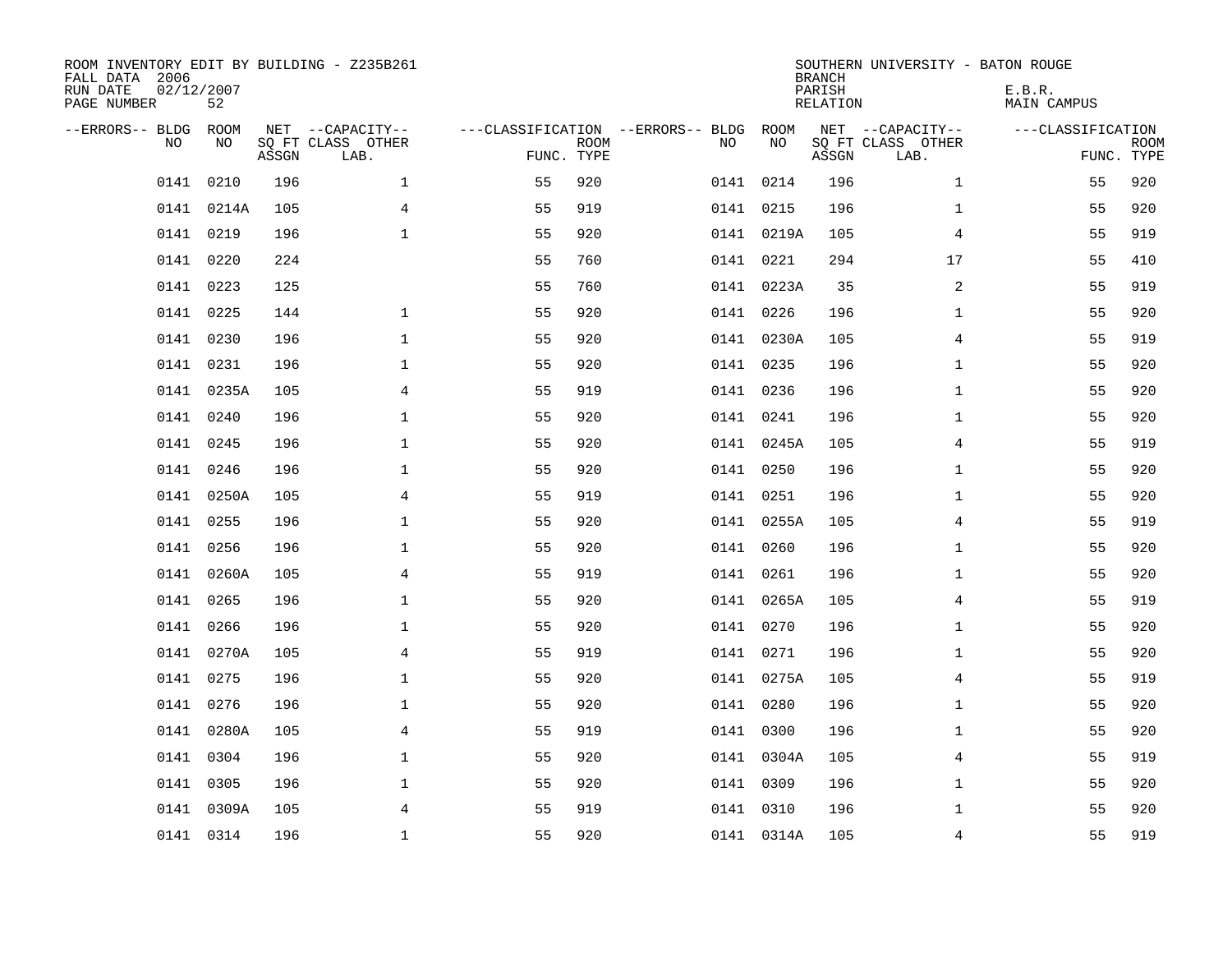| ROOM INVENTORY EDIT BY BUILDING - Z235B261<br>FALL DATA 2006<br>RUN DATE<br>PAGE NUMBER | 02/12/2007<br>53 |       |                                               |                                                      |             |           |                                                  | <b>BRANCH</b><br>PARISH<br><b>RELATION</b> | SOUTHERN UNIVERSITY - BATON ROUGE                                      | E.B.R.<br><b>MAIN CAMPUS</b> |                           |
|-----------------------------------------------------------------------------------------|------------------|-------|-----------------------------------------------|------------------------------------------------------|-------------|-----------|--------------------------------------------------|--------------------------------------------|------------------------------------------------------------------------|------------------------------|---------------------------|
| --ERRORS-- BLDG ROOM<br>NO                                                              | NO               | ASSGN | NET --CAPACITY--<br>SQ FT CLASS OTHER<br>LAB. | ---CLASSIFICATION --ERRORS-- BLDG ROOM<br>FUNC. TYPE | <b>ROOM</b> | NO        | NO                                               | ASSGN                                      | NET --CAPACITY--<br>SQ FT CLASS OTHER<br>LAB.                          | ---CLASSIFICATION            | <b>ROOM</b><br>FUNC. TYPE |
| 0141                                                                                    | 0315             | 196   | $\mathbf 1$                                   | 55                                                   | 920         | 0141 0319 |                                                  | 196                                        | $\mathbf{1}$                                                           | 55                           | 920                       |
|                                                                                         | 0141 0319A       | 105   | 4                                             | 55                                                   | 919         | 0141 0320 |                                                  | 196                                        | $\mathbf{1}$                                                           | 55                           | 920                       |
|                                                                                         | 0141 0321        | 196   | $\mathbf 1$                                   | 55                                                   | 920         |           | 0141 0321A                                       | 105                                        | 4                                                                      | 55                           | 919                       |
|                                                                                         | 0141 0323        | 125   |                                               | 55                                                   | 760         | 0141 0325 |                                                  | 144                                        | $\mathbf{1}$                                                           | 55                           | 920                       |
|                                                                                         | 0141 0325A       | 105   | $\overline{4}$                                | 55                                                   | 919         | 0141 0326 |                                                  | 196                                        | $\mathbf{1}$                                                           | 55                           | 920                       |
|                                                                                         | 0141 0330        | 196   | $\mathbf{1}$                                  | 55                                                   | 920         |           | 0141 0330A                                       | 105                                        | $\mathbf{1}$                                                           | 55                           | 920                       |
|                                                                                         | 0141 0331        | 196   | $\mathbf{1}$                                  | 55                                                   | 920         | 0141 0335 |                                                  | 196                                        | $\mathbf{1}$                                                           | 55                           | 920                       |
|                                                                                         | 0141 0335A       | 105   | 4                                             | 55                                                   | 919         | 0141 0341 |                                                  | 196                                        | $\mathbf{1}$                                                           | 55                           | 920                       |
|                                                                                         | 0141 0341A       | 105   | 4                                             | 55                                                   | 919         | 0141 0345 |                                                  | 196                                        | $\mathbf{1}$                                                           | 55                           | 920                       |
|                                                                                         | 0141 0346        | 196   | $\mathbf{1}$                                  | 55                                                   | 920         |           | 0141 0346A                                       | 105                                        | 4                                                                      | 55                           | 919                       |
|                                                                                         | 0141 0350        | 196   | $\mathbf{1}$                                  | 55                                                   | 920         | 0141 0351 |                                                  | 196                                        | $\mathbf{1}$                                                           | 55                           | 920                       |
|                                                                                         | 0141 0351A       | 105   | $\overline{4}$                                | 55                                                   | 919         | 0141 0355 |                                                  | 196                                        | $\mathbf{1}$                                                           | 55                           | 920                       |
|                                                                                         | 0141 0356        | 196   | $\mathbf 1$                                   | 55                                                   | 920         |           | 0141 0356A                                       | 105                                        | 4                                                                      | 55                           | 919                       |
|                                                                                         | 0141 0360        | 196   | $\mathbf 1$                                   | 55                                                   | 920         | 0141 0361 |                                                  | 196                                        | $\mathbf{1}$                                                           | 55                           | 920                       |
| 0141                                                                                    | 0365             | 196   | $\mathbf 1$                                   | 55                                                   | 920         |           | 0141 0365A                                       | 105                                        | 4                                                                      | 55                           | 919                       |
|                                                                                         | 0141 0366        | 196   | $\mathbf{1}$                                  | 55                                                   | 920         |           | 0141 0366A                                       | 105                                        | 4                                                                      | 55                           | 919                       |
|                                                                                         | 0141 0370        | 196   | $\mathbf 1$                                   | 55                                                   | 920         | 0141 0371 |                                                  | 196                                        | $\mathbf{1}$                                                           | 55                           | 920                       |
|                                                                                         | 0141 0371A       | 105   | $\overline{4}$                                | 55                                                   | 919         | 0141 0375 |                                                  | 196                                        | $\mathbf{1}$                                                           | 55                           | 920                       |
|                                                                                         | 0141 0376        | 196   | $\mathbf{1}$                                  | 55                                                   | 920         |           | 0141 0376A                                       | 105                                        | $\overline{4}$                                                         | 55                           | 919                       |
|                                                                                         | 0141 0380        | 196   | $\mathbf 1$                                   | 55                                                   | 920         |           | TOTAL NUMBER CLASSROOMS<br>TOTAL NUMBER LABS 210 |                                            | TOTAL NET ASSIGN SQ. FT. IN ROOM FILE<br>TOTAL NUMBER SPECIAL LABS 220 | 25,300                       |                           |
|                                                                                         | 0142 0AAA        | 3484  |                                               | 0 <sub>0</sub>                                       | 020         | 0142 0BBB |                                                  | 3484                                       |                                                                        | 0 <sub>0</sub>               | 020                       |
|                                                                                         | 0142 0CCC        | 3484  |                                               | 0 <sub>0</sub>                                       | 020         | 0142 0100 |                                                  | 1708                                       |                                                                        | 55                           | 650                       |
| 0142                                                                                    | 0101             | 454   |                                               | 55                                                   | 655         | 0142 0102 |                                                  | 87                                         |                                                                        | 55                           | 655                       |
|                                                                                         | 0142 0104        | 454   | 25                                            | 55                                                   | 410         | 0142 0105 |                                                  | 117                                        |                                                                        | 55                           | 350                       |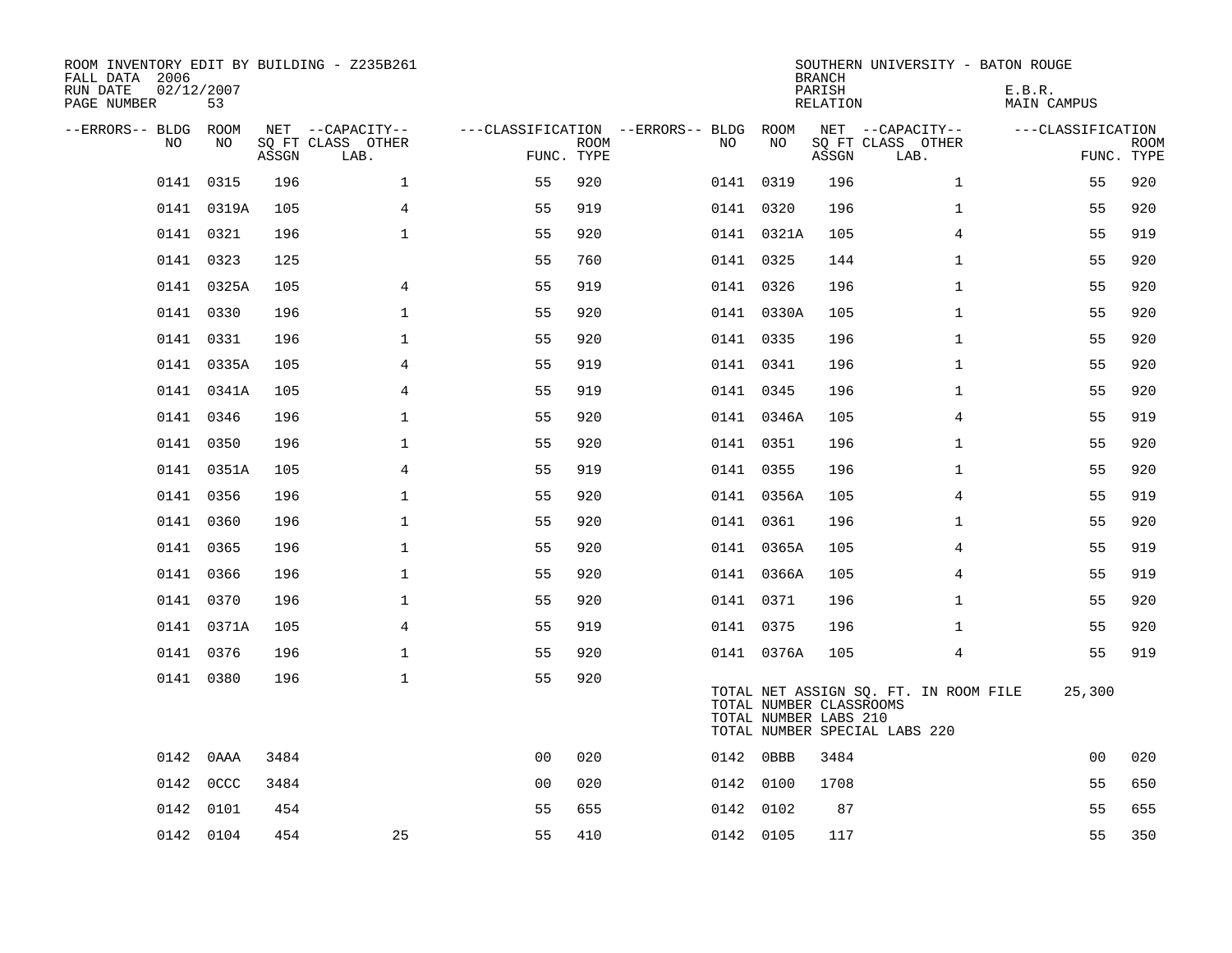| ROOM INVENTORY EDIT BY BUILDING - Z235B261<br>FALL DATA 2006<br>RUN DATE<br>PAGE NUMBER | 02/12/2007<br>54 |       |                                               |                |             |                                              |            | <b>BRANCH</b><br>PARISH<br><b>RELATION</b> | SOUTHERN UNIVERSITY - BATON ROUGE             | E.B.R.<br><b>MAIN CAMPUS</b> |                           |
|-----------------------------------------------------------------------------------------|------------------|-------|-----------------------------------------------|----------------|-------------|----------------------------------------------|------------|--------------------------------------------|-----------------------------------------------|------------------------------|---------------------------|
| --ERRORS-- BLDG ROOM<br>NO                                                              | NO               | ASSGN | NET --CAPACITY--<br>SQ FT CLASS OTHER<br>LAB. | FUNC. TYPE     | <b>ROOM</b> | ---CLASSIFICATION --ERRORS-- BLDG ROOM<br>NO | NO         | ASSGN                                      | NET --CAPACITY--<br>SQ FT CLASS OTHER<br>LAB. | ---CLASSIFICATION            | <b>ROOM</b><br>FUNC. TYPE |
| 0142                                                                                    | 0106             | 115   | $\mathbf{1}$                                  | 55             | 310         |                                              | 0142 0107  | 69                                         | 4                                             | 55                           | 919                       |
| 0142                                                                                    | 0108             | 56    |                                               | 55             | 655         |                                              | 0142 0110  | 55                                         | 4                                             | 55                           | 919                       |
| 0142                                                                                    | 0111             | 387   |                                               | 0 <sub>0</sub> | 030         |                                              | 0142 0112  | 352                                        |                                               | 55                           | 650                       |
| 0142                                                                                    | 0113             | 132   |                                               | 55             | 955         |                                              | 0142 0114  | 55                                         |                                               | 55                           | 919                       |
| 0142                                                                                    | 0115             | 34    |                                               | 55             | 955         |                                              | 0142 0116  | 213                                        |                                               | 55                           | 760                       |
| 0142                                                                                    | 0118             | 470   |                                               | 55             | 730         |                                              | 0142 0119  | 22                                         |                                               | 0 <sub>0</sub>               | 020                       |
| 0142                                                                                    | 0122             | 196   | $\mathbf{1}$                                  | 55             | 920         |                                              | 0142 0122A | 84                                         | 4                                             | 55                           | 919                       |
| 0142                                                                                    | 0123             | 196   | $\mathbf{1}$                                  | 55             | 920         |                                              | 0142 0123A | 84                                         | $\overline{4}$                                | 55                           | 919                       |
| 0142                                                                                    | 0124             | 196   | $\mathbf 1$                                   | 55             | 920         |                                              | 0142 0128  | 196                                        | $\mathbf{1}$                                  | 55                           | 920                       |
|                                                                                         | 0142 0128A       | 105   | 4                                             | 55             | 919         |                                              | 0142 0129  | 196                                        | $\mathbf{1}$                                  | 55                           | 920                       |
|                                                                                         | 0142 0133        | 196   | $\mathbf 1$                                   | 55             | 920         |                                              | 0142 0133A | 105                                        | 4                                             | 55                           | 919                       |
|                                                                                         | 0142 0134        | 196   | $\mathbf 1$                                   | 55             | 920         |                                              | 0142 0138  | 196                                        | $\mathbf{1}$                                  | 55                           | 920                       |
| 0142                                                                                    | 0138A            | 105   | 4                                             | 55             | 919         |                                              | 0142 0139  | 196                                        | $\mathbf{1}$                                  | 55                           | 920                       |
|                                                                                         | 0142 0143        | 196   | $\mathbf 1$                                   | 55             | 920         |                                              | 0142 0143A | 105                                        | 4                                             | 55                           | 919                       |
|                                                                                         | 0142 0144        | 196   | $\mathbf{1}$                                  | 55             | 920         |                                              | 0142 0148  | 196                                        | $\mathbf{1}$                                  | 55                           | 920                       |
|                                                                                         | 0142 0148A       | 105   | $\overline{4}$                                | 55             | 919         |                                              | 0142 0149  | 196                                        | $\mathbf{1}$                                  | 55                           | 920                       |
|                                                                                         | 0142 0153        | 196   | $\mathbf{1}$                                  | 55             | 920         |                                              | 0142 0153A | 105                                        | $\overline{4}$                                | 55                           | 919                       |
| 0142                                                                                    | 0154             | 196   | $\mathbf 1$                                   | 55             | 920         |                                              | 0142 0158  | 196                                        | $\mathbf{1}$                                  | 55                           | 920                       |
|                                                                                         | 0142 0158A       | 105   | 4                                             | 55             | 919         |                                              | 0142 0159  | 196                                        | $\mathbf{1}$                                  | 55                           | 920                       |
| 0142                                                                                    | 0163             | 196   | 1                                             | 55             | 920         |                                              | 0142 0163A | 105                                        | 4                                             | 55                           | 919                       |
| 0142                                                                                    | 0164             | 196   | $\mathbf{1}$                                  | 55             | 920         |                                              | 0142 0168  | 196                                        | $\mathbf{1}$                                  | 55                           | 920                       |
| 0142                                                                                    | 0200             | 196   | $\mathbf{1}$                                  | 55             | 920         | 0142                                         | 0204       | 196                                        | $\mathbf{1}$                                  | 55                           | 920                       |
| 0142                                                                                    | 0204A            | 105   | 4                                             | 55             | 919         |                                              | 0142 0205  | 196                                        | $\mathbf{1}$                                  | 55                           | 920                       |
| 0142                                                                                    | 0209             | 196   | $\mathbf{1}$                                  | 55             | 920         |                                              | 0142 0209A | 105                                        | 4                                             | 55                           | 919                       |
| 0142                                                                                    | 0210             | 196   | $\mathbf{1}$                                  | 55             | 920         |                                              | 0142 0214  | 196                                        | $\mathbf{1}$                                  | 55                           | 920                       |
|                                                                                         | 0142 0214A       | 105   | $\overline{4}$                                | 55             | 919         |                                              | 0142 0215  | 196                                        | $\mathbf{1}$                                  | 55                           | 920                       |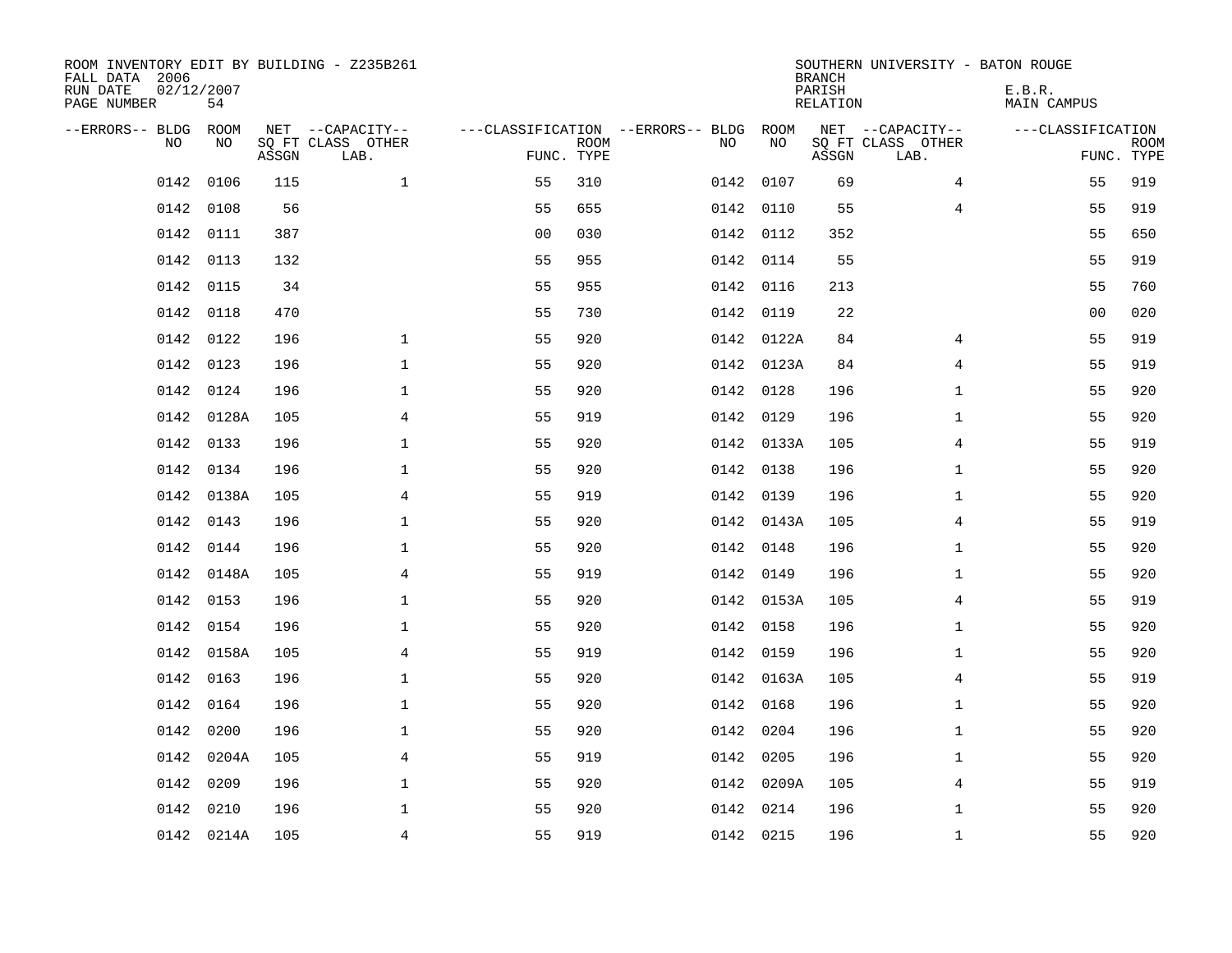| ROOM INVENTORY EDIT BY BUILDING - Z235B261<br>FALL DATA 2006<br>RUN DATE<br>PAGE NUMBER | 02/12/2007<br>55 |       |                                               |                                                      |             |           |            | <b>BRANCH</b><br>PARISH<br><b>RELATION</b> | SOUTHERN UNIVERSITY - BATON ROUGE             | E.B.R.<br><b>MAIN CAMPUS</b> |                           |
|-----------------------------------------------------------------------------------------|------------------|-------|-----------------------------------------------|------------------------------------------------------|-------------|-----------|------------|--------------------------------------------|-----------------------------------------------|------------------------------|---------------------------|
| --ERRORS-- BLDG<br>NO                                                                   | ROOM<br>NO       | ASSGN | NET --CAPACITY--<br>SQ FT CLASS OTHER<br>LAB. | ---CLASSIFICATION --ERRORS-- BLDG ROOM<br>FUNC. TYPE | <b>ROOM</b> | NO        | NO         | ASSGN                                      | NET --CAPACITY--<br>SQ FT CLASS OTHER<br>LAB. | ---CLASSIFICATION            | <b>ROOM</b><br>FUNC. TYPE |
| 0142                                                                                    | 0219             | 196   | $\mathbf{1}$                                  | 55                                                   | 920         |           | 0142 0219A | 105                                        | 4                                             | 55                           | 919                       |
| 0142                                                                                    | 0220             | 224   |                                               | 55                                                   | 760         | 0142      | 0221       | 294                                        | 17                                            | 55                           | 410                       |
| 0142                                                                                    | 0223             | 125   |                                               | 55                                                   | 760         |           | 0142 0223A | 35                                         | $\overline{a}$                                | 55                           | 919                       |
| 0142                                                                                    | 0225             | 144   | $\mathbf 1$                                   | 55                                                   | 920         |           | 0142 0226  | 196                                        | $\mathbf{1}$                                  | 55                           | 920                       |
| 0142                                                                                    | 0230             | 196   | $\mathbf{1}$                                  | 55                                                   | 920         |           | 0142 0230A | 105                                        | 4                                             | 55                           | 919                       |
| 0142                                                                                    | 0231             | 196   | $\mathbf{1}$                                  | 55                                                   | 920         |           | 0142 0235  | 196                                        | $\mathbf{1}$                                  | 55                           | 920                       |
| 0142                                                                                    | 0235A            | 105   | $\overline{4}$                                | 55                                                   | 919         |           | 0142 0236  | 196                                        | $\mathbf{1}$                                  | 55                           | 920                       |
| 0142                                                                                    | 0240             | 196   | $\mathbf{1}$                                  | 55                                                   | 920         |           | 0142 0241  | 196                                        | $\mathbf{1}$                                  | 55                           | 920                       |
| 0142                                                                                    | 0245             | 196   | $\mathbf 1$                                   | 55                                                   | 920         |           | 0142 0245A | 105                                        | 4                                             | 55                           | 919                       |
| 0142                                                                                    | 0246             | 196   | $\mathbf 1$                                   | 55                                                   | 920         |           | 0142 0250  | 196                                        | $\mathbf{1}$                                  | 55                           | 920                       |
| 0142                                                                                    | 0250A            | 105   | 4                                             | 55                                                   | 919         |           | 0142 0251  | 196                                        | $\mathbf{1}$                                  | 55                           | 920                       |
|                                                                                         | 0142 0255        | 196   | $\mathbf 1$                                   | 55                                                   | 920         |           | 0142 0255A | 105                                        | 4                                             | 55                           | 920                       |
| 0142                                                                                    | 0256             | 196   | $\mathbf 1$                                   | 55                                                   | 920         | 0142      | 0260       | 196                                        | $\mathbf{1}$                                  | 55                           | 920                       |
| 0142                                                                                    | 0260A            | 105   | 4                                             | 55                                                   | 919         |           | 0142 0261  | 196                                        | $\mathbf{1}$                                  | 55                           | 920                       |
|                                                                                         | 0142 0265        | 196   | $\mathbf{1}$                                  | 55                                                   | 920         |           | 0142 0265A | 105                                        | 4                                             | 55                           | 919                       |
| 0142                                                                                    | 0266             | 196   | $\mathbf 1$                                   | 55                                                   | 920         |           | 0142 0270  | 196                                        | $\mathbf{1}$                                  | 55                           | 920                       |
|                                                                                         | 0142 0270A       | 105   | $\overline{4}$                                | 55                                                   | 919         |           | 0142 0271  | 196                                        | $\mathbf{1}$                                  | 55                           | 920                       |
| 0142                                                                                    | 0275             | 196   | $\mathbf 1$                                   | 55                                                   | 920         |           | 0142 0275A | 105                                        | 4                                             | 55                           | 919                       |
|                                                                                         | 0142 0276        | 196   | 1                                             | 55                                                   | 920         |           | 0142 0280  | 196                                        | $\mathbf{1}$                                  | 55                           | 920                       |
| 0142                                                                                    | 0280A            | 105   | 4                                             | 55                                                   | 919         |           | 0142 0300  | 196                                        | $\mathbf{1}$                                  | 55                           | 920                       |
| 0142                                                                                    | 0304             | 196   | $\mathbf{1}$                                  | 55                                                   | 920         |           | 0142 0304A | 105                                        | 4                                             | 55                           | 919                       |
| 0142                                                                                    | 0305             | 196   | $\mathbf 1$                                   | 55                                                   | 920         | 0142      | 0309       | 196                                        | $\mathbf{1}$                                  | 55                           | 920                       |
| 0142                                                                                    | 0309A            | 105   | 4                                             | 55                                                   | 919         |           | 0142 0310  | 196                                        | $\mathbf{1}$                                  | 55                           | 920                       |
| 0142                                                                                    | 0314             | 196   | $\mathbf{1}$                                  | 55                                                   | 920         |           | 0142 0314A | 105                                        | 4                                             | 55                           | 919                       |
| 0142                                                                                    | 0315             | 196   | $\mathbf{1}$                                  | 55                                                   | 920         | 0142 0319 |            | 196                                        | $\mathbf{1}$                                  | 55                           | 920                       |
|                                                                                         | 0142 0319A       | 105   | $\overline{4}$                                | 55                                                   | 919         |           | 0142 0320  | 196                                        | $\mathbf{1}$                                  | 55                           | 920                       |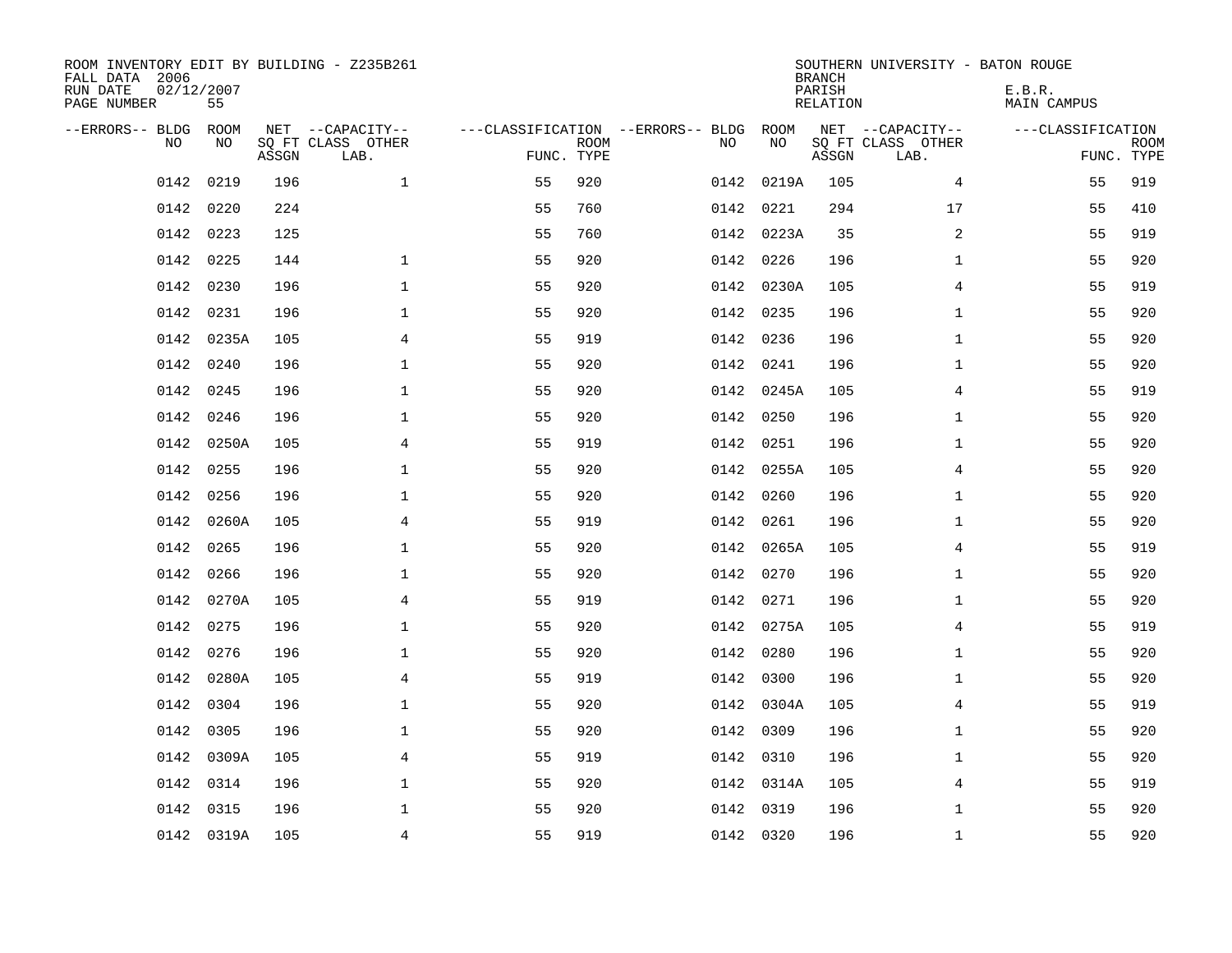| ROOM INVENTORY EDIT BY BUILDING - Z235B261<br>FALL DATA 2006<br>RUN DATE<br>PAGE NUMBER | 02/12/2007<br>56 |       |                           |                                        |      |           |                                                  | <b>BRANCH</b><br>PARISH<br>RELATION | SOUTHERN UNIVERSITY - BATON ROUGE                                      | E.B.R.<br><b>MAIN CAMPUS</b> |                           |
|-----------------------------------------------------------------------------------------|------------------|-------|---------------------------|----------------------------------------|------|-----------|--------------------------------------------------|-------------------------------------|------------------------------------------------------------------------|------------------------------|---------------------------|
| --ERRORS-- BLDG ROOM                                                                    |                  |       | NET --CAPACITY--          | ---CLASSIFICATION --ERRORS-- BLDG ROOM |      |           |                                                  |                                     | NET --CAPACITY--                                                       | ---CLASSIFICATION            |                           |
| NO.                                                                                     | NO.              | ASSGN | SO FT CLASS OTHER<br>LAB. | FUNC. TYPE                             | ROOM | NO.       | NO                                               | ASSGN                               | SQ FT CLASS OTHER<br>LAB.                                              |                              | <b>ROOM</b><br>FUNC. TYPE |
| 0142                                                                                    | 0321             | 196   | $\mathbf{1}$              | 55                                     | 920  |           | 0142 0321A                                       | 105                                 | $\overline{4}$                                                         | 55                           | 919                       |
| 0142                                                                                    | 0323             | 125   |                           | 55                                     | 760  | 0142 0325 |                                                  | 144                                 | $\mathbf{1}$                                                           | 55                           | 920                       |
|                                                                                         | 0142 0325A       | 105   | 4                         | 55                                     | 919  | 0142 0326 |                                                  | 196                                 | $\mathbf{1}$                                                           | 55                           | 920                       |
| 0142                                                                                    | 0330             | 196   | $\mathbf{1}$              | 55                                     | 920  |           | 0142 0330A                                       | 105                                 | $\mathbf{1}$                                                           | 55                           | 920                       |
| 0142                                                                                    | 0331             | 196   | $\mathbf{1}$              | 55                                     | 920  | 0142 0335 |                                                  | 196                                 | $\mathbf{1}$                                                           | 55                           | 920                       |
| 0142                                                                                    | 0335A            | 105   | $\overline{4}$            | 55                                     | 919  | 0142 0341 |                                                  | 196                                 | $\mathbf{1}$                                                           | 55                           | 920                       |
| 0142                                                                                    | 0341A            | 105   | 4                         | 55                                     | 919  | 0142 0345 |                                                  | 196                                 | $\mathbf{1}$                                                           | 55                           | 920                       |
|                                                                                         | 0142 0346        | 196   | $\mathbf{1}$              | 55                                     | 920  |           | 0142 0346A                                       | 105                                 | 4                                                                      | 55                           | 919                       |
| 0142                                                                                    | 0350             | 196   | $\mathbf{1}$              | 55                                     | 920  | 0142 0351 |                                                  | 196                                 | $\mathbf{1}$                                                           | 55                           | 920                       |
|                                                                                         | 0142 0351A       | 105   | $\overline{4}$            | 55                                     | 919  | 0142 0355 |                                                  | 196                                 | $\mathbf{1}$                                                           | 55                           | 920                       |
|                                                                                         | 0142 0356        | 196   | $\mathbf 1$               | 55                                     | 920  |           | 0142 0356A                                       | 105                                 | 4                                                                      | 55                           | 919                       |
|                                                                                         | 0142 0360        | 196   | $\mathbf 1$               | 55                                     | 920  | 0142 0361 |                                                  | 196                                 | $\mathbf{1}$                                                           | 55                           | 920                       |
| 0142                                                                                    | 0365             | 196   | $\mathbf{1}$              | 55                                     | 920  |           | 0142 0365A                                       | 105                                 | 4                                                                      | 55                           | 919                       |
|                                                                                         | 0142 0366        | 196   | $\mathbf{1}$              | 55                                     | 920  |           | 0142 0366A                                       | 105                                 | $\overline{4}$                                                         | 55                           | 919                       |
|                                                                                         | 0142 0370        | 196   | 1                         | 55                                     | 920  | 0142 0371 |                                                  | 196                                 | $\mathbf{1}$                                                           | 55                           | 920                       |
|                                                                                         | 0142 0371A       | 105   | 4                         | 55                                     | 919  | 0142 0375 |                                                  | 196                                 | $\mathbf{1}$                                                           | 55                           | 920                       |
|                                                                                         | 0142 0376        | 196   | $\mathbf{1}$              | 55                                     | 920  |           | 0142 0376A                                       | 105                                 | $\overline{4}$                                                         | 55                           | 919                       |
|                                                                                         | 0142 0380        | 196   | $\mathbf{1}$              | 55                                     | 920  |           | TOTAL NUMBER CLASSROOMS<br>TOTAL NUMBER LABS 210 |                                     | TOTAL NET ASSIGN SQ. FT. IN ROOM FILE<br>TOTAL NUMBER SPECIAL LABS 220 | 25,300                       |                           |
| 0143                                                                                    | 0AAA             | 1691  |                           | 0 <sub>0</sub>                         | 020  | 0143 0BBB |                                                  | 1691                                |                                                                        | 0 <sub>0</sub>               | 020                       |
| 0143                                                                                    | 0CCC             | 1691  |                           | 0 <sub>0</sub>                         | 020  | 0143      | 0110                                             | 414                                 |                                                                        | 55                           | 935                       |
| 0143                                                                                    | 0110A            | 46    |                           | 0 <sub>0</sub>                         | 010  |           | 0143 0110B                                       | 13                                  |                                                                        | 55                           | 955                       |
| 0143                                                                                    | 0110C            | 170   |                           | 55                                     | 935  |           | 0143 0110D                                       | 17                                  |                                                                        | 55                           | 955                       |
| 0143                                                                                    | 0111             | 167   | 4                         | 55                                     | 919  |           | 0143 0111A                                       | 187                                 | $\mathbf{1}$                                                           | 55                           | 910                       |
|                                                                                         | 0143 0111B       | 187   | $\mathbf{1}$              | 55                                     | 920  | 0143 0112 |                                                  | 167                                 | $\overline{4}$                                                         | 55                           | 919                       |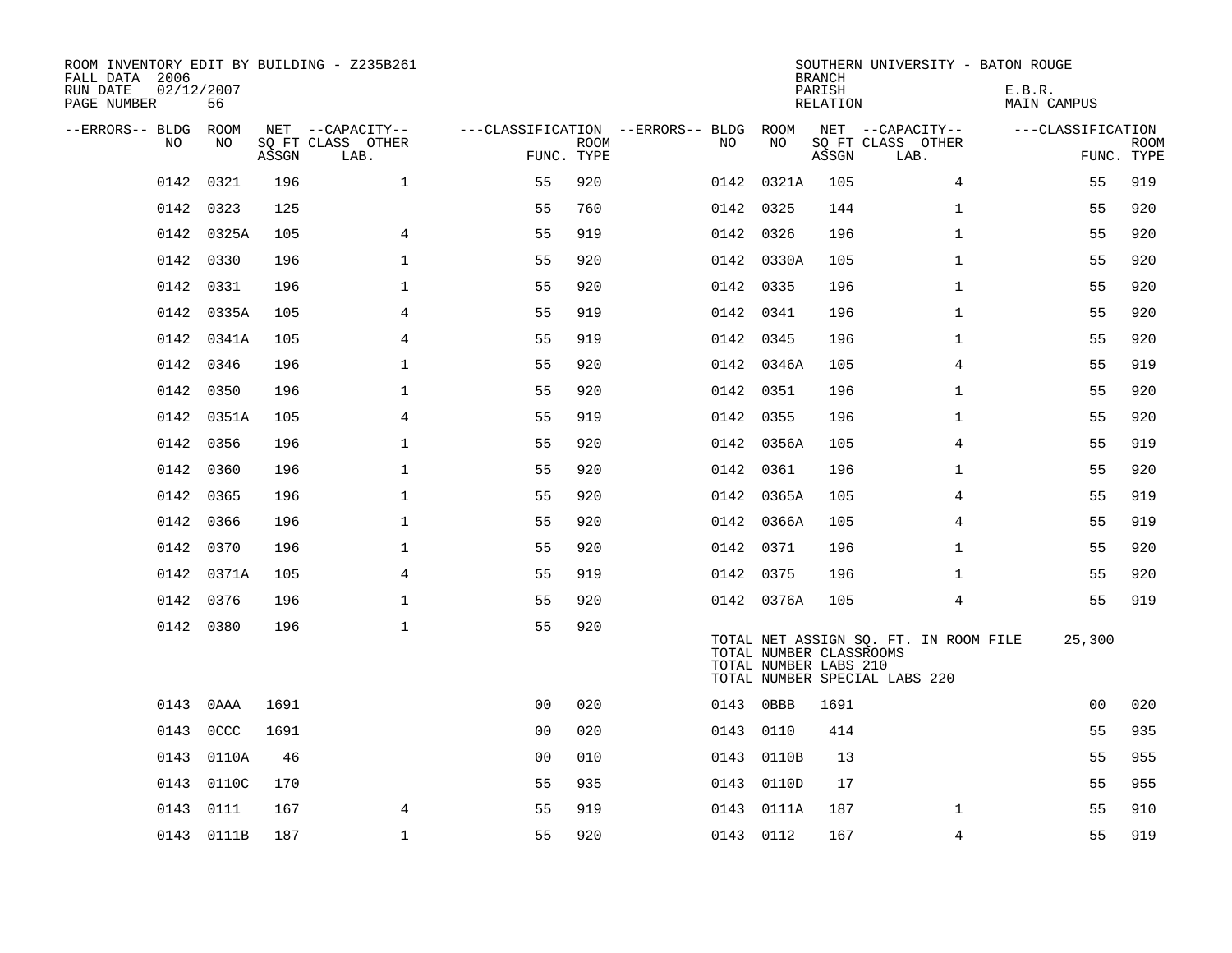| ROOM INVENTORY EDIT BY BUILDING - Z235B261<br>FALL DATA 2006<br>RUN DATE<br>PAGE NUMBER | 02/12/2007<br>57 |       |                                               |                                                 |             |      |            | <b>BRANCH</b><br>PARISH<br><b>RELATION</b> | SOUTHERN UNIVERSITY - BATON ROUGE             | E.B.R.<br><b>MAIN CAMPUS</b> |                           |
|-----------------------------------------------------------------------------------------|------------------|-------|-----------------------------------------------|-------------------------------------------------|-------------|------|------------|--------------------------------------------|-----------------------------------------------|------------------------------|---------------------------|
| --ERRORS-- BLDG<br>NO                                                                   | ROOM<br>NO       | ASSGN | NET --CAPACITY--<br>SQ FT CLASS OTHER<br>LAB. | ---CLASSIFICATION --ERRORS-- BLDG<br>FUNC. TYPE | <b>ROOM</b> | NO   | ROOM<br>NO | ASSGN                                      | NET --CAPACITY--<br>SQ FT CLASS OTHER<br>LAB. | ---CLASSIFICATION            | <b>ROOM</b><br>FUNC. TYPE |
| 0143                                                                                    | 0112A            | 187   | $\mathbf 1$                                   | 55                                              | 910         | 0143 | 0112B      | 187                                        | $\mathbf{1}$                                  | 55                           | 910                       |
| 0143                                                                                    | 0112C            | 187   | 1                                             | 55                                              | 910         | 0143 | 0112D      | 187                                        | $\mathbf{1}$                                  | 55                           | 910                       |
| 0143                                                                                    | 0113             | 167   | 4                                             | 55                                              | 919         | 0143 | 0113A      | 187                                        | $\mathbf{1}$                                  | 55                           | 910                       |
| 0143                                                                                    | 0113B            | 187   | $\mathbf 1$                                   | 55                                              | 910         |      | 0143 0113C | 187                                        | $\mathbf{1}$                                  | 55                           | 910                       |
| 0143                                                                                    | 0113D            | 187   | $\mathbf{1}$                                  | 55                                              | 910         | 0143 | 0114       | 167                                        | $\mathbf{1}$                                  | 55                           | 919                       |
| 0143                                                                                    | 0114A            | 187   | $\mathbf{1}$                                  | 55                                              | 910         |      | 0143 0114B | 187                                        | $\mathbf{1}$                                  | 55                           | 910                       |
| 0143                                                                                    | 0114C            | 187   | $\mathbf{1}$                                  | 55                                              | 910         | 0143 | 0114D      | 187                                        | 4                                             | 55                           | 910                       |
| 0143                                                                                    | 0115             | 167   | $\mathbf{1}$                                  | 55                                              | 919         |      | 0143 0115A | 187                                        | $\mathbf{1}$                                  | 55                           | 910                       |
| 0143                                                                                    | 0115B            | 187   | $\mathbf 1$                                   | 55                                              | 910         | 0143 | 0115C      | 187                                        | $\mathbf{1}$                                  | 55                           | 910                       |
| 0143                                                                                    | 0115D            | 187   | $\mathbf{1}$                                  | 55                                              | 910         | 0143 | 0116       | 167                                        | $\mathbf{1}$                                  | 55                           | 919                       |
| 0143                                                                                    | 0116A            | 187   | 4                                             | 55                                              | 910         | 0143 | 0116B      | 187                                        | $\mathbf{1}$                                  | 55                           | 910                       |
| 0143                                                                                    | 0116C            | 187   | $\mathbf{1}$                                  | 55                                              | 910         | 0143 | 0116D      | 187                                        | $\mathbf{1}$                                  | 55                           | 910                       |
| 0143                                                                                    | 0117             | 167   | $\mathbf 1$                                   | 55                                              | 919         | 0143 | 0117A      | 187                                        | $\mathbf{1}$                                  | 55                           | 910                       |
| 0143                                                                                    | 0117B            | 187   | $\mathbf 1$                                   | 55                                              | 910         | 0143 | 0117C      | 187                                        | $\mathbf{1}$                                  | 55                           | 910                       |
| 0143                                                                                    | 0117D            | 187   | 1                                             | 55                                              | 910         | 0143 | 0120       | 207                                        |                                               | 55                           | 935                       |
| 0143                                                                                    | 0121             | 167   | 4                                             | 55                                              | 919         | 0143 | 0121A      | 187                                        | $\mathbf{1}$                                  | 55                           | 910                       |
| 0143                                                                                    | 0121B            | 187   | $\mathbf 1$                                   | 55                                              | 910         | 0143 | 0121C      | 187                                        | $\mathbf{1}$                                  | 55                           | 910                       |
| 0143                                                                                    | 0121D            | 187   | $\mathbf{1}$                                  | 55                                              | 910         | 0143 | 0122       | 167                                        | $\overline{4}$                                | 55                           | 919                       |
|                                                                                         | 0143 0122A       | 187   | $\mathbf{1}$                                  | 55                                              | 910         | 0143 | 0122B      | 187                                        | $\mathbf{1}$                                  | 55                           | 910                       |
| 0143                                                                                    | 0122C            | 187   | $\mathbf 1$                                   | 55                                              | 910         | 0143 | 0122D      | 187                                        | $\mathbf{1}$                                  | 55                           | 910                       |
| 0143                                                                                    | 0123             | 167   | 4                                             | 55                                              | 919         |      | 0143 0123A | 187                                        | $\mathbf{1}$                                  | 55                           | 910                       |
| 0143                                                                                    | 0123B            | 187   | $\mathbf 1$                                   | 55                                              | 910         | 0143 | 0123C      | 187                                        | $\mathbf{1}$                                  | 55                           | 910                       |
| 0143                                                                                    | 0123D            | 187   | 1                                             | 55                                              | 910         | 0143 | 0124       | 167                                        | 4                                             | 55                           | 919                       |
| 0143                                                                                    | 0124A            | 187   | $\mathbf 1$                                   | 55                                              | 910         | 0143 | 0124B      | 187                                        | $\mathbf{1}$                                  | 55                           | 910                       |
| 0143                                                                                    | 0124C            | 187   | 1                                             | 55                                              | 910         |      | 0143 0124D | 187                                        | $\mathbf{1}$                                  | 55                           | 910                       |
|                                                                                         | 0143 0125        | 167   | 4                                             | 55                                              | 919         |      | 0143 0125A | 187                                        | $\mathbf{1}$                                  | 55                           | 910                       |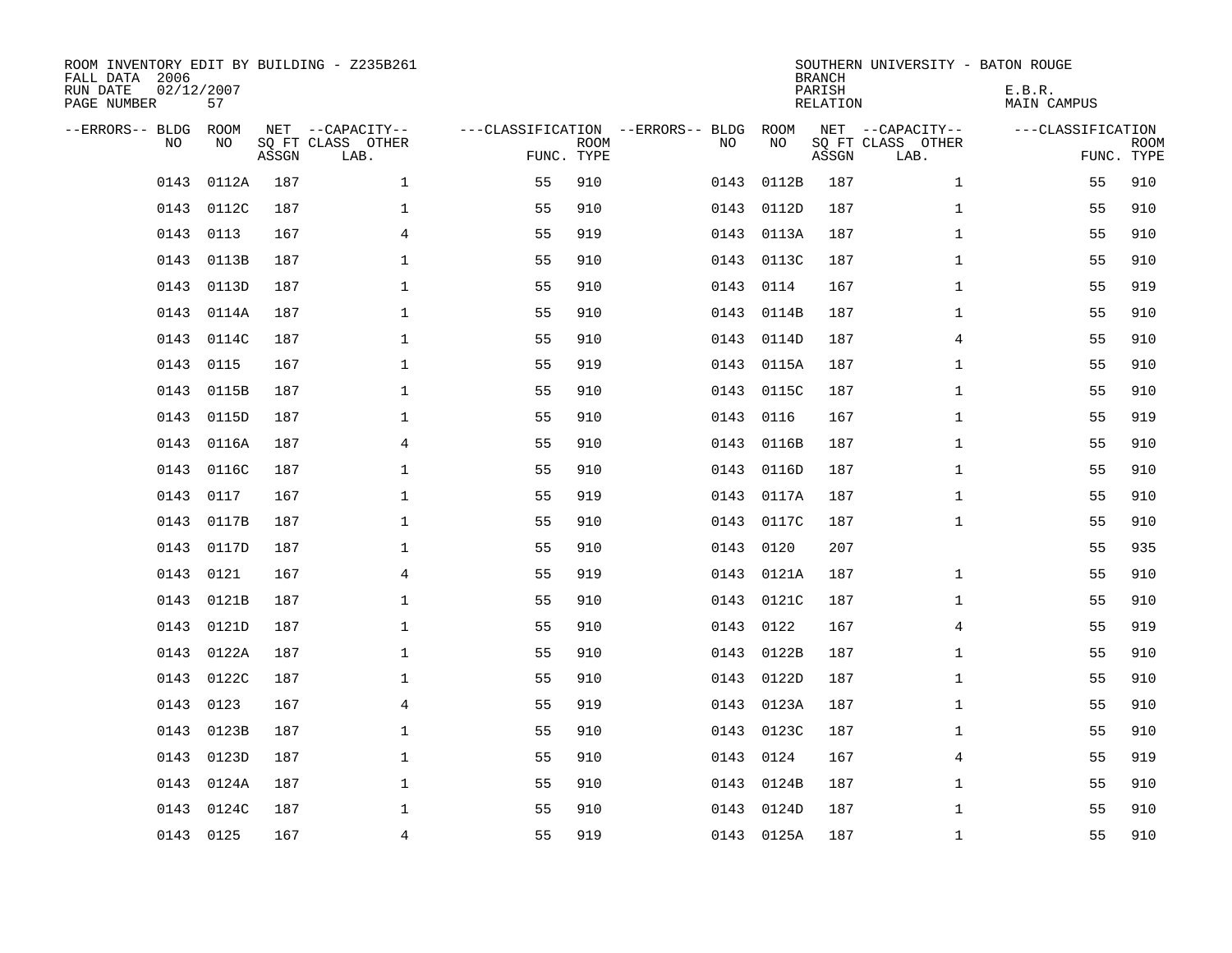| ROOM INVENTORY EDIT BY BUILDING - Z235B261<br>FALL DATA 2006<br>RUN DATE<br>PAGE NUMBER | 02/12/2007<br>58 |       |                                               |                |             |                                         |      |            | <b>BRANCH</b><br>PARISH<br><b>RELATION</b> | SOUTHERN UNIVERSITY - BATON ROUGE             | E.B.R.<br><b>MAIN CAMPUS</b> |                           |
|-----------------------------------------------------------------------------------------|------------------|-------|-----------------------------------------------|----------------|-------------|-----------------------------------------|------|------------|--------------------------------------------|-----------------------------------------------|------------------------------|---------------------------|
| --ERRORS-- BLDG<br>NO                                                                   | ROOM<br>NO       | ASSGN | NET --CAPACITY--<br>SQ FT CLASS OTHER<br>LAB. | FUNC. TYPE     | <b>ROOM</b> | ---CLASSIFICATION --ERRORS-- BLDG<br>NO |      | ROOM<br>NO | ASSGN                                      | NET --CAPACITY--<br>SQ FT CLASS OTHER<br>LAB. | ---CLASSIFICATION            | <b>ROOM</b><br>FUNC. TYPE |
| 0143                                                                                    | 0125B            | 187   | $\mathbf 1$                                   | 55             | 910         | 0143                                    |      | 0125C      | 187                                        | $\mathbf{1}$                                  | 55                           | 910                       |
| 0143                                                                                    | 0125D            | 187   | 1                                             | 55             | 910         |                                         | 0143 | 0126       | 167                                        | 4                                             | 55                           | 919                       |
| 0143                                                                                    | 0126A            | 187   | 1                                             | 55             | 910         |                                         | 0143 | 0126B      | 187                                        | $\mathbf{1}$                                  | 55                           | 910                       |
| 0143                                                                                    | 0126C            | 187   | $\mathbf 1$                                   | 55             | 910         |                                         | 0143 | 0126D      | 187                                        | $\mathbf{1}$                                  | 55                           | 910                       |
| 0143                                                                                    | 0127             | 167   | $\overline{4}$                                | 55             | 919         |                                         | 0143 | 0127A      | 187                                        | $\mathbf{1}$                                  | 55                           | 910                       |
| 0143                                                                                    | 0127B            | 187   | $\mathbf{1}$                                  | 55             | 910         |                                         |      | 0143 0127C | 187                                        | $\mathbf{1}$                                  | 55                           | 910                       |
| 0143                                                                                    | 0127D            | 187   | $\mathbf{1}$                                  | 55             | 910         |                                         | 0143 | 0130       | 207                                        |                                               | 55                           | 935                       |
| 0143                                                                                    | 0310             | 207   |                                               | 0 <sub>0</sub> | 010         |                                         |      | 0143 0310A | 46                                         |                                               | 0 <sub>0</sub>               | 010                       |
| 0143                                                                                    | 0310B            | 13    |                                               | 55             | 955         |                                         | 0143 | 0310C      | 170                                        |                                               | 55                           | 935                       |
| 0143                                                                                    | 0310D            | 17    |                                               | 55             | 955         |                                         | 0143 | 0321       | 167                                        | 4                                             | 55                           | 919                       |
| 0143                                                                                    | 0321A            | 187   | $\mathbf{1}$                                  | 55             | 910         |                                         | 0143 | 0321B      | 187                                        | $\mathbf{1}$                                  | 55                           | 910                       |
| 0143                                                                                    | 0321C            | 187   | $\mathbf{1}$                                  | 55             | 910         |                                         | 0143 | 0321D      | 187                                        | $\mathbf{1}$                                  | 55                           | 910                       |
| 0143                                                                                    | 0322             | 167   | 4                                             | 55             | 919         |                                         | 0143 | 0322A      | 187                                        | $\mathbf{1}$                                  | 55                           | 910                       |
| 0143                                                                                    | 0322B            | 187   | $\mathbf 1$                                   | 55             | 910         |                                         | 0143 | 0322C      | 187                                        | $\mathbf{1}$                                  | 55                           | 910                       |
| 0143                                                                                    | 0322D            | 187   | 1                                             | 55             | 910         |                                         | 0143 | 0323       | 167                                        | 4                                             | 55                           | 919                       |
| 0143                                                                                    | 0323A            | 187   | $\mathbf 1$                                   | 55             | 910         |                                         | 0143 | 0323B      | 187                                        | $\mathbf{1}$                                  | 55                           | 910                       |
| 0143                                                                                    | 0323C            | 187   | $\mathbf 1$                                   | 55             | 910         |                                         | 0143 | 0323D      | 187                                        | $\mathbf{1}$                                  | 55                           | 910                       |
| 0143                                                                                    | 0324             | 167   | $\overline{4}$                                | 55             | 919         |                                         | 0143 | 0324A      | 187                                        | $\mathbf{1}$                                  | 55                           | 910                       |
|                                                                                         | 0143 0324B       | 187   | $\mathbf{1}$                                  | 55             | 910         |                                         |      | 0143 0324C | 187                                        | $\mathbf{1}$                                  | 55                           | 910                       |
| 0143                                                                                    | 0324D            | 187   | $\mathbf 1$                                   | 55             | 910         |                                         | 0143 | 0325       | 167                                        | 4                                             | 55                           | 919                       |
| 0143                                                                                    | 0325A            | 187   | 1                                             | 55             | 910         |                                         | 0143 | 0325B      | 187                                        | $\mathbf{1}$                                  | 55                           | 910                       |
| 0143                                                                                    | 0325C            | 187   | 1                                             | 55             | 910         |                                         | 0143 | 0325D      | 187                                        | $\mathbf{1}$                                  | 55                           | 910                       |
| 0143                                                                                    | 0326             | 167   | 4                                             | 55             | 919         |                                         | 0143 | 0326A      | 187                                        | $\mathbf{1}$                                  | 55                           | 910                       |
| 0143                                                                                    | 0326B            | 187   | $\mathbf 1$                                   | 55             | 910         |                                         | 0143 | 0326C      | 187                                        | $\mathbf{1}$                                  | 55                           | 910                       |
| 0143                                                                                    | 0326D            | 187   | $\mathbf{1}$                                  | 55             | 910         |                                         | 0143 | 0327       | 167                                        | 4                                             | 55                           | 919                       |
|                                                                                         | 0143 0327A       | 187   | $\mathbf{1}$                                  | 55             | 910         |                                         |      | 0143 0327B | 187                                        | $\mathbf{1}$                                  | 55                           | 910                       |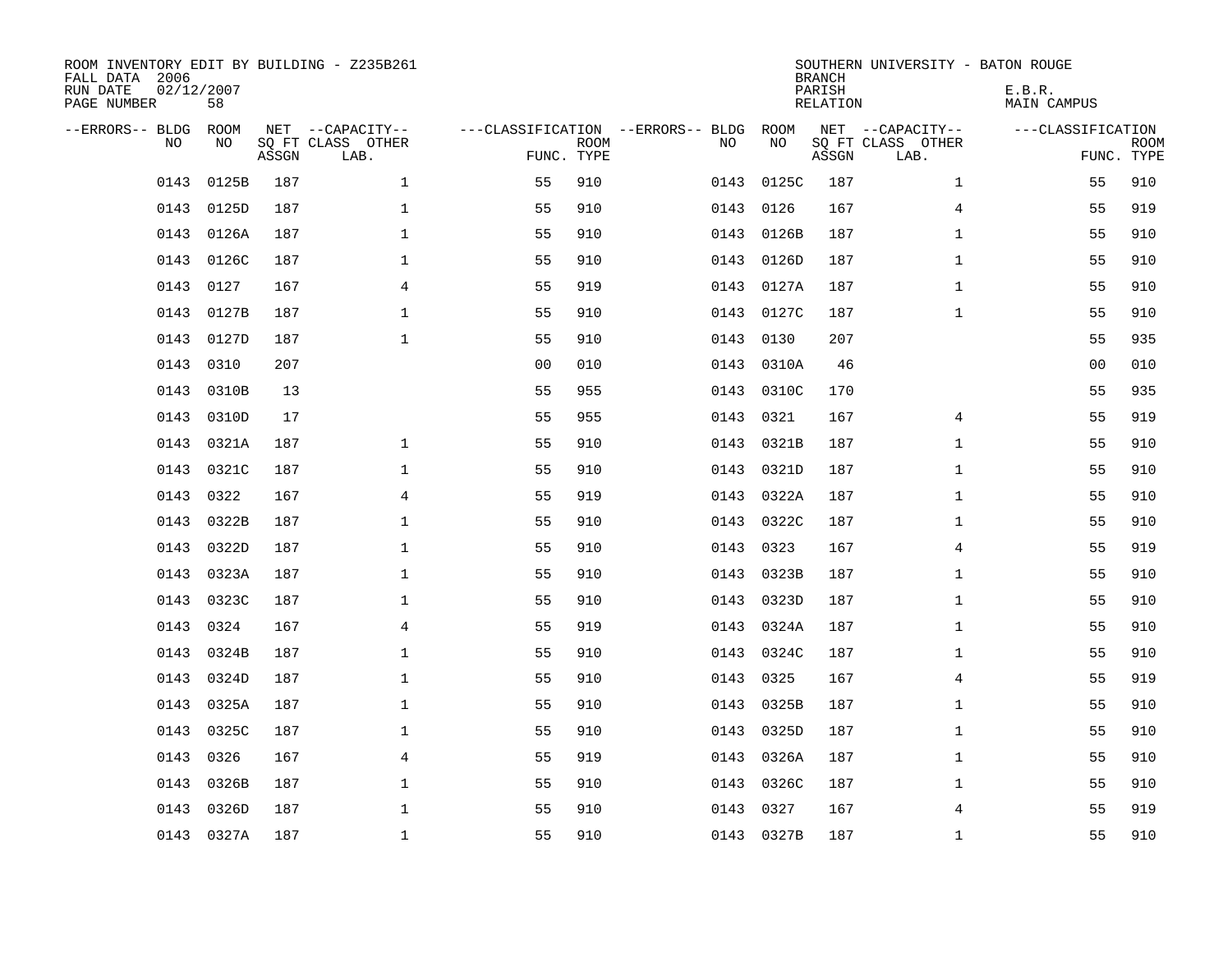| ROOM INVENTORY EDIT BY BUILDING - Z235B261<br>FALL DATA 2006<br>RUN DATE<br>PAGE NUMBER | 02/12/2007<br>59 |       |                                               |                                                      |             |           |                | <b>BRANCH</b><br>PARISH<br><b>RELATION</b>                                        |      | SOUTHERN UNIVERSITY - BATON ROUGE                     | E.B.R. | <b>MAIN CAMPUS</b> |                           |
|-----------------------------------------------------------------------------------------|------------------|-------|-----------------------------------------------|------------------------------------------------------|-------------|-----------|----------------|-----------------------------------------------------------------------------------|------|-------------------------------------------------------|--------|--------------------|---------------------------|
| --ERRORS-- BLDG ROOM<br>NO                                                              | NO               | ASSGN | NET --CAPACITY--<br>SQ FT CLASS OTHER<br>LAB. | ---CLASSIFICATION --ERRORS-- BLDG ROOM<br>FUNC. TYPE | <b>ROOM</b> | NO.       | NO             | NET --CAPACITY--<br>SQ FT CLASS OTHER<br>ASSGN                                    | LAB. |                                                       |        | ---CLASSIFICATION  | <b>ROOM</b><br>FUNC. TYPE |
|                                                                                         | 0143 0327C       | 187   | $\mathbf{1}$                                  | 55                                                   | 910         |           | 0143 0327D 187 | TOTAL NUMBER CLASSROOMS<br>TOTAL NUMBER LABS 210<br>TOTAL NUMBER SPECIAL LABS 220 |      | $\mathbf{1}$<br>TOTAL NET ASSIGN SQ. FT. IN ROOM FILE |        | 55<br>20,069       | 910                       |
|                                                                                         | 0144 0AAA        | 1691  |                                               | 0 <sub>0</sub>                                       | 020         |           | 0144 0BBB      | 1691                                                                              |      |                                                       |        | 0 <sub>0</sub>     | 020                       |
|                                                                                         | 0144 0CCC        | 1691  |                                               | 0 <sub>0</sub>                                       | 020         |           | 0144 0210A     | 46                                                                                |      |                                                       |        | 0 <sub>0</sub>     | 010                       |
|                                                                                         | 0144 0210B       | 13    |                                               | 55                                                   | 955         |           | 0144 0210C     | 170                                                                               |      |                                                       |        | 55                 | 935                       |
|                                                                                         | 0144 0210D       | 17    |                                               | 55                                                   | 955         | 0144 0211 |                | 167                                                                               |      | $\overline{4}$                                        |        | 55                 | 919                       |
|                                                                                         | 0144 0211A       | 187   | $\mathbf{1}$                                  | 55                                                   | 910         |           | 0144 0211B     | 187                                                                               |      | $\mathbf{1}$                                          |        | 55                 | 910                       |
|                                                                                         | 0144 0212        | 167   | 4                                             | 55                                                   | 919         |           | 0144 0212A     | 187                                                                               |      | $\mathbf{1}$                                          |        | 55                 | 910                       |
|                                                                                         | 0144 0212B       | 187   | $\mathbf 1$                                   | 55                                                   | 910         |           | 0144 0212C     | 187                                                                               |      | $\mathbf{1}$                                          |        | 55                 | 910                       |
|                                                                                         | 0144 0212D       | 187   | $\mathbf{1}$                                  | 55                                                   | 910         | 0144 0213 |                | 167                                                                               |      | 4                                                     |        | 55                 | 919                       |
|                                                                                         | 0144 0213A       | 187   | $\mathbf 1$                                   | 55                                                   | 910         |           | 0144 0213B     | 187                                                                               |      | $\mathbf{1}$                                          |        | 55                 | 910                       |
|                                                                                         | 0144 0213C       | 187   | 1                                             | 55                                                   | 910         |           | 0144 0213D     | 187                                                                               |      | $\mathbf{1}$                                          |        | 55                 | 910                       |
|                                                                                         | 0144 0214        | 167   | 4                                             | 55                                                   | 919         |           | 0144 0214A     | 187                                                                               |      | $\mathbf{1}$                                          |        | 55                 | 910                       |
|                                                                                         | 0144 0214B       | 187   | $\mathbf{1}$                                  | 55                                                   | 910         |           | 0144 0214C     | 187                                                                               |      | $\mathbf{1}$                                          |        | 55                 | 910                       |
|                                                                                         | 0144 0214D       | 187   | $\mathbf{1}$                                  | 55                                                   | 910         | 0144 0215 |                | 167                                                                               |      | $\overline{4}$                                        |        | 55                 | 919                       |
|                                                                                         | 0144 0215A       | 187   | $\mathbf{1}$                                  | 55                                                   | 910         |           | 0144 0215B     | 187                                                                               |      | $\mathbf{1}$                                          |        | 55                 | 910                       |
|                                                                                         | 0144 0215C       | 187   | $\mathbf 1$                                   | 55                                                   | 910         |           | 0144 0215D     | 187                                                                               |      | $\mathbf{1}$                                          |        | 55                 | 910                       |
|                                                                                         | 0144 0216        | 167   | 4                                             | 55                                                   | 919         |           | 0144 0216A     | 187                                                                               |      | $\mathbf{1}$                                          |        | 55                 | 910                       |
|                                                                                         | 0144 0216B       | 187   | $\mathbf 1$                                   | 55                                                   | 910         |           | 0144 0216C     | 187                                                                               |      | $\mathbf{1}$                                          |        | 55                 | 910                       |
|                                                                                         | 0144 0216D       | 187   | $\mathbf{1}$                                  | 55                                                   | 910         |           | 0144 0217      | 167                                                                               |      | 4                                                     |        | 55                 | 919                       |
|                                                                                         | 0144 0217A       | 187   | $\mathbf{1}$                                  | 55                                                   | 910         |           | 0144 0217B     | 187                                                                               |      | $\mathbf{1}$                                          |        | 55                 | 910                       |
|                                                                                         | 0144 0217C       | 187   | $\mathbf 1$                                   | 55                                                   | 910         |           | 0144 0217D     | 187                                                                               |      | $\mathbf{1}$                                          |        | 55                 | 910                       |
|                                                                                         | 0144 0220        | 207   |                                               | 55                                                   | 935         | 0144 0221 |                | 167                                                                               |      | 4                                                     |        | 55                 | 919                       |
|                                                                                         | 0144 0221A       | 187   | $\mathbf{1}$                                  | 55                                                   | 910         |           | 0144 0221B     | 187                                                                               |      | $\mathbf{1}$                                          |        | 55                 | 910                       |
|                                                                                         | 0144 0221C       | 187   | $\mathbf{1}$                                  | 55                                                   | 910         |           | 0144 0221D     | 187                                                                               |      | $\mathbf{1}$                                          |        | 55                 | 910                       |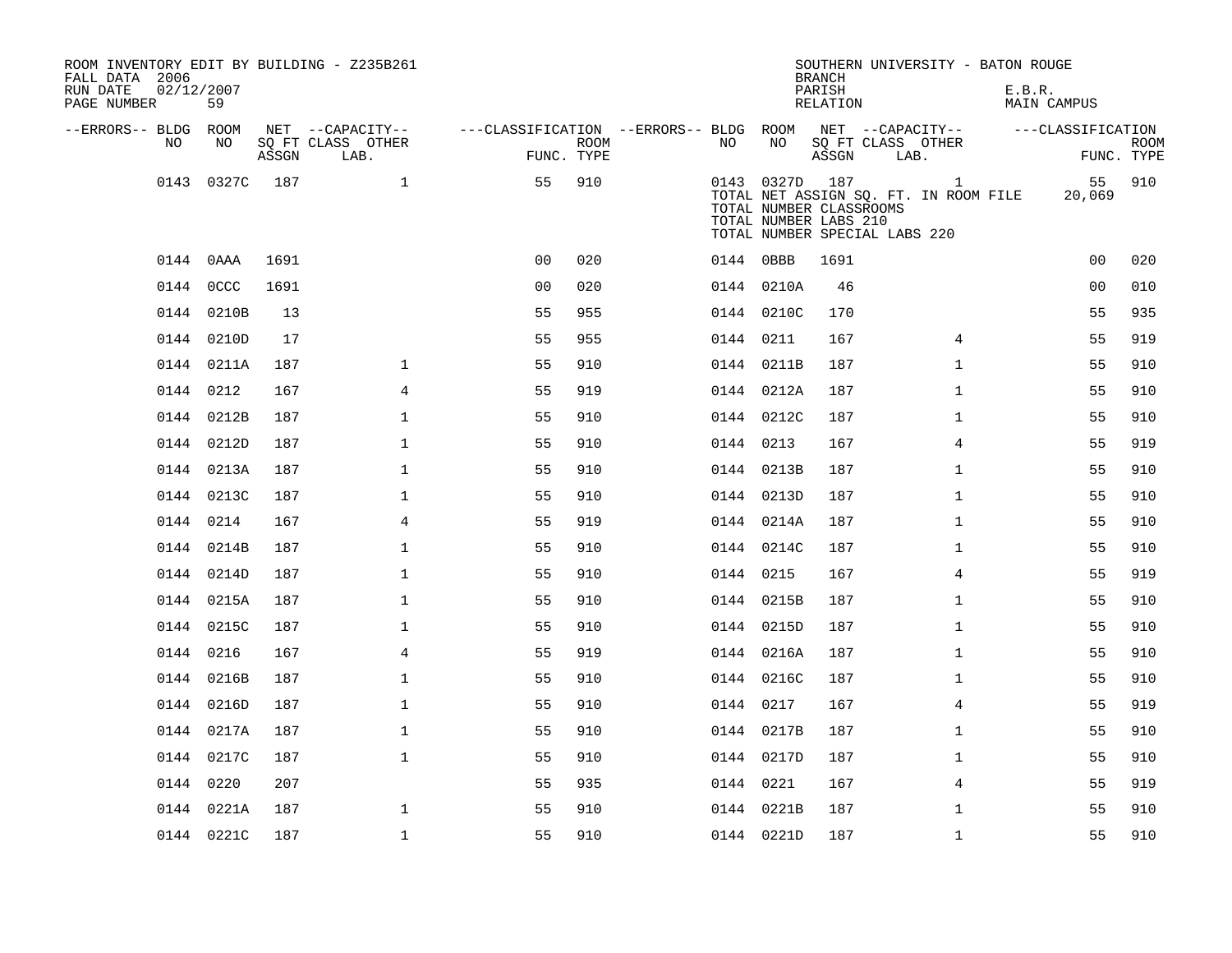| ROOM INVENTORY EDIT BY BUILDING - Z235B261<br>FALL DATA 2006<br>RUN DATE<br>PAGE NUMBER | 02/12/2007<br>60 |       |                                               |                                                      |             |    |            | <b>BRANCH</b><br>PARISH<br><b>RELATION</b> | SOUTHERN UNIVERSITY - BATON ROUGE             | E.B.R.<br><b>MAIN CAMPUS</b>    |             |
|-----------------------------------------------------------------------------------------|------------------|-------|-----------------------------------------------|------------------------------------------------------|-------------|----|------------|--------------------------------------------|-----------------------------------------------|---------------------------------|-------------|
| --ERRORS-- BLDG<br>NO                                                                   | ROOM<br>NO       | ASSGN | NET --CAPACITY--<br>SQ FT CLASS OTHER<br>LAB. | ---CLASSIFICATION --ERRORS-- BLDG ROOM<br>FUNC. TYPE | <b>ROOM</b> | NO | NO         | ASSGN                                      | NET --CAPACITY--<br>SQ FT CLASS OTHER<br>LAB. | ---CLASSIFICATION<br>FUNC. TYPE | <b>ROOM</b> |
| 0144                                                                                    | 0222             | 167   | 4                                             | 55                                                   | 919         |    | 0144 0222A | 187                                        | $\mathbf{1}$                                  | 55                              | 910         |
|                                                                                         | 0144 0222B       | 187   | 1                                             | 55                                                   | 910         |    | 0144 0222C | 187                                        | $\mathbf{1}$                                  | 55                              | 910         |
|                                                                                         | 0144 0222D       | 187   | $\mathbf 1$                                   | 55                                                   | 910         |    | 0144 0223  | 167                                        | 4                                             | 55                              | 919         |
|                                                                                         | 0144 0223A       | 187   | $\mathbf{1}$                                  | 55                                                   | 910         |    | 0144 0223B | 187                                        | $\mathbf{1}$                                  | 55                              | 910         |
| 0144                                                                                    | 0223C            | 187   | $\mathbf 1$                                   | 55                                                   | 910         |    | 0144 0223D | 187                                        | $\mathbf{1}$                                  | 55                              | 910         |
|                                                                                         | 0144 0224        | 167   | 4                                             | 55                                                   | 919         |    | 0144 0224A | 187                                        | $\mathbf{1}$                                  | 55                              | 910         |
|                                                                                         | 0144 0224B       | 187   | $\mathbf 1$                                   | 55                                                   | 910         |    | 0144 0224C | 187                                        | $\mathbf{1}$                                  | 55                              | 910         |
|                                                                                         | 0144 0224D       | 187   | $\mathbf{1}$                                  | 55                                                   | 910         |    | 0144 0225  | 167                                        | 4                                             | 55                              | 919         |
|                                                                                         | 0144 0225A       | 187   | $\mathbf{1}$                                  | 55                                                   | 910         |    | 0144 0225B | 187                                        | $\mathbf{1}$                                  | 55                              | 910         |
|                                                                                         | 0144 0225C       | 187   | $\mathbf{1}$                                  | 55                                                   | 910         |    | 0144 0225D | 187                                        | $\mathbf{1}$                                  | 55                              | 910         |
| 0144                                                                                    | 0226             | 167   | 4                                             | 55                                                   | 919         |    | 0144 0226A | 187                                        | $\mathbf{1}$                                  | 55                              | 910         |
|                                                                                         | 0144 0226B       | 187   | $\mathbf 1$                                   | 55                                                   | 910         |    | 0144 0226C | 187                                        | $\mathbf{1}$                                  | 55                              | 910         |
| 0144                                                                                    | 0226D            | 187   | $\mathbf 1$                                   | 55                                                   | 910         |    | 0144 0227  | 167                                        | 4                                             | 55                              | 919         |
|                                                                                         | 0144 0227A       | 187   | $\mathbf 1$                                   | 55                                                   | 910         |    | 0144 0227B | 187                                        | $\mathbf{1}$                                  | 55                              | 910         |
|                                                                                         | 0144 0227C       | 187   | $\mathbf{1}$                                  | 55                                                   | 910         |    | 0144 0227D | 187                                        | $\mathbf{1}$                                  | 55                              | 910         |
|                                                                                         | 0144 0310A       | 46    |                                               | 0 <sub>0</sub>                                       | 010         |    | 0144 0310B | 13                                         |                                               | 55                              | 955         |
|                                                                                         | 0144 0310C       | 170   |                                               | 55                                                   | 935         |    | 0144 0310D | 17                                         |                                               | 55                              | 955         |
|                                                                                         | 0144 0321        | 167   | $\overline{4}$                                | 55                                                   | 919         |    | 0144 0321A | 187                                        | $\mathbf{1}$                                  | 55                              | 910         |
|                                                                                         | 0144 0321B       | 187   | $\mathbf{1}$                                  | 55                                                   | 910         |    | 0144 0321C | 187                                        | $\mathbf{1}$                                  | 55                              | 910         |
|                                                                                         | 0144 0321D       | 187   | $\mathbf{1}$                                  | 55                                                   | 910         |    | 0144 0322  | 167                                        | 4                                             | 55                              | 919         |
|                                                                                         | 0144 0322A       | 187   | $\mathbf{1}$                                  | 55                                                   | 910         |    | 0144 0322B | 187                                        | $\mathbf{1}$                                  | 55                              | 910         |
|                                                                                         | 0144 0322C       | 187   | $\mathbf 1$                                   | 55                                                   | 910         |    | 0144 0322D | 187                                        | $\mathbf{1}$                                  | 55                              | 910         |
|                                                                                         | 0144 0323        | 167   | 4                                             | 55                                                   | 919         |    | 0144 0323A | 187                                        | $\mathbf{1}$                                  | 55                              | 910         |
| 0144                                                                                    | 0323B            | 187   | $\mathbf 1$                                   | 55                                                   | 910         |    | 0144 0323C | 187                                        | $\mathbf{1}$                                  | 55                              | 910         |
|                                                                                         | 0144 0323D       | 187   | $\mathbf{1}$                                  | 55                                                   | 910         |    | 0144 0324  | 167                                        | 4                                             | 55                              | 919         |
|                                                                                         | 0144 0324A       | 187   | $\mathbf{1}$                                  | 55                                                   | 910         |    | 0144 0324B | 187                                        | $\mathbf{1}$                                  | 55                              | 910         |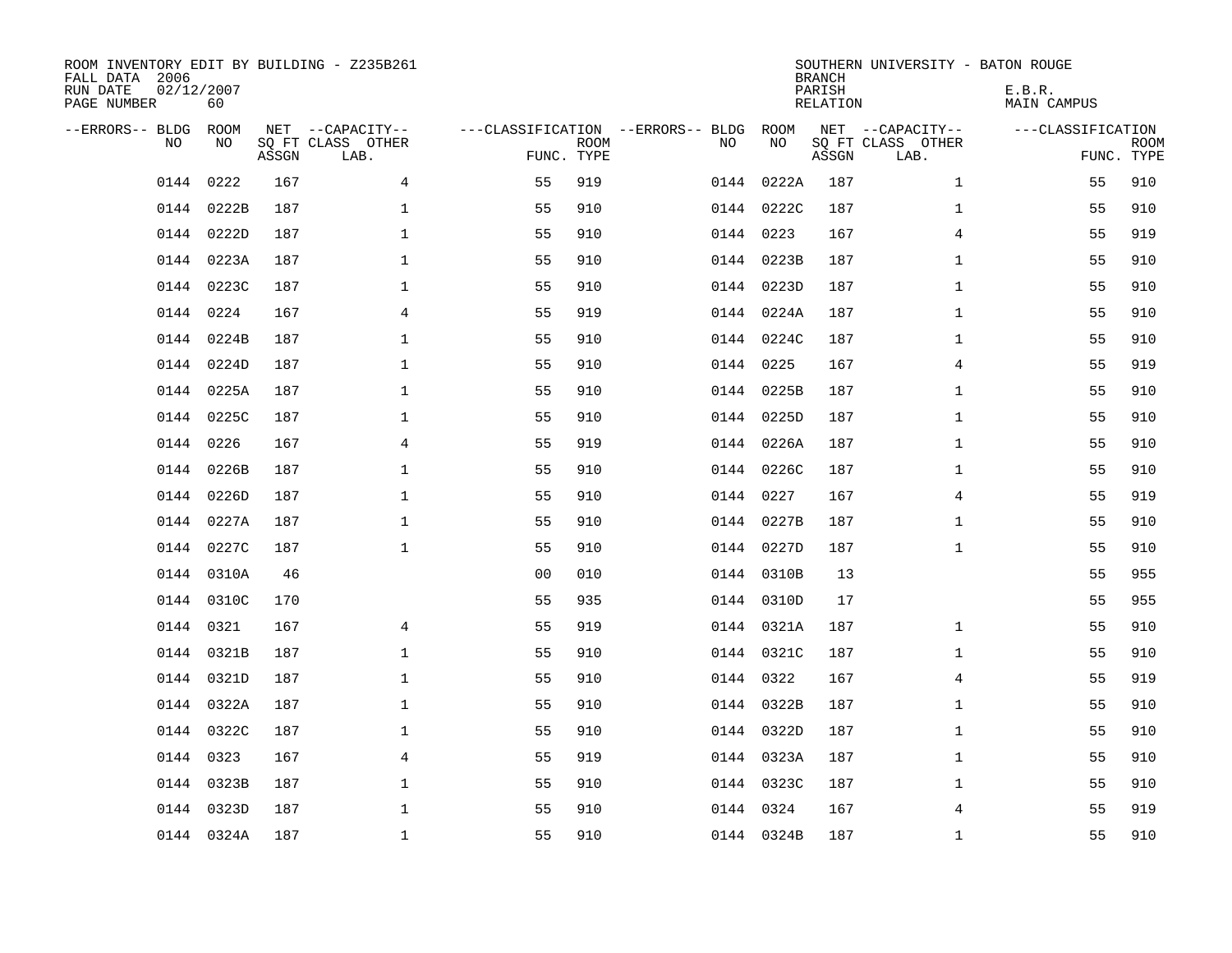| ROOM INVENTORY EDIT BY BUILDING - Z235B261<br>FALL DATA 2006<br>RUN DATE<br>PAGE NUMBER | 02/12/2007<br>61 |       |                           |                                        |                    |           |            | <b>BRANCH</b><br>PARISH<br>RELATION                     | SOUTHERN UNIVERSITY - BATON ROUGE                                      | E.B.R.<br><b>MAIN CAMPUS</b> |             |
|-----------------------------------------------------------------------------------------|------------------|-------|---------------------------|----------------------------------------|--------------------|-----------|------------|---------------------------------------------------------|------------------------------------------------------------------------|------------------------------|-------------|
| --ERRORS-- BLDG ROOM                                                                    |                  |       | NET --CAPACITY--          | ---CLASSIFICATION --ERRORS-- BLDG ROOM |                    |           |            |                                                         | NET --CAPACITY--                                                       | ---CLASSIFICATION            |             |
| NO.                                                                                     | NO.              | ASSGN | SQ FT CLASS OTHER<br>LAB. |                                        | ROOM<br>FUNC. TYPE | NO.       | NO         | ASSGN                                                   | SQ FT CLASS OTHER<br>LAB.                                              | FUNC. TYPE                   | <b>ROOM</b> |
|                                                                                         | 0144 0324C       | 187   | $\mathbf 1$               | 55                                     | 910                |           | 0144 0324D | 187                                                     | $\mathbf{1}$                                                           | 55                           | 910         |
|                                                                                         | 0144 0325        | 167   | $\overline{4}$            | 55                                     | 919                |           | 0144 0325A | 187                                                     | $\mathbf{1}$                                                           | 55                           | 910         |
|                                                                                         | 0144 0325B       | 187   | $\mathbf{1}$              | 55                                     | 910                |           | 0144 0325C | 187                                                     | $\mathbf{1}$                                                           | 55                           | 910         |
|                                                                                         | 0144 0325D       | 187   | $\mathbf{1}$              | 55                                     | 910                | 0144 0326 |            | 167                                                     | $\overline{4}$                                                         | 55                           | 919         |
|                                                                                         | 0144 0326A       | 187   | $\mathbf{1}$              | 55                                     | 910                |           | 0144 0326B | 187                                                     | $\mathbf{1}$                                                           | 55                           | 910         |
|                                                                                         | 0144 0326C       | 187   | $\mathbf 1$               | 55                                     | 910                |           | 0144 0326D | 187                                                     | $\mathbf{1}$                                                           | 55                           | 910         |
|                                                                                         | 0144 0327        | 167   | $\overline{4}$            | 55                                     | 919                |           | 0144 0327A | 187                                                     | $\mathbf{1}$                                                           | 55                           | 910         |
|                                                                                         | 0144 0327B       | 187   | $\mathbf{1}$              | 55                                     | 910                |           | 0144 0327C | 187                                                     | $\mathbf{1}$                                                           | 55                           | 910         |
|                                                                                         | 0144 0327D       | 187   | $\mathbf{1}$              | 55                                     | 910                | 0144 0330 |            | 207<br>TOTAL NUMBER CLASSROOMS<br>TOTAL NUMBER LABS 210 | TOTAL NET ASSIGN SQ. FT. IN ROOM FILE<br>TOTAL NUMBER SPECIAL LABS 220 | 55<br>19,655                 | 935         |
|                                                                                         | 0145 0AAA        | 5312  |                           | 0 <sup>0</sup>                         | 020                | 0145 0BBB |            | 3389                                                    |                                                                        | 0 <sub>0</sub>               | 020         |
|                                                                                         | 0145 0411        | 1161  |                           | 55                                     | 935                | 0145 0412 |            | 391                                                     | $\mathbf{1}$                                                           | 55                           | 310         |
|                                                                                         | 0145 0413        | 259   |                           | 55                                     | 760                |           | 0145 0413A | 30                                                      |                                                                        | 0 <sub>0</sub>               | 030         |
|                                                                                         | 0145 0414        | 171   |                           | 00                                     | 030                |           | 0145 0414A | 556                                                     |                                                                        | 00                           | 030         |
|                                                                                         | 0145 0415        | 140   |                           | 0 <sub>0</sub>                         | 010                | 0145 0421 |            | 174                                                     |                                                                        | 55                           | 315         |
|                                                                                         | 0145 0422        | 129   | $\mathbf{1}$              | 55                                     | 310                | 0145 0423 |            | 96                                                      | $\mathbf{1}$                                                           | 55                           | 310         |
|                                                                                         | 0145 0424        | 35    |                           | 55                                     | 730                | 0145 0425 |            | 38                                                      |                                                                        | 55                           | 919         |
|                                                                                         | 0145 0426        | 3309  |                           | 55                                     | 650                |           | 0145 0426A | 50                                                      |                                                                        | 55                           | 735         |
|                                                                                         | 0145 0426B       | 40    |                           | 55                                     | 919                |           | 0145 0426C | 116                                                     |                                                                        | 55                           | 655         |
|                                                                                         | 0145 0426D       | 116   |                           | 55                                     | 655                | 0145 0431 |            | 184                                                     |                                                                        | 55                           | 730         |
|                                                                                         | 0145 0432        | 40    |                           | 55                                     | 919                |           |            | TOTAL NUMBER CLASSROOMS<br>TOTAL NUMBER LABS 210        | TOTAL NET ASSIGN SQ. FT. IN ROOM FILE<br>TOTAL NUMBER SPECIAL LABS 220 | 6,138                        |             |
| 0146                                                                                    | 0 A A A          | 1691  |                           | 0 <sub>0</sub>                         | 020                | 0146 0BBB |            | 1691                                                    |                                                                        | 0 <sub>0</sub>               | 020         |
|                                                                                         | 0146 0CCC        | 1691  |                           | 0 <sub>0</sub>                         | 020                | 0146 0110 |            | 187                                                     | $\mathbf{1}$                                                           | 55                           | 910         |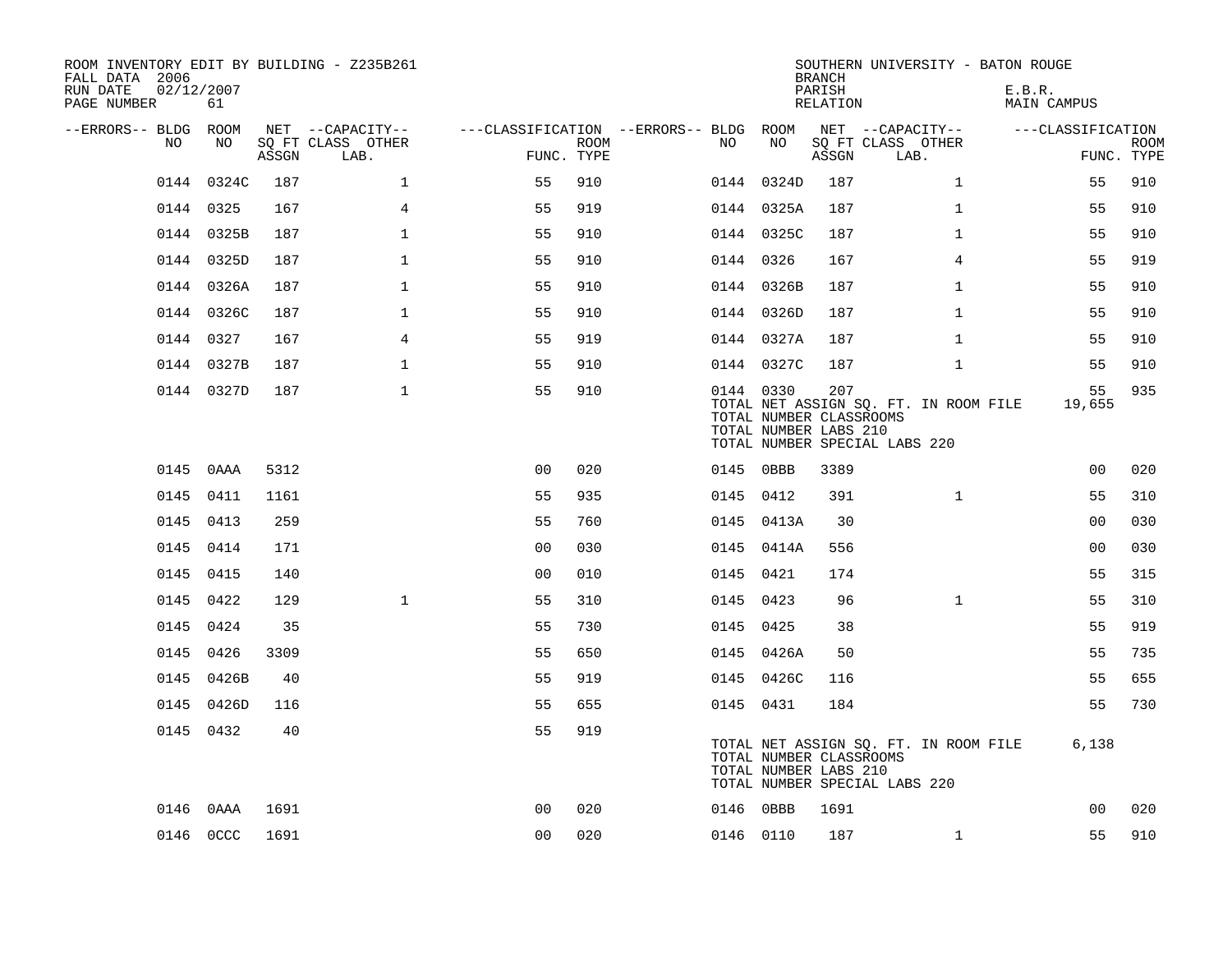| ROOM INVENTORY EDIT BY BUILDING - Z235B261<br>FALL DATA 2006<br>RUN DATE<br>PAGE NUMBER | 02/12/2007<br>62 |       |                                               |                                                      |             |      |            | <b>BRANCH</b><br>PARISH<br><b>RELATION</b> | SOUTHERN UNIVERSITY - BATON ROUGE             | E.B.R.<br><b>MAIN CAMPUS</b> |                           |
|-----------------------------------------------------------------------------------------|------------------|-------|-----------------------------------------------|------------------------------------------------------|-------------|------|------------|--------------------------------------------|-----------------------------------------------|------------------------------|---------------------------|
| --ERRORS-- BLDG ROOM<br>NO                                                              | NO               | ASSGN | NET --CAPACITY--<br>SQ FT CLASS OTHER<br>LAB. | ---CLASSIFICATION --ERRORS-- BLDG ROOM<br>FUNC. TYPE | <b>ROOM</b> | NO   | NO         | ASSGN                                      | NET --CAPACITY--<br>SQ FT CLASS OTHER<br>LAB. | ---CLASSIFICATION            | <b>ROOM</b><br>FUNC. TYPE |
| 0146                                                                                    | 0110A            | 46    |                                               | 0 <sub>0</sub>                                       | 010         | 0146 | 0110B      | 13                                         |                                               | 55                           | 955                       |
| 0146                                                                                    | 0110C            | 170   |                                               | 55                                                   | 935         |      | 0146 0110D | 17                                         |                                               | 55                           | 955                       |
| 0146                                                                                    | 0111             | 334   | 4                                             | 55                                                   | 919         |      | 0146 0111A | 187                                        | $\mathbf{1}$                                  | 55                           | 910                       |
| 0146                                                                                    | 0111B            | 187   | $\mathbf 1$                                   | 55                                                   | 910         |      | 0146 0112  | 167                                        | $\overline{4}$                                | 55                           | 919                       |
| 0146                                                                                    | 0112A            | 187   | $\mathbf{1}$                                  | 55                                                   | 910         |      | 0146 0112B | 187                                        | $\mathbf{1}$                                  | 55                           | 910                       |
| 0146                                                                                    | 0112C            | 187   | $\mathbf{1}$                                  | 55                                                   | 910         |      | 0146 0112D | 187                                        | $\mathbf{1}$                                  | 55                           | 910                       |
| 0146                                                                                    | 0113             | 167   | 4                                             | 55                                                   | 919         |      | 0146 0113A | 187                                        | $\mathbf{1}$                                  | 55                           | 910                       |
| 0146                                                                                    | 0113B            | 187   | $\mathbf 1$                                   | 55                                                   | 910         |      | 0146 0113C | 187                                        | $\mathbf{1}$                                  | 55                           | 910                       |
| 0146                                                                                    | 0113D            | 187   | $\mathbf{1}$                                  | 55                                                   | 910         | 0146 | 0114       | 167                                        | 4                                             | 55                           | 919                       |
| 0146                                                                                    | 0114A            | 187   | $\mathbf 1$                                   | 55                                                   | 910         |      | 0146 0114B | 187                                        | $\mathbf{1}$                                  | 55                           | 910                       |
| 0146                                                                                    | 0114C            | 187   | $\mathbf 1$                                   | 55                                                   | 910         | 0146 | 0114D      | 187                                        | $\mathbf{1}$                                  | 55                           | 910                       |
| 0146                                                                                    | 0115             | 167   | $\overline{4}$                                | 55                                                   | 919         |      | 0146 0115A | 187                                        | $\mathbf{1}$                                  | 55                           | 910                       |
| 0146                                                                                    | 0115B            | 187   | $\mathbf 1$                                   | 55                                                   | 910         | 0146 | 0115C      | 187                                        | $\mathbf{1}$                                  | 55                           | 910                       |
| 0146                                                                                    | 0115D            | 187   | $\mathbf 1$                                   | 55                                                   | 910         | 0146 | 0116       | 167                                        | 4                                             | 55                           | 919                       |
| 0146                                                                                    | 0116A            | 187   | $\mathbf 1$                                   | 55                                                   | 910         | 0146 | 0116B      | 187                                        | $\mathbf{1}$                                  | 55                           | 910                       |
| 0146                                                                                    | 0116C            | 187   | $\mathbf 1$                                   | 55                                                   | 910         |      | 0146 0116D | 187                                        | $\mathbf{1}$                                  | 55                           | 910                       |
| 0146                                                                                    | 0117             | 167   | $\overline{4}$                                | 55                                                   | 919         | 0146 | 0117A      | 187                                        | $\mathbf{1}$                                  | 55                           | 910                       |
| 0146                                                                                    | 0117B            | 187   | $\mathbf{1}$                                  | 55                                                   | 910         |      | 0146 0117C | 187                                        | $\mathbf{1}$                                  | 55                           | 910                       |
|                                                                                         | 0146 0117D       | 187   | $\mathbf{1}$                                  | 55                                                   | 910         |      | 0146 0127  | 167                                        | $\overline{4}$                                | 55                           | 919                       |
| 0146                                                                                    | 0127A            | 187   | $\mathbf 1$                                   | 55                                                   | 910         |      | 0146 0127B | 187                                        | $\mathbf{1}$                                  | 55                           | 910                       |
|                                                                                         | 0146 0127C       | 187   | $\mathbf 1$                                   | 55                                                   | 910         |      | 0146 0127D | 187                                        | $\mathbf{1}$                                  | 55                           | 910                       |
| 0146                                                                                    | 0130             | 187   | $\mathbf{1}$                                  | 55                                                   | 910         | 0146 | 0130A      | 46                                         |                                               | 00                           | 010                       |
| 0146                                                                                    | 0130B            | 13    |                                               | 55                                                   | 955         |      | 0146 0130C | 170                                        |                                               | 55                           | 935                       |
| 0146                                                                                    | 0130D            | 17    |                                               | 55                                                   | 955         | 0146 | 0205       | 570                                        | 40                                            | 11                           | 110                       |
| 0146                                                                                    | 0207             | 476   |                                               | 55                                                   | 950         | 0146 | 0208       | 476                                        |                                               | 55                           | 950                       |
|                                                                                         | 0146 0209        | 476   |                                               | 55                                                   | 950         |      | 0146 0210A | 46                                         |                                               | 0 <sub>0</sub>               | 010                       |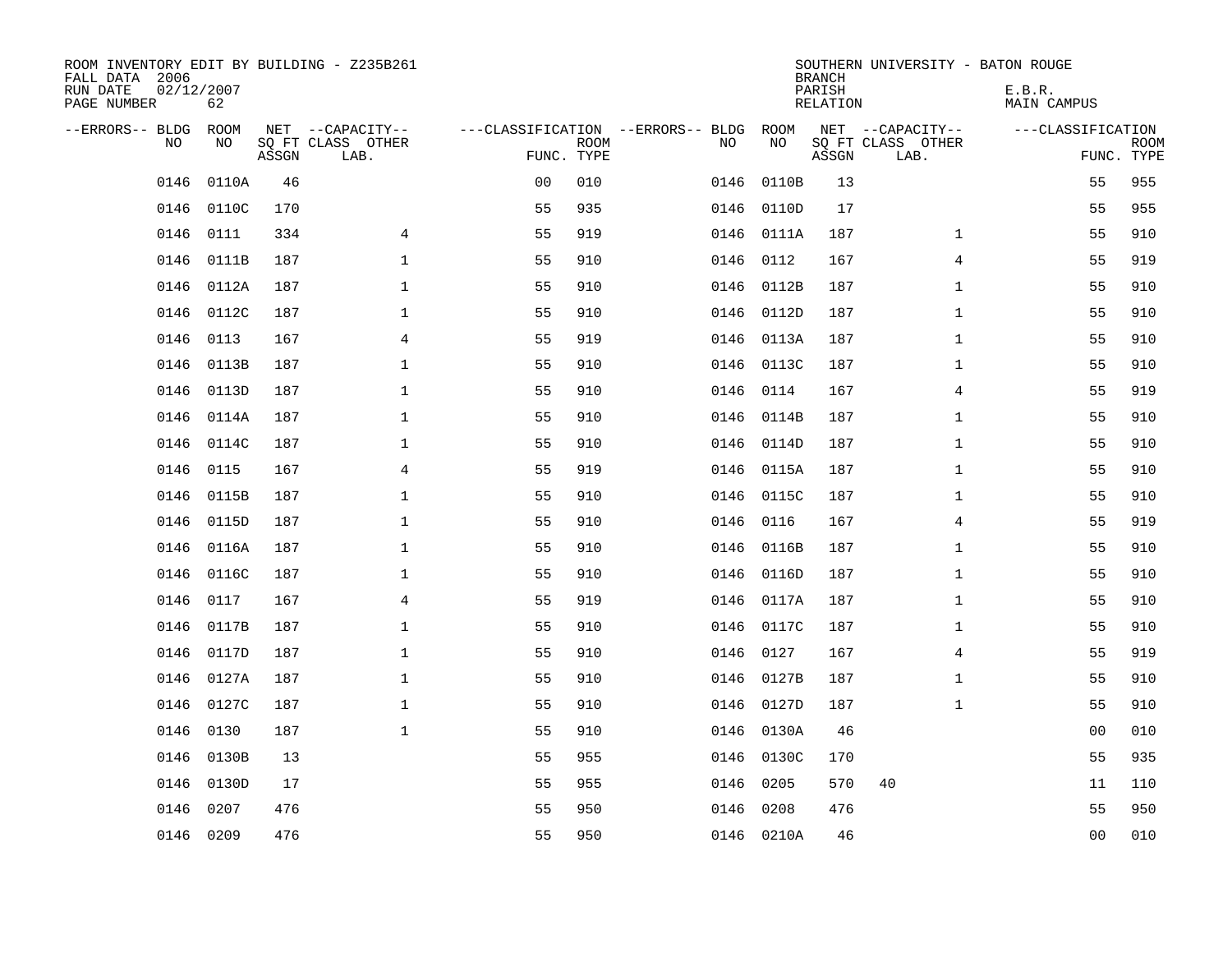| ROOM INVENTORY EDIT BY BUILDING - Z235B261<br>FALL DATA 2006<br>RUN DATE<br>PAGE NUMBER | 02/12/2007<br>63 |       |                           |                |             |                                   |            | <b>BRANCH</b><br>PARISH<br>RELATION | SOUTHERN UNIVERSITY - BATON ROUGE | E.B.R.<br><b>MAIN CAMPUS</b> |                           |
|-----------------------------------------------------------------------------------------|------------------|-------|---------------------------|----------------|-------------|-----------------------------------|------------|-------------------------------------|-----------------------------------|------------------------------|---------------------------|
| --ERRORS-- BLDG                                                                         | ROOM             |       | NET --CAPACITY--          |                |             | ---CLASSIFICATION --ERRORS-- BLDG | ROOM       |                                     | NET --CAPACITY--                  | ---CLASSIFICATION            |                           |
| N <sub>O</sub>                                                                          | NO.              | ASSGN | SO FT CLASS OTHER<br>LAB. | FUNC. TYPE     | <b>ROOM</b> | NO.                               | NO         | ASSGN                               | SQ FT CLASS OTHER<br>LAB.         |                              | <b>ROOM</b><br>FUNC. TYPE |
| 0146                                                                                    | 0210B            | 13    |                           | 55             | 955         | 0146                              | 0210C      | 170                                 |                                   | 55                           | 935                       |
| 0146                                                                                    | 0210D            | 17    |                           | 55             | 955         | 0146                              | 0220       | 167                                 |                                   | 55                           | 935                       |
| 0146                                                                                    | 0220A            | 46    |                           | 0 <sub>0</sub> | 010         | 0146                              | 0220B      | 13                                  |                                   | 55                           | 955                       |
| 0146                                                                                    | 0220C            | 170   |                           | 55             | 935         | 0146                              | 0220D      | 17                                  |                                   | 55                           | 955                       |
| 0146                                                                                    | 0221             | 167   | 4                         | 55             | 919         | 0146                              | 0221A      | 187                                 | $\mathbf{1}$                      | 55                           | 910                       |
| 0146                                                                                    | 0221B            | 187   | $\mathbf 1$               | 55             | 910         | 0146                              | 0221C      | 187                                 | $\mathbf{1}$                      | 55                           | 910                       |
| 0146                                                                                    | 0221D            | 187   | $\mathbf{1}$              | 55             | 910         | 0146                              | 0222       | 167                                 | 4                                 | 55                           | 919                       |
| 0146                                                                                    | 0222A            | 187   | $\mathbf{1}$              | 55             | 910         | 0146                              | 0222B      | 187                                 | $\mathbf{1}$                      | 55                           | 910                       |
| 0146                                                                                    | 0222C            | 187   | $\mathbf{1}$              | 55             | 910         | 0146                              | 0222D      | 187                                 | $\mathbf{1}$                      | 55                           | 910                       |
| 0146                                                                                    | 0223             | 167   | 4                         | 55             | 919         |                                   | 0146 0223A | 187                                 | $\mathbf{1}$                      | 55                           | 910                       |
| 0146                                                                                    | 0223B            | 187   | 1                         | 55             | 910         | 0146                              | 0223C      | 187                                 | $\mathbf{1}$                      | 55                           | 910                       |
| 0146                                                                                    | 0223D            | 187   | $\mathbf 1$               | 55             | 910         | 0146                              | 0224       | 167                                 | 4                                 | 55                           | 919                       |
| 0146                                                                                    | 0224A            | 187   | $\mathbf{1}$              | 55             | 910         | 0146                              | 0224B      | 187                                 | $\mathbf{1}$                      | 55                           | 910                       |
| 0146                                                                                    | 0224C            | 187   | $\mathbf 1$               | 55             | 910         | 0146                              | 0224D      | 187                                 | $\mathbf{1}$                      | 55                           | 910                       |
| 0146                                                                                    | 0225             | 167   | 4                         | 55             | 919         | 0146                              | 0225A      | 187                                 | $\mathbf{1}$                      | 55                           | 910                       |
| 0146                                                                                    | 0225B            | 187   | 1                         | 55             | 910         | 0146                              | 0225C      | 187                                 | $\mathbf{1}$                      | 55                           | 910                       |
| 0146                                                                                    | 0225D            | 187   | $\mathbf 1$               | 55             | 910         | 0146                              | 0226       | 167                                 | 4                                 | 55                           | 919                       |
| 0146                                                                                    | 0226A            | 187   | $\mathbf 1$               | 55             | 910         | 0146                              | 0226B      | 187                                 | $\mathbf{1}$                      | 55                           | 910                       |
| 0146                                                                                    | 0226C            | 187   | $\mathbf 1$               | 55             | 910         | 0146                              | 0226D      | 187                                 | $\mathbf{1}$                      | 55                           | 910                       |
| 0146                                                                                    | 0227             | 167   | $\overline{4}$            | 55             | 919         | 0146                              | 0227A      | 187                                 | $\mathbf{1}$                      | 55                           | 910                       |
| 0146                                                                                    | 0227B            | 187   | 1                         | 55             | 910         |                                   | 0146 0227C | 187                                 | $\mathbf{1}$                      | 55                           | 910                       |
| 0146                                                                                    | 0227D            | 187   | $\mathbf 1$               | 55             | 910         | 0146                              | 0311       | 300                                 | 30                                | 11                           | 210                       |
| 0146                                                                                    | 0312             | 300   | 15                        | 11             | 210         | 0146                              | 0321       | 187                                 | 4                                 | 55                           | 919                       |
| 0146                                                                                    | 0321A            | 187   | $\mathbf{1}$              | 55             | 910         |                                   | 0146 0321B | 187                                 | $\mathbf{1}$                      | 55                           | 910                       |
| 0146                                                                                    | 0321C            | 187   | $\mathbf 1$               | 55             | 910         |                                   | 0146 0321D | 187                                 | $\mathbf{1}$                      | 55                           | 910                       |
|                                                                                         | 0146 0322        | 167   | $\overline{4}$            | 55             | 919         |                                   | 0146 0322A | 187                                 | $\mathbf{1}$                      | 55                           | 910                       |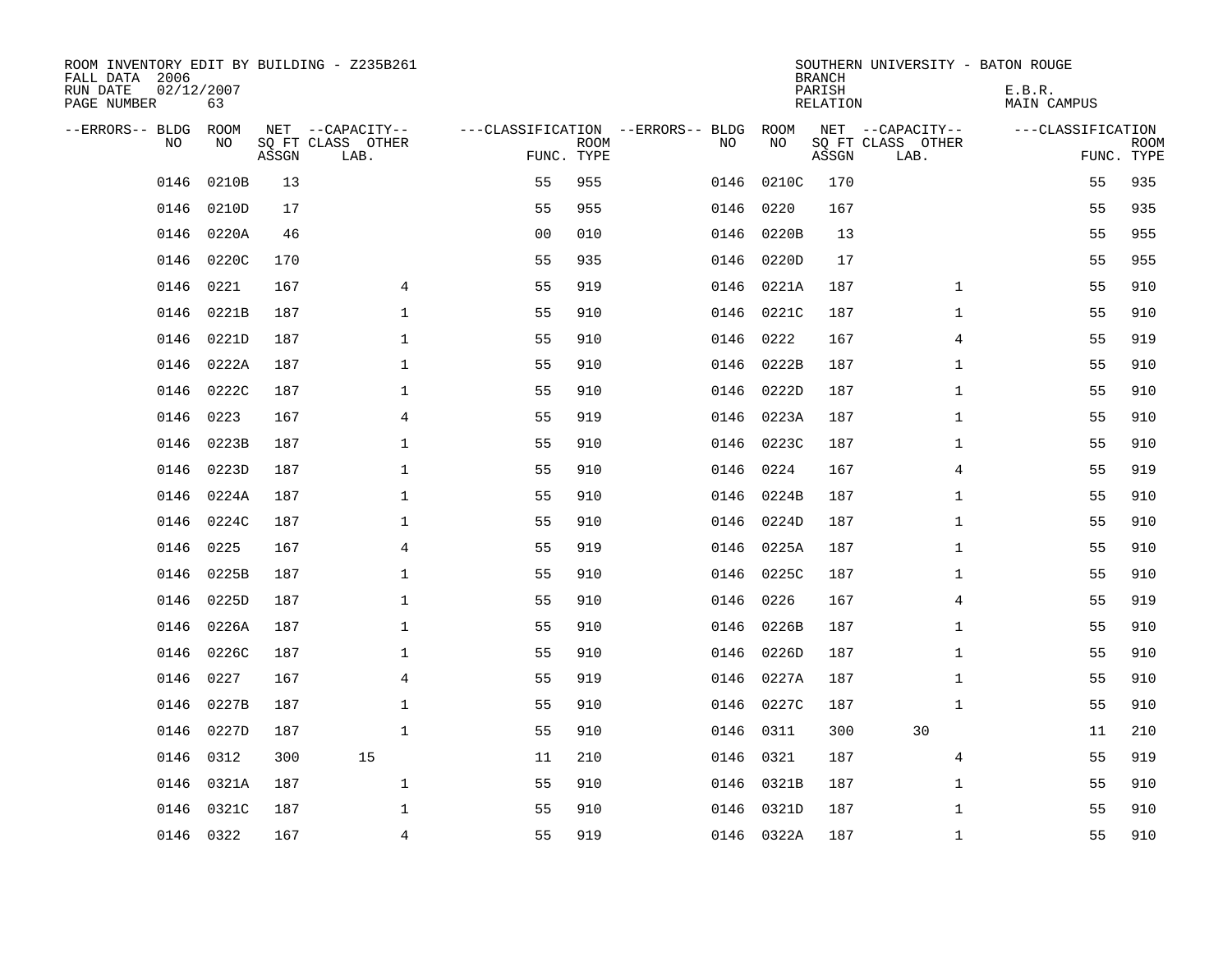| ROOM INVENTORY EDIT BY BUILDING - Z235B261<br>FALL DATA 2006<br>02/12/2007<br>RUN DATE<br>PAGE NUMBER | 64         |       |                           |                |      |                                        |                                                                | <b>BRANCH</b><br>PARISH<br>RELATION | SOUTHERN UNIVERSITY - BATON ROUGE                                      | E.B.R.<br>MAIN CAMPUS  |                           |
|-------------------------------------------------------------------------------------------------------|------------|-------|---------------------------|----------------|------|----------------------------------------|----------------------------------------------------------------|-------------------------------------|------------------------------------------------------------------------|------------------------|---------------------------|
| --ERRORS-- BLDG ROOM                                                                                  |            |       | NET --CAPACITY--          |                |      | ---CLASSIFICATION --ERRORS-- BLDG ROOM |                                                                |                                     | NET --CAPACITY--                                                       | ---CLASSIFICATION      |                           |
| NO.                                                                                                   | NO         | ASSGN | SO FT CLASS OTHER<br>LAB. | FUNC. TYPE     | ROOM | NO                                     | NO                                                             | ASSGN                               | SQ FT CLASS OTHER<br>LAB.                                              |                        | <b>ROOM</b><br>FUNC. TYPE |
|                                                                                                       | 0146 0322B | 374   | $\mathbf 1$               | 55             | 910  |                                        | 0146 0322C                                                     | 187                                 | $\mathbf{1}$                                                           | 55                     | 910                       |
|                                                                                                       | 0146 0323  | 167   | 4                         | 55             | 919  |                                        | 0146 0323A                                                     | 187                                 | $\mathbf{1}$                                                           | 55                     | 910                       |
|                                                                                                       | 0146 0323B | 187   | $\mathbf 1$               | 55             | 910  |                                        | 0146 0323C                                                     | 187                                 | $\mathbf{1}$                                                           | 55                     | 910                       |
|                                                                                                       | 0146 0323D | 187   | $\mathbf{1}$              | 55             | 910  |                                        | 0146 0324                                                      | 167                                 | $\overline{4}$                                                         | 55                     | 919                       |
|                                                                                                       | 0146 0324A | 187   | $\mathbf{1}$              | 55             | 910  |                                        | 0146 0324B                                                     | 187                                 | $\mathbf{1}$                                                           | 55                     | 910                       |
|                                                                                                       | 0146 0324C | 187   | $\mathbf{1}$              | 55             | 910  |                                        | 0146 0324D                                                     | 187                                 | $\mathbf{1}$                                                           | 55                     | 910                       |
|                                                                                                       | 0146 0325  | 167   | 4                         | 55             | 919  |                                        | 0146 0325A                                                     | 187                                 | $\mathbf{1}$                                                           | 55                     | 910                       |
|                                                                                                       | 0146 0325B | 187   | $\mathbf{1}$              | 55             | 910  |                                        | 0146 0325C                                                     | 187                                 | $\mathbf{1}$                                                           | 55                     | 910                       |
|                                                                                                       | 0146 0325D | 187   | $\mathbf{1}$              | 55             | 910  |                                        | 0146 0326                                                      | 167                                 | $\overline{4}$                                                         | 55                     | 919                       |
|                                                                                                       | 0146 0326A | 187   | $\mathbf{1}$              | 55             | 910  |                                        | 0146 0326B                                                     | 187                                 | $\mathbf{1}$                                                           | 55                     | 910                       |
|                                                                                                       | 0146 0326C | 187   | $\mathbf{1}$              | 55             | 910  |                                        | 0146 0326D                                                     | 187                                 | $\mathbf{1}$                                                           | 55                     | 910                       |
|                                                                                                       | 0146 0327  | 167   | 4                         | 55             | 919  |                                        | 0146 0327A                                                     | 187                                 | $\mathbf{1}$                                                           | 55                     | 910                       |
|                                                                                                       | 0146 0327B | 187   | $\mathbf{1}$              | 55             | 910  |                                        | 0146 0327C                                                     | 187                                 | $\mathbf{1}$                                                           | 55                     | 910                       |
|                                                                                                       | 0146 0327D | 187   | $\mathbf{1}$              | 55             | 910  |                                        | 0146 0330                                                      | 207                                 | $\mathbf{1}$                                                           | 55                     | 935                       |
|                                                                                                       | 0146 0330A | 46    |                           | 0 <sub>0</sub> | 010  |                                        | 0146 0330B                                                     | 13                                  |                                                                        | 55                     | 955                       |
|                                                                                                       | 0146 0330C | 170   |                           | 55             | 935  |                                        | 0146 0330D<br>TOTAL NUMBER CLASSROOMS<br>TOTAL NUMBER LABS 210 | 17                                  | TOTAL NET ASSIGN SQ. FT. IN ROOM FILE<br>TOTAL NUMBER SPECIAL LABS 220 | 55<br>24,289<br>1<br>2 | 955                       |
|                                                                                                       | 0148 0100  | 1166  |                           | 65             | 970  |                                        | TOTAL NUMBER CLASSROOMS<br>TOTAL NUMBER LABS 210               |                                     | TOTAL NET ASSIGN SQ. FT. IN ROOM FILE<br>TOTAL NUMBER SPECIAL LABS 220 | 1,166                  |                           |
|                                                                                                       | 0149 0100  | 153   | $\mathbf{1}$              | 21             | 310  |                                        | 0149 0101                                                      | 600                                 | 40                                                                     | 21                     | 110                       |
| 0149                                                                                                  | 0102       | 162   |                           | 21             | 560  |                                        | 0149 0103                                                      | 600                                 | 40                                                                     | 21                     | 110                       |
|                                                                                                       | 0149 0104  | 171   |                           | 21             | 560  |                                        | 0149 0105<br>TOTAL NUMBER CLASSROOMS<br>TOTAL NUMBER LABS 210  | 63                                  | 3<br>TOTAL NET ASSIGN SQ. FT. IN ROOM FILE                             | 00<br>1,686<br>2       | 030                       |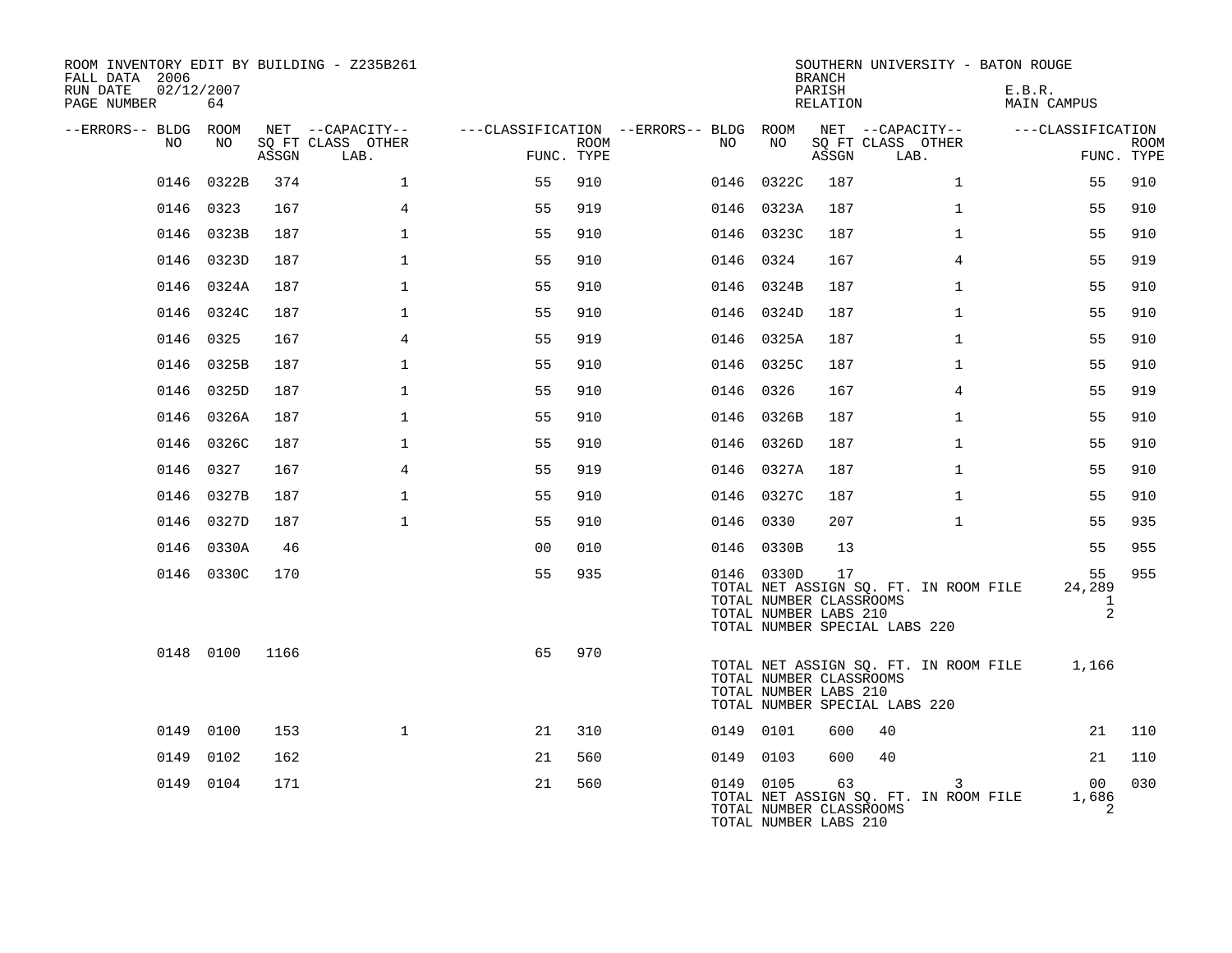| ROOM INVENTORY EDIT BY BUILDING - Z235B261<br>FALL DATA 2006 |                  |       |                                       |                                                                             |      |           |                 | <b>BRANCH</b>                                                                     |    | SOUTHERN UNIVERSITY - BATON ROUGE     |                       |            |
|--------------------------------------------------------------|------------------|-------|---------------------------------------|-----------------------------------------------------------------------------|------|-----------|-----------------|-----------------------------------------------------------------------------------|----|---------------------------------------|-----------------------|------------|
| RUN DATE<br>PAGE NUMBER                                      | 02/12/2007<br>65 |       |                                       |                                                                             |      |           |                 | PARISH<br>RELATION                                                                |    |                                       | E.B.R.<br>MAIN CAMPUS |            |
| --ERRORS-- BLDG ROOM<br>NO                                   | NO               |       | NET --CAPACITY--<br>SQ FT CLASS OTHER | ---CLASSIFICATION --ERRORS-- BLDG ROOM NET --CAPACITY-- -----CLASSIFICATION | ROOM | NO        | NO              | SQ FT CLASS OTHER                                                                 |    |                                       |                       | ROOM       |
|                                                              |                  | ASSGN | LAB.                                  | FUNC. TYPE                                                                  |      |           |                 | ASSGN<br>TOTAL NUMBER SPECIAL LABS 220                                            |    | LAB.                                  |                       | FUNC. TYPE |
|                                                              | 0150 0100        | 3788  |                                       | 21                                                                          | 560  |           |                 | TOTAL NUMBER CLASSROOMS<br>TOTAL NUMBER LABS 210<br>TOTAL NUMBER SPECIAL LABS 220 |    | TOTAL NET ASSIGN SQ. FT. IN ROOM FILE | 3,788                 |            |
|                                                              | 0151 0100        | 2854  |                                       | 21                                                                          | 560  |           | 0151 0100A      | 708                                                                               |    |                                       |                       | 21 560     |
|                                                              | 0151 0200        | 708   |                                       | 21                                                                          | 560  |           |                 | TOTAL NUMBER CLASSROOMS<br>TOTAL NUMBER LABS 210<br>TOTAL NUMBER SPECIAL LABS 220 |    | TOTAL NET ASSIGN SQ. FT. IN ROOM FILE | 4,270                 |            |
|                                                              | 0153 0AAA        | 2371  |                                       | 0 <sub>0</sub>                                                              | 020  | 0153 0BBB |                 | 2445                                                                              |    |                                       | 0 <sub>0</sub>        | 020        |
|                                                              | 0153 0100        | 584   | 35                                    | 11                                                                          | 210  |           | 0153 0100A      | 30                                                                                |    |                                       | 82                    | 082        |
|                                                              | 0153 0101        | 2389  | 167                                   | 11                                                                          | 210  |           | 0153 0101A 1328 |                                                                                   |    |                                       | 0 <sub>0</sub>        | 020        |
|                                                              | 0153 0101B       | 186   |                                       | 0 <sub>0</sub>                                                              | 030  |           | 0153 0101C      | 194                                                                               |    |                                       | 0 <sub>0</sub>        | 030        |
|                                                              | 0153 0102        | 2389  | 150                                   | 11                                                                          | 210  |           | 0153 0102A 1646 |                                                                                   | 90 |                                       | 11                    | 110        |
|                                                              | 0153 0102B       | 50    | 80                                    | 82                                                                          | 082  | 0153 0103 |                 | 632                                                                               |    | 31                                    | 11                    | 215        |
|                                                              | 0153 0103A       | 584   |                                       | 0 <sub>0</sub>                                                              | 030  | 0153 0104 |                 | 418                                                                               |    | 50                                    | 11                    | 215        |
|                                                              | 0153 0104A       | 27    |                                       | 0 <sub>0</sub>                                                              | 010  | 0153 0105 |                 | 507                                                                               |    | 26                                    | 11                    | 410        |
|                                                              | 0153 0105A       | 50    |                                       | 82                                                                          | 082  |           | 0153 0105B      | 122                                                                               |    | $\mathbf{1}$                          | 46                    | 310        |
|                                                              | 0153 0106        | 346   | $7\phantom{.0}$                       | 11                                                                          | 220  | 0153 0107 |                 | 175                                                                               |    | $\mathbf{1}$                          | 11                    | 310        |
|                                                              | 0153 0107A       | 175   | $\mathbf 1$                           | 11                                                                          | 310  | 0153 0108 |                 | 348                                                                               |    | 7                                     | 11                    | 310        |
|                                                              | 0153 0109        | 632   | 13                                    | 11                                                                          | 210  |           | 0153 0109A      | 264                                                                               |    |                                       | 11                    | 215        |
|                                                              | 0153 0110        | 584   |                                       | 11                                                                          | 315  |           | 0153 0110A      | 288                                                                               |    |                                       | 0 <sub>0</sub>        | 010        |
|                                                              | 0153 0110B       | 14    |                                       | 00                                                                          | 030  | 0153 0111 |                 | 912                                                                               |    | 18                                    | 11                    | 210        |
|                                                              | 0153 0112        | 144   | $\mathbf 1$                           | 11                                                                          | 315  |           | 0153 0112A      | 95                                                                                |    | $\mathbf{1}$                          | 11                    | 310        |
|                                                              | 0153 0112B       | 95    | $\mathbf 1$                           | 11                                                                          | 310  |           | 0153 0112C      | 93                                                                                |    | $\mathbf{1}$                          | 11                    | 310        |
|                                                              | 0153 0112D       | 93    | $\mathbf 1$                           | 11                                                                          | 310  | 0153 0113 |                 | 171                                                                               |    | $\mathbf{1}$                          | 11                    | 315        |
|                                                              | 0153 0113A       | 24    |                                       | 0 <sub>0</sub>                                                              | 030  | 0153 0115 |                 | 504                                                                               | 20 |                                       | 11                    | 110        |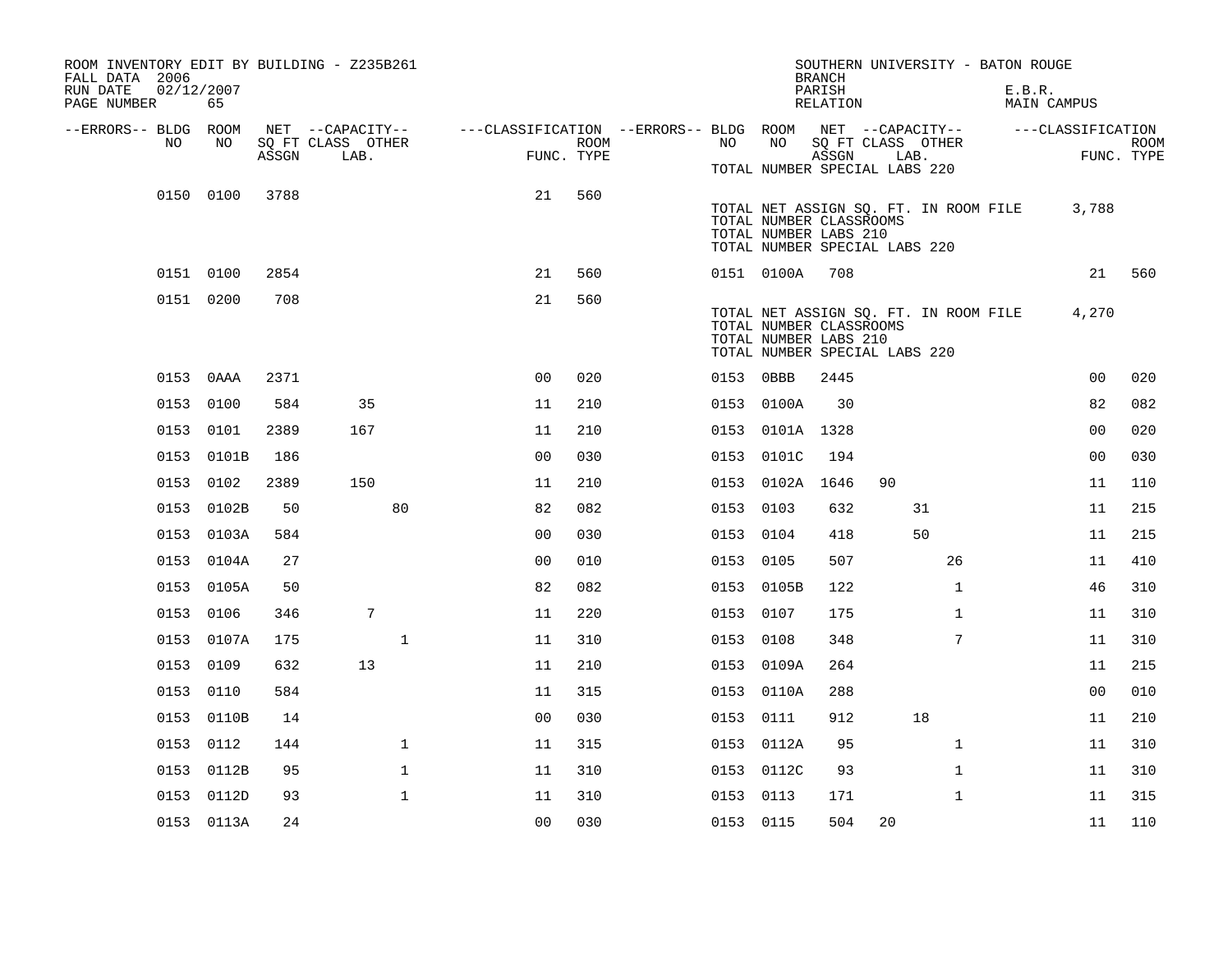| ROOM INVENTORY EDIT BY BUILDING - Z235B261<br>FALL DATA 2006<br>RUN DATE<br>PAGE NUMBER | 02/12/2007<br>66 |       |                                               |                |                           |                                              |            | <b>BRANCH</b><br>PARISH<br><b>RELATION</b> |                                               | SOUTHERN UNIVERSITY - BATON ROUGE<br>E.B.R.<br><b>MAIN CAMPUS</b> |                           |
|-----------------------------------------------------------------------------------------|------------------|-------|-----------------------------------------------|----------------|---------------------------|----------------------------------------------|------------|--------------------------------------------|-----------------------------------------------|-------------------------------------------------------------------|---------------------------|
| --ERRORS-- BLDG<br>NO                                                                   | ROOM<br>NO       | ASSGN | NET --CAPACITY--<br>SQ FT CLASS OTHER<br>LAB. |                | <b>ROOM</b><br>FUNC. TYPE | ---CLASSIFICATION --ERRORS-- BLDG ROOM<br>NO | NO         | ASSGN                                      | NET --CAPACITY--<br>SQ FT CLASS OTHER<br>LAB. | ---CLASSIFICATION                                                 | <b>ROOM</b><br>FUNC. TYPE |
| 0153                                                                                    | 0116             | 786   | 10                                            | 11             | 210                       | 0153                                         | 0116A      | 45                                         | 1                                             | 11                                                                | 215                       |
| 0153                                                                                    | 0116B            | 183   | $\mathbf 1$                                   | 11             | 310                       | 0153                                         | 0116C      | 36                                         | $\mathbf{1}$                                  | 11                                                                | 315                       |
| 0153                                                                                    | 0116D            | 63    | 2                                             | 11             | 315                       | 0153                                         | 0117       | 504                                        | 36                                            | 11                                                                | 110                       |
| 0153                                                                                    | 0118             | 664   | 25                                            | 11             | 410                       |                                              | 0153 0118A | 27                                         |                                               | 11                                                                | 215                       |
| 0153                                                                                    | 0118B            | 40    |                                               | 82             | 082                       | 0153                                         | 0119       | 896                                        | 18                                            | 11                                                                | 250                       |
|                                                                                         | 0153 0119A       | 288   | $\mathbf{1}$                                  | 11             | 310                       |                                              | 0153 0132  | 81                                         | 5                                             | 11                                                                | 110                       |
| 0153                                                                                    | 0146             | 368   | $7\phantom{.0}$                               | 22             | 250                       | 0153                                         | 0147       | 368                                        | $\overline{7}$                                | 22                                                                | 250                       |
|                                                                                         | 0153 0148        | 368   | 7                                             | 22             | 250                       |                                              | 0153 0149  | 391                                        | 7                                             | 22                                                                | 250                       |
| 0153                                                                                    | 0150             | 49    | 2                                             | 22             | 215                       | 0153                                         | 0150A      | 63                                         | 2                                             | 22                                                                | 215                       |
|                                                                                         | 0153 0150B       | 21    | $\mathbf{1}$                                  | 22             | 210                       |                                              | 0153 0152  | 348                                        |                                               | 0 <sub>0</sub>                                                    | 030                       |
| 0153                                                                                    | 0153             | 240   | 5                                             | 22             | 210                       | 0153                                         | 0154       | 368                                        | 7                                             | 22                                                                | 210                       |
| 0153                                                                                    | 0155             | 391   | 8                                             | 22             | 210                       | 0153                                         | 0201A 1335 |                                            |                                               | 0 <sub>0</sub>                                                    | 020                       |
| 0153                                                                                    | 0203             | 743   | 50                                            | 11             | 210                       | 0153                                         | 0205       | 39                                         | 2                                             | 11                                                                | 215                       |
| 0153                                                                                    | 0205A            | 108   | 5                                             | 11             | 215                       | 0153                                         | 0205B      | 72                                         |                                               | 00                                                                | 010                       |
| 0153                                                                                    | 0205C            | 299   |                                               | 0 <sub>0</sub> | 030                       | 0153                                         | 0205D      | 299                                        |                                               | 0 <sub>0</sub>                                                    | 030                       |
| 0153                                                                                    | 0207             | 1057  | 21                                            | 11             | 220                       | 0153                                         | 0208       | 1057                                       | 22                                            | 11                                                                | 210                       |
| 0153                                                                                    | 0209             | 1072  | 21                                            | 11             | 210                       | 0153                                         | 0209A      | 48                                         |                                               | 0 <sub>0</sub>                                                    | 030                       |
| 0153                                                                                    | 0210             | 257   |                                               | 11             | 215                       |                                              | 0153 0210A | 12                                         |                                               | 11                                                                | 215                       |
|                                                                                         | 0153 0210B       | 14    |                                               | 11             | 215                       |                                              | 0153 0211  | 112                                        | 2                                             | 57                                                                | 310                       |
| 0153                                                                                    | 0212             | 106   | $\mathbf 1$                                   | 11             | 310                       |                                              | 0153 0212A | 116                                        | $\mathbf{1}$                                  | 11                                                                | 310                       |
| 0153                                                                                    | 0213             | 98    |                                               | 0 <sub>0</sub> | 010                       |                                              | 0153 0214  | 150                                        | $\mathbf{1}$                                  | 11                                                                | 310                       |
| 0153                                                                                    | 0214A            | 220   | $\mathbf 1$                                   | 11             | 310                       | 0153                                         | 0215       | 127                                        | $\mathbf{1}$                                  | 11                                                                | 310                       |
|                                                                                         | 0153 0215A       | 157   | $\mathbf 1$                                   | 11             | 310                       | 0153                                         | 0216       | 230                                        | $\mathbf{1}$                                  | 11                                                                | 310                       |
| 0153                                                                                    | 0216A            | 140   | $\mathbf{1}$                                  | 11             | 310                       | 0153                                         | 0217       | 251                                        | 5                                             | 11                                                                | 250                       |
| 0153                                                                                    | 0218             | 395   | 30                                            | 10             | 210                       | 0153                                         | 0218A      | 60                                         |                                               | 0 <sub>0</sub>                                                    | 030                       |
|                                                                                         | 0153 0219        | 15    |                                               | 82             | 082                       |                                              | 0153 0220  | 435                                        | 10                                            | 11                                                                | 215                       |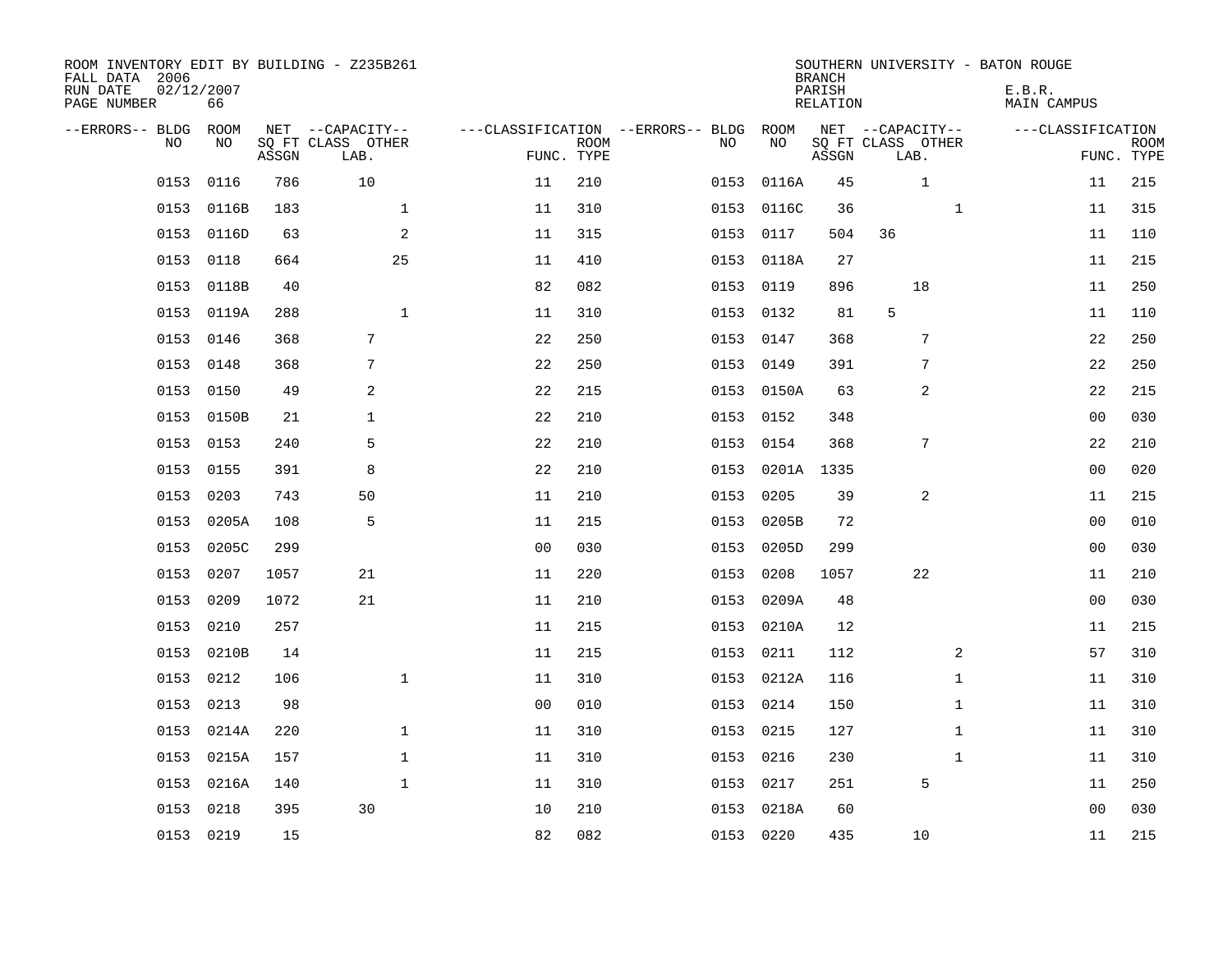| ROOM INVENTORY EDIT BY BUILDING - Z235B261<br>FALL DATA 2006<br>RUN DATE<br>PAGE NUMBER | 02/12/2007<br>67 |       |                           |              |                                   |                           |           |                                                  | <b>BRANCH</b><br>PARISH<br>RELATION |                               | SOUTHERN UNIVERSITY - BATON ROUGE     | E.B.R. | MAIN CAMPUS            |                           |
|-----------------------------------------------------------------------------------------|------------------|-------|---------------------------|--------------|-----------------------------------|---------------------------|-----------|--------------------------------------------------|-------------------------------------|-------------------------------|---------------------------------------|--------|------------------------|---------------------------|
| --ERRORS-- BLDG                                                                         | ROOM             |       | NET --CAPACITY--          |              | ---CLASSIFICATION --ERRORS-- BLDG |                           |           | ROOM                                             |                                     | NET --CAPACITY--              |                                       |        | ---CLASSIFICATION      |                           |
| NO.                                                                                     | NO.              | ASSGN | SQ FT CLASS OTHER<br>LAB. |              |                                   | <b>ROOM</b><br>FUNC. TYPE | NO.       | NO                                               | ASSGN                               | SQ FT CLASS OTHER<br>LAB.     |                                       |        |                        | <b>ROOM</b><br>FUNC. TYPE |
| 0153                                                                                    | 0221             | 362   | 8                         |              | 11                                | 215                       | 0153      | 0222                                             | 468                                 |                               | 9                                     |        | 11                     | 210                       |
| 0153                                                                                    | 0222A            | 468   | 9                         |              | 11                                | 210                       | 0153      | 0223                                             | 879                                 | 59                            |                                       |        | 11                     | 110                       |
| 0153                                                                                    | 0223A            | 148   | 5                         |              | 11                                | 115                       | 0153      | 0251                                             | 368                                 |                               | 7                                     |        | 11                     | 250                       |
| 0153                                                                                    | 0252             | 368   | 7                         |              | 11                                | 250                       | 0153 0253 |                                                  | 368                                 |                               | 7                                     |        | 11                     | 250                       |
| 0153                                                                                    | 0254             | 391   | 8                         |              | 22                                | 250                       | 0153 0255 |                                                  | 373                                 |                               | 7                                     |        | 22                     | 250                       |
|                                                                                         | 0153 0256        | 368   | 7                         |              | 22                                | 250                       | 0153 0257 |                                                  | 391                                 |                               | 7                                     |        | 22                     | 250                       |
|                                                                                         | 0153 0258        | 348   | 8                         |              | 22                                | 250                       |           | TOTAL NUMBER CLASSROOMS<br>TOTAL NUMBER LABS 210 |                                     | TOTAL NUMBER SPECIAL LABS 220 | TOTAL NET ASSIGN SQ. FT. IN ROOM FILE |        | 31,801<br>5<br>16<br>2 |                           |
|                                                                                         | 0154 0007        | 264   |                           |              | 0 <sub>0</sub>                    | 030                       | 0154 0008 |                                                  | 264                                 |                               |                                       |        | 00                     | 030                       |
| 0154                                                                                    | 0009             | 195   |                           |              | 11                                | 315                       |           | 0154 0009A                                       | 143                                 |                               | $\mathbf{1}$                          |        | 11                     | 310                       |
|                                                                                         | 0154 0009B       | 143   |                           | $\mathbf{1}$ | 11                                | 310                       |           | 0154 0009C                                       | 99                                  |                               | $\mathbf{1}$                          |        | 11                     | 310                       |
| 0154                                                                                    | 0010             | 322   |                           | $\mathbf 1$  | 11                                | 310                       | 0154 0011 |                                                  | 189                                 |                               |                                       |        | 0 <sub>0</sub>         | 030                       |
|                                                                                         | 0154 0012        | 1357  | 90                        |              | 11                                | 110                       | 0154 0013 |                                                  | 667                                 | 44                            |                                       |        | 11                     | 110                       |
|                                                                                         | 0154 0014        | 667   | 37                        |              | 11                                | 110                       | 0154 0015 |                                                  | 242                                 |                               | $\mathbf{1}$                          |        | 11                     | 310                       |
|                                                                                         | 0154 0016        | 189   |                           |              | 0 <sub>0</sub>                    | 030                       | 0154 0017 |                                                  | 103                                 |                               | 5                                     |        | 11                     | 310                       |
|                                                                                         | 0154 0017A       | 103   |                           | $\mathbf 1$  | 11                                | 315                       | 0154 0018 |                                                  | 216                                 |                               | 20                                    |        | 11                     | 250                       |
|                                                                                         | 0154 0019        | 1521  | 21                        |              | 11                                | 210                       | 0154 0020 |                                                  | 288                                 |                               |                                       |        | 00                     | 010                       |
|                                                                                         | 0154 0021        | 1521  | 21                        |              | 11                                | 210                       | 0154 0022 |                                                  | 103                                 |                               |                                       |        | 11                     | 315                       |
|                                                                                         | 0154 0022A       | 103   |                           | $\mathbf{1}$ | 11                                | 310                       |           | 0154 0022B                                       | 103                                 |                               |                                       |        | 11                     | 315                       |
|                                                                                         | 0154 0023        | 525   |                           |              | 11                                | 215                       | 0154 0024 |                                                  | 103                                 |                               |                                       |        | 11                     | 315                       |
|                                                                                         | 0154 0024A       | 103   |                           | $\mathbf{1}$ | 11                                | 310                       |           | 0154 0024B                                       | 103                                 |                               |                                       |        | 11                     | 315                       |
|                                                                                         | 0154 0025        | 238   |                           |              | 11                                | 215                       |           | 0154 0025A                                       | 225                                 |                               |                                       |        | 0 <sub>0</sub>         | 030                       |
|                                                                                         | 0154 0026        | 1645  | 23                        |              | 11                                | 210                       | 0154 0027 |                                                  | 1887                                |                               | 25                                    |        | 11                     | 210                       |
|                                                                                         | 0154 0028        | 81    |                           | $\mathbf 1$  | 11                                | 310                       |           | 0154 0028A                                       | 81                                  |                               |                                       |        | 11                     | 315                       |
|                                                                                         | 0154 0029        | 1660  | 23                        |              | 11                                | 210                       | 0154 0030 |                                                  | 94                                  |                               | $\mathbf{1}$                          |        | 11                     | 310                       |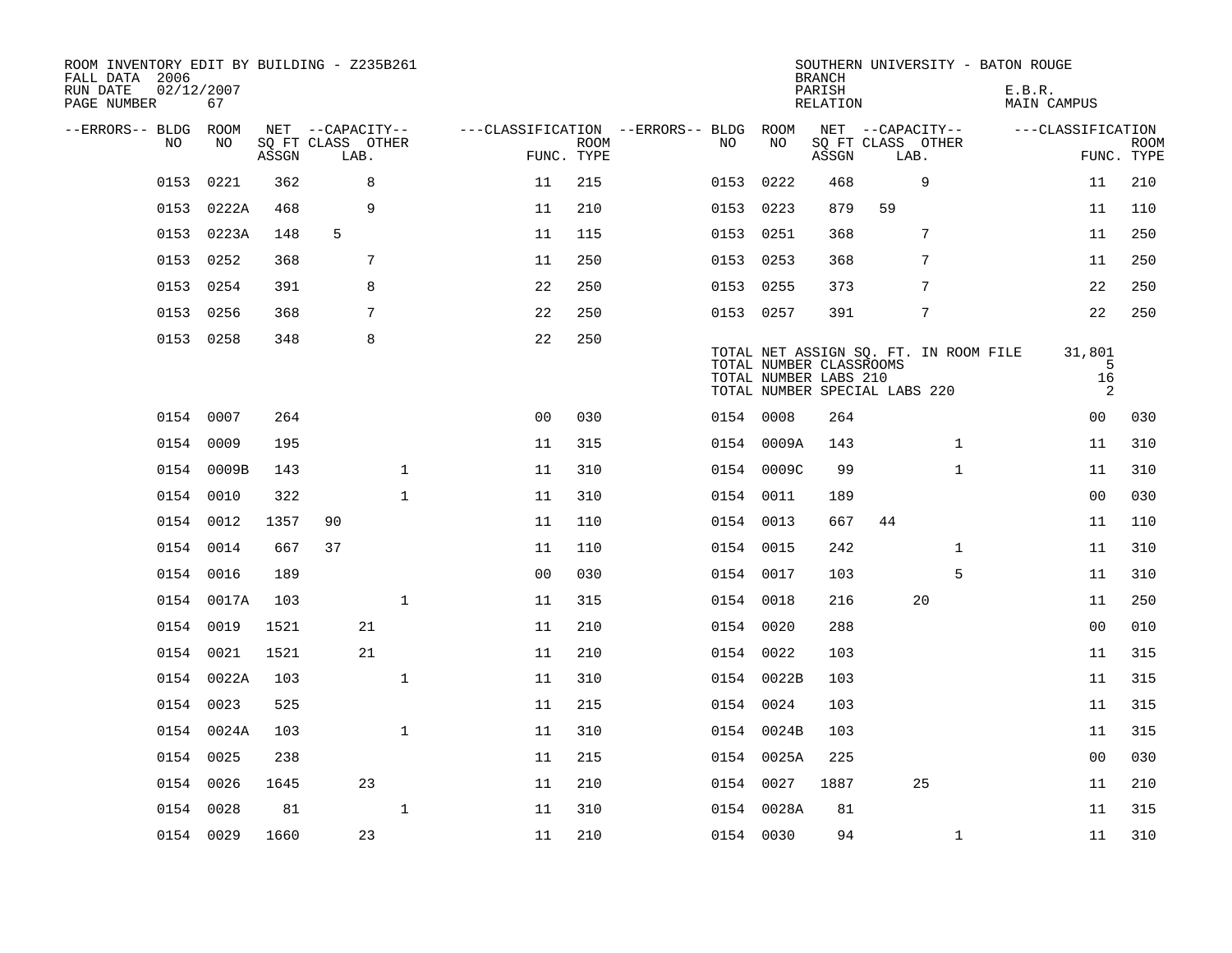| ROOM INVENTORY EDIT BY BUILDING - Z235B261<br>FALL DATA 2006<br>RUN DATE<br>PAGE NUMBER | 02/12/2007<br>68 |       |                           |                |                    |                                        |                                                  | <b>BRANCH</b><br>PARISH<br>RELATION | SOUTHERN UNIVERSITY - BATON ROUGE                                      | E.B.R.<br>MAIN CAMPUS     |                           |
|-----------------------------------------------------------------------------------------|------------------|-------|---------------------------|----------------|--------------------|----------------------------------------|--------------------------------------------------|-------------------------------------|------------------------------------------------------------------------|---------------------------|---------------------------|
| --ERRORS-- BLDG ROOM                                                                    |                  |       | NET --CAPACITY--          |                |                    | ---CLASSIFICATION --ERRORS-- BLDG ROOM |                                                  |                                     | NET --CAPACITY--                                                       | ---CLASSIFICATION         |                           |
| NO.                                                                                     | NO.              | ASSGN | SO FT CLASS OTHER<br>LAB. |                | ROOM<br>FUNC. TYPE | NO.                                    | NO                                               | ASSGN                               | SQ FT CLASS OTHER<br>LAB.                                              |                           | <b>ROOM</b><br>FUNC. TYPE |
| 0154                                                                                    | 0030A            | 94    |                           | 11             | 315                |                                        | 0154 0031                                        | 94                                  | $\mathbf{1}$                                                           | 11                        | 310                       |
|                                                                                         | 0154 0031A       | 94    |                           | 11             | 315                |                                        | 0154 0032                                        | 90                                  |                                                                        | 11                        | 215                       |
|                                                                                         | 0154 0032A       | 70    |                           | 11             | 730                |                                        | 0154 0032B                                       | 70                                  |                                                                        | 11                        | 730                       |
|                                                                                         | 0154 0033        | 1426  | 22                        | 11             | 210                |                                        | 0154 0034                                        | 90                                  |                                                                        | 0 <sub>0</sub>            | 010                       |
|                                                                                         | 0154 0034A       | 54    | $\mathbf{1}$              | 0 <sub>0</sub> | 030                |                                        | 0154 0034B                                       | 80                                  |                                                                        | 11                        | 730                       |
|                                                                                         | 0154 0035        | 493   |                           | 11             | 720                |                                        | 0154 0036                                        | 290                                 |                                                                        | 11                        | 730                       |
|                                                                                         | 0154 0037        | 61    |                           | 0 <sub>0</sub> | 030                |                                        | 0154 0038                                        | 390                                 |                                                                        | 0 <sub>0</sub>            | 030                       |
|                                                                                         | 0154 0039        | 56    |                           | 0 <sub>0</sub> | 030                |                                        | 0154 0040                                        | 42                                  |                                                                        | 0 <sub>0</sub>            | 030                       |
|                                                                                         | 0154 0041        | 279   |                           | 11             | 615                |                                        | 0154 0042                                        | 290                                 |                                                                        | 11                        | 615                       |
|                                                                                         | 0154 0043        | 48    |                           | 0 <sub>0</sub> | 030                |                                        | 0154 0044                                        | 180                                 |                                                                        | 11                        | 615                       |
|                                                                                         | 0154 0045        | 317   |                           | 11             | 615                |                                        | 0154 0046                                        | 3572                                |                                                                        | 11                        | 615                       |
|                                                                                         | 0154 0047        | 912   |                           | 11             | 615                |                                        | 0154 0048                                        | 54                                  |                                                                        | 11                        | 615                       |
|                                                                                         | 0154 0049        | 54    |                           | 11             | 615                |                                        | 0154 0050                                        | 3630                                | 290                                                                    | 11                        | 610                       |
|                                                                                         | 0154 0051        | 112   |                           | 11             | 615                |                                        | 0154 0052                                        | 70                                  |                                                                        | 11                        | 615                       |
|                                                                                         | 0154 0053        | 120   |                           | 0 <sub>0</sub> | 020                |                                        | 0154 0054                                        | 110                                 |                                                                        | 0 <sub>0</sub>            | 020                       |
|                                                                                         | 0154 0055        | 50    |                           | 11             | 615                |                                        | 0154 0056                                        | 25                                  |                                                                        | 11                        | 615                       |
|                                                                                         | 0154 0057        | 2484  |                           | 0 <sub>0</sub> | 020                |                                        | 0154 0057A                                       | 180                                 |                                                                        | 0 <sub>0</sub>            | 030                       |
|                                                                                         | 0154 0058        | 180   |                           | 11             | 730                |                                        | 0154 0059                                        | 180                                 |                                                                        | 11                        | 730                       |
|                                                                                         | 0154 0060        | 3688  |                           | 0 <sub>0</sub> | 020                |                                        | 0154 0061                                        | 300                                 |                                                                        | 11                        | 730                       |
|                                                                                         | 0154 0066        | 400   |                           | 11             | 730                |                                        | TOTAL NUMBER CLASSROOMS<br>TOTAL NUMBER LABS 210 |                                     | TOTAL NET ASSIGN SQ. FT. IN ROOM FILE<br>TOTAL NUMBER SPECIAL LABS 220 | 27,534<br>3<br>$\epsilon$ |                           |
|                                                                                         | 0155 0001        | 5241  |                           | 11             | 970                |                                        | TOTAL NUMBER CLASSROOMS<br>TOTAL NUMBER LABS 210 |                                     | TOTAL NET ASSIGN SQ. FT. IN ROOM FILE<br>TOTAL NUMBER SPECIAL LABS 220 | 5,241                     |                           |
|                                                                                         | 0156 0AAA        | 4343  |                           | 0 <sub>0</sub> | 020                |                                        | 0156 0BBB                                        | 816                                 |                                                                        | 0 <sub>0</sub>            | 020                       |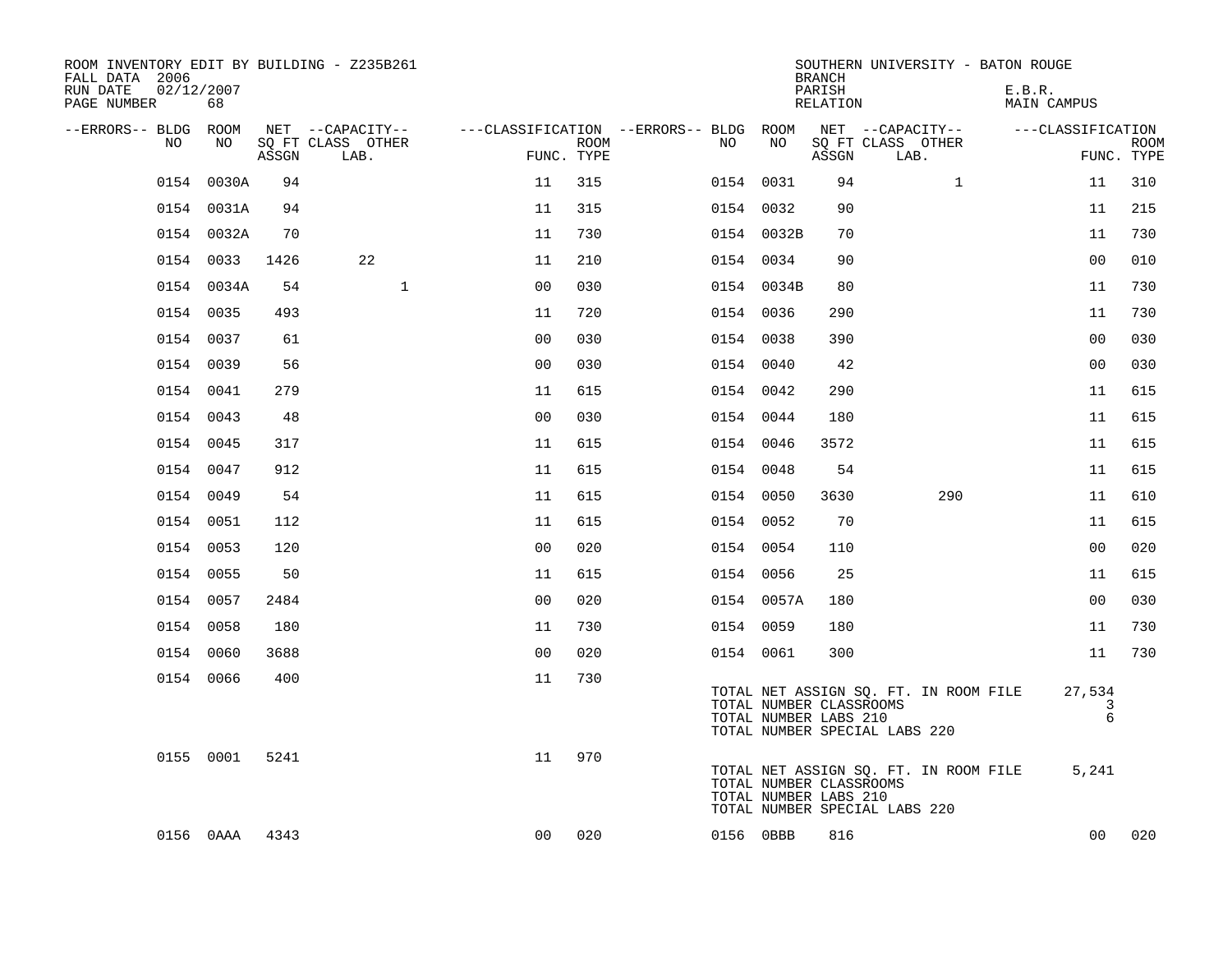| ROOM INVENTORY EDIT BY BUILDING - Z235B261<br>FALL DATA 2006<br>RUN DATE<br>PAGE NUMBER | 02/12/2007<br>69 |       |                           |              |                |             |                                   |            | <b>BRANCH</b><br>PARISH<br>RELATION | SOUTHERN UNIVERSITY - BATON ROUGE | E.B.R.<br>MAIN CAMPUS |                           |
|-----------------------------------------------------------------------------------------|------------------|-------|---------------------------|--------------|----------------|-------------|-----------------------------------|------------|-------------------------------------|-----------------------------------|-----------------------|---------------------------|
| --ERRORS-- BLDG                                                                         | ROOM             |       | NET --CAPACITY--          |              |                |             | ---CLASSIFICATION --ERRORS-- BLDG | ROOM       |                                     | NET --CAPACITY--                  | ---CLASSIFICATION     |                           |
| <b>NO</b>                                                                               | NO.              | ASSGN | SQ FT CLASS OTHER<br>LAB. |              | FUNC. TYPE     | <b>ROOM</b> | NO.                               | NO         | ASSGN                               | SQ FT CLASS OTHER<br>LAB.         |                       | <b>ROOM</b><br>FUNC. TYPE |
| 0156                                                                                    | <b>OCCC</b>      | 7649  |                           |              | 0 <sub>0</sub> | 020         | 0156                              | 0DDD       | 4748                                |                                   | 0 <sub>0</sub>        | 020                       |
| 0156                                                                                    | 0102             | 121   |                           |              | 0 <sub>0</sub> | 030         | 0156                              | 0103       | 23                                  |                                   | 00                    | 010                       |
| 0156                                                                                    | 0104             | 121   |                           |              | 0 <sub>0</sub> | 030         | 0156                              | 0105       | 185                                 |                                   | 44                    | 650                       |
| 0156                                                                                    | 0106             | 319   |                           |              | 46             | 315         |                                   | 0156 0107  | 185                                 | $\mathbf{1}$                      | 11                    | 310                       |
| 0156                                                                                    | 0108             | 185   | 18                        |              | 10             | 110         | 0156                              | 0109       | 88                                  | 8                                 | 10                    | 410                       |
| 0156                                                                                    | 0110             | 673   | 53                        |              | 13             | 110         |                                   | 0156 0110A | 126                                 | $\mathbf{1}$                      | 13                    | 310                       |
| 0156                                                                                    | 0110B            | 45    |                           |              | 13             | 215         | 0156                              | 0111       | 144                                 |                                   | 13                    | 315                       |
| 0156                                                                                    | 0111A            | 67    |                           | $\mathbf{1}$ | 11             | 310         |                                   | 0156 0111B | 67                                  | $\mathbf{1}$                      | 11                    | 310                       |
| 0156                                                                                    | 0111C            | 67    |                           | $\mathbf{1}$ | 11             | 310         | 0156                              | 0111D      | 67                                  | $\mathbf{1}$                      | 11                    | 310                       |
| 0156                                                                                    | 0111E            | 138   | 3                         |              | 13             | 220         |                                   | 0156 0111F | 138                                 | 3                                 | 13                    | 315                       |
| 0156                                                                                    | 0111G            | 273   |                           |              | 11             | 315         | 0156                              | 0112A      | 297                                 |                                   | 13                    | 315                       |
| 0156                                                                                    | 0113             | 95    |                           |              | 46             | 315         | 0156                              | 0114       | 586                                 | 39                                | 11                    | 110                       |
| 0156                                                                                    | 0114A            | 61    |                           |              | 11             | 115         | 0156                              | 0114B      | 64                                  |                                   | 11                    | 115                       |
|                                                                                         | 0156 0114C       | 57    |                           |              | 11             | 115         |                                   | 0156 0114D | 64                                  |                                   | 11                    | 115                       |
|                                                                                         | 0156 0114E       | 450   | 9                         |              | 11             | 210         |                                   | 0156 0114F | 116                                 |                                   | 11                    | 115                       |
| 0156                                                                                    | 0114G            | 178   |                           |              | 11             | 115         |                                   | 0156 0115  | 95                                  | $\mathbf{1}$                      | 11                    | 310                       |
| 0156                                                                                    | 0116             | 95    |                           | $\mathbf 1$  | 11             | 310         |                                   | 0156 0117  | 95                                  | $\mathbf{1}$                      | 22                    | 310                       |
| 0156                                                                                    | 0118             | 95    |                           | 12           | 21             | 310         |                                   | 0156 0119  | 95                                  | 30                                | 11                    | 710                       |
| 0156                                                                                    | 0120             | 780   | 62                        |              | 11             | 110         |                                   | 0156 0121  | 200                                 | 30                                | 11                    | 710                       |
| 0156                                                                                    | 0121A            | 100   |                           | $\mathbf{1}$ | 11             | 310         |                                   | 0156 0121B | 100                                 | $\mathbf{1}$                      | 11                    | 310                       |
| 0156                                                                                    | 0122             | 566   | 31                        |              | 11             | 110         |                                   | 0156 0123  | 406                                 |                                   | 44                    | 715                       |
| 0156                                                                                    | 0123A            | 531   |                           |              | 44             | 710         | 0156                              | 0124       | 500                                 |                                   | 44                    | 710                       |
| 0156                                                                                    | 0124A            | 80    |                           |              | 44             | 715         |                                   | 0156 0125  | 272                                 | 25                                | 44                    | 710                       |
| 0156                                                                                    | 0125A            | 129   |                           |              | 44             | 710         | 0156                              | 0125B      | 405                                 |                                   | 44                    | 710                       |
| 0156                                                                                    | 0125C            | 99    |                           |              | 44             | 710         |                                   | 0156 0126  | 590                                 |                                   | 64                    | 715                       |
|                                                                                         | 0156 0127        | 275   |                           |              | 11             | 710         |                                   | 0156 0127A | 290                                 |                                   | 11                    | 710                       |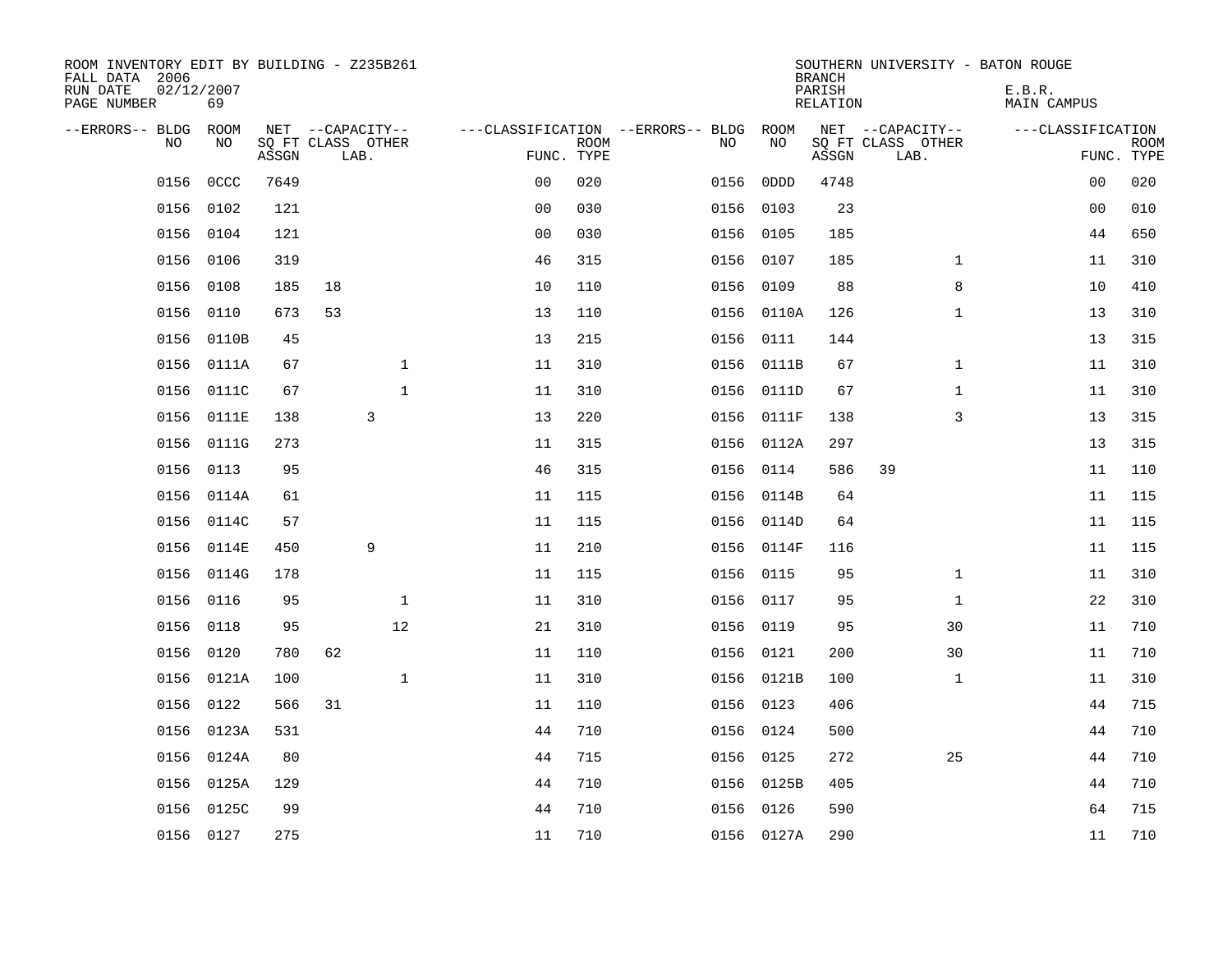| ROOM INVENTORY EDIT BY BUILDING - Z235B261<br>FALL DATA 2006<br>RUN DATE<br>PAGE NUMBER | 02/12/2007<br>70 |       |                           |                |             |                                   |            | <b>BRANCH</b><br>PARISH<br>RELATION | SOUTHERN UNIVERSITY - BATON ROUGE | E.B.R.<br>MAIN CAMPUS |                           |
|-----------------------------------------------------------------------------------------|------------------|-------|---------------------------|----------------|-------------|-----------------------------------|------------|-------------------------------------|-----------------------------------|-----------------------|---------------------------|
| --ERRORS-- BLDG                                                                         | ROOM             |       | NET --CAPACITY--          |                |             | ---CLASSIFICATION --ERRORS-- BLDG | ROOM       |                                     | NET --CAPACITY--                  | ---CLASSIFICATION     |                           |
| N <sub>O</sub>                                                                          | NO.              | ASSGN | SO FT CLASS OTHER<br>LAB. | FUNC. TYPE     | <b>ROOM</b> | NO.                               | NO         | ASSGN                               | SQ FT CLASS OTHER<br>LAB.         |                       | <b>ROOM</b><br>FUNC. TYPE |
| 0156                                                                                    | 0128             | 157   |                           | 0 <sub>0</sub> | 030         | 0156                              | 0129       | 157                                 |                                   | 00                    | 030                       |
| 0156                                                                                    | 0131             | 1050  |                           | 64             | 710         |                                   | 0156 0131A | 350                                 |                                   | 64                    | 710                       |
| 0156                                                                                    | 0132             | 232   |                           | 64             | 710         | 0156                              | 0133       | 572                                 |                                   | 64                    | 315                       |
| 0156                                                                                    | 0133A            | 531   |                           | 64             | 710         |                                   | 0156 0133B | 100                                 | $\mathbf{1}$                      | 64                    | 310                       |
| 0156                                                                                    | 0133C            | 100   | $\mathbf{1}$              | 64             | 310         |                                   | 0156 0133D | 224                                 |                                   | 64                    | 315                       |
| 0156                                                                                    | 0134             | 143   | $\mathbf 1$               | 46             | 310         |                                   | 0156 0135  | 143                                 | $\mathbf{1}$                      | 46                    | 310                       |
| 0156                                                                                    | 0136             | 90    | $\mathbf{1}$              | 11             | 310         | 0156                              | 0137       | 90                                  | $\mathbf{1}$                      | 11                    | 310                       |
| 0156                                                                                    | 0138             | 90    | $\mathbf{1}$              | 11             | 310         |                                   | 0156 0139  | 90                                  | $\mathbf{1}$                      | 11                    | 310                       |
| 0156                                                                                    | 0140             | 90    | $\mathbf 1$               | 11             | 310         | 0156                              | 0141       | 25                                  |                                   | 46                    | 315                       |
| 0156                                                                                    | 0142             | 150   | $\mathbf{1}$              | 11             | 310         |                                   | 0156 0143  | 150                                 | $\mathbf{1}$                      | 11                    | 310                       |
| 0156                                                                                    | 0144             | 150   | $\mathbf{1}$              | 11             | 310         | 0156                              | 0145       | 150                                 | $\mathbf{1}$                      | 11                    | 310                       |
| 0156                                                                                    | 0146             | 570   | 38                        | 11             | 110         |                                   | 0156 0153  | 2371                                |                                   | 0 <sub>0</sub>        | 030                       |
| 0156                                                                                    | 0201             | 283   |                           | 46             | 350         | 0156                              | 0202       | 164                                 | 31                                | 11                    | 315                       |
| 0156                                                                                    | 0202A            | 114   | 1                         | 11             | 310         | 0156                              | 0202B      | 112                                 | $\mathbf{1}$                      | 11                    | 310                       |
| 0156                                                                                    | 0203             | 128   | $\mathbf 1$               | 11             | 310         | 0156                              | 0203A      | 163                                 | $\mathbf{1}$                      | 11                    | 310                       |
| 0156                                                                                    | 0204             | 673   | 54                        | 11             | 110         | 0156                              | 0205       | 1170                                | 23                                | 44                    | 250                       |
| 0156                                                                                    | 0206             | 673   | 54                        | 10             | 110         | 0156                              | 0208       | 673                                 | 54                                | 11                    | 110                       |
| 0156                                                                                    | 0209             | 585   | 47                        | 11             | 110         | 0156                              | 0210       | 673                                 | 54                                | 11                    | 110                       |
| 0156                                                                                    | 0211             | 585   | 47                        | 11             | 110         |                                   | 0156 0212  | 673                                 | 54                                | 11                    | 110                       |
| 0156                                                                                    | 0213             | 585   | 47                        | 11             | 110         | 0156                              | 0214       | 673                                 | 54                                | 11                    | 110                       |
| 0156                                                                                    | 0215             | 247   | 9                         | 0 <sub>0</sub> | 030         |                                   | 0156 0216  | 673                                 | 54                                | 11                    | 110                       |
| 0156                                                                                    | 0217             | 68    | $\mathbf 1$               | 10             | 310         | 0156                              | 0217A      | 93                                  | $\mathbf{1}$                      | 10                    | 310                       |
| 0156                                                                                    | 0217B            | 97    | $\mathbf 1$               | 10             | 310         |                                   | 0156 0218  | 381                                 |                                   | 11                    | 315                       |
| 0156                                                                                    | 0218A            | 204   |                           | 11             | 115         | 0156                              | 0219       | 43                                  | 12                                | 0 <sub>0</sub>        | 010                       |
| 0156                                                                                    | 0220             | 247   | 55                        | 0 <sub>0</sub> | 030         | 0156                              | 0221       | 692                                 | 55                                | 11                    | 110                       |
|                                                                                         | 0156 0222        | 692   | 50                        | 11             | 210         |                                   | 0156 0223  | 692                                 | 25                                | 10                    | 210                       |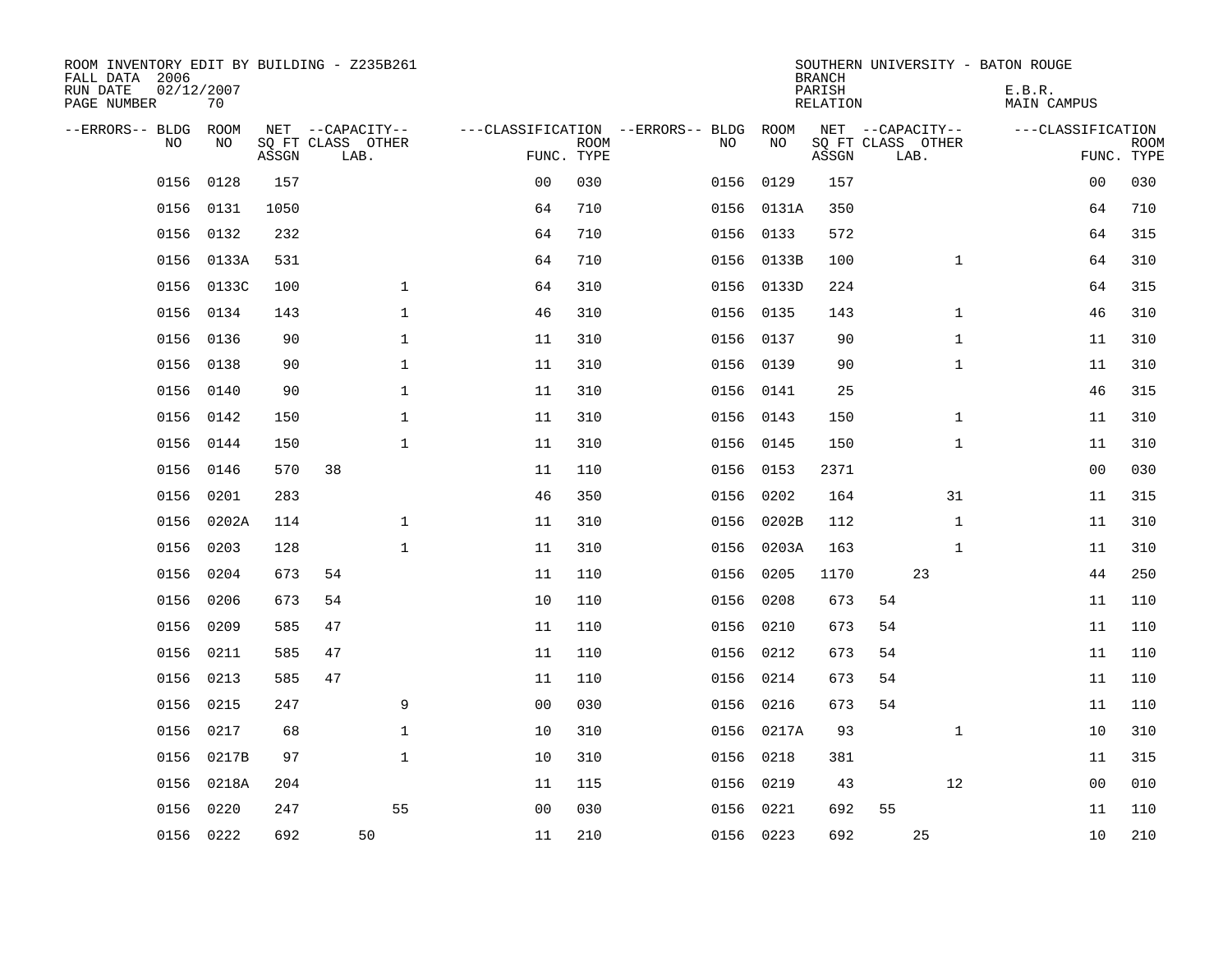| ROOM INVENTORY EDIT BY BUILDING - Z235B261<br>FALL DATA 2006<br>RUN DATE<br>PAGE NUMBER | 02/12/2007<br>71 |       |    |                                               |                |                           |                                         |            | <b>BRANCH</b><br>PARISH<br><b>RELATION</b> |                                               |                | SOUTHERN UNIVERSITY - BATON ROUGE<br>E.B.R.<br><b>MAIN CAMPUS</b> |                           |
|-----------------------------------------------------------------------------------------|------------------|-------|----|-----------------------------------------------|----------------|---------------------------|-----------------------------------------|------------|--------------------------------------------|-----------------------------------------------|----------------|-------------------------------------------------------------------|---------------------------|
| --ERRORS-- BLDG<br>NO                                                                   | ROOM<br>NO       | ASSGN |    | NET --CAPACITY--<br>SQ FT CLASS OTHER<br>LAB. |                | <b>ROOM</b><br>FUNC. TYPE | ---CLASSIFICATION --ERRORS-- BLDG<br>NO | ROOM<br>NO | ASSGN                                      | NET --CAPACITY--<br>SQ FT CLASS OTHER<br>LAB. |                | ---CLASSIFICATION                                                 | <b>ROOM</b><br>FUNC. TYPE |
| 0156                                                                                    | 0224             | 692   |    | 40                                            | 11             | 210                       | 0156                                    | 0225       | 692                                        | 24                                            |                | 11                                                                | 210                       |
| 0156                                                                                    | 0226             | 692   | 55 |                                               | 11             | 110                       | 0156                                    | 0227       | 692                                        | 55                                            |                | 11                                                                | 110                       |
| 0156                                                                                    | 0228             | 128   |    | $\mathbf 1$                                   | 11             | 310                       | 0156                                    | 0228A      | 163                                        |                                               | $\mathbf{1}$   | 11                                                                | 310                       |
| 0156                                                                                    | 0229             | 692   | 46 |                                               | 11             | 110                       |                                         | 0156 0231  | 517                                        |                                               |                | 55                                                                | 660                       |
| 0156                                                                                    | 0232             | 543   |    |                                               | 0 <sub>0</sub> | 030                       | 0156                                    | 0234       | 283                                        |                                               |                | 46                                                                | 315                       |
| 0156                                                                                    | 0234A            | 48    |    |                                               | 46             | 315                       |                                         | 0156 0234B | 100                                        |                                               | $\mathbf{1}$   | 46                                                                | 310                       |
| 0156                                                                                    | 0234C            | 225   |    | $\mathbf{1}$                                  | 46             | 310                       |                                         | 0156 0234E | 27                                         |                                               |                | 00                                                                | 030                       |
| 0156                                                                                    | 0234F            | 9     |    |                                               | 0 <sub>0</sub> | 030                       |                                         | 0156 0235  | 238                                        |                                               |                | 46                                                                | 315                       |
| 0156                                                                                    | 0235A            | 90    |    | $\mathbf 1$                                   | 46             | 310                       | 0156                                    | 0235B      | 90                                         |                                               | $\mathbf{1}$   | 11                                                                | 310                       |
| 0156                                                                                    | 0235C            | 90    |    | $\mathbf{1}$                                  | 11             | 310                       |                                         | 0156 0235D | 90                                         |                                               | $\mathbf{1}$   | 11                                                                | 310                       |
| 0156                                                                                    | 0237             | 140   |    | $\mathbf{1}$                                  | 11             | 310                       | 0156                                    | 0238       | 140                                        |                                               | $\mathbf{1}$   | 11                                                                | 310                       |
| 0156                                                                                    | 0239             | 140   |    | $\mathbf{1}$                                  | 11             | 310                       |                                         | 0156 0240  | 190                                        |                                               | $\mathbf{1}$   | 11                                                                | 310                       |
| 0156                                                                                    | 0241             | 43    |    |                                               | 0 <sub>0</sub> | 010                       | 0156                                    | 0242       | 140                                        |                                               | $\mathbf{1}$   | 11                                                                | 310                       |
| 0156                                                                                    | 0243             | 90    |    | 4                                             | 0 <sub>0</sub> | 030                       | 0156                                    | 0244       | 90                                         |                                               | 4              | 00                                                                | 030                       |
| 0156                                                                                    | 0246             | 90    |    | 2                                             | 11             | 310                       | 0156                                    | 0247       | 143                                        |                                               | 2              | 11                                                                | 310                       |
| 0156                                                                                    | 0248             | 140   |    | 2                                             | 11             | 310                       |                                         | 0156 0249  | 140                                        |                                               | 2              | 11                                                                | 310                       |
| 0156                                                                                    | 0250             | 140   |    | 2                                             | 46             | 310                       | 0156                                    | 0251       | 120                                        |                                               | 2              | 46                                                                | 315                       |
| 0156                                                                                    | 0251A            | 160   |    | $\mathbf{1}$                                  | 46             | 310                       | 0156                                    | 0252       | 150                                        |                                               | $\overline{a}$ | 46                                                                | 310                       |
|                                                                                         | 0156 0253        | 150   |    | 2                                             | 11             | 310                       |                                         | 0156 0254  | 150                                        |                                               | 2              | 11                                                                | 310                       |
| 0156                                                                                    | 0255             | 200   |    | 2                                             | 11             | 310                       |                                         | 0156 0256  | 150                                        |                                               | $\overline{a}$ | 46                                                                | 310                       |
| 0156                                                                                    | 0301             | 300   | 24 |                                               | 11             | 110                       |                                         | 0156 0302  | 300                                        | 24                                            |                | 11                                                                | 110                       |
| 0156                                                                                    | 0303             | 300   | 24 |                                               | 22             | 110                       | 0156                                    | 0304       | 460                                        | 39                                            |                | 10                                                                | 210                       |
| 0156                                                                                    | 0304A            | 128   |    | 2                                             | 22             | 310                       | 0156                                    | 0305       | 600                                        | 48                                            |                | 11                                                                | 110                       |
| 0156                                                                                    | 0306             | 300   | 24 |                                               | 11             | 110                       | 0156                                    | 0307       | 600                                        | 35                                            |                | 11                                                                | 110                       |
| 0156                                                                                    | 0308             | 300   | 22 |                                               | 10             | 110                       | 0156                                    | 0309       | 600                                        | 48                                            |                | 11                                                                | 110                       |
|                                                                                         | 0156 0310        | 300   | 24 |                                               | 11             | 110                       |                                         | 0156 0311  | 600                                        | 35                                            |                | 11                                                                | 110                       |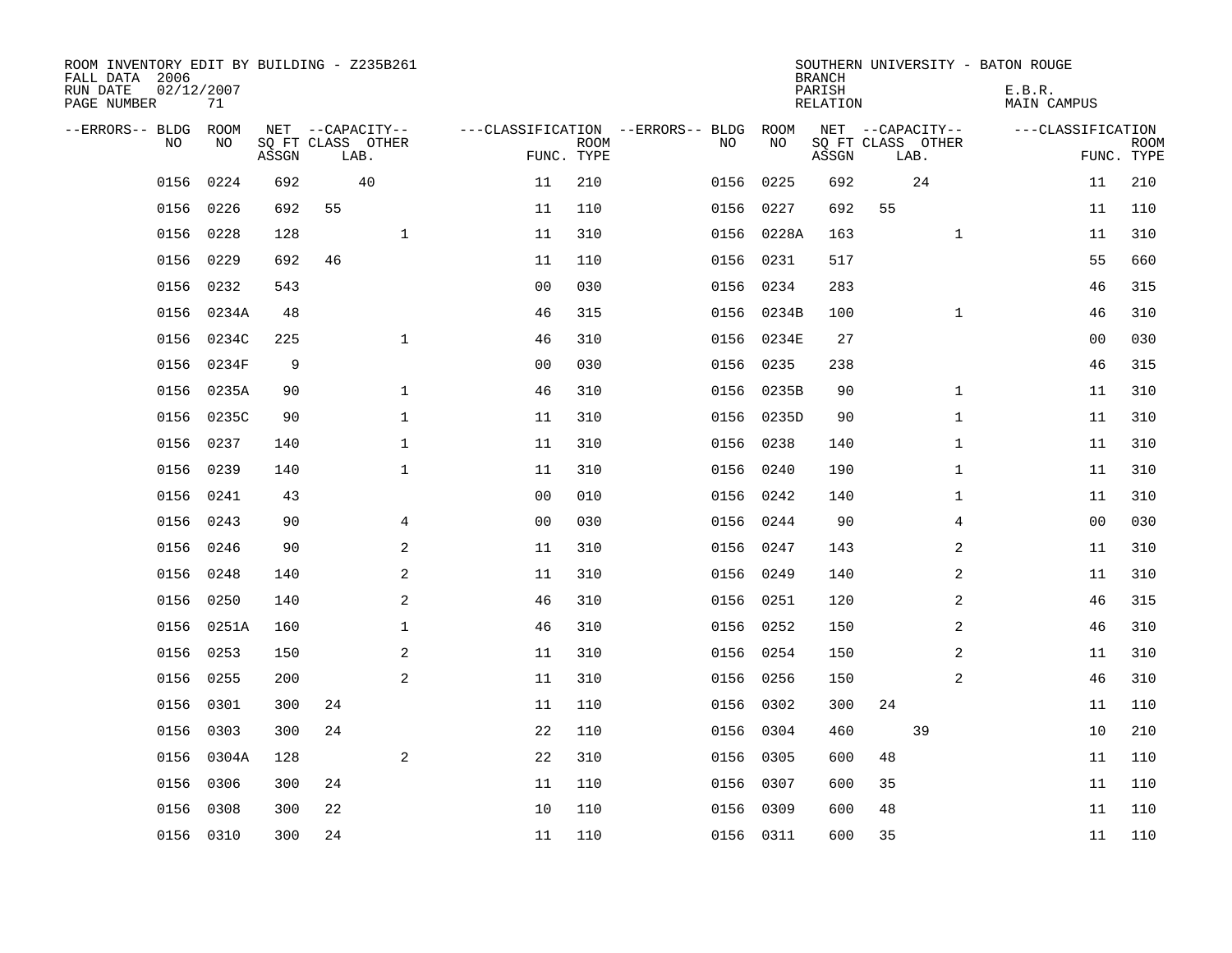| ROOM INVENTORY EDIT BY BUILDING - Z235B261<br>FALL DATA 2006<br>RUN DATE<br>PAGE NUMBER | 02/12/2007 | 72          |       |    |                                               |                |             |                                        |           |            | <b>BRANCH</b><br>PARISH<br>RELATION |                                               |                | SOUTHERN UNIVERSITY - BATON ROUGE<br>E.B.R.<br><b>MAIN CAMPUS</b> |                |             |
|-----------------------------------------------------------------------------------------|------------|-------------|-------|----|-----------------------------------------------|----------------|-------------|----------------------------------------|-----------|------------|-------------------------------------|-----------------------------------------------|----------------|-------------------------------------------------------------------|----------------|-------------|
| --ERRORS-- BLDG                                                                         | <b>NO</b>  | ROOM<br>NO. | ASSGN |    | NET --CAPACITY--<br>SQ FT CLASS OTHER<br>LAB. | FUNC. TYPE     | <b>ROOM</b> | ---CLASSIFICATION --ERRORS-- BLDG ROOM | NO.       | NO         | ASSGN                               | NET --CAPACITY--<br>SQ FT CLASS OTHER<br>LAB. |                | ---CLASSIFICATION                                                 | FUNC. TYPE     | <b>ROOM</b> |
|                                                                                         | 0156       | 0312        | 300   | 24 |                                               | 11             | 110         |                                        | 0156      | 0313       | 3555                                | 234                                           |                |                                                                   | 11             | 110         |
|                                                                                         | 0156       | 0313A       | 224   |    |                                               | 11             | 115         |                                        | 0156      | 0314       | 300                                 | 23                                            |                |                                                                   | 11             | 110         |
|                                                                                         | 0156       | 0315        | 400   | 32 |                                               | 11             | 110         |                                        | 0156 0316 |            | 400                                 | 32                                            |                |                                                                   | 11             | 110         |
|                                                                                         | 0156       | 0317        | 400   | 32 |                                               | 11             | 110         |                                        | 0156      | 0318       | 1580                                |                                               | 50             |                                                                   | 11             | 250         |
|                                                                                         | 0156       | 0319        | 1180  |    | 24                                            | 11             | 210         |                                        | 0156 0320 |            | 400                                 |                                               | 25             |                                                                   | 11             | 410         |
|                                                                                         | 0156       | 0321        | 302   |    |                                               | 11             | 315         |                                        | 0156      | 0321A      | 232                                 |                                               | 2              |                                                                   | 11             | 310         |
|                                                                                         | 0156       | 0321B       | 93    |    | 2                                             | 11             | 310         |                                        |           | 0156 0322  | 570                                 | 44                                            |                |                                                                   | 11             | 110         |
|                                                                                         | 0156       | 0323        | 570   | 44 |                                               | 11             | 110         |                                        | 0156 0324 |            | 570                                 | 44                                            |                |                                                                   | 11             | 110         |
|                                                                                         | 0156       | 0325        | 300   |    |                                               | 11             | 215         |                                        | 0156 0327 |            | 210                                 | 35                                            |                |                                                                   | 10             | 110         |
|                                                                                         | 0156 0328  |             | 266   |    | 9                                             | 0 <sub>0</sub> | 030         |                                        | 0156 0330 |            | 520                                 |                                               |                |                                                                   | 00             | 010         |
|                                                                                         | 0156       | 0331        | 38    |    |                                               | 0 <sub>0</sub> | 010         |                                        | 0156      | 0333       | 100                                 |                                               | $\overline{a}$ |                                                                   | 46             | 310         |
|                                                                                         | 0156       | 0334        | 100   |    | 2                                             | 11             | 310         |                                        | 0156 0335 |            | 100                                 |                                               | 2              |                                                                   | 11             | 310         |
|                                                                                         | 0156 0336  |             | 160   |    | 2                                             | 10             | 210         |                                        |           | 0156 0336A | 105                                 |                                               |                |                                                                   | 0 <sub>0</sub> | 030         |
|                                                                                         | 0156       | 0336B       | 105   |    |                                               | 0 <sub>0</sub> | 030         |                                        |           | 0156 0336C | 118                                 |                                               |                |                                                                   | 0 <sub>0</sub> | 030         |
|                                                                                         | 0156 0337  |             | 100   |    | 2                                             | 11             | 310         |                                        | 0156 0338 |            | 100                                 |                                               | 2              |                                                                   | 11             | 310         |
|                                                                                         | 0156       | 0339        | 100   |    | 2                                             | 11             | 310         |                                        | 0156      | 0340       | 300                                 |                                               |                |                                                                   | 00             | 020         |
|                                                                                         | 0156       | 0341        | 50    |    |                                               | 46             | 315         |                                        | 0156 0342 |            | 225                                 |                                               | $\mathbf{1}$   |                                                                   | 46             | 310         |
|                                                                                         | 0156       | 0343        | 100   |    | $\mathbf{1}$                                  | 46             | 310         |                                        |           | 0156 0343A | 50                                  |                                               |                |                                                                   | 46             | 315         |
|                                                                                         | 0156       | 0344        | 150   |    | 2                                             | 46             | 310         |                                        | 0156 0345 |            | 300                                 |                                               | 10             |                                                                   | 10             | 210         |
|                                                                                         | 0156 0346  |             | 200   |    | 2                                             | 11             | 310         |                                        | 0156 0347 |            | 145                                 |                                               | 2              |                                                                   | 11             | 310         |
|                                                                                         | 0156       | 0348        | 293   |    | 2                                             | 11             | 310         |                                        | 0156      | 0350       | 300                                 |                                               | $\overline{a}$ |                                                                   | 11             | 310         |
|                                                                                         | 0156       | 0351        | 150   |    | 2                                             | 11             | 310         |                                        | 0156 0352 |            | 300                                 |                                               | 2              |                                                                   | 11             | 310         |
|                                                                                         | 0156       | 0353        | 145   |    | $\mathbf{2}$                                  | 11             | 310         |                                        | 0156 0354 |            | 300                                 |                                               | $\overline{a}$ |                                                                   | 11             | 310         |
|                                                                                         | 0156       | 0355        | 145   |    | 2                                             | 11             | 310         |                                        | 0156 0356 |            | 190                                 |                                               | 2              |                                                                   | 11             | 310         |
|                                                                                         | 0156       | 0357        | 300   |    | 2                                             | 11             | 310         |                                        | 0156 0358 |            | 225                                 |                                               | 2              |                                                                   | 46             | 310         |
|                                                                                         | 0156       | 0359        | 150   |    | 2                                             | 46             | 310         |                                        |           |            |                                     |                                               |                | TOTAL NET ASSIGN SQ. FT. IN ROOM FILE                             | 55,999         |             |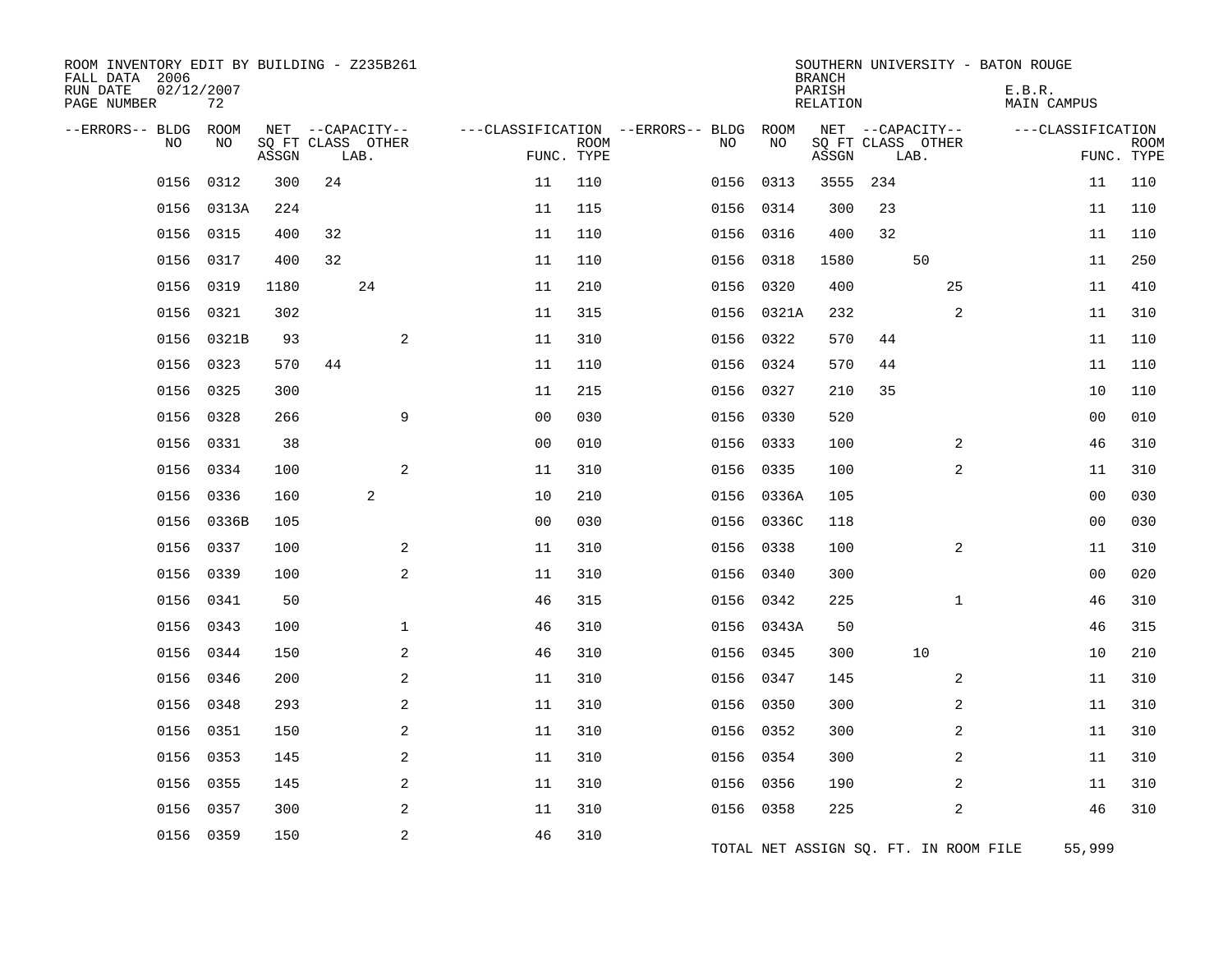| FALL DATA 2006          |            |             |       | ROOM INVENTORY EDIT BY BUILDING - Z235B261 |                                                         |            |           |            | <b>BRANCH</b>                                                                              |      |    | SOUTHERN UNIVERSITY - BATON ROUGE     |                         |             |
|-------------------------|------------|-------------|-------|--------------------------------------------|---------------------------------------------------------|------------|-----------|------------|--------------------------------------------------------------------------------------------|------|----|---------------------------------------|-------------------------|-------------|
| RUN DATE<br>PAGE NUMBER | 02/12/2007 | 73          |       |                                            |                                                         |            |           |            | PARISH<br>RELATION                                                                         |      |    | E.B.R.                                | <b>MAIN CAMPUS</b>      |             |
| --ERRORS-- BLDG ROOM    | NO.        | NO.         |       | NET --CAPACITY--<br>SQ FT CLASS OTHER      | ---CLASSIFICATION --ERRORS-- BLDG ROOM NET --CAPACITY-- | ROOM       | NO        | NO         | SQ FT CLASS OTHER                                                                          |      |    |                                       | ---CLASSIFICATION       | <b>ROOM</b> |
|                         |            |             | ASSGN | LAB.                                       |                                                         | FUNC. TYPE |           |            | ASSGN<br>TOTAL NUMBER CLASSROOMS<br>TOTAL NUMBER LABS 210<br>TOTAL NUMBER SPECIAL LABS 220 | LAB. |    |                                       | 40<br>9<br>$\mathbf{1}$ | FUNC. TYPE  |
|                         | 0157 0100  |             | 627   |                                            | 21                                                      | 560        |           | 0157 0101  | 627                                                                                        |      |    |                                       | 20                      | 560         |
|                         |            | 0157 0101A  | 283   |                                            | 21                                                      | 560        |           |            | TOTAL NUMBER CLASSROOMS<br>TOTAL NUMBER LABS 210<br>TOTAL NUMBER SPECIAL LABS 220          |      |    | TOTAL NET ASSIGN SQ. FT. IN ROOM FILE | 1,537                   |             |
|                         | 0159       | 0AAA        | 21    |                                            | 0 <sub>0</sub>                                          | 020        | 0159 0BBB |            | 384                                                                                        |      |    |                                       | 0 <sub>0</sub>          | 020         |
|                         | 0159       | <b>OCCC</b> | 2920  |                                            | 0 <sub>0</sub>                                          | 020        | 0159      | OEEE       | 30                                                                                         |      |    |                                       | 0 <sub>0</sub>          | 020         |
|                         | 0159       | $0$ FFF     | 288   |                                            | 0 <sub>0</sub>                                          | 020        | 0159      | 0GGG       | 2860                                                                                       |      |    |                                       | 0 <sub>0</sub>          | 020         |
|                         | 0159       | 0HHH        | 21    |                                            | 0 <sub>0</sub>                                          | 020        | 0159      | 0III       | 30                                                                                         |      |    |                                       | 00                      | 020         |
|                         | 0159       | OKKK        | 216   |                                            | 0 <sub>0</sub>                                          | 020        | 0159      | $0$ LLL    | 21                                                                                         |      |    |                                       | 00                      | 020         |
|                         | 0159       | 0MMM        | 30    |                                            | 0 <sub>0</sub>                                          | 020        | 0159      | 0NNN       | 256                                                                                        |      |    |                                       | 0 <sub>0</sub>          | 020         |
|                         | 0159 0102  |             | 96    |                                            | 0 <sub>0</sub>                                          | 020        | 0159 0105 |            | 171                                                                                        |      | 3  |                                       | 0 <sub>0</sub>          | 030         |
|                         |            | 0159 0105B  | 10    |                                            | 0 <sub>0</sub>                                          | 010        | 0159      | 0108       | 32                                                                                         |      |    |                                       | 0 <sub>0</sub>          | 010         |
|                         | 0159 0109  |             | 32    |                                            | 0 <sub>0</sub>                                          | 030        | 0159 0110 |            | 171                                                                                        |      | 5  |                                       | 0 <sub>0</sub>          | 030         |
|                         | 0159 0111  |             | 1093  | 22                                         | 11                                                      | 210        | 0159      | 0112       | 116                                                                                        |      |    |                                       | 11                      | 215         |
|                         | 0159 0113  |             | 646   | 13                                         | 11                                                      | 210        | 0159 0114 |            | 646                                                                                        |      | 13 |                                       | 11                      | 210         |
|                         | 0159       | 0115        | 168   | 3                                          | 11                                                      | 215        | 0159      | 0116       | 384                                                                                        |      | 8  |                                       | 11                      | 220         |
|                         | 0159       | 0117        | 255   | 5                                          | 11                                                      | 220        | 0159 0123 |            | 984                                                                                        |      | 20 |                                       | 11                      | 210         |
|                         | 0159       | 0123A       | 12    | 2                                          | 11                                                      | 225        | 0159      | 0124       | 12                                                                                         |      |    |                                       | 11                      | 215         |
|                         | 0159       | 0127        | 60    |                                            | 11                                                      | 215        | 0159 0128 |            | 640                                                                                        |      |    |                                       | 11                      | 215         |
|                         | 0159       | 0129        | 729   | 15                                         | 11                                                      | 210        | 0159      | 0130       | 823                                                                                        |      | 30 |                                       | 22                      | 250         |
|                         | 0159       | 0141        | 775   | 16                                         | 11                                                      | 210        | 0159 0142 |            | 1025                                                                                       |      | 45 |                                       | 10                      | 210         |
|                         | 0159       | 0143        | 1927  | 150                                        | 11                                                      | 210        | 0159 0144 |            | 792                                                                                        |      | 16 |                                       | 11                      | 210         |
| 9                       | 0159       | 0146        | 120   | 40                                         | 11                                                      | 210        |           | 0159 0146A | 25                                                                                         |      |    |                                       | 0 <sub>0</sub>          | 020         |
|                         | 0159 0148  |             | 752   |                                            | 0 <sub>0</sub>                                          | 030        | 0159 0149 |            | 144                                                                                        |      |    |                                       | 11                      | 215         |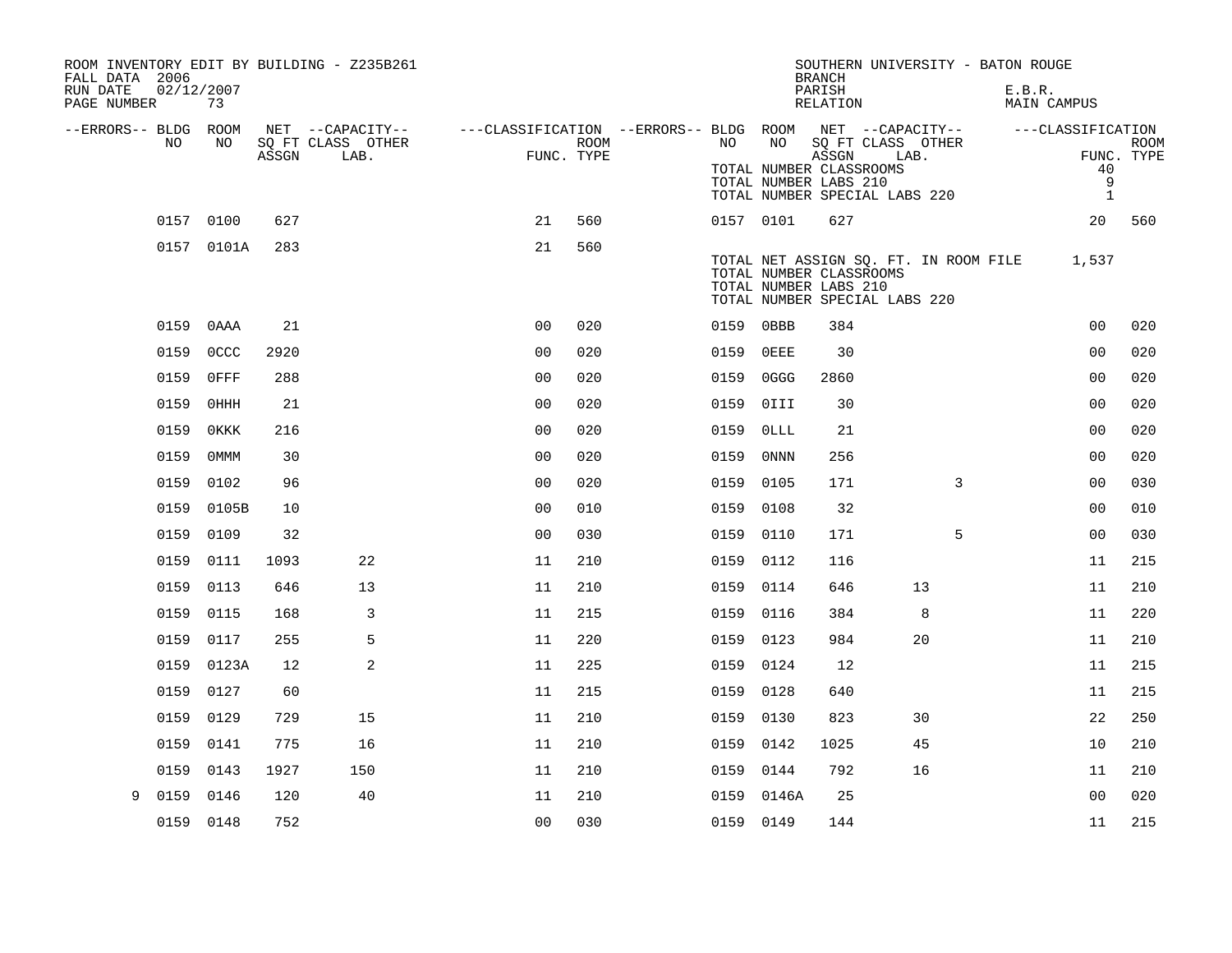| ROOM INVENTORY EDIT BY BUILDING - Z235B261<br>FALL DATA 2006<br>RUN DATE<br>PAGE NUMBER | 02/12/2007<br>74 |       |                                               |                                   |                           |   |      |            | <b>BRANCH</b><br>PARISH<br><b>RELATION</b> | SOUTHERN UNIVERSITY - BATON ROUGE             | E.B.R.<br><b>MAIN CAMPUS</b> |                           |
|-----------------------------------------------------------------------------------------|------------------|-------|-----------------------------------------------|-----------------------------------|---------------------------|---|------|------------|--------------------------------------------|-----------------------------------------------|------------------------------|---------------------------|
| --ERRORS-- BLDG<br>NO                                                                   | ROOM<br>NO       | ASSGN | NET --CAPACITY--<br>SQ FT CLASS OTHER<br>LAB. | ---CLASSIFICATION --ERRORS-- BLDG | <b>ROOM</b><br>FUNC. TYPE |   | NO   | ROOM<br>NO | ASSGN                                      | NET --CAPACITY--<br>SQ FT CLASS OTHER<br>LAB. | ---CLASSIFICATION            | <b>ROOM</b><br>FUNC. TYPE |
| 0159                                                                                    | 0150             | 144   |                                               | 11                                | 215                       |   | 0159 | 0151       | 126                                        | 3                                             | 11                           | 310                       |
| 0159                                                                                    | 0152             | 126   | 3                                             | 11                                | 310                       |   | 0159 | 0153       | 126                                        | $\mathbf{1}$                                  | 11                           | 310                       |
| 0159                                                                                    | 0154             | 100   | $\mathbf 1$                                   | 11                                | 310                       |   | 0159 | 0155       | 100                                        | $\mathbf{1}$                                  | 11                           | 310                       |
| 0159                                                                                    | 0156             | 100   | $\mathbf 1$                                   | 11                                | 310                       |   | 0159 | 0157       | 154                                        | $\mathbf{1}$                                  | 11                           | 310                       |
| 0159                                                                                    | 0202             | 96    |                                               | 0 <sub>0</sub>                    | 020                       | 9 | 0159 | 0204       | 180                                        | 55                                            | 11                           | 210                       |
| 0159                                                                                    | 0205             | 171   |                                               | 0 <sub>0</sub>                    | 030                       |   | 0159 | 0206       | 120                                        | 3                                             | 11                           | 210                       |
| 0159                                                                                    | 0208             | 32    |                                               | 0 <sub>0</sub>                    | 010                       |   | 0159 | 0209       | 32                                         |                                               | 0 <sub>0</sub>               | 030                       |
| 0159                                                                                    | 0210             | 171   |                                               | 0 <sub>0</sub>                    | 030                       |   | 0159 | 0211       | 140                                        |                                               | 11                           | 215                       |
| 0159                                                                                    | 0212             | 1152  | 23                                            | 11                                | 210                       |   | 0159 | 0213       | 316                                        |                                               | 11                           | 215                       |
| 0159                                                                                    | 0214             | 912   | 18                                            | 11                                | 210                       |   | 0159 | 0215       | 1034                                       | 21                                            | 11                           | 210                       |
| 0159                                                                                    | 0216             | 15    |                                               | 0 <sub>0</sub>                    | 030                       |   | 0159 | 0217       | 396                                        |                                               | 11                           | 215                       |
| 0159                                                                                    | 0218             | 347   | 2                                             | 11                                | 225                       |   | 0159 | 0219       | 1078                                       | 22                                            | 11                           | 210                       |
| 0159                                                                                    | 0220             | 1078  | 22                                            | 11                                | 210                       |   | 0159 | 0221       | 1078                                       | 22                                            | 11                           | 210                       |
| 0159                                                                                    | 0229             | 140   | $\mathbf 1$                                   | 11                                | 310                       |   | 0159 | 0230       | 126                                        | $\mathbf{1}$                                  | 11                           | 310                       |
| 0159                                                                                    | 0231             | 126   | 20                                            | 11                                | 310                       |   | 0159 | 0232       | 259                                        | $\mathbf{1}$                                  | 11                           | 310                       |
| 0159                                                                                    | 0236             | 450   | $\mathbf 1$                                   | 11                                | 315                       |   | 0159 | 0236A      | 21                                         | $\mathbf{1}$                                  | 11                           | 310                       |
| 0159                                                                                    | 0237             | 114   | $\mathbf 1$                                   | 11                                | 310                       |   | 0159 | 0238       | 114                                        | $\mathbf{1}$                                  | 11                           | 310                       |
| 0159                                                                                    | 0239             | 159   | $\mathbf{1}$                                  | 11                                | 310                       |   | 0159 | 0240       | 150                                        | $\mathbf{1}$                                  | 11                           | 310                       |
| 0159                                                                                    | 0241             | 150   | $\mathbf{1}$                                  | 11                                | 310                       |   | 0159 | 0242       | 150                                        | $\mathbf{1}$                                  | 11                           | 310                       |
| 0159                                                                                    | 0243             | 150   | $\mathbf 1$                                   | 11                                | 310                       |   | 0159 | 0244       | 423                                        |                                               | 11                           | 315                       |
| 0159                                                                                    | 0244A            | 21    |                                               | 11                                | 730                       |   | 0159 | 0245       | 120                                        | $\mathbf{1}$                                  | 11                           | 310                       |
| 0159                                                                                    | 0246             | 120   | $\mathbf 1$                                   | 11                                | 310                       |   | 0159 | 0247       | 150                                        | $\mathbf{1}$                                  | 11                           | 310                       |
| 0159                                                                                    | 0248             | 150   | $\mathbf 1$                                   | 11                                | 310                       |   | 0159 | 0249       | 160                                        | $\mathbf{1}$                                  | 11                           | 310                       |
| 0159                                                                                    | 0251             | 120   | $\mathbf 1$                                   | 11                                | 310                       |   | 0159 | 0252       | 120                                        | $\mathbf{1}$                                  | 11                           | 310                       |
| 0159                                                                                    | 0253             | 120   | $\mathbf 1$                                   | 11                                | 310                       |   | 0159 | 0254       | 114                                        | $\mathbf{1}$                                  | 11                           | 310                       |
|                                                                                         | 0159 0257        | 540   |                                               | 11                                | 350                       |   |      | 0159 0259  | 543                                        | 30                                            | 11                           | 110                       |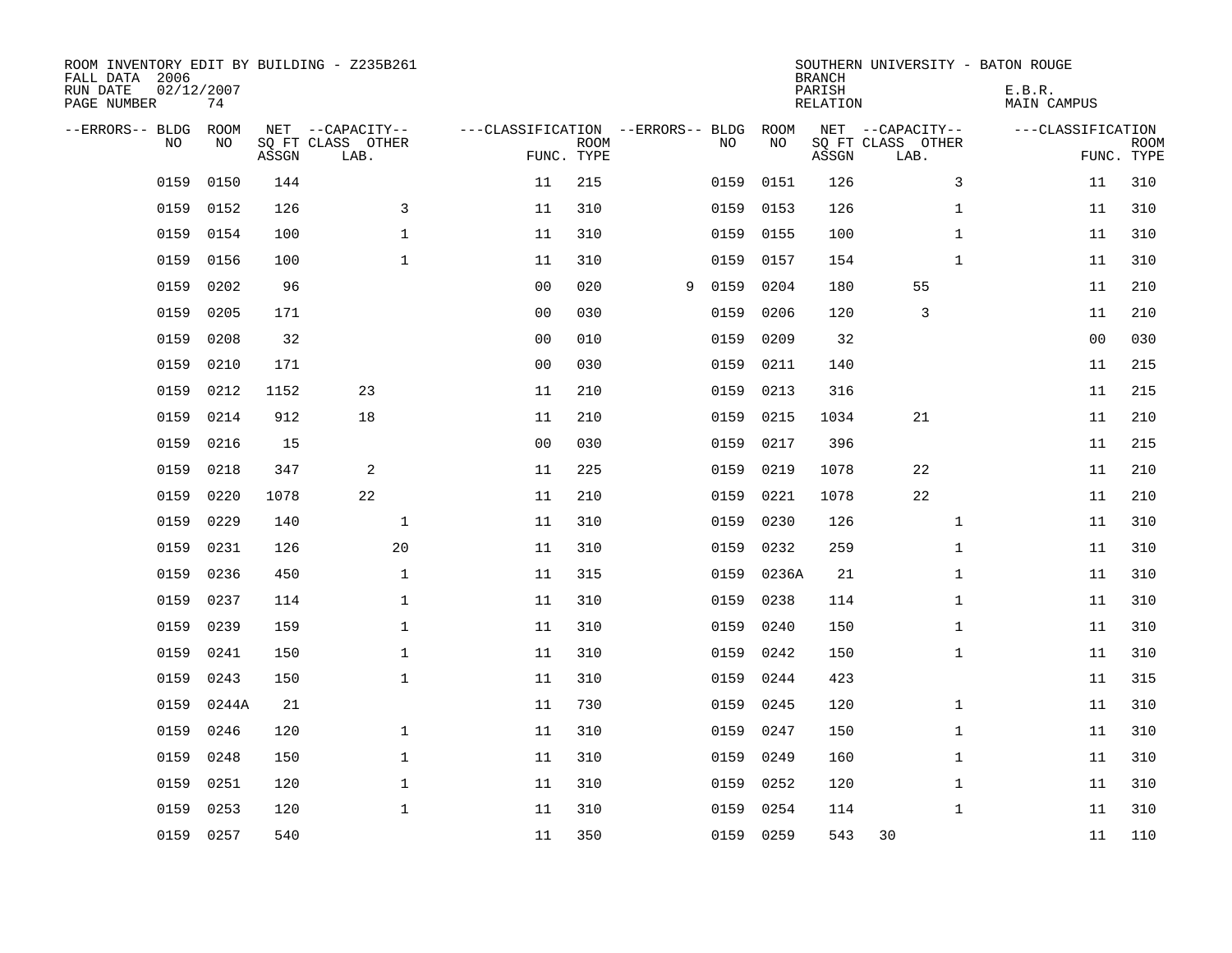| ROOM INVENTORY EDIT BY BUILDING - Z235B261<br>FALL DATA 2006<br>RUN DATE<br>PAGE NUMBER | 02/12/2007<br>75 |       |                           |              |                |                           |                                   |            | <b>BRANCH</b><br>PARISH<br>RELATION              | SOUTHERN UNIVERSITY - BATON ROUGE                                      |              | E.B.R.<br>MAIN CAMPUS               |                           |
|-----------------------------------------------------------------------------------------|------------------|-------|---------------------------|--------------|----------------|---------------------------|-----------------------------------|------------|--------------------------------------------------|------------------------------------------------------------------------|--------------|-------------------------------------|---------------------------|
| --ERRORS-- BLDG                                                                         | ROOM             |       | NET --CAPACITY--          |              |                |                           | ---CLASSIFICATION --ERRORS-- BLDG | ROOM       |                                                  | NET --CAPACITY--                                                       |              | ---CLASSIFICATION                   |                           |
| NO                                                                                      | NO               | ASSGN | SQ FT CLASS OTHER<br>LAB. |              |                | <b>ROOM</b><br>FUNC. TYPE | NO                                | NO         | ASSGN                                            | SQ FT CLASS OTHER<br>LAB.                                              |              |                                     | <b>ROOM</b><br>FUNC. TYPE |
| 0159                                                                                    | 0260             | 154   |                           |              | 11             | 225                       | 0159                              | 0261       | 672                                              |                                                                        |              | 11                                  | 315                       |
| 0159                                                                                    | 0262             | 184   |                           | $\mathbf{1}$ | 11             | 310                       | 0159                              | 0263       | 156                                              |                                                                        | $\mathbf{1}$ | 11                                  | 310                       |
| 0159                                                                                    | 0264             | 16    |                           |              | 11             | 730                       | 0159                              | 0265       | 24                                               | $\mathbf{1}$                                                           |              | 11                                  | 215                       |
| 0159                                                                                    | 0302             | 96    |                           |              | 0 <sub>0</sub> | 020                       | 0159                              | 0305       | 171                                              |                                                                        |              | 00                                  | 030                       |
| 0159                                                                                    | 0308             | 32    |                           |              | 0 <sub>0</sub> | 010                       | 0159                              | 0309       | 32                                               |                                                                        |              | 0 <sub>0</sub>                      | 030                       |
| 0159                                                                                    | 0310             | 171   |                           |              | 0 <sub>0</sub> | 030                       | 0159                              | 0312       | 423                                              |                                                                        |              | 11                                  | 570                       |
| 0159                                                                                    | 0313             | 243   | 3                         |              | 11             | 215                       | 0159                              | 0314       | 917                                              | 30                                                                     |              | 11                                  | 210                       |
| 0159                                                                                    | 0315             | 469   | 9                         |              | 22             | 250                       | 0159                              | 0316       | 449                                              | 25                                                                     |              | 11                                  | 110                       |
| 0159                                                                                    | 0317             | 1152  |                           |              | 11             | 215                       | 0159                              | 0322       | 729                                              | 15                                                                     |              | 11                                  | 210                       |
| 0159                                                                                    | 0323             | 823   | 16                        |              | 11             | 210                       | 0159                              | 0335       | 766                                              |                                                                        | 30           | 41                                  | 410                       |
| 0159                                                                                    | 0337             | 840   |                           |              | 11             | 215                       | 0159                              | 0340       | 740                                              | 15                                                                     |              | 11                                  | 210                       |
| 0159                                                                                    | 0341             | 700   | 10                        |              | 11             | 220                       | 0159                              | 0341B      | 69                                               |                                                                        |              | 11                                  | 225                       |
| 0159                                                                                    | 0342             | 700   | 14                        |              | 11             | 220                       | 0159                              | 0342B      | 69                                               |                                                                        |              | 11                                  | 225                       |
| 0159                                                                                    | 0343             | 952   | 30                        |              | 11             | 210                       | 0159                              | 0345       | 576                                              | 25                                                                     |              | 11                                  | 210                       |
| 0159                                                                                    | 0346             | 136   |                           |              | 11             | 215                       |                                   | 0159 0347  | 1022                                             | 20                                                                     |              | 11                                  | 210                       |
| 0159                                                                                    | 0348             | 192   |                           |              | 0 <sub>0</sub> | 030                       | 0159                              | 0349       | 384                                              |                                                                        |              | 11                                  | 215                       |
| 0159                                                                                    | 0350             | 140   |                           |              | 11             | 570                       |                                   | 0159 0351  | 140                                              |                                                                        |              | 11                                  | 570                       |
| 0159                                                                                    | 0352             | 161   |                           |              | 11             | 570                       |                                   | 0159 0353  | 161                                              |                                                                        |              | 11                                  | 570                       |
|                                                                                         | 0159 0354        | 2408  |                           |              | 0 <sub>0</sub> | 020                       |                                   |            | TOTAL NUMBER CLASSROOMS<br>TOTAL NUMBER LABS 210 | TOTAL NET ASSIGN SQ. FT. IN ROOM FILE<br>TOTAL NUMBER SPECIAL LABS 220 |              | 38,935<br>2<br>25<br>$\overline{4}$ |                           |
|                                                                                         | 0160 0100        |       | 750 150                   |              | 10             | 110                       |                                   | 0160 0101  | 552                                              | 30                                                                     |              | 13                                  | 220                       |
| 0160                                                                                    | 0102             | 552   | 40                        |              | 13             | 220                       |                                   | 0160 0103  | 588                                              | 30                                                                     |              | 13                                  | 220                       |
| 0160                                                                                    | 0104             | 625   | 13                        |              | 13             | 210                       | 0160                              | 0105       | 150                                              |                                                                        | $\mathbf{1}$ | 11                                  | 310                       |
| 0160                                                                                    | 0106             | 150   |                           | $\mathbf{1}$ | 11             | 310                       | 0160                              | 0107       | 183                                              |                                                                        |              | 11                                  | 315                       |
|                                                                                         | 0160 0107A       | 45    |                           |              | 65             | 315                       |                                   | 0160 0107B | 65                                               |                                                                        |              | 65                                  | 315                       |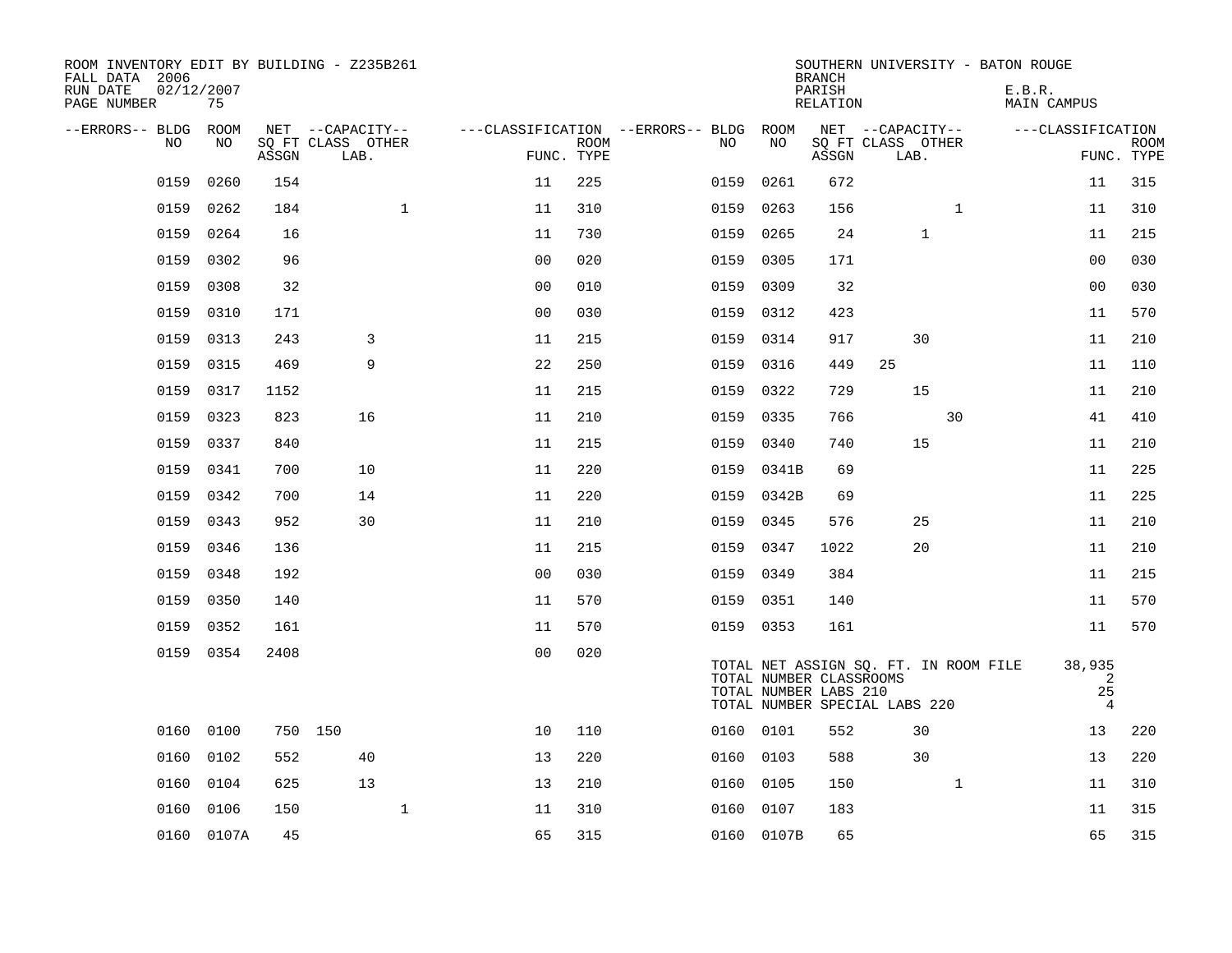| ROOM INVENTORY EDIT BY BUILDING - Z235B261<br>FALL DATA 2006<br>RUN DATE<br>PAGE NUMBER | 02/12/2007<br>76 |          |                                               |                |                           |                                         |            | <b>BRANCH</b><br>PARISH<br><b>RELATION</b> | SOUTHERN UNIVERSITY - BATON ROUGE             | E.B.R.<br><b>MAIN CAMPUS</b> |                           |
|-----------------------------------------------------------------------------------------|------------------|----------|-----------------------------------------------|----------------|---------------------------|-----------------------------------------|------------|--------------------------------------------|-----------------------------------------------|------------------------------|---------------------------|
| --ERRORS-- BLDG<br>NO.                                                                  | ROOM<br>NO       | ASSGN    | NET --CAPACITY--<br>SQ FT CLASS OTHER<br>LAB. |                | <b>ROOM</b><br>FUNC. TYPE | ---CLASSIFICATION --ERRORS-- BLDG<br>NO | ROOM<br>NO | ASSGN                                      | NET --CAPACITY--<br>SQ FT CLASS OTHER<br>LAB. | ---CLASSIFICATION            | <b>ROOM</b><br>FUNC. TYPE |
| 0160                                                                                    | 0107C            | 90       | $\mathbf 1$                                   | 65             | 310                       | 0160                                    | 0107D      | 95                                         | $\mathbf{1}$                                  | 65                           | 310                       |
| 0160                                                                                    | 0107E            | 95       | $\mathbf 1$                                   | 65             | 310                       | 0160                                    | 0107F      | 95                                         | $\mathbf{1}$                                  | 65                           | 310                       |
| 0160                                                                                    | 0107G            | 110      | $\mathbf{1}$                                  | 65             | 310                       | 0160                                    | 0108       | 96                                         | $\mathbf{1}$                                  | 11                           | 310                       |
| 0160                                                                                    | 0109             | 96       | $\mathbf 1$                                   | 11             | 310                       | 0160                                    | 0110       | 120                                        | $\mathbf{1}$                                  | 11                           | 310                       |
| 0160                                                                                    | 0111             | 132      | $\mathbf{1}$                                  | 11             | 310                       | 0160                                    | 0112       | 154                                        | $\mathbf{1}$                                  | 11                           | 310                       |
| 0160                                                                                    | 0113             | 154      | $\mathbf 1$                                   | 11             | 310                       | 0160                                    | 0114       | 99                                         | $\mathbf{1}$                                  | 11                           | 310                       |
| 0160                                                                                    | 0115             | 121      | $\mathbf{1}$                                  | 11             | 310                       | 0160                                    | 0116       | 99                                         | $\mathbf{1}$                                  | 11                           | 310                       |
| 0160                                                                                    | 0117             | 170      | $\mathbf{1}$                                  | 11             | 310                       | 0160                                    | 0118       | 192                                        | $\mathbf{1}$                                  | 11                           | 310                       |
| 0160                                                                                    | 0119             | 150      |                                               | 40             | 350                       | 0160                                    | 0120       | 111                                        |                                               | 46                           | 315                       |
| 0160                                                                                    | 0121             | 161      |                                               | 46             | 315                       | 0160                                    | 0122       | 189                                        | $\mathbf{1}$                                  | 46                           | 310                       |
| 0160                                                                                    | 0123             | 1726 115 |                                               | 40             | 110                       | 0160                                    | 0124       | 919                                        | 25                                            | 11                           | 210                       |
| 0160                                                                                    | 0125             | 425      | 26                                            | 11             | 410                       | 0160                                    | 0126       | 1078                                       | 25                                            | 11                           | 215                       |
| 0160                                                                                    | 0127             | 906      | 20                                            | 11             | 220                       | 0160                                    | 0128       | 612                                        | 10                                            | 11                           | 220                       |
| 0160                                                                                    | 0129             | 453      |                                               | 11             | 215                       | 0160                                    | 0129A      | 469                                        |                                               | 11                           | 215                       |
| 0160                                                                                    | 0129B            | 146      |                                               | 11             | 215                       | 0160                                    | 0129C      | 59                                         |                                               | 11                           | 215                       |
| 0160                                                                                    | 0129D            | 80       |                                               | 11             | 215                       | 0160                                    | 0130       | 81                                         |                                               | 11                           | 315                       |
| 0160                                                                                    | 0131             | 84       |                                               | 11             | 350                       | 0160                                    | 0132       | 84                                         |                                               | 11                           | 350                       |
| 0160                                                                                    | 0133             | 84       |                                               | 11             | 350                       | 0160                                    | 0134       | 171                                        | $\mathbf{1}$                                  | 11                           | 310                       |
| 0160                                                                                    | 0135             | 132      | $\mathbf{1}$                                  | 11             | 310                       | 0160                                    | 0136       | 250                                        |                                               | 43                           | 315                       |
| 0160                                                                                    | 0137             | 92       | $\mathbf 1$                                   | 11             | 310                       | 0160                                    | 0138       | 120                                        | $\mathbf{1}$                                  | 11                           | 310                       |
| 0160                                                                                    | 0139             | 168      | $\mathbf 1$                                   | 11             | 310                       | 0160                                    | 0140       | 142                                        |                                               | 11                           | 730                       |
| 0160                                                                                    | 0143             | 204      |                                               | 11             | 225                       | 0160                                    | 0144       | 390                                        |                                               | 11                           | 530                       |
| 0160                                                                                    | 0145             | 340      |                                               | 11             | 530                       | 0160                                    | 0146       | 210                                        |                                               | 0 <sub>0</sub>               | 030                       |
| 0160                                                                                    | 0147             | 210      |                                               | 0 <sub>0</sub> | 030                       | 0160                                    | 0148       | 1054                                       | 20                                            | 11                           | 530                       |
| 0160                                                                                    | 0149             | 68       |                                               | 11             | 535                       | 0160                                    | 0151       | 26                                         |                                               | 11                           | 530                       |
|                                                                                         | 0160 0152        | 145      |                                               | 11             | 530                       |                                         | 0160 0152A | 167                                        |                                               | 11                           | 730                       |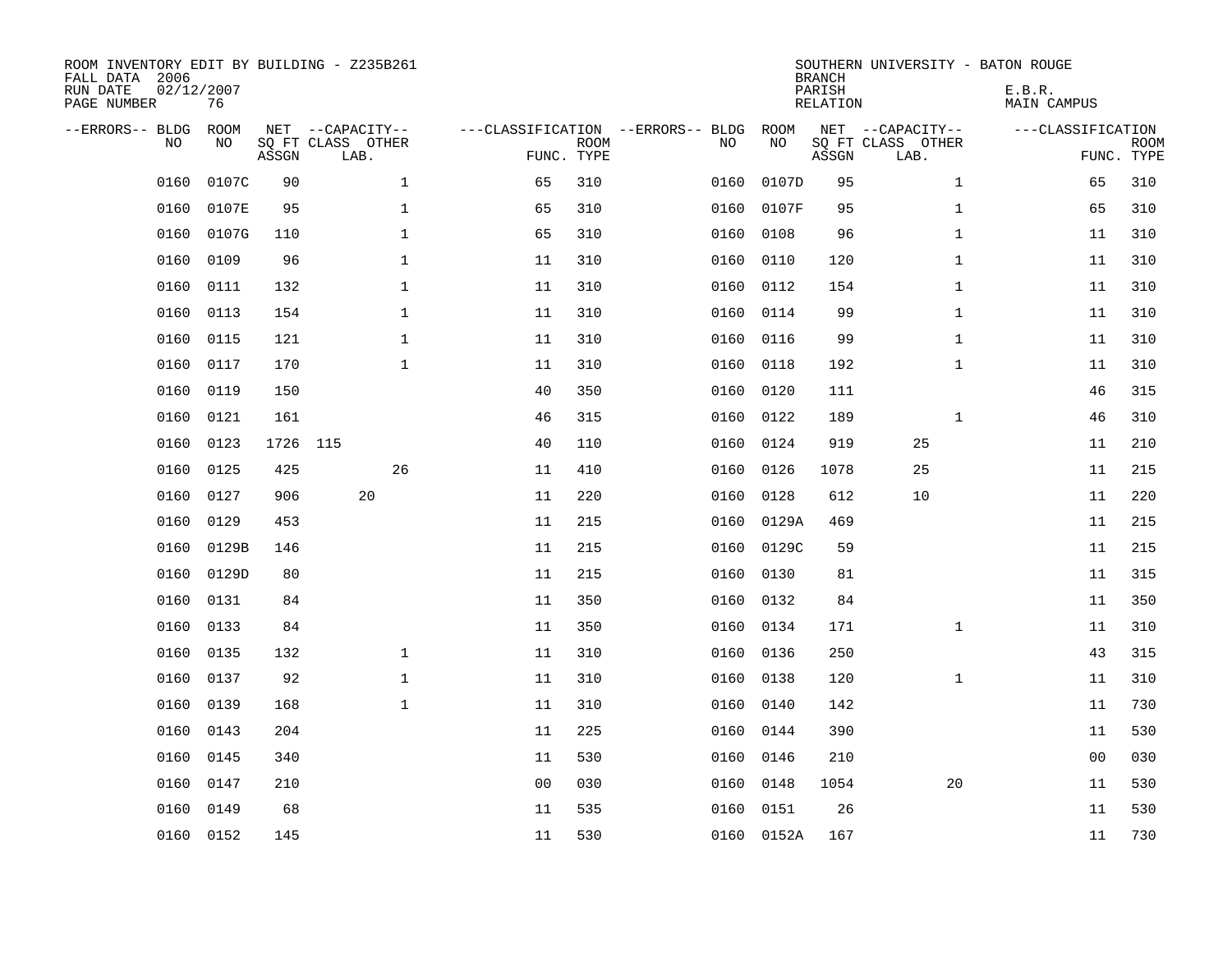| ROOM INVENTORY EDIT BY BUILDING - Z235B261<br>FALL DATA 2006<br>RUN DATE | 02/12/2007 |       |                                       |                |             |                                         |            | <b>BRANCH</b><br>PARISH | SOUTHERN UNIVERSITY - BATON ROUGE     | E.B.R.            |             |
|--------------------------------------------------------------------------|------------|-------|---------------------------------------|----------------|-------------|-----------------------------------------|------------|-------------------------|---------------------------------------|-------------------|-------------|
| PAGE NUMBER                                                              | 77         |       |                                       |                |             |                                         |            | RELATION                |                                       | MAIN CAMPUS       |             |
| --ERRORS-- BLDG<br>NO                                                    | ROOM<br>NO |       | NET --CAPACITY--<br>SQ FT CLASS OTHER |                | <b>ROOM</b> | ---CLASSIFICATION --ERRORS-- BLDG<br>NO | ROOM<br>NO |                         | NET --CAPACITY--<br>SQ FT CLASS OTHER | ---CLASSIFICATION | <b>ROOM</b> |
|                                                                          |            | ASSGN | LAB.                                  | FUNC. TYPE     |             |                                         |            | ASSGN                   | LAB.                                  |                   | FUNC. TYPE  |
| 0160                                                                     | 0152B      | 88    |                                       | 0 <sub>0</sub> | 020         | 0160                                    | 0152C      | 92                      |                                       | 11                | 730         |
| 0160                                                                     | 0153       | 240   | 16                                    | 11             | 110         | 0160                                    | 0154       | 813                     | 30                                    | 11                | 210         |
| 0160                                                                     | 0155       | 1448  | 97                                    | 11             | 210         | 0160                                    | 0156       | 400                     | 27                                    | 43                | 110         |
| 0160                                                                     | 0157       | 400   | $\mathbf{1}$                          | 11             | 310         | 0160                                    | 0158       | 196                     | $\mathbf{1}$                          | 46                | 310         |
| 0160                                                                     | 0159       | 155   |                                       | 46             | 315         | 0160                                    | 0160       | 174                     |                                       | 46                | 315         |
| 0160                                                                     | 0162       | 99    | $\mathbf 1$                           | 46             | 310         |                                         | 0160 0163  | 99                      | $\mathbf{1}$                          | 11                | 310         |
| 0160                                                                     | 0164       | 99    | $\mathbf{1}$                          | 11             | 310         | 0160                                    | 0165       | 119                     | 2                                     | 11                | 210         |
| 0160                                                                     | 0166       | 144   |                                       | 0 <sub>0</sub> | 020         | 0160                                    | 0167       | 3343                    |                                       | 0 <sub>0</sub>    | 020         |
| 0160                                                                     | 0168       | 349   |                                       | 0 <sub>0</sub> | 020         | 0160                                    | 0169       | 162                     | 3                                     | 00                | 030         |
| 0160                                                                     | 0170       | 155   | 8                                     | 0 <sub>0</sub> | 030         |                                         | 0160 0171  | 392                     |                                       | 0 <sub>0</sub>    | 020         |
| 0160                                                                     | 0172       | 60    | 2                                     | 0 <sub>0</sub> | 030         | 0160                                    | 0173       | 60                      | $\overline{a}$                        | 00                | 030         |
| 0160                                                                     | 0174       | 304   | $\mathbf 1$                           | 11             | 310         | 0160                                    | 0175       | 1216                    |                                       | 00                | 030         |
| 0160                                                                     | 0176       | 228   |                                       | 0 <sub>0</sub> | 010         | 0160                                    | 0177       | 104                     |                                       | 11                | 115         |
| 0160                                                                     | 0178       | 104   |                                       | 11             | 115         | 0160                                    | 0201       | 775                     | 20                                    | 11                | 210         |
| 0160                                                                     | 0201A      | 83    |                                       | 11             | 730         | 0160                                    | 0202       | 575                     | 38                                    | 11                | 110         |
| 0160                                                                     | 0203       | 600   | 40                                    | 11             | 110         | 0160                                    | 0204       | 216                     | 30                                    | 10                | 110         |
| 0160                                                                     | 0204A      | 150   | 15                                    | 10             | 410         | 0160                                    | 0204B      | 199                     | 18                                    | 10                | 410         |
| 9<br>0160                                                                | 0205       | 100   | 15                                    | 11             | 220         | 0160                                    | 0206       | 100                     | 14                                    | 10                | 110         |
| 0160                                                                     | 0207       | 50    | 5                                     | 10             | 410         | 0160                                    | 0208       | 71                      | 7                                     | 10                | 410         |
| 0160                                                                     | 0209       | 325   |                                       | 11             | 315         | 0160                                    | 0210       | 117                     | $\mathbf{1}$                          | 11                | 310         |
| 0160                                                                     | 0211       | 95    | $\mathbf{1}$                          | 11             | 310         | 0160                                    | 0212       | 142                     | $\mathbf{1}$                          | 11                | 310         |
| 0160                                                                     | 0213       | 165   | $\mathbf{1}$                          | 11             | 310         | 0160                                    | 0214       | 305                     |                                       | 46                | 315         |
| 0160                                                                     | 0215       | 114   |                                       | 46             | 315         | 0160                                    | 0216       | 587                     | 39                                    | 11                | 110         |
| 0160                                                                     | 0217       | 587   | 39                                    | 11             | 110         | 0160                                    | 0218       | 587                     | 39                                    | 11                | 110         |
| 0160                                                                     | 0219       | 587   | 39                                    | 11             | 110         | 0160                                    | 0220       | 133                     |                                       | 11                | 315         |
|                                                                          | 0160 0221  | 210   | $\mathbf{1}$                          | 46             | 310         |                                         | 0160 0222  | 225                     |                                       | 11                | 315         |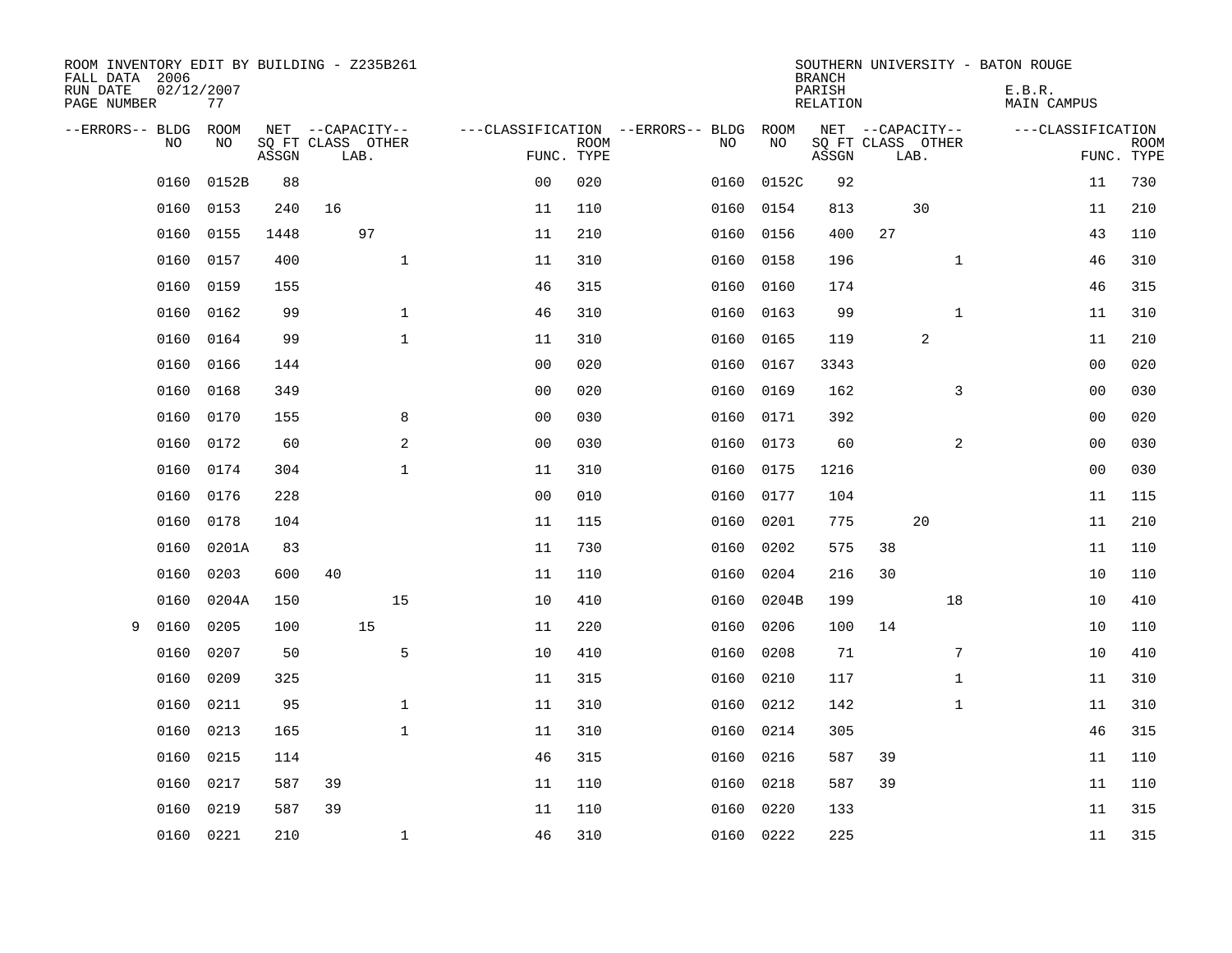| ROOM INVENTORY EDIT BY BUILDING - Z235B261<br>FALL DATA 2006<br>RUN DATE<br>PAGE NUMBER | 02/12/2007<br>78  |       |                                               |                |             |                                         |            | <b>BRANCH</b><br>PARISH<br><b>RELATION</b> | SOUTHERN UNIVERSITY - BATON ROUGE             | E.B.R.<br><b>MAIN CAMPUS</b> |                           |
|-----------------------------------------------------------------------------------------|-------------------|-------|-----------------------------------------------|----------------|-------------|-----------------------------------------|------------|--------------------------------------------|-----------------------------------------------|------------------------------|---------------------------|
| --ERRORS-- BLDG<br>NO.                                                                  | <b>ROOM</b><br>NO | ASSGN | NET --CAPACITY--<br>SQ FT CLASS OTHER<br>LAB. | FUNC. TYPE     | <b>ROOM</b> | ---CLASSIFICATION --ERRORS-- BLDG<br>NO | ROOM<br>NO | ASSGN                                      | NET --CAPACITY--<br>SQ FT CLASS OTHER<br>LAB. | ---CLASSIFICATION            | <b>ROOM</b><br>FUNC. TYPE |
| 0160                                                                                    | 0223              | 168   | $\mathbf 1$                                   | 11             | 310         | 0160                                    | 0223A      | 72                                         |                                               | 11                           | 730                       |
| 0160                                                                                    | 0224              | 150   | $\mathbf{1}$                                  | 11             | 310         | 0160                                    | 0225       | 64                                         | $\mathbf{1}$                                  | 11                           | 310                       |
| 0160                                                                                    | 0226              | 143   | $\mathbf{1}$                                  | 11             | 310         | 0160                                    | 0227       | 144                                        | $\mathbf{1}$                                  | 11                           | 310                       |
| 0160                                                                                    | 0228              | 95    | $\mathbf{1}$                                  | 11             | 310         | 0160                                    | 0229       | 161                                        | $\mathbf{1}$                                  | 11                           | 310                       |
| 0160                                                                                    | 0230              | 86    | $\mathbf{1}$                                  | 11             | 310         | 0160                                    | 0231       | 131                                        | $\mathbf{1}$                                  | 11                           | 310                       |
| 0160                                                                                    | 0232              | 81    | $\mathbf{1}$                                  | 11             | 310         |                                         | 0160 0233  | 90                                         | $\mathbf{1}$                                  | 11                           | 310                       |
| 0160                                                                                    | 0234              | 135   | $\mathbf 1$                                   | 11             | 310         | 0160                                    | 0235       | 135                                        |                                               | 11                           | 315                       |
| 0160                                                                                    | 0235A             | 240   |                                               | 0 <sub>0</sub> | 020         | 0160                                    | 0236       | 100                                        | $\mathbf{1}$                                  | 11                           | 310                       |
| 0160                                                                                    | 0237              | 131   | $\mathbf{1}$                                  | 11             | 310         | 0160                                    | 0238       | 120                                        | $\mathbf{1}$                                  | 11                           | 310                       |
| 0160                                                                                    | 0239              | 115   |                                               | 11             | 315         | 0160                                    | 0240       | 214                                        |                                               | 11                           | 650                       |
| 0160                                                                                    | 0241              | 173   |                                               | 11             | 315         | 0160                                    | 0242       | 195                                        |                                               | 11                           | 315                       |
| 0160                                                                                    | 0242A             | 8     |                                               | 11             | 730         | 0160                                    | 0243       | 228                                        | $\mathbf{1}$                                  | 46                           | 310                       |
| 0160                                                                                    | 0244              | 413   |                                               | 46             | 350         | 0160                                    | 0245       | 90                                         | $\mathbf{1}$                                  | 11                           | 310                       |
| 0160                                                                                    | 0246              | 84    | $\mathbf{1}$                                  | 11             | 310         | 0160                                    | 0247       | 199                                        | $\mathbf{1}$                                  | 11                           | 310                       |
| 0160                                                                                    | 0248              | 192   | $\mathbf{1}$                                  | 11             | 310         | 0160                                    | 0249       | 192                                        | $\mathbf{1}$                                  | 11                           | 310                       |
| 0160                                                                                    | 0250              | 720   | 14                                            | 11             | 210         | 0160                                    | 0250A      | 69                                         |                                               | 11                           | 730                       |
| 0160                                                                                    | 0251              | 1152  |                                               | 0 <sub>0</sub> | 020         | 0160                                    | 0252       | 214                                        |                                               | 00                           | 010                       |
| 0160                                                                                    | 0253              | 101   | 2                                             | 0 <sub>0</sub> | 030         | 0160                                    | 0254       | 155                                        | 5                                             | 00                           | 030                       |
| 0160                                                                                    | 0301              | 162   | $\mathbf 1$                                   | 11             | 310         | 0160                                    | 0302       | 154                                        | $\mathbf{1}$                                  | 11                           | 310                       |
| 0160                                                                                    | 0303              | 72    | $\mathbf 1$                                   | 11             | 310         | 0160                                    | 0304       | 86                                         | $\mathbf{1}$                                  | 11                           | 310                       |
| 0160                                                                                    | 0305              | 105   | $\mathbf{1}$                                  | 11             | 310         | 0160                                    | 0306       | 105                                        | $\mathbf{1}$                                  | 11                           | 310                       |
| 0160                                                                                    | 0307              | 90    | $\mathbf{1}$                                  | 11             | 310         | 0160                                    | 0308       | 150                                        | $\mathbf{1}$                                  | 11                           | 310                       |
| 0160                                                                                    | 0309              | 90    | $\mathbf 1$                                   | 11             | 310         | 0160                                    | 0310       | 90                                         | $\mathbf{1}$                                  | 11                           | 310                       |
| 0160                                                                                    | 0311              | 30    |                                               | 0 <sub>0</sub> | 010         | 0160                                    | 0312       | 108                                        | $\mathbf{1}$                                  | 11                           | 310                       |
| 0160                                                                                    | 0313              | 117   | $\mathbf{1}$                                  | 11             | 310         | 0160                                    | 0314       | 126                                        |                                               | 11                           | 315                       |
|                                                                                         | 0160 0315         | 156   | $\mathbf{1}$                                  | 11             | 310         |                                         | 0160 0316  | 225                                        | $\mathbf{1}$                                  | 11                           | 310                       |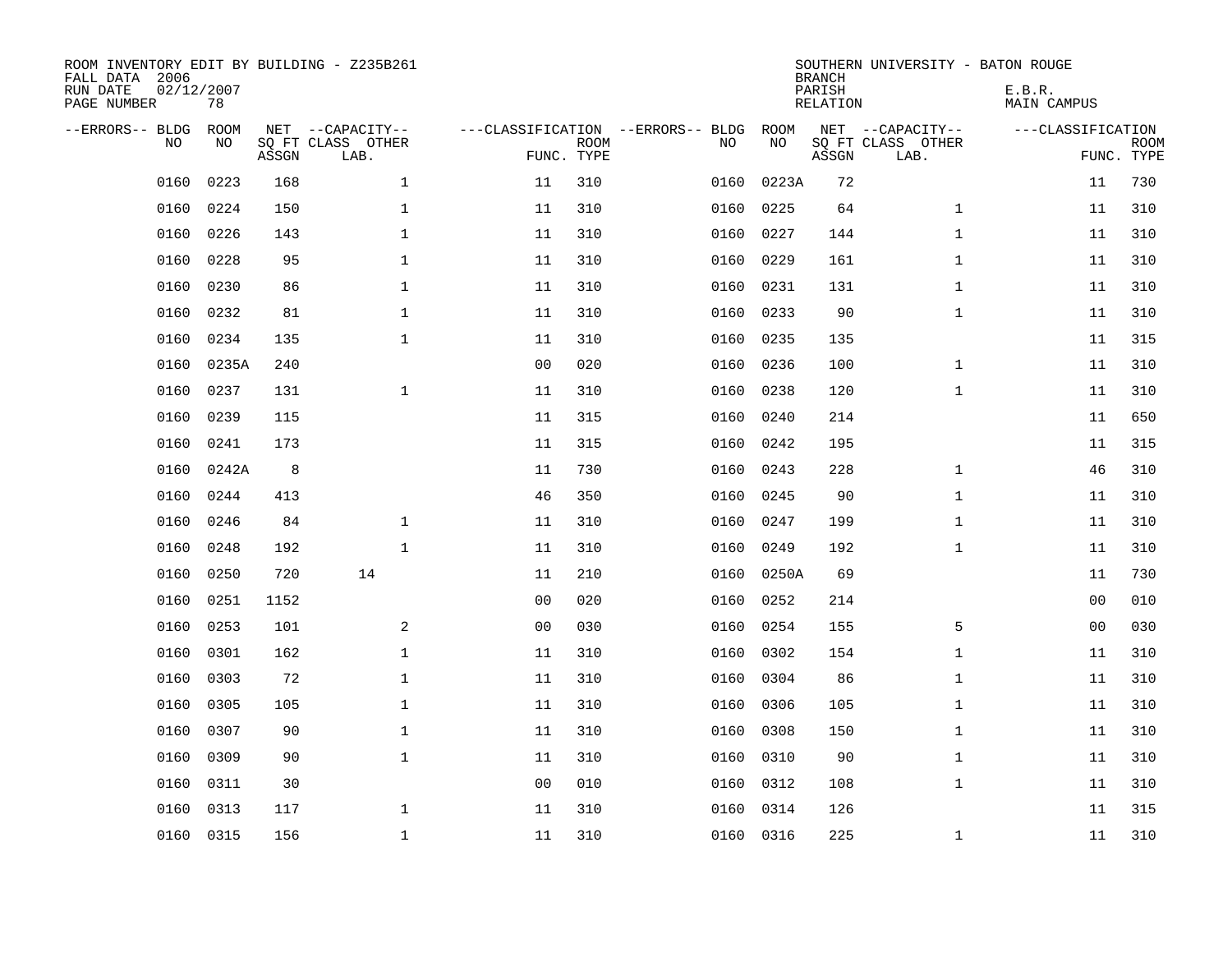| ROOM INVENTORY EDIT BY BUILDING - Z235B261<br>FALL DATA 2006<br>RUN DATE<br>PAGE NUMBER | 02/12/2007<br>79 |       |                           |                     |                           |                                   |           | <b>BRANCH</b><br>PARISH<br>RELATION              | SOUTHERN UNIVERSITY - BATON ROUGE                                      |              | E.B.R.<br>MAIN CAMPUS           |                           |
|-----------------------------------------------------------------------------------------|------------------|-------|---------------------------|---------------------|---------------------------|-----------------------------------|-----------|--------------------------------------------------|------------------------------------------------------------------------|--------------|---------------------------------|---------------------------|
| --ERRORS-- BLDG                                                                         | ROOM             |       | NET --CAPACITY--          |                     |                           | ---CLASSIFICATION --ERRORS-- BLDG | ROOM      |                                                  | NET --CAPACITY--                                                       |              | ---CLASSIFICATION               |                           |
| N <sub>O</sub>                                                                          | NO.              | ASSGN | SO FT CLASS OTHER<br>LAB. |                     | <b>ROOM</b><br>FUNC. TYPE | NO.                               | NO        | ASSGN                                            | SQ FT CLASS OTHER<br>LAB.                                              |              |                                 | <b>ROOM</b><br>FUNC. TYPE |
| 0160                                                                                    | 0317             | 587   | 39                        | 11                  | 110                       | 0160                              | 0318      | 587                                              | 39                                                                     |              | 11                              | 110                       |
| 0160                                                                                    | 0319             | 575   | 38                        | 11                  | 110                       | 0160                              | 0320      | 575                                              | 38                                                                     |              | 11                              | 110                       |
| 0160                                                                                    | 0321             | 575   | 38                        | 11                  | 110                       | 0160                              | 0322      | 575                                              | 38                                                                     |              | 11                              | 110                       |
| 0160                                                                                    | 0323             | 575   | 38                        | 11                  | 110                       | 0160                              | 0324      | 575                                              | 38                                                                     |              | 11                              | 110                       |
| 0160                                                                                    | 0325             | 800   | 53                        | 11                  | 110                       | 0160                              | 0326      | 575                                              | 38                                                                     |              | 11                              | 110                       |
| 0160                                                                                    | 0327             | 140   |                           | $\mathbf{1}$<br>11  | 310                       | 0160                              | 0328      | 154                                              |                                                                        | $\mathbf{1}$ | 11                              | 310                       |
| 0160                                                                                    | 0329             | 110   |                           | $\mathbf{1}$<br>11  | 310                       | 0160                              | 0330      | 99                                               |                                                                        | $\mathbf{1}$ | 11                              | 310                       |
| 0160                                                                                    | 0331             | 110   |                           | $\mathbf 1$<br>11   | 310                       |                                   | 0160 0332 | 99                                               |                                                                        | $\mathbf{1}$ | 11                              | 310                       |
| 0160                                                                                    | 0333             | 99    |                           | $\mathbf 1$<br>11   | 310                       | 0160                              | 0334      | 83                                               |                                                                        | $\mathbf{1}$ | 11                              | 310                       |
| 0160                                                                                    | 0335             | 110   |                           | $\mathbf{1}$<br>11  | 310                       | 0160                              | 0336      | 900                                              | 18                                                                     |              | 11                              | 210                       |
| 0160                                                                                    | 0337             | 475   | 20                        | 11                  | 115                       | 0160                              | 0338      | 525                                              |                                                                        | 30           | 11                              | 410                       |
| 0160                                                                                    | 0339             | 88    |                           | $\mathbf 1$<br>11   | 310                       | 0160                              | 0340      | 88                                               |                                                                        | $\mathbf{1}$ | 11                              | 310                       |
| 0160                                                                                    | 0341             | 135   |                           | $\mathbf{1}$<br>11  | 310                       | 0160                              | 0342      | 800                                              | 70                                                                     |              | 11                              | 110                       |
| 0160                                                                                    | 0343             | 2272  |                           | 0 <sub>0</sub>      | 020                       | 0160                              | 0345      | 136                                              |                                                                        | 3            | 0 <sub>0</sub>                  | 030                       |
| 0160                                                                                    | 0346             | 136   |                           | 3<br>0 <sub>0</sub> | 030                       |                                   | 0160 0347 | 212                                              |                                                                        |              | 00                              | 010                       |
|                                                                                         | 0160 0398        | 412   | 3                         | 11                  | 210                       |                                   |           | TOTAL NUMBER CLASSROOMS<br>TOTAL NUMBER LABS 210 | TOTAL NET ASSIGN SQ. FT. IN ROOM FILE<br>TOTAL NUMBER SPECIAL LABS 220 |              | 45,968<br>23<br>9<br>$\sqrt{6}$ |                           |
|                                                                                         | 0161 0101        | 608   |                           | 0 <sub>0</sub>      | 020                       |                                   | 0161 0102 | 1152                                             |                                                                        |              | 0 <sub>0</sub>                  | 020                       |
|                                                                                         | 0161 0103        | 350   |                           | 0 <sub>0</sub>      | 020                       |                                   | 0161 0104 | 3750                                             | 250                                                                    |              | 11                              | 110                       |
|                                                                                         | 0161 0105        | 15    |                           | 11                  | 115                       |                                   | 0161 0106 | 15                                               |                                                                        |              | 11                              | 115                       |
|                                                                                         | 0161 0107        | 15    |                           | 11                  | 115                       |                                   | 0161 0108 | 15                                               |                                                                        |              | 11                              | 115                       |
|                                                                                         | 0161 0109        | 15    |                           | 11                  | 115                       |                                   | 0161 0110 | 15                                               |                                                                        |              | 11                              | 115                       |
|                                                                                         | 0161 0111        | 80    |                           | 11                  | 715                       |                                   | 0161 0112 | 144                                              |                                                                        |              | 11                              | 715                       |
|                                                                                         | 0161 0113        | 194   |                           | 5<br>11             | 710                       |                                   | 0161 0114 | 80                                               |                                                                        | $\mathbf{1}$ | 11                              | 310                       |
|                                                                                         | 0161 0115        | 144   |                           | 11                  | 715                       |                                   | 0161 0116 | 112                                              |                                                                        |              | 0 <sub>0</sub>                  | 020                       |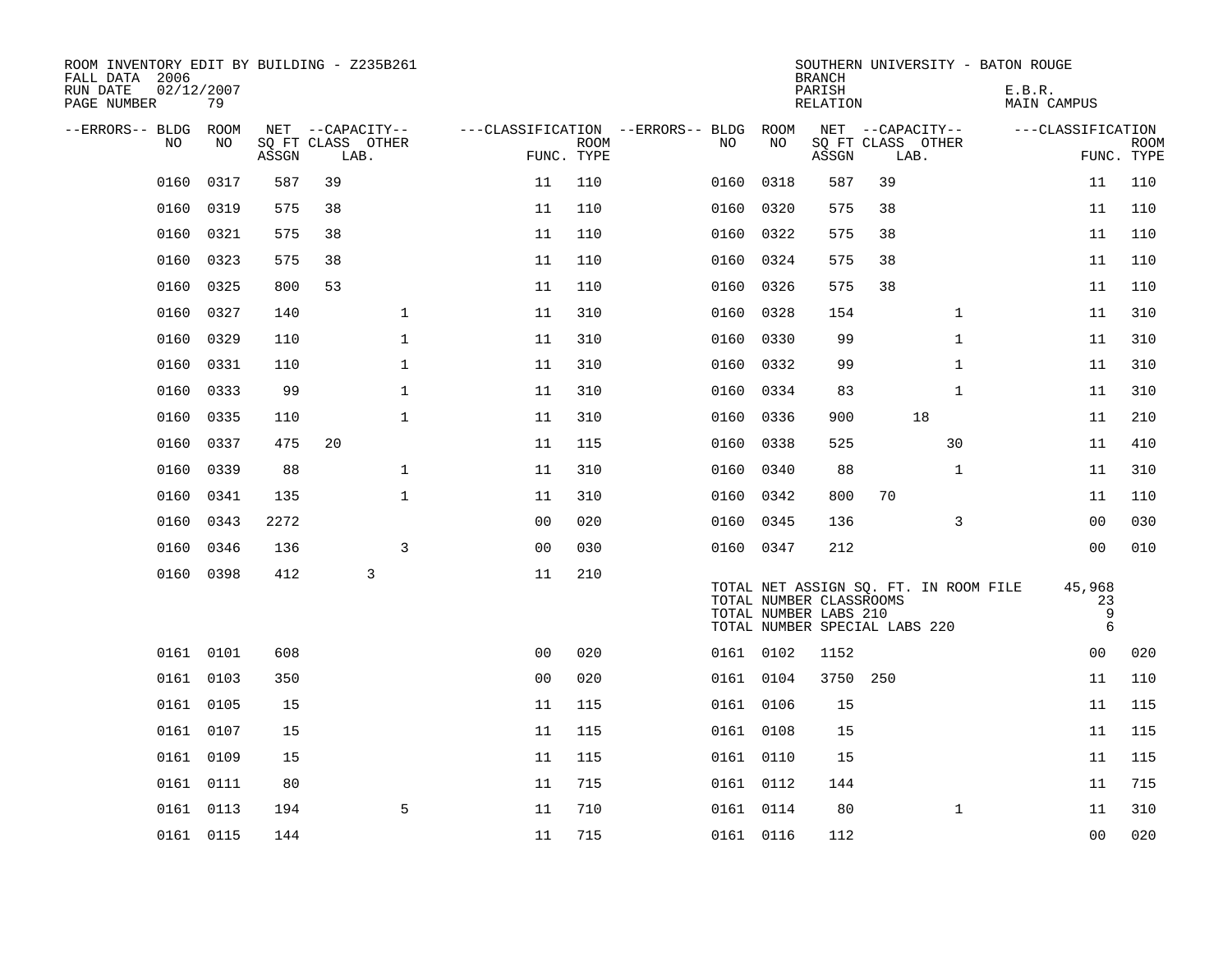| ROOM INVENTORY EDIT BY BUILDING - Z235B261<br>FALL DATA 2006<br>RUN DATE<br>PAGE NUMBER | 02/12/2007<br>80 |       |                           |              |                                   |             |           |            | <b>BRANCH</b><br>PARISH<br>RELATION | SOUTHERN UNIVERSITY - BATON ROUGE | E.B.R.<br>MAIN CAMPUS |                           |
|-----------------------------------------------------------------------------------------|------------------|-------|---------------------------|--------------|-----------------------------------|-------------|-----------|------------|-------------------------------------|-----------------------------------|-----------------------|---------------------------|
| --ERRORS-- BLDG                                                                         | ROOM             |       | NET --CAPACITY--          |              | ---CLASSIFICATION --ERRORS-- BLDG |             |           | ROOM       |                                     | NET --CAPACITY--                  | ---CLASSIFICATION     |                           |
| N <sub>O</sub>                                                                          | NO.              | ASSGN | SO FT CLASS OTHER<br>LAB. |              | FUNC. TYPE                        | <b>ROOM</b> | NO.       | NO         | ASSGN                               | SQ FT CLASS OTHER<br>LAB.         |                       | <b>ROOM</b><br>FUNC. TYPE |
| 0161                                                                                    | 0117             | 72    |                           |              | 0 <sub>0</sub>                    | 020         | 0161 0118 |            | 110                                 | 3                                 | 00                    | 030                       |
|                                                                                         | 0161 0119        | 24    |                           |              | 0 <sub>0</sub>                    | 020         | 0161 0120 |            | 24                                  |                                   | 0 <sub>0</sub>        | 020                       |
|                                                                                         | 0161 0121        | 104   |                           | 3            | 0 <sub>0</sub>                    | 030         | 0161 0122 |            | 48                                  |                                   | 00                    | 030                       |
|                                                                                         | 0161 0123        | 240   |                           |              | 40                                | 650         | 0161 0124 |            | 169                                 | $\mathbf{1}$                      | 40                    | 310                       |
| 0161                                                                                    | 0125             | 169   |                           | $\mathbf{1}$ | 40                                | 310         | 0161 0126 |            | 169                                 |                                   | 40                    | 315                       |
|                                                                                         | 0161 0127        | 112   |                           |              | 0 <sub>0</sub>                    | 020         | 0161 0128 |            | 91                                  |                                   | 0 <sub>0</sub>        | 020                       |
|                                                                                         | 0161 0129        | 693   |                           | 24           | 11                                | 250         | 0161 0130 |            | 156                                 |                                   | 11                    | 255                       |
|                                                                                         | 0161 0131        | 945   |                           |              | 0 <sub>0</sub>                    | 030         | 0161 0132 |            | 285                                 |                                   | 0 <sub>0</sub>        | 030                       |
|                                                                                         | 0161 0133        | 143   |                           |              | 11                                | 730         | 0161 0134 |            | 1034                                | 21                                | 11                    | 220                       |
|                                                                                         | 0161 0135        | 198   |                           | 13           | 11                                | 250         | 0161 0136 |            | 198                                 |                                   | 11                    | 730                       |
|                                                                                         | 0161 0137        | 315   |                           |              | 11                                | 315         |           | 0161 0137A | 204                                 | $\mathbf{1}$                      | 11                    | 310                       |
|                                                                                         | 0161 0138        | 150   |                           | $\mathbf 1$  | 11                                | 310         |           | 0161 0138A | 24                                  |                                   | 11                    | 315                       |
|                                                                                         | 0161 0138B       | 30    |                           |              | 11                                | 315         | 0161 0139 |            | 252                                 | $\mathbf{1}$                      | 11                    | 310                       |
|                                                                                         | 0161 0140        | 462   |                           |              | 11                                | 315         | 0161 0201 |            | 880                                 |                                   | 0 <sub>0</sub>        | 020                       |
|                                                                                         | 0161 0202        | 259   |                           |              | 0 <sub>0</sub>                    | 020         |           | 0161 0202A | 24                                  |                                   | 00                    | 010                       |
|                                                                                         | 0161 0203        | 756   | 55                        |              | 11                                | 110         | 0161 0204 |            | 244                                 | 20                                | 11                    | 310                       |
|                                                                                         | 0161 0205        | 128   |                           |              | 0 <sub>0</sub>                    | 020         | 0161 0206 |            | 110                                 | 3                                 | 0 <sub>0</sub>        | 030                       |
| 0161                                                                                    | 0207             | 142   |                           | $\mathbf{1}$ | 10                                | 310         | 0161 0208 |            | 24                                  |                                   | 0 <sub>0</sub>        | 030                       |
|                                                                                         | 0161 0209        | 104   |                           | 3            | 0 <sub>0</sub>                    | 030         | 0161 0210 |            | 400                                 | 27                                | 11                    | 110                       |
|                                                                                         | 0161 0211        | 500   | 33                        |              | 11                                | 110         | 0161 0212 |            | 240                                 | 16                                | 11                    | 350                       |
|                                                                                         | 0161 0213        | 260   |                           | 17           | 11                                | 350         | 0161 0214 |            | 150                                 |                                   | 00                    | 020                       |
| 0161                                                                                    | 0215             | 160   |                           | $\mathbf{1}$ | 11                                | 310         | 0161 0216 |            | 208                                 | $\mathbf{1}$                      | 11                    | 310                       |
|                                                                                         | 0161 0217        | 144   |                           |              | 11                                | 315         | 0161 0218 |            | 630                                 | 90                                | 11                    | 410                       |
| 0161                                                                                    | 0218A            | 630   |                           |              | 11                                | 455         | 0161 0219 |            | 580                                 | 39                                | 11                    | 110                       |
|                                                                                         | 0161 0220        | 780   | 52                        |              | 11                                | 110         | 0161 0221 |            | 780                                 | 30                                | 11                    | 110                       |
|                                                                                         | 0161 0222        | 124   |                           |              | 0 <sub>0</sub>                    | 020         |           | 0161 0222A | 468                                 |                                   | 11                    | 315                       |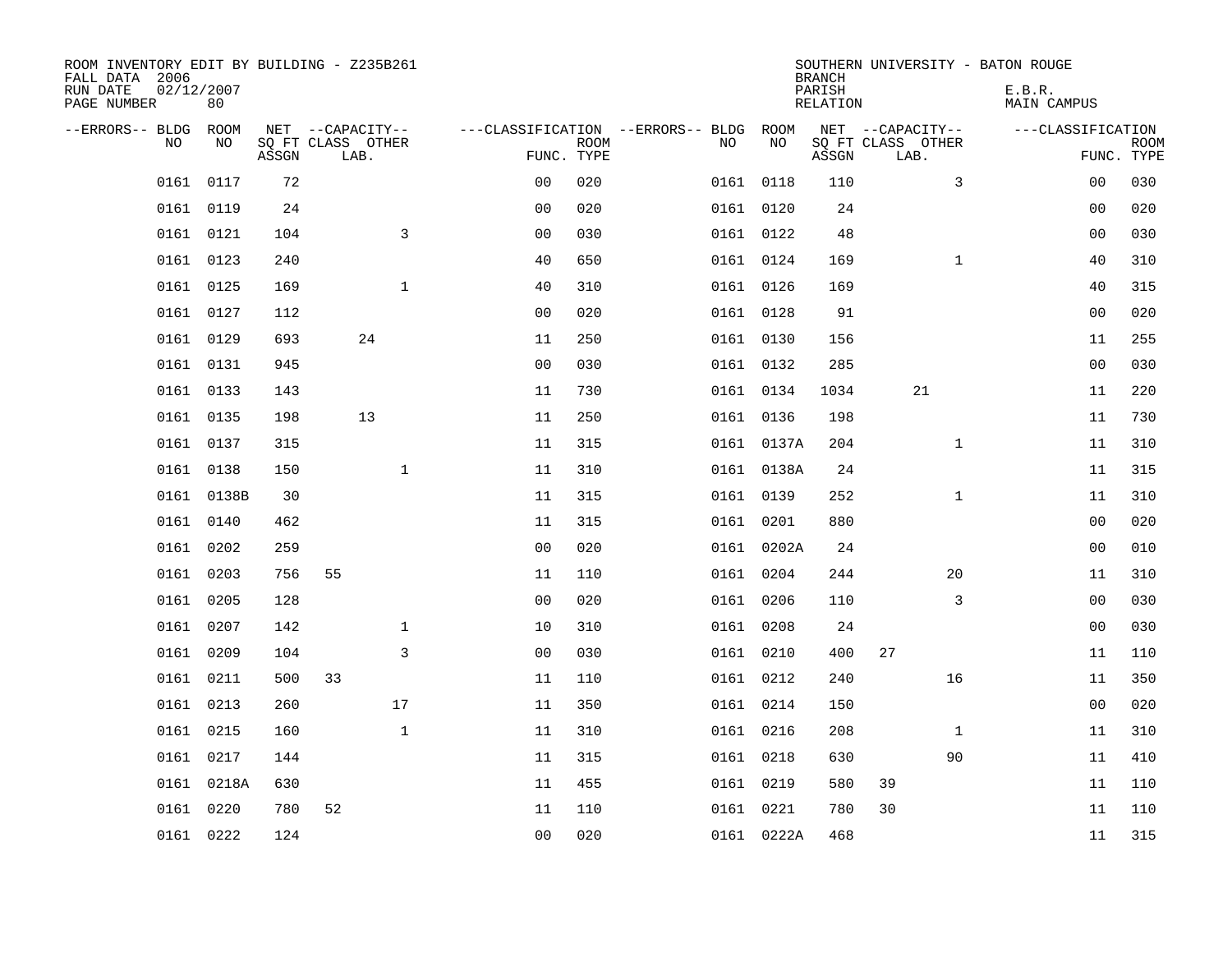| FALL DATA 2006<br>RUN DATE<br>PAGE NUMBER |      | 02/12/2007<br>81 |       | ROOM INVENTORY EDIT BY BUILDING - Z235B261 |                |                           |                                        |            | <b>BRANCH</b><br>PARISH<br>RELATION                    | SOUTHERN UNIVERSITY - BATON ROUGE                                           | E.B.R.<br><b>MAIN CAMPUS</b> |                           |
|-------------------------------------------|------|------------------|-------|--------------------------------------------|----------------|---------------------------|----------------------------------------|------------|--------------------------------------------------------|-----------------------------------------------------------------------------|------------------------------|---------------------------|
| --ERRORS-- BLDG ROOM                      |      |                  |       | NET --CAPACITY--                           |                |                           | ---CLASSIFICATION --ERRORS-- BLDG ROOM |            |                                                        | NET --CAPACITY--                                                            | ---CLASSIFICATION            |                           |
|                                           | NO   | NO               | ASSGN | SQ FT CLASS OTHER<br>LAB.                  |                | <b>ROOM</b><br>FUNC. TYPE | NO                                     | NO         | ASSGN                                                  | SQ FT CLASS OTHER<br>LAB.                                                   |                              | <b>ROOM</b><br>FUNC. TYPE |
|                                           | 0161 | 0223             | 80    | $\mathbf{1}$                               | 11             | 310                       |                                        | 0161 0224  | 96                                                     | $\mathbf{1}$                                                                | 11                           | 310                       |
|                                           |      | 0161 0225        | 392   |                                            | 11             | 115                       |                                        | 0161 0301  | 896                                                    |                                                                             | 00                           | 020                       |
| 9                                         |      | 0161 0302        | 196   | 25                                         | 11             | 210                       |                                        | 0161 0303  | 168                                                    |                                                                             | 0 <sub>0</sub>               | 010                       |
|                                           |      | 0161 0304        | 320   | 6                                          | 11             | 220                       |                                        | 0161 0305  | 112                                                    |                                                                             | 00                           | 020                       |
|                                           |      | 0161 0306        | 110   |                                            | 0 <sub>0</sub> | 030                       |                                        | 0161 0307  | 20                                                     |                                                                             | 0 <sub>0</sub>               | 020                       |
|                                           |      | 0161 0308        | 20    |                                            | 0 <sub>0</sub> | 020                       |                                        | 0161 0309  | 104                                                    | 3                                                                           | 0 <sub>0</sub>               | 030                       |
|                                           |      | 0161 0310        | 660   |                                            | 11             | 730                       |                                        | 0161 0311  | 320                                                    | 15                                                                          | 11                           | 210                       |
|                                           |      | 0161 0312        | 420   | 8                                          | 11             | 210                       |                                        | 0161 0313  | 128                                                    |                                                                             | 0 <sub>0</sub>               | 020                       |
|                                           |      | 0161 0314        | 6     |                                            | 0 <sub>0</sub> | 010                       |                                        | 0161 0315  | 480                                                    | 10                                                                          | 11                           | 210                       |
|                                           |      | 0161 0316        | 408   | 27                                         | 11             | 110                       |                                        | 0161 0317  | 525                                                    | 35                                                                          | 11                           | 110                       |
|                                           |      | 0161 0318        | 100   | 2                                          | 11             | 250                       |                                        | 0161 0319  | 100                                                    | 2                                                                           | 11                           | 250                       |
|                                           |      | 0161 0320        | 144   | 3                                          | 11             | 250                       |                                        | 0161 0321  | 609                                                    | 16                                                                          | 11                           | 210                       |
|                                           |      | 0161 0322        | 609   | 12                                         | 11             | 210                       |                                        | 0161 0323  | 40                                                     |                                                                             | 11                           | 215                       |
|                                           |      | 0161 0324        | 88    | $\mathbf{1}$                               | 11             | 310                       |                                        | 0161 0325  | 693                                                    | 14                                                                          | 11                           | 210                       |
|                                           |      | 0161 0326        | 104   | $\mathbf{1}$                               | 11             | 310                       |                                        | 0161 0327  | 104                                                    | $\mathbf{1}$                                                                | 11                           | 310                       |
|                                           |      | 0161 0328        | 777   | 16                                         | 11             | 210                       |                                        | 0161 0329  | 128                                                    | $\mathbf{1}$                                                                | 11                           | 310                       |
|                                           |      | 0161 0330        | 128   | $\mathbf{1}$                               | 11             | 310                       |                                        |            |                                                        | TOTAL NET ASSIGN SQ. FT. IN ROOM FILE                                       | 23,531                       |                           |
|                                           |      |                  |       |                                            |                |                           |                                        |            | TOTAL NUMBER CLASSROOMS<br>TOTAL NUMBER LABS 210       | TOTAL NUMBER SPECIAL LABS 220                                               | 9<br>8<br>2                  |                           |
|                                           |      | 0162 0100        | 335   | $\mathbf 1$                                | 56             | 560                       |                                        | 0162 0101  | 59<br>TOTAL NUMBER CLASSROOMS<br>TOTAL NUMBER LABS 210 | 1<br>TOTAL NET ASSIGN SQ. FT. IN ROOM FILE<br>TOTAL NUMBER SPECIAL LABS 220 | 56<br>394                    | 560                       |
|                                           |      | 0163 00C1        | 8000  |                                            | 0 <sub>0</sub> | 030                       |                                        | 0163 00C2  | 185                                                    |                                                                             | 0 <sub>0</sub>               | 030                       |
|                                           |      | 0163 00C3        | 144   |                                            | 63             | 535                       |                                        | 0163 00E2  | 24                                                     |                                                                             | 63                           | 615                       |
|                                           |      | 0163 00E3        | 24    |                                            | 63             | 615                       |                                        |            | 0163 AB001 17136                                       | 1862                                                                        | 56                           | 610                       |
|                                           |      | 0163 AB002       | 874   |                                            | 56             | 615                       |                                        | 0163 AB003 | 1162                                                   |                                                                             | 56                           | 615                       |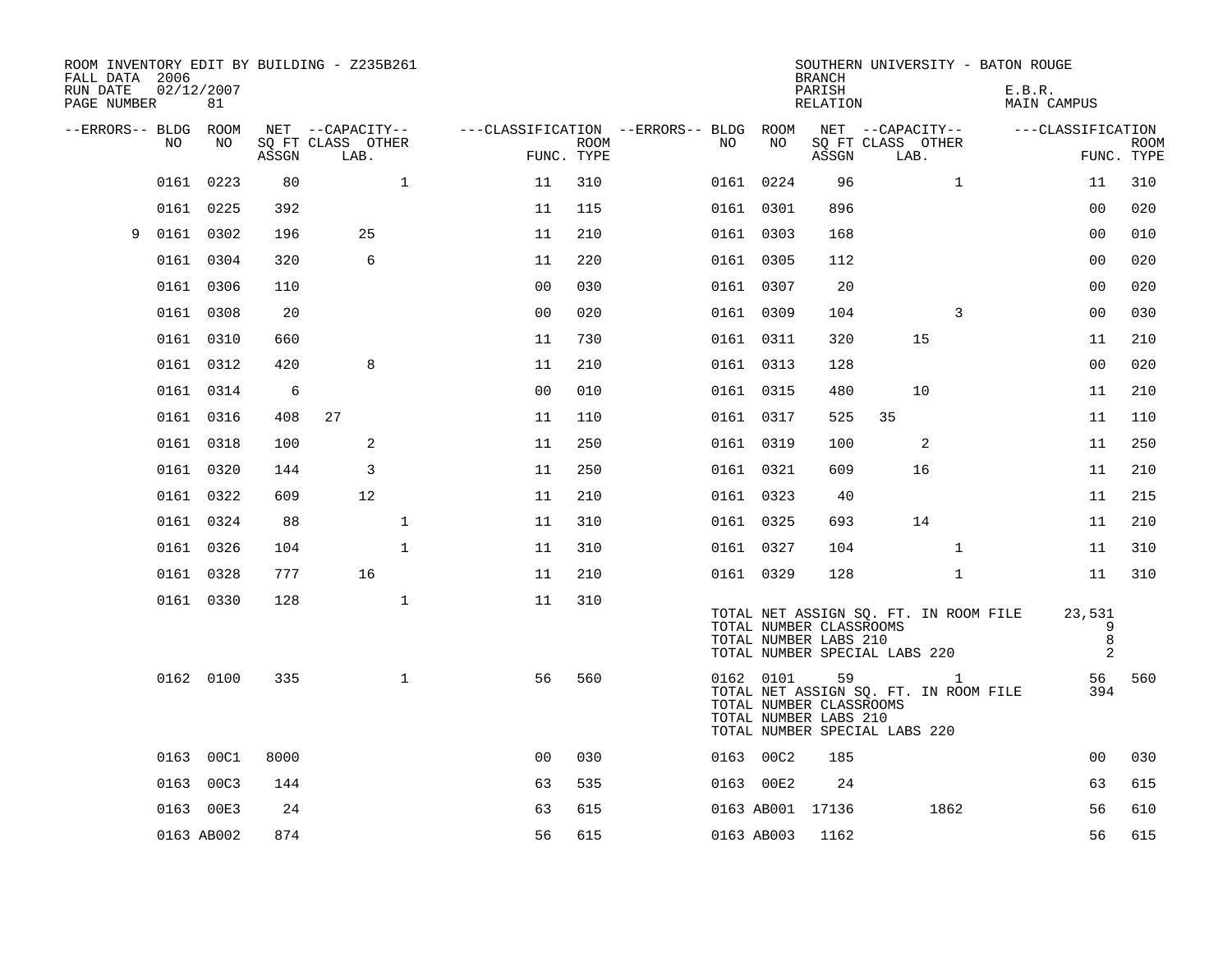| ROOM INVENTORY EDIT BY BUILDING - Z235B261<br>FALL DATA 2006 |                  |       |                           |                |             |                                        |             | <b>BRANCH</b>      | SOUTHERN UNIVERSITY - BATON ROUGE |                       |                    |
|--------------------------------------------------------------|------------------|-------|---------------------------|----------------|-------------|----------------------------------------|-------------|--------------------|-----------------------------------|-----------------------|--------------------|
| RUN DATE<br>PAGE NUMBER                                      | 02/12/2007<br>82 |       |                           |                |             |                                        |             | PARISH<br>RELATION |                                   | E.B.R.<br>MAIN CAMPUS |                    |
| --ERRORS-- BLDG ROOM                                         |                  |       | NET --CAPACITY--          |                |             | ---CLASSIFICATION --ERRORS-- BLDG ROOM |             |                    | NET --CAPACITY--                  | ---CLASSIFICATION     |                    |
| NO                                                           | NO               | ASSGN | SQ FT CLASS OTHER<br>LAB. | FUNC. TYPE     | <b>ROOM</b> | NO.                                    | NO          | ASSGN              | SQ FT CLASS OTHER<br>LAB.         |                       | ROOM<br>FUNC. TYPE |
|                                                              | 0163 AB004       | 390   |                           | 56             | 615         |                                        | 0163 AB005  | 149                |                                   | 56                    | 615                |
|                                                              | 0163 AB006       | 142   | $\mathbf 1$               | 56             | 310         |                                        | 0163 AB007  | 229                |                                   | 56                    | 315                |
|                                                              | 0163 AB008       | 194   | 2                         | 0 <sub>0</sub> | 030         |                                        | 0163 AB009  | 60                 |                                   | 00                    | 030                |
|                                                              | 0163 AB010       | 162   |                           | 0 <sub>0</sub> | 030         |                                        | 0163 AB011  | 18                 |                                   | 00                    | 010                |
|                                                              | 0163 AB012       | 54    |                           | 56             | 630         |                                        | 0163 AB013  | 188                |                                   | 00                    | 020                |
|                                                              | 0163 AB014       | 1243  |                           | 56             | 730         |                                        | 0163 AB014A | 171                |                                   | 0 <sub>0</sub>        | 030                |
|                                                              | 0163 AB015       | 206   |                           | 0 <sub>0</sub> | 020         |                                        | 0163 AB016  | 184                |                                   | 00                    | 020                |
|                                                              | 0163 AB017       | 1184  |                           | 0 <sub>0</sub> | 030         |                                        | 0163 AB018  | 1184               |                                   | 0 <sub>0</sub>        | 030                |
|                                                              | 0163 AB019       | 722   |                           | 56             | 730         |                                        | 0163 AB020  | 575                | $7\phantom{.0}$                   | 56                    | 525                |
|                                                              | 0163 AB021       | 128   |                           | 56             | 525         |                                        | 0163 AB022  | 184                |                                   | 00                    | 020                |
|                                                              | 0163 AB023       | 263   |                           | 0 <sub>0</sub> | 020         |                                        | 0163 AB024  | 224                |                                   | 0 <sub>0</sub>        | 020                |
|                                                              | 0163 AB025       | 512   |                           | 56             | 350         |                                        | 0163 AB026  | 263                |                                   | 0 <sub>0</sub>        | 020                |
|                                                              | 0163 AB027       | 120   | $\mathbf{1}$              | 56             | 310         |                                        | 0163 AB028  | 154                |                                   | 56                    | 315                |
|                                                              | 0163 AB029       | 1029  |                           | 56             | 520         |                                        | 0163 AB030  | 78                 |                                   | 56                    | 895                |
|                                                              | 0163 AB031       | 72    |                           | 56             | 895         |                                        | 0163 AB032  | 690                |                                   | 56                    | 850                |
|                                                              | 0163 AB033       | 640   |                           | 0 <sub>0</sub> | 020         |                                        | 0163 AB034  | 580                |                                   | 56                    | 525                |
|                                                              | 0163 AB035       | 413   |                           | 56             | 525         |                                        | 0163 AB036  | 380                |                                   | 56                    | 525                |
|                                                              | 0163 AB036B      | 380   | 63                        | 52             | 525         |                                        | 0163 AB037  | 270                | 3                                 | 56                    | 525                |
|                                                              | 0163 AB038       | 42    |                           | 56             | 525         |                                        | 0163 AB039  | 140                | 3                                 | 56                    | 525                |
|                                                              | 0163 AB040       | 78    |                           | 56             | 525         |                                        | 0163 AB041  | 45                 |                                   | 56                    | 630                |
|                                                              | 0163 AB042       | 45    |                           | 56             | 730         |                                        | 0163 AB043  | 302                | 4                                 | 56                    | 525                |
|                                                              | 0163 AB044       | 77    |                           | 56             | 525         |                                        | 0163 AB045  | 90                 |                                   | 56                    | 525                |
|                                                              | 0163 AB046       | 54    |                           | 56             | 630         |                                        | 0163 AB047  | 18                 |                                   | 0 <sub>0</sub>        | 010                |
|                                                              | 0163 AB048       | 140   |                           | 0 <sub>0</sub> | 030         |                                        | 0163 AB049  | 60                 |                                   | 00                    | 030                |
|                                                              | 0163 AB050       | 180   | 4                         | 0 <sub>0</sub> | 030         |                                        | 0163 AB051  | 152                | $\mathbf{1}$                      | 56                    | 310                |
|                                                              | 0163 AB052       | 70    | $\mathbf 1$               | 56             | 310         |                                        | 0163 AB053  | 56                 |                                   | 0 <sub>0</sub>        | 020                |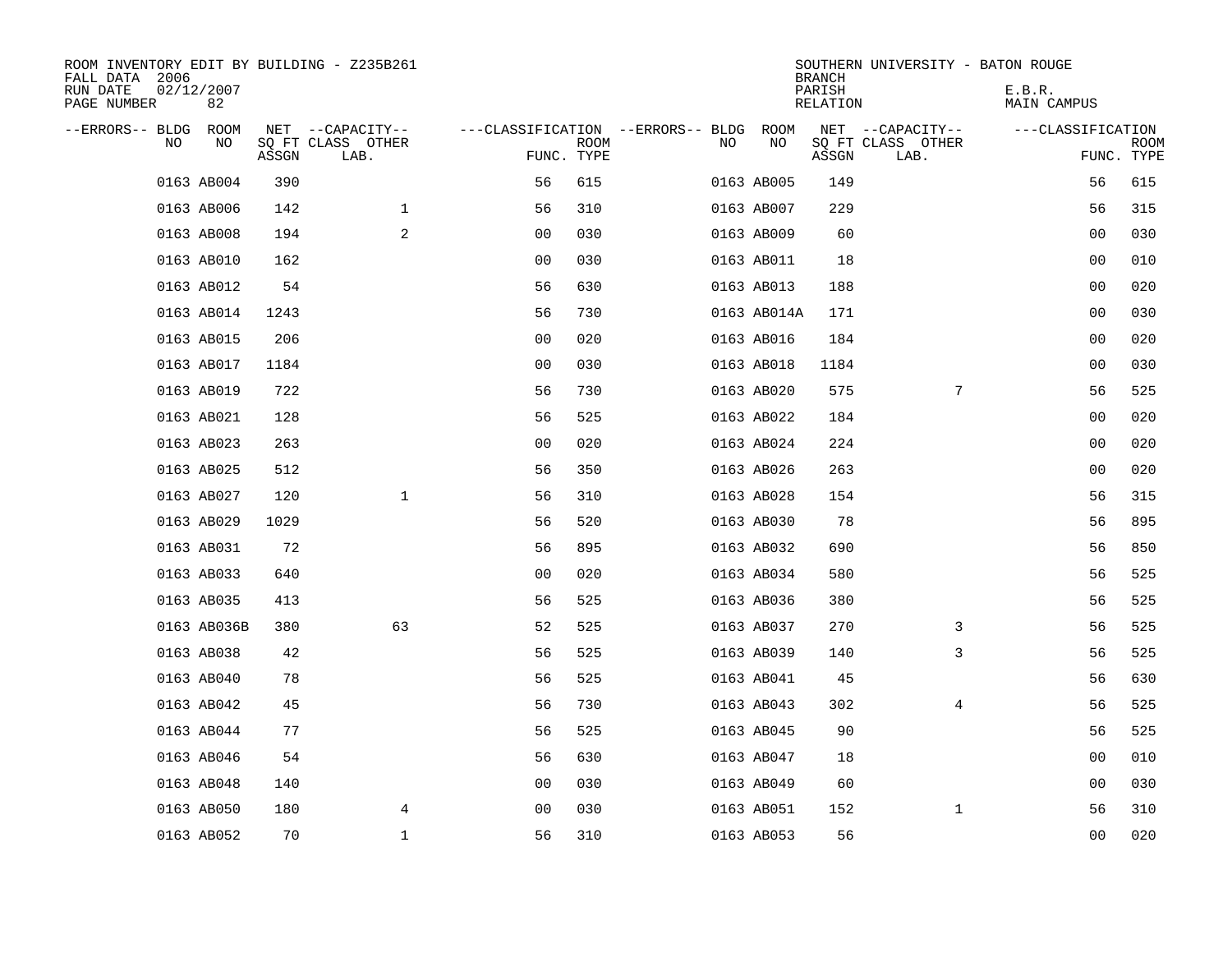| ROOM INVENTORY EDIT BY BUILDING - Z235B261<br>FALL DATA 2006<br>RUN DATE<br>PAGE NUMBER | 02/12/2007<br>83 |       |                                       |                |             |                                              |            | <b>BRANCH</b><br>PARISH<br><b>RELATION</b> | SOUTHERN UNIVERSITY - BATON ROUGE     | E.B.R.<br>MAIN CAMPUS |             |
|-----------------------------------------------------------------------------------------|------------------|-------|---------------------------------------|----------------|-------------|----------------------------------------------|------------|--------------------------------------------|---------------------------------------|-----------------------|-------------|
| --ERRORS-- BLDG ROOM<br>NO                                                              | NO               |       | NET --CAPACITY--<br>SQ FT CLASS OTHER |                | <b>ROOM</b> | ---CLASSIFICATION --ERRORS-- BLDG ROOM<br>NO | NO         |                                            | NET --CAPACITY--<br>SQ FT CLASS OTHER | ---CLASSIFICATION     | <b>ROOM</b> |
|                                                                                         |                  | ASSGN | LAB.                                  |                | FUNC. TYPE  |                                              |            | ASSGN                                      | LAB.                                  |                       | FUNC. TYPE  |
|                                                                                         | 0163 AB054       | 155   | $\mathbf 1$                           | 56             | 310         |                                              | 0163 AB055 | 129                                        | $\mathbf{1}$                          | 56                    | 310         |
|                                                                                         | 0163 AB056       | 129   | $\mathbf 1$                           | 56             | 310         |                                              | 0163 AB057 | 155                                        | $\mathbf{1}$                          | 56                    | 310         |
|                                                                                         | 0163 AB058       | 152   | $\mathbf{1}$                          | 56             | 310         |                                              | 0163 AB059 | 70                                         | $\mathbf{1}$                          | 56                    | 310         |
|                                                                                         | 0163 AB060       | 56    |                                       | 0 <sub>0</sub> | 020         |                                              | 0163 AB061 | 276                                        |                                       | 0 <sub>0</sub>        | 020         |
|                                                                                         | 0163 AB062       | 759   |                                       | 56             | 525         |                                              | 0163 AB063 | 336                                        |                                       | 00                    | 020         |
|                                                                                         | 0163 AB064       | 308   |                                       | 56             | 525         |                                              | 0163 AB065 | 790                                        |                                       | 00                    | 020         |
|                                                                                         | 0163 AB066       | 374   |                                       | 56             | 315         |                                              | 0163 AB067 | 168                                        | $\mathbf{1}$                          | 56                    | 310         |
|                                                                                         | 0163 AB068       | 168   |                                       | 56             | 350         |                                              | 0163 AB069 | 168                                        | $\mathbf{1}$                          | 56                    | 310         |
|                                                                                         | 0163 AB070       | 360   |                                       | 56             | 315         |                                              | 0163 AB071 | 368                                        |                                       | 56                    | 525         |
|                                                                                         | 0163 AB072       | 308   |                                       | 56             | 525         |                                              | 0163 AB073 | 286                                        |                                       | 56                    | 525         |
|                                                                                         | 0163 AB074       | 140   |                                       | 0 <sub>0</sub> | 020         |                                              | 0163 AB075 | 45                                         |                                       | 00                    | 020         |
|                                                                                         | 0163 AB076       | 617   |                                       | 56             | 730         |                                              | 0163 AB077 | 157                                        |                                       | 56                    | 730         |
|                                                                                         | 0163 AB078       | 72    |                                       | 56             | 730         |                                              | 0163 AB079 | 92                                         |                                       | 0 <sub>0</sub>        | 020         |
|                                                                                         | 0163 AB080       | 180   |                                       | 0 <sub>0</sub> | 030         |                                              | 0163 AB081 | 60                                         |                                       | 0 <sub>0</sub>        | 030         |
|                                                                                         | 0163 AB082       | 140   |                                       | 0 <sub>0</sub> | 030         |                                              | 0163 AB083 | 18                                         |                                       | 0 <sub>0</sub>        | 010         |
|                                                                                         | 0163 AB084       | 54    |                                       | 56             | 630         |                                              | 0163 AB085 | 254                                        |                                       | 56                    | 720         |
|                                                                                         | 0163 AB086       | 120   |                                       | 56             | 725         |                                              | 0163 AB087 | 76                                         |                                       | 0 <sub>0</sub>        | 020         |
|                                                                                         | 0163 AB088       | 206   |                                       | 0 <sub>0</sub> | 020         |                                              | 0163 AB089 | 8                                          |                                       | 00                    | 030         |
|                                                                                         | 0163 AB090       | 100   |                                       | 56             | 355         |                                              | 0163 AB091 | 722                                        |                                       | 56                    | 350         |
|                                                                                         | 0163 AB092       | 184   |                                       | 0 <sub>0</sub> | 020         |                                              | 0163 AB093 | 156                                        | $\mathbf{1}$                          | 56                    | 310         |
|                                                                                         | 0163 AB094       | 156   | $\mathbf 1$                           | 56             | 310         |                                              | 0163 AB095 | 156                                        | $\mathbf{1}$                          | 56                    | 310         |
|                                                                                         | 0163 AB096       | 156   | $\mathbf 1$                           | 56             | 310         |                                              | 0163 AB097 | 52                                         |                                       | 0 <sub>0</sub>        | 020         |
|                                                                                         | 0163 AB098       | 28    |                                       | 56             | 315         |                                              | 0163 AB099 | 240                                        | $\mathbf{1}$                          | 56                    | 310         |
|                                                                                         | 0163 AB100       | 216   | $\mathbf{1}$                          | 56             | 310         |                                              | 0163 AB101 | 580                                        |                                       | 56                    | 315         |
|                                                                                         | 0163 AB103       | 100   |                                       | 56             | 115         |                                              | 0163 AB104 | 201                                        | $\mathbf{1}$                          | 56                    | 310         |
|                                                                                         | 0163 AB105       | 240   |                                       | 56             | 620         |                                              | 0163 AB106 | 851                                        |                                       | 0 <sub>0</sub>        | 020         |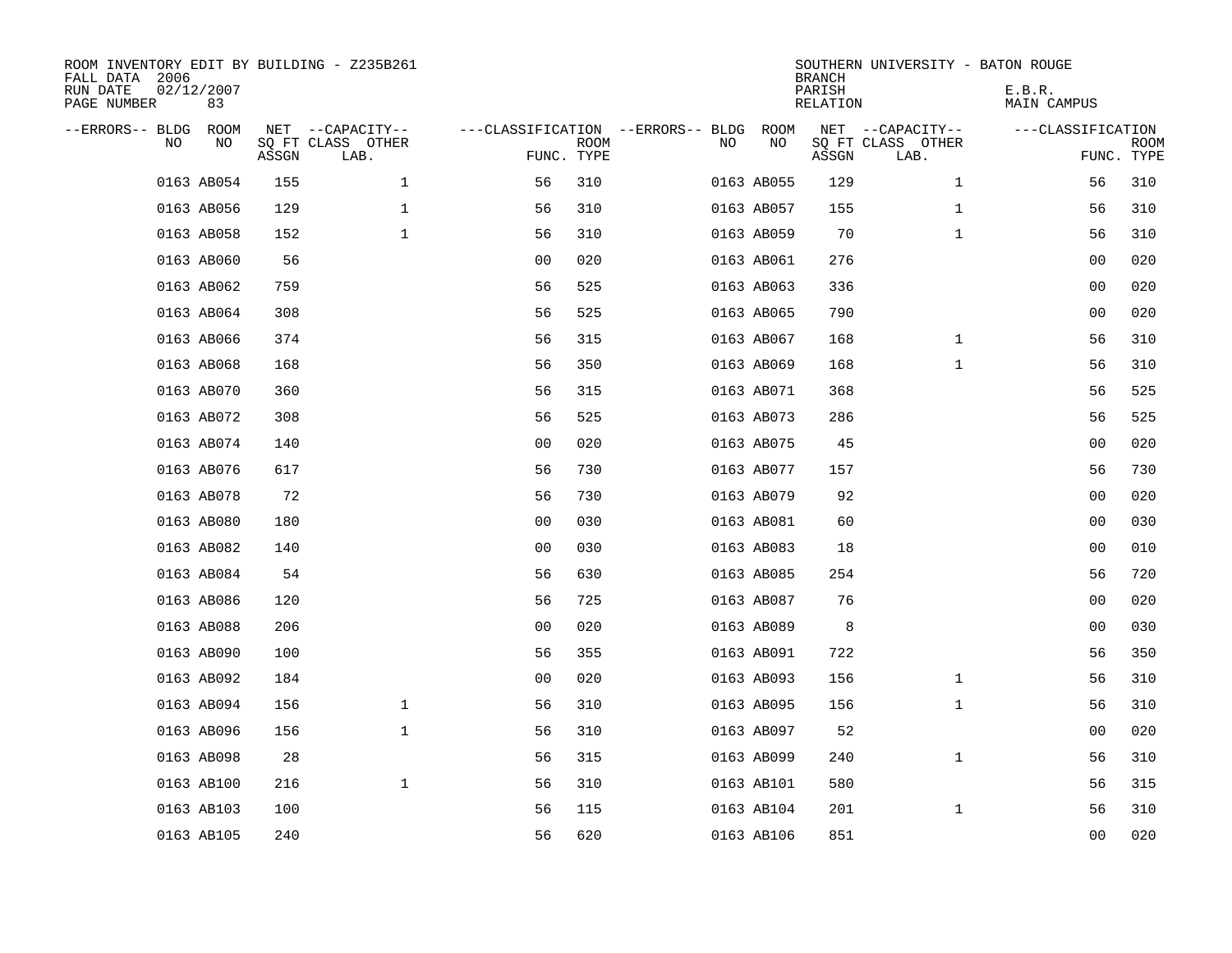| ROOM INVENTORY EDIT BY BUILDING - Z235B261<br>FALL DATA 2006<br>RUN DATE<br>02/12/2007<br>PAGE NUMBER<br>84 |       |                           |                |             |                                        |             | <b>BRANCH</b><br>PARISH<br><b>RELATION</b> | SOUTHERN UNIVERSITY - BATON ROUGE | E.B.R.<br>MAIN CAMPUS |                           |
|-------------------------------------------------------------------------------------------------------------|-------|---------------------------|----------------|-------------|----------------------------------------|-------------|--------------------------------------------|-----------------------------------|-----------------------|---------------------------|
| --ERRORS-- BLDG ROOM                                                                                        |       | NET --CAPACITY--          |                |             | ---CLASSIFICATION --ERRORS-- BLDG ROOM |             |                                            | NET --CAPACITY--                  | ---CLASSIFICATION     |                           |
| NO<br>NO                                                                                                    | ASSGN | SQ FT CLASS OTHER<br>LAB. | FUNC. TYPE     | <b>ROOM</b> | NO                                     | NO          | ASSGN                                      | SQ FT CLASS OTHER<br>LAB.         |                       | <b>ROOM</b><br>FUNC. TYPE |
| 0163 AB107                                                                                                  | 1882  | $\mathbf 1$               | 56             | 310         |                                        | 0163 AB108  | 580                                        | $\mathbf{1}$                      | 56                    | 310                       |
| 0163 AB109                                                                                                  | 194   |                           | 0 <sub>0</sub> | 020         |                                        | 0163 AB110  | 722                                        |                                   | 56                    | 350                       |
| 0163 AB111                                                                                                  | 100   |                           | 56             | 115         |                                        | 0163 AB113A | 411                                        |                                   | 52                    | 615                       |
| 0163 AB113B                                                                                                 | 411   |                           | 52             | 615         |                                        | 0163 AB115  | 342                                        |                                   | 56                    | 535                       |
| 0163 AB116                                                                                                  | 206   |                           | 00             | 020         |                                        | 0163 AB117  | 1243                                       |                                   | 56                    | 620                       |
| 0163 AB118                                                                                                  | 644   |                           | 0 <sub>0</sub> | 020         |                                        | 0163 AB119  | 54                                         |                                   | 56                    | 630                       |
| 0163 AB120                                                                                                  | 18    |                           | 0 <sub>0</sub> | 010         |                                        | 0163 AB121  | 140                                        |                                   | 0 <sub>0</sub>        | 030                       |
| 0163 AB122                                                                                                  | 60    |                           | 00             | 030         |                                        | 0163 AB123  | 180                                        | $\overline{4}$                    | 0 <sub>0</sub>        | 030                       |
| 0163 AB124                                                                                                  | 110   |                           | 56             | 315         |                                        | 0163 AB125  | 56                                         |                                   | 56                    | 315                       |
| 0163 AB126                                                                                                  | 270   | $\mathbf 1$               | 56             | 310         |                                        | 0163 AB127  | 220                                        | $\mathbf{1}$                      | 56                    | 310                       |
| 0163 AB128                                                                                                  | 96    |                           | 56             | 315         |                                        | 0163 AB129  | 270                                        | $\mathbf{1}$                      | 56                    | 310                       |
| 0163 BM001                                                                                                  | 2904  |                           | 0 <sub>0</sub> | 020         |                                        | 0163 BM002  | 2769                                       |                                   | 00                    | 020                       |
| 0163 BM003                                                                                                  | 920   |                           | 00             | 020         |                                        | 0163 BM004  | 1456                                       |                                   | 00                    | 020                       |
| 0163 BM005                                                                                                  | 312   |                           | 0 <sub>0</sub> | 020         |                                        | 0163 BM006  | 150                                        | 5200                              | 52                    | 615                       |
| 0163 BM007                                                                                                  | 332   |                           | 0 <sub>0</sub> | 020         |                                        | 0163 BM008  | 150                                        |                                   | 56                    | 615                       |
| 0163 BM011                                                                                                  | 312   |                           | 0 <sub>0</sub> | 020         |                                        | 0163 BM012  | 5472                                       |                                   | 00                    | 020                       |
| 0163 BM013                                                                                                  | 3458  |                           | 0 <sub>0</sub> | 020         |                                        | 0163 BM014  | 336                                        | $\overline{4}$                    | 56                    | 615                       |
| 0163 BM015                                                                                                  | 216   |                           | 63             | 630         |                                        | 0163 BM016  | 216                                        |                                   | 63                    | 635                       |
| 0163 BM017                                                                                                  | 8     |                           | 63             | 615         |                                        | 0163 BM018  | 545                                        |                                   | 63                    | 545                       |
| 0163 BM019                                                                                                  | 36    |                           | 0 <sub>0</sub> | 030         |                                        | 0163 BM020  | 136                                        |                                   | 00                    | 010                       |
| 0163 BM021                                                                                                  | 304   | 5                         | 0 <sub>0</sub> | 030         |                                        | 0163 BM022  | 320                                        | $\overline{4}$                    | 00                    | 030                       |
| 0163 BM023                                                                                                  | 240   |                           | 56             | 615         |                                        | 0163 BM024  | 136                                        |                                   | 00                    | 010                       |
| 0163 BM025                                                                                                  | 216   |                           | 63             | 635         |                                        | 0163 BM026  | 216                                        |                                   | 63                    | 630                       |
| 0163 BM027                                                                                                  | 304   | 5                         | 0 <sub>0</sub> | 030         |                                        | 0163 BM028  | 320                                        | 5                                 | 00                    | 030                       |
| 0163 BM029                                                                                                  | 216   |                           | 63             | 630         |                                        | 0163 BM030  | 216                                        |                                   | 63                    | 635                       |
| 0163 BM031                                                                                                  | 8     |                           | 56             | 615         |                                        | 0163 BM032  | 545                                        |                                   | 63                    | 545                       |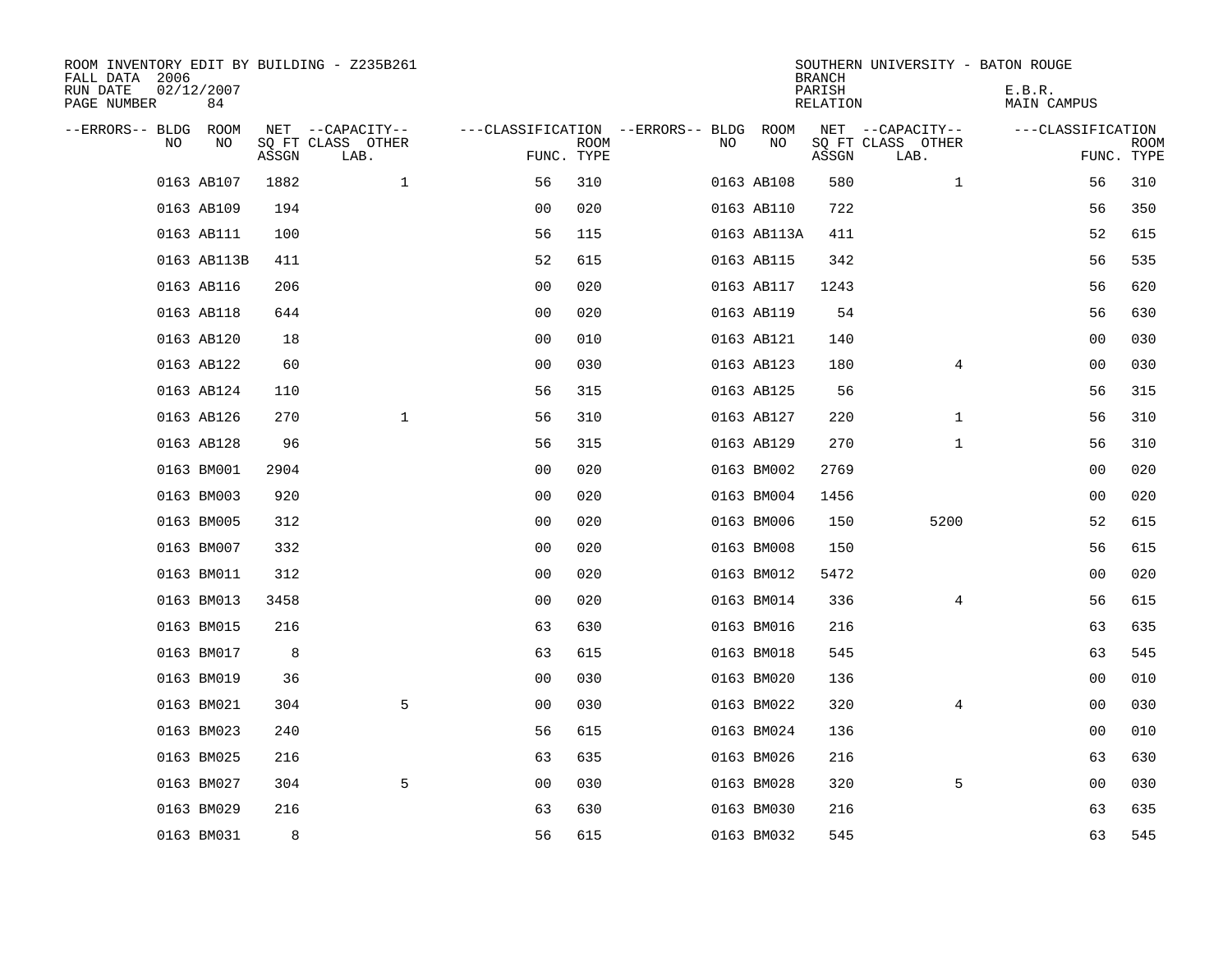| ROOM INVENTORY EDIT BY BUILDING - Z235B261<br>FALL DATA 2006 |                  |       |                           |                                        |             |      |            | <b>BRANCH</b>                                                        | SOUTHERN UNIVERSITY - BATON ROUGE                                              |        |                   |             |
|--------------------------------------------------------------|------------------|-------|---------------------------|----------------------------------------|-------------|------|------------|----------------------------------------------------------------------|--------------------------------------------------------------------------------|--------|-------------------|-------------|
| RUN DATE<br>PAGE NUMBER                                      | 02/12/2007<br>85 |       |                           |                                        |             |      |            | PARISH<br>RELATION                                                   |                                                                                | E.B.R. | MAIN CAMPUS       |             |
| --ERRORS-- BLDG ROOM                                         |                  |       | NET --CAPACITY--          | ---CLASSIFICATION --ERRORS-- BLDG ROOM |             |      |            |                                                                      | NET --CAPACITY--                                                               |        | ---CLASSIFICATION |             |
| NO.                                                          | NO               | ASSGN | SQ FT CLASS OTHER<br>LAB. | FUNC. TYPE                             | <b>ROOM</b> | NO.  | NO         | ASSGN                                                                | SQ FT CLASS OTHER<br>LAB.                                                      |        | FUNC. TYPE        | <b>ROOM</b> |
|                                                              | 0163 BM033       | 36    |                           | 56                                     | 615         |      | 0163 BM034 | 136                                                                  |                                                                                |        | 00                | 010         |
|                                                              | 0163 BM035       | 304   | 5                         | 0 <sub>0</sub>                         | 030         |      | 0163 BM036 | 320                                                                  | 4                                                                              |        | 00                | 030         |
|                                                              | 0163 BM037       | 240   |                           | 56                                     | 615         |      | 0163 BM038 | 136                                                                  |                                                                                |        | 0 <sub>0</sub>    | 010         |
|                                                              | 0163 BM039       | 216   |                           | 63                                     | 615         |      | 0163 BM040 | 216                                                                  |                                                                                |        | 63                | 615         |
|                                                              | 0163 BM041       | 304   |                           | 0 <sub>0</sub>                         | 030         |      | 0163 BM042 | 11344                                                                |                                                                                |        | 0 <sub>0</sub>    | 020         |
|                                                              | 0163 BM043 12288 |       |                           | 0 <sub>0</sub>                         | 020         |      | 0163 MS003 | 6900                                                                 | 1200                                                                           |        | 63                | 610         |
|                                                              | 0163 SL001 12128 |       | 1940                      | 56                                     | 610         |      |            | 0163 SL002 23560<br>TOTAL NUMBER CLASSROOMS<br>TOTAL NUMBER LABS 210 | 1940<br>TOTAL NET ASSIGN SQ. FT. IN ROOM FILE<br>TOTAL NUMBER SPECIAL LABS 220 |        | 56<br>90,492      | 610         |
|                                                              | 0164 0100        | 420   |                           | 0 <sub>0</sub>                         | 020         |      | 0164 0101  | 2380                                                                 |                                                                                |        | 55                | 665         |
|                                                              | 0164 0102        | 84    |                           | 55                                     | 315         |      | 0164 0103  | 120                                                                  |                                                                                |        | 55                | 315         |
|                                                              | 0164 0103A       | 160   | $\mathbf{1}$              | 55                                     | 310         |      | 0164 0104  | 219                                                                  |                                                                                |        | 0 <sub>0</sub>    | 020         |
|                                                              | 0164 0105        | 48    | $\mathbf{1}$              | 00                                     | 030         |      | 0164 0106  | 48                                                                   | $\mathbf{1}$                                                                   |        | 0 <sub>0</sub>    | 030         |
|                                                              | 0164 0107        | 71    |                           | 55                                     | 660         |      | 0164 0108  | 1224<br>TOTAL NUMBER CLASSROOMS<br>TOTAL NUMBER LABS 210             | TOTAL NET ASSIGN SQ. FT. IN ROOM FILE<br>TOTAL NUMBER SPECIAL LABS 220         |        | 55<br>4,039       | 660         |
|                                                              | 0165 0001        | 494   |                           | 00                                     | 020         |      | 0165 0002  | 24                                                                   |                                                                                |        | 0 <sub>0</sub>    | 020         |
| 0165                                                         | 0003             | 111   | 2                         | 0 <sub>0</sub>                         | 030         |      | 0165 0004  | 179                                                                  | 2                                                                              |        | 0 <sub>0</sub>    | 030         |
| 0165                                                         | 0005             | 36    |                           | 0 <sub>0</sub>                         | 010         |      | 0165 0006  | 10                                                                   |                                                                                |        | 00                | 010         |
| 0165                                                         | 0007             | 45    |                           | 00                                     | 020         | 0165 | 0008       | 8051                                                                 |                                                                                |        | 55                | 630         |
|                                                              | 0165 0009        | 1458  |                           | 0 <sub>0</sub>                         | 020         |      | 0165 0010  | 2173                                                                 |                                                                                |        | 55                | 635         |
| 0165                                                         | 0011             | 936   |                           | 0 <sub>0</sub>                         | 020         |      | 0165 0012  | 96                                                                   | 4                                                                              |        | 0 <sub>0</sub>    | 030         |
|                                                              | 0165 0013        | 84    | 2                         | 0 <sub>0</sub>                         | 030         |      | 0165 0014  | 48                                                                   |                                                                                |        | 0 <sub>0</sub>    | 010         |
| 0165                                                         | 0015             | 2068  |                           | 55                                     | 630         | 0165 | 0016       | 294                                                                  |                                                                                |        | 0 <sub>0</sub>    | 020         |
| 0165                                                         | 0017             | 224   |                           | 0 <sub>0</sub>                         | 020         | 0165 | 0018       | 1080                                                                 |                                                                                |        | 55                | 630         |
|                                                              | 0165 0019        | 124   |                           | 00                                     | 020         |      | 0165 0020  | 72                                                                   | $\overline{2}$                                                                 |        | 0 <sub>0</sub>    | 030         |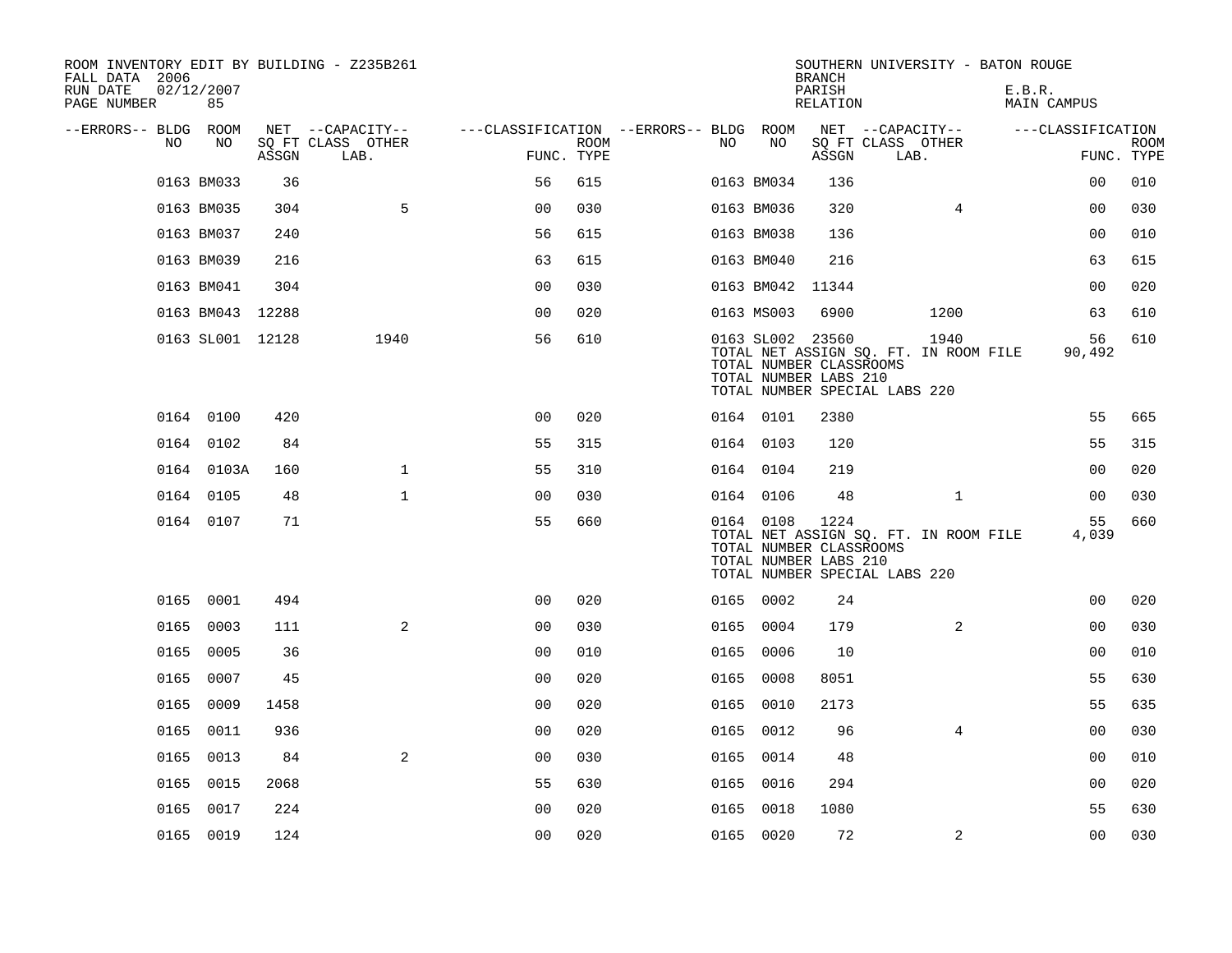| ROOM INVENTORY EDIT BY BUILDING - Z235B261<br>FALL DATA 2006<br>RUN DATE<br>PAGE NUMBER | 02/12/2007<br>86 |       |                                               |                |             |                                              |           | <b>BRANCH</b><br>PARISH<br><b>RELATION</b>             | SOUTHERN UNIVERSITY - BATON ROUGE                                      | E.B.R.<br><b>MAIN CAMPUS</b> |                           |
|-----------------------------------------------------------------------------------------|------------------|-------|-----------------------------------------------|----------------|-------------|----------------------------------------------|-----------|--------------------------------------------------------|------------------------------------------------------------------------|------------------------------|---------------------------|
| --ERRORS-- BLDG ROOM<br>NO                                                              | NO               | ASSGN | NET --CAPACITY--<br>SQ FT CLASS OTHER<br>LAB. | FUNC. TYPE     | <b>ROOM</b> | ---CLASSIFICATION --ERRORS-- BLDG ROOM<br>NO | NO        | ASSGN                                                  | NET --CAPACITY--<br>SQ FT CLASS OTHER<br>LAB.                          | ---CLASSIFICATION            | <b>ROOM</b><br>FUNC. TYPE |
| 0165                                                                                    | 0021             | 60    | $\mathbf{1}$                                  | 0 <sub>0</sub> | 030         | 0165                                         | 0022      | 18                                                     |                                                                        | 00                           | 010                       |
| 0165                                                                                    | 0023             | 8     |                                               | 0 <sub>0</sub> | 010         | 0165                                         | 0024      | 464                                                    |                                                                        | 0 <sub>0</sub>               | 020                       |
| 0165                                                                                    | 0025             | 574   |                                               | 55             | 635         |                                              | 0165 0026 | 3095                                                   |                                                                        | 55                           | 635                       |
| 0165                                                                                    | 0027             | 291   |                                               | 55             | 635         |                                              | 0165 0028 | 278                                                    |                                                                        | 55                           | 635                       |
| 0165                                                                                    | 0029             | 48    |                                               | 0 <sub>0</sub> | 010         | 0165                                         | 0030      | 104                                                    |                                                                        | 55                           | 650                       |
| 0165                                                                                    | 0031             | 169   | 2                                             | 0 <sub>0</sub> | 030         |                                              | 0165 0032 | 117                                                    |                                                                        | 0 <sub>0</sub>               | 030                       |
| 0165                                                                                    | 0033             | 80    |                                               | 55             | 635         | 0165                                         | 0034      | 22                                                     | 2                                                                      | 0 <sub>0</sub>               | 030                       |
| 0165                                                                                    | 0035             | 126   |                                               | 55             | 635         |                                              | 0165 0036 | 126                                                    |                                                                        | 55                           | 635                       |
| 0165                                                                                    | 0037             | 126   |                                               | 55             | 635         | 0165                                         | 0038      | 126                                                    |                                                                        | 55                           | 635                       |
| 0165                                                                                    | 0039             | 239   |                                               | 55             | 635         |                                              | 0165 0040 | 117                                                    | $\mathbf{1}$                                                           | 55                           | 310                       |
| 0165                                                                                    | 0041             | 352   |                                               | 55             | 635         | 0165                                         | 0042      | 144                                                    |                                                                        | 55                           | 635                       |
| 0165                                                                                    | 0043             | 96    |                                               | 55             | 635         |                                              | 0165 0044 | 1914                                                   |                                                                        | 55                           | 635                       |
| 0165                                                                                    | 0045             | 420   |                                               | 0 <sub>0</sub> | 030         | 0165                                         | 0046      | 52                                                     |                                                                        | 00                           | 030                       |
| 0165                                                                                    | 0047             | 1292  |                                               | 0 <sub>0</sub> | 030         |                                              | 0165 0048 | 120                                                    | $\mathbf{1}$                                                           | 55                           | 310                       |
| 0165                                                                                    | 0049             | 416   | $\mathbf{1}$                                  | 55             | 310         |                                              | 0165 0050 | 168                                                    | $\mathbf{1}$                                                           | 55                           | 310                       |
| 0165                                                                                    | 0051             | 140   | $\mathbf{1}$                                  | 55             | 310         |                                              | 0165 0052 | 140                                                    | $\mathbf{1}$                                                           | 55                           | 310                       |
| 0165                                                                                    | 0053             | 140   | $\mathbf{1}$                                  | 55             | 310         |                                              | 0165 0054 | 175                                                    | $\mathbf{1}$                                                           | 55                           | 310                       |
| 0165                                                                                    | 0055             | 308   |                                               | 55             | 350         |                                              | 0165 0056 | 384                                                    |                                                                        | 00                           | 020                       |
| 0165                                                                                    | 0057             | 66    | 2                                             | 0 <sub>0</sub> | 030         |                                              | 0165 0058 | 66                                                     | 2                                                                      | 00                           | 030                       |
|                                                                                         | 0165 0059        | 48    |                                               | 00             | 030         |                                              | 0165 0060 | 40<br>TOTAL NUMBER CLASSROOMS<br>TOTAL NUMBER LABS 210 | TOTAL NET ASSIGN SQ. FT. IN ROOM FILE<br>TOTAL NUMBER SPECIAL LABS 220 | 55<br>22,807                 | 315                       |
| 0166                                                                                    | 0001             | 541   |                                               | 0 <sub>0</sub> | 030         |                                              | 0166 0002 | 421                                                    |                                                                        | 00                           | 020                       |
| 0166                                                                                    | 0003             | 138   |                                               | 0 <sub>0</sub> | 020         |                                              | 0166 0101 | 232                                                    |                                                                        | 00                           | 020                       |
| 0166                                                                                    | 0102             | 228   | $\mathbf{1}$                                  | 62             | 310         |                                              | 0166 0103 | 246                                                    |                                                                        | 62                           | 315                       |
|                                                                                         | 0166 0104        | 24    |                                               | 62             | 315         |                                              | 0166 0107 | 396                                                    |                                                                        | 62                           | 315                       |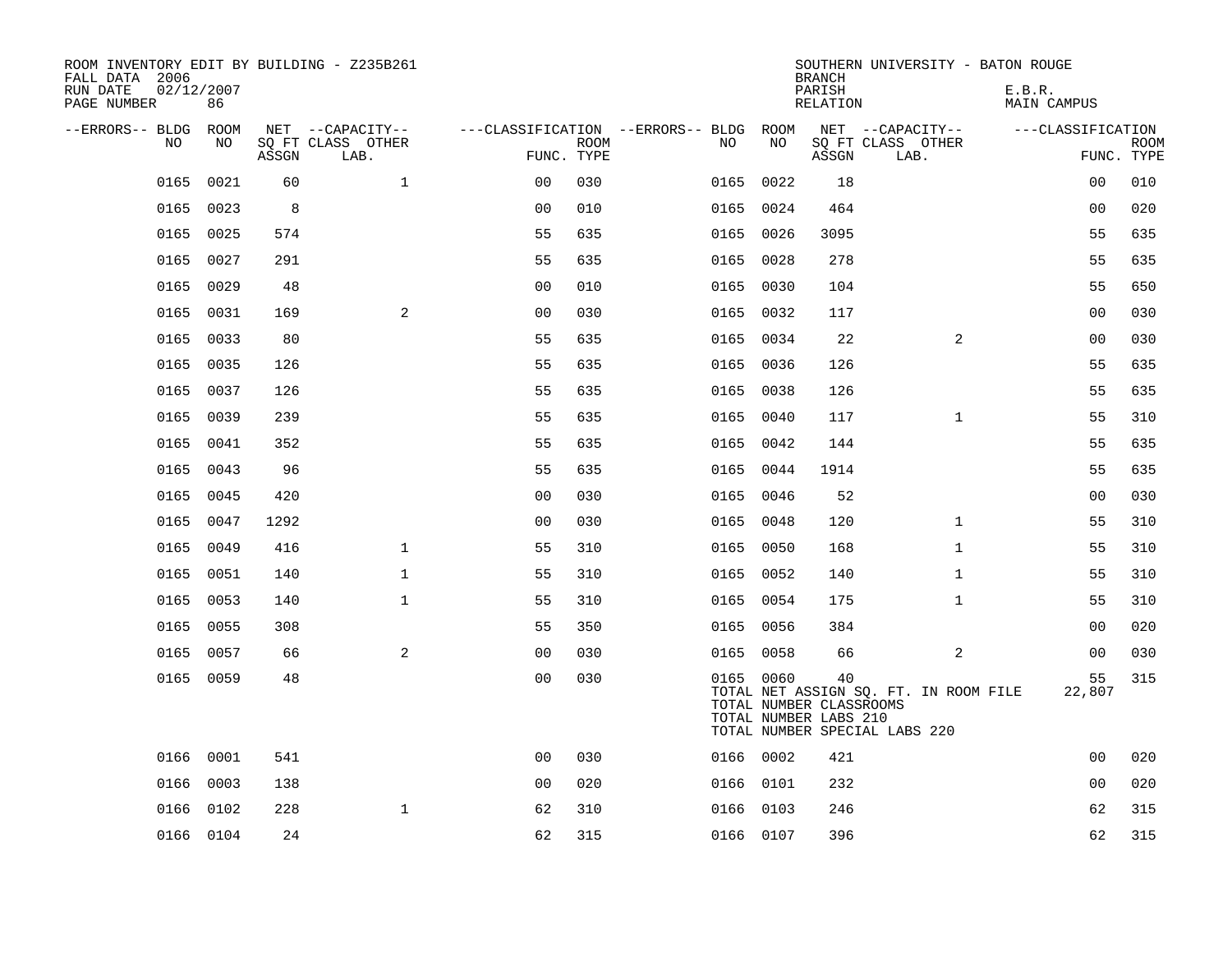| ROOM INVENTORY EDIT BY BUILDING - Z235B261<br>FALL DATA 2006<br>RUN DATE<br>PAGE NUMBER | 02/12/2007<br>87 |       |                                               |                |             |                                              |           | <b>BRANCH</b><br>PARISH<br><b>RELATION</b> | SOUTHERN UNIVERSITY - BATON ROUGE             | E.B.R.<br><b>MAIN CAMPUS</b> |                           |
|-----------------------------------------------------------------------------------------|------------------|-------|-----------------------------------------------|----------------|-------------|----------------------------------------------|-----------|--------------------------------------------|-----------------------------------------------|------------------------------|---------------------------|
| --ERRORS-- BLDG ROOM<br>NO                                                              | NO               | ASSGN | NET --CAPACITY--<br>SQ FT CLASS OTHER<br>LAB. | FUNC. TYPE     | <b>ROOM</b> | ---CLASSIFICATION --ERRORS-- BLDG ROOM<br>NO | NO        | ASSGN                                      | NET --CAPACITY--<br>SQ FT CLASS OTHER<br>LAB. | ---CLASSIFICATION            | <b>ROOM</b><br>FUNC. TYPE |
| 0166                                                                                    | 0108             | 69    |                                               | 0 <sub>0</sub> | 020         | 0166                                         | 0109      | 423                                        |                                               | 00                           | 020                       |
| 0166                                                                                    | 0110             | 144   |                                               | 0 <sub>0</sub> | 020         |                                              | 0166 0111 | 520                                        |                                               | 00                           | 030                       |
| 0166                                                                                    | 0112             | 93    |                                               | 0 <sub>0</sub> | 020         |                                              | 0166 0113 | 353                                        |                                               | 0 <sub>0</sub>               | 030                       |
| 0166                                                                                    | 0114             | 69    |                                               | 0 <sub>0</sub> | 020         |                                              | 0166 0115 | 294                                        | $\mathbf{1}$                                  | 10                           | 310                       |
| 0166                                                                                    | 0116             | 23    |                                               | 10             | 315         |                                              | 0166 0117 | 54                                         |                                               | 10                           | 315                       |
|                                                                                         | 0166 0118        | 242   |                                               | 10             | 315         |                                              | 0166 0119 | 272                                        |                                               | 10                           | 315                       |
| 0166                                                                                    | 0120             | 134   | $\mathbf{1}$                                  | 10             | 310         |                                              | 0166 0121 | 29                                         |                                               | 0 <sub>0</sub>               | 020                       |
| 0166                                                                                    | 0122             | 71    |                                               | 0 <sub>0</sub> | 030         |                                              | 0166 0201 | 2888                                       |                                               | 63                           | 315                       |
| 0166                                                                                    | 0202             | 175   | $\mathbf 1$                                   | 63             | 310         | 0166                                         | 0203      | 135                                        |                                               | 00                           | 030                       |
| 0166                                                                                    | 0204             | 135   |                                               | 0 <sub>0</sub> | 030         |                                              | 0166 0205 | 39                                         |                                               | 00                           | 030                       |
| 0166                                                                                    | 0206             | 166   |                                               | 0 <sub>0</sub> | 020         | 0166                                         | 0207      | 357                                        |                                               | 0 <sub>0</sub>               | 020                       |
| 0166                                                                                    | 0208             | 56    |                                               | 0 <sub>0</sub> | 020         | 0166                                         | 0209      | 69                                         |                                               | 0 <sub>0</sub>               | 010                       |
| 0166                                                                                    | 0210             | 46    |                                               | 0 <sub>0</sub> | 030         | 0166                                         | 0212      | 2405                                       |                                               | 63                           | 350                       |
| 0166                                                                                    | 0213             | 216   |                                               | 63             | 315         |                                              | 0166 0214 | 28                                         |                                               | 63                           | 315                       |
|                                                                                         | 0166 0215        | 30    |                                               | 63             | 315         |                                              | 0166 0216 | 34                                         |                                               | 0 <sub>0</sub>               | 030                       |
| 0166                                                                                    | 0217             | 81    |                                               | 0 <sub>0</sub> | 020         |                                              | 0166 0218 | 148                                        |                                               | 0 <sub>0</sub>               | 020                       |
|                                                                                         | 0166 0219        | 349   |                                               | 63             | 350         |                                              | 0166 0220 | 338                                        | $\mathbf{1}$                                  | 63                           | 310                       |
| 0166                                                                                    | 0221             | 15    |                                               | 63             | 315         | 0166                                         | 0223      | 134                                        |                                               | 63                           | 710                       |
| 0166                                                                                    | 0301             | 2416  |                                               | 63             | 315         |                                              | 0166 0302 | 2816                                       |                                               | 63                           | 315                       |
| 0166                                                                                    | 0303             | 249   | $\mathbf 1$                                   | 63             | 310         |                                              | 0166 0304 | 23                                         |                                               | 63                           | 315                       |
| 0166                                                                                    | 0305             | 147   | $\mathbf{1}$                                  | 63             | 310         |                                              | 0166 0306 | 298                                        | $\mathbf{1}$                                  | 63                           | 310                       |
| 0166                                                                                    | 0307             | 23    |                                               | 63             | 315         | 0166                                         | 0308      | 197                                        | $\mathbf{1}$                                  | 63                           | 310                       |
| 0166                                                                                    | 0309             | 23    |                                               | 63             | 315         |                                              | 0166 0310 | 331                                        | $\mathbf{1}$                                  | 63                           | 310                       |
| 0166                                                                                    | 0311             | 23    |                                               | 63             | 315         |                                              | 0166 0313 | 135                                        |                                               | 00                           | 030                       |
| 0166                                                                                    | 0314             | 135   |                                               | 0 <sub>0</sub> | 030         |                                              | 0166 0315 | 166                                        |                                               | 0 <sub>0</sub>               | 020                       |
|                                                                                         | 0166 0316        | 371   |                                               | 0 <sub>0</sub> | 020         |                                              | 0166 0317 | 56                                         |                                               | 0 <sub>0</sub>               | 020                       |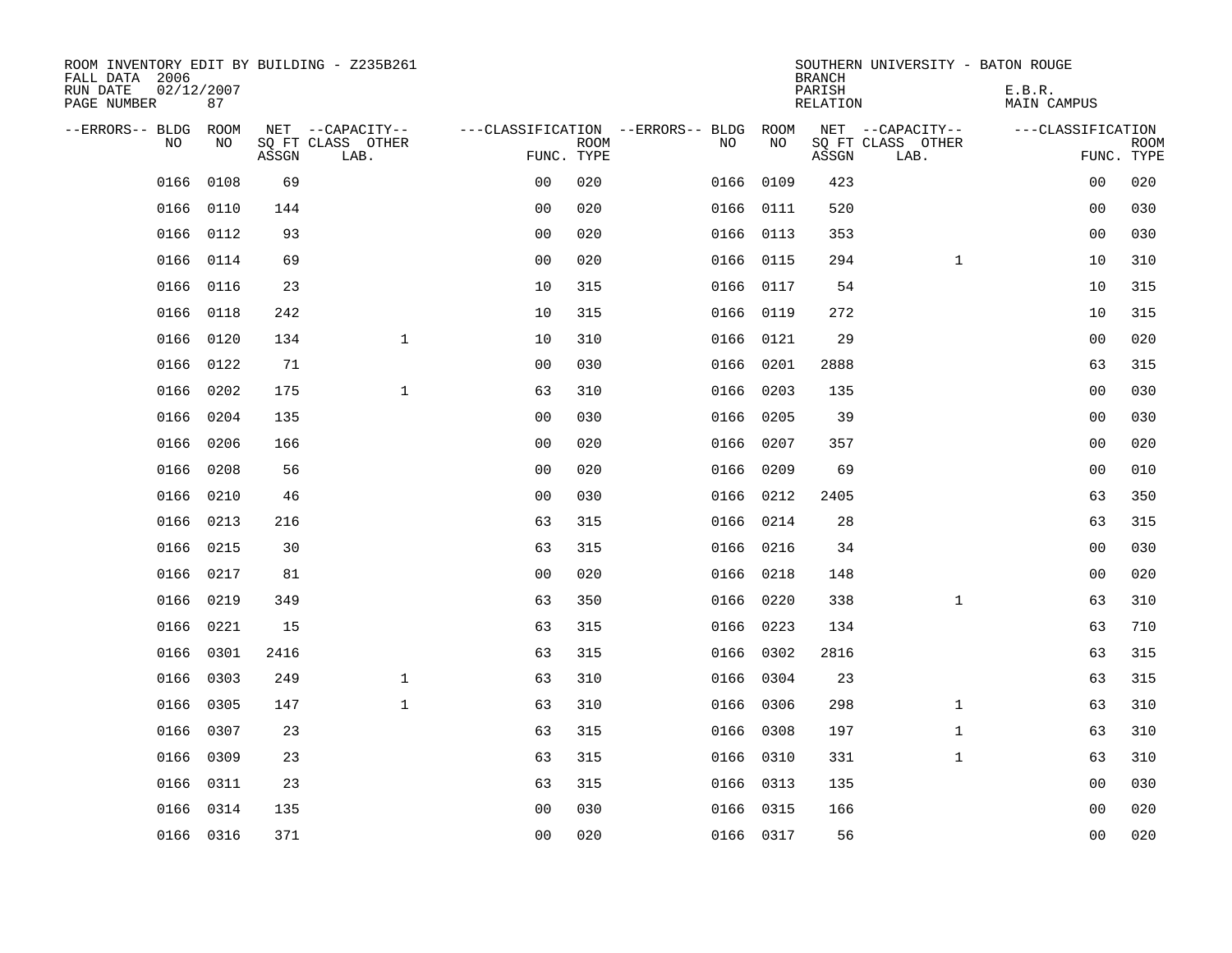| ROOM INVENTORY EDIT BY BUILDING - Z235B261<br>FALL DATA 2006<br>RUN DATE<br>PAGE NUMBER | 02/12/2007<br>88 |       |                           |                |             |                                        |           | <b>BRANCH</b><br>PARISH<br>RELATION              | SOUTHERN UNIVERSITY - BATON ROUGE     | E.B.R.<br>MAIN CAMPUS |                           |
|-----------------------------------------------------------------------------------------|------------------|-------|---------------------------|----------------|-------------|----------------------------------------|-----------|--------------------------------------------------|---------------------------------------|-----------------------|---------------------------|
| --ERRORS-- BLDG ROOM                                                                    |                  |       | NET --CAPACITY--          |                |             | ---CLASSIFICATION --ERRORS-- BLDG ROOM |           |                                                  | NET --CAPACITY--                      | ---CLASSIFICATION     |                           |
| NO                                                                                      | NO               | ASSGN | SQ FT CLASS OTHER<br>LAB. | FUNC. TYPE     | <b>ROOM</b> | NO                                     | NO        | ASSGN                                            | SQ FT CLASS OTHER<br>LAB.             |                       | <b>ROOM</b><br>FUNC. TYPE |
| 0166                                                                                    | 0318             | 69    |                           | 0 <sub>0</sub> | 010         |                                        | 0166 0319 | 299                                              |                                       | 63                    | 350                       |
| 0166                                                                                    | 0320             | 195   | $\mathbf{1}$              | 63             | 310         |                                        | 0166 0321 | 23                                               |                                       | 63                    | 315                       |
|                                                                                         | 0166 0322        | 199   | $\mathbf{1}$              | 63             | 310         |                                        | 0166 0323 | 23                                               |                                       | 63                    | 315                       |
| 0166                                                                                    | 0324             | 642   |                           | 63             | 315         | 0166                                   | 0325      | 1613                                             |                                       | 63                    | 315                       |
|                                                                                         | 0166 0326        | 1380  |                           | 63             | 315         |                                        | 0166 0327 | 196                                              | $\mathbf{1}$                          | 63                    | 310                       |
| 0166                                                                                    | 0328             | 23    |                           | 63             | 315         |                                        | 0166 0329 | 282                                              | $\mathbf{1}$                          | 63                    | 310                       |
|                                                                                         | 0166 0330        | 199   | $\mathbf{1}$              | 63             | 310         |                                        | 0166 0331 | 23                                               |                                       | 63                    | 315                       |
| 0166                                                                                    | 0332             | 392   |                           | 63             | 315         |                                        | 0166 0333 | 15                                               |                                       | 63                    | 315                       |
|                                                                                         | 0166 0401        | 1656  |                           | 63             | 315         |                                        | 0166 0402 | 199                                              | $\mathbf{1}$                          | 63                    | 310                       |
| 0166                                                                                    | 0404             | 1402  |                           | 63             | 315         |                                        | 0166 0405 | 201                                              | $\mathbf{1}$                          | 63                    | 310                       |
|                                                                                         | 0166 0407        | 145   | $\mathbf{1}$              | 63             | 310         |                                        | 0166 0409 | 195                                              | $\mathbf{1}$                          | 63                    | 310                       |
| 0166                                                                                    | 0411             | 280   |                           | 63             | 315         |                                        | 0166 0412 | 196                                              | $\mathbf{1}$                          | 63                    | 310                       |
| 0166                                                                                    | 0414             | 545   |                           | 63             | 315         |                                        | 0166 0415 | 199                                              | $\mathbf{1}$                          | 63                    | 310                       |
| 0166                                                                                    | 0417             | 135   |                           | 0 <sub>0</sub> | 030         |                                        | 0166 0418 | 135                                              |                                       | 0 <sub>0</sub>        | 030                       |
| 0166                                                                                    | 0419             | 166   |                           | 0 <sub>0</sub> | 020         | 0166                                   | 0420      | 357                                              |                                       | 0 <sub>0</sub>        | 020                       |
|                                                                                         | 0166 0421        | 56    |                           | 0 <sub>0</sub> | 020         |                                        | 0166 0422 | 69                                               |                                       | 00                    | 010                       |
| 0166                                                                                    | 0423             | 299   |                           | 63             | 350         |                                        | 0166 0424 | 149                                              | $\mathbf{1}$                          | 63                    | 310                       |
|                                                                                         | 0166 0425        | 568   |                           | 63             | 350         |                                        | 0166 0426 | 1307                                             |                                       | 63                    | 315                       |
| 0166                                                                                    | 0427             | 1282  |                           | 63             | 315         |                                        | 0166 0428 | 366                                              | $\mathbf{1}$                          | 63                    | 310                       |
|                                                                                         | 0166 0429        | 23    |                           | 63             | 315         |                                        | 0166 0430 | 499                                              |                                       | 63                    | 650                       |
| 0166                                                                                    | 0431             | 23    |                           | 63             | 655         |                                        | 0166 0432 | 63                                               |                                       | 63                    | 655                       |
|                                                                                         | 0166 0433        | 285   |                           | 63             | 655         |                                        | 0166 0434 | 58                                               |                                       | 00                    | 020                       |
| 0166                                                                                    | 0435             | 15    |                           | 63             | 315         |                                        | 0166 0501 | 449                                              |                                       | 0 <sub>0</sub>        | 030                       |
|                                                                                         | 0166 0502        | 134   |                           | 0 <sub>0</sub> | 030         |                                        |           | TOTAL NUMBER CLASSROOMS<br>TOTAL NUMBER LABS 210 | TOTAL NET ASSIGN SO. FT. IN ROOM FILE | 30,438                |                           |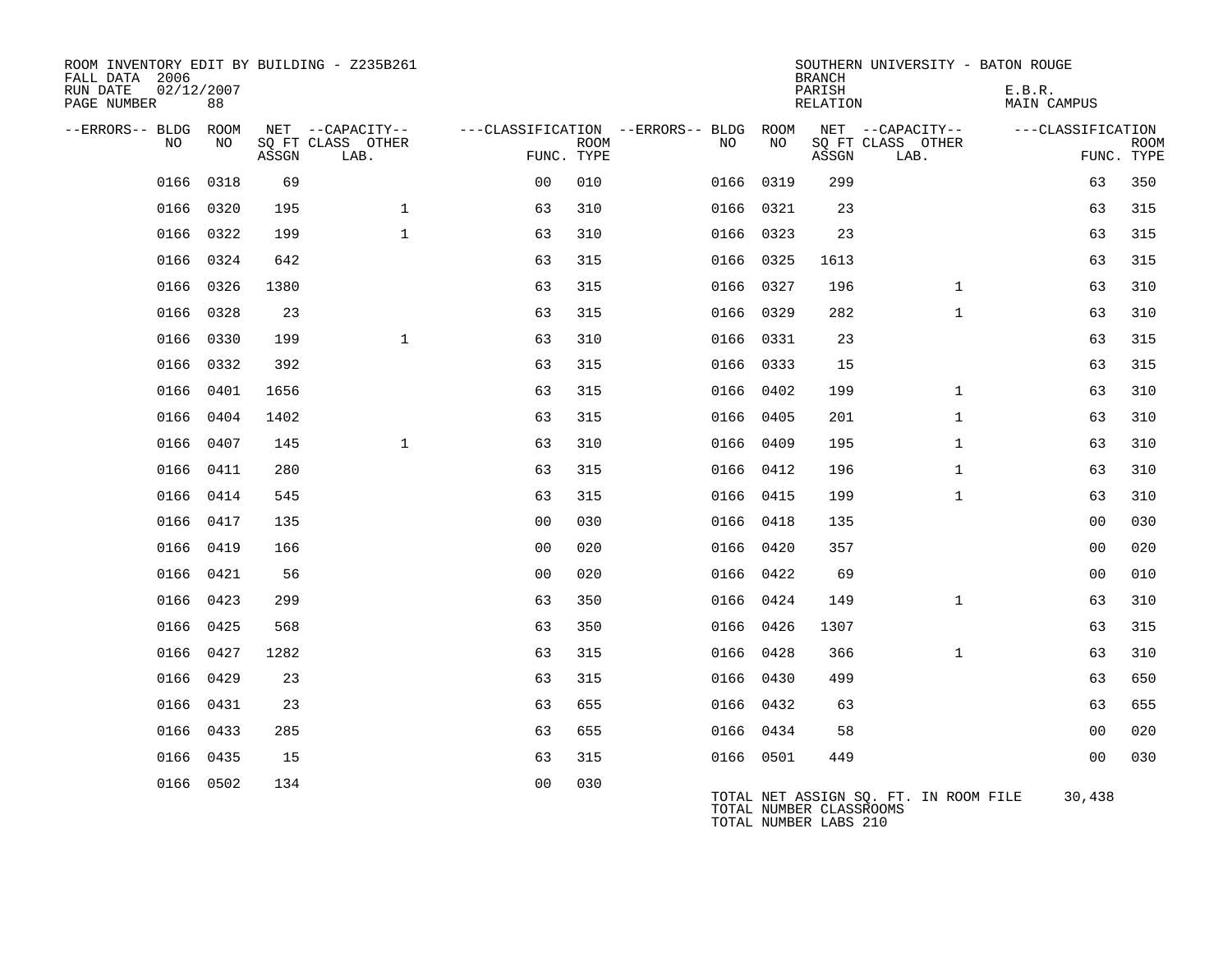| ROOM INVENTORY EDIT BY BUILDING - Z235B261<br>FALL DATA 2006 |                  |       |                           |                                        |      |      |           | <b>BRANCH</b>      | SOUTHERN UNIVERSITY - BATON ROUGE |                              |                |                           |
|--------------------------------------------------------------|------------------|-------|---------------------------|----------------------------------------|------|------|-----------|--------------------|-----------------------------------|------------------------------|----------------|---------------------------|
| RUN DATE<br>PAGE NUMBER                                      | 02/12/2007<br>89 |       |                           |                                        |      |      |           | PARISH<br>RELATION |                                   | E.B.R.<br><b>MAIN CAMPUS</b> |                |                           |
| --ERRORS-- BLDG                                              | ROOM             |       | NET --CAPACITY--          | ---CLASSIFICATION --ERRORS-- BLDG ROOM |      |      | NO        |                    | NET --CAPACITY--                  | ---CLASSIFICATION            |                |                           |
| NO                                                           | NO               | ASSGN | SQ FT CLASS OTHER<br>LAB. | FUNC. TYPE                             | ROOM | NO   |           | ASSGN              | SQ FT CLASS OTHER<br>LAB.         |                              |                | <b>ROOM</b><br>FUNC. TYPE |
|                                                              |                  |       |                           |                                        |      |      |           |                    | TOTAL NUMBER SPECIAL LABS 220     |                              |                |                           |
|                                                              | 0167 W100        | 116   | 71                        | 0 <sub>0</sub>                         | 020  |      | 0167 00A1 | 325                |                                   |                              | 0 <sub>0</sub> | 020                       |
| 0167                                                         | 00B2             | 325   |                           | 0 <sub>0</sub>                         | 020  | 0167 | 00C3      | 325                |                                   |                              | 0 <sub>0</sub> | 020                       |
|                                                              | 0167 0001        | 556   |                           | 0 <sub>0</sub>                         | 020  |      | 0167 0002 | 1168               |                                   |                              | 0 <sub>0</sub> | 020                       |
|                                                              | 0167 0003        | 824   |                           | 0 <sub>0</sub>                         | 020  |      | 0167 0004 | 186                |                                   |                              | 0 <sub>0</sub> | 020                       |
|                                                              | 0167 0005        | 292   |                           | 0 <sub>0</sub>                         | 020  |      | 0167 0101 | 184                |                                   |                              | 0 <sub>0</sub> | 020                       |
|                                                              | 0167 0102        | 1129  |                           | 0 <sub>0</sub>                         | 020  |      | 0167 0103 | 183                | $\mathbf{1}$                      |                              | 10             | 310                       |
|                                                              | 0167 0104        | 384   |                           | 10                                     | 455  |      | 0167 0105 | 1706               |                                   |                              | 10             | 455                       |
|                                                              | 0167 0107        | 76    |                           | 0 <sub>0</sub>                         | 020  |      | 0167 0108 | 144                | $\mathbf{1}$                      |                              | 10             | 310                       |
|                                                              | 0167 0109        | 221   | $\mathbf{1}$              | 10                                     | 310  |      | 0167 0111 | 144                |                                   |                              | 10             | 315                       |
|                                                              | 0167 0112        | 46    |                           | 0 <sub>0</sub>                         | 030  |      | 0167 0114 | 121                |                                   |                              | 00             | 030                       |
|                                                              | 0167 0115        | 60    |                           | 0 <sub>0</sub>                         | 020  |      | 0167 0116 | 197                |                                   |                              | 0 <sub>0</sub> | 030                       |
|                                                              | 0167 0117        | 153   |                           | 0 <sub>0</sub>                         | 030  |      | 0167 0118 | 223                |                                   |                              | 0 <sub>0</sub> | 030                       |
|                                                              | 0167 0119        | 249   | $\mathbf{1}$              | 10                                     | 310  |      | 0167 0120 | 33                 |                                   |                              | 0 <sub>0</sub> | 010                       |
|                                                              | 0167 0121        | 38    |                           | 10                                     | 315  |      | 0167 0122 | 46                 |                                   |                              | 10             | 315                       |
|                                                              | 0167 0123        | 140   |                           | 0 <sup>0</sup>                         | 020  |      | 0167 0124 | 88                 |                                   |                              | 10             | 315                       |
|                                                              | 0167 0125        | 145   |                           | 10                                     | 440  |      | 0167 0126 | 187                |                                   |                              | 10             | 440                       |
|                                                              | 0167 0127        | 99    |                           | 0 <sub>0</sub>                         | 020  |      | 0167 0128 | 117                |                                   |                              | 10             | 315                       |
|                                                              | 0167 0129        | 316   |                           | 0 <sub>0</sub>                         | 020  |      | 0167 0131 | 1906               | 12                                |                              | 10             | 315                       |
|                                                              | 0167 0132        | 349   |                           | 10                                     | 440  |      | 0167 0133 | 260                |                                   |                              | 10             | 440                       |
|                                                              | 0167 0134        | 928   |                           | 0 <sub>0</sub>                         | 030  |      | 0167 0135 | 286                |                                   |                              | 0 <sub>0</sub> | 030                       |
|                                                              | 0167 0136        | 183   |                           | 0 <sub>0</sub>                         | 030  |      | 0167 0137 | 171                |                                   |                              | 0 <sub>0</sub> | 020                       |
|                                                              | 0167 0138        | 2462  | $\mathbf{1}$              | 10                                     | 310  |      | 0167 0141 | 167                | $\mathbf{1}$                      |                              | 10             | 310                       |
| 0167                                                         | 0142             | 125   | $\mathbf{1}$              | 10                                     | 310  |      | 0167 0143 | 328                |                                   |                              | 10             | 420                       |
|                                                              | 0167 0144        | 546   |                           | 0 <sub>0</sub>                         | 020  |      | 0167 0146 | 122                | $\mathbf{1}$                      |                              | 10             | 310                       |
|                                                              | 0167 0147        | 2514  |                           | 10                                     | 420  |      | 0167 0148 | 91                 | $\mathbf{1}$                      |                              | 10             | 310                       |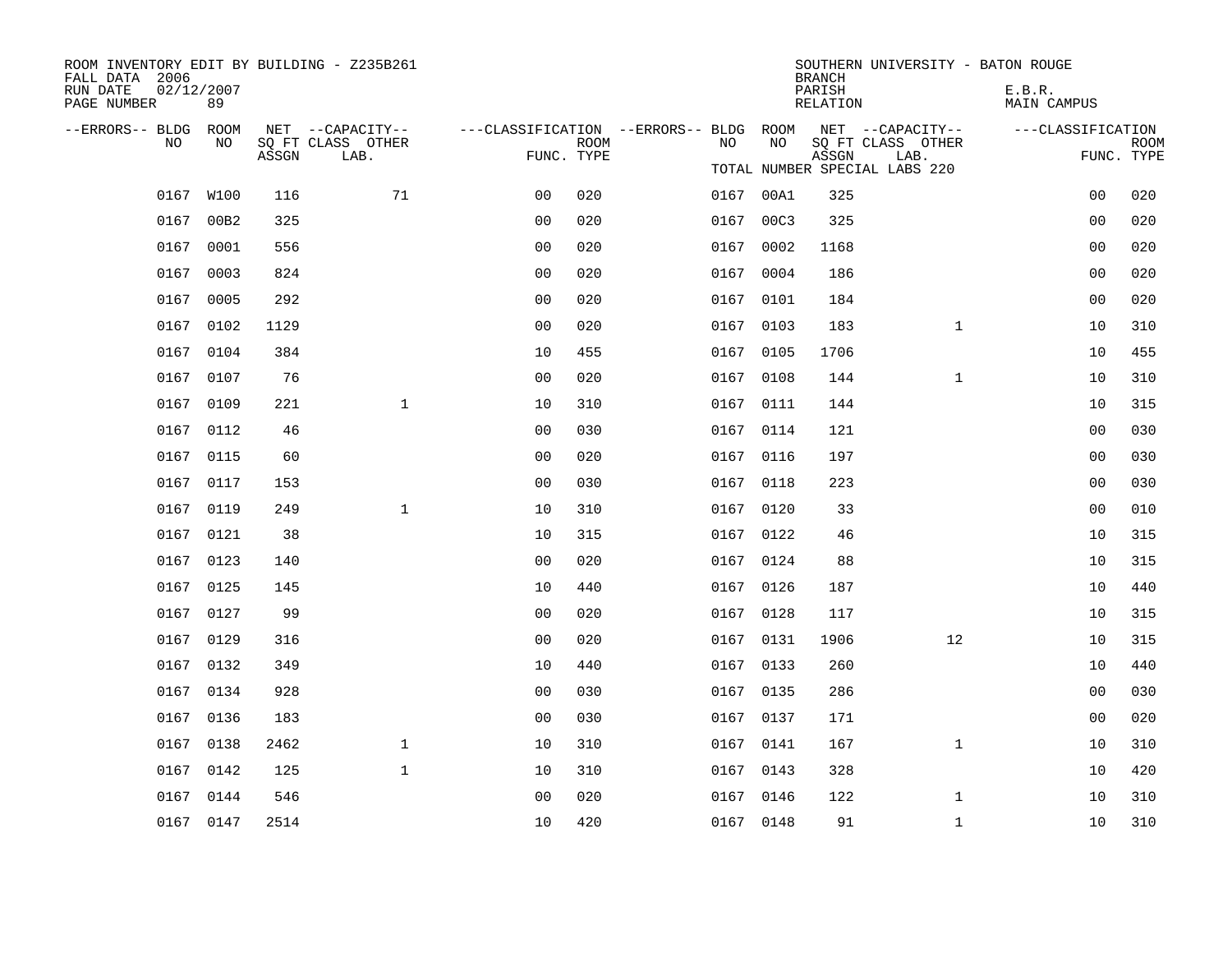| ROOM INVENTORY EDIT BY BUILDING - Z235B261<br>FALL DATA 2006<br>RUN DATE<br>PAGE NUMBER | 02/12/2007<br>90 |       |                           |                                   |             |   |           |      | <b>BRANCH</b><br>PARISH<br>RELATION | SOUTHERN UNIVERSITY - BATON ROUGE | E.B.R.<br><b>MAIN CAMPUS</b> |                           |
|-----------------------------------------------------------------------------------------|------------------|-------|---------------------------|-----------------------------------|-------------|---|-----------|------|-------------------------------------|-----------------------------------|------------------------------|---------------------------|
| --ERRORS-- BLDG                                                                         | ROOM             |       | NET --CAPACITY--          | ---CLASSIFICATION --ERRORS-- BLDG |             |   |           | ROOM |                                     | NET --CAPACITY--                  | ---CLASSIFICATION            |                           |
| N <sub>O</sub>                                                                          | NO.              | ASSGN | SO FT CLASS OTHER<br>LAB. | FUNC. TYPE                        | <b>ROOM</b> |   | NO.       | NO   | ASSGN                               | SQ FT CLASS OTHER<br>LAB.         |                              | <b>ROOM</b><br>FUNC. TYPE |
| 0167                                                                                    | 0149             | 206   |                           | 0 <sub>0</sub>                    | 020         |   | 0167      | 0150 | 133                                 |                                   | 00                           | 030                       |
| 0167                                                                                    | 0201             | 160   |                           | 10                                | 655         |   | 0167      | 0202 | 591                                 |                                   | 10                           | 650                       |
| 0167                                                                                    | 0203             | 93    |                           | 10                                | 655         |   | 0167      | 0204 | 20                                  |                                   | 10                           | 650                       |
| 0167                                                                                    | 0205             | 431   |                           | 10                                | 350         |   | 0167      | 0206 | 404                                 | $\mathbf{1}$                      | 10                           | 310                       |
| 0167                                                                                    | 0207             | 142   | $\mathbf{1}$              | 10                                | 310         |   | 0167      | 0208 | 230                                 | $\mathbf{1}$                      | 10                           | 310                       |
| 0167                                                                                    | 0209             | 315   | $\mathbf{1}$              | 10                                | 310         |   | 0167 0211 |      | 153                                 |                                   | 10                           | 315                       |
| 0167                                                                                    | 0212             | 103   |                           | 10                                | 315         |   | 0167      | 0213 | 31                                  |                                   | 00                           | 020                       |
|                                                                                         | 0167 0214        | 38    |                           | 0 <sub>0</sub>                    | 030         |   | 0167 0215 |      | 38                                  |                                   | 0 <sub>0</sub>               | 030                       |
| 0167                                                                                    | 0216             | 201   |                           | 0 <sub>0</sub>                    | 020         |   | 0167      | 0217 | 29                                  |                                   | 10                           | 315                       |
|                                                                                         | 0167 0218        | 326   |                           | 0 <sub>0</sub>                    | 020         |   | 0167 0219 |      | 354                                 | 12                                | 10                           | 315                       |
|                                                                                         | 0167 0221        | 1457  |                           | 10                                | 420         |   | 0167 0222 |      | 170                                 |                                   | 0 <sub>0</sub>               | 030                       |
|                                                                                         | 0167 0223        | 155   |                           | 0 <sub>0</sub>                    | 030         |   | 0167 0224 |      | 117                                 | 10                                | 10                           | 110                       |
| 0167                                                                                    | 0225             | 199   |                           | 0 <sub>0</sub>                    | 020         |   | 0167      | 0226 | 231                                 |                                   | 0 <sub>0</sub>               | 030                       |
| 0167                                                                                    | 0227             | 64    |                           | 0 <sub>0</sub>                    | 030         |   | 0167 0228 |      | 314                                 |                                   | 10                           | 420                       |
| 0167                                                                                    | 0229             | 181   | $\mathbf 1$               | 10                                | 310         |   | 0167 0230 |      | 124                                 |                                   | 00                           | 020                       |
| 0167                                                                                    | 0231             | 144   | $\mathbf 1$               | 10                                | 310         |   | 0167 0232 |      | 783                                 |                                   | 0 <sub>0</sub>               | 020                       |
|                                                                                         | 0167 0233        | 536   | 15                        | 10                                | 410         |   | 0167 0234 |      | 688                                 |                                   | 0 <sub>0</sub>               | 020                       |
| 0167                                                                                    | 0235             | 80    |                           | 10                                | 455         |   | 0167      | 0237 | 166                                 |                                   | 10                           | 455                       |
| 0167                                                                                    | 0238             | 2416  |                           | 10                                | 420         |   | 0167 0239 |      | 430                                 |                                   | 10                           | 420                       |
| 0167                                                                                    | 0240             | 82    |                           | 10                                | 455         | 9 | 0167      | 0241 | 778                                 | 10                                | 10                           | 410                       |
| 0167                                                                                    | 0242             | 162   |                           | 0 <sub>0</sub>                    | 010         |   | 0167 0243 |      | 147                                 |                                   | 00                           | 030                       |
| 0167                                                                                    | 0244             | 117   |                           | 0 <sub>0</sub>                    | 030         |   | 0167      | 0245 | 4539                                |                                   | 10                           | 420                       |
| 0167                                                                                    | 0246             | 2087  | 55                        | 10                                | 430         |   | 0167 0247 |      | 1128                                | 30                                | 10                           | 430                       |
| 0167                                                                                    | 0248             | 2884  | 50                        | 10                                | 420         |   | 0167      | 0249 | 1288                                | $\mathbf{1}$                      | 10                           | 310                       |
|                                                                                         | 0167 0250        | 304   | $\mathbf{1}$              | 10                                | 310         |   | 0167 0251 |      | 73                                  |                                   | 0 <sub>0</sub>               | 020                       |
|                                                                                         | 0167 0253        | 81    | $\mathbf{1}$              | 41                                | 310         |   | 0167 0254 |      | 81                                  | $\mathbf{1}$                      | 41                           | 310                       |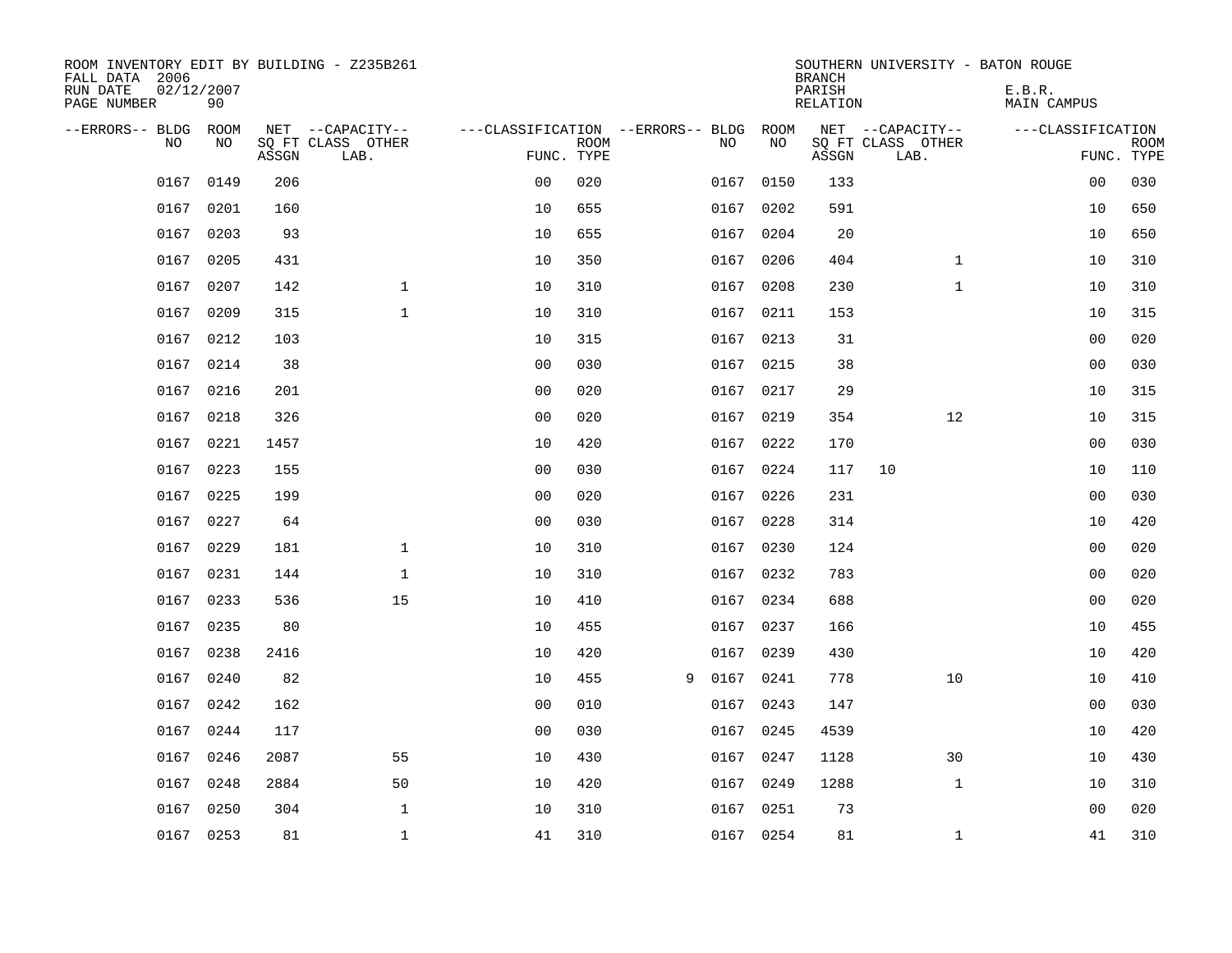| ROOM INVENTORY EDIT BY BUILDING - Z235B261<br>FALL DATA 2006<br>RUN DATE<br>PAGE NUMBER | 02/12/2007<br>91 |       |                                       |                |             |                                         |            | <b>BRANCH</b><br>PARISH<br><b>RELATION</b> | SOUTHERN UNIVERSITY - BATON ROUGE     | E.B.R.<br><b>MAIN CAMPUS</b> |             |
|-----------------------------------------------------------------------------------------|------------------|-------|---------------------------------------|----------------|-------------|-----------------------------------------|------------|--------------------------------------------|---------------------------------------|------------------------------|-------------|
| --ERRORS-- BLDG<br>NO                                                                   | ROOM<br>NO       |       | NET --CAPACITY--<br>SQ FT CLASS OTHER |                | <b>ROOM</b> | ---CLASSIFICATION --ERRORS-- BLDG<br>NO | ROOM<br>NO |                                            | NET --CAPACITY--<br>SQ FT CLASS OTHER | ---CLASSIFICATION            | <b>ROOM</b> |
|                                                                                         |                  | ASSGN | LAB.                                  |                | FUNC. TYPE  |                                         |            | ASSGN                                      | LAB.                                  |                              | FUNC. TYPE  |
| 0167                                                                                    | 0255             | 81    | $\mathbf{1}$                          | 41             | 310         | 0167                                    | 0256       | 81                                         | $\mathbf{1}$                          | 41                           | 310         |
| 0167                                                                                    | 0257             | 81    | $\mathbf 1$                           | 41             | 310         | 0167                                    | 0258       | 81                                         | $\mathbf{1}$                          | 41                           | 310         |
| 0167                                                                                    | 0259             | 81    | $\mathbf{1}$                          | 41             | 310         | 0167                                    | 0260       | 81                                         | $\mathbf{1}$                          | 41                           | 310         |
| 0167                                                                                    | 0261             | 1423  | 71                                    | 41             | 110         | 0167                                    | 0262       | 1309                                       | 65                                    | 41                           | 410         |
| 0167                                                                                    | 0263             | 81    | $\mathbf 1$                           | 41             | 310         | 0167                                    | 0264       | 81                                         | $\mathbf{1}$                          | 41                           | 310         |
| 0167                                                                                    | 0265             | 81    | $\mathbf{1}$                          | 41             | 310         |                                         | 0167 0266  | 81                                         | $\mathbf{1}$                          | 41                           | 310         |
| 0167                                                                                    | 0267             | 159   | $\mathbf{1}$                          | 41             | 310         | 0167                                    | 0268       | 117                                        | $\mathbf{1}$                          | 41                           | 310         |
|                                                                                         | 0167 0269        | 810   | $\mathbf 1$                           | 0 <sub>0</sub> | 020         |                                         | 0167 0270  | 53                                         | 11                                    | 41                           | 455         |
| 0167                                                                                    | 0271             | 222   | 10                                    | 41             | 440         | 0167                                    | 0272       | 150                                        | 7                                     | 41                           | 455         |
|                                                                                         | 0167 0273        | 239   | 23                                    | 41             | 455         |                                         | 0167 0274  | 186                                        | 9                                     | 41                           | 455         |
| 0167                                                                                    | 0275             | 171   | 8                                     | 41             | 455         | 0167                                    | 0276       | 169                                        | 8                                     | 41                           | 455         |
|                                                                                         | 0167 0277        | 60    | 3                                     | 41             | 455         |                                         | 0167 0278  | 70                                         | 3                                     | 41                           | 455         |
| 0167                                                                                    | 0279             | 105   | $\mathbf{1}$                          | 41             | 310         | 0167                                    | 0280       | 82                                         | $\overline{4}$                        | 41                           | 455         |
| 0167                                                                                    | 0281             | 173   | 8                                     | 41             | 440         | 0167                                    | 0282       | 591                                        | 10                                    | 41                           | 310         |
| 0167                                                                                    | 0283             | 231   | 4                                     | 41             | 310         | 0167                                    | 0284       | 77                                         | 4                                     | 00                           | 030         |
| 0167                                                                                    | 0285             | 86    | 4                                     | 0 <sub>0</sub> | 030         |                                         | 0167 0286  | 69                                         | 4                                     | 00                           | 010         |
| 0167                                                                                    | 0287             | 109   | 4                                     | 0 <sub>0</sub> | 020         | 0167                                    | 0288       | 298                                        | 4                                     | 00                           | 020         |
| 0167                                                                                    | 0290             | 243   | 4                                     | 0 <sub>0</sub> | 030         | 0167                                    | 0291       | 397                                        | 4                                     | 00                           | 030         |
| 0167                                                                                    | 0292             | 334   | 3                                     | 41             | 455         |                                         | 0167 0293  | 50                                         | 3                                     | 41                           | 455         |
| 0167                                                                                    | 0294             | 50    | 3                                     | 41             | 455         | 0167                                    | 0295       | 125                                        | $\mathbf{1}$                          | 41                           | 310         |
| 0167                                                                                    | 0296             | 162   | 3                                     | 41             | 455         |                                         | 0167 0297  | 1681                                       | 84                                    | 41                           | 440         |
| 0167                                                                                    | 0301             | 5225  |                                       | 10             | 420         | 0167                                    | 0302       | 3637                                       |                                       | 00                           | 020         |
| 0167                                                                                    | 0304             | 125   |                                       | 0 <sub>0</sub> | 020         | 0167                                    | 0306       | 203                                        |                                       | 10                           | 455         |
| 0167                                                                                    | 0307             | 297   |                                       | 10             | 420         | 0167                                    | 0309       | 479                                        |                                       | 10                           | 530         |
| 0167<br>9                                                                               | 0310             | 750   | 2                                     | 10             | 110         |                                         | 0167 0311  | 40                                         |                                       | 10                           | 455         |
|                                                                                         | 0167 0312        | 52    |                                       | 00             | 020         |                                         | 0167 0313  | 51                                         |                                       | 00                           | 020         |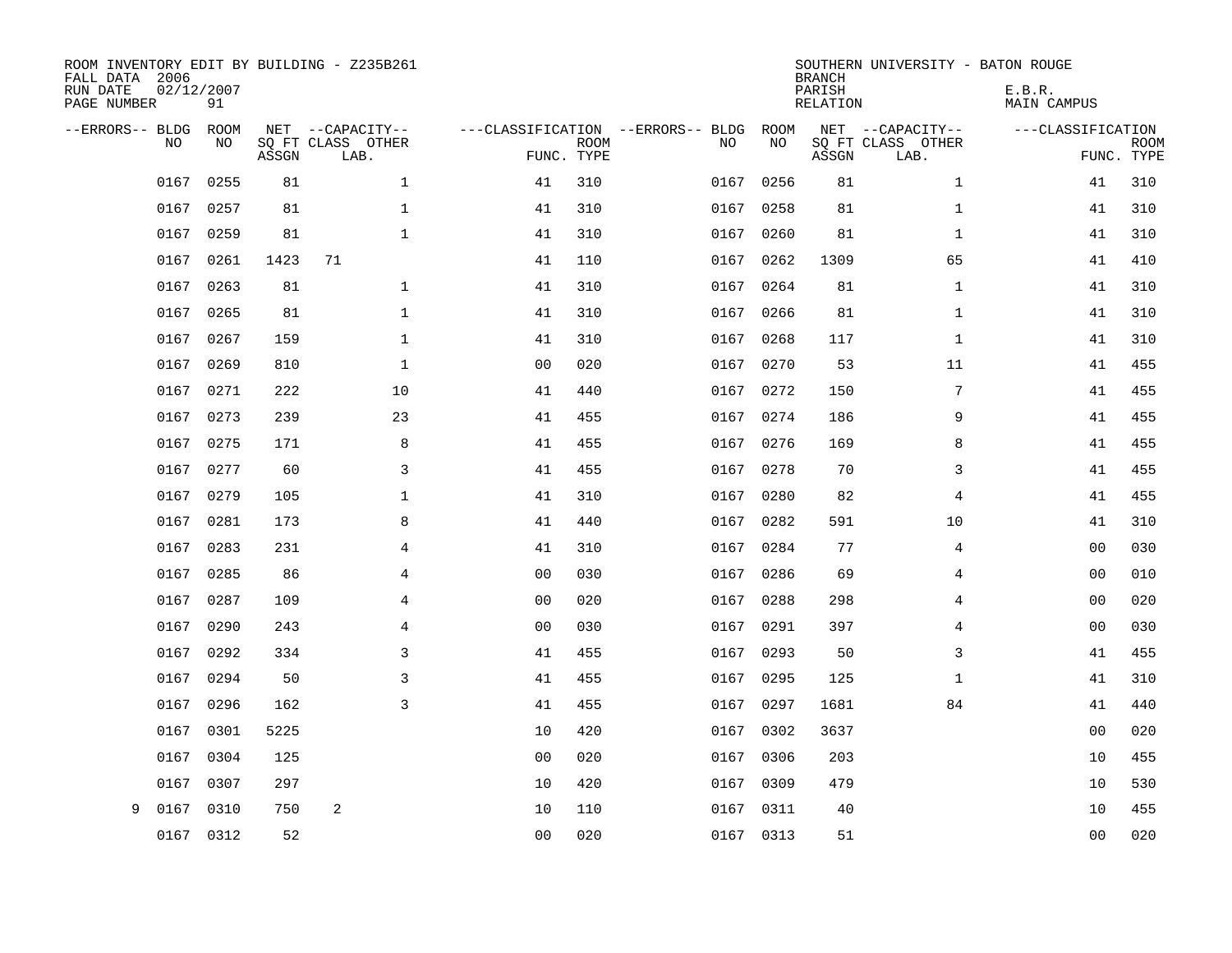| ROOM INVENTORY EDIT BY BUILDING - Z235B261<br>FALL DATA 2006<br>RUN DATE<br>PAGE NUMBER | 02/12/2007<br>92 |       |                           |                |             |                                   |            | <b>BRANCH</b><br>PARISH<br>RELATION | SOUTHERN UNIVERSITY - BATON ROUGE | E.B.R.<br>MAIN CAMPUS |                           |
|-----------------------------------------------------------------------------------------|------------------|-------|---------------------------|----------------|-------------|-----------------------------------|------------|-------------------------------------|-----------------------------------|-----------------------|---------------------------|
| --ERRORS-- BLDG                                                                         | ROOM             |       | NET --CAPACITY--          |                |             | ---CLASSIFICATION --ERRORS-- BLDG | ROOM       |                                     | NET --CAPACITY--                  | ---CLASSIFICATION     |                           |
| <b>NO</b>                                                                               | NO.              | ASSGN | SQ FT CLASS OTHER<br>LAB. | FUNC. TYPE     | <b>ROOM</b> | NO.                               | NO         | ASSGN                               | SQ FT CLASS OTHER<br>LAB.         |                       | <b>ROOM</b><br>FUNC. TYPE |
| 0167                                                                                    | 0314             | 46    |                           | 10             | 455         | 0167                              | 0315       | 588                                 | 40                                | 10                    | 225                       |
| 0167                                                                                    | 0316             | 570   | 40                        | 10             | 225         |                                   | 0167 0317  | 570                                 | 11                                | 10                    | 225                       |
| 0167                                                                                    | 0318             | 1033  |                           | 10             | 420         | 0167                              | 0319       | 1320                                | 45                                | 10                    | 410                       |
| 0167                                                                                    | 0322             | 352   | 23                        | 10             | 110         |                                   | 0167 0324  | 141                                 |                                   | 0 <sub>0</sub>        | 030                       |
| 0167                                                                                    | 0328             | 30    |                           | 0 <sub>0</sub> | 010         | 0167                              | 0329       | 142                                 |                                   | 0 <sub>0</sub>        | 030                       |
|                                                                                         | 0167 0331        | 230   |                           | 0 <sub>0</sub> | 030         |                                   | 0167 0333  | 26                                  |                                   | 10                    | 315                       |
| 0167                                                                                    | 0334             | 31    |                           | 10             | 315         | 0167                              | 0336       | 134                                 | 6                                 | 10                    | 410                       |
|                                                                                         | 0167 0337        | 631   |                           | 0 <sub>0</sub> | 020         |                                   | 0167 0338  | 1578                                |                                   | 10                    | 420                       |
| 0167                                                                                    | 0339             | 71    |                           | 10             | 315         | 0167                              | 0341       | 49                                  |                                   | 10                    | 455                       |
|                                                                                         | 0167 0343        | 3223  |                           | 10             | 420         |                                   | 0167 0346  | 1233                                | 51                                | 41                    | 410                       |
| 0167                                                                                    | 0347             | 1275  | 52                        | 41             | 410         | 0167                              | 0348       | 824                                 | 40                                | 41                    | 410                       |
| 0167                                                                                    | 0349             | 3563  | 73                        | 41             | 430         |                                   | 0167 0350  | 79                                  | $\mathbf{1}$                      | 41                    | 310                       |
| 0167                                                                                    | 0351             | 79    | $\mathbf 1$               | 41             | 310         | 0167                              | 0352       | 79                                  | $\mathbf{1}$                      | 41                    | 310                       |
| 0167                                                                                    | 0353             | 79    | $\mathbf{1}$              | 41             | 310         |                                   | 0167 0354  | 75                                  | $\mathbf{1}$                      | 00                    | 030                       |
| 0167                                                                                    | 0355             | 86    | $\mathbf{1}$              | 0 <sub>0</sub> | 030         |                                   | 0167 0356  | 104                                 | $\mathbf{1}$                      | 00                    | 020                       |
| 0167                                                                                    | 0357             | 66    | $\mathbf{1}$              | 0 <sub>0</sub> | 010         | 0167                              | 0358       | 125                                 | $\mathbf{1}$                      | 0 <sub>0</sub>        | 030                       |
| 0167                                                                                    | 0359             | 413   | 73                        | 0 <sub>0</sub> | 030         |                                   | 0167 0360  | 3525                                | 71                                | 41                    | 430                       |
| 0167                                                                                    | 0401             | 141   |                           | 00             | 030         | 0167                              | 0402       | 111                                 |                                   | 00                    | 030                       |
| 0167                                                                                    | 0402A            | 382   | 71                        | 0 <sub>0</sub> | 030         |                                   | 0167 0403  | 1800                                | 80                                | 10                    | 410                       |
| 0167                                                                                    | 0404             | 5801  |                           | 10             | 420         | 0167                              | 0406       | 448                                 |                                   | 0 <sub>0</sub>        | 020                       |
| 0167                                                                                    | 0407             | 197   |                           | 0 <sub>0</sub> | 030         |                                   | 0167 0408  | 30                                  |                                   | 00                    | 010                       |
| 0167                                                                                    | 0409             | 143   |                           | 00             | 030         | 0167                              | 0411       | 230                                 |                                   | 0 <sub>0</sub>        | 030                       |
|                                                                                         | 0167 0413        | 1593  |                           | 10             | 420         |                                   | 0167 0414  | 60                                  |                                   | 0 <sub>0</sub>        | 030                       |
|                                                                                         | 0167 0415        | 164   |                           | 0 <sub>0</sub> | 030         | 0167                              | 0501       | 678                                 |                                   | 0 <sub>0</sub>        | 030                       |
|                                                                                         | 0167 0502        | 317   |                           | 0 <sub>0</sub> | 030         |                                   | 0167 0503  | 147                                 |                                   | 00                    | 030                       |
|                                                                                         | 0167 A0001       | 480   | 71                        | 0 <sub>0</sub> | 020         |                                   | 0167 A0002 | 302                                 | 71                                | 0 <sub>0</sub>        | 020                       |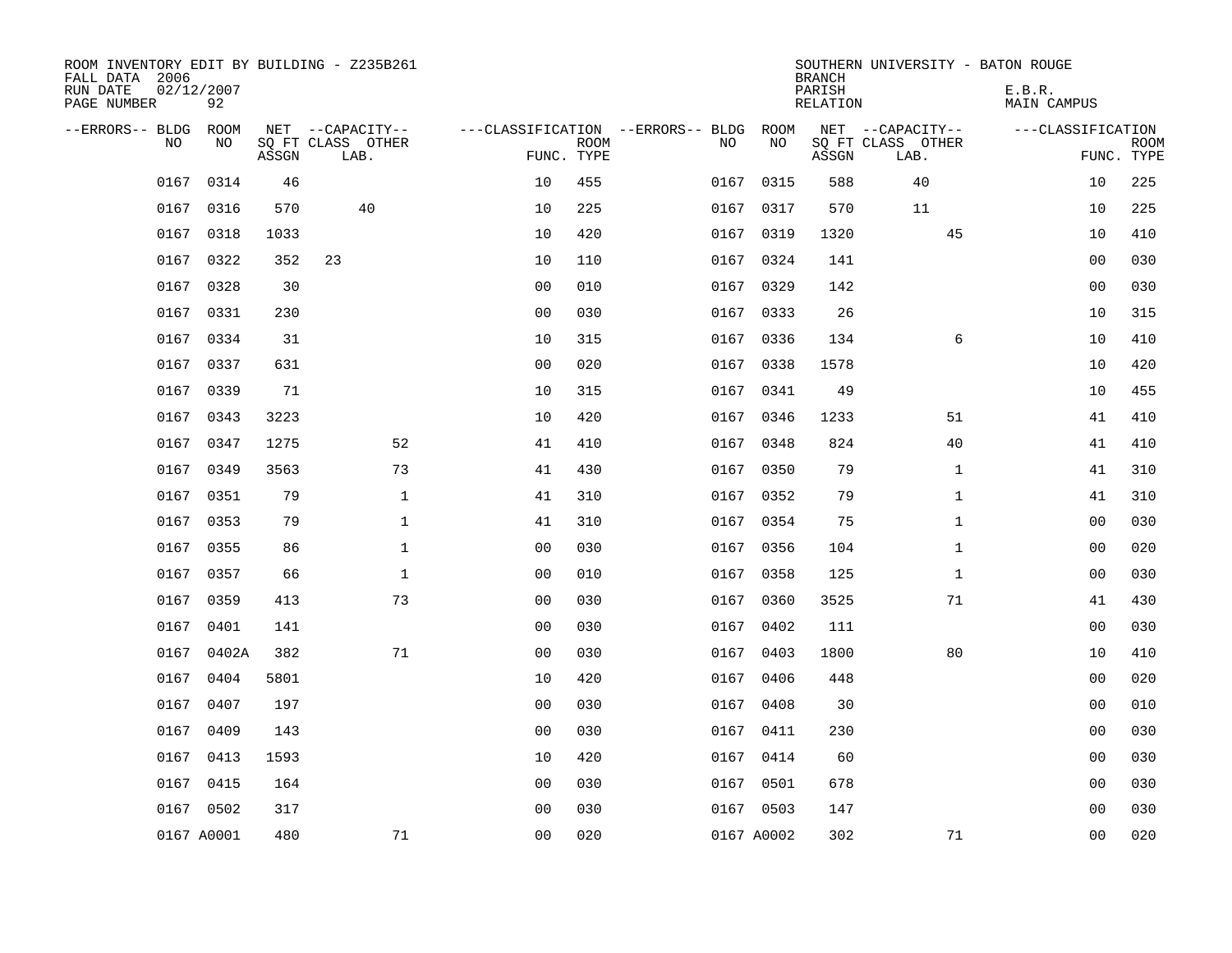| ROOM INVENTORY EDIT BY BUILDING - Z235B261<br>FALL DATA 2006<br>RUN DATE<br>PAGE NUMBER | 02/12/2007<br>93 |       |                                               |                                        |                           |      |            | <b>BRANCH</b><br>PARISH<br>RELATION                     | SOUTHERN UNIVERSITY - BATON ROUGE                                            | E.B.R.<br>MAIN CAMPUS                        |                           |
|-----------------------------------------------------------------------------------------|------------------|-------|-----------------------------------------------|----------------------------------------|---------------------------|------|------------|---------------------------------------------------------|------------------------------------------------------------------------------|----------------------------------------------|---------------------------|
| --ERRORS-- BLDG ROOM<br>NO                                                              | NO               | ASSGN | NET --CAPACITY--<br>SQ FT CLASS OTHER<br>LAB. | ---CLASSIFICATION --ERRORS-- BLDG ROOM | <b>ROOM</b><br>FUNC. TYPE | NO   | NO         | ASSGN                                                   | NET --CAPACITY--<br>SQ FT CLASS OTHER<br>LAB.                                | ---CLASSIFICATION                            | <b>ROOM</b><br>FUNC. TYPE |
|                                                                                         | 0167 A0003       | 302   | 71                                            | 0 <sup>0</sup>                         | 020                       |      | 0167 A0004 | 452<br>TOTAL NUMBER CLASSROOMS<br>TOTAL NUMBER LABS 210 | 71<br>TOTAL NET ASSIGN SQ. FT. IN ROOM FILE<br>TOTAL NUMBER SPECIAL LABS 220 | 00 <sub>o</sub><br>79,331<br>$4\overline{ }$ | 020                       |
|                                                                                         | 0169 0001        | 123   |                                               | 0 <sub>0</sub>                         | 020                       |      | 0169 0002  | 198                                                     | $\mathbf{1}$                                                                 | 22                                           | 310                       |
| 0169                                                                                    | 0003             | 69    | $\mathbf{1}$                                  | 22                                     | 310                       | 0169 | 0004       | 31                                                      | $\mathbf{1}$                                                                 | 22                                           | 315                       |
| 0169                                                                                    | 0005             | 10    | $\mathbf{1}$                                  | 22                                     | 315                       | 0169 | 0006       | 40                                                      |                                                                              | 0 <sub>0</sub>                               | 030                       |
| 0169                                                                                    | 0007             | 18    |                                               | 0 <sub>0</sub>                         | 030                       | 0169 | 0008       | 101                                                     |                                                                              | 0 <sub>0</sub>                               | 030                       |
| 0169                                                                                    | 0009             | 94    |                                               | 22                                     | 575                       | 0169 | 0010       | 96                                                      |                                                                              | 0 <sub>0</sub>                               | 030                       |
| 0169                                                                                    | 0011             | 18    |                                               | 0 <sub>0</sub>                         | 030                       | 0169 | 0012       | 23                                                      |                                                                              | 0 <sub>0</sub>                               | 030                       |
| 0169                                                                                    | 0013             | 350   |                                               | 0 <sub>0</sub>                         | 020                       | 0169 | 0014       | 393                                                     | 19                                                                           | 22                                           | 210                       |
| 0169                                                                                    | 0015             | 270   | 13                                            | 22                                     | 220                       | 0169 | 0016       | 145                                                     |                                                                              | 22                                           | 570                       |
| 0169                                                                                    | 0017             | 515   | 26                                            | 22                                     | 575                       | 0169 | 0018       | 165                                                     |                                                                              | 22                                           | 575                       |
| 0169                                                                                    | 0019             | 210   |                                               | 22                                     | 575                       | 0169 | 0020       | 74                                                      |                                                                              | 22                                           | 575                       |
| 0169                                                                                    | 0021             | 63    |                                               | 0 <sub>0</sub>                         | 020                       | 0169 | 0022       | 63                                                      |                                                                              | 22                                           | 575                       |
| 0169                                                                                    | 0023             | 42    |                                               | 22                                     | 575                       | 0169 | 0024       | 125                                                     |                                                                              | 22                                           | 575                       |
| 0169                                                                                    | 0025             | 1001  | 45                                            | 22                                     | 570                       | 0169 | 0026       | 41                                                      |                                                                              | 22                                           | 575                       |
| 0169                                                                                    | 0027             | 141   | 12                                            | 22                                     | 575                       |      | 0169 0028  | 44                                                      |                                                                              | 22                                           | 575                       |
|                                                                                         | 0169 0029        | 582   |                                               | 22                                     | 575                       |      |            | TOTAL NUMBER CLASSROOMS<br>TOTAL NUMBER LABS 210        | TOTAL NET ASSIGN SQ. FT. IN ROOM FILE                                        | 4,213<br>$\mathbf{1}$                        |                           |
|                                                                                         |                  |       |                                               |                                        |                           |      |            |                                                         | TOTAL NUMBER SPECIAL LABS 220                                                | $\mathbf{1}$                                 |                           |
|                                                                                         | 0170 0101        | 475   |                                               | 0 <sub>0</sub>                         | 020                       |      | 0170 0102  | 179                                                     |                                                                              | 00                                           | 030                       |
| 0170                                                                                    | 0103             | 70    |                                               | 0 <sub>0</sub>                         | 030                       | 0170 | 0104       | 208                                                     | 4                                                                            | 31                                           | 210                       |
| 0170                                                                                    | 0105             | 30    |                                               | 31                                     | 115                       |      | 0170 0106  | 57                                                      |                                                                              | 31                                           | 115                       |
|                                                                                         | 0170 0107        | 404   | 27                                            | 31                                     | 110                       |      | 0170 0108  | 27                                                      |                                                                              | 00                                           | 030                       |
| 0170                                                                                    | 0109             | 171   |                                               | 0 <sub>0</sub>                         | 020                       |      | 0170 0110  | 845                                                     |                                                                              | 0 <sub>0</sub>                               | 020                       |
|                                                                                         | 0170 0111        | 371   |                                               | 0 <sub>0</sub>                         | 020                       |      | 0170 0112  | 48                                                      |                                                                              | 00                                           | 010                       |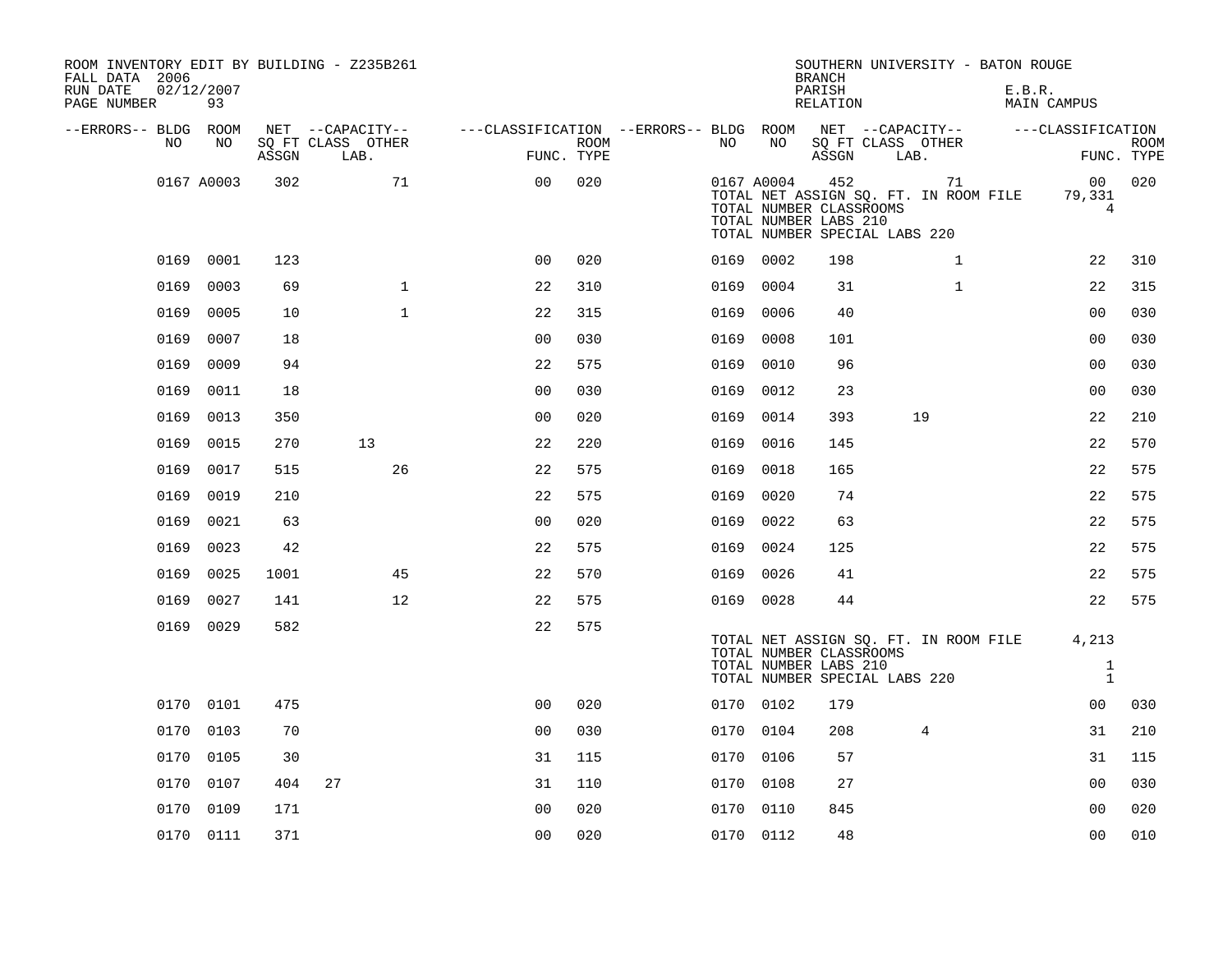| ROOM INVENTORY EDIT BY BUILDING - Z235B261<br>FALL DATA 2006<br>RUN DATE<br>PAGE NUMBER | 02/12/2007<br>94 |       |                           |                |             |                                   |           | <b>BRANCH</b><br>PARISH<br>RELATION | SOUTHERN UNIVERSITY - BATON ROUGE | E.B.R.<br><b>MAIN CAMPUS</b> |                           |
|-----------------------------------------------------------------------------------------|------------------|-------|---------------------------|----------------|-------------|-----------------------------------|-----------|-------------------------------------|-----------------------------------|------------------------------|---------------------------|
| --ERRORS-- BLDG                                                                         | ROOM             |       | NET --CAPACITY--          |                |             | ---CLASSIFICATION --ERRORS-- BLDG | ROOM      |                                     | NET --CAPACITY--                  | ---CLASSIFICATION            |                           |
| N <sub>O</sub>                                                                          | NO.              | ASSGN | SO FT CLASS OTHER<br>LAB. | FUNC. TYPE     | <b>ROOM</b> | NO.                               | <b>NO</b> | ASSGN                               | SQ FT CLASS OTHER<br>LAB.         |                              | <b>ROOM</b><br>FUNC. TYPE |
| 0170                                                                                    | 0113             | 41    |                           | 31             | 680         | 0170                              | 0114      | 550                                 | 37                                | 31                           | 110                       |
| 0170                                                                                    | 0115             | 544   | 36                        | 31             | 110         |                                   | 0170 0116 | 211                                 |                                   | 0 <sub>0</sub>               | 030                       |
| 0170                                                                                    | 0117             | 293   |                           | 0 <sub>0</sub> | 010         | 0170                              | 0118      | 314                                 |                                   | 00                           | 020                       |
| 0170                                                                                    | 0119             | 315   |                           | 0 <sub>0</sub> | 020         |                                   | 0170 0120 | 67                                  |                                   | 0 <sub>0</sub>               | 030                       |
| 0170                                                                                    | 0121             | 92    |                           | 31             | 655         | 0170                              | 0122      | 850                                 |                                   | 31                           | 650                       |
| 0170                                                                                    | 0123             | 69    |                           | 31             | 655         |                                   | 0170 0124 | 56                                  |                                   | 31                           | 655                       |
| 0170                                                                                    | 0125             | 235   |                           | 0 <sub>0</sub> | 020         | 0170                              | 0126      | 914                                 | 100                               | 31                           | 110                       |
| 0170                                                                                    | 0127             | 111   |                           | 31             | 115         |                                   | 0170 0128 | 111                                 |                                   | 31                           | 115                       |
| 0170                                                                                    | 0129             |       | 915 100                   | 10             | 110         | 0170                              | 0130      | 35                                  |                                   | 31                           | 115                       |
| 0170                                                                                    | 0131             | 52    |                           | 31             | 115         |                                   | 0170 0132 | 26                                  |                                   | 31                           | 115                       |
| 0170                                                                                    | 0133             | 235   |                           | 0 <sub>0</sub> | 020         | 0170                              | 0134      | 81                                  |                                   | 0 <sub>0</sub>               | 020                       |
| 0170                                                                                    | 0135             | 390   |                           | 31             | 590         |                                   | 0170 0136 | 396                                 |                                   | 00                           | 020                       |
| 0170                                                                                    | 0137             | 363   |                           | 0 <sub>0</sub> | 020         | 0170                              | 0138      | 68                                  |                                   | 0 <sub>0</sub>               | 010                       |
| 0170                                                                                    | 0139             | 73    |                           | 0 <sub>0</sub> | 020         | 0170                              | 0140      | 73                                  |                                   | 0 <sub>0</sub>               | 020                       |
| 0170                                                                                    | 0141             | 95    | $\mathbf 1$               | 31             | 315         | 0170                              | 0142      | 181                                 |                                   | 31                           | 350                       |
| 0170                                                                                    | 0143             | 94    | $\mathbf{1}$              | 31             | 310         | 0170                              | 0144      | 385                                 | $\mathbf{1}$                      | 31                           | 310                       |
| 0170                                                                                    | 0145             | 95    | $\mathbf{1}$              | 31             | 310         |                                   | 0170 0146 | 48                                  |                                   | 31                           | 315                       |
| 0170                                                                                    | 0147             | 66    |                           | 31             | 315         | 0170                              | 0148      | 439                                 |                                   | 31                           | 710                       |
| 0170                                                                                    | 0149             | 208   |                           | 31             | 315         |                                   | 0170 0150 | 119                                 | $\mathbf{1}$                      | 31                           | 310                       |
| 0170                                                                                    | 0151             | 94    | $\mathbf{1}$              | 31             | 310         | 0170                              | 0152      | 331                                 |                                   | 00                           | 030                       |
| 0170                                                                                    | 0153             | 23    |                           | 00             | 030         |                                   | 0170 0154 | 50                                  |                                   | 0 <sub>0</sub>               | 030                       |
| 0170                                                                                    | 0155             | 23    |                           | 0 <sub>0</sub> | 030         | 0170                              | 0156      | 50                                  |                                   | 0 <sub>0</sub>               | 030                       |
| 0170                                                                                    | 0157             | 259   |                           | 0 <sub>0</sub> | 030         |                                   | 0170 0158 | 193                                 |                                   | 00                           | 020                       |
| 0170                                                                                    | 0159             | 171   |                           | 0 <sub>0</sub> | 030         | 0170                              | 0160      | 101                                 |                                   | 00                           | 030                       |
| 0170                                                                                    | 0161             | 722   |                           | 0 <sub>0</sub> | 020         |                                   | 0170 0162 | 18                                  |                                   | 31                           | 315                       |
|                                                                                         | 0170 0163        | 18    |                           | 31             | 315         |                                   | 0170 0164 | 262                                 |                                   | 31                           | 315                       |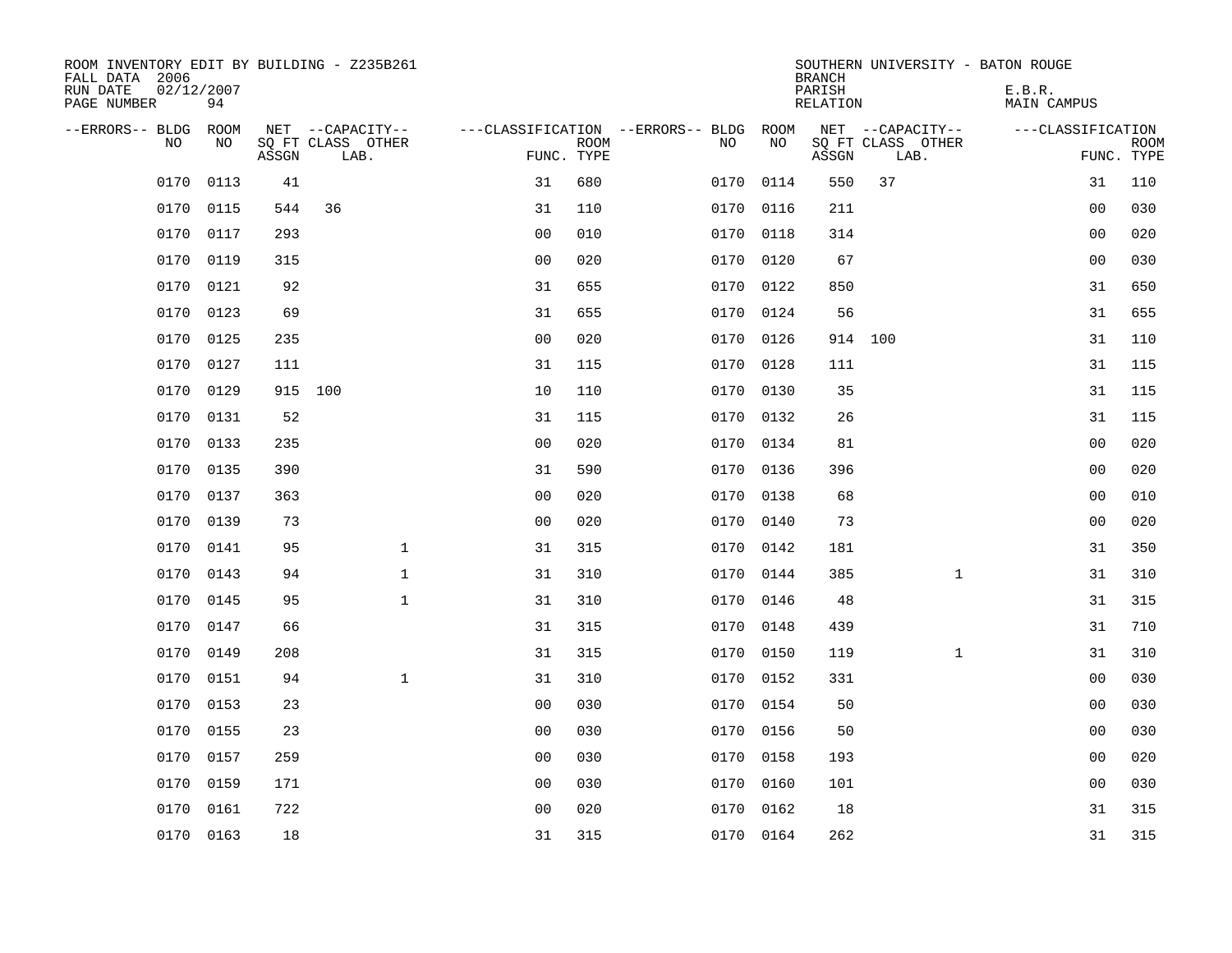| ROOM INVENTORY EDIT BY BUILDING - Z235B261<br>FALL DATA 2006<br>RUN DATE<br>PAGE NUMBER | 02/12/2007<br>95 |       |                                       |                |             |                                         |            | <b>BRANCH</b><br>PARISH<br><b>RELATION</b> | SOUTHERN UNIVERSITY - BATON ROUGE     | E.B.R.<br><b>MAIN CAMPUS</b> |             |
|-----------------------------------------------------------------------------------------|------------------|-------|---------------------------------------|----------------|-------------|-----------------------------------------|------------|--------------------------------------------|---------------------------------------|------------------------------|-------------|
| --ERRORS-- BLDG<br>NO.                                                                  | ROOM<br>NO       |       | NET --CAPACITY--<br>SQ FT CLASS OTHER |                | <b>ROOM</b> | ---CLASSIFICATION --ERRORS-- BLDG<br>NO | ROOM<br>NO |                                            | NET --CAPACITY--<br>SQ FT CLASS OTHER | ---CLASSIFICATION            | <b>ROOM</b> |
|                                                                                         |                  | ASSGN | LAB.                                  |                | FUNC. TYPE  |                                         |            | ASSGN                                      | LAB.                                  | FUNC. TYPE                   |             |
| 0170                                                                                    | 0165             | 180   |                                       | 31             | 115         | 0170                                    | 0166       | 40                                         |                                       | 31                           | 315         |
| 0170                                                                                    | 0167             | 132   |                                       | 31             | 655         |                                         | 0170 0168  | 554                                        |                                       | 31                           | 650         |
| 0170                                                                                    | 0169             | 181   | $\mathbf{1}$                          | 31             | 310         | 0170                                    | 0170       | 147                                        | $\mathbf{1}$                          | 31                           | 310         |
| 0170                                                                                    | 0171             | 27    |                                       | 31             | 315         |                                         | 0170 0172  | 243                                        | $\mathbf{1}$                          | 31                           | 310         |
| 0170                                                                                    | 0173             | 34    |                                       | 31             | 315         | 0170                                    | 0174       | 47                                         |                                       | 31                           | 315         |
| 0170                                                                                    | 0175             | 27    |                                       | 31             | 315         |                                         | 0170 0176  | 84                                         |                                       | 00                           | 020         |
| 0170                                                                                    | 0177             | 129   | $\mathbf{1}$                          | 31             | 310         | 0170                                    | 0178       | 47                                         |                                       | 31                           | 315         |
| 0170                                                                                    | 0179             | 47    |                                       | 31             | 315         |                                         | 0170 0180  | 582                                        |                                       | 31                           | 350         |
| 0170                                                                                    | 0181             | 12    |                                       | 31             | 355         | 0170                                    | 0182       | 12                                         |                                       | 31                           | 355         |
| 0170                                                                                    | 0183             | 16    |                                       | 31             | 355         | 0170                                    | 0184       | 311                                        |                                       | 0 <sub>0</sub>               | 020         |
| 0170                                                                                    | 0185             | 207   |                                       | 0 <sub>0</sub> | 030         | 0170                                    | 0186       | 192                                        | 4                                     | 31                           | 250         |
| 0170                                                                                    | 0187             | 234   | 5                                     | 31             | 250         | 0170                                    | 0188       | 263                                        | $\mathbf{1}$                          | 31                           | 310         |
| 0170                                                                                    | 0189             | 51    |                                       | 0 <sub>0</sub> | 020         | 0170                                    | 0190       | 48                                         |                                       | 31                           | 255         |
| 0170                                                                                    | 0191             | 138   |                                       | 31             | 315         | 0170                                    | 0201       | 431                                        |                                       | 0 <sub>0</sub>               | 020         |
| 0170                                                                                    | 0202             | 95    |                                       | 0 <sub>0</sub> | 020         | 0170                                    | 0203       | 467                                        | 31                                    | 31                           | 110         |
| 0170                                                                                    | 0204             | 780   | 52                                    | 31             | 110         | 0170                                    | 0205       | 1019                                       | 68                                    | 31                           | 110         |
| 0170                                                                                    | 0206             | 1053  | 70                                    | 31             | 110         | 0170                                    | 0207       | 598                                        | 40                                    | 31                           | 110         |
| 0170                                                                                    | 0208             | 219   |                                       | 0 <sub>0</sub> | 030         | 0170                                    | 0209       | 293                                        |                                       | 00                           | 030         |
| 0170                                                                                    | 0210             | 326   |                                       | 0 <sub>0</sub> | 020         |                                         | 0170 0211  | 334                                        |                                       | 00                           | 020         |
| 0170                                                                                    | 0212             | 99    |                                       | 0 <sub>0</sub> | 030         | 0170                                    | 0213       | 92                                         |                                       | 31                           | 115         |
| 0170                                                                                    | 0214             | 601   | 40                                    | 31             | 110         | 0170                                    | 0215       | 674                                        | 45                                    | 31                           | 110         |
| 0170                                                                                    | 0216             | 1094  | 73                                    | 31             | 110         | 0170                                    | 0217       | 1334                                       |                                       | 00                           | 020         |
| 0170                                                                                    | 0218             | 811   | 54                                    | 31             | 110         |                                         | 0170 0219  | 679                                        | 45                                    | 31                           | 110         |
| 0170                                                                                    | 0220             | 390   |                                       | 31             | 590         | 0170                                    | 0221       | 285                                        | 15                                    | 31                           | 410         |
| 0170                                                                                    | 0222             | 187   |                                       | 0 <sub>0</sub> | 020         | 0170                                    | 0223       | 69                                         |                                       | 0 <sub>0</sub>               | 020         |
|                                                                                         | 0170 0224        | 350   | 46                                    | 10             | 310         |                                         | 0170 0225  | 74                                         |                                       | 0 <sub>0</sub>               | 020         |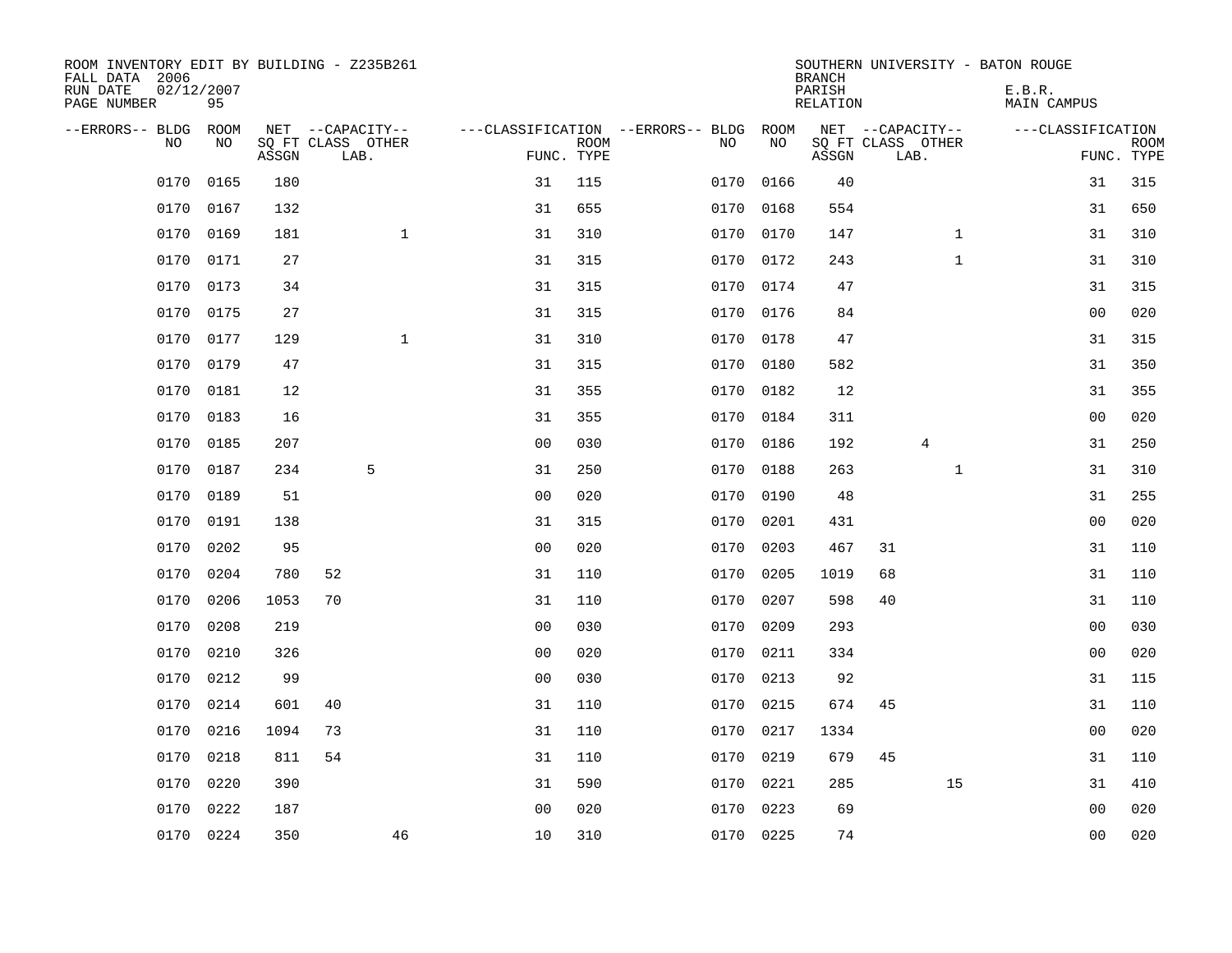| ROOM INVENTORY EDIT BY BUILDING - Z235B261<br>FALL DATA 2006<br>RUN DATE<br>PAGE NUMBER | 02/12/2007<br>96 |       |                                               |                |             |                                         |            | <b>BRANCH</b><br>PARISH<br><b>RELATION</b> | SOUTHERN UNIVERSITY - BATON ROUGE             | E.B.R.<br><b>MAIN CAMPUS</b> |                           |
|-----------------------------------------------------------------------------------------|------------------|-------|-----------------------------------------------|----------------|-------------|-----------------------------------------|------------|--------------------------------------------|-----------------------------------------------|------------------------------|---------------------------|
| --ERRORS-- BLDG<br>NO                                                                   | ROOM<br>NO       | ASSGN | NET --CAPACITY--<br>SQ FT CLASS OTHER<br>LAB. | FUNC. TYPE     | <b>ROOM</b> | ---CLASSIFICATION --ERRORS-- BLDG<br>NO | ROOM<br>NO | ASSGN                                      | NET --CAPACITY--<br>SQ FT CLASS OTHER<br>LAB. | ---CLASSIFICATION            | <b>ROOM</b><br>FUNC. TYPE |
| 0170                                                                                    | 0226             | 268   |                                               | 0 <sub>0</sub> | 020         | 0170                                    | 0227       | 100                                        |                                               | 00                           | 020                       |
| 0170                                                                                    | 0228             | 83    | $\mathbf{1}$                                  | 31             | 310         | 0170                                    | 0229       | 81                                         | $\mathbf{1}$                                  | 31                           | 310                       |
| 0170                                                                                    | 0230             | 81    |                                               | 0 <sub>0</sub> | 020         | 0170                                    | 0231       | 81                                         | $\mathbf{1}$                                  | 31                           | 310                       |
| 0170                                                                                    | 0232             | 81    | $\mathbf 1$                                   | 31             | 310         | 0170                                    | 0233       | 81                                         | $\mathbf{1}$                                  | 31                           | 310                       |
| 0170                                                                                    | 0234             | 81    | $\mathbf{1}$                                  | 31             | 310         | 0170                                    | 0235       | 81                                         |                                               | 0 <sub>0</sub>               | 020                       |
| 0170                                                                                    | 0236             | 81    | $\mathbf{1}$                                  | 31             | 310         |                                         | 0170 0237  | 79                                         | $\mathbf{1}$                                  | 31                           | 310                       |
| 0170                                                                                    | 0238             | 550   |                                               | 0 <sub>0</sub> | 020         | 0170                                    | 0239       | 84                                         | $\mathbf{1}$                                  | 31                           | 310                       |
| 0170                                                                                    | 0240             | 87    | $\mathbf{1}$                                  | 31             | 310         |                                         | 0170 0241  | 87                                         | $\mathbf{1}$                                  | 31                           | 310                       |
| 0170                                                                                    | 0242             | 87    | $\mathbf 1$                                   | 31             | 310         | 0170                                    | 0243       | 184                                        |                                               | 00                           | 020                       |
| 0170                                                                                    | 0244             | 87    | $\mathbf 1$                                   | 31             | 310         | 0170                                    | 0245       | 87                                         | $\mathbf{1}$                                  | 31                           | 310                       |
| 0170                                                                                    | 0246             | 87    | $\mathbf{1}$                                  | 31             | 310         | 0170                                    | 0247       | 87                                         | $\mathbf{1}$                                  | 31                           | 310                       |
| 0170                                                                                    | 0248             | 98    |                                               | 0 <sub>0</sub> | 020         | 0170                                    | 0249       | 56                                         |                                               | 00                           | 010                       |
| 0170                                                                                    | 0250             | 105   |                                               | 0 <sub>0</sub> | 010         | 0170                                    | 0251       | 247                                        |                                               | 00                           | 030                       |
| 0170                                                                                    | 0252             | 188   |                                               | 0 <sub>0</sub> | 020         | 0170                                    | 0253       | 193                                        |                                               | 00                           | 020                       |
| 0170                                                                                    | 0254             | 126   |                                               | 0 <sub>0</sub> | 030         | 0170                                    | 0255       | 110                                        |                                               | 0 <sub>0</sub>               | 030                       |
| 0170                                                                                    | 0256             | 84    | $\mathbf{1}$                                  | 31             | 310         | 0170                                    | 0257       | 84                                         | $\mathbf{1}$                                  | 31                           | 310                       |
| 0170                                                                                    | 0258             | 87    | $\mathbf{1}$                                  | 31             | 310         | 0170                                    | 0259       | 87                                         | $\mathbf{1}$                                  | 31                           | 310                       |
| 0170                                                                                    | 0260             | 87    | $\mathbf 1$                                   | 31             | 310         | 0170                                    | 0261       | 87                                         | $\mathbf{1}$                                  | 31                           | 310                       |
| 0170                                                                                    | 0262             | 87    | $\mathbf 1$                                   | 31             | 310         | 0170                                    | 0263       | 84                                         | $\mathbf{1}$                                  | 31                           | 310                       |
| 0170                                                                                    | 0264             | 550   |                                               | 0 <sub>0</sub> | 020         | 0170                                    | 0265       | 79                                         | $\mathbf{1}$                                  | 31                           | 310                       |
| 0170                                                                                    | 0266             | 81    | $\mathbf 1$                                   | 31             | 310         | 0170                                    | 0267       | 85                                         |                                               | 0 <sub>0</sub>               | 020                       |
| 0170                                                                                    | 0268             | 81    | $\mathbf 1$                                   | 31             | 310         | 0170                                    | 0269       | 81                                         | $\mathbf{1}$                                  | 31                           | 310                       |
| 0170                                                                                    | 0270             | 81    | $\mathbf 1$                                   | 31             | 310         | 0170                                    | 0271       | 81                                         | $\mathbf{1}$                                  | 31                           | 310                       |
| 0170                                                                                    | 0272             | 85    |                                               | 0 <sub>0</sub> | 020         | 0170                                    | 0273       | 81                                         | $\mathbf{1}$                                  | 31                           | 310                       |
| 0170                                                                                    | 0274             | 83    | $\mathbf{1}$                                  | 31             | 310         | 0170                                    | 0275       | 214                                        |                                               | 0 <sub>0</sub>               | 030                       |
|                                                                                         | 0170 0276        | 104   | $\mathbf{1}$                                  | 31             | 310         |                                         | 0170 0277  | 106                                        | $\mathbf{1}$                                  | 31                           | 310                       |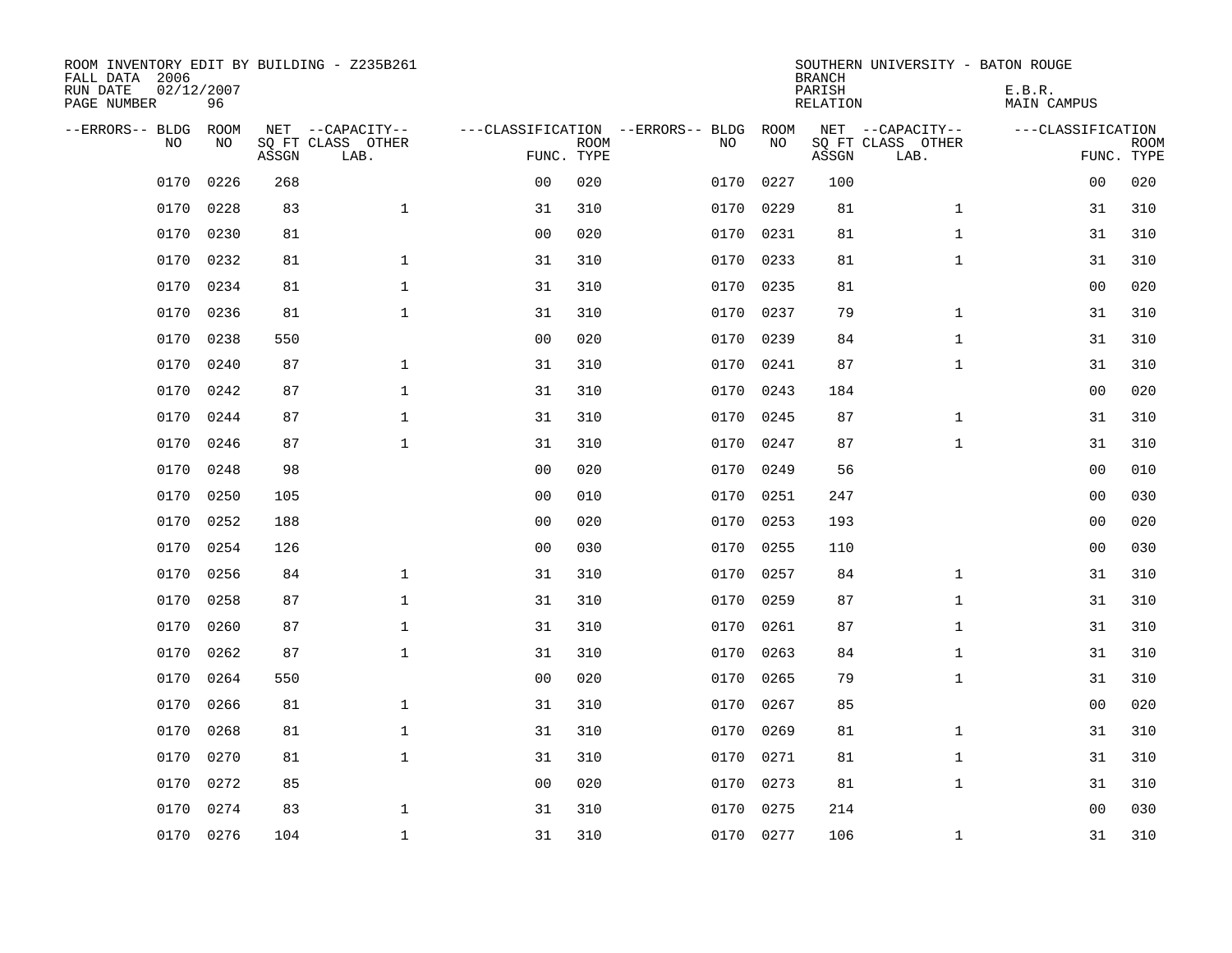| ROOM INVENTORY EDIT BY BUILDING - Z235B261<br>FALL DATA 2006<br>RUN DATE<br>PAGE NUMBER | 02/12/2007<br>97 |       |                                       |              |                |             |                                              |           | <b>BRANCH</b><br>PARISH<br><b>RELATION</b> |                                       | SOUTHERN UNIVERSITY - BATON ROUGE<br>E.B.R.<br><b>MAIN CAMPUS</b> |             |
|-----------------------------------------------------------------------------------------|------------------|-------|---------------------------------------|--------------|----------------|-------------|----------------------------------------------|-----------|--------------------------------------------|---------------------------------------|-------------------------------------------------------------------|-------------|
| --ERRORS-- BLDG<br>NO                                                                   | ROOM<br>NO       |       | NET --CAPACITY--<br>SQ FT CLASS OTHER |              |                | <b>ROOM</b> | ---CLASSIFICATION --ERRORS-- BLDG ROOM<br>NO | NO        |                                            | NET --CAPACITY--<br>SQ FT CLASS OTHER | ---CLASSIFICATION                                                 | <b>ROOM</b> |
|                                                                                         |                  | ASSGN | LAB.                                  |              |                | FUNC. TYPE  |                                              |           | ASSGN                                      | LAB.                                  |                                                                   | FUNC. TYPE  |
| 0170                                                                                    | 0278             | 104   |                                       | $\mathbf{1}$ | 31             | 310         | 0170                                         | 0279      | 252                                        | $\mathbf{1}$                          | 31                                                                | 310         |
| 0170                                                                                    | 0280             | 155   |                                       | $\mathbf{1}$ | 31             | 310         | 0170                                         | 0281      | 10                                         |                                       | 31                                                                | 315         |
| 0170                                                                                    | 0282             | 77    |                                       |              | 31             | 315         | 0170                                         | 0283      | 263                                        | $\mathbf{1}$                          | 31                                                                | 310         |
| 0170                                                                                    | 0284             | 146   |                                       |              | 31             | 350         |                                              | 0170 0285 | 119                                        |                                       | 31                                                                | 350         |
| 0170                                                                                    | 0301             | 499   |                                       |              | 0 <sub>0</sub> | 020         | 0170                                         | 0302      | 107                                        |                                       | 0 <sub>0</sub>                                                    | 020         |
| 0170                                                                                    | 0303             | 178   |                                       | 8            | 31             | 410         |                                              | 0170 0304 | 178                                        | 8                                     | 31                                                                | 350         |
| 0170                                                                                    | 0305             | 499   | 33                                    |              | 31             | 110         | 0170                                         | 0306      | 173                                        | 3                                     | 31                                                                | 250         |
| 0170<br>9                                                                               | 0307             | 223   | 31                                    |              | 10             | 210         |                                              | 0170 0308 | 97                                         | $\mathbf{1}$                          | 31                                                                | 310         |
| 0170                                                                                    | 0309             | 85    |                                       | $\mathbf 1$  | 31             | 310         | 0170                                         | 0310      | 85                                         | $\mathbf{1}$                          | 31                                                                | 310         |
| 0170                                                                                    | 0311             | 97    |                                       | $\mathbf{1}$ | 31             | 310         | 0170                                         | 0312      | 154                                        | 3                                     | 31                                                                | 250         |
| 0170                                                                                    | 0313             | 101   |                                       |              | 31             | 115         | 0170                                         | 0314      | 101                                        |                                       | 31                                                                | 115         |
| 0170                                                                                    | 0315             | 376   |                                       |              | 0 <sub>0</sub> | 020         | 0170                                         | 0316      | 56                                         |                                       | 0 <sub>0</sub>                                                    | 020         |
| 0170                                                                                    | 0317             | 91    |                                       |              | 31             | 115         | 0170                                         | 0318      | 119                                        |                                       | 31                                                                | 115         |
| 0170                                                                                    | 0319             | 17    |                                       |              | 31             | 115         | 0170                                         | 0320      | 17                                         |                                       | 31                                                                | 115         |
| 0170                                                                                    | 0321             | 91    |                                       |              | 31             | 115         |                                              | 0170 0322 | 55                                         |                                       | 0 <sub>0</sub>                                                    | 020         |
| 0170                                                                                    | 0323             | 91    |                                       |              | 31             | 115         | 0170                                         | 0324      | 91                                         |                                       | 31                                                                | 115         |
| 0170                                                                                    | 0325             | 91    |                                       |              | 31             | 115         |                                              | 0170 0326 | 91                                         |                                       | 31                                                                | 115         |
| 0170                                                                                    | 0327             | 91    |                                       |              | 31             | 115         | 0170                                         | 0328      | 534                                        | 36                                    | 31                                                                | 110         |
| 0170                                                                                    | 0329             | 200   |                                       |              | 0 <sub>0</sub> | 030         |                                              | 0170 0330 | 222                                        |                                       | 00                                                                | 030         |
| 0170                                                                                    | 0331             | 401   |                                       |              | 0 <sub>0</sub> | 020         | 0170                                         | 0332      | 334                                        |                                       | 00                                                                | 020         |
| 0170                                                                                    | 0333             | 92    |                                       |              | 31             | 115         |                                              | 0170 0334 | 86                                         |                                       | 0 <sub>0</sub>                                                    | 030         |
| 0170                                                                                    | 0335             | 664   | 10                                    |              | 31             | 115         | 0170                                         | 0336      | 674                                        | 10                                    | 31                                                                | 115         |
| 0170                                                                                    | 0337             | 1273  |                                       |              | 0 <sub>0</sub> | 020         |                                              | 0170 0338 | 13                                         |                                       | 31                                                                | 115         |
| 0170                                                                                    | 0339             | 86    |                                       |              | 31             | 860         | 0170                                         | 0340      | 19                                         |                                       | 31                                                                | 850         |
| 0170                                                                                    | 0341             | 37    |                                       |              | 31             | 850         |                                              | 0170 0342 | 37                                         | $\mathbf{1}$                          | 31                                                                | 210         |
|                                                                                         | 0170 0343        | 88    |                                       |              | 31             | 215         |                                              | 0170 0344 | 110                                        |                                       | 31                                                                | 215         |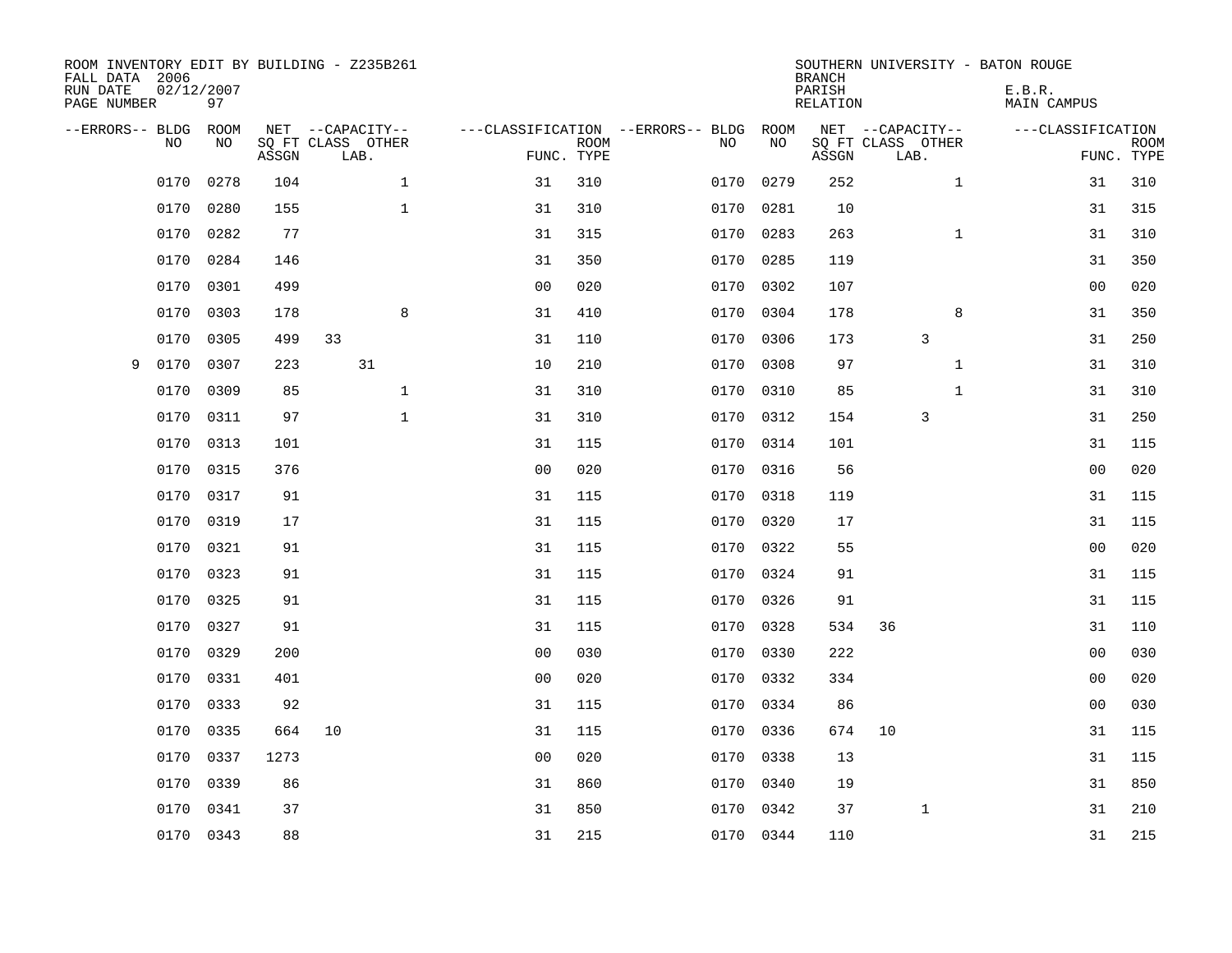| ROOM INVENTORY EDIT BY BUILDING - Z235B261<br>FALL DATA 2006<br>RUN DATE<br>PAGE NUMBER | 02/12/2007<br>98 |       |                           |                |             |                                        |           | <b>BRANCH</b><br>PARISH<br>RELATION | SOUTHERN UNIVERSITY - BATON ROUGE | E.B.R.<br><b>MAIN CAMPUS</b> |                           |
|-----------------------------------------------------------------------------------------|------------------|-------|---------------------------|----------------|-------------|----------------------------------------|-----------|-------------------------------------|-----------------------------------|------------------------------|---------------------------|
| --ERRORS-- BLDG                                                                         | ROOM             |       | NET --CAPACITY--          |                |             | ---CLASSIFICATION --ERRORS-- BLDG ROOM |           |                                     | NET --CAPACITY--                  | ---CLASSIFICATION            |                           |
| N <sub>O</sub>                                                                          | NO.              | ASSGN | SO FT CLASS OTHER<br>LAB. | FUNC. TYPE     | <b>ROOM</b> | NO.                                    | <b>NO</b> | ASSGN                               | SQ FT CLASS OTHER<br>LAB.         |                              | <b>ROOM</b><br>FUNC. TYPE |
| 0170                                                                                    | 0345             | 19    |                           | 31             | 850         | 0170                                   | 0346      | 86                                  |                                   | 31                           | 870                       |
| 0170                                                                                    | 0347             | 9     |                           | 31             | 870         |                                        | 0170 0348 | 55                                  |                                   | 31                           | 870                       |
| 0170                                                                                    | 0349             | 77    | $\mathbf{1}$              | 31             | 310         | 0170                                   | 0350      | 126                                 |                                   | 31                           | 710                       |
| 0170                                                                                    | 0351             | 131   | $\mathbf 1$               | 31             | 310         |                                        | 0170 0352 | 77                                  | $\mathbf{1}$                      | 31                           | 310                       |
| 0170                                                                                    | 0353             | 77    | $\mathbf{1}$              | 31             | 310         | 0170                                   | 0354      | 89                                  |                                   | 0 <sub>0</sub>               | 020                       |
| 0170                                                                                    | 0355             | 283   |                           | 31             | 590         |                                        | 0170 0356 | 101                                 | $\mathbf{1}$                      | 31                           | 310                       |
| 0170                                                                                    | 0357             | 180   | $\mathbf{1}$              | 31             | 310         | 0170                                   | 0358      | 264                                 |                                   | 0 <sub>0</sub>               | 020                       |
| 0170                                                                                    | 0359             | 69    |                           | 0 <sub>0</sub> | 020         |                                        | 0170 0360 | 74                                  |                                   | 0 <sub>0</sub>               | 020                       |
| 0170                                                                                    | 0361             | 74    |                           | 0 <sub>0</sub> | 020         | 0170                                   | 0362      | 814                                 |                                   | 0 <sub>0</sub>               | 020                       |
| 0170                                                                                    | 0363             | 447   | 9                         | 31             | 250         |                                        | 0170 0364 | 37                                  |                                   | 31                           | 850                       |
| 0170                                                                                    | 0365             | 34    |                           | 0 <sub>0</sub> | 020         | 0170                                   | 0366      | 37                                  |                                   | 31                           | 850                       |
| 0170                                                                                    | 0367             | 174   |                           | 31             | 870         |                                        | 0170 0368 | 681                                 |                                   | 31                           | 530                       |
| 0170                                                                                    | 0369             | 190   |                           | 31             | 535         | 0170                                   | 0370      | 174                                 |                                   | 31                           | 535                       |
| 0170                                                                                    | 0371             | 56    |                           | 0 <sub>0</sub> | 010         | 0170                                   | 0372      | 247                                 |                                   | 00                           | 030                       |
| 0170                                                                                    | 0373             | 552   |                           | 0 <sup>0</sup> | 020         | 0170                                   | 0374      | 193                                 |                                   | 0 <sub>0</sub>               | 020                       |
| 0170                                                                                    | 0375             | 169   |                           | 0 <sub>0</sub> | 030         | 0170                                   | 0376      | 127                                 |                                   | 0 <sub>0</sub>               | 030                       |
| 0170                                                                                    | 0377             | 45    |                           | 0 <sub>0</sub> | 020         | 0170                                   | 0378      | 95                                  | $\mathbf{1}$                      | 31                           | 310                       |
| 0170                                                                                    | 0379             | 71    |                           | 31             | 530         | 0170                                   | 0380      | 68                                  |                                   | 31                           | 535                       |
| 0170                                                                                    | 0381             | 92    |                           | 31             | 535         |                                        | 0170 0382 | 320                                 |                                   | 31                           | 530                       |
| 0170                                                                                    | 0383             | 47    |                           | 0 <sub>0</sub> | 020         | 0170                                   | 0384      | 95                                  | $\mathbf{1}$                      | 31                           | 310                       |
| 0170                                                                                    | 0385             | 95    |                           | 31             | 715         |                                        | 0170 0386 | 153                                 |                                   | 31                           | 535                       |
| 0170                                                                                    | 0387             | 232   |                           | 31             | 535         | 0170                                   | 0388      | 243                                 |                                   | 31                           | 535                       |
| 0170                                                                                    | 0389             | 46    |                           | 31             | 535         |                                        | 0170 0390 | 95                                  | $\mathbf{1}$                      | 31                           | 310                       |
| 0170                                                                                    | 0391             | 94    |                           | 31             | 535         | 0170                                   | 0392      | 101                                 |                                   | 0 <sub>0</sub>               | 020                       |
| 0170                                                                                    | 0393             | 214   |                           | 0 <sub>0</sub> | 030         |                                        | 0170 0394 | 542                                 |                                   | 31                           | 710                       |
|                                                                                         | 0170 0395        | 148   |                           | 31             | 715         |                                        | 0170 0396 | 252                                 |                                   | 31                           | 535                       |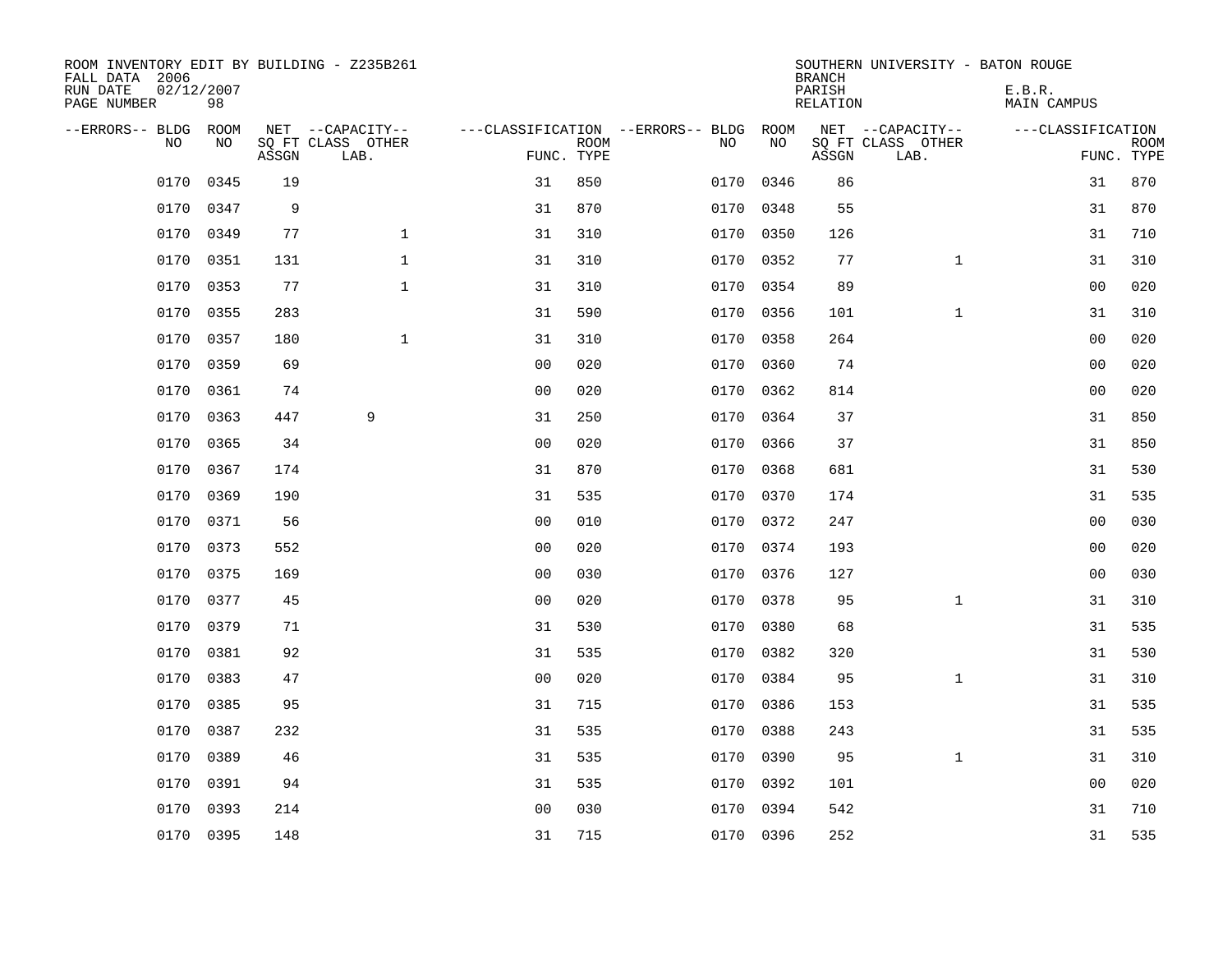| ROOM INVENTORY EDIT BY BUILDING - Z235B261<br>FALL DATA 2006<br>RUN DATE<br>PAGE NUMBER | 02/12/2007<br>99 |                 |                           |                                        |             |           |            | <b>BRANCH</b><br>PARISH<br>RELATION              | SOUTHERN UNIVERSITY - BATON ROUGE                                      | E.B.R.<br>MAIN CAMPUS |                           |
|-----------------------------------------------------------------------------------------|------------------|-----------------|---------------------------|----------------------------------------|-------------|-----------|------------|--------------------------------------------------|------------------------------------------------------------------------|-----------------------|---------------------------|
| --ERRORS-- BLDG ROOM                                                                    |                  |                 | NET --CAPACITY--          | ---CLASSIFICATION --ERRORS-- BLDG ROOM |             |           |            |                                                  | NET --CAPACITY--                                                       | ---CLASSIFICATION     |                           |
| NO                                                                                      | NO               | ASSGN           | SQ FT CLASS OTHER<br>LAB. | FUNC. TYPE                             | <b>ROOM</b> | NO        | NO         | ASSGN                                            | SQ FT CLASS OTHER<br>LAB.                                              |                       | <b>ROOM</b><br>FUNC. TYPE |
| 0170                                                                                    | 0397             | 73              |                           | 31                                     | 535         |           |            | TOTAL NUMBER CLASSROOMS<br>TOTAL NUMBER LABS 210 | TOTAL NET ASSIGN SQ. FT. IN ROOM FILE<br>TOTAL NUMBER SPECIAL LABS 220 | 34,604<br>17<br>3     |                           |
|                                                                                         | 0171 0101        | 464             | 71                        | 64                                     | 315         |           | 0171 0101A | 52                                               | 71                                                                     | 00                    | 020                       |
|                                                                                         | 0171 0101B       | $7\phantom{.0}$ | 71                        | 64                                     | 315         |           | 0171 0101C | 13                                               | 71                                                                     | 0 <sub>0</sub>        | 030                       |
|                                                                                         | 0171 0102        | 169             | 71                        | 64                                     | 310         | 0171 0103 |            | 189                                              | 71                                                                     | 64                    | 310                       |
|                                                                                         | 0171 0103A       | 22              | 71                        | 64                                     | 315         | 0171 0104 |            | 269                                              | 71                                                                     | 64                    | 735                       |
|                                                                                         | 0171 0105        | 36              | 71                        | 0 <sub>0</sub>                         | 010         |           | 0171 0105A | 69                                               | 71                                                                     | 64                    | 685                       |
|                                                                                         | 0171 0106        | 233             | 71                        | 64                                     | 315         | 0171 0107 |            | 80                                               | 71                                                                     | 00                    | 020                       |
|                                                                                         | 0171 0108        | 11              | 71                        | 0 <sub>0</sub>                         | 030         | 0171 0109 |            | 101                                              | 71                                                                     | 00                    | 030                       |
|                                                                                         | 0171 0109A       | 37              | 71                        | 00                                     | 030         | 0171 0110 |            | 19                                               | 71                                                                     | 00                    | 030                       |
|                                                                                         | 0171 0110A       | 120             | 71                        | 0 <sub>0</sub>                         | 030         | 0171 0111 |            | 112                                              | 71                                                                     | 00                    | 030                       |
|                                                                                         | 0171 0111A       | 16              | 71                        | 0 <sub>0</sub>                         | 030         |           | 0171 0111B | 17                                               | 71                                                                     | 0 <sub>0</sub>        | 030                       |
|                                                                                         | 0171 0112        | 8202            | 71                        | 64                                     | 730         | 0171 0113 |            | 157                                              | 71                                                                     | 64                    | 730                       |
|                                                                                         | 0171 0201        | 2577            | 71                        | 64                                     | 730         |           |            | TOTAL NUMBER CLASSROOMS<br>TOTAL NUMBER LABS 210 | TOTAL NET ASSIGN SQ. FT. IN ROOM FILE<br>TOTAL NUMBER SPECIAL LABS 220 | 12,358                |                           |
|                                                                                         | 0172 0101        | 159             | 71                        | 64                                     | 315         |           | 0172 0101A | 9                                                | 71                                                                     | 00                    | 030                       |
|                                                                                         | 0172 0102        | 70              | 71                        | 64                                     | 315         | 0172 0103 |            | 410                                              | 71                                                                     | 64                    | 310                       |
|                                                                                         | 0172 0103A       | 34              | 71                        | 64                                     | 315         |           | 0172 0103B | 10                                               | 71                                                                     | 0 <sub>0</sub>        | 010                       |
|                                                                                         | 0172 0103C       | 13              | 71                        | 0 <sub>0</sub>                         | 030         | 0172 0104 |            | 162                                              | 71                                                                     | 64                    | 310                       |
| 0172                                                                                    | 0105             | 107             | 71                        | 64                                     | 310         | 0172 0106 |            | 260                                              | 71                                                                     | 64                    | 730                       |
|                                                                                         | 0172 0107        | 48              | 71                        | 64                                     | 730         | 0172 0108 |            | 84                                               | 71                                                                     | 00                    | 030                       |
|                                                                                         | 0172 0108A       | 21              | 71                        | 0 <sub>0</sub>                         | 030         |           | 0172 0108B | 13                                               | 71                                                                     | 0 <sub>0</sub>        | 030                       |
|                                                                                         | 0172 0109        | 67              | 71                        | 00                                     | 030         |           | 0172 0109A | 17                                               | 71                                                                     | 00                    | 030                       |
|                                                                                         | 0172 0109B       | 12              | 71                        | 0 <sub>0</sub>                         | 030         | 0172 0110 |            | 2288                                             | 71                                                                     | 64                    | 745                       |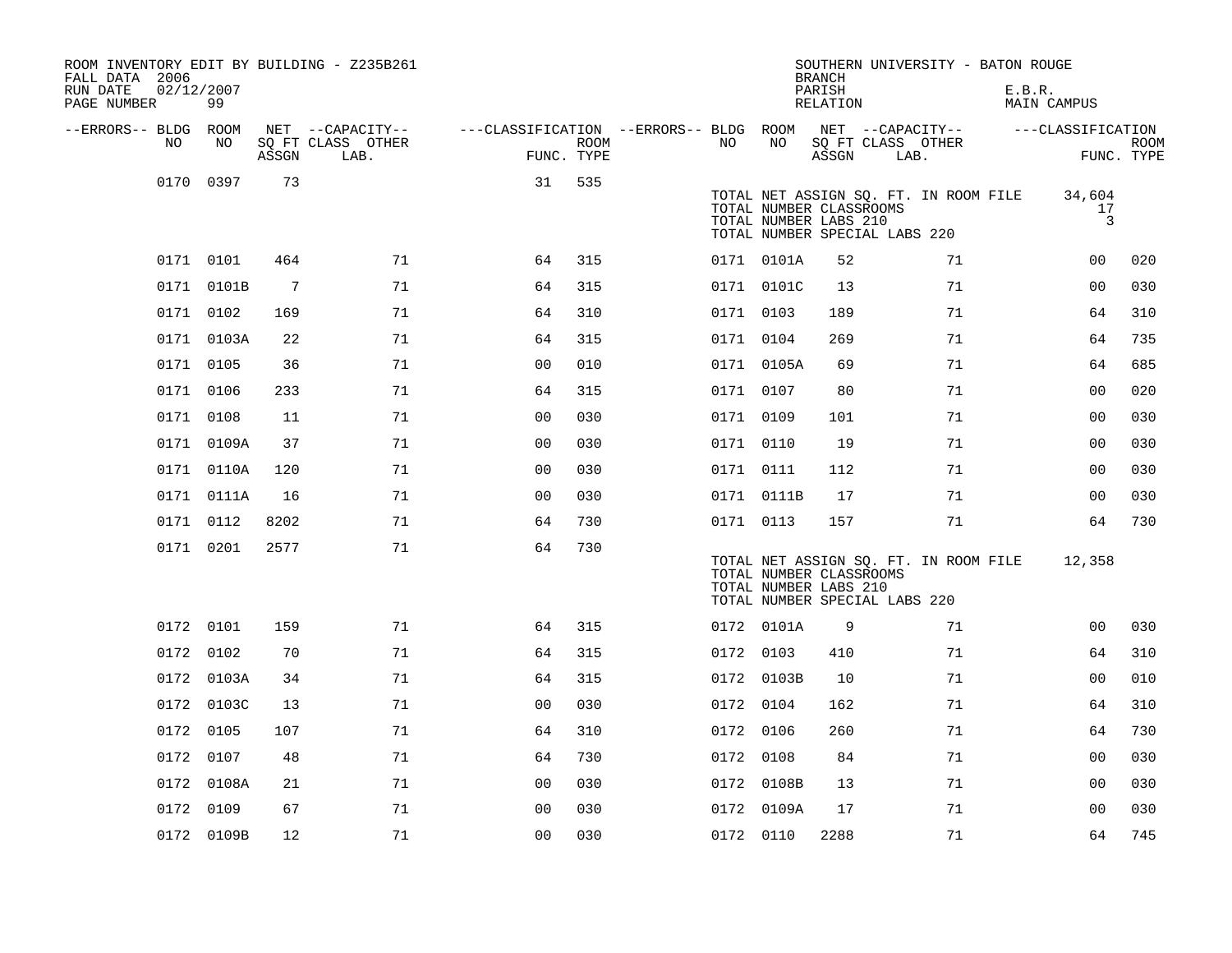| ROOM INVENTORY EDIT BY BUILDING - Z235B261<br>FALL DATA 2006<br>RUN DATE<br>PAGE NUMBER 100 | 02/12/2007      |       |                                       |                                                         |      |             |            | <b>BRANCH</b><br>PARISH<br>RELATION                                                      |    | SOUTHERN UNIVERSITY - BATON ROUGE                     | E.B.R. | MAIN CAMPUS       |             |
|---------------------------------------------------------------------------------------------|-----------------|-------|---------------------------------------|---------------------------------------------------------|------|-------------|------------|------------------------------------------------------------------------------------------|----|-------------------------------------------------------|--------|-------------------|-------------|
| --ERRORS-- BLDG ROOM<br>NO.                                                                 | NO              |       | NET --CAPACITY--<br>SQ FT CLASS OTHER | ---CLASSIFICATION --ERRORS-- BLDG ROOM NET --CAPACITY-- | ROOM | NO          | NO         | SQ FT CLASS OTHER                                                                        |    |                                                       |        | ---CLASSIFICATION | <b>ROOM</b> |
|                                                                                             |                 | ASSGN | LAB.                                  | FUNC. TYPE                                              |      |             |            | ASSGN LAB.                                                                               |    |                                                       |        |                   | FUNC. TYPE  |
|                                                                                             | 0172 0111       | 416   | 71                                    | 64                                                      | 745  |             | 0172 0112  | 416<br>TOTAL NUMBER CLASSROOMS<br>TOTAL NUMBER LABS 210<br>TOTAL NUMBER SPECIAL LABS 220 |    | 71<br>TOTAL NET ASSIGN SQ. FT. IN ROOM FILE           |        | 4,370             | 64 745      |
|                                                                                             | 0173 0100       | 2059  |                                       | 10                                                      | 570  |             | 0173 0100A | 62                                                                                       |    |                                                       |        | 0 <sub>0</sub>    | 020         |
|                                                                                             | 0173 0101       | 69    |                                       | 11                                                      | 575  |             | 0173 0102  | 43                                                                                       |    |                                                       |        | 00                | 030         |
|                                                                                             | 0173 0103       | 74    |                                       | 11                                                      | 575  |             |            | TOTAL NUMBER CLASSROOMS<br>TOTAL NUMBER LABS 210<br>TOTAL NUMBER SPECIAL LABS 220        |    | TOTAL NET ASSIGN SQ. FT. IN ROOM FILE                 |        | 2,202             |             |
|                                                                                             | 0174 0100 16726 |       |                                       | 0 <sub>0</sub>                                          | 030  |             |            | TOTAL NUMBER CLASSROOMS<br>TOTAL NUMBER LABS 210<br>TOTAL NUMBER SPECIAL LABS 220        |    | TOTAL NET ASSIGN SQ. FT. IN ROOM FILE                 |        |                   |             |
|                                                                                             | 0176 0104       | 400   | 15                                    | 11                                                      | 210  | 0176 0106   |            | 400                                                                                      |    | 15                                                    |        | 11                | 210         |
|                                                                                             | 0176 0107       | 178   | $\mathbf 1$                           | 11                                                      | 310  | 0176 0110   |            | 398                                                                                      |    | 15                                                    |        | 11                | 210         |
|                                                                                             | 0176 0112       | 150   | $\mathbf{1}$                          | 11                                                      | 310  | 0176 0113   |            | 160                                                                                      |    | $\mathbf{1}$                                          |        | 11                | 310         |
|                                                                                             | 0176 0115A      | 160   | $\mathbf{1}$                          | 11                                                      | 310  |             | 0176 0116  | 180<br>TOTAL NUMBER CLASSROOMS<br>TOTAL NUMBER LABS 210<br>TOTAL NUMBER SPECIAL LABS 220 |    | $\mathbf{1}$<br>TOTAL NET ASSIGN SQ. FT. IN ROOM FILE |        | 11<br>2,026<br>3  | 310         |
|                                                                                             | 0177 0101       | 346   |                                       | 65                                                      | 730  |             | 0177 0102  | 346                                                                                      |    |                                                       |        | 65                | 760         |
|                                                                                             | 0177 0103       | 75    |                                       | 65                                                      | 730  |             | 0177 0104  | 43<br>TOTAL NUMBER CLASSROOMS<br>TOTAL NUMBER LABS 210<br>TOTAL NUMBER SPECIAL LABS 220  |    | TOTAL NET ASSIGN SQ. FT. IN ROOM FILE                 |        | 65<br>810         | 760         |
| 9 0178 0100                                                                                 |                 | 2273  | 10                                    | 11                                                      | 110  | 9 0178 0101 |            | 2273                                                                                     | 25 |                                                       |        | 10                | 110         |
| 0178                                                                                        | 0102            | 590   | 38                                    | 11                                                      | 110  | 0178 0103   |            | 216                                                                                      |    |                                                       |        | 0 <sub>0</sub>    | 020         |
| 0178                                                                                        | 0105            | 499   | 35                                    | 11                                                      | 110  | 0178 0106   |            | 525                                                                                      | 40 |                                                       |        | 11                | 110         |
| 0178                                                                                        | 0107            | 492   | 35                                    | 10                                                      | 110  | 0178 0108   |            | 541                                                                                      | 38 |                                                       |        | 11                | 110         |
|                                                                                             | 0178 0109       | 616   | 41                                    | 11                                                      | 110  | 0178 0110   |            | 720                                                                                      | 45 |                                                       |        | 11                | 110         |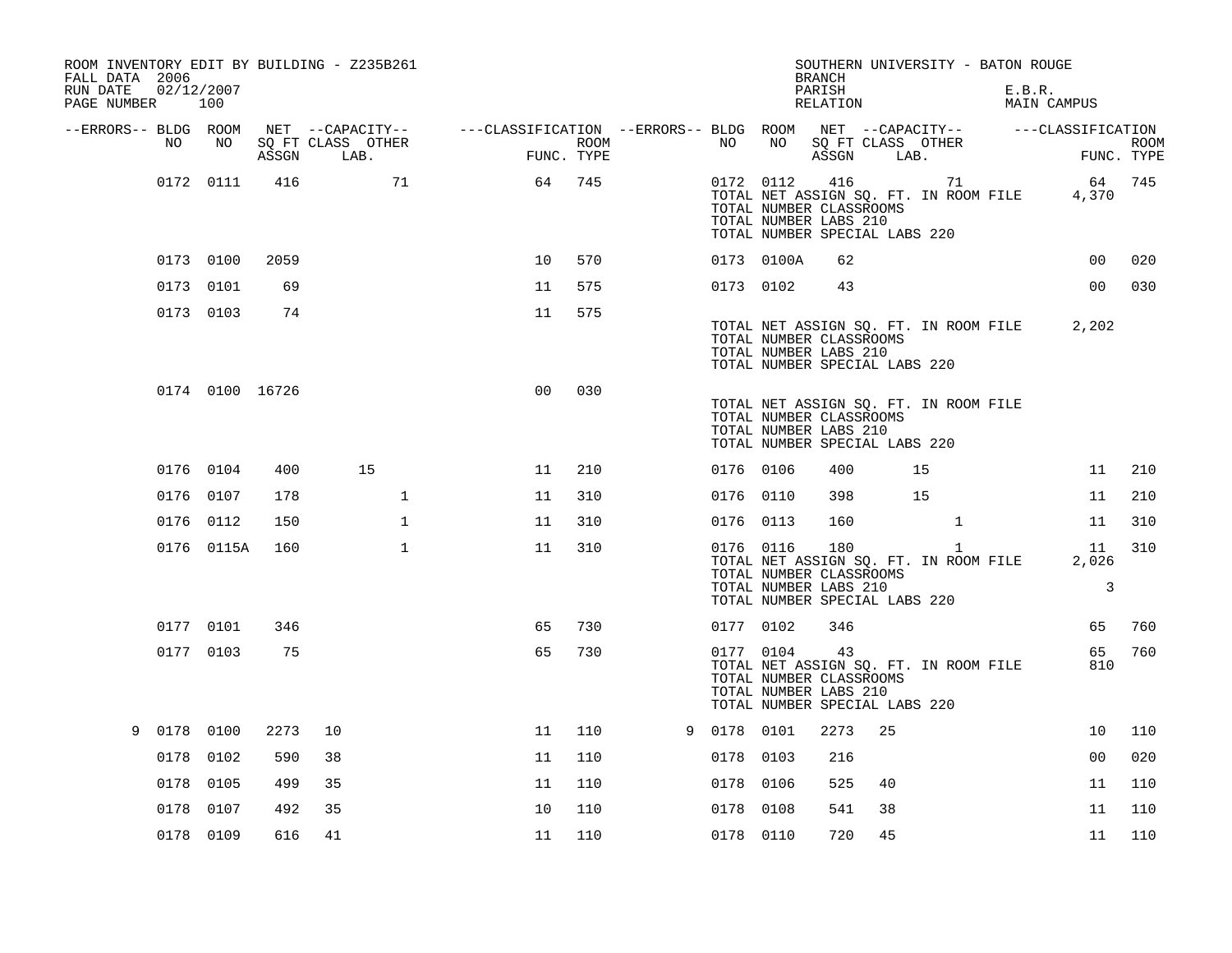| ROOM INVENTORY EDIT BY BUILDING - Z235B261<br>FALL DATA 2006<br>RUN DATE<br>PAGE NUMBER | 02/12/2007<br>101 |       |    |                                               |                |                           |                                         |            | <b>BRANCH</b><br>PARISH<br><b>RELATION</b> |                                               |              | SOUTHERN UNIVERSITY - BATON ROUGE<br>E.B.R.<br><b>MAIN CAMPUS</b> |                |                           |
|-----------------------------------------------------------------------------------------|-------------------|-------|----|-----------------------------------------------|----------------|---------------------------|-----------------------------------------|------------|--------------------------------------------|-----------------------------------------------|--------------|-------------------------------------------------------------------|----------------|---------------------------|
| --ERRORS-- BLDG ROOM<br>NO                                                              | NO                | ASSGN |    | NET --CAPACITY--<br>SQ FT CLASS OTHER<br>LAB. |                | <b>ROOM</b><br>FUNC. TYPE | ---CLASSIFICATION --ERRORS-- BLDG<br>NO | ROOM<br>NO | ASSGN                                      | NET --CAPACITY--<br>SQ FT CLASS OTHER<br>LAB. |              | ---CLASSIFICATION                                                 |                | <b>ROOM</b><br>FUNC. TYPE |
| 0178                                                                                    | 0111              | 900   | 65 |                                               | 11             | 110                       | 0178                                    | 0112       | 414                                        | 30                                            |              |                                                                   | 11             | 110                       |
| 0178                                                                                    | 0113              | 414   | 30 |                                               | 11             | 110                       | 0178                                    | 0114       | 900                                        | 65                                            |              |                                                                   | 11             | 110                       |
| 0178                                                                                    | 0115              | 728   | 50 |                                               | 11             | 110                       | 0178                                    | 0116       | 216                                        |                                               |              |                                                                   | 11             | 660                       |
| 0178                                                                                    | 0117              | 341   | 25 |                                               | 11             | 110                       | 0178                                    | 0118       | 864                                        | 70                                            |              |                                                                   | 11             | 110                       |
| 0178                                                                                    | 0119              | 992   | 66 |                                               | 11             | 110                       | 0178                                    | 0120       | 54                                         |                                               |              |                                                                   | 0 <sub>0</sub> | 020                       |
| 0178                                                                                    | 0120A             | 144   |    |                                               | 0 <sub>0</sub> | 030                       | 0178                                    | 0120B      | 102                                        |                                               |              |                                                                   | 0 <sub>0</sub> | 030                       |
| 0178                                                                                    | 0121              | 258   |    |                                               | 0 <sub>0</sub> | 030                       | 0178                                    | 0121A      | 95                                         |                                               |              |                                                                   | 0 <sub>0</sub> | 030                       |
| 0178                                                                                    | 0122              | 120   |    |                                               | 0 <sub>0</sub> | 030                       | 0178                                    | 0126       | 648                                        | 43                                            |              |                                                                   | 11             | 110                       |
| 0178                                                                                    | 0200              | 566   |    |                                               | 0 <sub>0</sub> | 020                       | 0178                                    | 0201       | 2161                                       |                                               |              |                                                                   | 0 <sub>0</sub> | 020                       |
| 0178                                                                                    | 0202              | 600   | 40 |                                               | 11             | 110                       | 0178                                    | 0203       | 98                                         |                                               |              |                                                                   | 0 <sub>0</sub> | 030                       |
| 0178                                                                                    | 0204              | 98    |    |                                               | 0 <sub>0</sub> | 030                       | 0178                                    | 0205       | 559                                        | 40                                            |              |                                                                   | 11             | 110                       |
| 0178                                                                                    | 0206              | 650   | 50 |                                               | 11             | 110                       | 0178                                    | 0207       | 728                                        | 55                                            |              |                                                                   | 11             | 110                       |
| 0178                                                                                    | 0208A             | 102   |    | $\mathbf{1}$                                  | 11             | 310                       | 0178                                    | 0208B      | 111                                        |                                               | $\mathbf{1}$ |                                                                   | 11             | 310                       |
| 0178                                                                                    | 0208C             | 104   |    | $\mathbf 1$                                   | 11             | 310                       | 0178                                    | 0208D      | 92                                         |                                               | $\mathbf{1}$ |                                                                   | 11             | 310                       |
| 0178                                                                                    | 0209A             | 102   |    | $\mathbf{1}$                                  | 11             | 310                       | 0178                                    | 0209B      | 114                                        |                                               | $\mathbf{1}$ |                                                                   | 11             | 310                       |
| 0178                                                                                    | 0209C             | 103   |    | $\mathbf{1}$                                  | 11             | 310                       | 0178                                    | 0209D      | 116                                        |                                               | $\mathbf{1}$ |                                                                   | 11             | 310                       |
| 0178                                                                                    | 0210              | 332   |    |                                               | 11             | 315                       | 0178                                    | 0210A      | 61                                         |                                               |              |                                                                   | 11             | 315                       |
| 0178                                                                                    | 0210B             | 129   |    | $\mathbf 1$                                   | 11             | 310                       | 0178                                    | 0210C      | 150                                        |                                               | $\mathbf{1}$ |                                                                   | 11             | 310                       |
| 0178                                                                                    | 0210D             | 150   |    | $\mathbf 1$                                   | 11             | 310                       | 0178                                    | 0210E      | 127                                        |                                               | $\mathbf{1}$ |                                                                   | 11             | 310                       |
| 0178                                                                                    | 0210F             | 281   |    |                                               | 11             | 350                       | 0178                                    | 0210G      | 189                                        |                                               |              |                                                                   | 11             | 315                       |
| 0178                                                                                    | 0211A             | 91    |    | $\mathbf{1}$                                  | 11             | 310                       | 0178                                    | 0211B      | 129                                        |                                               | $\mathbf{1}$ |                                                                   | 11             | 310                       |
| 0178                                                                                    | 0211C             | 115   |    | $\mathbf{1}$                                  | 11             | 310                       | 0178                                    | 0211D      | 94                                         |                                               | $\mathbf{1}$ |                                                                   | 11             | 310                       |
| 0178                                                                                    | 0213              | 910   | 60 |                                               | 11             | 110                       | 0178                                    | 0214       | 780                                        | 45                                            |              |                                                                   | 11             | 110                       |
| 0178                                                                                    | 0215              | 286   | 20 |                                               | 11             | 110                       | 0178                                    | 0216       | 296                                        | 20                                            |              |                                                                   | 11             | 110                       |
| 0178                                                                                    | 0217              | 376   |    |                                               | 11             | 350                       | 0178                                    | 0218       | 703                                        |                                               | 20           |                                                                   | 11             | 210                       |
|                                                                                         | 0178 0219         | 727   |    | 20                                            | 11             | 210                       |                                         | 0178 0220  | 45                                         |                                               |              |                                                                   | 0 <sub>0</sub> | 020                       |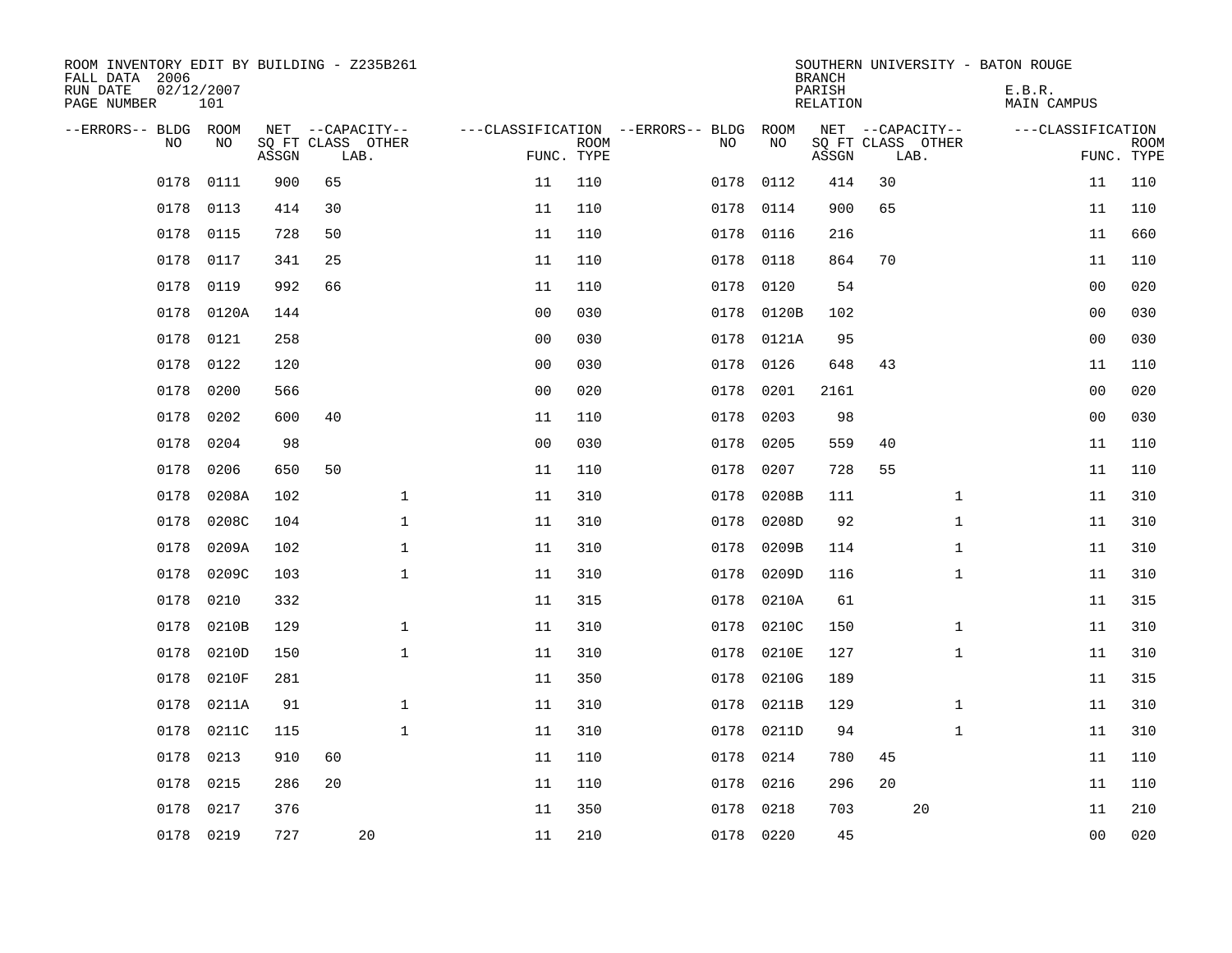| ROOM INVENTORY EDIT BY BUILDING - Z235B261<br>FALL DATA 2006<br>RUN DATE<br>PAGE NUMBER | 02/12/2007<br>102 |       |                                               |              |                |                           |                                              |            | <b>BRANCH</b><br>PARISH<br><b>RELATION</b> | SOUTHERN UNIVERSITY - BATON ROUGE             | E.B.R.<br><b>MAIN CAMPUS</b> |                           |
|-----------------------------------------------------------------------------------------|-------------------|-------|-----------------------------------------------|--------------|----------------|---------------------------|----------------------------------------------|------------|--------------------------------------------|-----------------------------------------------|------------------------------|---------------------------|
| --ERRORS-- BLDG ROOM<br>NO                                                              | NO                | ASSGN | NET --CAPACITY--<br>SQ FT CLASS OTHER<br>LAB. |              |                | <b>ROOM</b><br>FUNC. TYPE | ---CLASSIFICATION --ERRORS-- BLDG ROOM<br>NO | NO         | ASSGN                                      | NET --CAPACITY--<br>SQ FT CLASS OTHER<br>LAB. | ---CLASSIFICATION            | <b>ROOM</b><br>FUNC. TYPE |
| 0178                                                                                    | 0221              | 71    |                                               |              | 0 <sub>0</sub> | 030                       | 0178                                         | 0222       | 119                                        |                                               | 00                           | 030                       |
| 0178                                                                                    | 0226              | 635   | 45                                            |              | 11             | 110                       | 0178                                         | 0227       | 392                                        |                                               | 11                           | 650                       |
| 0178                                                                                    | 0227A             | 79    |                                               |              | 11             | 655                       | 0178                                         | 0227B      | 41                                         |                                               | 00                           | 020                       |
| 0178                                                                                    | 0227C             | 41    |                                               |              | 0 <sub>0</sub> | 020                       | 0178                                         | 0300       | 1205                                       |                                               | 0 <sub>0</sub>               | 020                       |
| 0178                                                                                    | 0300A             | 128   |                                               |              | 0 <sub>0</sub> | 020                       | 0178                                         | 0301       | 588                                        |                                               | 0 <sub>0</sub>               | 020                       |
| 0178                                                                                    | 0302              | 225   |                                               |              | 0 <sub>0</sub> | 030                       | 0178                                         | 0303       | 225                                        |                                               | 0 <sub>0</sub>               | 030                       |
| 0178                                                                                    | 0304              | 128   |                                               |              | 0 <sub>0</sub> | 020                       | 0178                                         | 0304A      | 71                                         |                                               | 11                           | 315                       |
| 0178                                                                                    | 0304B             | 128   |                                               |              | 11             | 315                       | 0178                                         | 0304C      | 70                                         |                                               | 11                           | 315                       |
| 0178                                                                                    | 0305              | 269   |                                               | $\mathbf{1}$ | 11             | 310                       | 0178                                         | 0306       | 349                                        |                                               | 11                           | 315                       |
| 0178                                                                                    | 0306A             | 88    |                                               |              | 11             | 315                       | 0178                                         | 0306B      | 133                                        | $\mathbf{1}$                                  | 11                           | 310                       |
| 0178                                                                                    | 0306C             | 208   |                                               |              | 11             | 350                       | 0178                                         | 0306D      | 157                                        | $\mathbf{1}$                                  | 11                           | 310                       |
| 0178                                                                                    | 0306E             | 203   |                                               |              | 11             | 315                       | 0178                                         | 0307A      | 100                                        | $\mathbf{1}$                                  | 11                           | 310                       |
| 0178                                                                                    | 0307B             | 110   |                                               | $\mathbf 1$  | 11             | 310                       | 0178                                         | 0307C      | 106                                        | $\mathbf{1}$                                  | 11                           | 310                       |
| 0178                                                                                    | 0307D             | 90    |                                               | $\mathbf 1$  | 11             | 310                       | 0178                                         | 0308A      | 100                                        | $\mathbf{1}$                                  | 11                           | 310                       |
| 0178                                                                                    | 0308B             | 113   |                                               | $\mathbf 1$  | 11             | 310                       | 0178                                         | 0308C      | 97                                         | $\mathbf{1}$                                  | 11                           | 310                       |
| 0178                                                                                    | 0308D             | 82    |                                               | $\mathbf{1}$ | 11             | 310                       | 0178                                         | 0309       | 300                                        | 12                                            | 10                           | 110                       |
| 0178                                                                                    | 0310              | 560   | 34                                            |              | 10             | 210                       | 0178                                         | 0310A      | 355                                        |                                               | 11                           | 535                       |
| 0178                                                                                    | 0311              | 4375  |                                               |              | 11             | 420                       | 0178                                         | 0311A      | 129                                        |                                               | 11                           | 315                       |
| 0178                                                                                    | 0311B             | 173   |                                               |              | 11             | 315                       | 0178                                         | 0311C      | 63                                         |                                               | 0 <sub>0</sub>               | 010                       |
| 0178                                                                                    | 0311D             | 124   |                                               |              | 11             | 315                       | 0178                                         | 0311E      | 225                                        |                                               | 11                           | 315                       |
| 0178                                                                                    | 0311F             | 139   |                                               |              | 11             | 315                       | 0178                                         | 0311G      | 123                                        | 6                                             | 11                           | 220                       |
| 0178                                                                                    | 0311H             | 120   | 6                                             |              | 11             | 220                       | 0178                                         | 0311I      | 88                                         | 8                                             | 11                           | 410                       |
| 0178                                                                                    | 0311J             | 108   |                                               | 10           | 11             | 410                       |                                              | 0178 0311K | 700                                        |                                               | 11                           | 420                       |
| 0178                                                                                    | 0313              | 56    |                                               |              | 0 <sub>0</sub> | 010                       | 0178                                         | 0315       | 541                                        | 40                                            | 11                           | 110                       |
| 0178                                                                                    | 0316              | 494   | 38                                            |              | 11             | 110                       | 0178                                         | 0317       | 668                                        | 30                                            | 11                           | 110                       |
|                                                                                         | 0178 0318         | 391   | 30                                            |              | 11             | 110                       |                                              | 0178 0319  | 437                                        | 35                                            | 11                           | 110                       |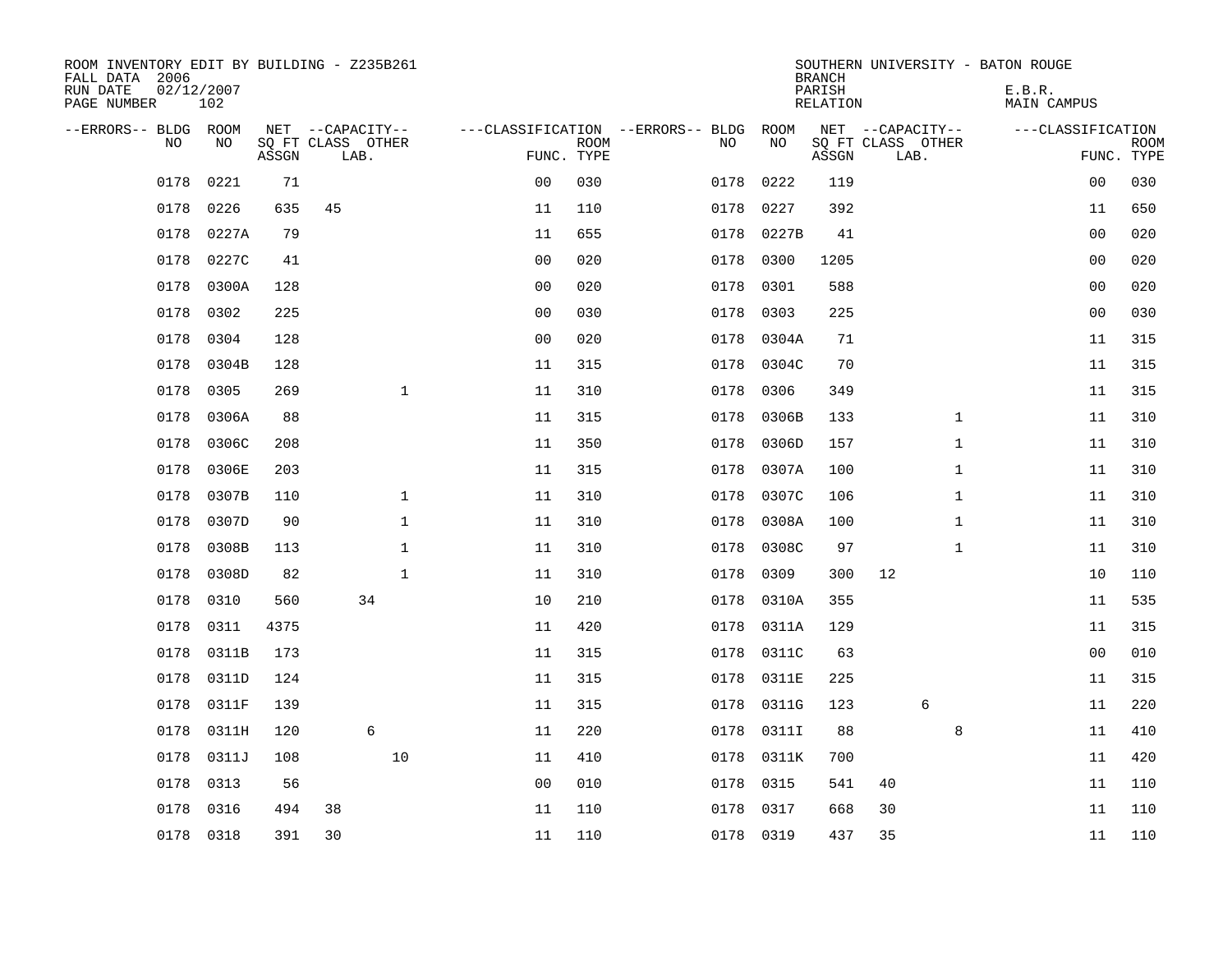| ROOM INVENTORY EDIT BY BUILDING - Z235B261<br>FALL DATA 2006<br>RUN DATE<br>PAGE NUMBER | 02/12/2007<br>103 |       |                                               |                |             |                                         |            | <b>BRANCH</b><br>PARISH<br><b>RELATION</b> | SOUTHERN UNIVERSITY - BATON ROUGE             | E.B.R.<br><b>MAIN CAMPUS</b> |                           |
|-----------------------------------------------------------------------------------------|-------------------|-------|-----------------------------------------------|----------------|-------------|-----------------------------------------|------------|--------------------------------------------|-----------------------------------------------|------------------------------|---------------------------|
| --ERRORS-- BLDG ROOM<br>NO                                                              | NO                | ASSGN | NET --CAPACITY--<br>SQ FT CLASS OTHER<br>LAB. | FUNC. TYPE     | <b>ROOM</b> | ---CLASSIFICATION --ERRORS-- BLDG<br>NO | ROOM<br>NO | ASSGN                                      | NET --CAPACITY--<br>SQ FT CLASS OTHER<br>LAB. | ---CLASSIFICATION            | <b>ROOM</b><br>FUNC. TYPE |
| 0178                                                                                    | 0320              | 491   | 35                                            | 11             | 110         | 0178                                    | 0322       | 118                                        |                                               | 00                           | 030                       |
| 0178                                                                                    | 0400              | 2840  |                                               | 0 <sub>0</sub> | 020         | 0178                                    | 0401       | 114                                        |                                               | 00                           | 020                       |
| 0178                                                                                    | 0402              | 114   |                                               | 0 <sub>0</sub> | 020         | 0178                                    | 0403A      | 91                                         | $\mathbf{1}$                                  | 11                           | 310                       |
| 0178                                                                                    | 0403B             | 111   | $\mathbf 1$                                   | 11             | 310         | 0178                                    | 0403C      | 84                                         | $\mathbf{1}$                                  | 11                           | 310                       |
| 0178                                                                                    | 0403D             | 84    | $\mathbf{1}$                                  | 11             | 310         | 0178                                    | 0404       | 154                                        |                                               | 11                           | 315                       |
| 0178                                                                                    | 0405A             | 78    | $\mathbf 1$                                   | 11             | 310         | 0178                                    | 0405B      | 98                                         | $\mathbf{1}$                                  | 11                           | 310                       |
| 0178                                                                                    | 0405C             | 111   | $\mathbf{1}$                                  | 11             | 310         | 0178                                    | 0405D      | 75                                         | $\mathbf{1}$                                  | 11                           | 310                       |
| 0178                                                                                    | 0406A             | 89    | $\mathbf{1}$                                  | 11             | 310         | 0178                                    | 0406B      | 104                                        | $\mathbf{1}$                                  | 11                           | 310                       |
| 0178                                                                                    | 0406C             | 111   | $\mathbf 1$                                   | 11             | 310         | 0178                                    | 0406D      | 95                                         | $\mathbf{1}$                                  | 11                           | 310                       |
| 0178                                                                                    | 0407              | 212   |                                               | 11             | 315         | 0178                                    | 0407A      | 105                                        |                                               | 11                           | 315                       |
| 0178                                                                                    | 0407B             | 93    |                                               | 11             | 315         | 0178                                    | 0407C      | 159                                        | $\mathbf{1}$                                  | 11                           | 310                       |
| 0178                                                                                    | 0407D             | 159   |                                               | 11             | 350         | 0178                                    | 0408       | 410                                        |                                               | 11                           | 315                       |
| 0178                                                                                    | 0408A             | 106   |                                               | 11             | 315         | 0178                                    | 0408B      | 202                                        | $\mathbf{1}$                                  | 11                           | 310                       |
| 0178                                                                                    | 0408C             | 265   |                                               | 11             | 350         | 0178                                    | 0408D      | 116                                        | $\mathbf{1}$                                  | 11                           | 310                       |
| 0178                                                                                    | 0409              | 280   |                                               | 11             | 315         | 0178                                    | 0409A      | 91                                         |                                               | 11                           | 315                       |
| 0178                                                                                    | 0409C             | 155   | $\mathbf 1$                                   | 11             | 310         | 0178                                    | 0409D      | 267                                        | $\mathbf{1}$                                  | 11                           | 310                       |
| 0178                                                                                    | 0409E             | 88    | $\mathbf{1}$                                  | 11             | 310         | 0178                                    | 0409F      | 86                                         | $\mathbf{1}$                                  | 11                           | 310                       |
| 0178                                                                                    | 0409G             | 87    | $\mathbf 1$                                   | 11             | 310         | 0178                                    | 0409H      | 90                                         | $\mathbf{1}$                                  | 11                           | 310                       |
| 0178                                                                                    | 0409I             | 95    | $\mathbf 1$                                   | 11             | 310         | 0178                                    | 0409J      | 174                                        |                                               | 00                           | 020                       |
| 0178                                                                                    | 0410              | 288   |                                               | 11             | 315         | 0178                                    | 0410A      | 112                                        |                                               | 11                           | 315                       |
| 0178                                                                                    | 0410B             | 121   | $\mathbf 1$                                   | 11             | 310         | 0178                                    | 0410C      | 275                                        |                                               | 11                           | 350                       |
| 0178                                                                                    | 0410D             | 216   | $\mathbf 1$                                   | 11             | 310         | 0178                                    | 0410E      | 104                                        |                                               | 11                           | 315                       |
| 0178                                                                                    | 0411              | 845   | 55                                            | 11             | 110         | 0178                                    | 0412       | 971                                        | 25                                            | 11                           | 315                       |
| 0178                                                                                    | 0412A             | 59    | 7                                             | 11             | 315         | 0178                                    | 0412B      | 32                                         |                                               | 11                           | 315                       |
| 0178                                                                                    | 0413              | 43    |                                               | 0 <sub>0</sub> | 010         | 0178                                    | 0414       | 102                                        |                                               | 0 <sub>0</sub>               | 030                       |
|                                                                                         | 0178 0414A        | 323   |                                               | 0 <sub>0</sub> | 030         |                                         | 0178 0415  | 62                                         |                                               | 11                           | 655                       |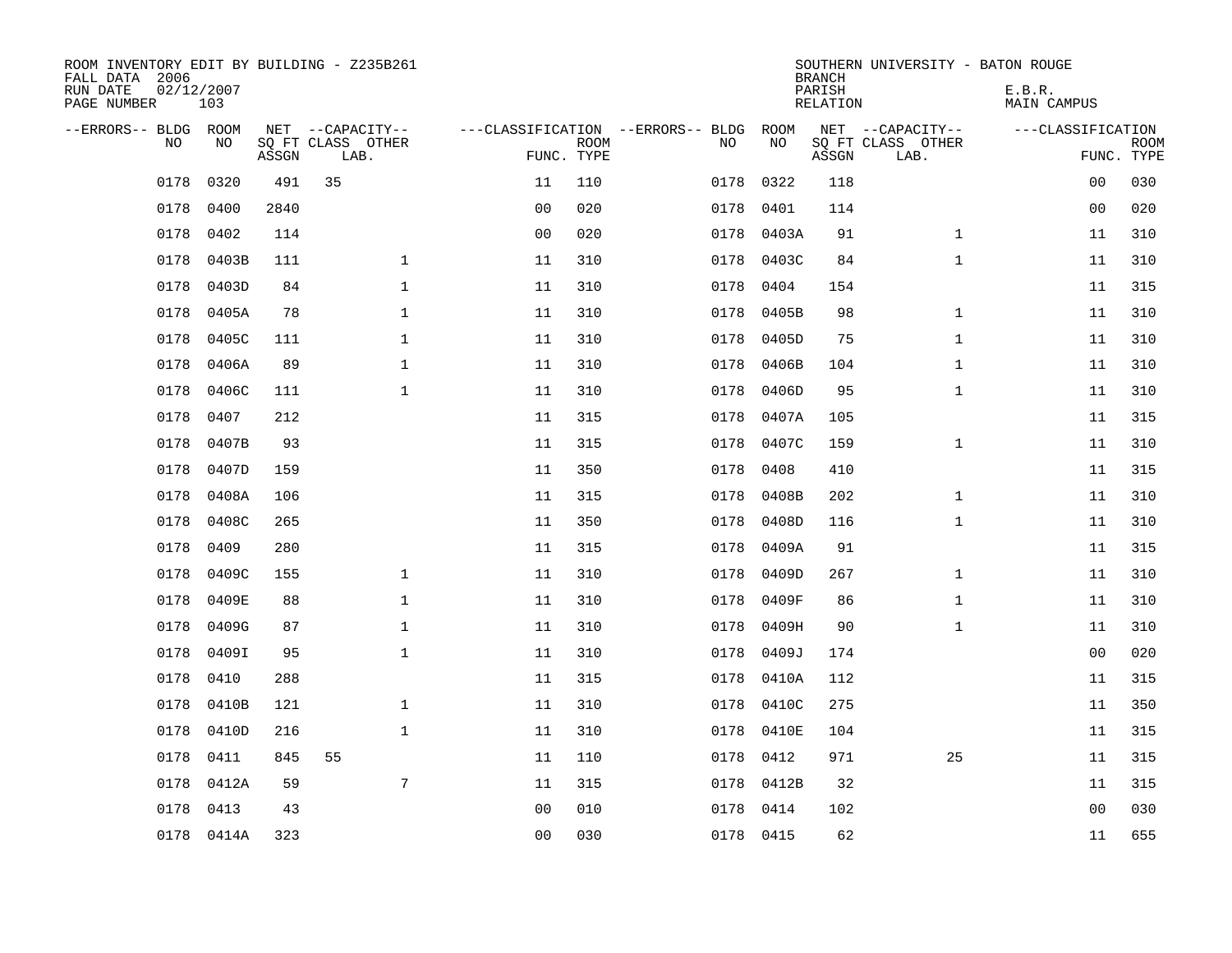| ROOM INVENTORY EDIT BY BUILDING - Z235B261<br>FALL DATA 2006<br>RUN DATE<br>PAGE NUMBER | 02/12/2007<br>104 |       |                           |                |             |                                   |                                                                | <b>BRANCH</b><br>PARISH<br>RELATION | SOUTHERN UNIVERSITY - BATON ROUGE                                      | E.B.R.<br>MAIN CAMPUS        |                           |
|-----------------------------------------------------------------------------------------|-------------------|-------|---------------------------|----------------|-------------|-----------------------------------|----------------------------------------------------------------|-------------------------------------|------------------------------------------------------------------------|------------------------------|---------------------------|
| --ERRORS-- BLDG ROOM                                                                    |                   |       | NET --CAPACITY--          |                |             | ---CLASSIFICATION --ERRORS-- BLDG | ROOM                                                           |                                     | NET --CAPACITY--                                                       | ---CLASSIFICATION            |                           |
| NO                                                                                      | NO                | ASSGN | SQ FT CLASS OTHER<br>LAB. | FUNC. TYPE     | <b>ROOM</b> | NO                                | NO                                                             | ASSGN                               | SQ FT CLASS OTHER<br>LAB.                                              |                              | <b>ROOM</b><br>FUNC. TYPE |
| 0178                                                                                    | 0415A             | 488   |                           | 11             | 650         | 0178                              | 0415B                                                          | 36                                  |                                                                        | 00                           | 020                       |
| 0178                                                                                    | 0415C             | 36    |                           | 0 <sub>0</sub> | 020         |                                   | 0178 0415D                                                     | 122                                 |                                                                        | 11                           | 655                       |
| 0178                                                                                    | 0416              | 415   | 6                         | 11             | 220         | 0178                              | 0417                                                           | 173                                 | $\mathbf{1}$                                                           | 11                           | 310                       |
| 0178                                                                                    | 0417A             | 22    |                           | 11             | 315         | 0178                              | 0418                                                           | 13                                  |                                                                        | 00                           | 030                       |
| 0178                                                                                    | 0419              | 280   |                           | 11             | 315         | 0178                              | 0419A                                                          | 77                                  |                                                                        | 11                           | 315                       |
| 0178                                                                                    | 0419B             | 160   | $\mathbf{1}$              | 11             | 310         | 0178                              | 0419C                                                          | 108                                 | $\mathbf{1}$                                                           | 11                           | 310                       |
| 0178                                                                                    | 0419D             | 70    |                           | 11             | 315         | 0178                              | 0419E                                                          | 86                                  | $\mathbf{1}$                                                           | 11                           | 310                       |
| 0178                                                                                    | 0419F             | 82    | $\mathbf 1$               | 11             | 310         | 0178                              | 0419G                                                          | 81                                  | $\mathbf{1}$                                                           | 11                           | 310                       |
| 0178                                                                                    | 0419H             | 68    | $\mathbf 1$               | 11             | 310         | 0178                              | 0419I                                                          | 97                                  | $\mathbf{1}$                                                           | 11                           | 310                       |
| 0178                                                                                    | 0419J             | 93    | $\mathbf 1$               | 11             | 310         | 0178                              | 0419K                                                          | 172                                 |                                                                        | 00                           | 020                       |
| 0178                                                                                    | 0420A             | 71    | $\mathbf 1$               | 11             | 310         | 0178                              | 0420B                                                          | 101                                 | $\mathbf{1}$                                                           | 11                           | 310                       |
| 0178                                                                                    | 0420C             | 125   | $\mathbf{1}$              | 11             | 310         | 0178                              | 0420D                                                          | 89                                  | $\mathbf{1}$                                                           | 11                           | 310                       |
| 0178                                                                                    | 0421A             | 83    | $\mathbf 1$               | 11             | 310         |                                   | 0178 0421B                                                     | 111                                 | $\mathbf{1}$                                                           | 11                           | 310                       |
| 0178                                                                                    | 0421C             | 122   | $\mathbf{1}$              | 11             | 310         | 0178                              | 0421D                                                          | 97                                  | $\mathbf{1}$                                                           | 11                           | 310                       |
|                                                                                         | 0178 0426         | 584   | 40                        | 11             | 110         |                                   | 0178 0426A<br>TOTAL NUMBER CLASSROOMS<br>TOTAL NUMBER LABS 210 | 60                                  | TOTAL NET ASSIGN SQ. FT. IN ROOM FILE<br>TOTAL NUMBER SPECIAL LABS 220 | 11<br>49,675<br>36<br>3<br>3 | 115                       |
| 0179                                                                                    | 0100              | 936   |                           | 0 <sub>0</sub> | 020         | 0179                              | 0100A                                                          | 160                                 |                                                                        | 11                           | 630                       |
| 0179                                                                                    | 0100B             | 147   |                           | 11             | 635         | 0179                              | 0100C                                                          | 55                                  |                                                                        | 0 <sub>0</sub>               | 030                       |
| 0179                                                                                    | 0100D             | 1116  |                           | 0 <sub>0</sub> | 020         | 0179                              | 0100E                                                          | 603                                 |                                                                        | 0 <sub>0</sub>               | 020                       |
| 0179                                                                                    | 0100F             | 576   |                           | 0 <sub>0</sub> | 020         | 0179                              | 0100G                                                          | 146                                 |                                                                        | 0 <sub>0</sub>               | 020                       |
| 0179                                                                                    | 0101              | 48    |                           | 0 <sub>0</sub> | 020         | 0179                              | 0102                                                           | 38                                  |                                                                        | 00                           | 030                       |
| 0179                                                                                    | 0103              | 432   | 9                         | 11             | 220         | 0179                              | 0104                                                           | 193                                 |                                                                        | 0 <sub>0</sub>               | 030                       |
| 0179                                                                                    | 0105              | 193   |                           | 0 <sub>0</sub> | 030         | 0179                              | 0106                                                           | 35                                  |                                                                        | 0 <sub>0</sub>               | 010                       |
| 0179                                                                                    | 0107              | 960   | 24                        | 11             | 220         | 0179                              | 0107A                                                          | 73                                  |                                                                        | 11                           | 225                       |
|                                                                                         | 0179 0107B        | 23    |                           | 11             | 225         |                                   | 0179 0107C                                                     | 60                                  |                                                                        | 11                           | 225                       |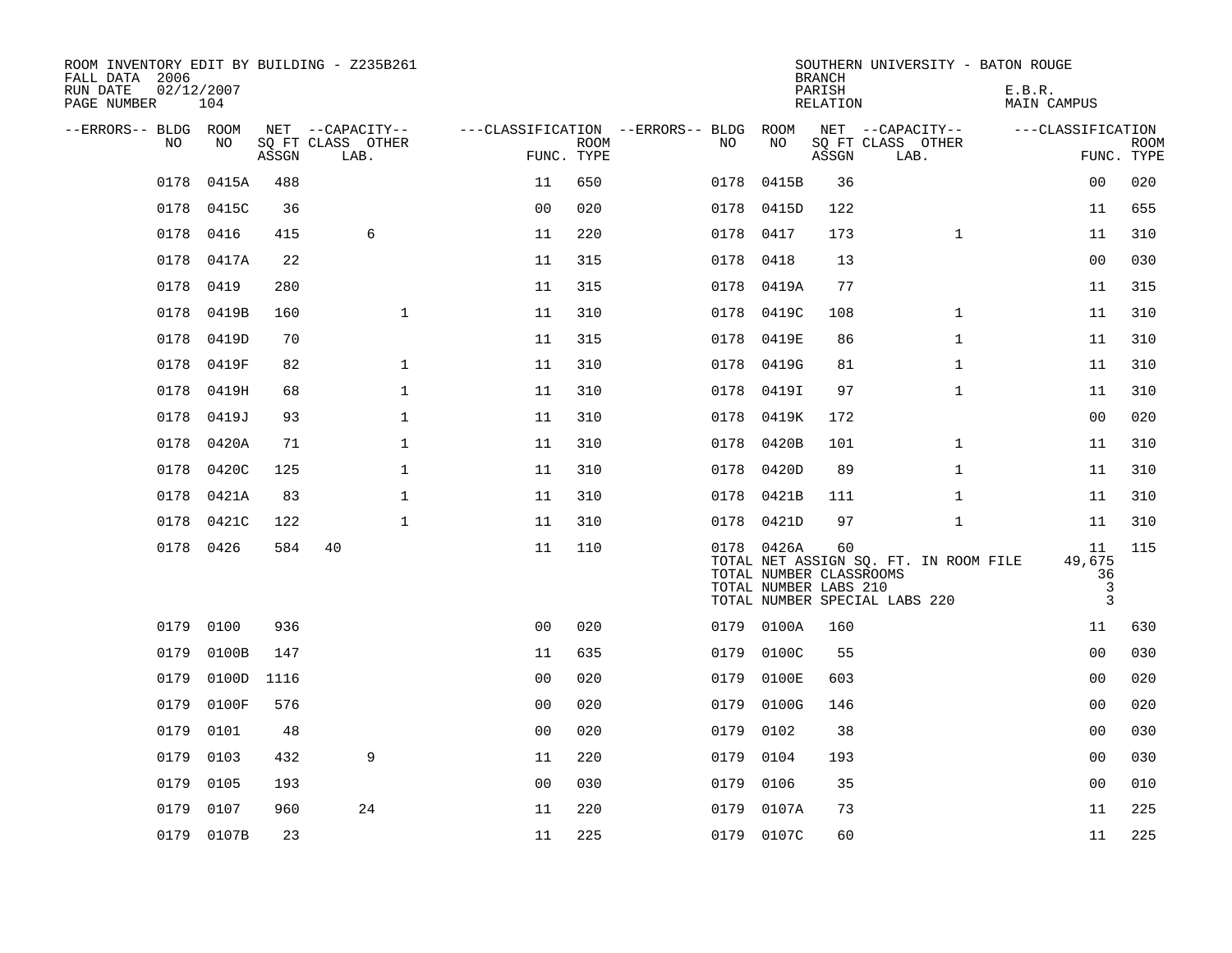| ROOM INVENTORY EDIT BY BUILDING - Z235B261<br>FALL DATA 2006<br>RUN DATE<br>PAGE NUMBER | 02/12/2007<br>105 |       |                                       |                |             |                                         |            | <b>BRANCH</b><br>PARISH<br><b>RELATION</b> |                                       | SOUTHERN UNIVERSITY - BATON ROUGE<br>E.B.R.<br><b>MAIN CAMPUS</b> |             |
|-----------------------------------------------------------------------------------------|-------------------|-------|---------------------------------------|----------------|-------------|-----------------------------------------|------------|--------------------------------------------|---------------------------------------|-------------------------------------------------------------------|-------------|
| --ERRORS-- BLDG ROOM<br>NO                                                              | NO                |       | NET --CAPACITY--<br>SQ FT CLASS OTHER |                | <b>ROOM</b> | ---CLASSIFICATION --ERRORS-- BLDG<br>NO | ROOM<br>NO |                                            | NET --CAPACITY--<br>SQ FT CLASS OTHER | ---CLASSIFICATION                                                 | <b>ROOM</b> |
|                                                                                         |                   | ASSGN | LAB.                                  |                | FUNC. TYPE  |                                         |            | ASSGN                                      | LAB.                                  |                                                                   | FUNC. TYPE  |
| 0179                                                                                    | 0107D             | 51    |                                       | 11             | 225         | 0179                                    | 0107E      | 84                                         |                                       | 11                                                                | 225         |
| 0179                                                                                    | 0107F             | 114   |                                       | 11             | 225         | 0179                                    | 0107G      | 52                                         |                                       | 11                                                                | 225         |
| 0179                                                                                    | 0107H             | 52    |                                       | 11             | 225         | 0179                                    | 0108       | 192                                        |                                       | 0 <sub>0</sub>                                                    | 020         |
| 0179                                                                                    | 0109              | 132   | 5                                     | 11             | 310         | 0179                                    | 0110       | 150                                        | $\mathbf{1}$                          | 11                                                                | 310         |
| 0179                                                                                    | 0111              | 134   | 5                                     | 11             | 310         | 0179                                    | 0112       | 150                                        | $\mathbf{1}$                          | 11                                                                | 310         |
| 0179                                                                                    | 0113              | 132   | $\mathbf 1$                           | 11             | 310         | 0179                                    | 0114       | 150                                        | 5                                     | 11                                                                | 310         |
| 0179                                                                                    | 0115              | 150   | $\mathbf{1}$                          | 11             | 310         | 0179                                    | 0116       | 184                                        | $\mathbf{1}$                          | 11                                                                | 310         |
| 0179                                                                                    | 0117              | 145   | $\mathbf{1}$                          | 11             | 310         | 0179                                    | 0117A      | 64                                         |                                       | 11                                                                | 315         |
| 0179                                                                                    | 0118              | 123   | $\mathbf 1$                           | 11             | 310         | 0179                                    | 0119       | 540                                        | 54                                    | 11                                                                | 110         |
| 0179                                                                                    | 0120              | 540   | 54                                    | 11             | 110         | 0179                                    | 0121       | 1659                                       | 41                                    | 11                                                                | 220         |
| 0179                                                                                    | 0121A             | 380   |                                       | 11             | 225         | 0179                                    | 0122       | 279                                        |                                       | 0 <sub>0</sub>                                                    | 030         |
| 0179                                                                                    | 0123              | 34    |                                       | 0 <sub>0</sub> | 030         | 0179                                    | 0125       | 265                                        |                                       | 11                                                                | 315         |
| 0179                                                                                    | 0125A             | 125   |                                       | 11             | 315         | 0179                                    | 0126       | 279                                        | $\mathbf{1}$                          | 11                                                                | 310         |
| 0179                                                                                    | 0127              | 290   |                                       | 11             | 350         | 0179                                    | 0128       |                                            | 1675 145                              | 11                                                                | 110         |
| 0179                                                                                    | 0128A             | 119   |                                       | 11             | 115         | 0179                                    | 0129       | 502                                        | 12                                    | 11                                                                | 220         |
| 0179                                                                                    | 0130              | 270   |                                       | 0 <sub>0</sub> | 020         | 0179                                    | 0131       | 360                                        |                                       | 0 <sub>0</sub>                                                    | 030         |
| 0179                                                                                    | 0131A             | 93    |                                       | 0 <sub>0</sub> | 030         | 0179                                    | 0131B      | 26                                         |                                       | 0 <sub>0</sub>                                                    | 030         |
| 0179                                                                                    | 0132              | 277   |                                       | 0 <sub>0</sub> | 030         | 0179                                    | 0200       | 925                                        |                                       | 00                                                                | 020         |
| 0179                                                                                    | 0200A             | 44    |                                       | 0 <sub>0</sub> | 010         | 0179                                    | 0200B      | 426                                        |                                       | 00                                                                | 020         |
| 0179                                                                                    | 0200C             | 931   |                                       | 0 <sub>0</sub> | 020         | 0179                                    | 0200D      | 364                                        |                                       | 00                                                                | 020         |
| 0179                                                                                    | 0200E             | 385   |                                       | 0 <sub>0</sub> | 020         | 0179                                    | 0200F      | 444                                        |                                       | 0 <sub>0</sub>                                                    | 020         |
| 0179                                                                                    | 0201F             | 256   |                                       | 0 <sub>0</sub> | 030         | 0179                                    | 0202       | 323                                        | 32                                    | 11                                                                | 110         |
| 0179                                                                                    | 0203              | 432   | 35                                    | 10             | 410         | 0179                                    | 0204       | 262                                        | 17                                    | 10                                                                | 110         |
| 0179                                                                                    | 0204A             | 70    |                                       | 11             | 455         | 0179                                    | 0204B      | 92                                         |                                       | 11                                                                | 455         |
| 0179                                                                                    | 0204C             | 192   |                                       | 11             | 455         | 0179                                    | 0205A      | 102                                        | $\mathbf{1}$                          | 11                                                                | 310         |
|                                                                                         | 0179 0205B        | 114   | $\mathbf{1}$                          | 11             | 310         |                                         | 0179 0207  | 98                                         | $\overline{4}$                        | 11                                                                | 310         |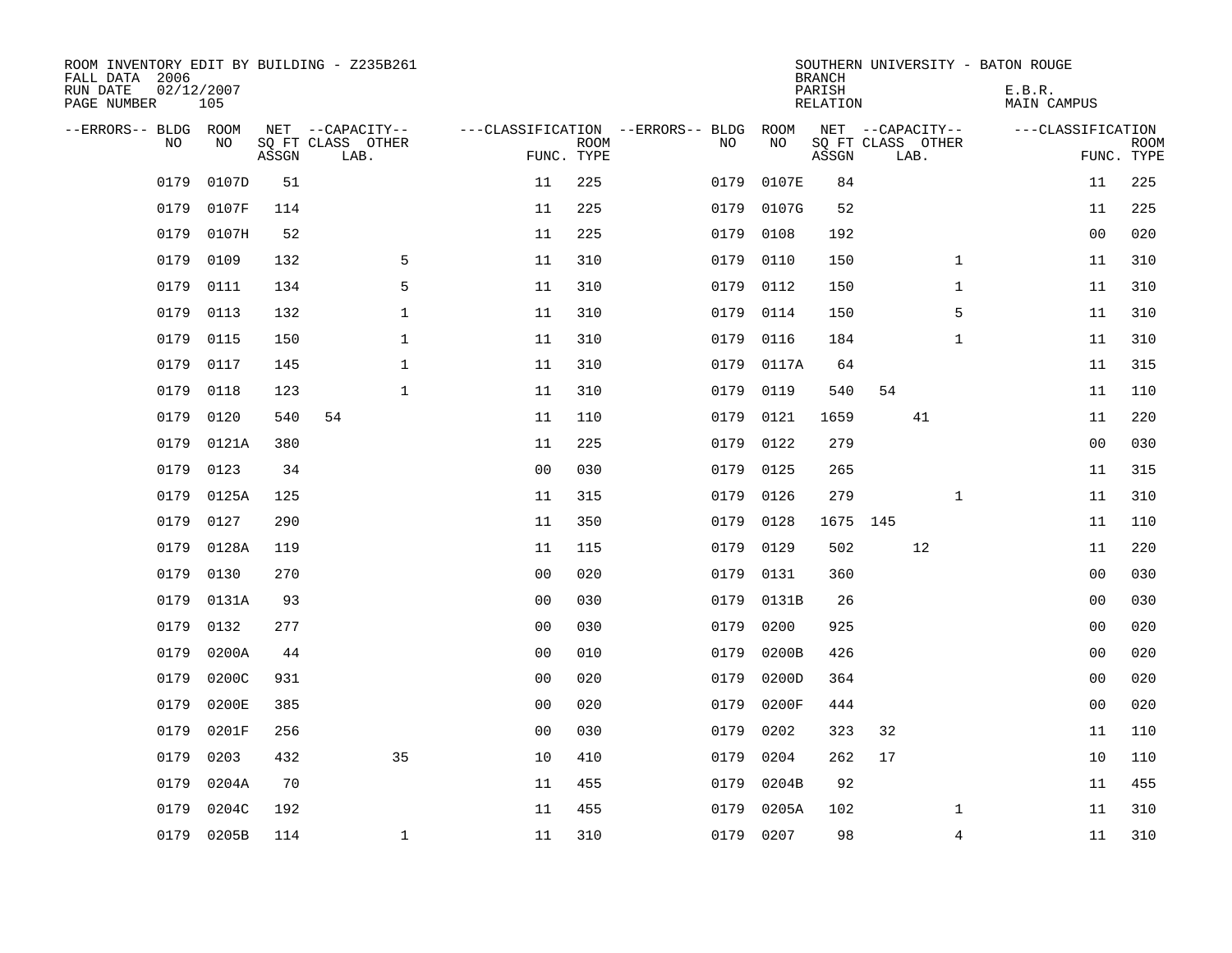| ROOM INVENTORY EDIT BY BUILDING - Z235B261<br>FALL DATA 2006<br>RUN DATE<br>PAGE NUMBER | 02/12/2007<br>106 |       |                                               |                |                           |                                         |            | <b>BRANCH</b><br>PARISH<br><b>RELATION</b> | SOUTHERN UNIVERSITY - BATON ROUGE             | E.B.R.<br><b>MAIN CAMPUS</b> |                           |
|-----------------------------------------------------------------------------------------|-------------------|-------|-----------------------------------------------|----------------|---------------------------|-----------------------------------------|------------|--------------------------------------------|-----------------------------------------------|------------------------------|---------------------------|
| --ERRORS-- BLDG<br>NO.                                                                  | ROOM<br>NO        | ASSGN | NET --CAPACITY--<br>SQ FT CLASS OTHER<br>LAB. |                | <b>ROOM</b><br>FUNC. TYPE | ---CLASSIFICATION --ERRORS-- BLDG<br>NO | ROOM<br>NO | ASSGN                                      | NET --CAPACITY--<br>SQ FT CLASS OTHER<br>LAB. | ---CLASSIFICATION            | <b>ROOM</b><br>FUNC. TYPE |
| 0179                                                                                    | 0208              | 98    | $\mathbf 1$                                   | 11             | 310                       | 0179                                    | 0209       | 213                                        | $\mathbf{1}$                                  | 11                           | 310                       |
| 0179                                                                                    | 0210              | 98    | $\mathbf 1$                                   | 11             | 310                       | 0179                                    | 0211       | 155                                        | $\mathbf{1}$                                  | 11                           | 310                       |
| 0179                                                                                    | 0212              | 98    | $\mathbf{1}$                                  | 11             | 310                       | 0179                                    | 0213       | 111                                        | $\mathbf{1}$                                  | 11                           | 310                       |
| 0179                                                                                    | 0214              | 112   | $\mathbf{1}$                                  | 11             | 310                       | 0179                                    | 0215       | 128                                        |                                               | 11                           | 730                       |
| 0179                                                                                    | 0216              | 110   | $\mathbf{1}$                                  | 11             | 310                       | 0179                                    | 0217       | 104                                        | $\mathbf{1}$                                  | 11                           | 310                       |
| 0179                                                                                    | 0218              | 246   |                                               | 0 <sub>0</sub> | 030                       | 0179                                    | 0219       | 184                                        |                                               | 0 <sub>0</sub>               | 020                       |
| 0179                                                                                    | 0220              | 102   | $\mathbf 1$                                   | 11             | 310                       | 0179                                    | 0221       | 144                                        | $\mathbf{1}$                                  | 11                           | 310                       |
| 0179                                                                                    | 0222              | 99    | $\mathbf 1$                                   | 11             | 310                       | 0179                                    | 0223       | 108                                        | $\mathbf{1}$                                  | 11                           | 310                       |
| 0179                                                                                    | 0224              | 132   | $\mathbf{1}$                                  | 11             | 310                       | 0179                                    | 0225       | 108                                        | $\mathbf{1}$                                  | 11                           | 310                       |
| 0179                                                                                    | 0226              | 441   | 9                                             | 11             | 220                       | 0179                                    | 0226A      | 50                                         |                                               | 11                           | 225                       |
| 0179                                                                                    | 0227              | 108   | $\mathbf 1$                                   | 11             | 310                       | 0179                                    | 0228       | 108                                        | $\mathbf{1}$                                  | 11                           | 310                       |
| 0179                                                                                    | 0229              | 114   | $\mathbf 1$                                   | 11             | 310                       | 0179                                    | 0230       | 432                                        | 40                                            | 10                           | 210                       |
| 0179                                                                                    | 0230A             | 195   | 20                                            | 10             | 410                       | 0179                                    | 0231       | 108                                        |                                               | 11                           | 315                       |
| 0179                                                                                    | 0231A             | 90    |                                               | 11             | 315                       | 0179                                    | 0231B      | 156                                        | $\mathbf{1}$                                  | 11                           | 310                       |
| 0179                                                                                    | 0232              | 542   |                                               | 11             | 730                       | 0179                                    | 0233       | 180                                        |                                               | 11                           | 730                       |
| 0179                                                                                    | 0234              | 143   | $\mathbf{1}$                                  | 11             | 310                       | 0179                                    | 0235       | 184                                        |                                               | 11                           | 730                       |
| 0179                                                                                    | 0236              | 99    | $\mathbf 1$                                   | 11             | 310                       | 0179                                    | 0237       | 301                                        | 30                                            | 11                           | 110                       |
| 0179                                                                                    | 0238              | 132   | $\mathbf 1$                                   | 11             | 310                       | 0179                                    | 0239       | 99                                         | $\mathbf{1}$                                  | 11                           | 310                       |
| 0179                                                                                    | 0240A             | 487   | 39                                            | 10             | 110                       | 0179                                    | 0240B      | 487                                        | 20                                            | 11                           | 110                       |
| 0179                                                                                    | 0241              | 99    | $\mathbf{1}$                                  | 11             | 310                       | 0179                                    | 0242       | 99                                         | $\mathbf{1}$                                  | 11                           | 310                       |
| 0179                                                                                    | 0243              | 99    | $\mathbf{1}$                                  | 11             | 310                       | 0179                                    | 0244       | 99                                         | $\mathbf{1}$                                  | 11                           | 310                       |
| 0179                                                                                    | 0245              | 99    | $\mathbf 1$                                   | 11             | 310                       | 0179                                    | 0246       | 99                                         |                                               | 11                           | 315                       |
| 0179                                                                                    | 0246A             | 82    |                                               | 11             | 315                       | 0179                                    | 0246B      | 132                                        | $\mathbf{1}$                                  | 11                           | 310                       |
| 0179                                                                                    | 0247              | 124   |                                               | 11             | 315                       | 0179                                    | 0247A      | 116                                        | $\mathbf{1}$                                  | 11                           | 310                       |
| 0179                                                                                    | 0247B             | 120   | $\mathbf{1}$                                  | 11             | 310                       | 0179                                    | 0247C      | 100                                        | $\mathbf{1}$                                  | 11                           | 310                       |
| 0179                                                                                    | 0247D             | 100   | $\mathbf{1}$                                  | 11             | 310                       |                                         | 0179 0247E | 79                                         |                                               | 11                           | 730                       |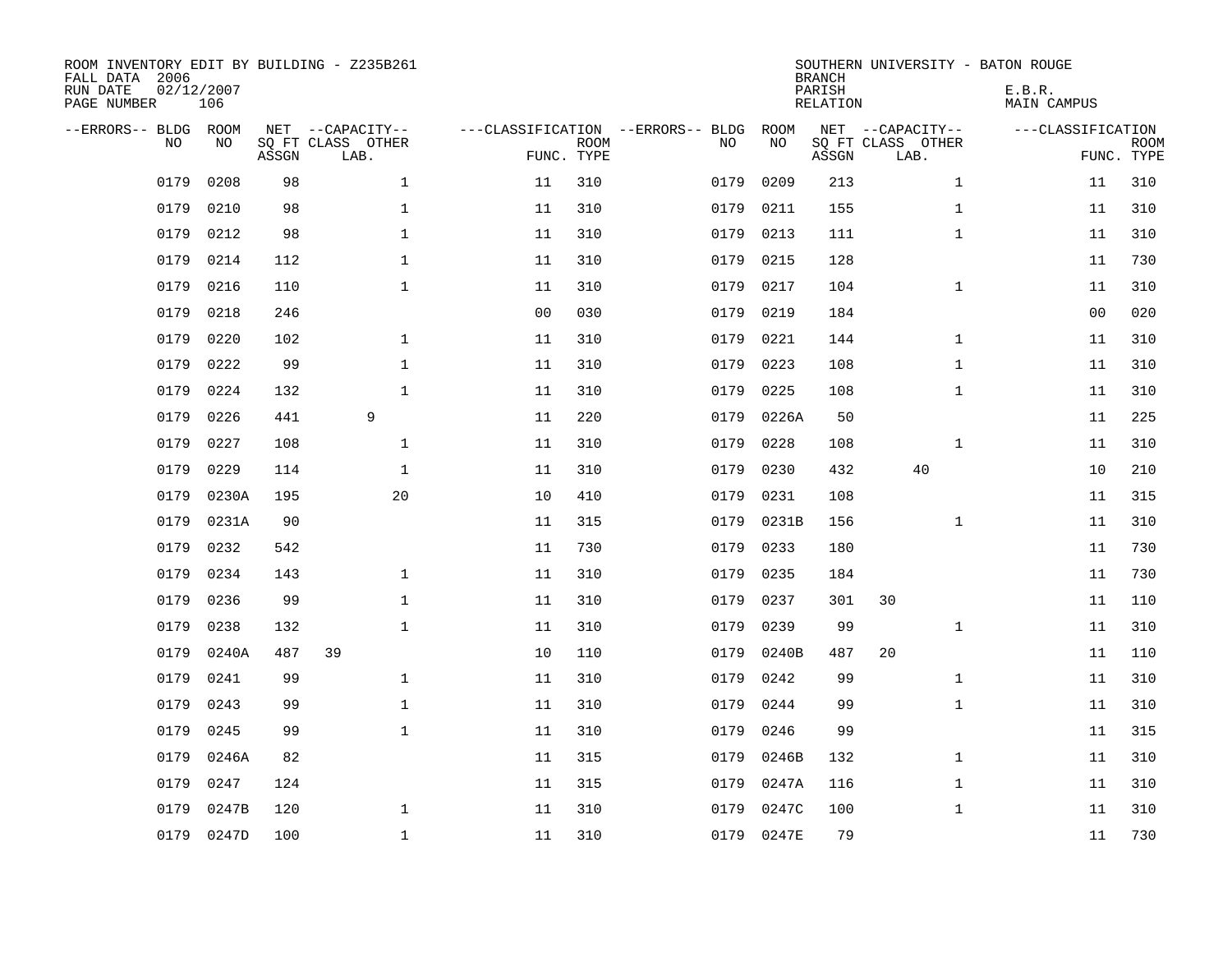| ROOM INVENTORY EDIT BY BUILDING - Z235B261<br>FALL DATA 2006<br>RUN DATE<br>PAGE NUMBER | 02/12/2007<br>107 |       |                           |                |             |                                              |                                                  | <b>BRANCH</b><br>PARISH<br><b>RELATION</b> | SOUTHERN UNIVERSITY - BATON ROUGE                                      | E.B.R. | <b>MAIN CAMPUS</b>                |             |
|-----------------------------------------------------------------------------------------|-------------------|-------|---------------------------|----------------|-------------|----------------------------------------------|--------------------------------------------------|--------------------------------------------|------------------------------------------------------------------------|--------|-----------------------------------|-------------|
| --ERRORS-- BLDG ROOM<br>NO                                                              | NO                |       | NET --CAPACITY--          |                | <b>ROOM</b> | ---CLASSIFICATION --ERRORS-- BLDG ROOM<br>NO | NO                                               |                                            | NET --CAPACITY--                                                       |        | ---CLASSIFICATION                 | <b>ROOM</b> |
|                                                                                         |                   | ASSGN | SQ FT CLASS OTHER<br>LAB. |                | FUNC. TYPE  |                                              |                                                  | ASSGN                                      | SQ FT CLASS OTHER<br>LAB.                                              |        |                                   | FUNC. TYPE  |
| 0179                                                                                    | 0248              | 110   | $\mathbf 1$               | 11             | 310         | 0179                                         | 0249                                             | 95                                         | $\mathbf{1}$                                                           |        | 11                                | 310         |
| 0179                                                                                    | 0250              | 94    | $\mathbf 1$               | 11             | 310         | 0179                                         | 0251                                             | 315                                        | 6                                                                      |        | 11                                | 220         |
| 0179                                                                                    | 0251A             | 168   |                           | 11             | 225         | 0179                                         | 0251B                                            | 36                                         |                                                                        |        | 11                                | 225         |
| 0179                                                                                    | 0252              | 97    | $\mathbf{1}$              | 11             | 310         | 0179                                         | 0253                                             | 420                                        |                                                                        |        | 11                                | 650         |
| 0179                                                                                    | 0254              | 650   |                           | 11             | 650         | 0179                                         | 0255                                             | 142                                        | 3                                                                      |        | 11                                | 250         |
| 0179                                                                                    | 0256              | 192   | 13                        | 11             | 110         | 0179                                         | 0258                                             | 256                                        |                                                                        |        | 0 <sub>0</sub>                    | 020         |
| 0179                                                                                    | 0259              | 54    |                           | 11             | 730         | 0179                                         | 0300                                             | 1258                                       |                                                                        |        | 0 <sub>0</sub>                    | 020         |
| 0179                                                                                    | 0301              | 41    |                           | 11             | 730         | 0179                                         | 0302                                             | 252                                        |                                                                        |        | 0 <sub>0</sub>                    | 030         |
| 0179                                                                                    | 0302A             | 44    |                           | 0 <sub>0</sub> | 030         | 0179                                         | 0303                                             | 490                                        | 10                                                                     |        | 11                                | 220         |
| 0179                                                                                    | 0303A             | 98    |                           | 11             | 225         | 0179                                         | 0304                                             | 965                                        | 80                                                                     |        | 11                                | 110         |
| 0179                                                                                    | 0305              | 548   | 50                        | 11             | 110         | 0179                                         | 0306                                             | 291                                        |                                                                        |        | 0 <sub>0</sub>                    | 020         |
| 0179                                                                                    | 0307              | 89    | $\mathbf{1}$              | 11             | 310         | 0179                                         | 0308                                             | 89                                         | $\mathbf{1}$                                                           |        | 11                                | 310         |
| 0179                                                                                    | 0309              | 90    | $\mathbf 1$               | 11             | 310         | 0179                                         | 0310                                             | 103                                        | $\mathbf{1}$                                                           |        | 11                                | 310         |
| 0179                                                                                    | 0311              | 93    | $\mathbf{1}$              | 11             | 310         | 0179                                         | 0312                                             | 83                                         | $\mathbf{1}$                                                           |        | 11                                | 310         |
| 0179                                                                                    | 0313              | 298   | 6                         | 11             | 220         |                                              | 0179 0313A                                       | 95                                         |                                                                        |        | 11                                | 225         |
| 0179                                                                                    | 0313B             | 79    |                           | 11             | 225         | 0179                                         | 0313C                                            | 88                                         |                                                                        |        | 11                                | 225         |
| 0179                                                                                    | 0314              | 272   | 6                         | 11             | 220         |                                              | 0179 0314A                                       | 73                                         |                                                                        |        | 11                                | 225         |
| 0179                                                                                    | 0314B             | 73    |                           | 11             | 225         | 0179                                         | 0314C                                            | 83                                         |                                                                        |        | 11                                | 225         |
| 0179                                                                                    | 0314D             | 80    |                           | 11             | 225         |                                              | 0179 0315                                        | 124                                        |                                                                        |        | 00                                | 030         |
| 0179                                                                                    | 0316              | 185   |                           | 0 <sub>0</sub> | 030         |                                              | 0179 0317                                        | 241                                        |                                                                        |        | 11                                | 315         |
| 0179                                                                                    | 0317A             | 218   | $\mathbf{1}$              | 11             | 310         |                                              | 0179 0317B                                       | 107                                        |                                                                        |        | 11                                | 315         |
| 0179                                                                                    | 0318              | 188   |                           | 0 <sub>0</sub> | 020         |                                              | TOTAL NUMBER CLASSROOMS<br>TOTAL NUMBER LABS 210 |                                            | TOTAL NET ASSIGN SQ. FT. IN ROOM FILE<br>TOTAL NUMBER SPECIAL LABS 220 |        | 26,373<br>11<br>$\mathbf{1}$<br>9 |             |
|                                                                                         | 0180 0100         | 166   | $\mathbf{1}$              | 21             | 310         |                                              | 0180 0101                                        | 26                                         | $\mathbf{1}$                                                           |        | 11                                | 310         |
|                                                                                         | 0180 0102         | 40    |                           | 0 <sub>0</sub> | 030         |                                              | 0180 0103                                        | 6                                          | $\mathbf{1}$                                                           |        | 11                                | 310         |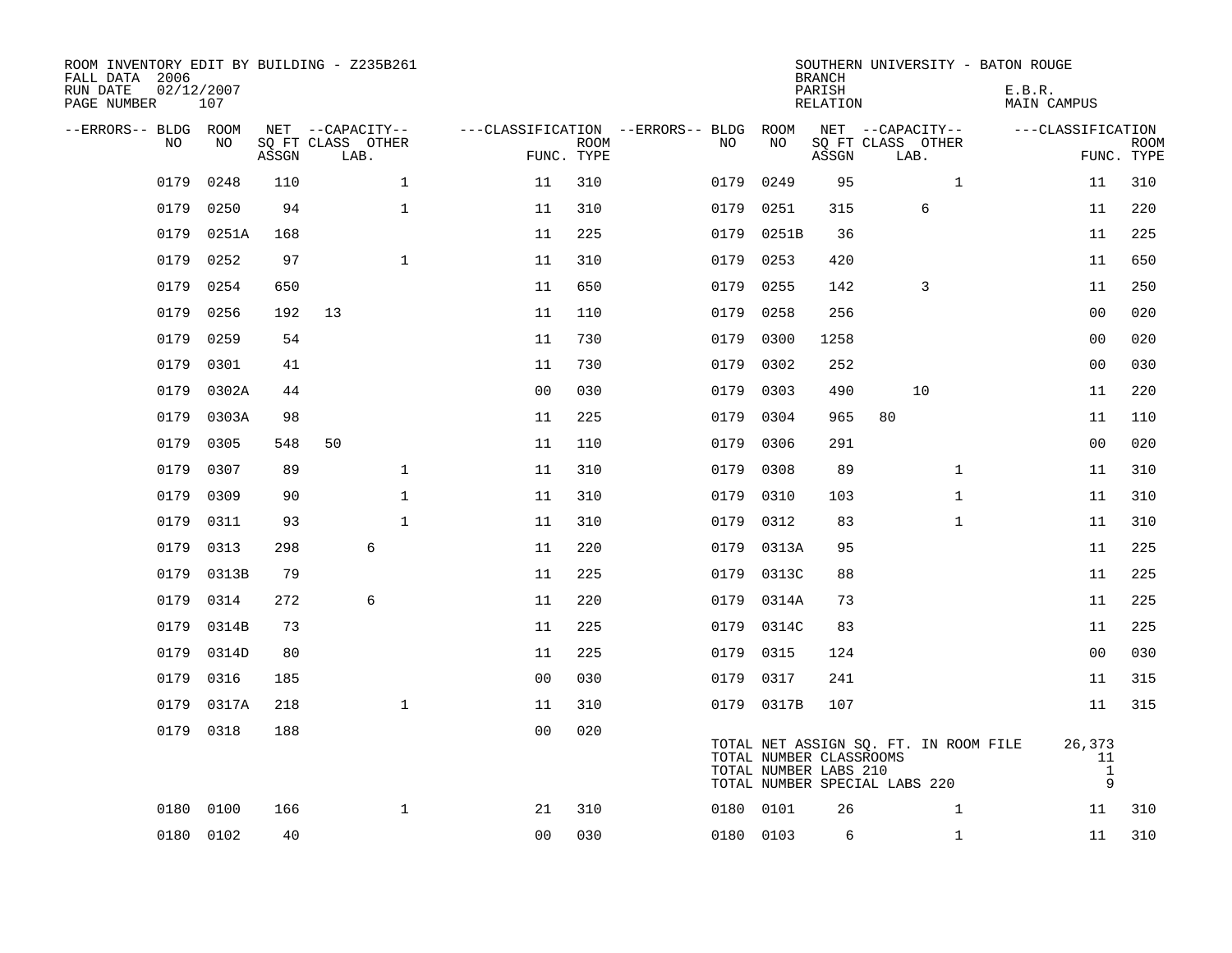| ROOM INVENTORY EDIT BY BUILDING - Z235B261<br>FALL DATA 2006<br>RUN DATE<br>02/12/2007 |             |       |                                       |                                        |      |     |                                                                                   | <b>BRANCH</b><br>PARISH |                                       |                                       | SOUTHERN UNIVERSITY - BATON ROUGE<br>E.B.R. |                   |             |
|----------------------------------------------------------------------------------------|-------------|-------|---------------------------------------|----------------------------------------|------|-----|-----------------------------------------------------------------------------------|-------------------------|---------------------------------------|---------------------------------------|---------------------------------------------|-------------------|-------------|
| PAGE NUMBER                                                                            | 108         |       |                                       |                                        |      |     |                                                                                   | RELATION                |                                       |                                       | MAIN CAMPUS                                 |                   |             |
| --ERRORS-- BLDG ROOM<br>N <sub>O</sub>                                                 | NO.         |       | NET --CAPACITY--<br>SQ FT CLASS OTHER | ---CLASSIFICATION --ERRORS-- BLDG ROOM |      | NO. | NO                                                                                |                         | NET --CAPACITY--<br>SQ FT CLASS OTHER |                                       |                                             | ---CLASSIFICATION | <b>ROOM</b> |
|                                                                                        |             | ASSGN | LAB.                                  | FUNC. TYPE                             | ROOM |     | TOTAL NUMBER CLASSROOMS<br>TOTAL NUMBER LABS 210<br>TOTAL NUMBER SPECIAL LABS 220 | ASSGN                   | LAB.                                  | TOTAL NET ASSIGN SQ. FT. IN ROOM FILE |                                             | FUNC. TYPE<br>198 |             |
| 0181 0114                                                                              |             | 68    |                                       | 0 <sub>0</sub>                         | 020  |     | 0181 0115                                                                         | 42                      |                                       |                                       |                                             | 10                | 919         |
| 0181 0116                                                                              |             | 42    |                                       | 10                                     | 919  |     | 0181 0117                                                                         | 204                     |                                       |                                       |                                             | 10                | 660         |
| 0181 0118                                                                              |             | 80    |                                       | 0 <sub>0</sub>                         | 020  |     | 0181 0119                                                                         | 96                      |                                       |                                       |                                             | 0 <sub>0</sub>    | 030         |
| 0181 0120                                                                              |             | 70    |                                       | 0 <sub>0</sub>                         | 030  |     | 0181 A0101E                                                                       | 180                     |                                       | 2                                     |                                             | 10                | 910         |
|                                                                                        | 0181 A0102E | 36    |                                       | 10                                     | 935  |     | 0181 A0103E                                                                       | 54                      |                                       |                                       |                                             | 10                | 919         |
|                                                                                        | 0181 A0104E | 180   | 2                                     | 10                                     | 910  |     | 0181 A0105E                                                                       | 180                     |                                       | 2                                     |                                             | 10                | 910         |
|                                                                                        | 0181 A0106E | 25    |                                       | 10                                     | 919  |     | 0181 A0107E                                                                       | 114                     |                                       |                                       |                                             | 10                | 919         |
|                                                                                        | 0181 A0108E | 210   | 2                                     | 10                                     | 910  |     | 0181 A0109E                                                                       | 240                     |                                       |                                       |                                             | 10                | 935         |
|                                                                                        | 0181 A0110E | 45    |                                       | 0 <sub>0</sub>                         | 020  |     | 0181 A0111E                                                                       | 72                      |                                       |                                       |                                             | 0 <sub>0</sub>    | 020         |
|                                                                                        | 0181 A0112E | 45    |                                       | 0 <sub>0</sub>                         | 020  |     | 0181 A0113E                                                                       | 240                     |                                       |                                       |                                             | 10                | 935         |
|                                                                                        | 0181 A0114E | 210   | 2                                     | 10                                     | 910  |     | 0181 A0115E                                                                       | 114                     |                                       |                                       |                                             | 10                | 919         |
|                                                                                        | 0181 A0116E | 25    |                                       | 10                                     | 919  |     | 0181 A0117E                                                                       | 180                     |                                       | 2                                     |                                             | 10                | 910         |
|                                                                                        | 0181 A0118E | 180   | 2                                     | 10                                     | 910  |     | 0181 A0119E                                                                       | 54                      |                                       |                                       |                                             | 10                | 919         |
|                                                                                        | 0181 A0120E | 36    | 2                                     | 10                                     | 935  |     | 0181 A0121E                                                                       | 180                     |                                       | 4                                     |                                             | 10                | 910         |
|                                                                                        | 0181 A0122E | 75    |                                       | 0 <sub>0</sub>                         | 020  |     | 0181 B0X01N                                                                       | 192                     |                                       | 2                                     |                                             | 10                | 910         |
|                                                                                        | 0181 B0X01W | 192   | 2                                     | 10                                     | 910  |     | 0181 B0X02N                                                                       | 36                      |                                       |                                       |                                             | 10                | 935         |
|                                                                                        | 0181 B0X02W | 36    |                                       | 10                                     | 935  |     | 0181 B0X03N                                                                       | 63                      |                                       |                                       |                                             | 10                | 919         |
|                                                                                        | 0181 B0X03W | 63    |                                       | 10                                     | 919  |     | 0181 B0X04N                                                                       | 192                     |                                       | 2                                     |                                             | 10                | 910         |
|                                                                                        | 0181 B0X04W | 192   | 2                                     | 10                                     | 910  |     | 0181 B0X05N                                                                       | 192                     |                                       | 2                                     |                                             | 10                | 910         |
|                                                                                        | 0181 B0X05W | 192   | $\sqrt{2}$                            | 10                                     | 910  |     | 0181 B0X06N                                                                       | 18                      |                                       |                                       |                                             | 10                | 919         |
|                                                                                        | 0181 B0X06W | 18    |                                       | 10                                     | 919  |     | 0181 B0X07N                                                                       | 72                      |                                       |                                       |                                             | 10                | 919         |
|                                                                                        | 0181 B0X07W | 72    |                                       | 10                                     | 919  |     | 0181 B0X08N                                                                       | 192                     |                                       | $\overline{2}$                        |                                             | 10                | 910         |
|                                                                                        | 0181 B0X08W | 192   | 2                                     | 10                                     | 910  |     | 0181 B0X09N                                                                       | 168                     |                                       |                                       |                                             | 10                | 935         |
|                                                                                        | 0181 B0X09W | 168   |                                       | 10                                     | 935  |     | 0181 B0X10N                                                                       | 45                      |                                       |                                       |                                             | 0 <sub>0</sub>    | 020         |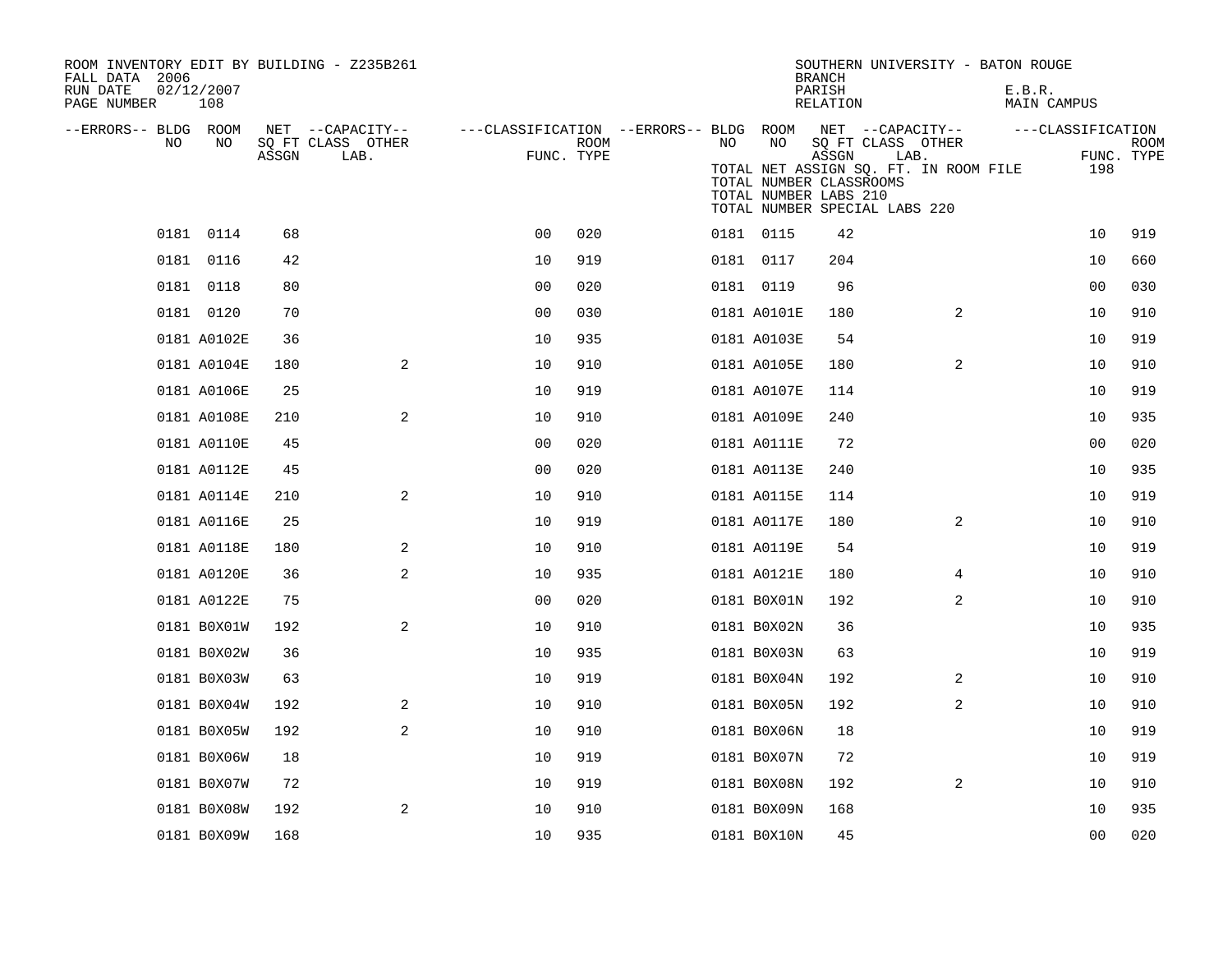| ROOM INVENTORY EDIT BY BUILDING - Z235B261<br>FALL DATA 2006<br>RUN DATE<br>PAGE NUMBER | 02/12/2007<br>109 |       |                           |                                   |      |     |             | <b>BRANCH</b><br>PARISH<br>RELATION | SOUTHERN UNIVERSITY - BATON ROUGE | E.B.R.<br>MAIN CAMPUS |                           |
|-----------------------------------------------------------------------------------------|-------------------|-------|---------------------------|-----------------------------------|------|-----|-------------|-------------------------------------|-----------------------------------|-----------------------|---------------------------|
| --ERRORS-- BLDG ROOM                                                                    |                   |       | NET --CAPACITY--          | ---CLASSIFICATION --ERRORS-- BLDG |      |     | ROOM        |                                     | NET --CAPACITY--                  | ---CLASSIFICATION     |                           |
| NO.                                                                                     | N <sub>O</sub>    | ASSGN | SQ FT CLASS OTHER<br>LAB. | FUNC. TYPE                        | ROOM | NO. | NO          | ASSGN                               | SQ FT CLASS OTHER<br>LAB.         |                       | <b>ROOM</b><br>FUNC. TYPE |
|                                                                                         | 0181 B0X10W       | 45    |                           | 0 <sub>0</sub>                    | 020  |     | 0181 B0X11N | 452                                 |                                   | 00                    | 020                       |
|                                                                                         | 0181 B0X11W       | 452   |                           | 00                                | 020  |     | 0181 B0X12N | 45                                  |                                   | 00                    | 020                       |
|                                                                                         | 0181 B0X12W       | 20    |                           | 0 <sub>0</sub>                    | 020  |     | 0181 B0X13N | 168                                 |                                   | 10                    | 935                       |
|                                                                                         | 0181 B0X13W       | 168   |                           | 10                                | 935  |     | 0181 B0X14N | 192                                 | 2                                 | 10                    | 910                       |
|                                                                                         | 0181 B0X14W       | 192   | $\mathbf{2}$              | 10                                | 910  |     | 0181 B0X15N | 72                                  |                                   | 10                    | 919                       |
|                                                                                         | 0181 B0X15W       | 72    |                           | 10                                | 919  |     | 0181 B0X16N | 18                                  |                                   | 10                    | 919                       |
|                                                                                         | 0181 B0X16W       | 18    |                           | 10                                | 919  |     | 0181 B0X17N | 192                                 | 2                                 | 10                    | 910                       |
|                                                                                         | 0181 B0X17W       | 192   | 2                         | 10                                | 910  |     | 0181 B0X18N | 192                                 | 2                                 | 10                    | 910                       |
|                                                                                         | 0181 B0X18W       | 192   | 2                         | 10                                | 910  |     | 0181 B0X19  | 63                                  |                                   | 10                    | 919                       |
|                                                                                         | 0181 B0X19N       | 63    |                           | 10                                | 919  |     | 0181 B0X19W | 63                                  |                                   | 10                    | 919                       |
|                                                                                         | 0181 B0X20N       | 36    |                           | 10                                | 935  |     | 0181 B0X20W | 36                                  |                                   | 10                    | 935                       |
|                                                                                         | 0181 C0X01N       | 192   | 2                         | 10                                | 910  |     | 0181 C0X01W | 192                                 | 2                                 | 10                    | 910                       |
|                                                                                         | 0181 C0X02N       | 36    |                           | 10                                | 935  |     | 0181 C0X02W | 36                                  |                                   | 10                    | 935                       |
|                                                                                         | 0181 C0X03N       | 63    |                           | 10                                | 919  |     | 0181 C0X03W | 63                                  |                                   | 10                    | 919                       |
|                                                                                         | 0181 C0X04N       | 192   | 2                         | 10                                | 910  |     | 0181 C0X04W | 192                                 | 2                                 | 10                    | 910                       |
|                                                                                         | 0181 C0X05N       | 192   | 2                         | 10                                | 910  |     | 0181 C0X05W | 192                                 | 2                                 | 10                    | 910                       |
|                                                                                         | 0181 C0X06N       | 18    |                           | 10                                | 919  |     | 0181 C0X06W | 18                                  |                                   | 10                    | 919                       |
|                                                                                         | 0181 C0X07N       | 72    |                           | 10                                | 919  |     | 0181 C0X07W | 72                                  |                                   | 10                    | 919                       |
|                                                                                         | 0181 C0X08N       | 240   | 2                         | 10                                | 910  |     | 0181 C0X08W | 240                                 | 2                                 | 10                    | 910                       |
|                                                                                         | 0181 C0X09N       | 210   |                           | 10                                | 935  |     | 0181 C0X09W | 210                                 |                                   | 10                    | 935                       |
|                                                                                         | 0181 C0X10N       | 45    |                           | 0 <sub>0</sub>                    | 020  |     | 0181 C0X10W | 45                                  |                                   | 00                    | 020                       |
|                                                                                         | 0181 C0X11N       | 84    |                           | 0 <sub>0</sub>                    | 020  |     | 0181 C0X11W | 84                                  |                                   | 00                    | 020                       |
|                                                                                         | 0181 C0X12N       | 45    |                           | 00                                | 020  |     | 0181 C0X12W | 45                                  |                                   | 0 <sub>0</sub>        | 020                       |
|                                                                                         | 0181 C0X13N       | 210   |                           | 10                                | 935  |     | 0181 C0X13W | 210                                 |                                   | 10                    | 935                       |
|                                                                                         | 0181 C0X14N       | 240   | 2                         | 10                                | 910  |     | 0181 C0X14W | 210                                 |                                   | 10                    | 935                       |
|                                                                                         | 0181 C0X15N       | 72    |                           | 10                                | 919  |     | 0181 C0X15W | 72                                  |                                   | 10                    | 919                       |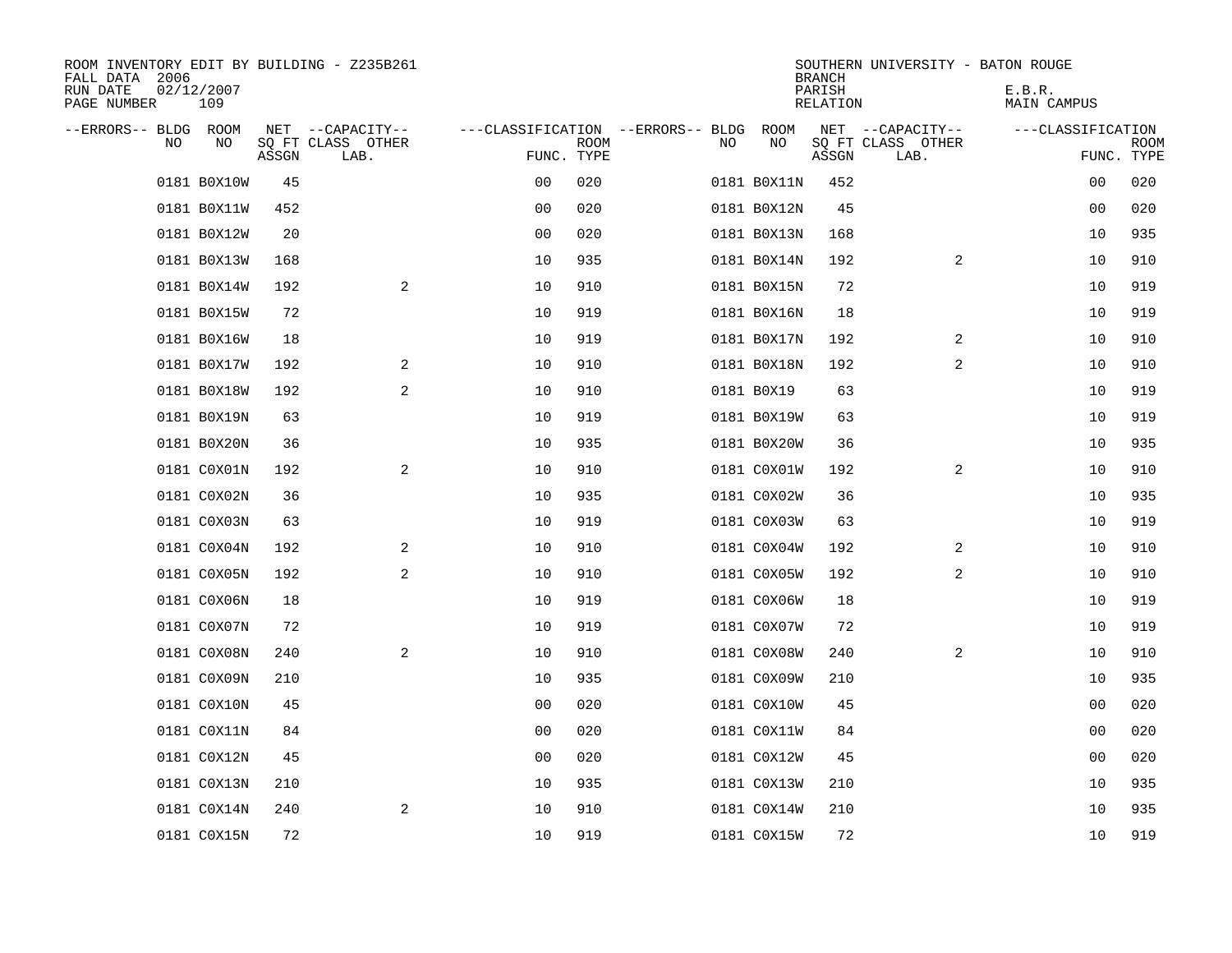| ROOM INVENTORY EDIT BY BUILDING - Z235B261<br>FALL DATA 2006<br>RUN DATE<br>PAGE NUMBER | 02/12/2007<br>110 |       |                           |                                   |             |    |             | <b>BRANCH</b><br>PARISH<br>RELATION | SOUTHERN UNIVERSITY - BATON ROUGE | E.B.R.<br>MAIN CAMPUS |                |                           |
|-----------------------------------------------------------------------------------------|-------------------|-------|---------------------------|-----------------------------------|-------------|----|-------------|-------------------------------------|-----------------------------------|-----------------------|----------------|---------------------------|
| --ERRORS-- BLDG ROOM                                                                    |                   |       | NET --CAPACITY--          | ---CLASSIFICATION --ERRORS-- BLDG |             |    | ROOM        |                                     | NET --CAPACITY--                  | ---CLASSIFICATION     |                |                           |
| <b>NO</b>                                                                               | N <sub>O</sub>    | ASSGN | SQ FT CLASS OTHER<br>LAB. | FUNC. TYPE                        | <b>ROOM</b> | NO | NO          | ASSGN                               | SQ FT CLASS OTHER<br>LAB.         |                       |                | <b>ROOM</b><br>FUNC. TYPE |
|                                                                                         | 0181 C0X16N       | 18    |                           | 10                                | 919         |    | 0181 C0X16W | 18                                  |                                   |                       | 10             | 919                       |
|                                                                                         | 0181 C0X17N       | 192   | 2                         | 10                                | 910         |    | 0181 C0X17W | 192                                 | 2                                 |                       | 10             | 910                       |
|                                                                                         | 0181 C0X18N       | 192   | 2                         | 10                                | 910         |    | 0181 C0X18W | 192                                 | 2                                 |                       | 10             | 910                       |
|                                                                                         | 0181 C0X19N       | 63    |                           | 10                                | 919         |    | 0181 C0X19W | 63                                  |                                   |                       | 10             | 919                       |
|                                                                                         | 0181 C0X20N       | 36    |                           | 10                                | 935         |    | 0181 C0X20W | 36                                  |                                   |                       | 10             | 935                       |
|                                                                                         | 0181 C0X21N       | 192   | 2                         | 10                                | 910         |    | 0181 C0X21W | 192                                 | 2                                 |                       | 10             | 910                       |
|                                                                                         | 0181 C0101W       | 192   | 2                         | 10                                | 910         |    | 0181 L0X01  | 132                                 |                                   |                       | 00             | 020                       |
|                                                                                         | 0181 L0X02        | 156   |                           | 0 <sub>0</sub>                    | 020         |    | 0181 L0X03  | 105                                 |                                   |                       | 00             | 020                       |
|                                                                                         | 0181 L0X04        | 112   |                           | 0 <sub>0</sub>                    | 020         |    | 0181 L0X05  | 260                                 |                                   |                       | 00             | 020                       |
|                                                                                         | 0181 L0X06        | 418   |                           | 0 <sub>0</sub>                    | 020         |    | 0181 L0X07  | 252                                 |                                   |                       | 00             | 020                       |
|                                                                                         | 0181 L0X08        | 260   |                           | 0 <sub>0</sub>                    | 020         |    | 0181 L0X09  | 132                                 |                                   |                       | 00             | 020                       |
|                                                                                         | 0181 L0X10        | 156   |                           | 0 <sub>0</sub>                    | 020         |    | 0181 L0X11  | 105                                 |                                   |                       | 0 <sub>0</sub> | 020                       |
|                                                                                         | 0181 L0X12        | 98    |                           | 0 <sub>0</sub>                    | 020         |    | 0181 L0X13  | 64                                  |                                   |                       | 00             | 020                       |
|                                                                                         | 0181 L0X14        | 42    |                           | 0 <sub>0</sub>                    | 020         |    | 0181 L0X15  | 42                                  |                                   |                       | 00             | 020                       |
|                                                                                         | 0181 L0X16        | 174   |                           | 0 <sub>0</sub>                    | 020         |    | 0181 L0X17  | 35                                  |                                   |                       | 00             | 020                       |
|                                                                                         | 0181 L0X18        | 49    |                           | 0 <sub>0</sub>                    | 020         |    | 0181 L0X19  | 85                                  |                                   |                       | 00             | 020                       |
|                                                                                         | 0181 L0X20        | 96    |                           | 00                                | 020         |    | 0181 L0X21  | 70                                  |                                   |                       | 0 <sub>0</sub> | 030                       |
|                                                                                         | 0181 L0101        | 110   |                           | 0 <sub>0</sub>                    | 010         |    | 0181 L0102  | 143                                 |                                   |                       | 00             | 030                       |
|                                                                                         | 0181 L0103        | 176   |                           | 0 <sub>0</sub>                    | 030         |    | 0181 L0104  | 306                                 | $\mathbf{1}$                      |                       | 10             | 310                       |
|                                                                                         | 0181 L0105        | 260   |                           | 0 <sub>0</sub>                    | 020         |    | 0181 L0106  | 96                                  |                                   |                       | 00             | 020                       |
|                                                                                         | 0181 L0107        | 1150  |                           | 10                                | 650         |    | 0181 L0108  | 252                                 |                                   |                       | 0 <sub>0</sub> | 020                       |
|                                                                                         | 0181 L0109        | 96    |                           | 0 <sub>0</sub>                    | 020         |    | 0181 L0110  | 32                                  |                                   |                       | 10             | 660                       |
|                                                                                         | 0181 L0111        | 260   |                           | 0 <sub>0</sub>                    | 020         |    | 0181 L0112  | 110                                 |                                   |                       | 0 <sub>0</sub> | 010                       |
|                                                                                         | 0181 L0113        | 488   |                           | 0 <sub>0</sub>                    | 030         |    | 0181 M0X01N | 276                                 |                                   |                       | 00             | 020                       |
|                                                                                         | 0181 M0X01W       | 276   |                           | 0 <sub>0</sub>                    | 030         |    | 0181 M0X02N | 144                                 |                                   |                       | 10             | 935                       |
|                                                                                         | 0181 M0X02W       | 144   |                           | 10                                | 935         |    | 0181 M0X03N | 84                                  |                                   |                       | 10             | 935                       |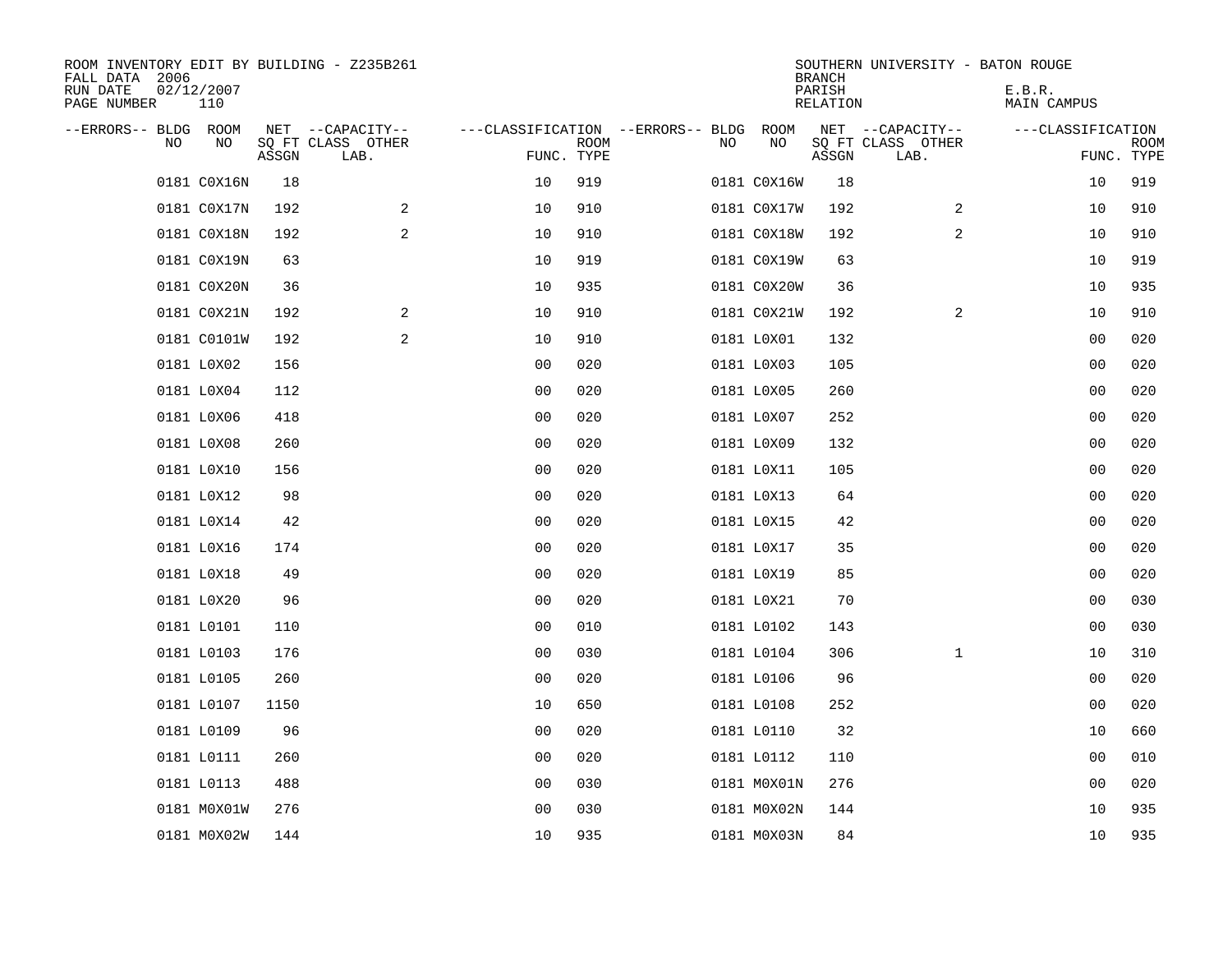| FALL DATA 2006          |      |                   |       | ROOM INVENTORY EDIT BY BUILDING - Z235B261 |                                        |                    |   |      |                 | <b>BRANCH</b>                                                                     |      | SOUTHERN UNIVERSITY - BATON ROUGE     |        |                   |                           |
|-------------------------|------|-------------------|-------|--------------------------------------------|----------------------------------------|--------------------|---|------|-----------------|-----------------------------------------------------------------------------------|------|---------------------------------------|--------|-------------------|---------------------------|
| RUN DATE<br>PAGE NUMBER |      | 02/12/2007<br>111 |       |                                            |                                        |                    |   |      |                 | PARISH<br>RELATION                                                                |      |                                       | E.B.R. | MAIN CAMPUS       |                           |
| --ERRORS-- BLDG ROOM    |      |                   |       | NET --CAPACITY--                           | ---CLASSIFICATION --ERRORS-- BLDG ROOM |                    |   |      |                 |                                                                                   |      | NET --CAPACITY--                      |        | ---CLASSIFICATION |                           |
|                         | NO.  | NO.               | ASSGN | SO FT CLASS OTHER<br>LAB.                  |                                        | ROOM<br>FUNC. TYPE |   | NO.  | NO              | ASSGN                                                                             | LAB. | SO FT CLASS OTHER                     |        |                   | <b>ROOM</b><br>FUNC. TYPE |
|                         |      | 0181 M0X04N       | 72    |                                            | 0 <sub>0</sub>                         | 010                |   |      | 0181 M0X05N 168 | TOTAL NUMBER CLASSROOMS<br>TOTAL NUMBER LABS 210<br>TOTAL NUMBER SPECIAL LABS 220 |      | TOTAL NET ASSIGN SQ. FT. IN ROOM FILE |        | 00<br>13,787      | 030                       |
| 6                       |      | 0185 0101         | 80    |                                            | 0 <sub>0</sub>                         | 810                | 6 |      | 0185 0102       | 80                                                                                |      |                                       |        | 0 <sub>0</sub>    | 810                       |
| 6                       |      | 0185 0103         | 80    |                                            | 00                                     | 810                | 6 |      | 0185 0104       | 80                                                                                |      |                                       |        | 0 <sub>0</sub>    | 810                       |
| 6                       |      | 0185 0105         | 80    |                                            | 0 <sub>0</sub>                         | 810                | 6 |      | 0185 0106       | 80                                                                                |      |                                       |        | 0 <sub>0</sub>    | 810                       |
| 6                       |      | 0185 0107         | 160   |                                            | 0 <sub>0</sub>                         | 890                |   |      |                 | TOTAL NUMBER CLASSROOMS<br>TOTAL NUMBER LABS 210<br>TOTAL NUMBER SPECIAL LABS 220 |      | TOTAL NET ASSIGN SQ. FT. IN ROOM FILE |        |                   |                           |
|                         |      | 0186 0117         | 330   | 20                                         | 10                                     | 110                |   |      | 0186 0118       | 330                                                                               | 10   |                                       |        | 10                | 110                       |
|                         |      | 0186 0121         | 330   | 10                                         | 10                                     | 110                | 9 |      | 0186 0123       | 330                                                                               | 5    |                                       |        | 10                | 110                       |
|                         |      | 0186 0151         | 330   | 28                                         | 10                                     | 110                |   |      | 0186 0206       | 330                                                                               | 16   |                                       |        | 10                | 110                       |
|                         | 0186 | 0216              | 330   | 8                                          | 10                                     | 110                |   | 0186 | 0217            | 330                                                                               | 10   |                                       |        | 10                | 110                       |
|                         | 0186 | 0218              | 330   | 27                                         | 10                                     | 110                |   |      | 0186 0219       | 330                                                                               | 25   |                                       |        | 10                | 110                       |
|                         | 0186 | 0221              | 330   | 16                                         | 10                                     | 110                |   |      | 0186 0222       | 330                                                                               | 28   |                                       |        | 10                | 110                       |
|                         | 0186 | 0224              | 330   | 36                                         | 10                                     | 110                |   |      | 0186 0225       | 330                                                                               | 18   |                                       |        | 10                | 110                       |
| 9                       | 0186 | 0334              | 330   | 5                                          | 10                                     | 110                |   |      | 0186 0392       | 330                                                                               | 20   |                                       |        | 10                | 110                       |
|                         | 0186 | 0398              | 330   | 10                                         | 10                                     | 110                |   |      | 0186 0435       | 330                                                                               | 10   |                                       |        | 10                | 110                       |
|                         |      | 0186 0438         | 330   | 26                                         | 10                                     | 110                |   |      | 0186 0439       | 330                                                                               | 15   |                                       |        | 10                | 110                       |
|                         | 0186 | 0443              | 330   | 31                                         | 10                                     | 110                |   |      | 0186 0444       | 330                                                                               | 12   |                                       |        | 10                | 110                       |
|                         |      | 0186 0446         | 330   | 12                                         | 10                                     | 110                |   |      |                 | TOTAL NUMBER CLASSROOMS<br>TOTAL NUMBER LABS 210<br>TOTAL NUMBER SPECIAL LABS 220 |      | TOTAL NET ASSIGN SQ. FT. IN ROOM FILE |        | 7,590<br>23       |                           |
| 9                       | 0187 | 0078              | 8000  | 1                                          | 10                                     | 110                |   |      | 0187 0101       | 357                                                                               |      |                                       |        | 0 <sub>0</sub>    | 020                       |
|                         | 0187 | 0102              | 300   |                                            | 10                                     | 350                |   |      | 0187 0103       | 100                                                                               | 4    |                                       |        | 10                | 110                       |
|                         |      | 0187 0104         | 100   |                                            | 10                                     | 315                |   |      | 0187 0105       | 100                                                                               |      | $\mathbf{1}$                          |        | 10                | 310                       |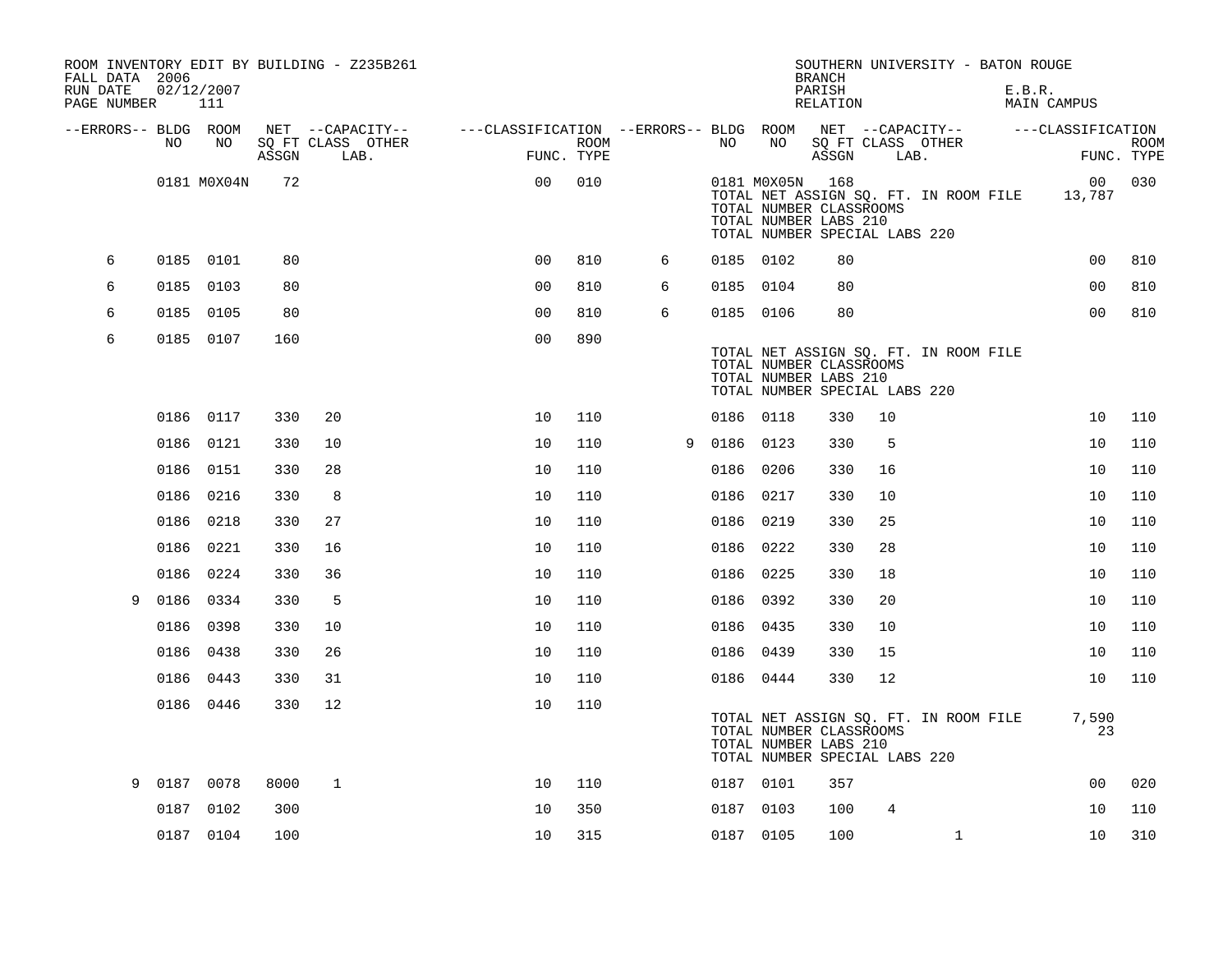| ROOM INVENTORY EDIT BY BUILDING - Z235B261<br>FALL DATA 2006<br>RUN DATE<br>PAGE NUMBER | 02/12/2007<br>112 |      |            |                           |                                        |             |     |           |           | <b>BRANCH</b><br>PARISH<br>RELATION              | SOUTHERN UNIVERSITY - BATON ROUGE                                      | E.B.R.<br>MAIN CAMPUS |             |
|-----------------------------------------------------------------------------------------|-------------------|------|------------|---------------------------|----------------------------------------|-------------|-----|-----------|-----------|--------------------------------------------------|------------------------------------------------------------------------|-----------------------|-------------|
| --ERRORS-- BLDG ROOM                                                                    |                   |      |            | NET --CAPACITY--          | ---CLASSIFICATION --ERRORS-- BLDG ROOM |             |     |           |           |                                                  | NET --CAPACITY--                                                       | ---CLASSIFICATION     |             |
| NO                                                                                      |                   | NO   | ASSGN      | SQ FT CLASS OTHER<br>LAB. | FUNC. TYPE                             | <b>ROOM</b> |     | NO.       | NO        | ASSGN                                            | SQ FT CLASS OTHER<br>LAB.                                              | FUNC. TYPE            | <b>ROOM</b> |
|                                                                                         | 0187              | 0106 | 132        | $\mathbf 1$               | 10                                     | 310         |     | 0187 0107 |           | 180                                              | $\mathbf{1}$                                                           | 10                    | 310         |
|                                                                                         | 0187 0108         |      | 70         |                           | 0 <sup>0</sup>                         | 010         |     | 0187      | 0109      | 100                                              | $\mathbf{1}$                                                           | 10                    | 310         |
|                                                                                         | 0187 0110         |      | 100        | $\mathbf{1}$              | 10                                     | 310         |     |           | 0187 0111 | 100                                              | $\mathbf{1}$                                                           | 10                    | 310         |
|                                                                                         | 0187 0112         |      | 100        | $\mathbf{1}$              | 10                                     | 310         |     | 0187      | 0113      | 216                                              | $\mathbf{1}$                                                           | 10                    | 310         |
|                                                                                         | 0187 0114         |      | 100        | $\mathbf{1}$              | 10                                     | 310         |     |           | 0187 0115 | 100                                              | $\mathbf{1}$                                                           | 10                    | 310         |
|                                                                                         | 0187 0116         |      | 100        | $\mathbf{1}$              | 10                                     | 310         |     | 0187 0117 |           | 100                                              | 10                                                                     | 10                    | 315         |
|                                                                                         | 0187 0118         |      | 140        |                           | 10                                     | 630         |     | 0187 0119 |           | 154                                              |                                                                        | 10                    | 919         |
| 0187                                                                                    |                   | 0120 | 154        |                           | 10                                     | 919         |     | 0187 0121 |           | 682                                              | 30                                                                     | 10                    | 530         |
|                                                                                         | 0187 0122         |      | 357        |                           | 0 <sub>0</sub>                         | 020         |     | 0187 0123 |           | 224                                              |                                                                        | 0 <sub>0</sub>        | 010         |
|                                                                                         | 0187 0124         |      | 42         |                           | 0 <sub>0</sub>                         | 010         |     | 0187 0125 |           | 36                                               |                                                                        | 83                    | 083         |
|                                                                                         | 0187 0126         |      | 140        | $\mathbf{1}$              | 10                                     | 310         |     | 0187 0127 |           | 100                                              |                                                                        | 10                    | 315         |
|                                                                                         | 0187              | 0128 | 100        | $\mathbf{1}$              | 10                                     | 310         |     | 0187 0129 |           | 100                                              | $\mathbf{1}$                                                           | 10                    | 310         |
|                                                                                         | 0187 0130         |      | 100        | $\mathbf{1}$              | 14                                     | 310         |     | 0187 0131 |           | 216                                              |                                                                        | 0 <sub>0</sub>        | 020         |
|                                                                                         | 0187 0132         |      | 100        | $\mathbf{1}$              | 10                                     | 310         |     | 0187 0133 |           | 100                                              | $\mathbf{1}$                                                           | 10                    | 310         |
|                                                                                         | 0187 0134         |      | 100        | $\mathbf{1}$              | 10                                     | 310         |     | 0187 0135 |           | 100                                              |                                                                        | 10                    | 315         |
|                                                                                         | 0187 0136         |      | 70         |                           | 10                                     | 315         |     |           | 0187 0137 | 165                                              | $\mathbf{1}$                                                           | 10                    | 310         |
|                                                                                         | 0187 0138         |      | 121        | $\mathbf{1}$              | 10                                     | 310         |     | 0187 0139 |           | 100                                              | $\mathbf{1}$                                                           | 10                    | 310         |
|                                                                                         | 0187 0140         |      | 100        | $\mathbf{1}$              | 10                                     | 310         |     |           | 0187 0141 | 100                                              | $\mathbf{1}$                                                           | 10                    | 310         |
|                                                                                         | 0187 0142         |      | 300        | 35                        | 10                                     | 110         |     | 0187 0143 |           | 42                                               |                                                                        | 0 <sub>0</sub>        | 010         |
|                                                                                         | 0187 1000         |      | 608        |                           | 0 <sub>0</sub>                         | 020         |     |           |           | TOTAL NUMBER CLASSROOMS<br>TOTAL NUMBER LABS 210 | TOTAL NET ASSIGN SQ. FT. IN ROOM FILE<br>TOTAL NUMBER SPECIAL LABS 220 | 12,990<br>3           |             |
| 4 6<br>0490                                                                             |                   | 0101 | 100        |                           | 0 <sub>0</sub>                         | 920         | 4 6 | 0490 0102 |           | 50                                               |                                                                        | 0 <sub>0</sub>        | 920         |
| 6<br>0490                                                                               |                   |      | 0103 25500 |                           | 0 <sub>0</sub>                         | 523         |     |           |           | TOTAL NUMBER CLASSROOMS<br>TOTAL NUMBER LABS 210 | TOTAL NET ASSIGN SQ. FT. IN ROOM FILE                                  |                       |             |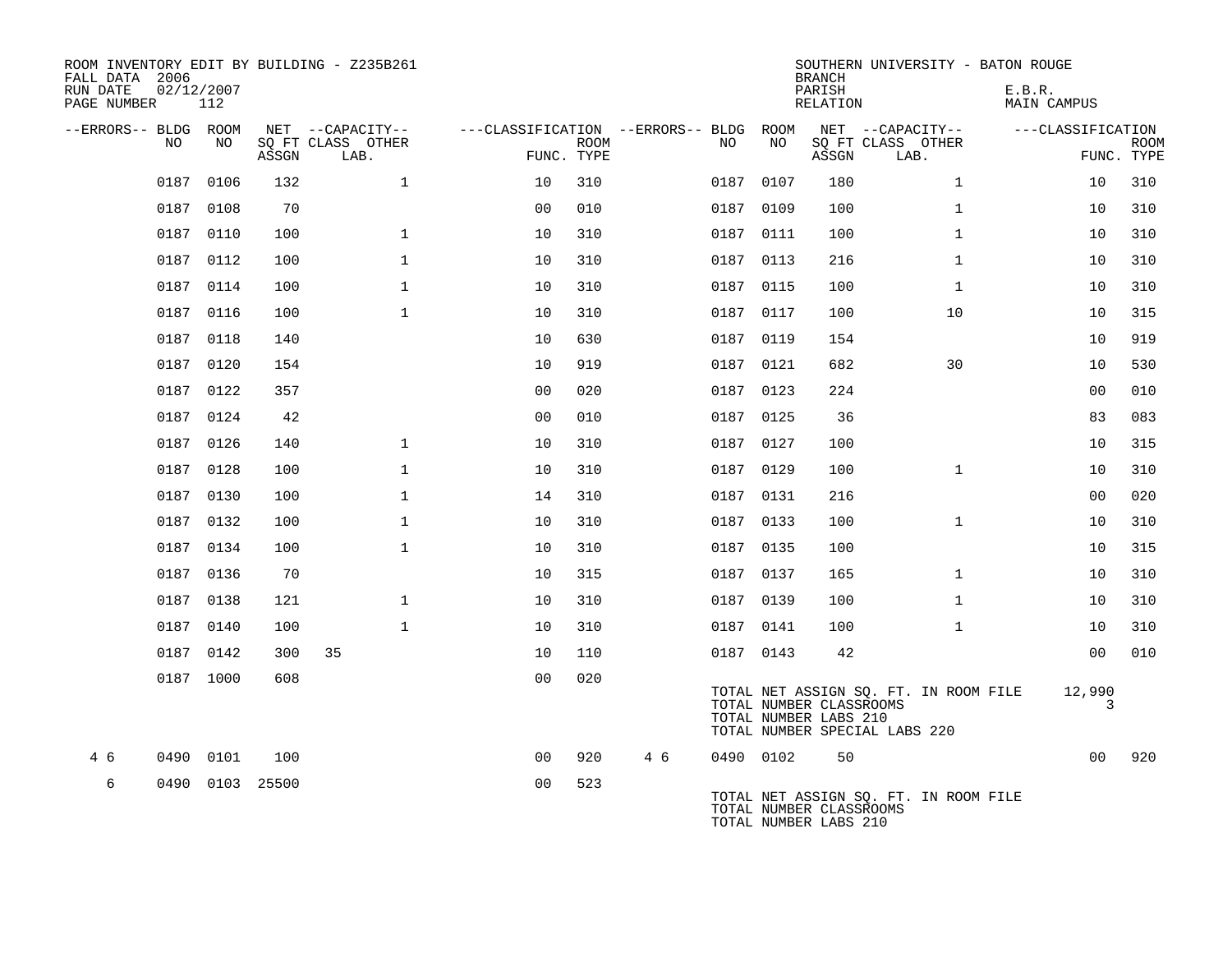| ROOM INVENTORY EDIT BY BUILDING - Z235B261<br>FALL DATA 2006 |                   |       |                           |                                        |             |    |           |            | <b>BRANCH</b>                                    |                                                                        |              | SOUTHERN UNIVERSITY - BATON ROUGE |                |             |
|--------------------------------------------------------------|-------------------|-------|---------------------------|----------------------------------------|-------------|----|-----------|------------|--------------------------------------------------|------------------------------------------------------------------------|--------------|-----------------------------------|----------------|-------------|
| RUN DATE<br>PAGE NUMBER                                      | 02/12/2007<br>113 |       |                           |                                        |             |    |           |            | PARISH<br>RELATION                               |                                                                        |              | E.B.R.<br>MAIN CAMPUS             |                |             |
| --ERRORS-- BLDG ROOM                                         |                   |       | NET --CAPACITY--          | ---CLASSIFICATION --ERRORS-- BLDG ROOM |             |    |           |            |                                                  | NET --CAPACITY--                                                       |              | ---CLASSIFICATION                 |                |             |
| NO                                                           | NO                | ASSGN | SQ FT CLASS OTHER<br>LAB. | FUNC. TYPE                             | <b>ROOM</b> | NO |           | NO         | ASSGN                                            | SQ FT CLASS OTHER<br>LAB.                                              |              |                                   | FUNC. TYPE     | <b>ROOM</b> |
|                                                              |                   |       |                           |                                        |             |    |           |            |                                                  | TOTAL NUMBER SPECIAL LABS 220                                          |              |                                   |                |             |
|                                                              | 091A 0100         | 605   |                           | 0 <sub>0</sub>                         | 020         |    | 091A 0101 |            | 476                                              |                                                                        |              |                                   | 0 <sub>0</sub> | 020         |
|                                                              | 091A 0102         | 476   |                           | 0 <sub>0</sub>                         | 020         |    | 091A 0103 |            | 249                                              |                                                                        |              |                                   | 00             | 020         |
|                                                              | 091A 0104         | 249   |                           | 0 <sub>0</sub>                         | 020         |    | 091A 0105 |            | 3541                                             |                                                                        | 335          |                                   | 11             | 610         |
|                                                              | 091A 0105A        | 107   |                           | 10                                     | 615         |    |           | 091A 0105C | 157                                              |                                                                        |              |                                   | 10             | 215         |
|                                                              | 091A 0105D        | 117   |                           | 10                                     | 215         |    |           | 091A 0105E | 117                                              |                                                                        |              |                                   | 0 <sub>0</sub> | 030         |
|                                                              | 091A 0105F        | 47    |                           | 0 <sub>0</sub>                         | 030         |    |           | 091A 0105G | 48                                               |                                                                        |              |                                   | 00             | 030         |
|                                                              | 091A 0105H        | 47    |                           | 0 <sub>0</sub>                         | 030         |    |           | 091A 0105I | 81                                               |                                                                        |              |                                   | 0 <sub>0</sub> | 030         |
|                                                              | 091A 0105J        | 47    |                           | 0 <sub>0</sub>                         | 030         |    |           | 091A 0105K | 81                                               |                                                                        |              |                                   | 00             | 030         |
|                                                              | 091A 0106         | 358   |                           | 10                                     | 650         |    | 091A 0107 |            | 358                                              |                                                                        |              |                                   | 10             | 650         |
|                                                              | 091A 0108         | 118   |                           | 00                                     | 030         |    | 091A 0109 |            | 163                                              |                                                                        |              |                                   | 00             | 030         |
|                                                              | 091A 0110         | 18    |                           | 0 <sub>0</sub>                         | 020         |    | 091A 0111 |            | 169                                              |                                                                        | $\mathbf{1}$ |                                   | 10             | 310         |
|                                                              | 091A 0112         | 169   | 10                        | 10                                     | 310         |    | 091A 0113 |            | 169                                              |                                                                        | $\mathbf{1}$ |                                   | 10             | 310         |
|                                                              | 091A 0114         | 169   | 10                        | 10                                     | 310         |    | 091A 0115 |            | 159                                              |                                                                        | 5            |                                   | 10             | 310         |
|                                                              | 091A 0116         | 159   | 5                         | 10                                     | 310         |    | 091A 0117 |            | 169                                              |                                                                        | 9            |                                   | 10             | 310         |
|                                                              | 091A 0118         | 169   | 11                        | 10                                     | 310         |    | 091A 0119 |            | 169                                              |                                                                        | 5            |                                   | 10             | 310         |
|                                                              | 091A 0120         | 169   | 18                        | 10                                     | 310         |    | 091A 0121 |            | 676                                              |                                                                        |              |                                   | 10             | 315         |
|                                                              | 091A 0122         | 549   | 12                        | 10                                     | 315         |    |           | 091A 0122A | 93                                               |                                                                        |              |                                   | 10             | 315         |
|                                                              | 091A 0122B        | 18    |                           | 10                                     | 215         |    | 091A 0123 |            | 59                                               |                                                                        | $\mathbf{1}$ |                                   | 10             | 315         |
|                                                              | 091A 0124         | 59    | 5                         | 10                                     | 410         |    | 091A 0125 |            | 423                                              |                                                                        |              |                                   | 0 <sub>0</sub> | 020         |
|                                                              | 091A 0125A        | 83    |                           | 10                                     | 215         |    |           | 091A 0125B | 69                                               |                                                                        |              |                                   | 10             | 215         |
|                                                              | 091A 0125C        | 83    |                           | 10                                     | 215         |    |           | 091A 0125D | 103                                              |                                                                        |              |                                   | 10             | 215         |
|                                                              | 091A 0125E        | 103   |                           | 10                                     | 215         |    | 091A 0126 |            | 585                                              |                                                                        |              |                                   | 00             | 030         |
|                                                              |                   |       |                           |                                        |             |    |           |            | TOTAL NUMBER CLASSROOMS<br>TOTAL NUMBER LABS 210 | TOTAL NET ASSIGN SQ. FT. IN ROOM FILE<br>TOTAL NUMBER SPECIAL LABS 220 |              |                                   | 8,203          |             |
|                                                              | 091B 0100         | 424   |                           | 00                                     | 020         |    | 091B 0101 |            | 755                                              |                                                                        |              |                                   | 0 <sub>0</sub> | 020         |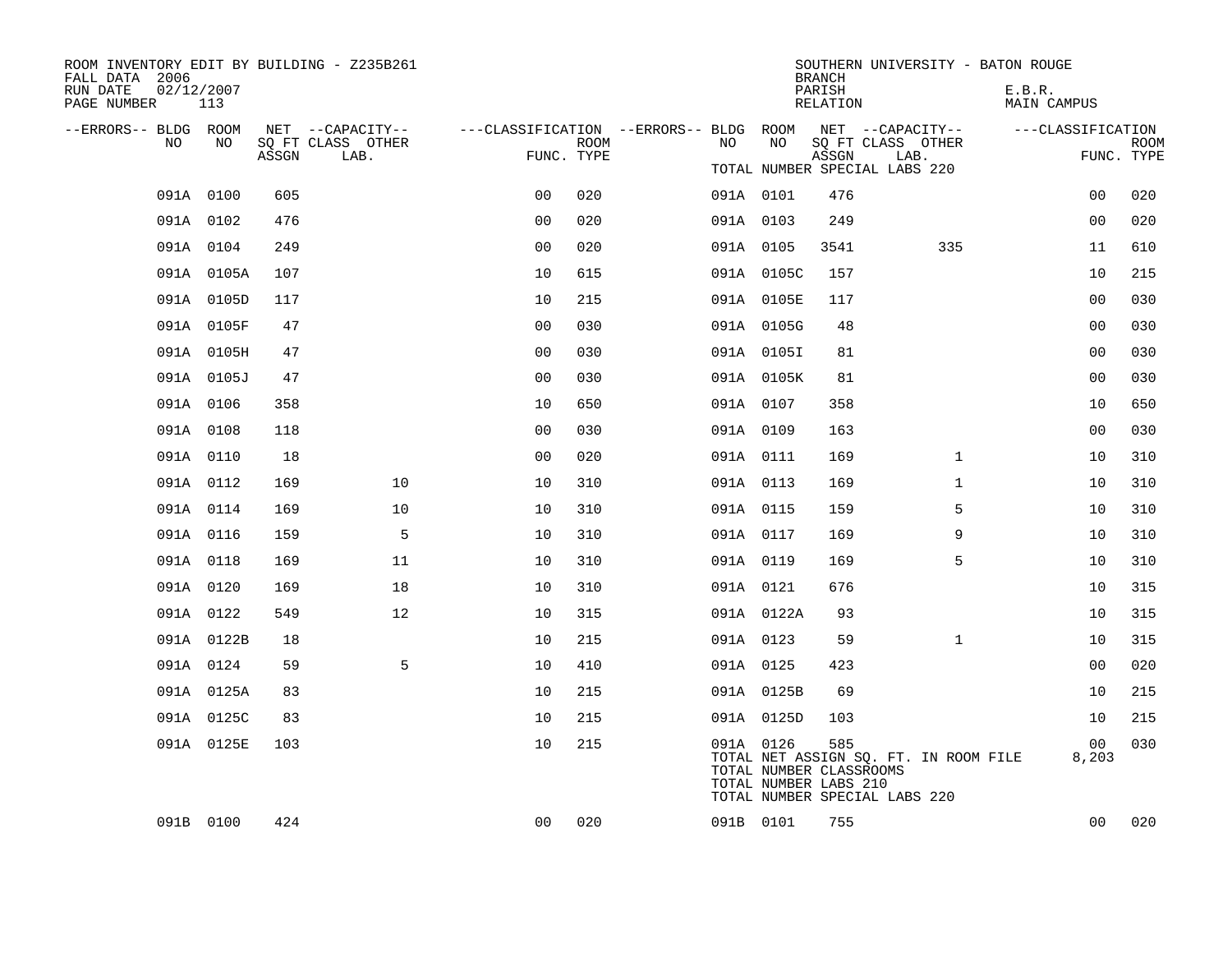| ROOM INVENTORY EDIT BY BUILDING - Z235B261<br>FALL DATA 2006<br>RUN DATE<br>PAGE NUMBER | 02/12/2007<br>114 |       |                           |                                        |      |     |            | <b>BRANCH</b><br>PARISH<br>RELATION              | SOUTHERN UNIVERSITY - BATON ROUGE                                      | E.B.R.<br>MAIN CAMPUS |                |                           |
|-----------------------------------------------------------------------------------------|-------------------|-------|---------------------------|----------------------------------------|------|-----|------------|--------------------------------------------------|------------------------------------------------------------------------|-----------------------|----------------|---------------------------|
| --ERRORS-- BLDG ROOM                                                                    |                   |       | NET --CAPACITY--          | ---CLASSIFICATION --ERRORS-- BLDG ROOM |      |     |            |                                                  | NET --CAPACITY--                                                       | ---CLASSIFICATION     |                |                           |
| NO                                                                                      | NO                | ASSGN | SQ FT CLASS OTHER<br>LAB. | FUNC. TYPE                             | ROOM | NO. | NO         | ASSGN                                            | SQ FT CLASS OTHER<br>LAB.                                              |                       |                | <b>ROOM</b><br>FUNC. TYPE |
| 091B                                                                                    | 0102              | 755   |                           | 0 <sub>0</sub>                         | 020  |     | 091B 0103  | 448                                              |                                                                        |                       | 00             | 020                       |
|                                                                                         | 091B 0104         | 537   | 12                        | 10                                     | 220  |     | 091B 0105  | 352                                              | 7                                                                      |                       | 10             | 220                       |
|                                                                                         | 091B 0106         | 347   | 7                         | 10                                     | 220  |     | 091B 0107  | 419                                              | 8                                                                      |                       | 10             | 220                       |
|                                                                                         | 091B 0108         | 266   | 5                         | 10                                     | 220  |     | 091B 0109  | 352                                              | 7                                                                      |                       | 10             | 220                       |
|                                                                                         | 091B 0110         | 524   |                           | 0 <sub>0</sub>                         | 030  |     | 091B 0111  | 113                                              |                                                                        |                       | 0 <sub>0</sub> | 030                       |
|                                                                                         | 091B 0112         | 266   | 5                         | 10                                     | 220  |     | 091B 0113  | 29                                               |                                                                        |                       | 0 <sub>0</sub> | 010                       |
|                                                                                         | 091B 0114         | 347   | 28                        | 10                                     | 410  |     | 091B 0115  | 180                                              |                                                                        |                       | 0 <sub>0</sub> | 010                       |
|                                                                                         | 091B 0116         | 124   | $\mathbf{1}$              | 10                                     | 310  |     | 091B 0116A | 19                                               |                                                                        |                       | 10             | 315                       |
|                                                                                         | 091B 0117         | 728   |                           | 10                                     | 455  |     | 091B 0118  | 5340                                             | 107                                                                    |                       | 10             | 210                       |
|                                                                                         | 091B 0119         | 549   | 36                        | 10                                     | 210  |     | 091B 0119A | 19                                               |                                                                        |                       | 10             | 315                       |
|                                                                                         | 091B 0120         | 267   | $\mathbf{1}$              | 10                                     | 310  |     | 091B 0121  | 267                                              | $\mathbf{1}$                                                           |                       | 10             | 310                       |
|                                                                                         | 091B 0122         | 119   |                           | 0 <sub>0</sub>                         | 020  |     | 091B 0123  | 35                                               | $\mathbf{1}$                                                           |                       | 10             | 310                       |
|                                                                                         | 091B 0124         | 217   |                           | 10                                     | 455  |     | 091B 0124A | 80                                               |                                                                        |                       | 0 <sub>0</sub> | 020                       |
|                                                                                         | 091B 0124B        | 207   |                           | 0 <sub>0</sub>                         | 030  |     | 091B 0124C | 39                                               |                                                                        |                       | 0 <sub>0</sub> | 030                       |
|                                                                                         | 091B 0124D        | 39    |                           | 0 <sub>0</sub>                         | 030  |     |            | TOTAL NUMBER CLASSROOMS<br>TOTAL NUMBER LABS 210 | TOTAL NET ASSIGN SO. FT. IN ROOM FILE<br>TOTAL NUMBER SPECIAL LABS 220 | 10,451                | 2<br>7         |                           |
|                                                                                         | 091C 0100         | 1710  |                           | 0 <sub>0</sub>                         | 030  |     |            | TOTAL NUMBER CLASSROOMS<br>TOTAL NUMBER LABS 210 | TOTAL NET ASSIGN SQ. FT. IN ROOM FILE<br>TOTAL NUMBER SPECIAL LABS 220 |                       |                |                           |
|                                                                                         | 096A 0110         | 201   | $\mathbf{1}$              | 0 <sub>0</sub>                         | 030  |     |            | TOTAL NUMBER CLASSROOMS<br>TOTAL NUMBER LABS 210 | TOTAL NET ASSIGN SQ. FT. IN ROOM FILE<br>TOTAL NUMBER SPECIAL LABS 220 |                       |                |                           |
|                                                                                         | 129A 0100         | 776   |                           | 0 <sup>0</sup>                         | 020  |     | 129A 0101  | 1200                                             |                                                                        |                       | 0 <sub>0</sub> | 020                       |
|                                                                                         | 129A 0101A        | 900   |                           | 0 <sub>0</sub>                         | 020  |     | 129A 0101B | 400                                              |                                                                        |                       | 00             | 020                       |
|                                                                                         | 129A 0101C        | 600   |                           | 00                                     | 020  |     | 129A 0102  | 336                                              |                                                                        |                       | 45             | 315                       |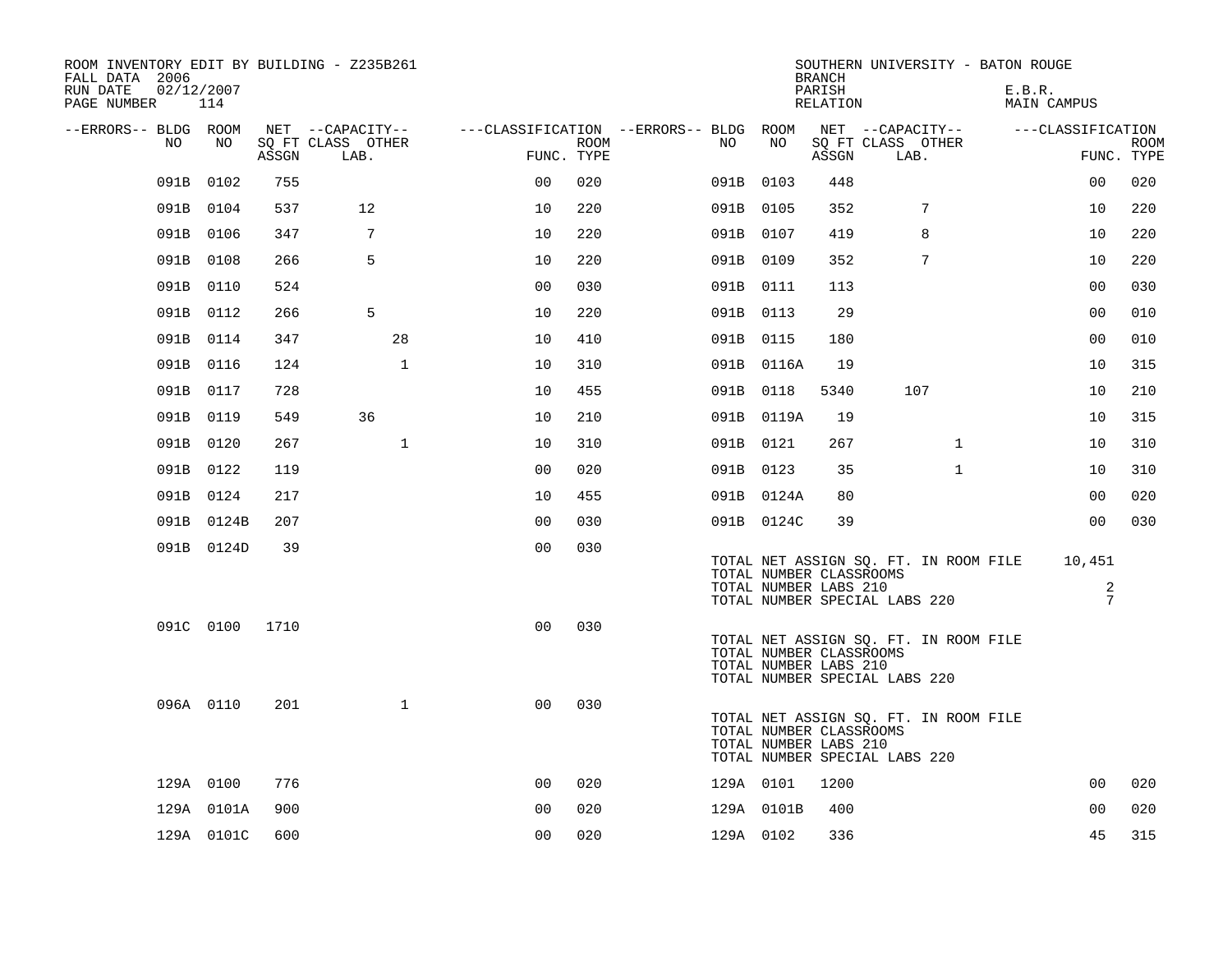| ROOM INVENTORY EDIT BY BUILDING - Z235B261<br>FALL DATA 2006<br>RUN DATE<br>PAGE NUMBER | 02/12/2007<br>115   |              |                                       |                |             |                                              |                          | <b>BRANCH</b><br>PARISH<br><b>RELATION</b> | SOUTHERN UNIVERSITY - BATON ROUGE     | E.B.R.<br><b>MAIN CAMPUS</b> |             |
|-----------------------------------------------------------------------------------------|---------------------|--------------|---------------------------------------|----------------|-------------|----------------------------------------------|--------------------------|--------------------------------------------|---------------------------------------|------------------------------|-------------|
| --ERRORS-- BLDG ROOM<br>NO                                                              | NO                  |              | NET --CAPACITY--<br>SQ FT CLASS OTHER |                | <b>ROOM</b> | ---CLASSIFICATION --ERRORS-- BLDG ROOM<br>NO | NO                       |                                            | NET --CAPACITY--<br>SQ FT CLASS OTHER | ---CLASSIFICATION            | <b>ROOM</b> |
|                                                                                         |                     | ASSGN<br>84  | LAB.                                  | FUNC. TYPE     | 315         |                                              |                          | ASSGN<br>90                                | LAB.                                  | 45                           | FUNC. TYPE  |
| 129A                                                                                    | 0102A<br>129A 0102C | 192          |                                       | 45<br>45       | 315         |                                              | 129A 0102B<br>129A 0102D | 70                                         |                                       | 45                           | 315<br>315  |
|                                                                                         | 129A 0102E          | 30           |                                       | 45             | 315         |                                              | 129A 0102F               | 92                                         |                                       | 45                           | 315         |
|                                                                                         | 129A 0103           | 110          | 6                                     | 45             | 550         |                                              | 129A 0104                | 76                                         | $\overline{4}$                        | 45                           | 550         |
|                                                                                         | 129A 0105           | 115          | 60                                    | 10             | 550         |                                              | 129A 0106                | 371                                        |                                       | 0 <sub>0</sub>               | 020         |
|                                                                                         | 129A 0107           | 150          |                                       | 0 <sub>0</sub> | 030         |                                              | 129A 0108                | 150                                        |                                       | 0 <sub>0</sub>               | 030         |
|                                                                                         | 129A 0109           | 108          |                                       | 0 <sub>0</sub> | 010         |                                              | 129A 0110                | 76                                         | 4                                     | 45                           | 550         |
|                                                                                         | 129A 0111           | 64           | $\mathbf{1}$                          | 45             | 310         |                                              | 129A 0111A               | 240                                        | $\mathbf{1}$                          | 45                           | 310         |
|                                                                                         | 129A 0111B          | 44           | $\mathbf{1}$                          | 45             | 310         |                                              | 129A 0112                | 45                                         | $\mathbf{1}$                          | 45                           | 310         |
|                                                                                         | 129A 0112A          | 56           |                                       | 45             | 650         |                                              | 129A 0113                | 50                                         |                                       | 0 <sub>0</sub>               | 010         |
|                                                                                         | 129A 0114           | 70           |                                       | 0 <sub>0</sub> | 030         |                                              | 129A 0115                | 178                                        |                                       | 0 <sub>0</sub>               | 030         |
|                                                                                         | 129A 0116           | 25           |                                       | 45             | 555         |                                              | 129A 0117                | 128                                        | $\mathbf{1}$                          | 45                           | 310         |
|                                                                                         | 129A 0117A          | 210          | $\mathbf 1$                           | 45             | 310         |                                              | 129A 0118                | 322                                        |                                       | 45                           | 315         |
|                                                                                         | 129A 0118A          | 28           |                                       | 45             | 315         |                                              | 129A 0118B               | 28                                         | $\mathbf{1}$                          | 45                           | 310         |
|                                                                                         | 129A 0119           | 226          | $\mathbf 1$                           | 45             | 310         |                                              | 129A 0119A               | 126                                        | $\mathbf{1}$                          | 45                           | 310         |
|                                                                                         | 129A 0119B          | 126          | $\mathbf{1}$                          | 45             | 310         |                                              | 129A 0120                | 92                                         | 10                                    | 45                           | 550         |
|                                                                                         | 129A 0120A          | 114          | $\mathbf 1$                           | 45             | 310         |                                              | 129A 0120B               | 14                                         |                                       | 45                           | 550         |
|                                                                                         | 129A 0121           | 89           | 10                                    | 45             | 550         |                                              | 129A 0121A               | 100                                        | $\mathbf{1}$                          | 45                           | 310         |
|                                                                                         | 129A 0121B          | 150          |                                       | 45             | 315         |                                              | 129A 0121C               | 45                                         |                                       | 45                           | 315         |
|                                                                                         | 129A 0122           | 368          |                                       | 0 <sub>0</sub> | 030         |                                              | 129A 0123                | 443                                        |                                       | 00                           | 030         |
|                                                                                         | 129A 0125B          | 92           |                                       | 45             | 350         |                                              | 129A 0126                | 97                                         | 10                                    | 51                           | 550         |
|                                                                                         | 129A 0126A          | 9            |                                       | 51             | 555         |                                              | 129A 0126B               | 45                                         |                                       | 00                           | 030         |
|                                                                                         | 129A 0126C          | 5            |                                       | 51             | 555         |                                              | 129A 0126D               | 49                                         | $\mathbf{1}$                          | 45                           | 310         |
|                                                                                         | 129A 0126E          | 9            |                                       | 51             | 555         |                                              | 129A 0127                | 96                                         | 10                                    | 51                           | 550         |
|                                                                                         | 129A 0128           | 92           | 10                                    | 51             | 550         |                                              | 129A 0128A               | 1                                          |                                       | 51                           | 555         |
|                                                                                         | 129A 0128B          | $\mathbf{1}$ |                                       | 51             | 555         |                                              | 129A 0130                | 1024                                       |                                       | 0 <sub>0</sub>               | 020         |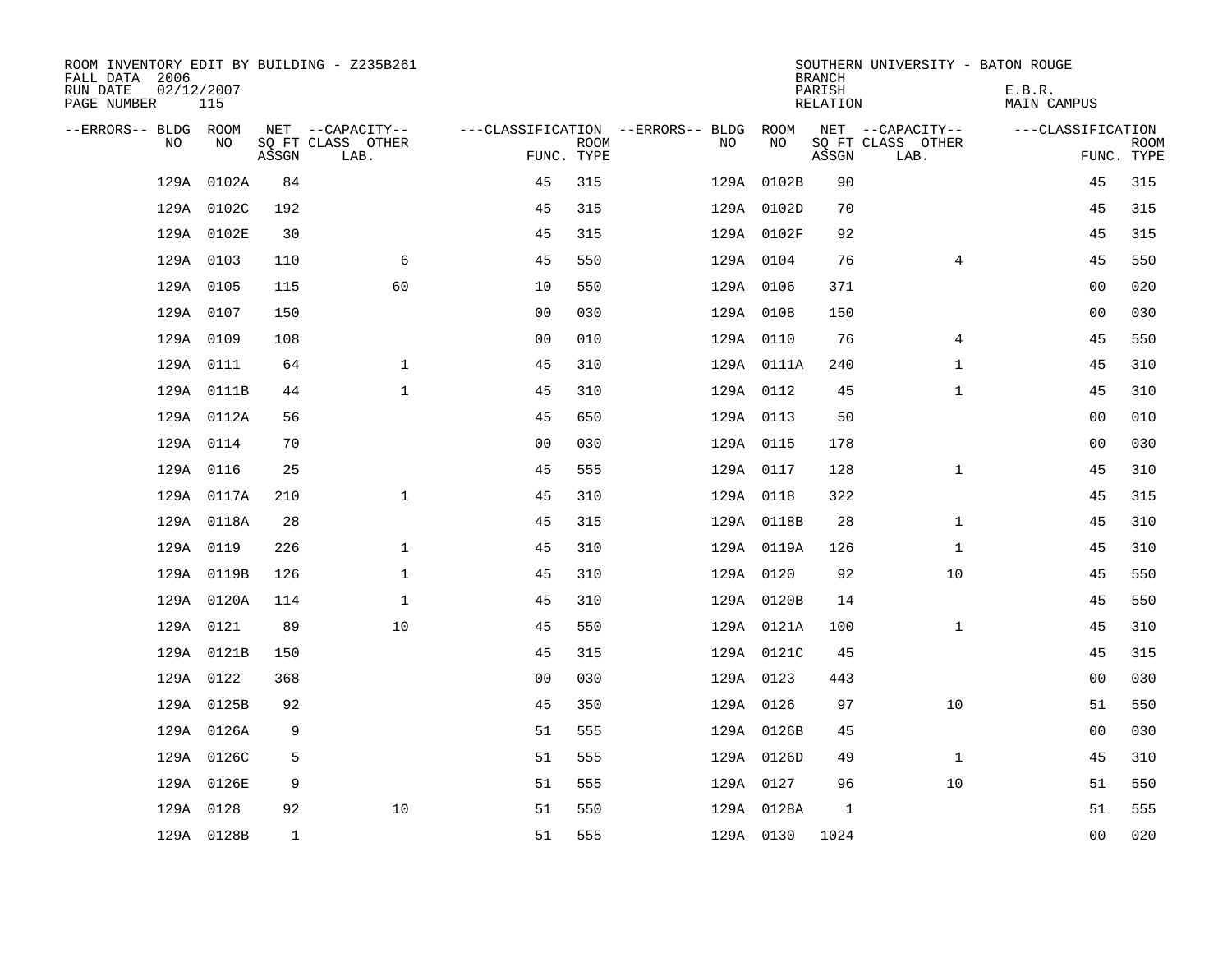| ROOM INVENTORY EDIT BY BUILDING - Z235B261<br>FALL DATA 2006<br>RUN DATE<br>PAGE NUMBER | 02/12/2007<br>116 |       |                           |                |      |                                        |                                                  | <b>BRANCH</b><br>PARISH<br>RELATION | SOUTHERN UNIVERSITY - BATON ROUGE                                      | E.B.R.<br><b>MAIN CAMPUS</b> |             |
|-----------------------------------------------------------------------------------------|-------------------|-------|---------------------------|----------------|------|----------------------------------------|--------------------------------------------------|-------------------------------------|------------------------------------------------------------------------|------------------------------|-------------|
| --ERRORS-- BLDG ROOM                                                                    |                   |       | NET --CAPACITY--          |                |      | ---CLASSIFICATION --ERRORS-- BLDG ROOM |                                                  |                                     | NET --CAPACITY--                                                       | ---CLASSIFICATION            |             |
| NO.                                                                                     | NO.               | ASSGN | SO FT CLASS OTHER<br>LAB. | FUNC. TYPE     | ROOM | NO.                                    | NO                                               | ASSGN                               | SQ FT CLASS OTHER<br>LAB.                                              | FUNC. TYPE                   | <b>ROOM</b> |
| 129A                                                                                    | 0140              | 49    |                           | 0 <sub>0</sub> | 020  |                                        | 129A 0140A                                       | 72                                  |                                                                        | 51                           | 555         |
|                                                                                         | 129A 0140B        | 48    | 3                         | 0 <sub>0</sub> | 030  |                                        | 129A 0140C 1104                                  |                                     |                                                                        | 45                           | 720         |
|                                                                                         | 129A 0140D        | 70    |                           | 51             | 555  |                                        | 129A 0140E                                       | 160                                 |                                                                        | 51                           | 555         |
|                                                                                         | 129A 0140F        | 55    |                           | 51             | 555  |                                        | 129A 0140G                                       | 50                                  |                                                                        | 51                           | 555         |
|                                                                                         | 129A 0147         | 1860  | 40                        | 45             | 410  |                                        | 129A 0147A                                       | 220                                 | 20                                                                     | 10                           | 410         |
|                                                                                         | 129A 0147C        | 220   |                           | 45             | 350  |                                        | 129A 0200                                        | 495                                 |                                                                        | 0 <sub>0</sub>               | 020         |
|                                                                                         | 129A 0201         | 1280  |                           | 0 <sub>0</sub> | 020  |                                        | 129A 0201A                                       | 375                                 |                                                                        | 0 <sub>0</sub>               | 020         |
|                                                                                         | 129A 0201B        | 125   |                           | 0 <sub>0</sub> | 020  |                                        | 129A 0201C 1096                                  |                                     |                                                                        | 0 <sub>0</sub>               | 020         |
|                                                                                         | 129A 0202         | 1176  | 60                        | 45             | 550  |                                        | 129A 0203                                        | 1176                                | 60                                                                     | 45                           | 550         |
|                                                                                         | 129A 0204         | 1176  | 60                        | 45             | 550  |                                        | 129A 0205                                        | 1176                                |                                                                        | 45                           | 550         |
|                                                                                         | 129A 0206         | 495   |                           | 0 <sub>0</sub> | 020  |                                        | 129A 0207                                        | 208                                 |                                                                        | 0 <sub>0</sub>               | 030         |
|                                                                                         | 129A 0208         | 208   |                           | 0 <sub>0</sub> | 030  |                                        | 129A 0209                                        | 150                                 |                                                                        | 0 <sub>0</sub>               | 010         |
|                                                                                         | 129A 0210         | 768   | 45                        | 45             | 550  |                                        | 129A 0211                                        | 1104                                | 10                                                                     | 45                           | 550         |
|                                                                                         | 129A 0211A        | 56    |                           | 45             | 555  |                                        | 129A 0211B                                       | 240                                 |                                                                        | 45                           | 555         |
|                                                                                         | 129A 0211C        | 56    |                           | 45             | 555  |                                        | 129A 0212                                        | 189                                 |                                                                        | 45                           | 555         |
|                                                                                         | 129A 0213         | 1218  | 10                        | 45             | 550  |                                        | 129A 0213A                                       | 76                                  | $\mathbf{1}$                                                           | 45                           | 310         |
|                                                                                         | 129A 0213B        | 100   |                           | 45             | 555  |                                        | 129A 0213C                                       | 268                                 |                                                                        | 45                           | 555         |
|                                                                                         | 129A 0213D        | 98    |                           | 45             | 555  |                                        | 129A 0213E                                       | 77                                  |                                                                        | 45                           | 555         |
|                                                                                         | 129A 0214         | 100   | 10                        | 45             | 310  |                                        | 129A 0214A                                       | 100                                 | $\mathbf{1}$                                                           | 82                           | 082         |
|                                                                                         | 129A 0214B        | 77    |                           | 45             | 555  |                                        | 129A 0215                                        | 1073                                | 10                                                                     | 45                           | 550         |
|                                                                                         | 129A 0215A        | 135   | $\mathbf{1}$              | 45             | 310  |                                        | 129A 0215B                                       | 176                                 |                                                                        | 45                           | 550         |
|                                                                                         | 129A 0215C        | 130   |                           | 45             | 215  |                                        | TOTAL NUMBER CLASSROOMS<br>TOTAL NUMBER LABS 210 |                                     | TOTAL NET ASSIGN SQ. FT. IN ROOM FILE<br>TOTAL NUMBER SPECIAL LABS 220 | 18,550                       |             |
|                                                                                         | 129B 0400         | 1440  |                           | 0 <sub>0</sub> | 020  |                                        | 129B 0401                                        | 28                                  |                                                                        | 0 <sub>0</sub>               | 010         |
|                                                                                         | 129B 0402         | 142   | $\overline{3}$            | 0 <sub>0</sub> | 030  |                                        | 129B 0403                                        | 142                                 | 5                                                                      | 0 <sub>0</sub>               | 030         |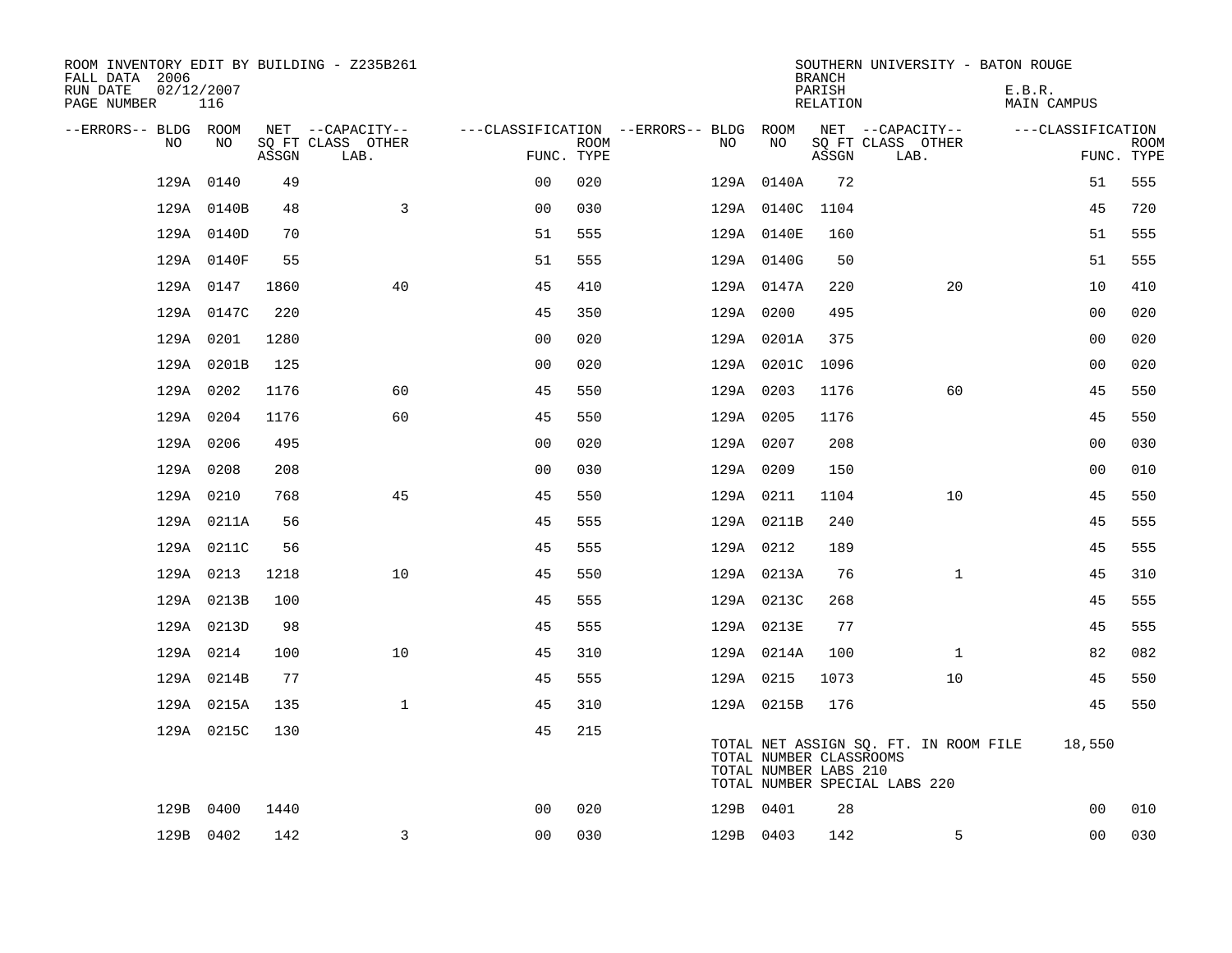| ROOM INVENTORY EDIT BY BUILDING - Z235B261<br>FALL DATA 2006<br>RUN DATE<br>PAGE NUMBER | 02/12/2007<br>117 |       |                           |                |      |                                        |           |            | <b>BRANCH</b><br>PARISH<br>RELATION                     | SOUTHERN UNIVERSITY - BATON ROUGE                                      | E.B.R.<br><b>MAIN CAMPUS</b> |                           |
|-----------------------------------------------------------------------------------------|-------------------|-------|---------------------------|----------------|------|----------------------------------------|-----------|------------|---------------------------------------------------------|------------------------------------------------------------------------|------------------------------|---------------------------|
| --ERRORS-- BLDG ROOM                                                                    |                   |       | NET --CAPACITY--          |                |      | ---CLASSIFICATION --ERRORS-- BLDG ROOM |           |            |                                                         | NET --CAPACITY--                                                       | ---CLASSIFICATION            |                           |
| NO.                                                                                     | NO.               | ASSGN | SO FT CLASS OTHER<br>LAB. | FUNC. TYPE     | ROOM | NO.                                    |           | NO         | ASSGN                                                   | SQ FT CLASS OTHER<br>LAB.                                              |                              | <b>ROOM</b><br>FUNC. TYPE |
| 129B                                                                                    | 0404              | 1368  | 90                        | 51             | 550  | 129B                                   |           | 0405       | 868                                                     | 50                                                                     | 51                           | 550                       |
| 129B                                                                                    | 0406              | 1344  | 90                        | 51             | 550  |                                        | 129B      | 0500       | 1440                                                    |                                                                        | 0 <sub>0</sub>               | 020                       |
| 129B                                                                                    | 0501              | 1400  | 90                        | 51             | 550  |                                        |           | 129B 0501A | 49                                                      | $\mathbf{1}$                                                           | 00                           | 030                       |
| 129B                                                                                    | 0501B             | 49    | $\mathbf{1}$              | 0 <sub>0</sub> | 030  |                                        |           | 129B 0501C | 49                                                      |                                                                        | 51                           | 555                       |
| 129B                                                                                    | 0502              | 868   | 50                        | 51             | 550  |                                        |           | 129B 0503  | 952                                                     | 60                                                                     | 51                           | 550                       |
| 129B                                                                                    | 0503A             | 42    | $\mathbf{1}$              | 0 <sub>0</sub> | 030  |                                        |           | 129B 0503B | 42                                                      | $\mathbf{1}$                                                           | 0 <sub>0</sub>               | 030                       |
| 129B                                                                                    | 0503C             | 42    |                           | 51             | 555  |                                        |           | 129B 0504  | 32                                                      |                                                                        | 00                           | 010                       |
| 129B                                                                                    | 0505              | 1296  |                           | 0 <sub>0</sub> | 020  |                                        |           | 129B 0505B | 318                                                     |                                                                        | 0 <sub>0</sub>               | 020                       |
| 129B                                                                                    | 0506              | 920   | 60                        | 51             | 550  |                                        |           | 129B 0506A | 48                                                      |                                                                        | 51                           | 555                       |
| 129B                                                                                    | 0506C             | 136   | $\mathbf{1}$              | 45             | 310  |                                        |           | 129B 0507  | 56                                                      | $\mathbf{1}$                                                           | 0 <sub>0</sub>               | 030                       |
| 129B                                                                                    | 0508              | 56    | $\mathbf 1$               | 0 <sub>0</sub> | 030  |                                        |           | 129B 0509  | 144                                                     |                                                                        | 45                           | 115                       |
| 129B                                                                                    | 0510              | 54    |                           | 0 <sub>0</sub> | 010  |                                        |           | 129B 0511  | 99                                                      | 2                                                                      | 00                           | 030                       |
| 129B                                                                                    | 0512              | 204   |                           | 45             | 350  |                                        |           | 129B 0513  | 144                                                     | $\mathbf{1}$                                                           | 45                           | 310                       |
| 129B                                                                                    | 0514              | 1512  | 100                       | 51             | 550  |                                        |           | 129B 0514A | 24                                                      |                                                                        | 51                           | 555                       |
| 129B                                                                                    | 0514B             | 24    |                           | 51             | 555  |                                        |           | 129B 0514C | 136                                                     | $\mathbf{1}$                                                           | 45                           | 310                       |
| 129B                                                                                    | 0514F             | 135   |                           | 45             | 635  |                                        |           | 129B 0515  | 1536                                                    | 100                                                                    | 51                           | 550                       |
|                                                                                         | 129B 0516         | 1536  | 100                       | 51             | 550  |                                        |           | 129B 0517  | 160<br>TOTAL NUMBER CLASSROOMS<br>TOTAL NUMBER LABS 210 | TOTAL NET ASSIGN SQ. FT. IN ROOM FILE<br>TOTAL NUMBER SPECIAL LABS 220 | 45<br>13,550                 | 650                       |
|                                                                                         | 129C 0301         | 6780  |                           | 45             | 670  |                                        |           | 129C 0301A | 75                                                      |                                                                        | 45                           | 675                       |
|                                                                                         | 129C 0301B        | 75    |                           | 45             | 675  |                                        |           | 129C 0302  | 322                                                     |                                                                        | 45                           | 315                       |
|                                                                                         | 129C 0302A        | 40    |                           | 45             | 315  |                                        |           | 129C 0303  | 270                                                     |                                                                        | 51                           | 555                       |
| 129C                                                                                    | 0303A             | 40    |                           | 51             | 555  |                                        |           | 129C 0303B | 40                                                      |                                                                        | 51                           | 555                       |
| 129C                                                                                    | 0304              | 99    | $\mathbf{1}$              | 45             | 310  |                                        |           | 129C 0305  | 105                                                     |                                                                        | 00                           | 030                       |
| 129C                                                                                    | 0306              | 105   |                           | 0 <sub>0</sub> | 030  |                                        | 129C 0307 |            | 920                                                     | 10                                                                     | 51                           | 550                       |
|                                                                                         | 129C 0307A        | 176   |                           | 52             | 555  |                                        |           | 129C 0307B | 108                                                     |                                                                        | 51                           | 555                       |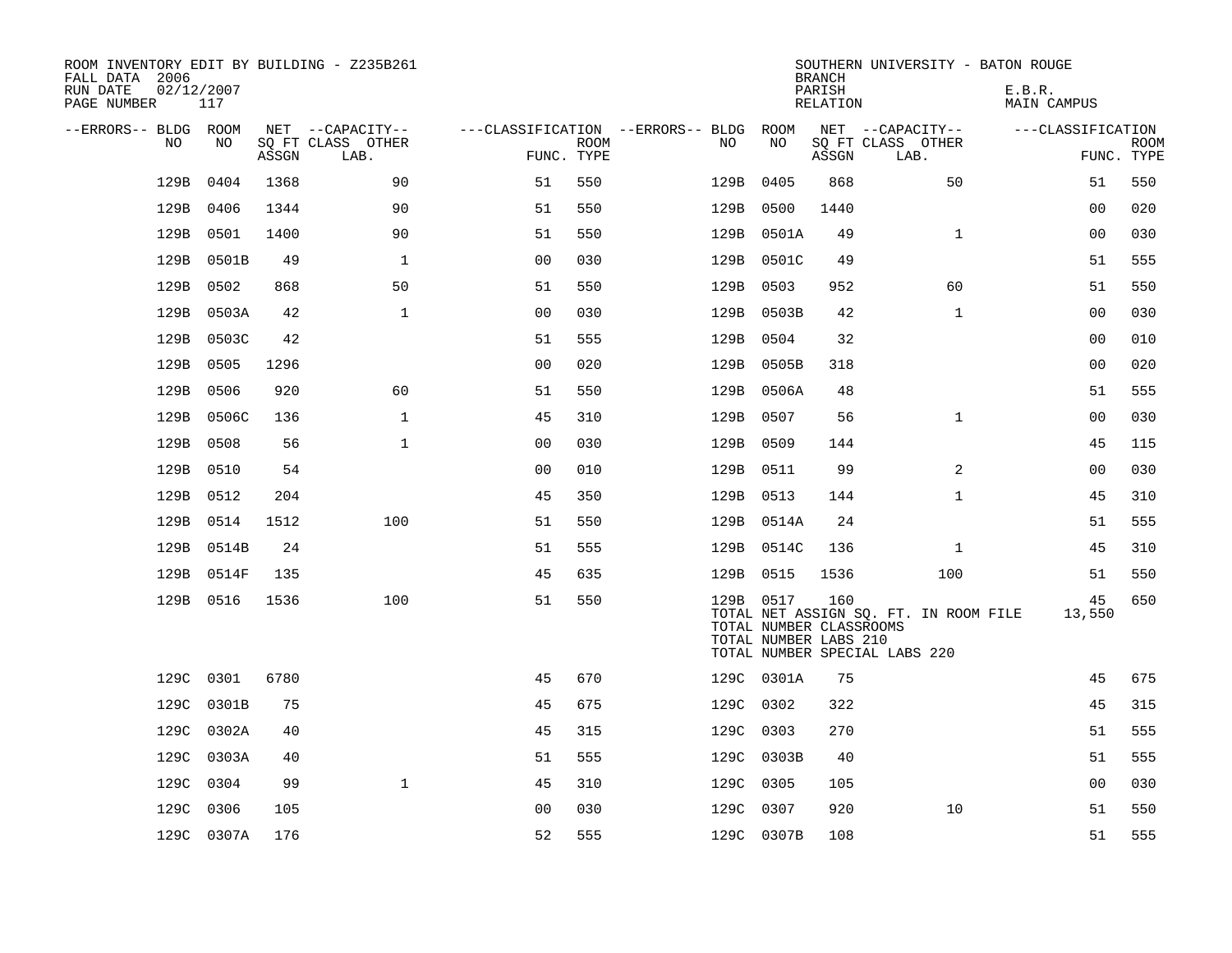| ROOM INVENTORY EDIT BY BUILDING - Z235B261<br>FALL DATA 2006<br>RUN DATE<br>02/12/2007 |            |       |                                       |                |             |                                              |            | <b>BRANCH</b><br>PARISH                                | SOUTHERN UNIVERSITY - BATON ROUGE                                      | E.B.R.            |             |
|----------------------------------------------------------------------------------------|------------|-------|---------------------------------------|----------------|-------------|----------------------------------------------|------------|--------------------------------------------------------|------------------------------------------------------------------------|-------------------|-------------|
| PAGE NUMBER                                                                            | 118        |       |                                       |                |             |                                              |            | RELATION                                               |                                                                        | MAIN CAMPUS       |             |
| --ERRORS-- BLDG ROOM<br>NO                                                             | NO         |       | NET --CAPACITY--<br>SQ FT CLASS OTHER |                | <b>ROOM</b> | ---CLASSIFICATION --ERRORS-- BLDG ROOM<br>NO | NO         |                                                        | NET --CAPACITY--<br>SQ FT CLASS OTHER                                  | ---CLASSIFICATION | <b>ROOM</b> |
|                                                                                        |            | ASSGN | LAB.                                  | FUNC. TYPE     |             |                                              |            | ASSGN                                                  | LAB.                                                                   |                   | FUNC. TYPE  |
| 129C                                                                                   | 0307C      | 53    |                                       | 51             | 555         | 129C                                         | 0307D      | 53                                                     |                                                                        | 45                | 215         |
|                                                                                        | 129C 0308  | 1440  | 72                                    | 45             | 610         |                                              | 129C 0308A | 176                                                    |                                                                        | 45                | 615         |
|                                                                                        | 129C 0309  | 170   |                                       | 45             | 615         |                                              | 129C 0309A | 20                                                     |                                                                        | 45                | 615         |
|                                                                                        | 129C 0310  | 170   |                                       | 45             | 615         |                                              | 129C 0310A | 20                                                     |                                                                        | 45                | 615         |
| 129C                                                                                   | 0311       | 108   |                                       | 45             | 730         |                                              | 129C 0312  | 160                                                    |                                                                        | 51                | 555         |
|                                                                                        | 129C 0313  | 304   | $\mathbf{1}$                          | 61             | 310         |                                              | 129C 0314  | 38                                                     |                                                                        | 0 <sub>0</sub>    | 010         |
|                                                                                        | 129C 0315  | 244   |                                       | 45             | 635         |                                              | 129C 0316  | 667                                                    |                                                                        | 45                | 635         |
|                                                                                        | 129C 0317  | 667   |                                       | 45             | 635         |                                              | 129C 0318  | 300                                                    |                                                                        | 0 <sub>0</sub>    | 030         |
| 129C                                                                                   | 0319       | 2720  |                                       | 45             | 635         |                                              | 129C 0319B | 384                                                    |                                                                        | 45                | 635         |
|                                                                                        | 129C 0319C | 96    |                                       | 45             | 635         |                                              | 129C 0319D | 60                                                     |                                                                        | 45                | 635         |
|                                                                                        | 129C 0319E | 60    |                                       | 45             | 635         |                                              | 129C 0319F | 100                                                    |                                                                        | 45                | 635         |
|                                                                                        | 129C 0319G | 117   |                                       | 45             | 635         |                                              | 129C 0319H | 45                                                     |                                                                        | 45                | 635         |
| 129C                                                                                   | 0320       | 1006  | 20                                    | 51             | 555         |                                              | 129C 0320A | 64                                                     |                                                                        | 51                | 555         |
|                                                                                        | 129C 0320B | 81    |                                       | 51             | 555         |                                              | 129C 0320C | 64                                                     |                                                                        | 51                | 555         |
|                                                                                        | 129C 0320D | 44    |                                       | 51             | 555         |                                              | 129C 0320E | 45<br>TOTAL NUMBER CLASSROOMS<br>TOTAL NUMBER LABS 210 | TOTAL NET ASSIGN SQ. FT. IN ROOM FILE<br>TOTAL NUMBER SPECIAL LABS 220 | 51<br>18,083      | 555         |
|                                                                                        | 131A 0AAA  | 2602  |                                       | 0 <sub>0</sub> | 020         |                                              | 131A OBBB  | 3706                                                   |                                                                        | 0 <sub>0</sub>    | 020         |
|                                                                                        | 131A OCCC  | 3706  |                                       | 0 <sub>0</sub> | 020         |                                              | 131A 0011  | 201                                                    | $\mathbf{1}$                                                           | 55                | 920         |
|                                                                                        | 131A 0011A | 94    | 2                                     | 55             | 919         |                                              | 131A 0012  | 201                                                    | $\mathbf{1}$                                                           | 55                | 920         |
|                                                                                        | 131A 0013  | 201   | $\mathbf{1}$                          | 55             | 920         |                                              | 131A 0013A | 94                                                     | 2                                                                      | 55                | 919         |
|                                                                                        | 131A 0014  | 201   | $\mathbf{1}$                          | 55             | 920         |                                              | 131A 0014A | 94                                                     | $\mathbf{1}$                                                           | 55                | 919         |
|                                                                                        | 131A 0015  | 201   | $\mathbf 1$                           | 55             | 920         |                                              | 131A 0016  | 201                                                    | $\mathbf{1}$                                                           | 55                | 920         |
|                                                                                        | 131A 0017  | 201   | $\mathbf{1}$                          | 55             | 920         |                                              | 131A 0017A | 94                                                     | 2                                                                      | 55                | 919         |
|                                                                                        | 131A 0018  | 201   | $\mathbf 1$                           | 55             | 920         |                                              | 131A 0018A | 94                                                     | 2                                                                      | 55                | 919         |
|                                                                                        | 131A 0019  | 201   | $\mathbf 1$                           | 55             | 920         |                                              | 131A 0020  | 201                                                    | $\mathbf{1}$                                                           | 55                | 920         |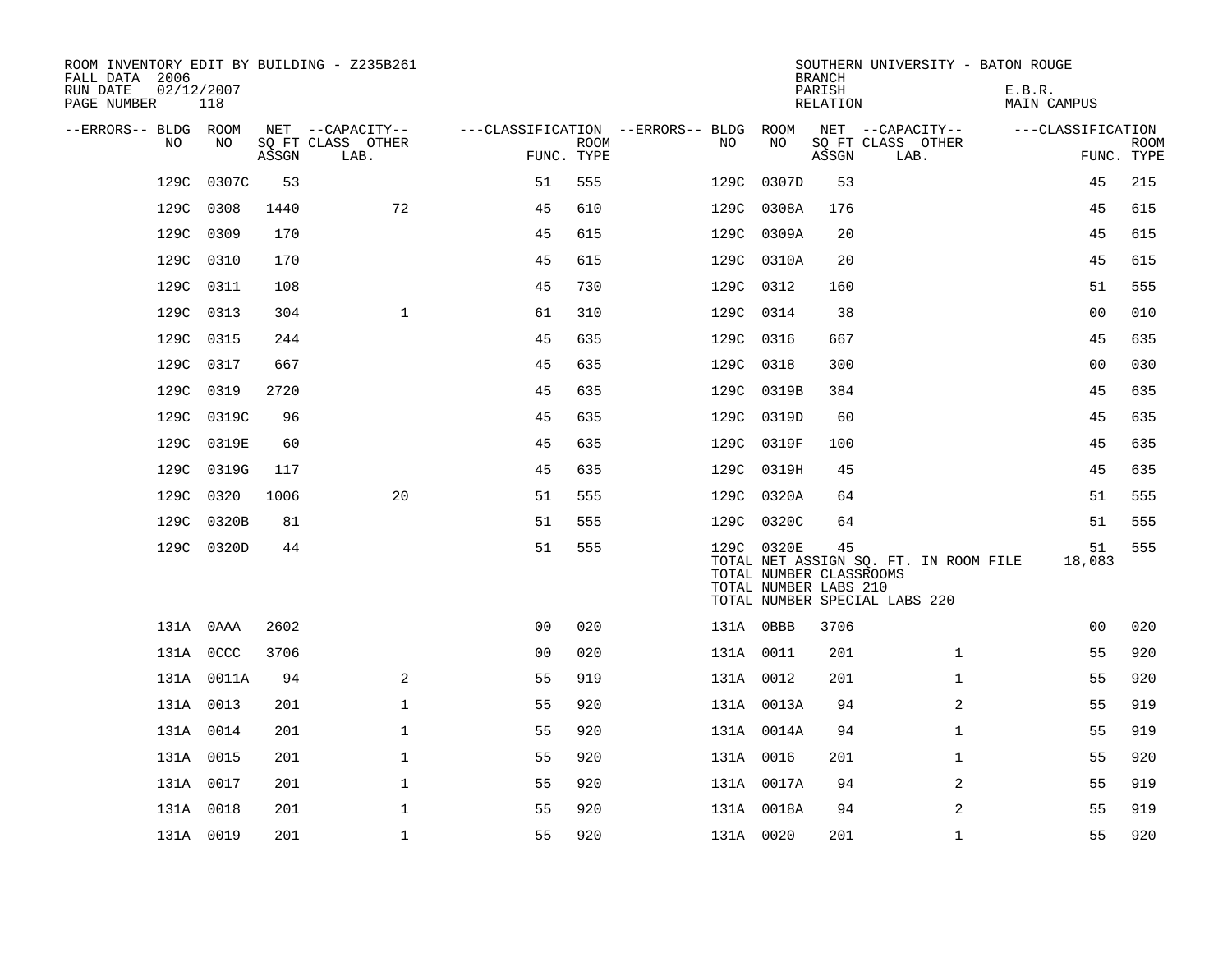| ROOM INVENTORY EDIT BY BUILDING - Z235B261<br>FALL DATA 2006<br>RUN DATE<br>PAGE NUMBER | 02/12/2007<br>119 |       |                                               |                                                 |             |           |            | <b>BRANCH</b><br>PARISH<br><b>RELATION</b> | SOUTHERN UNIVERSITY - BATON ROUGE             | E.B.R.<br><b>MAIN CAMPUS</b> |                           |
|-----------------------------------------------------------------------------------------|-------------------|-------|-----------------------------------------------|-------------------------------------------------|-------------|-----------|------------|--------------------------------------------|-----------------------------------------------|------------------------------|---------------------------|
| --ERRORS-- BLDG ROOM<br>NO.                                                             | NO                | ASSGN | NET --CAPACITY--<br>SQ FT CLASS OTHER<br>LAB. | ---CLASSIFICATION --ERRORS-- BLDG<br>FUNC. TYPE | <b>ROOM</b> | NO        | ROOM<br>NO | ASSGN                                      | NET --CAPACITY--<br>SQ FT CLASS OTHER<br>LAB. | ---CLASSIFICATION            | <b>ROOM</b><br>FUNC. TYPE |
| 131A                                                                                    | 0021              | 201   | $\mathbf 1$                                   | 55                                              | 920         |           | 131A 0021A | 94                                         | 2                                             | 55                           | 919                       |
|                                                                                         | 131A 0022         | 201   | $\mathbf 1$                                   | 55                                              | 920         |           | 131A 0022A | 94                                         | 2                                             | 55                           | 919                       |
|                                                                                         | 131A 0100         | 2443  |                                               | 55                                              | 650         | 131A 0102 |            | 64                                         |                                               | 55                           | 655                       |
|                                                                                         | 131A 0103         | 64    |                                               | 55                                              | 730         | 131A 0104 |            | 64                                         |                                               | 55                           | 655                       |
|                                                                                         | 131A 0105         | 64    |                                               | 0 <sub>0</sub>                                  | 030         | 131A 0106 |            | 64                                         | $\mathbf{1}$                                  | 55                           | 655                       |
|                                                                                         | 131A 0107         | 64    | $\mathbf 1$                                   | 55                                              | 310         |           | 131A 0108A | 6                                          |                                               | 55                           | 655                       |
|                                                                                         | 131A 0109         | 41    | $\mathbf{1}$                                  | 55                                              | 919         | 131A 0110 |            | 41                                         | $\mathbf{1}$                                  | 55                           | 919                       |
|                                                                                         | 131A 0111         | 112   | $\mathbf 1$                                   | 55                                              | 310         | 131A 0112 |            | 195                                        |                                               | 00                           | 010                       |
|                                                                                         | 131A 0112A        | 78    |                                               | 55                                              | 955         | 131A 0115 |            | 64                                         |                                               | 55                           | 635                       |
|                                                                                         | 131A 0116         | 192   |                                               | 55                                              | 650         | 131A 0117 |            | 302                                        |                                               | 00                           | 030                       |
|                                                                                         | 131A 0119         | 201   | $\mathbf{1}$                                  | 55                                              | 920         |           | 131A 0119A | 94                                         | $\mathbf{1}$                                  | 55                           | 919                       |
|                                                                                         | 131A 0120         | 77    |                                               | 55                                              | 760         | 131A 0122 |            | 201                                        | $\mathbf{1}$                                  | 55                           | 920                       |
|                                                                                         | 131A 0122A        | 94    | 2                                             | 55                                              | 919         | 131A 0123 |            | 42                                         |                                               | 55                           | 735                       |
|                                                                                         | 131A 0124         | 94    |                                               | 55                                              | 730         | 131A 0125 |            | 236                                        | 10                                            | 55                           | 920                       |
|                                                                                         | 131A 0201         | 201   | $\mathbf{1}$                                  | 55                                              | 920         |           | 131A 0201A | 94                                         | 2                                             | 55                           | 919                       |
|                                                                                         | 131A 0202         | 201   | $\mathbf{1}$                                  | 55                                              | 920         | 131A 0203 |            | 201                                        | $\mathbf{1}$                                  | 55                           | 920                       |
|                                                                                         | 131A 0204         | 201   | $\mathbf 1$                                   | 55                                              | 920         |           | 131A 0204A | 94                                         | 2                                             | 55                           | 919                       |
|                                                                                         | 131A 0205         | 201   | $\mathbf 1$                                   | 55                                              | 920         | 131A 0206 |            | 201                                        | $\mathbf{1}$                                  | 55                           | 920                       |
|                                                                                         | 131A 0206A        | 94    | 2                                             | 55                                              | 919         | 131A 0207 |            | 201                                        | $\mathbf{1}$                                  | 55                           | 920                       |
|                                                                                         | 131A 0210A        | 94    | 2                                             | 55                                              | 919         | 131A 0211 |            | 201                                        | $\mathbf{1}$                                  | 55                           | 920                       |
|                                                                                         | 131A 0211A        | 94    | 2                                             | 55                                              | 919         | 131A 0212 |            | 201                                        | $\mathbf{1}$                                  | 55                           | 920                       |
|                                                                                         | 131A 0213         | 201   | $\mathbf{1}$                                  | 55                                              | 920         | 131A 0214 |            | 201                                        | $\mathbf{1}$                                  | 55                           | 920                       |
|                                                                                         | 131A 0214A        | 94    | 2                                             | 55                                              | 919         | 131A 0215 |            | 201                                        | $\mathbf{1}$                                  | 55                           | 920                       |
|                                                                                         | 131A 0215A        | 94    | 2                                             | 55                                              | 919         | 131A 0216 |            | 201                                        | $\mathbf{1}$                                  | 55                           | 920                       |
|                                                                                         | 131A 0217         | 201   | $\mathbf 1$                                   | 55                                              | 920         | 131A 0218 |            | 201                                        | $\mathbf{1}$                                  | 55                           | 920                       |
|                                                                                         | 131A 0218A        | 94    | $\overline{a}$                                | 55                                              | 919         | 131A 0219 |            | 201                                        | $\mathbf{1}$                                  | 55                           | 920                       |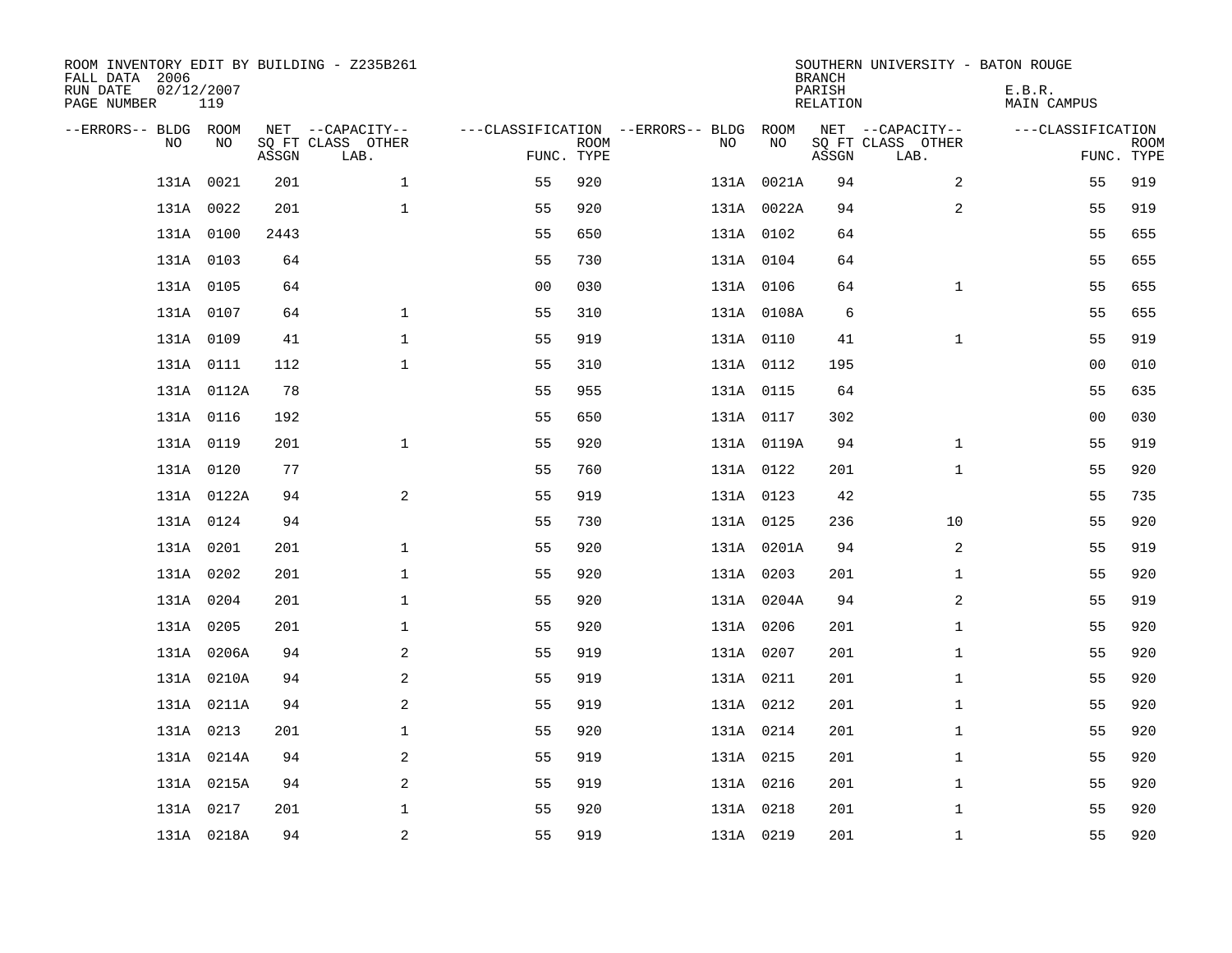| ROOM INVENTORY EDIT BY BUILDING - Z235B261<br>FALL DATA 2006<br>RUN DATE<br>PAGE NUMBER | 02/12/2007<br>120 |       |                                               |                |             |                                              |            | <b>BRANCH</b><br>PARISH<br><b>RELATION</b> | SOUTHERN UNIVERSITY - BATON ROUGE             | E.B.R.<br><b>MAIN CAMPUS</b> |                           |
|-----------------------------------------------------------------------------------------|-------------------|-------|-----------------------------------------------|----------------|-------------|----------------------------------------------|------------|--------------------------------------------|-----------------------------------------------|------------------------------|---------------------------|
| --ERRORS-- BLDG ROOM<br>NO                                                              | NO                | ASSGN | NET --CAPACITY--<br>SQ FT CLASS OTHER<br>LAB. | FUNC. TYPE     | <b>ROOM</b> | ---CLASSIFICATION --ERRORS-- BLDG ROOM<br>NO | NO         | ASSGN                                      | NET --CAPACITY--<br>SQ FT CLASS OTHER<br>LAB. | ---CLASSIFICATION            | <b>ROOM</b><br>FUNC. TYPE |
|                                                                                         | 131A 0219A        | 94    | 2                                             | 55             | 919         |                                              | 131A 0220  | 201                                        | $\mathbf{1}$                                  | 55                           | 920                       |
|                                                                                         | 131A 0221         | 201   | $\mathbf 1$                                   | 55             | 920         |                                              | 131A 0222  | 201                                        | $\mathbf{1}$                                  | 55                           | 920                       |
|                                                                                         | 131A 0222A        | 94    | 2                                             | 55             | 919         |                                              | 131A 0223  | 201                                        | $\mathbf{1}$                                  | 55                           | 920                       |
|                                                                                         | 131A 0223A        | 94    | $\overline{a}$                                | 55             | 919         |                                              | 131A 0224  | 201                                        | $\mathbf{1}$                                  | 55                           | 920                       |
|                                                                                         | 131A 0225         | 201   | $\mathbf 1$                                   | 55             | 920         |                                              | 131A 0226  | 201                                        | $\mathbf{1}$                                  | 55                           | 920                       |
|                                                                                         | 131A 0226A        | 94    | 2                                             | 55             | 919         |                                              | 131A 0227  | 201                                        | $\mathbf{1}$                                  | 55                           | 920                       |
|                                                                                         | 131A 0227A        | 94    | 2                                             | 55             | 919         |                                              | 131A 0228  | 201                                        | $\mathbf{1}$                                  | 55                           | 920                       |
|                                                                                         | 131A 0230         | 170   | $\mathbf{1}$                                  | 55             | 920         |                                              | 131A 0230A | 94                                         | 2                                             | 55                           | 919                       |
|                                                                                         | 131A 0231         | 105   |                                               | 0 <sub>0</sub> | 010         |                                              | 131A 0232  | 122                                        |                                               | 55                           | 735                       |
|                                                                                         | 131A 0233         | 153   |                                               | 55             | 760         |                                              | 131A 0234  | 162                                        | 7                                             | 55                           | 920                       |
|                                                                                         | 131A 0301         | 201   | $\mathbf 1$                                   | 55             | 920         |                                              | 131A 0301A | 94                                         | 2                                             | 55                           | 919                       |
|                                                                                         | 131A 0302         | 201   | $\mathbf 1$                                   | 55             | 920         |                                              | 131A 0303  | 201                                        | $\mathbf{1}$                                  | 55                           | 920                       |
|                                                                                         | 131A 0304         | 201   | $\mathbf 1$                                   | 55             | 920         |                                              | 131A 0304A | 94                                         | 2                                             | 55                           | 919                       |
|                                                                                         | 131A 0305         | 201   | $\mathbf 1$                                   | 55             | 920         |                                              | 131A 0305A | 94                                         | 2                                             | 55                           | 919                       |
|                                                                                         | 131A 0306         | 201   | $\mathbf 1$                                   | 55             | 920         |                                              | 131A 0311  | 201                                        | $\mathbf{1}$                                  | 55                           | 920                       |
|                                                                                         | 131A 0312         | 201   | $\mathbf 1$                                   | 55             | 920         |                                              | 131A 0312A | 94                                         | 2                                             | 55                           | 919                       |
|                                                                                         | 131A 0313         | 201   | $\mathbf{1}$                                  | 55             | 920         |                                              | 131A 0313A | 94                                         | 2                                             | 55                           | 919                       |
|                                                                                         | 131A 0314         | 201   | $\mathbf 1$                                   | 55             | 920         |                                              | 131A 0315  | 201                                        | $\mathbf{1}$                                  | 55                           | 920                       |
|                                                                                         | 131A 0316         | 201   | $\mathbf 1$                                   | 55             | 920         |                                              | 131A 0316A | 94                                         | 2                                             | 55                           | 919                       |
|                                                                                         | 131A 0317         | 201   | $\mathbf 1$                                   | 55             | 920         |                                              | 131A 0317A | 94                                         | 2                                             | 55                           | 919                       |
|                                                                                         | 131A 0318         | 201   | $\mathbf{1}$                                  | 55             | 920         |                                              | 131A 0319  | 201                                        | $\mathbf{1}$                                  | 55                           | 920                       |
|                                                                                         | 131A 0320         | 201   | $\mathbf 1$                                   | 55             | 920         |                                              | 131A 0320A | 94                                         | 2                                             | 55                           | 919                       |
|                                                                                         | 131A 0321         | 201   | $\mathbf 1$                                   | 55             | 920         |                                              | 131A 0321A | 94                                         | 2                                             | 55                           | 919                       |
|                                                                                         | 131A 0322         | 201   | $\mathbf 1$                                   | 55             | 920         |                                              | 131A 0323  | 201                                        | $\mathbf{1}$                                  | 55                           | 920                       |
|                                                                                         | 131A 0324         | 201   | $\mathbf{1}$                                  | 55             | 920         |                                              | 131A 0324A | 94                                         | 2                                             | 55                           | 919                       |
|                                                                                         | 131A 0325         | 201   | $\mathbf{1}$                                  | 55             | 920         |                                              | 131A 0325A | 94                                         | 2                                             | 55                           | 919                       |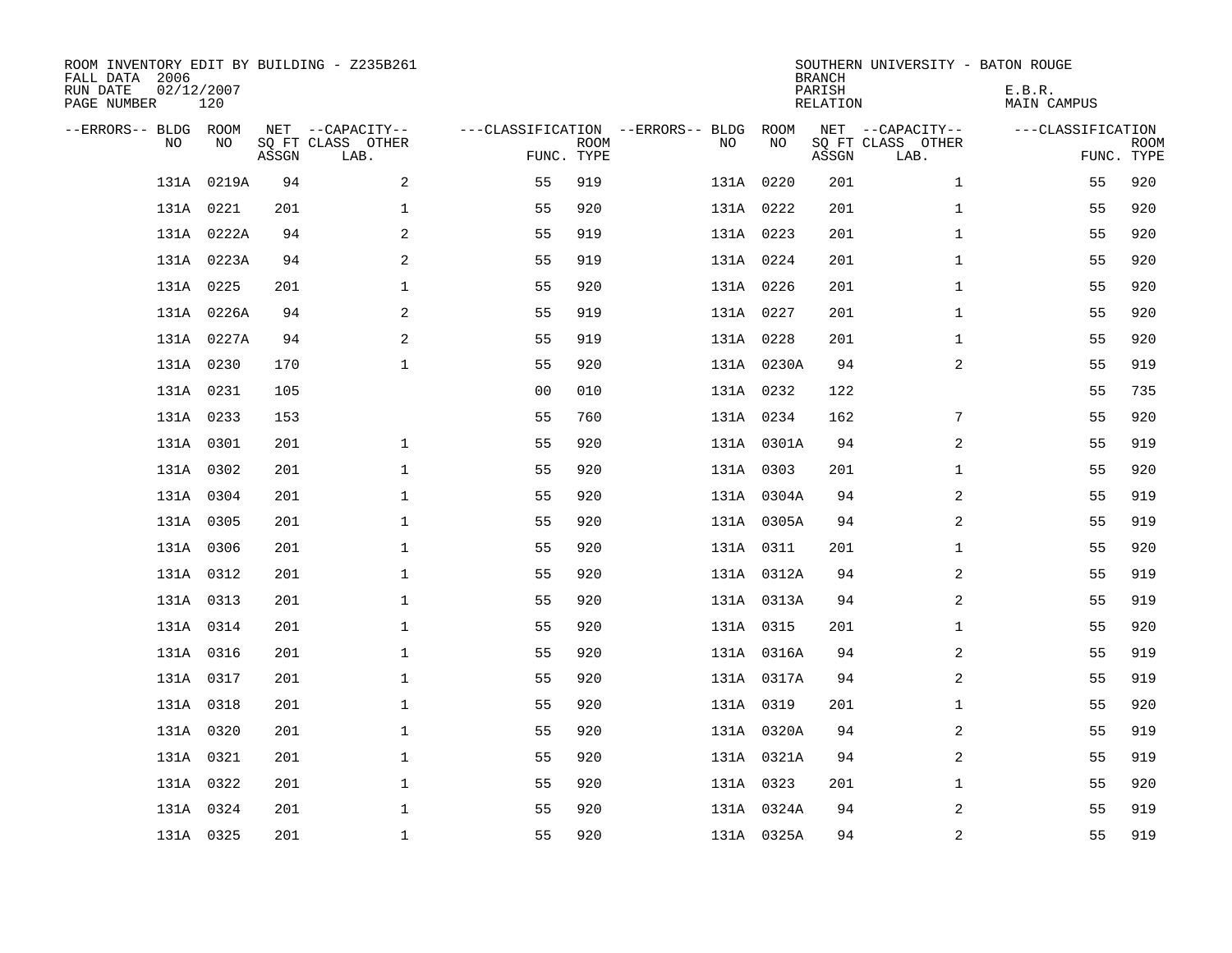| ROOM INVENTORY EDIT BY BUILDING - Z235B261<br>FALL DATA 2006<br>RUN DATE<br>PAGE NUMBER 121 | 02/12/2007      |       |                                                                                                          |                |      |           |                | <b>BRANCH</b><br>PARISH<br>RELATION              | SOUTHERN UNIVERSITY - BATON ROUGE                                      | E.B.R.<br>MAIN CAMPUS |                           |
|---------------------------------------------------------------------------------------------|-----------------|-------|----------------------------------------------------------------------------------------------------------|----------------|------|-----------|----------------|--------------------------------------------------|------------------------------------------------------------------------|-----------------------|---------------------------|
| --ERRORS-- BLDG ROOM<br>NO                                                                  | NO .            | ASSGN | NET --CAPACITY--    ---CLASSIFICATION --ERRORS-- BLDG ROOM NET --CAPACITY--<br>SQ FT CLASS OTHER<br>LAB. | FUNC. TYPE     | ROOM | NO        | NO             | ASSGN                                            | SQ FT CLASS OTHER<br>LAB.                                              | ---CLASSIFICATION     | <b>ROOM</b><br>FUNC. TYPE |
|                                                                                             | 131A 0326       | 201   | 1                                                                                                        | 55             | 920  | 131A 0327 |                | 201                                              | $\mathbf{1}$                                                           | 55                    | 920                       |
|                                                                                             | 131A 0327A      | 94    | 2                                                                                                        | 55             | 919  | 131A 0328 |                | 201                                              | $\mathbf{1}$                                                           | 55                    | 920                       |
|                                                                                             | 131A 0329       | 201   | $\mathbf{1}$                                                                                             | 55             | 920  |           | 131A 0329A     | 94                                               | 2                                                                      | 55                    | 919                       |
|                                                                                             | 131A 0341       | 105   |                                                                                                          | 0 <sub>0</sub> | 010  | 131A 0342 |                | 122                                              |                                                                        | 55                    | 735                       |
|                                                                                             | 131A 0343       | 153   |                                                                                                          | 55             | 760  |           |                | TOTAL NUMBER CLASSROOMS<br>TOTAL NUMBER LABS 210 | TOTAL NET ASSIGN SQ. FT. IN ROOM FILE<br>TOTAL NUMBER SPECIAL LABS 220 | 20,876                |                           |
|                                                                                             | 132A 0100       | 2112  |                                                                                                          | 22             | 570  | 132A 0101 |                | 210                                              |                                                                        | 22                    | 560                       |
|                                                                                             | 132A 0102       | 55    |                                                                                                          | 0 <sub>0</sub> | 020  |           | 132A 0103 1550 | TOTAL NUMBER CLASSROOMS<br>TOTAL NUMBER LABS 210 | TOTAL NET ASSIGN SQ. FT. IN ROOM FILE<br>TOTAL NUMBER SPECIAL LABS 220 | 22<br>3,872           | 570                       |
|                                                                                             | 132B 0100       | 1131  |                                                                                                          | 22             | 570  |           | 132B 0101      | 841                                              |                                                                        |                       | 22 570                    |
|                                                                                             | 132B 0102       | 870   |                                                                                                          | 22             | 570  |           |                | TOTAL NUMBER CLASSROOMS<br>TOTAL NUMBER LABS 210 | TOTAL NET ASSIGN SQ. FT. IN ROOM FILE<br>TOTAL NUMBER SPECIAL LABS 220 | 2,842                 |                           |
|                                                                                             | 133A 0001       | 250   | 10                                                                                                       | 11             | 580  |           | 133A 0106      | 250                                              | 10                                                                     |                       | 11 580                    |
|                                                                                             | 133A 0110       | 337   | 14                                                                                                       | 11             | 580  |           |                | TOTAL NUMBER CLASSROOMS<br>TOTAL NUMBER LABS 210 | TOTAL NET ASSIGN SQ. FT. IN ROOM FILE<br>TOTAL NUMBER SPECIAL LABS 220 | 837                   |                           |
|                                                                                             | 133B 0001       | 837   | 10                                                                                                       | 11             | 580  |           |                | TOTAL NUMBER CLASSROOMS<br>TOTAL NUMBER LABS 210 | TOTAL NET ASSIGN SQ. FT. IN ROOM FILE<br>TOTAL NUMBER SPECIAL LABS 220 | 837                   |                           |
|                                                                                             | 133C 0001       | 837   | 10                                                                                                       | 11             | 580  |           |                | TOTAL NUMBER CLASSROOMS<br>TOTAL NUMBER LABS 210 | TOTAL NET ASSIGN SQ. FT. IN ROOM FILE<br>TOTAL NUMBER SPECIAL LABS 220 | 837                   |                           |
|                                                                                             | 136A 0100 11248 |       |                                                                                                          | 22             | 560  |           | 136A 0101      | 3800                                             |                                                                        | 22                    | 560                       |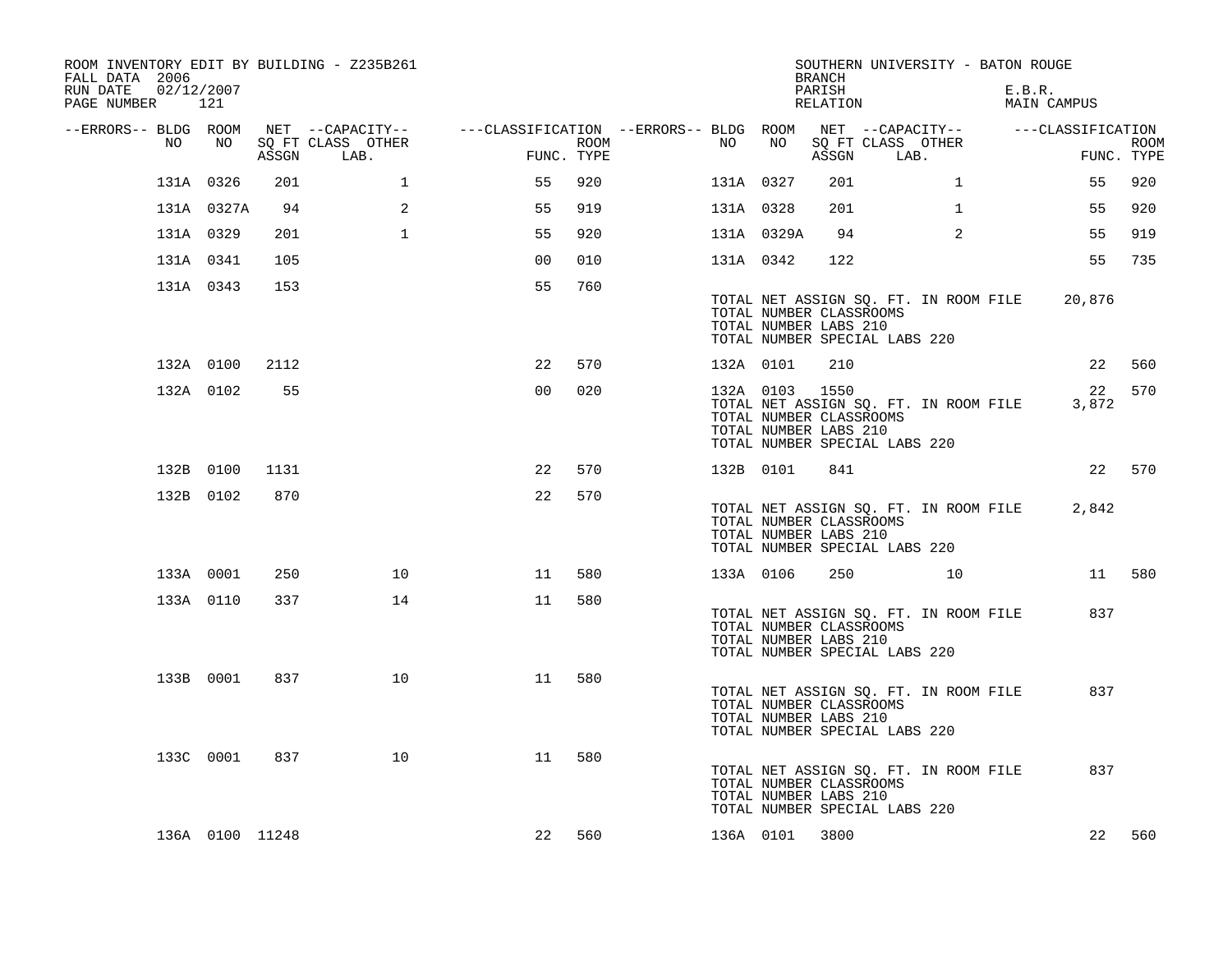| ROOM INVENTORY EDIT BY BUILDING - Z235B261<br>FALL DATA 2006<br>02/12/2007<br>RUN DATE |                 |       |                                                                                                                                         |            |      |           |            | SOUTHERN UNIVERSITY - BATON ROUGE<br>BRANCH<br>PARISH                                                                                           |    | E.B.R.                             |                 |     |
|----------------------------------------------------------------------------------------|-----------------|-------|-----------------------------------------------------------------------------------------------------------------------------------------|------------|------|-----------|------------|-------------------------------------------------------------------------------------------------------------------------------------------------|----|------------------------------------|-----------------|-----|
| PAGE NUMBER 122<br>NO                                                                  | NO <sub>1</sub> |       | --ERRORS-- BLDG ROOM NET --CAPACITY-- ----CLASSIFICATION --ERRORS-- BLDG ROOM NET --CAPACITY-- -----CLASSIFICATION<br>SQ FT CLASS OTHER |            | ROOM | NO        |            | RELATION<br>NO SQ FT CLASS OTHER                                                                                                                |    | MAIN CAMPUS<br>ASS OTHER ROOM ROOM |                 |     |
|                                                                                        |                 | ASSGN | LAB.                                                                                                                                    | FUNC. TYPE |      |           |            | ASSGN<br>TOTAL NET ASSIGN SQ. FT. IN ROOM FILE 15,048<br>TOTAL NUMBER CLASSROOMS<br>TOTAL NUMBER LABS 210<br>TOTAL NUMBER SPECIAL LABS 220      |    |                                    |                 |     |
|                                                                                        | 136B 0100       | 168   |                                                                                                                                         | 22         | 570  | 136B 0101 |            | 168                                                                                                                                             |    |                                    | 22              | 570 |
|                                                                                        | 136B 0102       | 126   |                                                                                                                                         | 22         | 570  | 136B 0103 |            | 168                                                                                                                                             |    |                                    | 22              | 570 |
|                                                                                        | 136B 0104       | 168   |                                                                                                                                         | 22         | 570  |           | 136B 0105  | 126<br>TOTAL NET ASSIGN SQ. FT. IN ROOM FILE<br>TOTAL NUMBER CLASSROOMS<br>TOTAL NUMBER LABS 210<br>TOTAL NUMBER SPECIAL LABS 220               |    |                                    | 22<br>924       | 570 |
|                                                                                        | 136C 0100 1423  |       |                                                                                                                                         | 22         | 570  |           |            | TOTAL NET ASSIGN SQ. FT. IN ROOM FILE 1,423<br>TOTAL NUMBER CLASSROOMS<br>TOTAL NUMBER LABS 210<br>TOTAL NUMBER SPECIAL LABS 220                |    |                                    |                 |     |
|                                                                                        | 138A 0101       | 4864  | 71                                                                                                                                      | 65         | 725  |           | 138A 0101A | 208                                                                                                                                             | 71 |                                    | 65              | 725 |
|                                                                                        | 138A 0101B      | 267   | 71                                                                                                                                      | 65         | 725  | 138A 0102 |            | 399                                                                                                                                             | 71 |                                    | 65              | 730 |
|                                                                                        | 138A 0103       | 170   | 71                                                                                                                                      | 65         | 310  |           | 138A 0103A | 16                                                                                                                                              | 71 |                                    | 65              | 315 |
|                                                                                        | 138A 0104       | 50    | 71                                                                                                                                      | 00         | 030  |           | 138A 0105  | 26                                                                                                                                              | 71 |                                    | 00              | 020 |
|                                                                                        | 138A 0201       | 1853  | 71                                                                                                                                      | 65         | 730  |           |            | TOTAL NET ASSIGN SQ. FT. IN ROOM FILE<br>TOTAL NUMBER CLASSROOMS<br>TOTAL NUMBER LABS 210<br>TOTAL NUMBER SPECIAL LABS 220                      |    |                                    | 7,777           |     |
|                                                                                        | 138B 0101 1891  |       | 71                                                                                                                                      | 65         | 730  |           |            | 138B 0102 3641 71<br>TOTAL NET ASSIGN SQ. FT. IN ROOM FILE<br>TOTAL NUMBER CLASSROOMS<br>TOTAL NUMBER LABS 210<br>TOTAL NUMBER SPECIAL LABS 220 |    |                                    | 65 740<br>5,532 |     |
|                                                                                        | 138C 0100       | 2850  | $\mathbf{1}$                                                                                                                            | 53         | 730  |           |            | TOTAL NET ASSIGN SQ. FT. IN ROOM FILE<br>TOTAL NUMBER CLASSROOMS<br>TOTAL NUMBER LABS 210<br>TOTAL NUMBER SPECIAL LABS 220                      |    |                                    | 2,850           |     |
|                                                                                        | 142A 0100       | 779   | 60                                                                                                                                      | 11         | 935  |           |            | TOTAL NET ASSIGN SQ. FT. IN ROOM FILE<br>TOTAL NUMBER CLASSROOMS<br>TOTAL NUMBER LABS 210                                                       |    |                                    | 779             |     |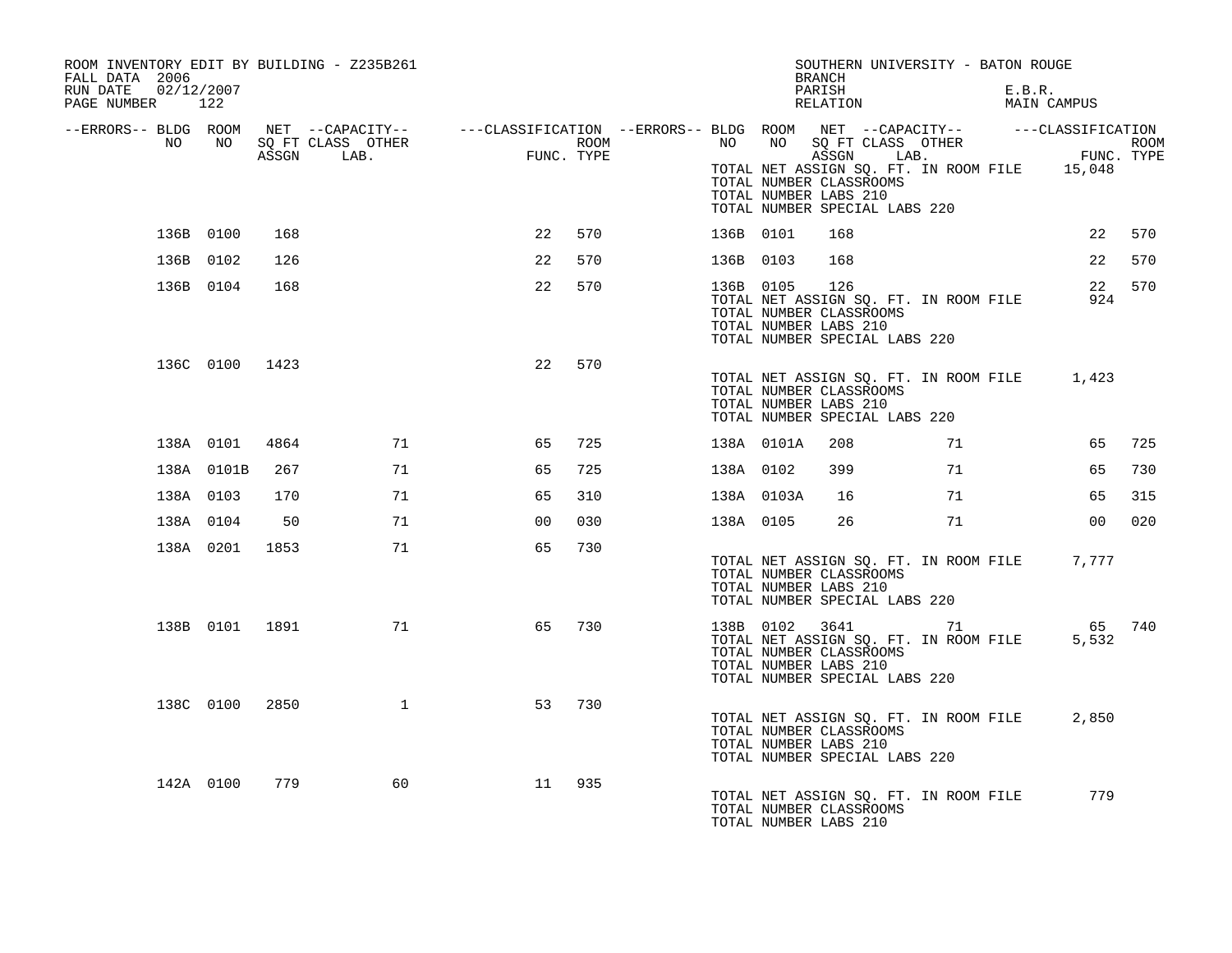| ROOM INVENTORY EDIT BY BUILDING - Z235B261<br>FALL DATA 2006<br>RUN DATE<br>PAGE NUMBER 123 | 02/12/2007      |       |                                                                                                                             |                |                    |           |            | SOUTHERN UNIVERSITY - BATON ROUGE<br><b>BRANCH</b><br>PARISH<br>RELATION                                                          |              | E.B.R.<br><b>MAIN CAMPUS</b> |                    |
|---------------------------------------------------------------------------------------------|-----------------|-------|-----------------------------------------------------------------------------------------------------------------------------|----------------|--------------------|-----------|------------|-----------------------------------------------------------------------------------------------------------------------------------|--------------|------------------------------|--------------------|
| --ERRORS-- BLDG ROOM<br>NO.                                                                 | NO              | ASSGN | NET --CAPACITY-- - ---CLASSIFICATION --ERRORS-- BLDG ROOM NET --CAPACITY-- - ---CLASSIFICATION<br>SQ FT CLASS OTHER<br>LAB. |                | ROOM<br>FUNC. TYPE | NO .      | NO         | SQ FT CLASS OTHER<br>ASSGN<br>TOTAL NUMBER SPECIAL LABS 220                                                                       | LAB.         |                              | ROOM<br>FUNC. TYPE |
|                                                                                             | 151A 0100       | 7500  |                                                                                                                             | 21             | 730                |           |            | TOTAL NET ASSIGN SQ. FT. IN ROOM FILE<br>TOTAL NUMBER CLASSROOMS<br>TOTAL NUMBER LABS 210<br>TOTAL NUMBER SPECIAL LABS 220        |              | 7,500                        |                    |
|                                                                                             | 151B 0100 11381 |       |                                                                                                                             | 21             | 560                | 151B 0101 |            | 596                                                                                                                               |              | 21                           | 730                |
|                                                                                             | 151B 0101A      | 12    |                                                                                                                             | 21             | 730                | 151B 0102 |            | 85                                                                                                                                |              | 0 <sub>0</sub>               | 030                |
|                                                                                             | 151B 0103       | 40    |                                                                                                                             | 0 <sub>0</sub> | 030                | 151B 0104 |            | 290                                                                                                                               | $\mathbf{1}$ | 21                           | 310                |
|                                                                                             | 151B 0104A      | 656   |                                                                                                                             | 21             | 730                |           | 151B 0104B | 656<br>TOTAL NET ASSIGN SQ. FT. IN ROOM FILE<br>TOTAL NUMBER CLASSROOMS<br>TOTAL NUMBER LABS 210<br>TOTAL NUMBER SPECIAL LABS 220 |              | 21<br>13,591                 | 315                |
|                                                                                             | 151C 0001       | 314   |                                                                                                                             | 21             | 730                | 151C 0002 |            | 113                                                                                                                               |              | 21                           | 730                |
|                                                                                             | 151C 0003       | 113   |                                                                                                                             | 21             | 730                |           |            | TOTAL NET ASSIGN SQ. FT. IN ROOM FILE<br>TOTAL NUMBER CLASSROOMS<br>TOTAL NUMBER LABS 210<br>TOTAL NUMBER SPECIAL LABS 220        |              | 540                          |                    |
|                                                                                             | 151D 0010 16343 |       |                                                                                                                             | 11             | 570                |           |            | TOTAL NET ASSIGN SQ. FT. IN ROOM FILE<br>TOTAL NUMBER CLASSROOMS<br>TOTAL NUMBER LABS 210<br>TOTAL NUMBER SPECIAL LABS 220        |              | 16,343                       |                    |
|                                                                                             | 153E 0100       | 150   |                                                                                                                             | 0 <sup>0</sup> | 020                | 153E 0101 |            | 164                                                                                                                               |              | 00                           | 020                |
|                                                                                             | 153E 0102       | 631   |                                                                                                                             | 0 <sub>0</sub> | 020                | 153E 0103 |            | 100                                                                                                                               |              | 0 <sub>0</sub>               | 020                |
|                                                                                             | 153E 0104       | 281   |                                                                                                                             | 0 <sub>0</sub> | 020                | 153E 0105 |            | 145                                                                                                                               |              | 0 <sub>0</sub>               | 030                |
|                                                                                             | 153E 0106       | 179   |                                                                                                                             | 0 <sub>0</sub> | 030                | 153E 0107 |            | 479                                                                                                                               |              | 21                           | 575                |
|                                                                                             | 153E 0108       | 79    |                                                                                                                             | 21             | 575                | 153E 0109 |            | 79                                                                                                                                |              | 21                           | 575                |
|                                                                                             | 153E 0110       | 150   |                                                                                                                             | 21             | 575                | 153E 0111 |            | 202                                                                                                                               |              | 21                           | 570                |
|                                                                                             | 153E 0112       | 202   |                                                                                                                             | 21             | 570                | 153E 0113 |            | 273                                                                                                                               |              | 0 <sub>0</sub>               | 020                |
|                                                                                             | 153E 0114       | 141   |                                                                                                                             | 21             | 570                | 153E 0115 |            | 141                                                                                                                               |              | 21                           | 570                |
|                                                                                             | 153E 0116       | 141   |                                                                                                                             | 21             | 575                | 153E 0117 |            | 173                                                                                                                               |              | 21                           | 575                |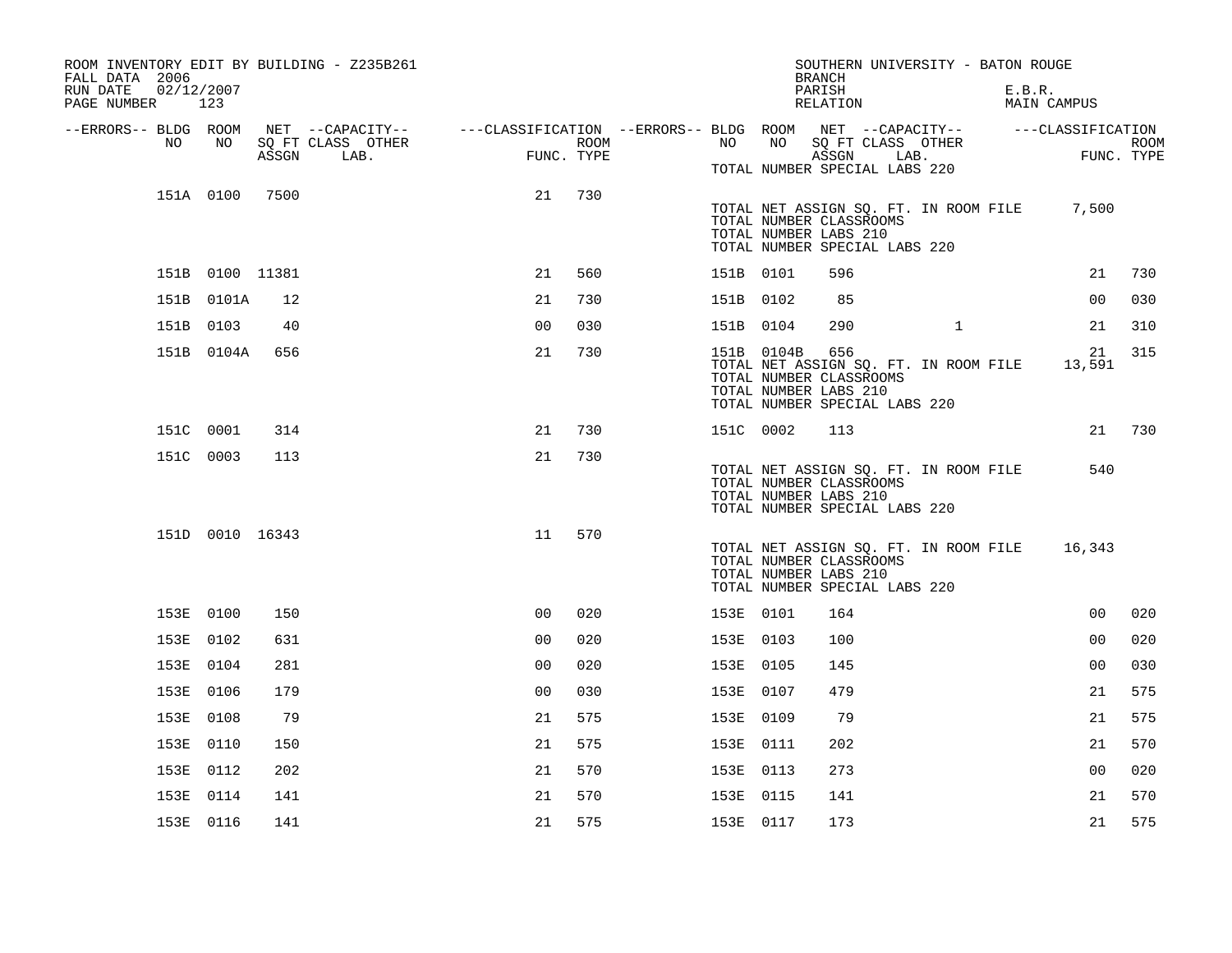| ROOM INVENTORY EDIT BY BUILDING - Z235B261<br>FALL DATA 2006<br>RUN DATE<br>PAGE NUMBER | 02/12/2007<br>124 |       |                           |                |             |                                        |           | <b>BRANCH</b><br>PARISH<br>RELATION                     | SOUTHERN UNIVERSITY - BATON ROUGE                                      | E.B.R.<br><b>MAIN CAMPUS</b> |                              |             |
|-----------------------------------------------------------------------------------------|-------------------|-------|---------------------------|----------------|-------------|----------------------------------------|-----------|---------------------------------------------------------|------------------------------------------------------------------------|------------------------------|------------------------------|-------------|
| --ERRORS-- BLDG ROOM                                                                    |                   |       | NET --CAPACITY--          |                |             | ---CLASSIFICATION --ERRORS-- BLDG ROOM |           |                                                         | NET --CAPACITY--                                                       |                              | ---CLASSIFICATION            |             |
| NO.                                                                                     | NO                | ASSGN | SQ FT CLASS OTHER<br>LAB. | FUNC. TYPE     | <b>ROOM</b> | NO                                     | NO        | ASSGN                                                   | SQ FT CLASS OTHER<br>LAB.                                              |                              | FUNC. TYPE                   | <b>ROOM</b> |
| 153E                                                                                    | 0118              | 58    |                           | 21             | 570         |                                        | 153E 0119 | 58                                                      |                                                                        |                              | 21                           | 575         |
| 153E                                                                                    | 0120              | 93    |                           | 0 <sub>0</sub> | 010         |                                        | 153E 0121 | 41                                                      |                                                                        |                              | 00                           | 020         |
| 153E                                                                                    | 0122              | 43    |                           | 0 <sub>0</sub> | 010         |                                        | 153E 0123 | 107                                                     |                                                                        |                              | 0 <sub>0</sub>               | 010         |
| 153E                                                                                    | 0124              | 552   |                           | 21             | 575         |                                        | 153E 0125 | 150                                                     |                                                                        |                              | 21                           | 215         |
| 153E                                                                                    | 0127              | 396   |                           | 21             | 650         |                                        | 153E 0128 | 270                                                     |                                                                        |                              | 21                           | 315         |
|                                                                                         | 153E 0129         | 163   | $\mathbf{1}$              | 21             | 310         |                                        | 153E 0130 | 100                                                     |                                                                        |                              | 21                           | 315         |
| 153E                                                                                    | 0131              | 443   |                           | 0 <sub>0</sub> | 030         |                                        | 153E 0132 | 767                                                     |                                                                        |                              | 21                           | 350         |
| 153E                                                                                    | 0200              | 217   |                           | 0 <sub>0</sub> | 020         |                                        | 153E 0201 | 177                                                     |                                                                        |                              | 0 <sub>0</sub>               | 020         |
| 153E                                                                                    | 0202              | 531   |                           | 0 <sub>0</sub> | 020         |                                        | 153E 0203 | 169                                                     |                                                                        |                              | 00                           | 030         |
|                                                                                         | 153E 0204         | 189   |                           | 0 <sub>0</sub> | 030         |                                        | 153E 0205 | 231                                                     | $\mathbf{1}$                                                           |                              | 21                           | 310         |
| 153E                                                                                    | 0206              | 488   | 10                        | 21             | 250         |                                        | 153E 0207 | 97                                                      | $\mathbf{1}$                                                           |                              | 21                           | 310         |
| 153E                                                                                    | 0208              | 97    | $\mathbf{1}$              | 21             | 310         |                                        | 153E 0209 | 473                                                     | 9                                                                      |                              | 21                           | 250         |
| 153E                                                                                    | 0210              | 191   |                           | 0 <sub>0</sub> | 020         |                                        | 153E 0211 | 504                                                     | 10                                                                     |                              | 21                           | 250         |
| 153E                                                                                    | 0212              | 101   | $\mathbf{1}$              | 21             | 310         |                                        | 153E 0213 | 512                                                     | 10                                                                     |                              | 21                           | 250         |
|                                                                                         | 153E 0214         | 115   |                           | 21             | 255         |                                        | 153E 0215 | 104                                                     | $\mathbf{1}$                                                           |                              | 21                           | 310         |
| 153E                                                                                    | 0216              | 502   | 10                        | 21             | 250         |                                        | 153E 0217 | 103                                                     | $\mathbf{1}$                                                           |                              | 21                           | 310         |
|                                                                                         | 153E 0218         | 395   | 10                        | 21             | 210         |                                        | 153E 0219 | 994                                                     |                                                                        |                              | 21                           | 215         |
| 153E                                                                                    | 0220              | 63    |                           | 21             | 215         |                                        | 153E 0221 | 226                                                     |                                                                        |                              | 21                           | 215         |
|                                                                                         | 153E 0222         | 29    |                           | 21             | 215         |                                        | 153E 0223 | 53                                                      | $\mathbf{1}$                                                           |                              | 21                           | 250         |
| 153E                                                                                    | 0224              | 81    | 2                         | 21             | 250         |                                        | 153E 0225 | 75                                                      | $\mathbf{1}$                                                           |                              | 21                           | 310         |
|                                                                                         | 153E 0226         | 97    |                           | 21             | 255         |                                        | 153E 0227 | 115                                                     | 2                                                                      |                              | 21                           | 250         |
|                                                                                         | 153E 0228         | 118   | 2                         | 21             | 250         |                                        | 153E 0229 | 182<br>TOTAL NUMBER CLASSROOMS<br>TOTAL NUMBER LABS 210 | TOTAL NET ASSIGN SQ. FT. IN ROOM FILE<br>TOTAL NUMBER SPECIAL LABS 220 |                              | 21<br>10,056<br>$\mathbf{1}$ | 255         |
|                                                                                         | 158A 0AAA         | 712   |                           | 0 <sub>0</sub> | 020         |                                        | 158A OBBB | 654                                                     |                                                                        |                              | 0 <sub>0</sub>               | 020         |
|                                                                                         | 158A OCCC         | 556   |                           | 0 <sub>0</sub> | 020         |                                        | 158A ODDD | 556                                                     |                                                                        |                              | 0 <sub>0</sub>               | 020         |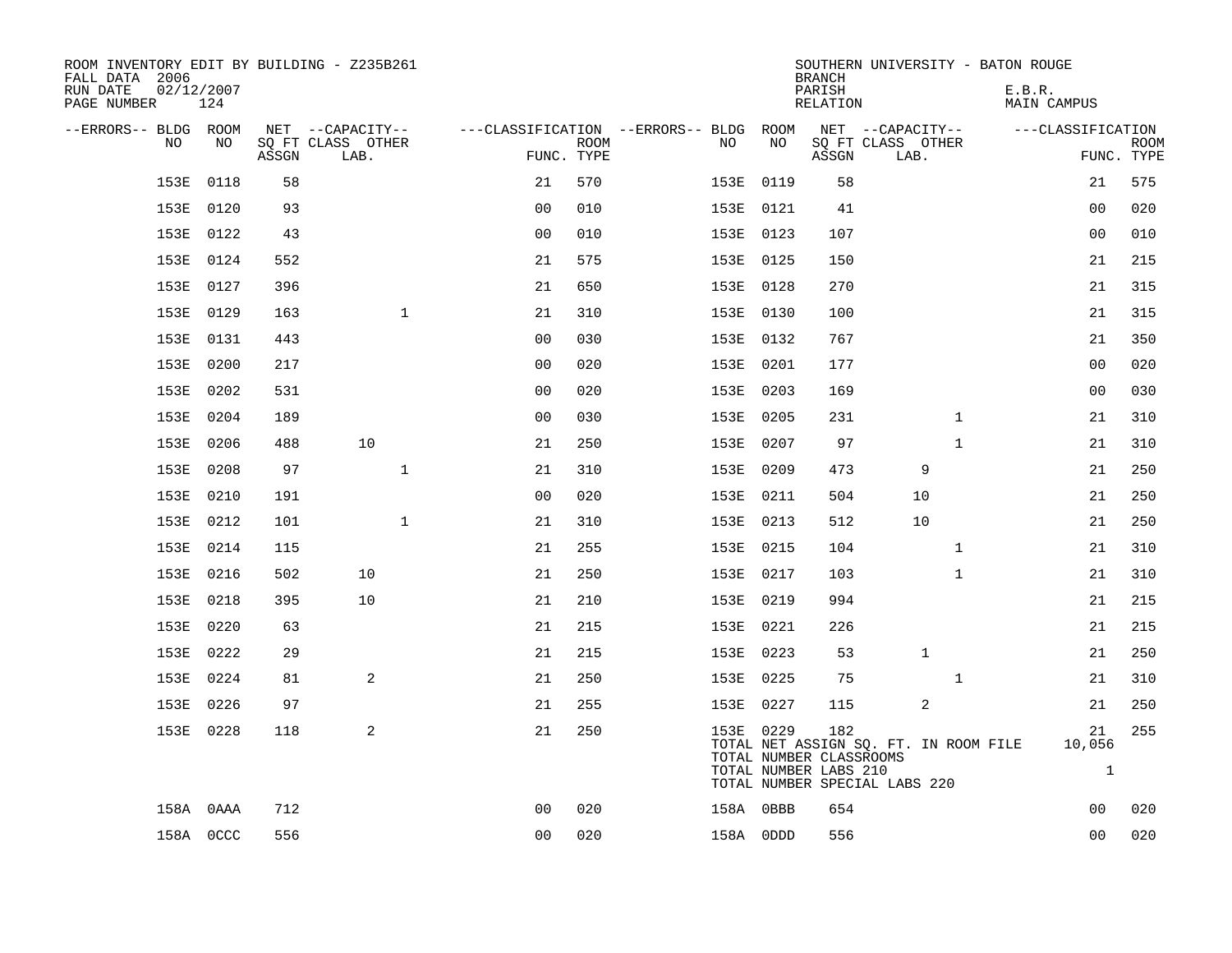| ROOM INVENTORY EDIT BY BUILDING - Z235B261<br>FALL DATA 2006<br>RUN DATE<br>PAGE NUMBER | 02/12/2007<br>125 |       |                                               |                |             |                                         |            | <b>BRANCH</b><br>PARISH<br><b>RELATION</b> | SOUTHERN UNIVERSITY - BATON ROUGE             | E.B.R.<br><b>MAIN CAMPUS</b> |                           |
|-----------------------------------------------------------------------------------------|-------------------|-------|-----------------------------------------------|----------------|-------------|-----------------------------------------|------------|--------------------------------------------|-----------------------------------------------|------------------------------|---------------------------|
| --ERRORS-- BLDG ROOM<br>NO.                                                             | NO                | ASSGN | NET --CAPACITY--<br>SQ FT CLASS OTHER<br>LAB. | FUNC. TYPE     | <b>ROOM</b> | ---CLASSIFICATION --ERRORS-- BLDG<br>NO | ROOM<br>NO | ASSGN                                      | NET --CAPACITY--<br>SQ FT CLASS OTHER<br>LAB. | ---CLASSIFICATION            | <b>ROOM</b><br>FUNC. TYPE |
| 158A                                                                                    | OEEE              | 384   |                                               | 0 <sub>0</sub> | 020         | 158A                                    | $0$ FFF    | 384                                        |                                               | 00                           | 020                       |
|                                                                                         | 158A OGGG         | 556   |                                               | 0 <sub>0</sub> | 020         |                                         | 158A OHHH  | 556                                        |                                               | 00                           | 020                       |
|                                                                                         | 158A OIII         | 384   |                                               | 0 <sub>0</sub> | 020         |                                         | 158A 0JJJ  | 556                                        |                                               | 00                           | 020                       |
| 158A                                                                                    | 0KKK              | 556   |                                               | 0 <sub>0</sub> | 020         |                                         | 158A OLLL  | 556                                        |                                               | 0 <sub>0</sub>               | 020                       |
| 158A                                                                                    | OMMM              | 384   |                                               | 0 <sub>0</sub> | 020         |                                         | 158A ONNN  | 556                                        |                                               | 0 <sub>0</sub>               | 020                       |
|                                                                                         | 158A 0000         | 556   |                                               | 0 <sub>0</sub> | 020         |                                         | 158A OPPP  | 556                                        |                                               | 0 <sub>0</sub>               | 020                       |
|                                                                                         | 158A 0QQQ         | 384   |                                               | 0 <sub>0</sub> | 020         |                                         | 158A 0100  | 1890                                       |                                               | 55                           | 650                       |
|                                                                                         | 158A 0100A 1176   |       |                                               | 0 <sub>0</sub> | 020         |                                         | 158A 0101  | 138                                        | 4                                             | 55                           | 650                       |
|                                                                                         | 158A 0101A        | 136   | $\mathbf{1}$                                  | 55             | 920         |                                         | 158A 0101B | 136                                        | $\mathbf{1}$                                  | 55                           | 920                       |
|                                                                                         | 158A 0101C        | 136   | $\mathbf 1$                                   | 55             | 920         |                                         | 158A 0101D | 136                                        | $\mathbf{1}$                                  | 55                           | 920                       |
|                                                                                         | 158A 0101E        | 120   | 4                                             | 55             | 410         |                                         | 158A 0101F | 77                                         | $\overline{4}$                                | 55                           | 919                       |
|                                                                                         | 158A 0102         | 138   | $\overline{4}$                                | 55             | 650         |                                         | 158A 0102A | 136                                        | $\mathbf{1}$                                  | 55                           | 920                       |
|                                                                                         | 158A 0102B        | 136   | $\mathbf 1$                                   | 55             | 920         |                                         | 158A 0102C | 136                                        | $\mathbf{1}$                                  | 55                           | 920                       |
|                                                                                         | 158A 0102D        | 136   | $\mathbf 1$                                   | 55             | 920         |                                         | 158A 0102E | 120                                        | 4                                             | 55                           | 410                       |
|                                                                                         | 158A 0102F        | 77    | 4                                             | 55             | 919         |                                         | 158A 0103  | 138                                        | 4                                             | 55                           | 650                       |
|                                                                                         | 158A 0103A        | 136   | $\mathbf 1$                                   | 55             | 920         |                                         | 158A 0103B | 136                                        | $\mathbf{1}$                                  | 55                           | 920                       |
|                                                                                         | 158A 0103C        | 136   | $\mathbf 1$                                   | 55             | 920         |                                         | 158A 0103D | 136                                        | $\mathbf{1}$                                  | 55                           | 920                       |
|                                                                                         | 158A 0103E        | 120   | $\overline{4}$                                | 55             | 410         |                                         | 158A 0103F | 77                                         | $\overline{4}$                                | 55                           | 919                       |
|                                                                                         | 158A 0104         | 138   | 4                                             | 55             | 650         |                                         | 158A 0104A | 136                                        | $\mathbf{1}$                                  | 55                           | 920                       |
|                                                                                         | 158A 0104B        | 136   | $\mathbf 1$                                   | 55             | 920         |                                         | 158A 0104C | 136                                        | $\mathbf{1}$                                  | 55                           | 920                       |
|                                                                                         | 158A 0104D        | 136   | $\mathbf 1$                                   | 55             | 920         |                                         | 158A 0104E | 120                                        | 4                                             | 55                           | 410                       |
|                                                                                         | 158A 0104F        | 77    | $\overline{4}$                                | 55             | 919         |                                         | 158A 0105  | 138                                        | $\overline{4}$                                | 55                           | 650                       |
|                                                                                         | 158A 0105A        | 136   | $\mathbf 1$                                   | 55             | 920         |                                         | 158A 0105B | 136                                        | $\mathbf{1}$                                  | 55                           | 920                       |
|                                                                                         | 158A 0105C        | 136   | $\mathbf 1$                                   | 55             | 920         |                                         | 158A 0105D | 136                                        | $\mathbf{1}$                                  | 55                           | 920                       |
|                                                                                         | 158A 0105E        | 120   | $\overline{4}$                                | 55             | 410         |                                         | 158A 0105F | 77                                         | 4                                             | 55                           | 910                       |
|                                                                                         | 158A 0106         | 120   |                                               | 0 <sub>0</sub> | 020         |                                         | 158A 0106A | 136                                        | $\mathbf{1}$                                  | 55                           | 920                       |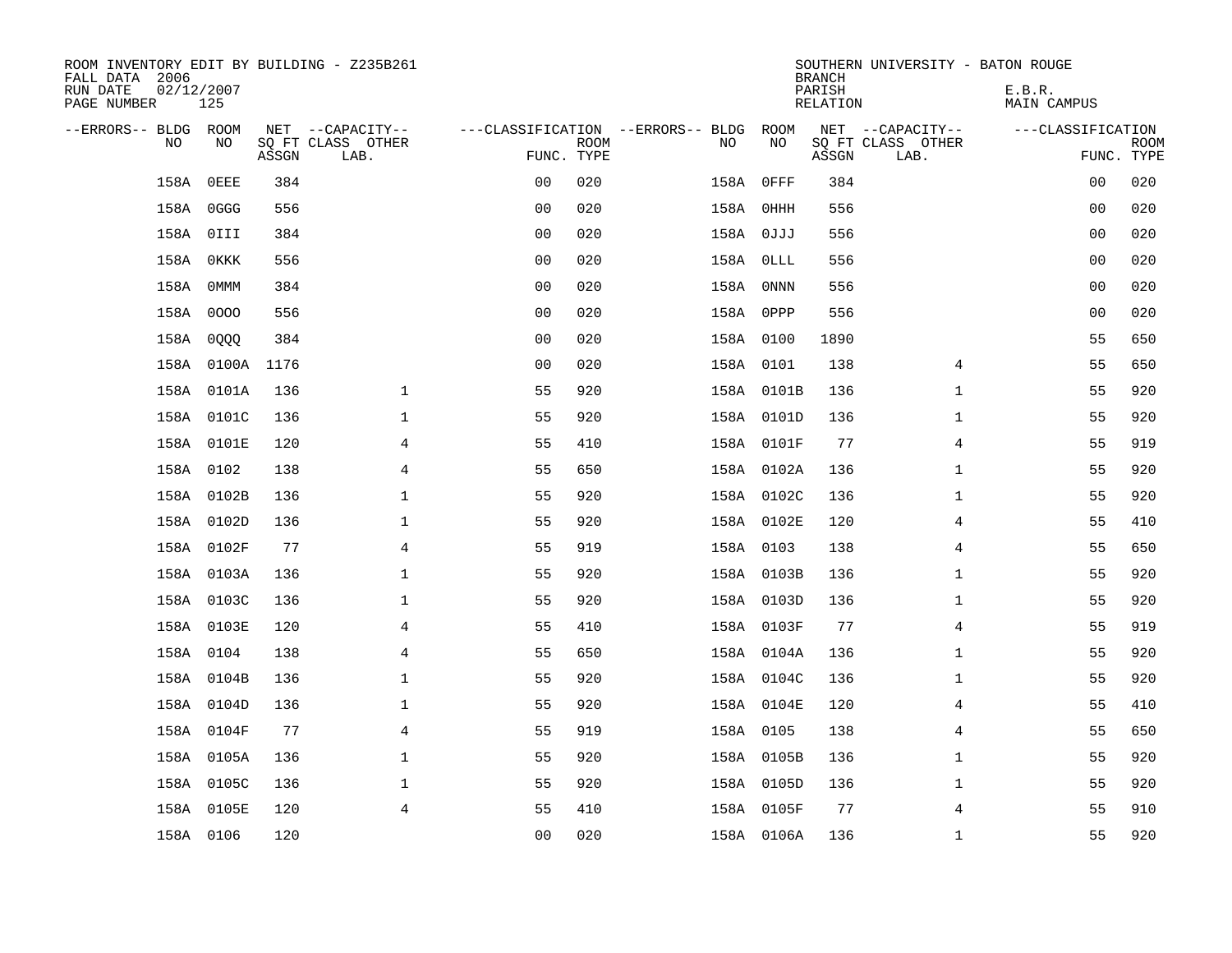| ROOM INVENTORY EDIT BY BUILDING - Z235B261<br>FALL DATA 2006<br>RUN DATE<br>PAGE NUMBER | 02/12/2007<br>126 |       |                           |                |             |                                   |            | <b>BRANCH</b><br>PARISH<br>RELATION | SOUTHERN UNIVERSITY - BATON ROUGE | E.B.R.<br>MAIN CAMPUS |                           |
|-----------------------------------------------------------------------------------------|-------------------|-------|---------------------------|----------------|-------------|-----------------------------------|------------|-------------------------------------|-----------------------------------|-----------------------|---------------------------|
| --ERRORS-- BLDG ROOM                                                                    |                   |       | NET --CAPACITY--          |                |             | ---CLASSIFICATION --ERRORS-- BLDG | ROOM       |                                     | NET --CAPACITY--                  | ---CLASSIFICATION     |                           |
| N <sub>O</sub>                                                                          | NO.               | ASSGN | SO FT CLASS OTHER<br>LAB. | FUNC. TYPE     | <b>ROOM</b> | NO.                               | NO         | ASSGN                               | SQ FT CLASS OTHER<br>LAB.         |                       | <b>ROOM</b><br>FUNC. TYPE |
| 158A                                                                                    | 0106B             | 136   | $\mathbf{1}$              | 55             | 920         |                                   | 158A 0106C | 73                                  | $\overline{2}$                    | 55                    | 919                       |
|                                                                                         | 158A 0106D        | 247   |                           | 55             | 650         |                                   | 158A 0106E | 96                                  |                                   | 55                    | 655                       |
|                                                                                         | 158A 0107         | 96    | $\mathbf 1$               | 55             | 310         |                                   | 158A 0107A | 192                                 |                                   | 55                    | 655                       |
|                                                                                         | 158A 0108         | 190   |                           | 55             | 730         |                                   | 158A 0109  | 340                                 |                                   | 55                    | 630                       |
|                                                                                         | 158A 0110         | 136   | 2                         | 55             | 655         |                                   | 158A 0111  | 136                                 | 2                                 | 55                    | 655                       |
|                                                                                         | 158A 0112         | 416   |                           | 55             | 760         |                                   | 158A 0112A | 120                                 |                                   | 55                    | 730                       |
|                                                                                         | 158A 0113         | 280   |                           | 0 <sub>0</sub> | 030         |                                   | 158A 0113A | 115                                 |                                   | 00                    | 030                       |
|                                                                                         | 158A 0114         | 218   |                           | 0 <sub>0</sub> | 010         |                                   | 158A 0117  | 157                                 |                                   | 0 <sub>0</sub>        | 020                       |
|                                                                                         | 158A 0200         | 53    |                           | 0 <sub>0</sub> | 010         |                                   | 158A 0201  | 138                                 | 4                                 | 55                    | 650                       |
|                                                                                         | 158A 0201A        | 136   | $\mathbf{1}$              | 55             | 920         |                                   | 158A 0201B | 136                                 | $\mathbf{1}$                      | 55                    | 920                       |
|                                                                                         | 158A 0201C        | 136   | $\mathbf 1$               | 55             | 920         |                                   | 158A 0201D | 136                                 | $\mathbf{1}$                      | 55                    | 920                       |
|                                                                                         | 158A 0201E        | 120   | 4                         | 55             | 410         |                                   | 158A 0201F | 77                                  | 4                                 | 55                    | 919                       |
| 158A                                                                                    | 0202              | 138   | 4                         | 55             | 650         |                                   | 158A 0202A | 136                                 | $\mathbf{1}$                      | 55                    | 920                       |
|                                                                                         | 158A 0202B        | 136   | $\mathbf 1$               | 55             | 920         |                                   | 158A 0202C | 136                                 | $\mathbf{1}$                      | 55                    | 920                       |
|                                                                                         | 158A 0202D        | 136   | $\mathbf 1$               | 55             | 920         |                                   | 158A 0202E | 120                                 | 4                                 | 55                    | 410                       |
|                                                                                         | 158A 0202F        | 77    | $\overline{4}$            | 55             | 919         |                                   | 158A 0203  | 138                                 | 4                                 | 55                    | 650                       |
|                                                                                         | 158A 0203A        | 136   | $\mathbf{1}$              | 55             | 920         |                                   | 158A 0203B | 136                                 | $\mathbf{1}$                      | 55                    | 920                       |
| 158A                                                                                    | 0203C             | 136   | $\mathbf{1}$              | 55             | 920         |                                   | 158A 0203D | 136                                 | $\mathbf{1}$                      | 55                    | 920                       |
|                                                                                         | 158A 0203E        | 120   | $\overline{4}$            | 55             | 410         |                                   | 158A 0203F | 77                                  | $\overline{4}$                    | 55                    | 919                       |
|                                                                                         | 158A 0204         | 138   | 4                         | 55             | 650         |                                   | 158A 0204A | 136                                 | $\mathbf{1}$                      | 55                    | 920                       |
|                                                                                         | 158A 0204B        | 136   | $\mathbf{1}$              | 55             | 920         |                                   | 158A 0204C | 136                                 | $\mathbf{1}$                      | 55                    | 920                       |
| 158A                                                                                    | 0204D             | 136   | $\mathbf 1$               | 55             | 920         |                                   | 158A 0204E | 120                                 | $\overline{4}$                    | 55                    | 410                       |
|                                                                                         | 158A 0204F        | 77    | 4                         | 55             | 919         |                                   | 158A 0205  | 138                                 | 4                                 | 55                    | 650                       |
|                                                                                         | 158A 0205A        | 136   | $\mathbf 1$               | 55             | 920         |                                   | 158A 0205B | 136                                 | $\mathbf{1}$                      | 55                    | 920                       |
| 158A                                                                                    | 0205C             | 136   | $\mathbf 1$               | 55             | 920         |                                   | 158A 0205D | 136                                 | $\mathbf{1}$                      | 55                    | 920                       |
|                                                                                         | 158A 0205E        | 120   | $\overline{4}$            | 55             | 410         |                                   | 158A 0205F | 77                                  | $\overline{4}$                    | 55                    | 919                       |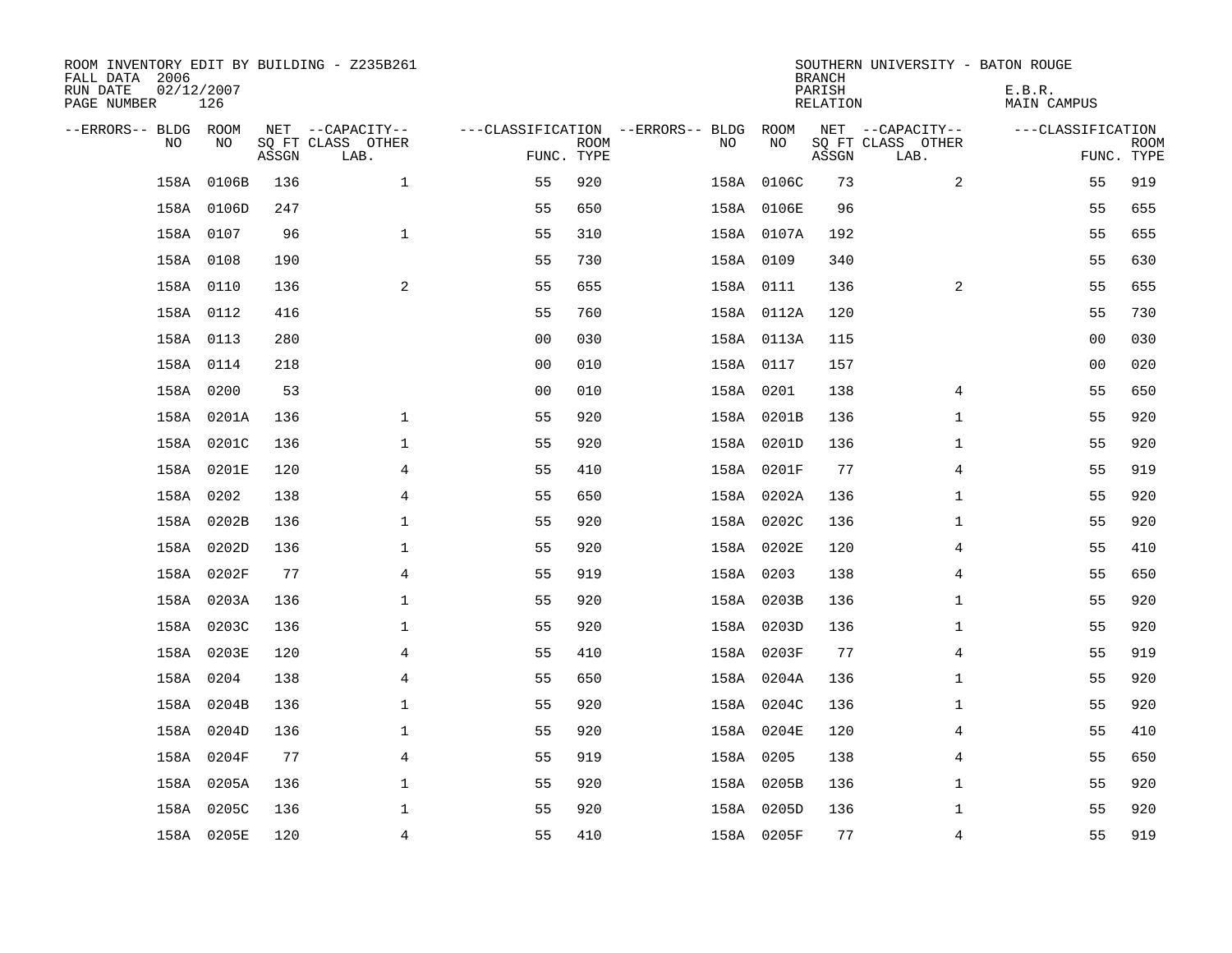| ROOM INVENTORY EDIT BY BUILDING - Z235B261<br>FALL DATA 2006<br>RUN DATE<br>PAGE NUMBER | 02/12/2007<br>127 |       |                                               |                                                 |             |           |            | <b>BRANCH</b><br>PARISH<br><b>RELATION</b> | SOUTHERN UNIVERSITY - BATON ROUGE             | E.B.R.<br><b>MAIN CAMPUS</b> |                           |
|-----------------------------------------------------------------------------------------|-------------------|-------|-----------------------------------------------|-------------------------------------------------|-------------|-----------|------------|--------------------------------------------|-----------------------------------------------|------------------------------|---------------------------|
| --ERRORS-- BLDG ROOM<br>NO                                                              | NO                | ASSGN | NET --CAPACITY--<br>SQ FT CLASS OTHER<br>LAB. | ---CLASSIFICATION --ERRORS-- BLDG<br>FUNC. TYPE | <b>ROOM</b> | NO        | ROOM<br>NO | ASSGN                                      | NET --CAPACITY--<br>SQ FT CLASS OTHER<br>LAB. | ---CLASSIFICATION            | <b>ROOM</b><br>FUNC. TYPE |
| 158A                                                                                    | 0206              | 138   | 4                                             | 55                                              | 650         | 158A      | 0206A      | 136                                        | $\mathbf{1}$                                  | 55                           | 920                       |
| 158A                                                                                    | 0206B             | 136   | $\mathbf 1$                                   | 55                                              | 920         |           | 158A 0206C | 136                                        | $\mathbf{1}$                                  | 55                           | 920                       |
|                                                                                         | 158A 0206D        | 136   | $\mathbf 1$                                   | 55                                              | 920         |           | 158A 0206E | 120                                        | 4                                             | 55                           | 410                       |
|                                                                                         | 158A 0206F        | 77    | $\overline{4}$                                | 55                                              | 919         | 158A 0207 |            | 138                                        | 4                                             | 55                           | 650                       |
|                                                                                         | 158A 0207A        | 136   | $\mathbf 1$                                   | 55                                              | 920         |           | 158A 0207B | 136                                        | $\mathbf{1}$                                  | 55                           | 920                       |
|                                                                                         | 158A 0207C        | 136   | $\mathbf 1$                                   | 55                                              | 920         |           | 158A 0207D | 136                                        | $\mathbf{1}$                                  | 55                           | 920                       |
|                                                                                         | 158A 0207E        | 120   | 4                                             | 55                                              | 410         |           | 158A 0207F | 77                                         | 4                                             | 55                           | 919                       |
|                                                                                         | 158A 0208         | 138   | $\overline{4}$                                | 55                                              | 650         |           | 158A 0208A | 136                                        | $\mathbf{1}$                                  | 55                           | 920                       |
|                                                                                         | 158A 0208B        | 136   | $\mathbf 1$                                   | 55                                              | 920         |           | 158A 0208C | 35                                         | $\overline{4}$                                | 55                           | 919                       |
|                                                                                         | 158A 0209         | 138   | $\overline{4}$                                | 55                                              | 650         |           | 158A 0209C | 136                                        | $\mathbf{1}$                                  | 55                           | 920                       |
|                                                                                         | 158A 0209D        | 136   | $\mathbf 1$                                   | 55                                              | 920         |           | 158A 0209E | 35                                         | 4                                             | 55                           | 919                       |
|                                                                                         | 158A 0210         | 138   | 4                                             | 55                                              | 650         |           | 158A 0210A | 136                                        | $\mathbf{1}$                                  | 55                           | 920                       |
| 158A                                                                                    | 0210B             | 136   | $\mathbf 1$                                   | 55                                              | 920         |           | 158A 0210C | 136                                        | $\mathbf{1}$                                  | 55                           | 920                       |
|                                                                                         | 158A 0210D        | 136   | $\mathbf 1$                                   | 55                                              | 920         |           | 158A 0210E | 120                                        | 4                                             | 55                           | 410                       |
|                                                                                         | 158A 0210F        | 77    | $\overline{4}$                                | 55                                              | 919         | 158A 0211 |            | 138                                        | 4                                             | 55                           | 650                       |
|                                                                                         | 158A 0211A        | 136   | $\mathbf 1$                                   | 55                                              | 920         |           | 158A 0211B | 136                                        | $\mathbf{1}$                                  | 55                           | 920                       |
|                                                                                         | 158A 0211C        | 136   | $\mathbf 1$                                   | 55                                              | 920         |           | 158A 0211D | 136                                        | $\mathbf{1}$                                  | 55                           | 920                       |
|                                                                                         | 158A 0211E        | 120   | $\overline{4}$                                | 55                                              | 410         |           | 158A 0211F | 77                                         | $\overline{4}$                                | 55                           | 919                       |
|                                                                                         | 158A 0212         | 138   | 4                                             | 55                                              | 650         |           | 158A 0212A | 136                                        | $\mathbf{1}$                                  | 55                           | 920                       |
|                                                                                         | 158A 0212B        | 136   | $\mathbf{1}$                                  | 55                                              | 920         |           | 158A 0212C | 136                                        | $\mathbf{1}$                                  | 55                           | 920                       |
|                                                                                         | 158A 0212D        | 136   | $\mathbf{1}$                                  | 55                                              | 920         |           | 158A 0212E | 120                                        | $\overline{4}$                                | 55                           | 410                       |
|                                                                                         | 158A 0212F        | 77    | 4                                             | 55                                              | 919         | 158A 0214 |            | 147                                        |                                               | 55                           | 730                       |
|                                                                                         | 158A 0215         | 91    |                                               | 55                                              | 655         | 158A 0300 |            | 53                                         |                                               | 00                           | 010                       |
|                                                                                         | 158A 0301         | 138   | 4                                             | 55                                              | 650         |           | 158A 0301A | 136                                        | $\mathbf{1}$                                  | 55                           | 920                       |
|                                                                                         | 158A 0301B        | 136   | $\mathbf 1$                                   | 55                                              | 920         |           | 158A 0301C | 136                                        | $\mathbf{1}$                                  | 55                           | 920                       |
|                                                                                         | 158A 0301D        | 136   | $\mathbf{1}$                                  | 55                                              | 920         |           | 158A 0301E | 120                                        | $\overline{4}$                                | 55                           | 410                       |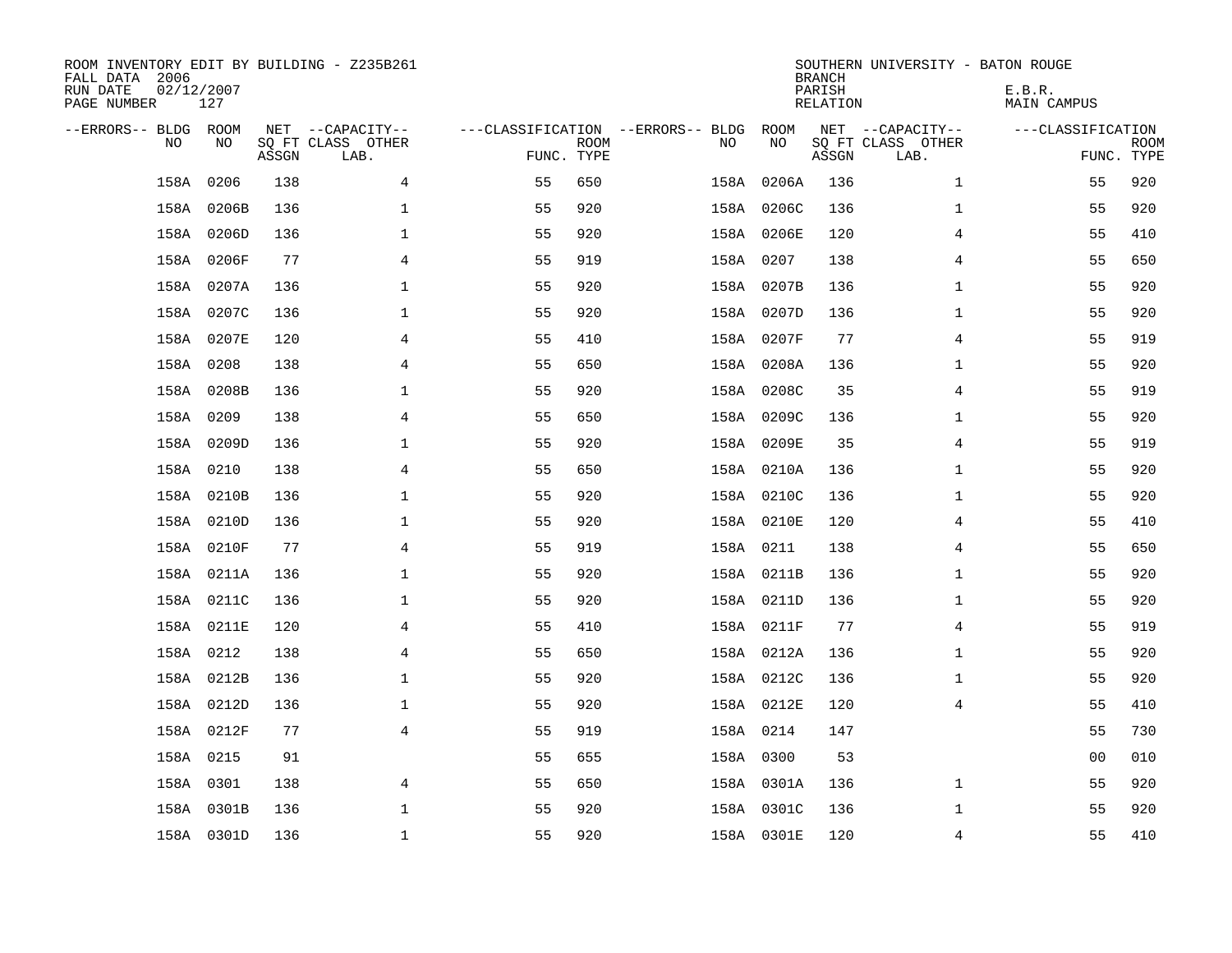| ROOM INVENTORY EDIT BY BUILDING - Z235B261<br>FALL DATA 2006<br>RUN DATE<br>PAGE NUMBER | 02/12/2007<br>128 |       |                                               |            |             |                                         |            | <b>BRANCH</b><br>PARISH<br><b>RELATION</b> | SOUTHERN UNIVERSITY - BATON ROUGE             | E.B.R.<br><b>MAIN CAMPUS</b> |                           |
|-----------------------------------------------------------------------------------------|-------------------|-------|-----------------------------------------------|------------|-------------|-----------------------------------------|------------|--------------------------------------------|-----------------------------------------------|------------------------------|---------------------------|
| --ERRORS-- BLDG ROOM<br>NO.                                                             | NO                | ASSGN | NET --CAPACITY--<br>SQ FT CLASS OTHER<br>LAB. | FUNC. TYPE | <b>ROOM</b> | ---CLASSIFICATION --ERRORS-- BLDG<br>NO | ROOM<br>NO | ASSGN                                      | NET --CAPACITY--<br>SQ FT CLASS OTHER<br>LAB. | ---CLASSIFICATION            | <b>ROOM</b><br>FUNC. TYPE |
| 158A                                                                                    | 0301F             | 77    | 4                                             | 55         | 919         |                                         | 158A 0302  | 138                                        | 4                                             | 55                           | 650                       |
|                                                                                         | 158A 0302A        | 136   | 1                                             | 55         | 920         |                                         | 158A 0302B | 136                                        | $\mathbf{1}$                                  | 55                           | 920                       |
|                                                                                         | 158A 0302C        | 136   | 1                                             | 55         | 920         |                                         | 158A 0302D | 136                                        | $\mathbf{1}$                                  | 55                           | 920                       |
|                                                                                         | 158A 0302E        | 120   | 4                                             | 55         | 410         |                                         | 158A 0302F | 77                                         | 4                                             | 55                           | 919                       |
|                                                                                         | 158A 0303         | 138   | $\overline{4}$                                | 55         | 650         |                                         | 158A 0303A | 136                                        | $\mathbf{1}$                                  | 55                           | 920                       |
|                                                                                         | 158A 0303B        | 136   | $\mathbf 1$                                   | 55         | 920         |                                         | 158A 0303C | 136                                        | $\mathbf{1}$                                  | 55                           | 920                       |
|                                                                                         | 158A 0303D        | 136   | $\mathbf 1$                                   | 55         | 920         |                                         | 158A 0303E | 120                                        | 4                                             | 55                           | 410                       |
|                                                                                         | 158A 0303F        | 77    | $\overline{4}$                                | 55         | 919         |                                         | 158A 0304  | 138                                        | 4                                             | 55                           | 650                       |
|                                                                                         | 158A 0304A        | 136   | $\mathbf 1$                                   | 55         | 920         |                                         | 158A 0304B | 136                                        | $\mathbf{1}$                                  | 55                           | 920                       |
|                                                                                         | 158A 0304C        | 136   | $\mathbf 1$                                   | 55         | 920         |                                         | 158A 0304D | 136                                        | $\mathbf{1}$                                  | 55                           | 920                       |
|                                                                                         | 158A 0304E        | 120   | 4                                             | 55         | 410         |                                         | 158A 0304F | 77                                         | 4                                             | 55                           | 919                       |
|                                                                                         | 158A 0305         | 138   | $\overline{4}$                                | 55         | 650         |                                         | 158A 0305A | 136                                        | $\mathbf{1}$                                  | 55                           | 920                       |
|                                                                                         | 158A 0305B        | 136   | $\mathbf 1$                                   | 55         | 920         |                                         | 158A 0305C | 136                                        | $\mathbf{1}$                                  | 55                           | 920                       |
|                                                                                         | 158A 0305D        | 136   | $\mathbf 1$                                   | 55         | 920         |                                         | 158A 0305E | 120                                        | 4                                             | 55                           | 410                       |
|                                                                                         | 158A 0305F        | 77    | 4                                             | 55         | 919         |                                         | 158A 0306  | 138                                        | 4                                             | 55                           | 650                       |
|                                                                                         | 158A 0306A        | 136   | 1                                             | 55         | 920         |                                         | 158A 0306B | 136                                        | $\mathbf{1}$                                  | 55                           | 920                       |
|                                                                                         | 158A 0306C        | 136   | $\mathbf 1$                                   | 55         | 920         |                                         | 158A 0306D | 136                                        | $\mathbf{1}$                                  | 55                           | 920                       |
|                                                                                         | 158A 0306E        | 120   | $\overline{4}$                                | 55         | 410         |                                         | 158A 0306F | 77                                         | $\overline{4}$                                | 55                           | 919                       |
|                                                                                         | 158A 0307         | 138   | 4                                             | 55         | 650         |                                         | 158A 0307A | 136                                        | $\mathbf{1}$                                  | 55                           | 920                       |
|                                                                                         | 158A 0307B        | 136   | 1                                             | 55         | 920         |                                         | 158A 0307C | 136                                        | $\mathbf{1}$                                  | 55                           | 920                       |
|                                                                                         | 158A 0307D        | 136   | 1                                             | 55         | 920         |                                         | 158A 0307E | 120                                        | 4                                             | 55                           | 410                       |
|                                                                                         | 158A 0307F        | 77    | $\overline{4}$                                | 55         | 919         |                                         | 158A 0308  | 138                                        | 4                                             | 55                           | 650                       |
|                                                                                         | 158A 0308A        | 136   | 1                                             | 55         | 920         |                                         | 158A 0308B | 136                                        | $\mathbf{1}$                                  | 55                           | 920                       |
| 158A                                                                                    | 0308C             | 35    | 4                                             | 55         | 919         |                                         | 158A 0309  | 138                                        | 4                                             | 55                           | 650                       |
| 158A                                                                                    | 0309C             | 136   | $\mathbf 1$                                   | 55         | 920         |                                         | 158A 0309D | 136                                        | $\mathbf{1}$                                  | 55                           | 920                       |
|                                                                                         | 158A 0309E        | 35    | $\overline{4}$                                | 55         | 919         |                                         | 158A 0310  | 138                                        | 4                                             | 55                           | 650                       |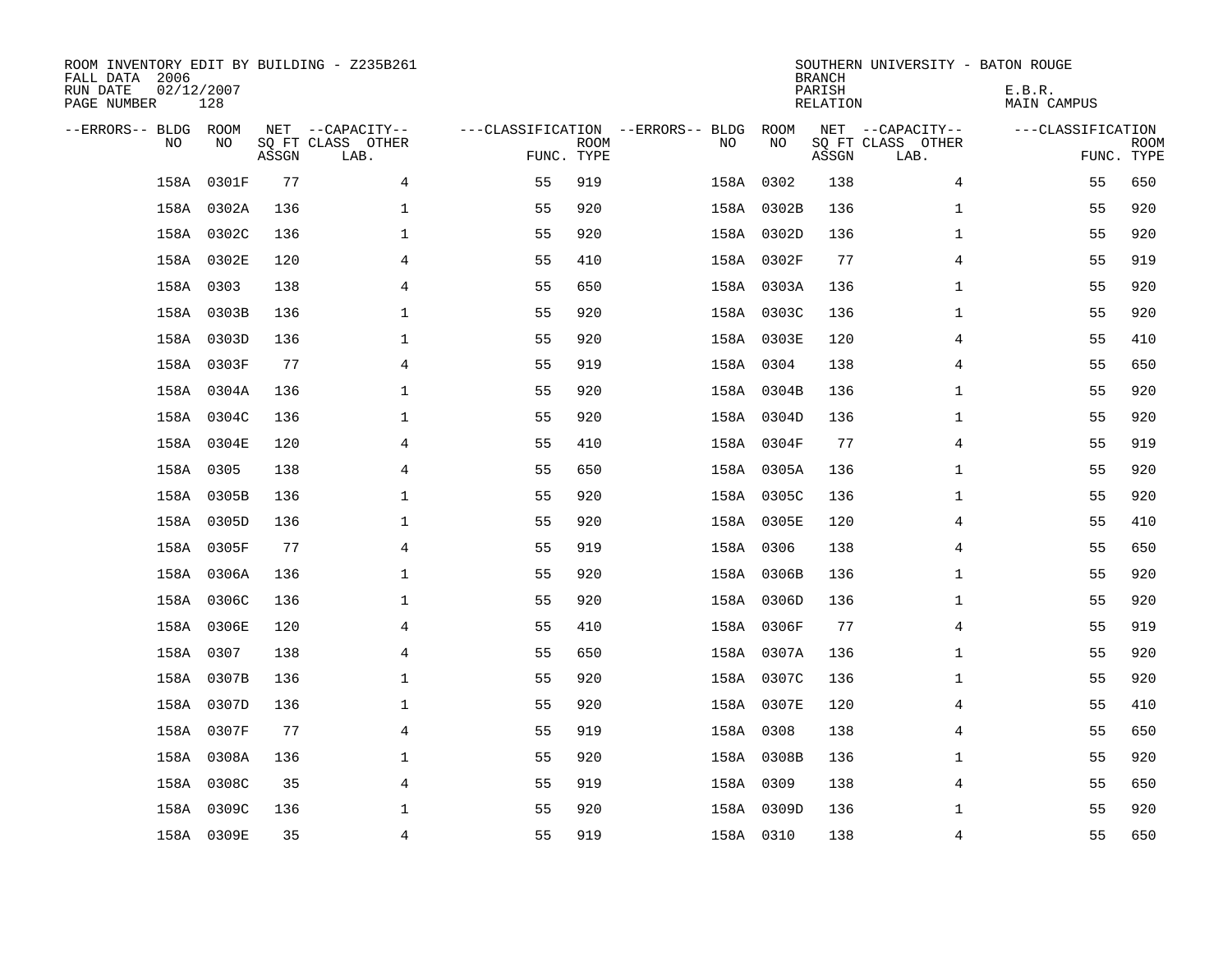| ROOM INVENTORY EDIT BY BUILDING - Z235B261<br>FALL DATA 2006<br>RUN DATE<br>PAGE NUMBER | 02/12/2007<br>129 |       |                                       |                |             |                                   |     |            | <b>BRANCH</b><br>PARISH<br>RELATION | SOUTHERN UNIVERSITY - BATON ROUGE     | E.B.R.<br>MAIN CAMPUS |             |
|-----------------------------------------------------------------------------------------|-------------------|-------|---------------------------------------|----------------|-------------|-----------------------------------|-----|------------|-------------------------------------|---------------------------------------|-----------------------|-------------|
| --ERRORS-- BLDG ROOM<br>N <sub>O</sub>                                                  | NO.               |       | NET --CAPACITY--<br>SO FT CLASS OTHER |                | <b>ROOM</b> | ---CLASSIFICATION --ERRORS-- BLDG | NO. | ROOM<br>NO |                                     | NET --CAPACITY--<br>SQ FT CLASS OTHER | ---CLASSIFICATION     | <b>ROOM</b> |
|                                                                                         |                   | ASSGN | LAB.                                  | FUNC. TYPE     |             |                                   |     |            | ASSGN                               | LAB.                                  |                       | FUNC. TYPE  |
| 158A                                                                                    | 0310A             | 136   | $\mathbf{1}$                          | 55             | 920         |                                   |     | 158A 0310B | 136                                 | $\mathbf{1}$                          | 55                    | 920         |
|                                                                                         | 158A 0310C        | 136   | $\mathbf{1}$                          | 55             | 920         |                                   |     | 158A 0310D | 136                                 | $\mathbf{1}$                          | 55                    | 920         |
|                                                                                         | 158A 0310E        | 120   | 4                                     | 55             | 410         |                                   |     | 158A 0310F | 77                                  | 4                                     | 55                    | 919         |
|                                                                                         | 158A 0311         | 138   | 4                                     | 55             | 650         |                                   |     | 158A 0311A | 136                                 | $\mathbf{1}$                          | 55                    | 920         |
|                                                                                         | 158A 0311B        | 136   | $\mathbf 1$                           | 55             | 920         |                                   |     | 158A 0311C | 136                                 | $\mathbf{1}$                          | 55                    | 920         |
|                                                                                         | 158A 0311D        | 136   | $\mathbf 1$                           | 55             | 920         |                                   |     | 158A 0311E | 120                                 | 4                                     | 55                    | 410         |
|                                                                                         | 158A 0311F        | 77    | $\overline{4}$                        | 55             | 919         |                                   |     | 158A 0312  | 138                                 | $\overline{4}$                        | 55                    | 650         |
|                                                                                         | 158A 0312A        | 136   | $\mathbf{1}$                          | 55             | 920         |                                   |     | 158A 0312B | 136                                 | $\mathbf{1}$                          | 55                    | 920         |
|                                                                                         | 158A 0312C        | 136   | $\mathbf 1$                           | 55             | 920         |                                   |     | 158A 0312D | 136                                 | $\mathbf{1}$                          | 55                    | 920         |
|                                                                                         | 158A 0312E        | 120   | $\overline{4}$                        | 55             | 410         |                                   |     | 158A 0312F | 77                                  | $\overline{4}$                        | 55                    | 919         |
|                                                                                         | 158A 0314         | 147   |                                       | 55             | 730         |                                   |     | 158A 0315  | 91                                  |                                       | 55                    | 655         |
|                                                                                         | 158A 0400         | 53    |                                       | 0 <sub>0</sub> | 010         |                                   |     | 158A 0401  | 138                                 | 4                                     | 55                    | 650         |
|                                                                                         | 158A 0401A        | 136   | $\mathbf 1$                           | 55             | 920         |                                   |     | 158A 0401B | 136                                 | $\mathbf{1}$                          | 55                    | 920         |
|                                                                                         | 158A 0401C        | 136   | $\mathbf 1$                           | 55             | 920         |                                   |     | 158A 0401D | 136                                 | $\mathbf{1}$                          | 55                    | 920         |
|                                                                                         | 158A 0401E        | 120   | 4                                     | 55             | 410         |                                   |     | 158A 0401F | 77                                  | 4                                     | 55                    | 919         |
|                                                                                         | 158A 0402         | 138   | $\overline{4}$                        | 55             | 650         |                                   |     | 158A 0402A | 136                                 | $\mathbf{1}$                          | 55                    | 920         |
|                                                                                         | 158A 0402B        | 136   | $\mathbf{1}$                          | 55             | 920         |                                   |     | 158A 0402C | 136                                 | $\mathbf{1}$                          | 55                    | 920         |
|                                                                                         | 158A 0402D        | 136   | $\mathbf 1$                           | 55             | 920         |                                   |     | 158A 0402E | 120                                 | 4                                     | 55                    | 410         |
|                                                                                         | 158A 0402F        | 77    | 4                                     | 55             | 919         |                                   |     | 158A 0403  | 138                                 | 4                                     | 55                    | 650         |
|                                                                                         | 158A 0403A        | 136   | $\mathbf{1}$                          | 55             | 920         |                                   |     | 158A 0403B | 136                                 | $\mathbf{1}$                          | 55                    | 920         |
|                                                                                         | 158A 0403C        | 136   | $\mathbf 1$                           | 55             | 920         |                                   |     | 158A 0403D | 136                                 | $\mathbf{1}$                          | 55                    | 920         |
|                                                                                         | 158A 0403E        | 120   | 4                                     | 55             | 410         |                                   |     | 158A 0403F | 77                                  | 4                                     | 55                    | 919         |
|                                                                                         | 158A 0404         | 138   | 4                                     | 55             | 650         |                                   |     | 158A 0404A | 136                                 | $\mathbf{1}$                          | 55                    | 920         |
|                                                                                         | 158A 0404B        | 136   | $\mathbf 1$                           | 55             | 920         |                                   |     | 158A 0404C | 136                                 | $\mathbf{1}$                          | 55                    | 920         |
|                                                                                         | 158A 0404D        | 136   | $\mathbf 1$                           | 55             | 920         |                                   |     | 158A 0404E | 120                                 | 4                                     | 55                    | 410         |
|                                                                                         | 158A 0404F        | 77    | $\overline{4}$                        | 55             | 919         |                                   |     | 158A 0405  | 138                                 | $\overline{4}$                        | 55                    | 650         |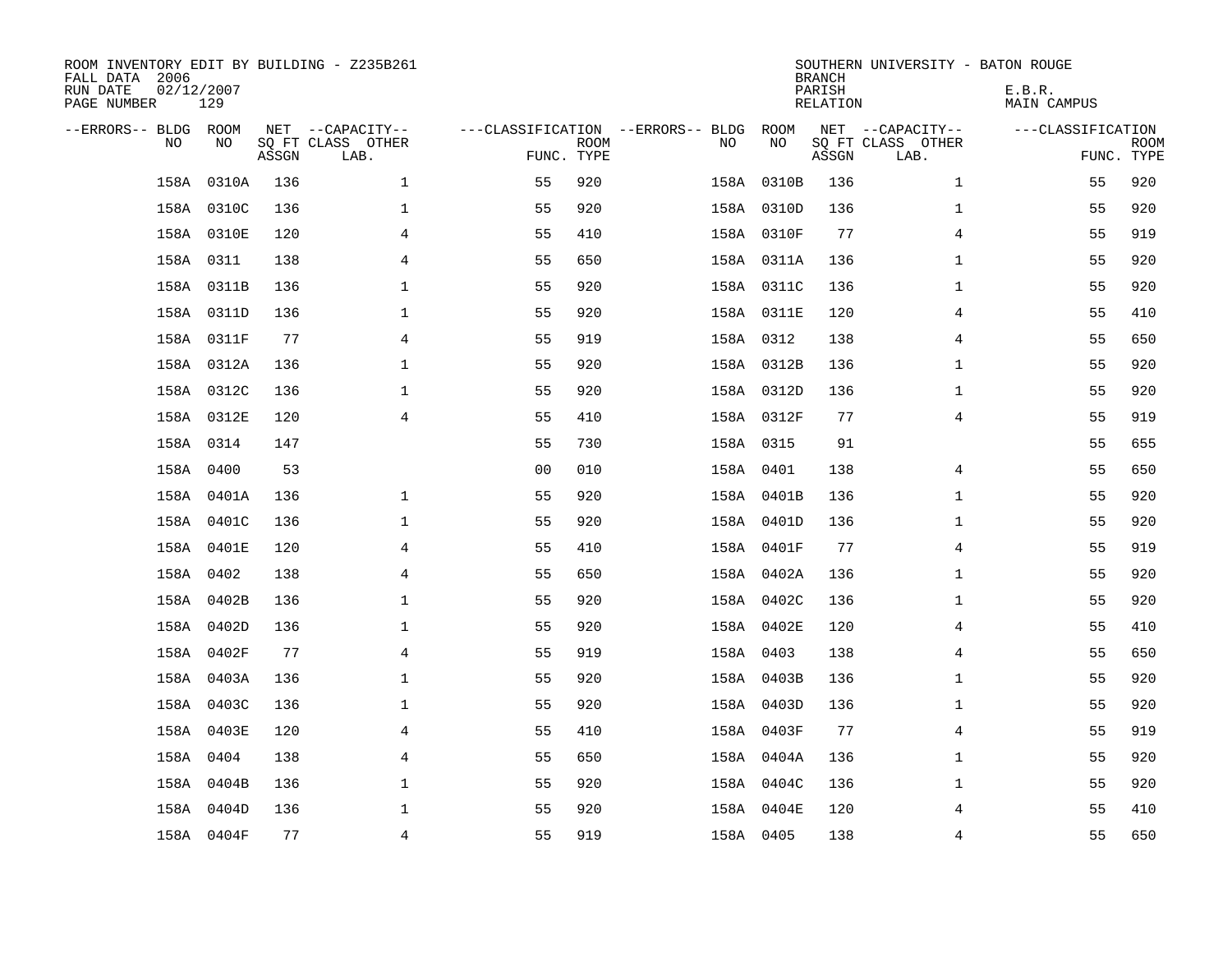| ROOM INVENTORY EDIT BY BUILDING - Z235B261<br>FALL DATA 2006<br>RUN DATE<br>PAGE NUMBER | 02/12/2007<br>130 |       |                                               |            |             |                                         |            | <b>BRANCH</b><br>PARISH<br><b>RELATION</b> | SOUTHERN UNIVERSITY - BATON ROUGE             | E.B.R.<br><b>MAIN CAMPUS</b> |                           |
|-----------------------------------------------------------------------------------------|-------------------|-------|-----------------------------------------------|------------|-------------|-----------------------------------------|------------|--------------------------------------------|-----------------------------------------------|------------------------------|---------------------------|
| --ERRORS-- BLDG ROOM<br>NO                                                              | NO                | ASSGN | NET --CAPACITY--<br>SQ FT CLASS OTHER<br>LAB. | FUNC. TYPE | <b>ROOM</b> | ---CLASSIFICATION --ERRORS-- BLDG<br>NO | ROOM<br>NO | ASSGN                                      | NET --CAPACITY--<br>SQ FT CLASS OTHER<br>LAB. | ---CLASSIFICATION            | <b>ROOM</b><br>FUNC. TYPE |
| 158A                                                                                    | 0405A             | 136   | $\mathbf 1$                                   | 55         | 920         |                                         | 158A 0405B | 136                                        | $\mathbf{1}$                                  | 55                           | 920                       |
|                                                                                         | 158A 0405C        | 136   | $\mathbf 1$                                   | 55         | 920         |                                         | 158A 0405D | 136                                        | $\mathbf{1}$                                  | 55                           | 920                       |
|                                                                                         | 158A 0405E        | 120   | 4                                             | 55         | 410         |                                         | 158A 0405F | 77                                         | 4                                             | 55                           | 919                       |
|                                                                                         | 158A 0406         | 138   | $\overline{4}$                                | 55         | 650         |                                         | 158A 0406A | 136                                        | $\mathbf{1}$                                  | 55                           | 920                       |
|                                                                                         | 158A 0406B        | 136   | $\mathbf{1}$                                  | 55         | 920         |                                         | 158A 0406C | 136                                        | $\mathbf{1}$                                  | 55                           | 920                       |
|                                                                                         | 158A 0406D        | 136   | $\mathbf{1}$                                  | 55         | 920         |                                         | 158A 0406E | 120                                        | $\overline{4}$                                | 55                           | 410                       |
|                                                                                         | 158A 0406F        | 77    | 4                                             | 55         | 410         |                                         | 158A 0407  | 138                                        | 4                                             | 55                           | 650                       |
|                                                                                         | 158A 0407A        | 136   | $\mathbf 1$                                   | 55         | 920         |                                         | 158A 0407B | 136                                        | $\mathbf{1}$                                  | 55                           | 920                       |
|                                                                                         | 158A 0407C        | 136   | $\mathbf 1$                                   | 55         | 920         |                                         | 158A 0407D | 136                                        | $\mathbf{1}$                                  | 55                           | 920                       |
|                                                                                         | 158A 0407E        | 120   | $\overline{4}$                                | 55         | 410         |                                         | 158A 0407F | 77                                         | 4                                             | 55                           | 919                       |
|                                                                                         | 158A 0408         | 138   | 4                                             | 55         | 650         |                                         | 158A 0408A | 136                                        | $\mathbf{1}$                                  | 55                           | 920                       |
|                                                                                         | 158A 0408B        | 136   | $\mathbf{1}$                                  | 55         | 920         |                                         | 158A 0408C | 35                                         | $\overline{4}$                                | 55                           | 919                       |
|                                                                                         | 158A 0409         | 138   | 4                                             | 55         | 650         |                                         | 158A 0409C | 136                                        | $\mathbf{1}$                                  | 55                           | 920                       |
|                                                                                         | 158A 0409D        | 136   | $\mathbf 1$                                   | 55         | 920         |                                         | 158A 0409E | 35                                         | 4                                             | 55                           | 919                       |
|                                                                                         | 158A 0410         | 138   | 4                                             | 55         | 650         |                                         | 158A 0410A | 136                                        | $\mathbf{1}$                                  | 55                           | 920                       |
|                                                                                         | 158A 0410B        | 136   | $\mathbf 1$                                   | 55         | 920         |                                         | 158A 0410C | 136                                        | $\mathbf{1}$                                  | 55                           | 920                       |
|                                                                                         | 158A 0410D        | 136   | $\mathbf 1$                                   | 55         | 920         |                                         | 158A 0410E | 120                                        | 4                                             | 55                           | 410                       |
|                                                                                         | 158A 0410F        | 77    | $\overline{4}$                                | 55         | 919         |                                         | 158A 0411  | 138                                        | $\overline{4}$                                | 55                           | 650                       |
|                                                                                         | 158A 0411A        | 136   | $\mathbf{1}$                                  | 55         | 920         |                                         | 158A 0411B | 136                                        | $\mathbf{1}$                                  | 55                           | 920                       |
|                                                                                         | 158A 0411C        | 136   | $\mathbf 1$                                   | 55         | 920         |                                         | 158A 0411D | 136                                        | $\mathbf{1}$                                  | 55                           | 920                       |
|                                                                                         | 158A 0411E        | 120   | 4                                             | 55         | 410         |                                         | 158A 0411F | 77                                         | 4                                             | 55                           | 919                       |
|                                                                                         | 158A 0412         | 138   | $\overline{4}$                                | 55         | 650         |                                         | 158A 0412A | 136                                        | $\mathbf{1}$                                  | 55                           | 920                       |
|                                                                                         | 158A 0412B        | 136   | $\mathbf 1$                                   | 55         | 920         |                                         | 158A 0412C | 136                                        | $\mathbf{1}$                                  | 55                           | 920                       |
|                                                                                         | 158A 0412D        | 136   | $\mathbf 1$                                   | 55         | 920         |                                         | 158A 0412E | 120                                        | $\overline{4}$                                | 55                           | 410                       |
|                                                                                         | 158A 0412F        | 77    | $\overline{4}$                                | 55         | 919         |                                         | 158A 0414  | 147                                        |                                               | 55                           | 730                       |
|                                                                                         | 158A 0415         | 91    |                                               | 55         | 655         |                                         | 158A 0500  | 53                                         |                                               | 0 <sub>0</sub>               | 010                       |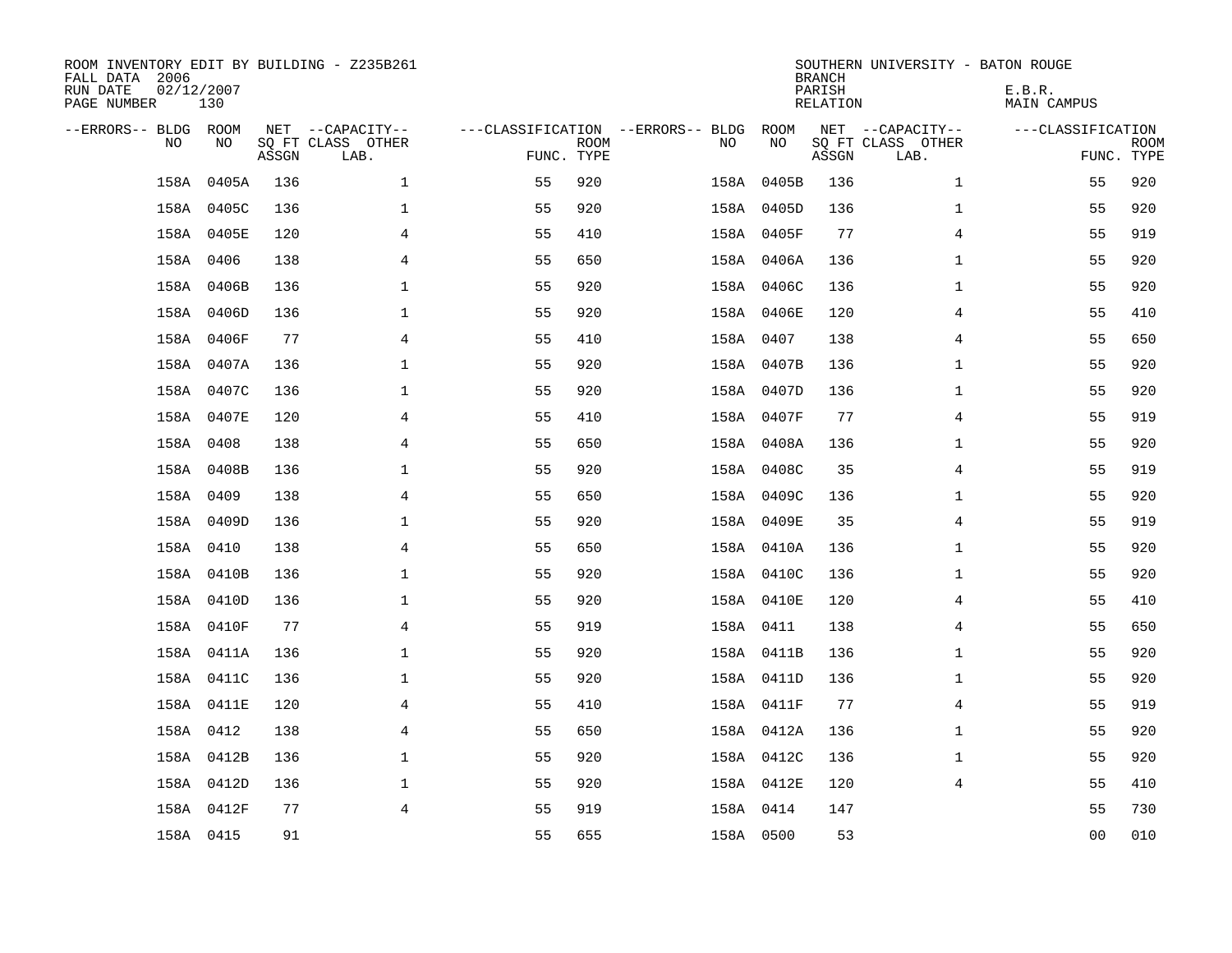| ROOM INVENTORY EDIT BY BUILDING - Z235B261<br>FALL DATA 2006<br>RUN DATE<br>PAGE NUMBER | 02/12/2007<br>131 |       |                                               |                                                 |             |           |            | <b>BRANCH</b><br>PARISH<br><b>RELATION</b> | SOUTHERN UNIVERSITY - BATON ROUGE             | E.B.R.<br><b>MAIN CAMPUS</b> |                           |
|-----------------------------------------------------------------------------------------|-------------------|-------|-----------------------------------------------|-------------------------------------------------|-------------|-----------|------------|--------------------------------------------|-----------------------------------------------|------------------------------|---------------------------|
| --ERRORS-- BLDG ROOM<br>NO                                                              | NO                | ASSGN | NET --CAPACITY--<br>SQ FT CLASS OTHER<br>LAB. | ---CLASSIFICATION --ERRORS-- BLDG<br>FUNC. TYPE | <b>ROOM</b> | NO        | ROOM<br>NO | ASSGN                                      | NET --CAPACITY--<br>SQ FT CLASS OTHER<br>LAB. | ---CLASSIFICATION            | <b>ROOM</b><br>FUNC. TYPE |
| 158A                                                                                    | 0501              | 138   | 4                                             | 55                                              | 650         |           | 158A 0501A | 136                                        | $\mathbf{1}$                                  | 55                           | 920                       |
|                                                                                         | 158A 0501B        | 136   | 1                                             | 55                                              | 920         |           | 158A 0501C | 136                                        | $\mathbf{1}$                                  | 55                           | 920                       |
|                                                                                         | 158A 0501D        | 136   | 1                                             | 55                                              | 920         |           | 158A 0501E | 120                                        | 4                                             | 55                           | 410                       |
|                                                                                         | 158A 0501F        | 77    | $\overline{4}$                                | 55                                              | 919         | 158A 0502 |            | 138                                        | 4                                             | 55                           | 650                       |
|                                                                                         | 158A 0502A        | 136   | $\mathbf{1}$                                  | 55                                              | 920         |           | 158A 0502B | 136                                        | $\mathbf{1}$                                  | 55                           | 920                       |
|                                                                                         | 158A 0502C        | 136   | $\mathbf{1}$                                  | 55                                              | 920         |           | 158A 0502D | 136                                        | $\mathbf{1}$                                  | 55                           | 920                       |
|                                                                                         | 158A 0502E        | 120   | 4                                             | 55                                              | 410         |           | 158A 0502F | 77                                         | 4                                             | 55                           | 919                       |
|                                                                                         | 158A 0503         | 138   | $\overline{4}$                                | 55                                              | 650         |           | 158A 0503A | 136                                        | $\mathbf{1}$                                  | 55                           | 920                       |
|                                                                                         | 158A 0503B        | 136   | $\mathbf 1$                                   | 55                                              | 920         |           | 158A 0503C | 136                                        | $\mathbf{1}$                                  | 55                           | 920                       |
|                                                                                         | 158A 0503D        | 136   | $\mathbf 1$                                   | 55                                              | 920         |           | 158A 0503E | 120                                        | 4                                             | 55                           | 410                       |
|                                                                                         | 158A 0503F        | 79    | $\overline{4}$                                | 55                                              | 919         | 158A 0504 |            | 138                                        | 4                                             | 55                           | 650                       |
|                                                                                         | 158A 0504A        | 136   | $\mathbf{1}$                                  | 55                                              | 920         |           | 158A 0504B | 136                                        | $\mathbf{1}$                                  | 55                           | 920                       |
|                                                                                         | 158A 0504C        | 136   | $\mathbf 1$                                   | 55                                              | 920         |           | 158A 0504D | 136                                        | $\mathbf{1}$                                  | 55                           | 920                       |
|                                                                                         | 158A 0504E        | 120   | 4                                             | 55                                              | 410         |           | 158A 0504F | 77                                         | 4                                             | 55                           | 919                       |
|                                                                                         | 158A 0505         | 138   | 4                                             | 55                                              | 650         |           | 158A 0505A | 136                                        | $\mathbf{1}$                                  | 55                           | 920                       |
|                                                                                         | 158A 0505B        | 136   | 1                                             | 55                                              | 920         |           | 158A 0505C | 136                                        | $\mathbf{1}$                                  | 55                           | 920                       |
|                                                                                         | 158A 0505D        | 136   | $\mathbf 1$                                   | 55                                              | 920         |           | 158A 0505E | 120                                        | 4                                             | 55                           | 410                       |
|                                                                                         | 158A 0505F        | 77    | $\overline{4}$                                | 55                                              | 919         | 158A 0506 |            | 138                                        | $\overline{4}$                                | 55                           | 650                       |
|                                                                                         | 158A 0506A        | 136   | $\mathbf{1}$                                  | 55                                              | 920         |           | 158A 0506B | 272                                        | $\mathbf{1}$                                  | 55                           | 920                       |
|                                                                                         | 158A 0506C        | 136   | $\mathbf 1$                                   | 55                                              | 920         |           | 158A 0506D | 136                                        | $\mathbf{1}$                                  | 55                           | 920                       |
|                                                                                         | 158A 0506E        | 120   | 4                                             | 55                                              | 410         |           | 158A 0506F | 77                                         | 4                                             | 55                           | 919                       |
|                                                                                         | 158A 0507         | 138   | $\overline{4}$                                | 55                                              | 650         |           | 158A 0507A | 136                                        | $\mathbf{1}$                                  | 55                           | 920                       |
|                                                                                         | 158A 0507B        | 136   | $\mathbf 1$                                   | 55                                              | 920         |           | 158A 0507C | 136                                        | $\mathbf{1}$                                  | 55                           | 920                       |
|                                                                                         | 158A 0507D        | 136   | $\mathbf 1$                                   | 55                                              | 920         |           | 158A 0507E | 120                                        | 4                                             | 55                           | 410                       |
|                                                                                         | 158A 0507F        | 77    | 4                                             | 55                                              | 919         | 158A 0508 |            | 138                                        | 4                                             | 55                           | 650                       |
|                                                                                         | 158A 0508A        | 136   | $\mathbf{1}$                                  | 55                                              | 920         |           | 158A 0508B | 136                                        | $\mathbf{1}$                                  | 55                           | 920                       |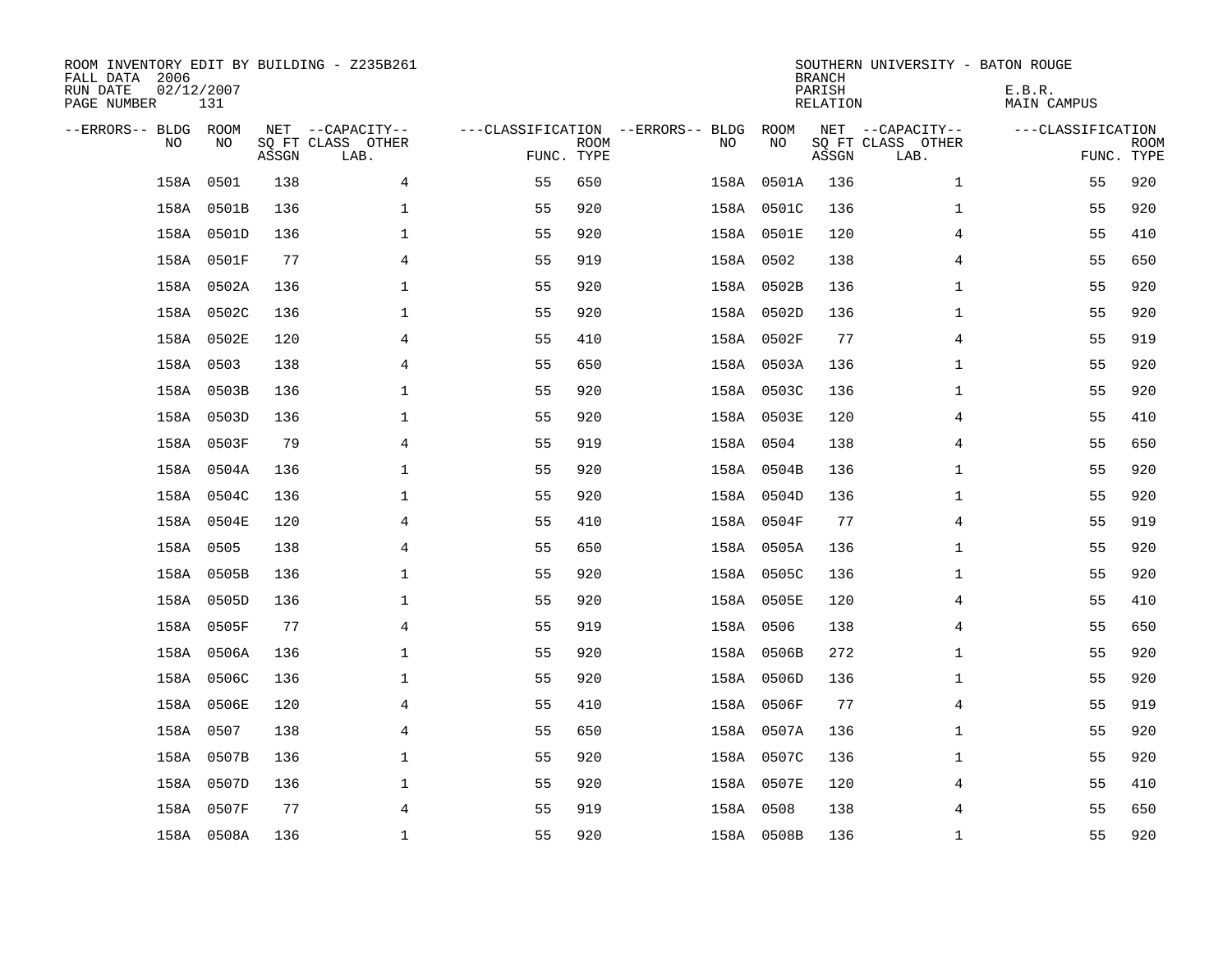| ROOM INVENTORY EDIT BY BUILDING - Z235B261<br>FALL DATA 2006<br>RUN DATE<br>PAGE NUMBER | 02/12/2007<br>132 |       |                           |                |             |                                   |            | <b>BRANCH</b><br>PARISH<br>RELATION | SOUTHERN UNIVERSITY - BATON ROUGE | E.B.R.<br>MAIN CAMPUS |                           |
|-----------------------------------------------------------------------------------------|-------------------|-------|---------------------------|----------------|-------------|-----------------------------------|------------|-------------------------------------|-----------------------------------|-----------------------|---------------------------|
| --ERRORS-- BLDG ROOM                                                                    |                   |       | NET --CAPACITY--          |                |             | ---CLASSIFICATION --ERRORS-- BLDG | ROOM       |                                     | NET --CAPACITY--                  | ---CLASSIFICATION     |                           |
| N <sub>O</sub>                                                                          | NO.               | ASSGN | SO FT CLASS OTHER<br>LAB. | FUNC. TYPE     | <b>ROOM</b> | NO.                               | NO         | ASSGN                               | SQ FT CLASS OTHER<br>LAB.         |                       | <b>ROOM</b><br>FUNC. TYPE |
| 158A                                                                                    | 0508C             | 35    | $\overline{4}$            | 55             | 919         |                                   | 158A 0509  | 138                                 | 4                                 | 55                    | 650                       |
|                                                                                         | 158A 0509C        | 136   | $\mathbf{1}$              | 55             | 920         |                                   | 158A 0509D | 136                                 | $\mathbf{1}$                      | 55                    | 920                       |
|                                                                                         | 158A 0509E        | 35    | 4                         | 55             | 919         |                                   | 158A 0510  | 138                                 | 4                                 | 55                    | 650                       |
|                                                                                         | 158A 0510A        | 136   | $\mathbf 1$               | 55             | 920         |                                   | 158A 0510B | 136                                 | $\mathbf{1}$                      | 55                    | 920                       |
|                                                                                         | 158A 0510C        | 136   | $\mathbf 1$               | 55             | 920         |                                   | 158A 0510D | 136                                 | $\mathbf{1}$                      | 55                    | 920                       |
|                                                                                         | 158A 0510E        | 120   | $\overline{4}$            | 55             | 410         |                                   | 158A 0510F | 77                                  | $\overline{4}$                    | 55                    | 919                       |
|                                                                                         | 158A 0511         | 138   | $\overline{4}$            | 55             | 650         |                                   | 158A 0511A | 136                                 | $\mathbf{1}$                      | 55                    | 920                       |
|                                                                                         | 158A 0511B        | 136   | $\mathbf{1}$              | 55             | 920         |                                   | 158A 0511C | 136                                 | $\mathbf{1}$                      | 55                    | 920                       |
|                                                                                         | 158A 0511D        | 136   | $\mathbf 1$               | 55             | 920         |                                   | 158A 0511E | 120                                 | 4                                 | 55                    | 410                       |
|                                                                                         | 158A 0511F        | 77    | $\overline{4}$            | 55             | 919         |                                   | 158A 0512  | 138                                 | 4                                 | 55                    | 650                       |
|                                                                                         | 158A 0512A        | 136   | $\mathbf 1$               | 55             | 920         |                                   | 158A 0512B | 136                                 | $\mathbf{1}$                      | 55                    | 920                       |
|                                                                                         | 158A 0512C        | 136   | $\mathbf{1}$              | 55             | 920         |                                   | 158A 0512D | 136                                 | $\mathbf{1}$                      | 55                    | 920                       |
|                                                                                         | 158A 0512E        | 120   | 4                         | 55             | 410         |                                   | 158A 0512F | 77                                  | 4                                 | 55                    | 919                       |
|                                                                                         | 158A 0514         | 147   |                           | 55             | 730         |                                   | 158A 0515  | 91                                  |                                   | 55                    | 655                       |
| 158A                                                                                    | 0600              | 53    |                           | 0 <sub>0</sub> | 010         |                                   | 158A 0601  | 138                                 | 4                                 | 55                    | 650                       |
|                                                                                         | 158A 0601A        | 136   | $\mathbf{1}$              | 55             | 920         |                                   | 158A 0601B | 136                                 | $\mathbf{1}$                      | 55                    | 920                       |
|                                                                                         | 158A 0601C        | 136   | $\mathbf{1}$              | 55             | 920         |                                   | 158A 0601D | 136                                 | $\mathbf{1}$                      | 55                    | 920                       |
| 158A                                                                                    | 0601E             | 120   | 4                         | 55             | 410         |                                   | 158A 0601F | 77                                  | 4                                 | 55                    | 919                       |
|                                                                                         | 158A 0602         | 138   | 4                         | 55             | 650         |                                   | 158A 0602A | 136                                 | $\mathbf{1}$                      | 55                    | 920                       |
|                                                                                         | 158A 0602B        | 136   | $\mathbf{1}$              | 55             | 920         |                                   | 158A 0602C | 136                                 | $\mathbf{1}$                      | 55                    | 920                       |
|                                                                                         | 158A 0602D        | 136   | $\mathbf 1$               | 55             | 920         |                                   | 158A 0602E | 120                                 | 4                                 | 55                    | 410                       |
|                                                                                         | 158A 0602F        | 77    | 4                         | 55             | 919         |                                   | 158A 0603  | 138                                 | 4                                 | 55                    | 650                       |
|                                                                                         | 158A 0603A        | 136   | $\mathbf 1$               | 55             | 920         |                                   | 158A 0603B | 136                                 | $\mathbf{1}$                      | 55                    | 920                       |
|                                                                                         | 158A 0603C        | 136   | $\mathbf 1$               | 55             | 920         |                                   | 158A 0603D | 136                                 | $\mathbf{1}$                      | 55                    | 920                       |
|                                                                                         | 158A 0603E        | 120   | 4                         | 55             | 410         |                                   | 158A 0603F | 77                                  | 4                                 | 55                    | 919                       |
|                                                                                         | 158A 0604         | 138   | $\overline{4}$            | 55             | 650         |                                   | 158A 0604A | 136                                 | $\mathbf{1}$                      | 55                    | 920                       |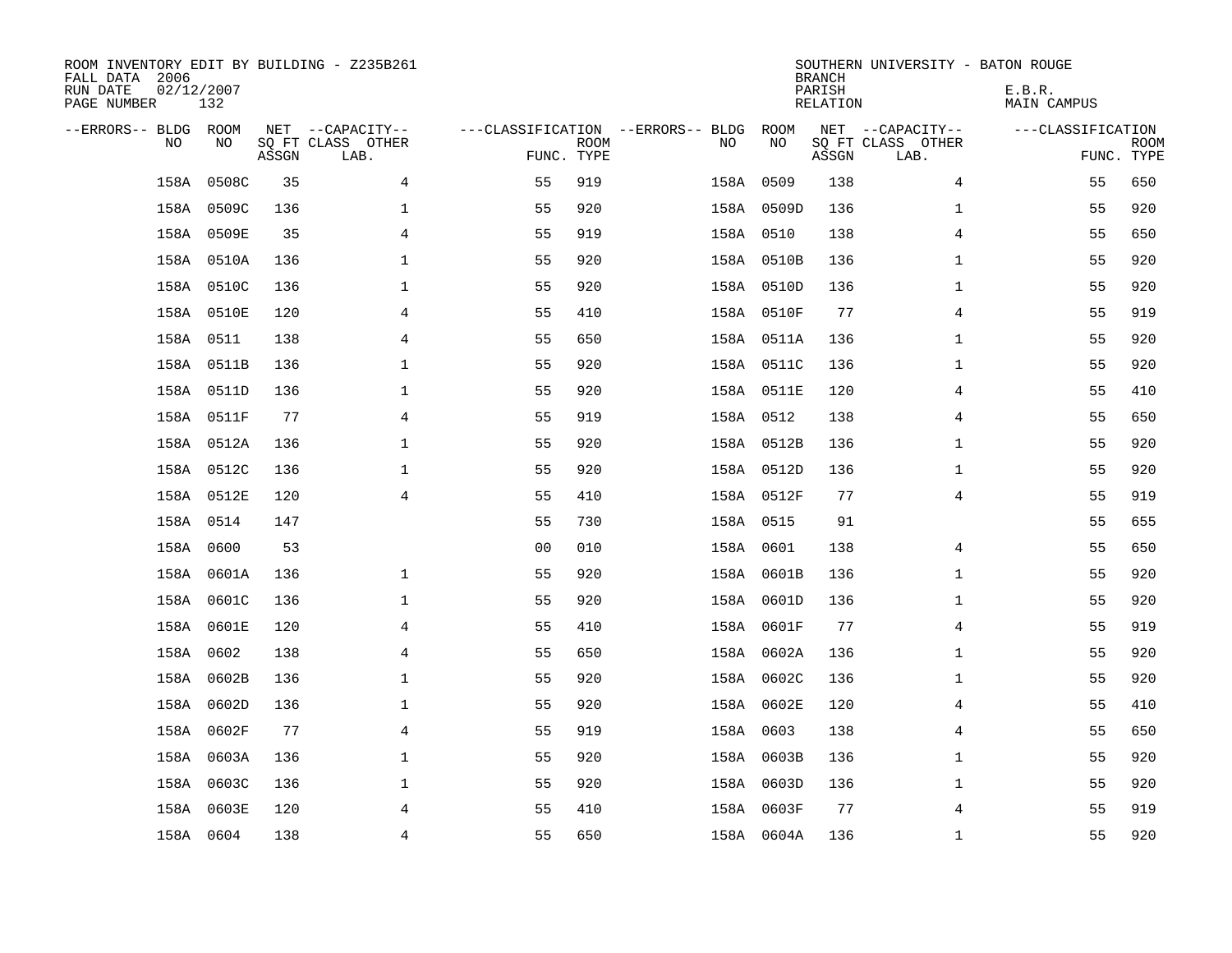| ROOM INVENTORY EDIT BY BUILDING - Z235B261<br>FALL DATA 2006<br>RUN DATE<br>PAGE NUMBER | 02/12/2007<br>133 |       |                                               |                                                 |             |    |            | <b>BRANCH</b><br>PARISH<br><b>RELATION</b> | SOUTHERN UNIVERSITY - BATON ROUGE             | E.B.R.<br><b>MAIN CAMPUS</b> |                           |
|-----------------------------------------------------------------------------------------|-------------------|-------|-----------------------------------------------|-------------------------------------------------|-------------|----|------------|--------------------------------------------|-----------------------------------------------|------------------------------|---------------------------|
| --ERRORS-- BLDG ROOM<br>NO                                                              | NO                | ASSGN | NET --CAPACITY--<br>SQ FT CLASS OTHER<br>LAB. | ---CLASSIFICATION --ERRORS-- BLDG<br>FUNC. TYPE | <b>ROOM</b> | NO | ROOM<br>NO | ASSGN                                      | NET --CAPACITY--<br>SQ FT CLASS OTHER<br>LAB. | ---CLASSIFICATION            | <b>ROOM</b><br>FUNC. TYPE |
| 158A                                                                                    | 0604B             | 136   | $\mathbf 1$                                   | 55                                              | 920         |    | 158A 0604C | 136                                        | $\mathbf{1}$                                  | 55                           | 920                       |
|                                                                                         | 158A 0604D        | 136   | $\mathbf 1$                                   | 55                                              | 920         |    | 158A 0604E | 120                                        | 4                                             | 55                           | 410                       |
|                                                                                         | 158A 0604F        | 77    | 4                                             | 55                                              | 919         |    | 158A 0605  | 138                                        | 4                                             | 55                           | 650                       |
|                                                                                         | 158A 0605A        | 136   | $\mathbf 1$                                   | 55                                              | 920         |    | 158A 0605B | 136                                        | $\mathbf{1}$                                  | 55                           | 920                       |
|                                                                                         | 158A 0605C        | 136   | $\mathbf{1}$                                  | 55                                              | 920         |    | 158A 0605D | 136                                        | $\mathbf{1}$                                  | 55                           | 920                       |
|                                                                                         | 158A 0605E        | 120   | $\overline{4}$                                | 55                                              | 410         |    | 158A 0605F | 77                                         | $\overline{4}$                                | 55                           | 919                       |
|                                                                                         | 158A 0606         | 138   | 4                                             | 55                                              | 650         |    | 158A 0606A | 136                                        | $\mathbf{1}$                                  | 55                           | 920                       |
|                                                                                         | 158A 0606B        | 136   | $\mathbf 1$                                   | 55                                              | 920         |    | 158A 0606C | 136                                        | $\mathbf{1}$                                  | 55                           | 920                       |
|                                                                                         | 158A 0606D        | 136   | $\mathbf 1$                                   | 55                                              | 920         |    | 158A 0606E | 120                                        | 4                                             | 55                           | 410                       |
|                                                                                         | 158A 0606F        | 77    | $\overline{4}$                                | 55                                              | 919         |    | 158A 0607  | 138                                        | 4                                             | 55                           | 650                       |
|                                                                                         | 158A 0607A        | 136   | $\mathbf 1$                                   | 55                                              | 920         |    | 158A 0607B | 136                                        | $\mathbf{1}$                                  | 55                           | 920                       |
|                                                                                         | 158A 0607C        | 136   | $\mathbf{1}$                                  | 55                                              | 920         |    | 158A 0607D | 136                                        | $\mathbf{1}$                                  | 55                           | 920                       |
|                                                                                         | 158A 0607E        | 120   | 4                                             | 55                                              | 410         |    | 158A 0607F | 77                                         | 4                                             | 55                           | 919                       |
|                                                                                         | 158A 0608         | 138   | 4                                             | 55                                              | 650         |    | 158A 0608A | 136                                        | $\mathbf{1}$                                  | 55                           | 920                       |
|                                                                                         | 158A 0608B        | 136   | $\mathbf{1}$                                  | 55                                              | 920         |    | 158A 0608C | 35                                         | 4                                             | 55                           | 919                       |
|                                                                                         | 158A 0609         | 138   | 4                                             | 55                                              | 650         |    | 158A 0609C | 136                                        | $\mathbf{1}$                                  | 55                           | 920                       |
|                                                                                         | 158A 0609D        | 136   | $\mathbf 1$                                   | 55                                              | 920         |    | 158A 0609E | 35                                         | 4                                             | 55                           | 919                       |
| 158A                                                                                    | 0610              | 138   | $\overline{4}$                                | 55                                              | 650         |    | 158A 0610A | 136                                        | $\mathbf{1}$                                  | 55                           | 920                       |
|                                                                                         | 158A 0610B        | 136   | $\mathbf{1}$                                  | 55                                              | 920         |    | 158A 0610C | 136                                        | $\mathbf{1}$                                  | 55                           | 920                       |
|                                                                                         | 158A 0610D        | 136   | $\mathbf 1$                                   | 55                                              | 920         |    | 158A 0610E | 120                                        | 4                                             | 55                           | 410                       |
|                                                                                         | 158A 0610F        | 77    | 4                                             | 55                                              | 919         |    | 158A 0611  | 138                                        | 4                                             | 55                           | 650                       |
|                                                                                         | 158A 0611A        | 136   | $\mathbf 1$                                   | 55                                              | 920         |    | 158A 0611B | 136                                        | $\mathbf{1}$                                  | 55                           | 920                       |
|                                                                                         | 158A 0611C        | 136   | $\mathbf 1$                                   | 55                                              | 920         |    | 158A 0611D | 136                                        | $\mathbf{1}$                                  | 55                           | 920                       |
|                                                                                         | 158A 0611E        | 120   | 4                                             | 55                                              | 410         |    | 158A 0611F | 77                                         | 4                                             | 55                           | 919                       |
|                                                                                         | 158A 0612         | 138   | 4                                             | 55                                              | 650         |    | 158A 0612A | 136                                        | $\mathbf{1}$                                  | 55                           | 920                       |
|                                                                                         | 158A 0612B        | 136   | $\mathbf{1}$                                  | 55                                              | 920         |    | 158A 0612C | 136                                        | $\mathbf{1}$                                  | 55                           | 920                       |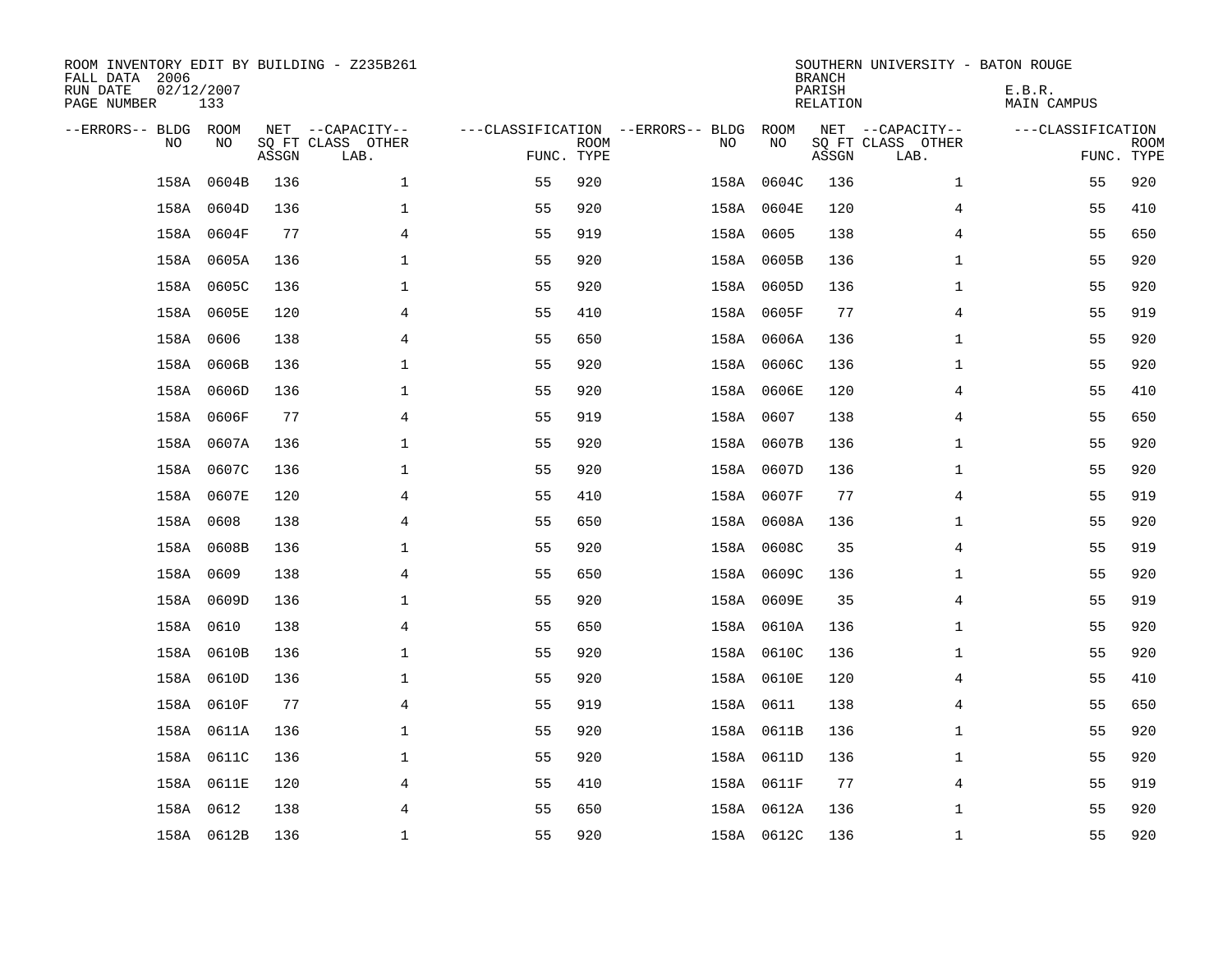| ROOM INVENTORY EDIT BY BUILDING - Z235B261<br>FALL DATA 2006<br>RUN DATE<br>PAGE NUMBER | 02/12/2007<br>134 |       |                           |                                        |      |           |                                                                                   | <b>BRANCH</b><br>PARISH<br>RELATION | SOUTHERN UNIVERSITY - BATON ROUGE     | E.B.R. | MAIN CAMPUS       |                           |
|-----------------------------------------------------------------------------------------|-------------------|-------|---------------------------|----------------------------------------|------|-----------|-----------------------------------------------------------------------------------|-------------------------------------|---------------------------------------|--------|-------------------|---------------------------|
| --ERRORS-- BLDG ROOM                                                                    |                   |       | NET --CAPACITY--          | ---CLASSIFICATION --ERRORS-- BLDG ROOM |      |           |                                                                                   |                                     | NET --CAPACITY--                      |        | ---CLASSIFICATION |                           |
| NO.                                                                                     | NO.               | ASSGN | SQ FT CLASS OTHER<br>LAB. | FUNC. TYPE                             | ROOM | NO.       | NO                                                                                | ASSGN                               | SQ FT CLASS OTHER<br>LAB.             |        |                   | <b>ROOM</b><br>FUNC. TYPE |
| 158A                                                                                    | 0612D             | 136   | $\mathbf{1}$              | 55                                     | 920  |           | 158A 0612E                                                                        | 120                                 | $\overline{4}$                        |        | 55                | 410                       |
|                                                                                         | 158A 0612F        | 77    | $\overline{4}$            | 55                                     | 919  | 158A 0614 |                                                                                   | 147                                 |                                       |        | 55                | 730                       |
|                                                                                         | 158A 0615         | 91    |                           | 55                                     | 650  |           | TOTAL NUMBER CLASSROOMS<br>TOTAL NUMBER LABS 210<br>TOTAL NUMBER SPECIAL LABS 220 |                                     | TOTAL NET ASSIGN SQ. FT. IN ROOM FILE |        | 58,327            |                           |
|                                                                                         | 158B 0100 10611   |       |                           | 0 <sub>0</sub>                         | 030  |           | 158B 0100A                                                                        | 179                                 |                                       |        | 55                | 919                       |
| 158B                                                                                    | 0101              | 179   |                           | 55                                     | 919  | 158B 0102 |                                                                                   | 575                                 |                                       |        | 55                | 650                       |
| 158B                                                                                    | 0103              | 92    | $\mathbf{1}$              | 51                                     | 310  | 158B 0104 |                                                                                   | 163                                 | $\mathbf{1}$                          |        | 51                | 310                       |
|                                                                                         | 158B 0105         | 575   |                           | 55                                     | 650  | 158B 0106 |                                                                                   | 176                                 | $\mathbf{1}$                          |        | 51                | 310                       |
|                                                                                         | 158B 0107         | 211   | $\mathbf{1}$              | 51                                     | 310  | 158B 0108 |                                                                                   | 3461                                |                                       |        | 55                | 630                       |
|                                                                                         | 158B 0109         | 1211  |                           | 55                                     | 630  | 158B 0110 |                                                                                   | 909                                 |                                       |        | 55                | 630                       |
|                                                                                         | 158B 0111         | 3461  |                           | 55                                     | 630  | 158B 0112 |                                                                                   | 333                                 |                                       |        | 55                | 630                       |
|                                                                                         | 158B 0113         | 909   |                           | 55                                     | 630  | 158B 0114 |                                                                                   | 333                                 |                                       |        | 55                | 630                       |
|                                                                                         | 158B 0116         | 135   |                           | 0 <sub>0</sub>                         | 020  | 158B 0117 |                                                                                   | 65                                  | $\mathbf{1}$                          |        | 55                | 310                       |
|                                                                                         | 158B 0117A        | 35    |                           | 55                                     | 635  | 158B 0118 |                                                                                   | 2000                                |                                       |        | 55                | 635                       |
|                                                                                         | 158B 0119         | 65    | $\mathbf{1}$              | 55                                     | 310  | 158B 0200 |                                                                                   | 178                                 |                                       |        | 53                | 315                       |
|                                                                                         | 158B 0200A        | 83    | 1                         | 53                                     | 310  |           | 158B 0200B                                                                        | 86                                  | $\mathbf{1}$                          |        | 53                | 310                       |
| 158B                                                                                    | 0201              | 304   | 30                        | 11                                     | 110  |           | 158B 0201A                                                                        | 469                                 | 9                                     |        | 53                | 220                       |
|                                                                                         | 158B 0202         | 108   |                           | 0 <sub>0</sub>                         | 030  | 158B 0203 |                                                                                   | 90                                  |                                       |        | 00                | 010                       |
|                                                                                         | 158B 0204         | 54    |                           | 0 <sub>0</sub>                         | 030  | 158B 0205 |                                                                                   | 108                                 |                                       |        | 0 <sub>0</sub>    | 030                       |
|                                                                                         | 158B 0206         | 304   |                           | 53                                     | 315  |           | 158B 0206A                                                                        | 469                                 | 9                                     |        | 53                | 220                       |
| 158B                                                                                    | 0207              | 178   | 4                         | 53                                     | 220  | 158B 0208 |                                                                                   | 562                                 |                                       |        | 53                | 630                       |
|                                                                                         | 158B 0209         | 562   |                           | 55                                     | 630  | 158B 0210 |                                                                                   | 911                                 |                                       |        | 55                | 635                       |
|                                                                                         | 158B 0212         | 445   |                           | 55                                     | 630  | 158B 0213 |                                                                                   | 127                                 |                                       |        | 55                | 919                       |
|                                                                                         | 158B 0213A        | 127   |                           | 51                                     | 635  | 158B 0214 |                                                                                   | 127                                 |                                       |        | 55                | 919                       |
|                                                                                         | 158B 0214A        | 127   |                           | 51                                     | 635  | 158B 0215 |                                                                                   | 198                                 |                                       |        | 0 <sub>0</sub>    | 020                       |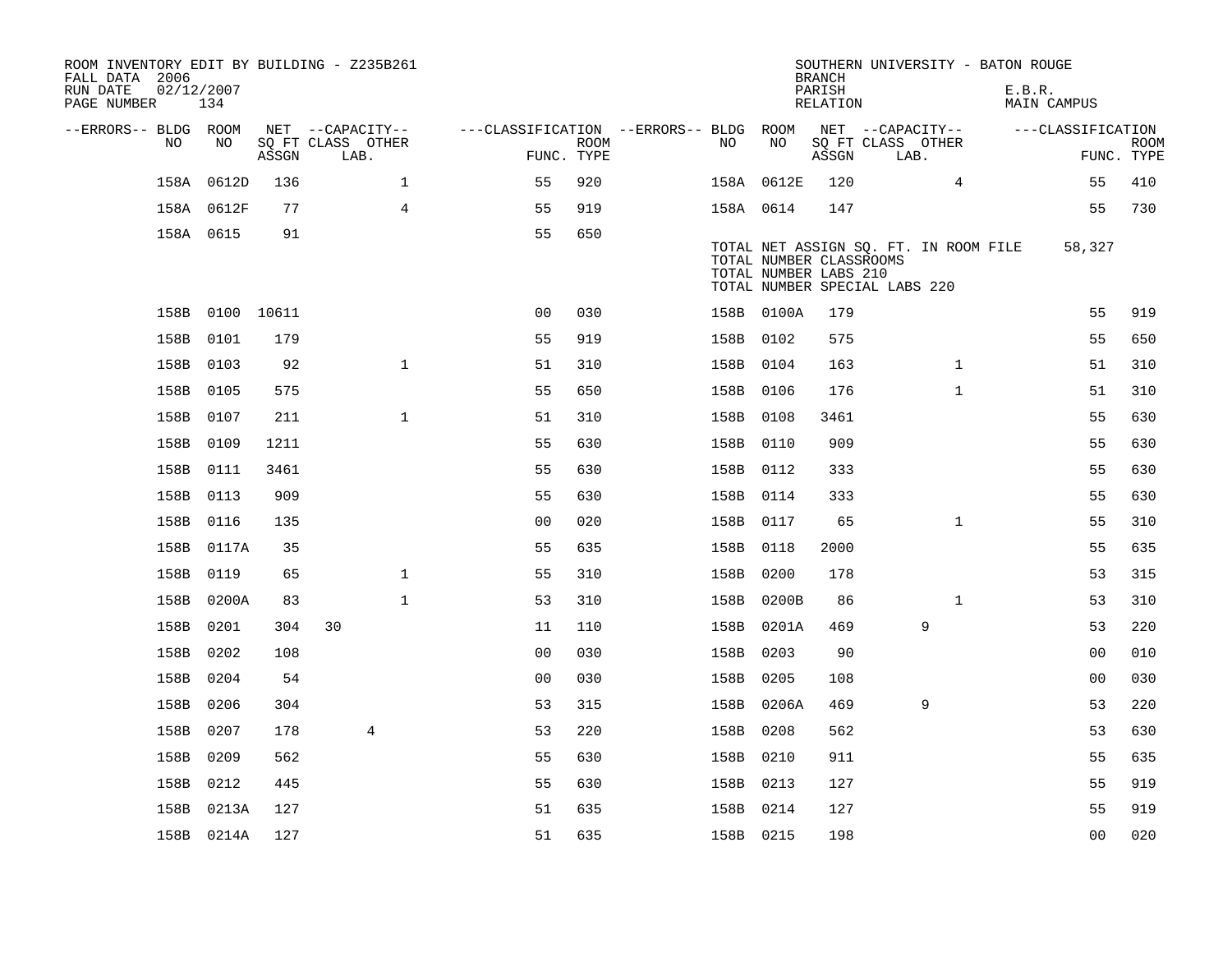| ROOM INVENTORY EDIT BY BUILDING - Z235B261<br>FALL DATA 2006<br>RUN DATE | 02/12/2007  |       |                           |                                        |      |           |             | SOUTHERN UNIVERSITY - BATON ROUGE<br><b>BRANCH</b><br>PARISH                                                               |      |                | E.B.R. |                             |                           |
|--------------------------------------------------------------------------|-------------|-------|---------------------------|----------------------------------------|------|-----------|-------------|----------------------------------------------------------------------------------------------------------------------------|------|----------------|--------|-----------------------------|---------------------------|
| PAGE NUMBER                                                              | 135         |       |                           |                                        |      |           |             | RELATION                                                                                                                   |      |                |        | MAIN CAMPUS                 |                           |
| --ERRORS-- BLDG ROOM                                                     |             |       | NET --CAPACITY--          | ---CLASSIFICATION --ERRORS-- BLDG ROOM |      |           |             | NET --CAPACITY--                                                                                                           |      |                |        | ---CLASSIFICATION           |                           |
| NO                                                                       | NO          | ASSGN | SQ FT CLASS OTHER<br>LAB. | FUNC. TYPE                             | ROOM | NO        | NO          | SQ FT CLASS OTHER<br>ASSGN                                                                                                 | LAB. |                |        |                             | <b>ROOM</b><br>FUNC. TYPE |
| 158B                                                                     | 0216        | 3160  |                           | 0 <sub>0</sub>                         | 030  |           |             | TOTAL NET ASSIGN SQ. FT. IN ROOM FILE<br>TOTAL NUMBER CLASSROOMS<br>TOTAL NUMBER LABS 210<br>TOTAL NUMBER SPECIAL LABS 220 |      |                |        | 19,991<br>$\mathbf{1}$<br>3 |                           |
|                                                                          | 158C OAAA   | 654   |                           | 0 <sub>0</sub>                         | 020  | 158C OBBB |             | 712                                                                                                                        |      |                |        | 0 <sub>0</sub>              | 020                       |
| 158C                                                                     | 0CCC        | 654   |                           | 00                                     | 020  | 158C      | 0DDD        | 384                                                                                                                        |      |                |        | 0 <sub>0</sub>              | 020                       |
| 158C                                                                     | $0$ EEE     | 556   |                           | 0 <sub>0</sub>                         | 020  | 158C      | 0FFF        | 556                                                                                                                        |      |                |        | 0 <sub>0</sub>              | 020                       |
| 158C                                                                     | 0GGG        | 384   |                           | 0 <sub>0</sub>                         | 020  | 158C      | 0HHH        | 556                                                                                                                        |      |                |        | 0 <sub>0</sub>              | 020                       |
| 158C                                                                     | OIII        | 556   |                           | 0 <sub>0</sub>                         | 020  | 158C      | 0JJJ        | 384                                                                                                                        |      |                |        | 0 <sub>0</sub>              | 020                       |
| 158C                                                                     | <b>OKKK</b> | 556   |                           | 0 <sub>0</sub>                         | 020  | 158C      | 0LLL        | 556                                                                                                                        |      |                |        | 0 <sub>0</sub>              | 020                       |
| 158C                                                                     | 0MMM        | 556   |                           | 0 <sub>0</sub>                         | 020  | 158C      | 0NNN        | 384                                                                                                                        |      |                |        | 0 <sub>0</sub>              | 020                       |
| 158C                                                                     | 0000        | 556   |                           | 0 <sub>0</sub>                         | 020  | 158C      | 0PPP        | 556                                                                                                                        |      |                |        | 00                          | 020                       |
|                                                                          | 158C 0QQQ   | 556   |                           | 0 <sub>0</sub>                         | 020  | 158C      | <b>ORRR</b> | 384                                                                                                                        |      |                |        | 00                          | 020                       |
| 158C                                                                     | 0100        | 1890  |                           | 55                                     | 650  | 158C      | 0100A       | 1176                                                                                                                       |      |                |        | 0 <sub>0</sub>              | 020                       |
| 158C                                                                     | 0101        | 138   | $\overline{4}$            | 55                                     | 650  |           | 158C 0101A  | 136                                                                                                                        |      | $\mathbf{1}$   |        | 55                          | 920                       |
|                                                                          | 158C 0101B  | 136   | $\mathbf 1$               | 55                                     | 920  |           | 158C 0101C  | 136                                                                                                                        |      | $\mathbf{1}$   |        | 55                          | 920                       |
|                                                                          | 158C 0101D  | 136   | $\mathbf 1$               | 55                                     | 920  |           | 158C 0101E  | 120                                                                                                                        |      | 4              |        | 55                          | 410                       |
|                                                                          | 158C 0101F  | 77    | $\overline{4}$            | 55                                     | 919  | 158C 0102 |             | 138                                                                                                                        |      | $\overline{4}$ |        | 55                          | 650                       |
| 158C                                                                     | 0102A       | 136   | $\mathbf 1$               | 55                                     | 920  |           | 158C 0102B  | 136                                                                                                                        |      | $\mathbf{1}$   |        | 55                          | 920                       |
|                                                                          | 158C 0102C  | 136   | $\mathbf 1$               | 55                                     | 920  |           | 158C 0102D  | 136                                                                                                                        |      | $\mathbf{1}$   |        | 55                          | 920                       |
|                                                                          | 158C 0102E  | 120   | $\overline{4}$            | 55                                     | 410  |           | 158C 0102F  | 77                                                                                                                         |      | 4              |        | 55                          | 919                       |
| 158C                                                                     | 0103        | 138   | $\mathbf 1$               | 55                                     | 650  |           | 158C 0103A  | 136                                                                                                                        |      | 4              |        | 55                          | 920                       |
| 158C                                                                     | 0103B       | 136   | $\mathbf 1$               | 55                                     | 920  |           | 158C 0103C  | 136                                                                                                                        |      | $\mathbf{1}$   |        | 55                          | 920                       |
| 158C                                                                     | 0103D       | 136   | $\mathbf 1$               | 55                                     | 920  |           | 158C 0103E  | 120                                                                                                                        |      | 4              |        | 55                          | 410                       |
| 158C                                                                     | 0103F       | 77    | $\overline{4}$            | 55                                     | 919  | 158C      | 0104        | 138                                                                                                                        |      | $\overline{4}$ |        | 55                          | 650                       |
| 158C                                                                     | 0104A       | 136   | 1                         | 55                                     | 920  |           | 158C 0104B  | 136                                                                                                                        |      | $\mathbf{1}$   |        | 55                          | 920                       |
|                                                                          | 158C 0104C  | 136   | $\mathbf{1}$              | 55                                     | 920  |           | 158C 0104D  | 136                                                                                                                        |      | $\mathbf{1}$   |        | 55                          | 920                       |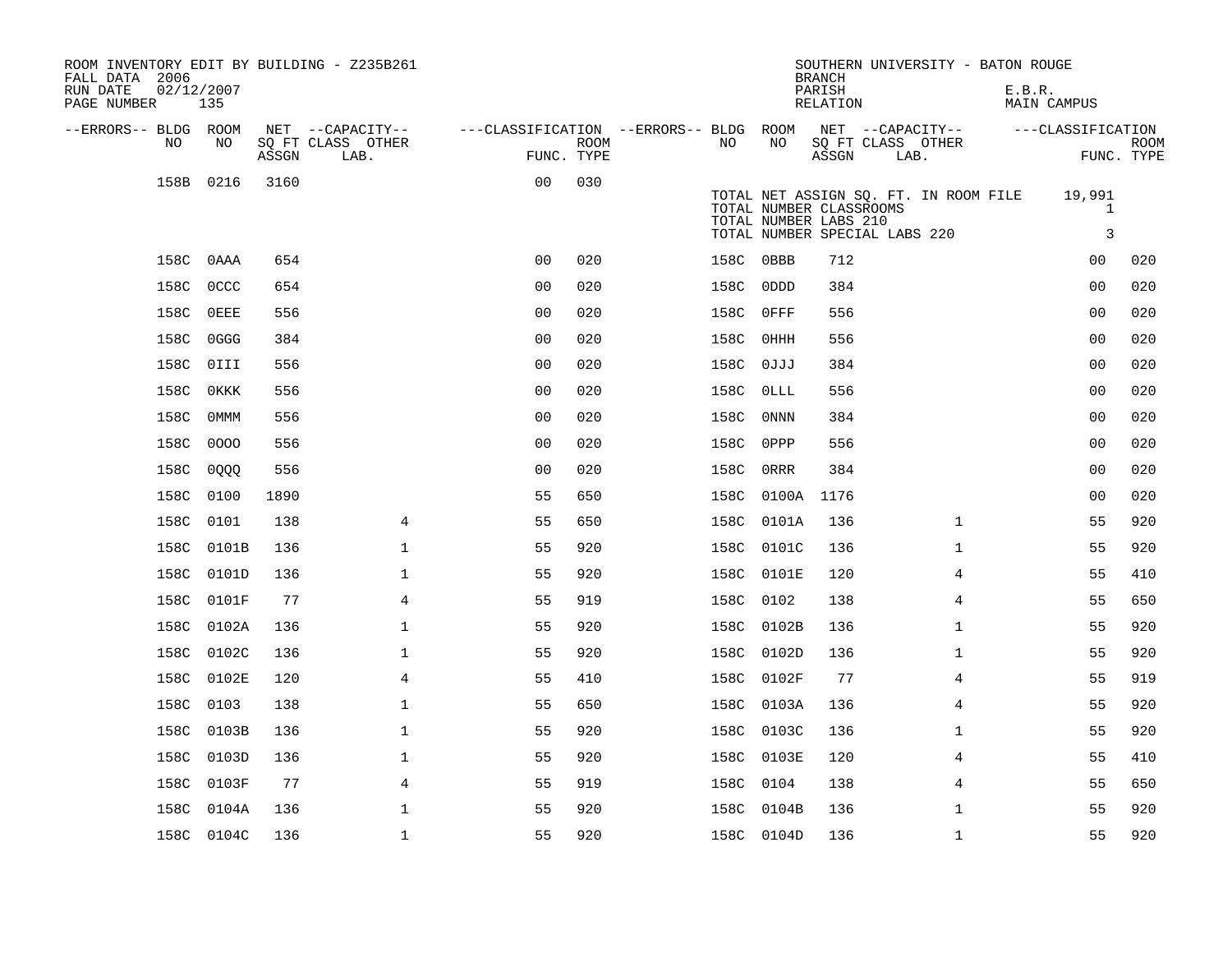| ROOM INVENTORY EDIT BY BUILDING - Z235B261<br>FALL DATA 2006<br>RUN DATE<br>PAGE NUMBER | 02/12/2007<br>136 |       |                                               |                                                 |             |      |            | <b>BRANCH</b><br>PARISH<br><b>RELATION</b> | SOUTHERN UNIVERSITY - BATON ROUGE             | E.B.R.<br><b>MAIN CAMPUS</b> |                           |
|-----------------------------------------------------------------------------------------|-------------------|-------|-----------------------------------------------|-------------------------------------------------|-------------|------|------------|--------------------------------------------|-----------------------------------------------|------------------------------|---------------------------|
| --ERRORS-- BLDG ROOM<br>NO                                                              | NO                | ASSGN | NET --CAPACITY--<br>SQ FT CLASS OTHER<br>LAB. | ---CLASSIFICATION --ERRORS-- BLDG<br>FUNC. TYPE | <b>ROOM</b> | NO   | ROOM<br>NO | ASSGN                                      | NET --CAPACITY--<br>SQ FT CLASS OTHER<br>LAB. | ---CLASSIFICATION            | <b>ROOM</b><br>FUNC. TYPE |
| 158C                                                                                    | 0104E             | 120   | 4                                             | 55                                              | 410         | 158C | 0104F      | 77                                         | 4                                             | 55                           | 919                       |
| 158C                                                                                    | 0105              | 138   | 4                                             | 55                                              | 650         | 158C | 0105A      | 136                                        | $\mathbf{1}$                                  | 55                           | 920                       |
| 158C                                                                                    | 0105B             | 136   | 1                                             | 55                                              | 920         | 158C | 0105C      | 136                                        | $\mathbf{1}$                                  | 55                           | 920                       |
| 158C                                                                                    | 0105D             | 136   | $\mathbf 1$                                   | 55                                              | 920         | 158C | 0105E      | 120                                        | 4                                             | 55                           | 410                       |
| 158C                                                                                    | 0105F             | 77    | 4                                             | 55                                              | 919         | 158C | 0106       | 120                                        |                                               | 0 <sub>0</sub>               | 020                       |
| 158C                                                                                    | 0106A             | 242   | 2                                             | 55                                              | 920         | 158C | 0106B      | 140                                        | $\mathbf{1}$                                  | 55                           | 920                       |
| 158C                                                                                    | 0106C             | 73    | 2                                             | 55                                              | 919         | 158C | 0106D      | 247                                        |                                               | 55                           | 950                       |
| 158C                                                                                    | 0106E             | 96    |                                               | 55                                              | 655         | 158C | 0107       | 96                                         | $\mathbf{1}$                                  | 55                           | 310                       |
| 158C                                                                                    | 0107A             | 192   |                                               | 55                                              | 650         | 158C | 0108       | 190                                        |                                               | 55                           | 730                       |
| 158C                                                                                    | 0109              | 340   |                                               | 55                                              | 655         | 158C | 0110       | 136                                        | 2                                             | 55                           | 655                       |
| 158C                                                                                    | 0111              | 136   | 2                                             | 55                                              | 655         | 158C | 0112       | 416                                        |                                               | 55                           | 760                       |
| 158C                                                                                    | 0112A             | 120   |                                               | 55                                              | 730         | 158C | 0113       | 280                                        |                                               | 00                           | 030                       |
| 158C                                                                                    | 0113A             | 112   |                                               | 0 <sub>0</sub>                                  | 030         | 158C | 0200       | 53                                         |                                               | 00                           | 010                       |
| 158C                                                                                    | 0201              | 138   | 4                                             | 55                                              | 650         | 158C | 0201A      | 136                                        | $\mathbf{1}$                                  | 55                           | 920                       |
| 158C                                                                                    | 0201B             | 136   | $\mathbf 1$                                   | 55                                              | 920         | 158C | 0201C      | 136                                        | $\mathbf{1}$                                  | 55                           | 920                       |
| 158C                                                                                    | 0201D             | 136   | 1                                             | 55                                              | 920         | 158C | 0201E      | 120                                        | 4                                             | 55                           | 410                       |
|                                                                                         | 158C 0201F        | 77    | 4                                             | 55                                              | 919         | 158C | 0202       | 138                                        | 4                                             | 55                           | 650                       |
| 158C                                                                                    | 0202A             | 136   | $\mathbf{1}$                                  | 55                                              | 920         | 158C | 0202B      | 136                                        | $\mathbf{1}$                                  | 55                           | 920                       |
| 158C                                                                                    | 0202C             | 136   | 1                                             | 55                                              | 920         |      | 158C 0202D | 136                                        | $\mathbf{1}$                                  | 55                           | 920                       |
| 158C                                                                                    | 0202E             | 120   | 4                                             | 55                                              | 410         | 158C | 0202F      | 77                                         | $\overline{4}$                                | 55                           | 919                       |
| 158C                                                                                    | 0203              | 138   | $\overline{4}$                                | 55                                              | 650         | 158C | 0203A      | 136                                        | $\mathbf{1}$                                  | 55                           | 920                       |
| 158C                                                                                    | 0203B             | 136   | 1                                             | 55                                              | 920         | 158C | 0203C      | 136                                        | $\mathbf{1}$                                  | 55                           | 920                       |
| 158C                                                                                    | 0203D             | 136   | 1                                             | 55                                              | 920         | 158C | 0203E      | 120                                        | 4                                             | 55                           | 410                       |
| 158C                                                                                    | 0203F             | 77    | 4                                             | 55                                              | 919         | 158C | 0204       | 138                                        | 4                                             | 55                           | 650                       |
| 158C                                                                                    | 0204A             | 136   | $\mathbf 1$                                   | 55                                              | 920         | 158C | 0204B      | 136                                        | $\mathbf{1}$                                  | 55                           | 920                       |
|                                                                                         | 158C 0204C        | 136   | $\mathbf{1}$                                  | 55                                              | 920         |      | 158C 0204D | 136                                        | $\mathbf{1}$                                  | 55                           | 920                       |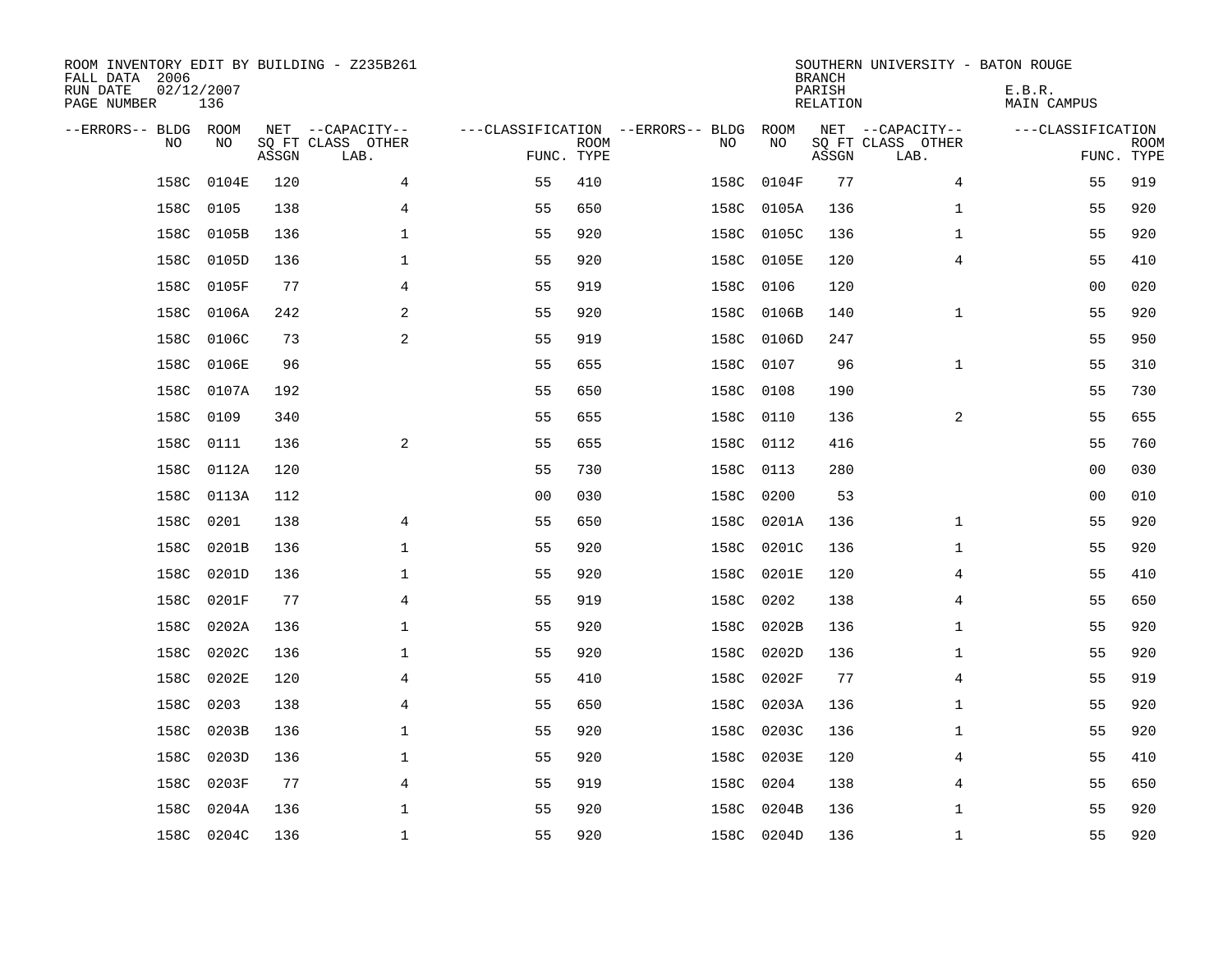| ROOM INVENTORY EDIT BY BUILDING - Z235B261<br>FALL DATA 2006<br>RUN DATE<br>PAGE NUMBER | 02/12/2007<br>137 |       |                                               |                                                 |             |           |            | <b>BRANCH</b><br>PARISH<br><b>RELATION</b> | SOUTHERN UNIVERSITY - BATON ROUGE             | E.B.R.<br><b>MAIN CAMPUS</b> |                           |
|-----------------------------------------------------------------------------------------|-------------------|-------|-----------------------------------------------|-------------------------------------------------|-------------|-----------|------------|--------------------------------------------|-----------------------------------------------|------------------------------|---------------------------|
| --ERRORS-- BLDG ROOM<br>NO                                                              | NO                | ASSGN | NET --CAPACITY--<br>SQ FT CLASS OTHER<br>LAB. | ---CLASSIFICATION --ERRORS-- BLDG<br>FUNC. TYPE | <b>ROOM</b> | NO        | ROOM<br>NO | ASSGN                                      | NET --CAPACITY--<br>SQ FT CLASS OTHER<br>LAB. | ---CLASSIFICATION            | <b>ROOM</b><br>FUNC. TYPE |
| 158C                                                                                    | 0204E             | 120   | 4                                             | 55                                              | 410         | 158C      | 0204F      | 77                                         | 4                                             | 55                           | 919                       |
| 158C                                                                                    | 0205              | 138   | 1                                             | 55                                              | 650         | 158C      | 0205A      | 136                                        | $\mathbf{1}$                                  | 55                           | 920                       |
| 158C                                                                                    | 0205B             | 136   | 1                                             | 55                                              | 920         | 158C      | 0205C      | 136                                        | $\mathbf{1}$                                  | 55                           | 920                       |
| 158C                                                                                    | 0205D             | 136   | $\mathbf 1$                                   | 55                                              | 920         | 158C      | 0205E      | 120                                        | 10                                            | 55                           | 410                       |
| 158C                                                                                    | 0205F             | 77    | $\mathbf{1}$                                  | 55                                              | 919         | 158C      | 0206       | 138                                        | 4                                             | 55                           | 650                       |
| 158C                                                                                    | 0206A             | 136   | $\mathbf 1$                                   | 55                                              | 920         | 158C      | 0206B      | 136                                        | $\mathbf{1}$                                  | 55                           | 920                       |
| 158C                                                                                    | 0206C             | 136   | $\mathbf 1$                                   | 55                                              | 920         | 158C      | 0206D      | 136                                        | $\mathbf{1}$                                  | 55                           | 920                       |
| 158C                                                                                    | 0206E             | 120   | 4                                             | 55                                              | 410         | 158C      | 0206F      | 77                                         | 4                                             | 55                           | 919                       |
| 158C                                                                                    | 0207              | 138   | 4                                             | 55                                              | 650         | 158C      | 0207A      | 136                                        | $\mathbf{1}$                                  | 55                           | 920                       |
| 158C                                                                                    | 0207B             | 136   | $\mathbf 1$                                   | 55                                              | 920         | 158C      | 0207C      | 136                                        | $\mathbf{1}$                                  | 55                           | 920                       |
| 158C                                                                                    | 0207D             | 136   | $\mathbf 1$                                   | 55                                              | 920         | 158C      | 0207E      | 120                                        | 4                                             | 55                           | 410                       |
| 158C                                                                                    | 0207F             | 77    | $\overline{4}$                                | 55                                              | 919         | 158C      | 0208       | 138                                        | 4                                             | 55                           | 650                       |
| 158C                                                                                    | 0208A             | 136   | $\mathbf 1$                                   | 55                                              | 920         | 158C      | 0208B      | 136                                        | $\mathbf{1}$                                  | 55                           | 920                       |
| 158C                                                                                    | 0208C             | 136   | $\mathbf 1$                                   | 55                                              | 920         | 158C      | 0208D      | 136                                        | $\mathbf{1}$                                  | 55                           | 920                       |
| 158C                                                                                    | 0208E             | 120   | 4                                             | 55                                              | 410         | 158C      | 0208F      | 77                                         | 4                                             | 55                           | 919                       |
| 158C                                                                                    | 0209              | 138   | 4                                             | 55                                              | 650         | 158C      | 0209A      | 136                                        | $\mathbf{1}$                                  | 55                           | 920                       |
| 158C                                                                                    | 0209B             | 136   | $\mathbf 1$                                   | 55                                              | 920         | 158C      | 0209C      | 136                                        | $\mathbf{1}$                                  | 55                           | 920                       |
| 158C                                                                                    | 0209D             | 136   | $\mathbf{1}$                                  | 55                                              | 920         | 158C      | 0209E      | 120                                        | 4                                             | 55                           | 410                       |
|                                                                                         | 158C 0209F        | 77    | 4                                             | 55                                              | 919         | 158C      | 0210       | 138                                        | 4                                             | 55                           | 650                       |
| 158C                                                                                    | 0210A             | 136   | $\mathbf 1$                                   | 55                                              | 920         | 158C      | 0210B      | 136                                        | $\mathbf{1}$                                  | 55                           | 920                       |
| 158C                                                                                    | 0210C             | 136   | $\mathbf 1$                                   | 55                                              | 920         |           | 158C 0210D | 136                                        | $\mathbf{1}$                                  | 55                           | 920                       |
| 158C                                                                                    | 0210E             | 120   | 4                                             | 55                                              | 410         | 158C      | 0210F      | 77                                         | 4                                             | 55                           | 919                       |
| 158C                                                                                    | 0211              | 138   | 4                                             | 55                                              | 650         | 158C      | 0211A      | 136                                        | $\mathbf{1}$                                  | 55                           | 920                       |
| 158C                                                                                    | 0211B             | 136   | $\mathbf 1$                                   | 55                                              | 920         |           | 158C 0211C | 136                                        | $\mathbf{1}$                                  | 55                           | 920                       |
| 158C                                                                                    | 0211D             | 136   | $\mathbf 1$                                   | 55                                              | 920         | 158C      | 0211E      | 120                                        | 4                                             | 55                           | 410                       |
|                                                                                         | 158C 0211F        | 77    | 4                                             | 55                                              | 919         | 158C 0212 |            | 138                                        | 4                                             | 55                           | 650                       |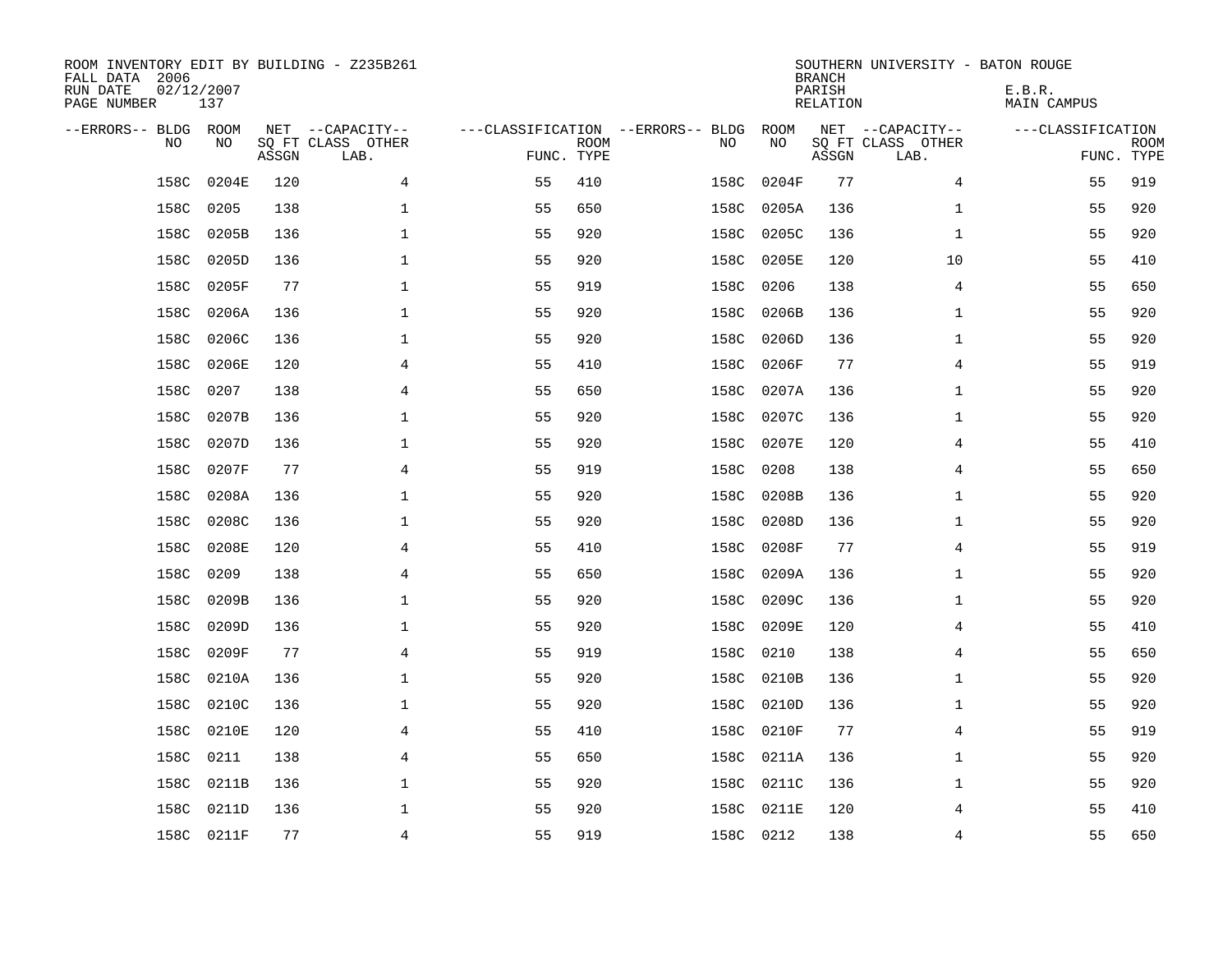| ROOM INVENTORY EDIT BY BUILDING - Z235B261<br>FALL DATA 2006<br>RUN DATE<br>PAGE NUMBER | 02/12/2007<br>138 |       |                           |                                   |             |      |            | <b>BRANCH</b><br>PARISH<br>RELATION | SOUTHERN UNIVERSITY - BATON ROUGE | E.B.R.<br>MAIN CAMPUS |                           |
|-----------------------------------------------------------------------------------------|-------------------|-------|---------------------------|-----------------------------------|-------------|------|------------|-------------------------------------|-----------------------------------|-----------------------|---------------------------|
| --ERRORS-- BLDG ROOM                                                                    |                   |       | NET --CAPACITY--          | ---CLASSIFICATION --ERRORS-- BLDG |             |      | ROOM       |                                     | NET --CAPACITY--                  | ---CLASSIFICATION     |                           |
| N <sub>O</sub>                                                                          | NO.               | ASSGN | SO FT CLASS OTHER<br>LAB. | FUNC. TYPE                        | <b>ROOM</b> | NO.  | NO         | ASSGN                               | SQ FT CLASS OTHER<br>LAB.         |                       | <b>ROOM</b><br>FUNC. TYPE |
| 158C                                                                                    | 0212A             | 136   | $\mathbf 1$               | 55                                | 920         | 158C | 0212B      | 136                                 | $\mathbf{1}$                      | 55                    | 920                       |
| 158C                                                                                    | 0212C             | 136   | $\mathbf{1}$              | 55                                | 920         | 158C | 0212D      | 136                                 | $\mathbf{1}$                      | 55                    | 920                       |
| 158C                                                                                    | 0212E             | 120   | 4                         | 55                                | 410         | 158C | 0212F      | 77                                  | 4                                 | 55                    | 919                       |
| 158C                                                                                    | 0213              | 138   | 4                         | 55                                | 650         | 158C | 0213A      | 136                                 | $\mathbf{1}$                      | 55                    | 920                       |
| 158C                                                                                    | 0213B             | 136   | $\mathbf 1$               | 55                                | 920         | 158C | 0213C      | 136                                 | $\mathbf{1}$                      | 55                    | 920                       |
| 158C                                                                                    | 0213D             | 136   | $\mathbf 1$               | 55                                | 920         |      | 158C 0213E | 120                                 | 4                                 | 55                    | 410                       |
| 158C                                                                                    | 0213F             | 77    | $\overline{4}$            | 55                                | 919         | 158C | 0214       | 147                                 |                                   | 55                    | 655                       |
| 158C                                                                                    | 0215              | 91    |                           | 55                                | 655         | 158C | 0300       | 53                                  |                                   | 0 <sub>0</sub>        | 010                       |
| 158C                                                                                    | 0301              | 138   | 4                         | 55                                | 650         | 158C | 0301A      | 136                                 | $\mathbf{1}$                      | 55                    | 920                       |
| 158C                                                                                    | 0301B             | 136   | $\mathbf 1$               | 55                                | 920         | 158C | 0301C      | 136                                 | $\mathbf{1}$                      | 55                    | 920                       |
| 158C                                                                                    | 0301D             | 136   | $\mathbf 1$               | 55                                | 920         | 158C | 0301E      | 120                                 | 4                                 | 55                    | 410                       |
| 158C                                                                                    | 0301F             | 77    | $\overline{4}$            | 55                                | 919         | 158C | 0302       | 138                                 | 4                                 | 55                    | 650                       |
| 158C                                                                                    | 0302A             | 136   | $\mathbf 1$               | 55                                | 920         | 158C | 0302B      | 136                                 | $\mathbf{1}$                      | 55                    | 920                       |
| 158C                                                                                    | 0302C             | 136   | 1                         | 55                                | 920         | 158C | 0302D      | 136                                 | $\mathbf{1}$                      | 55                    | 920                       |
| 158C                                                                                    | 0302E             | 120   | 4                         | 55                                | 410         | 158C | 0302F      | 77                                  | 4                                 | 55                    | 919                       |
| 158C                                                                                    | 0303              | 138   | $\overline{4}$            | 55                                | 650         | 158C | 0303A      | 136                                 | $\mathbf{1}$                      | 55                    | 920                       |
| 158C                                                                                    | 0303B             | 136   | $\mathbf{1}$              | 55                                | 920         | 158C | 0303C      | 136                                 | $\mathbf{1}$                      | 55                    | 920                       |
| 158C                                                                                    | 0303D             | 136   | 1                         | 55                                | 920         | 158C | 0303E      | 120                                 | 4                                 | 55                    | 410                       |
|                                                                                         | 158C 0303F        | 77    | 4                         | 55                                | 919         | 158C | 0304       | 138                                 | 4                                 | 55                    | 650                       |
| 158C                                                                                    | 0304A             | 136   | $\mathbf 1$               | 55                                | 920         | 158C | 0304B      | 136                                 | $\mathbf{1}$                      | 55                    | 920                       |
| 158C                                                                                    | 0304C             | 136   | $\mathbf 1$               | 55                                | 920         | 158C | 0304D      | 136                                 | $\mathbf{1}$                      | 55                    | 920                       |
| 158C                                                                                    | 0304E             | 120   | 4                         | 55                                | 410         | 158C | 0304F      | 77                                  | 4                                 | 55                    | 919                       |
| 158C                                                                                    | 0305              | 138   | 4                         | 55                                | 650         | 158C | 0305A      | 136                                 | $\mathbf{1}$                      | 55                    | 920                       |
| 158C                                                                                    | 0305B             | 136   | 1                         | 55                                | 920         | 158C | 0305C      | 136                                 | $\mathbf{1}$                      | 55                    | 920                       |
| 158C                                                                                    | 0305D             | 136   | $\mathbf 1$               | 55                                | 920         | 158C | 0305E      | 120                                 | 4                                 | 55                    | 410                       |
|                                                                                         | 158C 0305F        | 77    | $\overline{4}$            | 55                                | 919         |      | 158C 0306  | 138                                 | $\overline{4}$                    | 55                    | 650                       |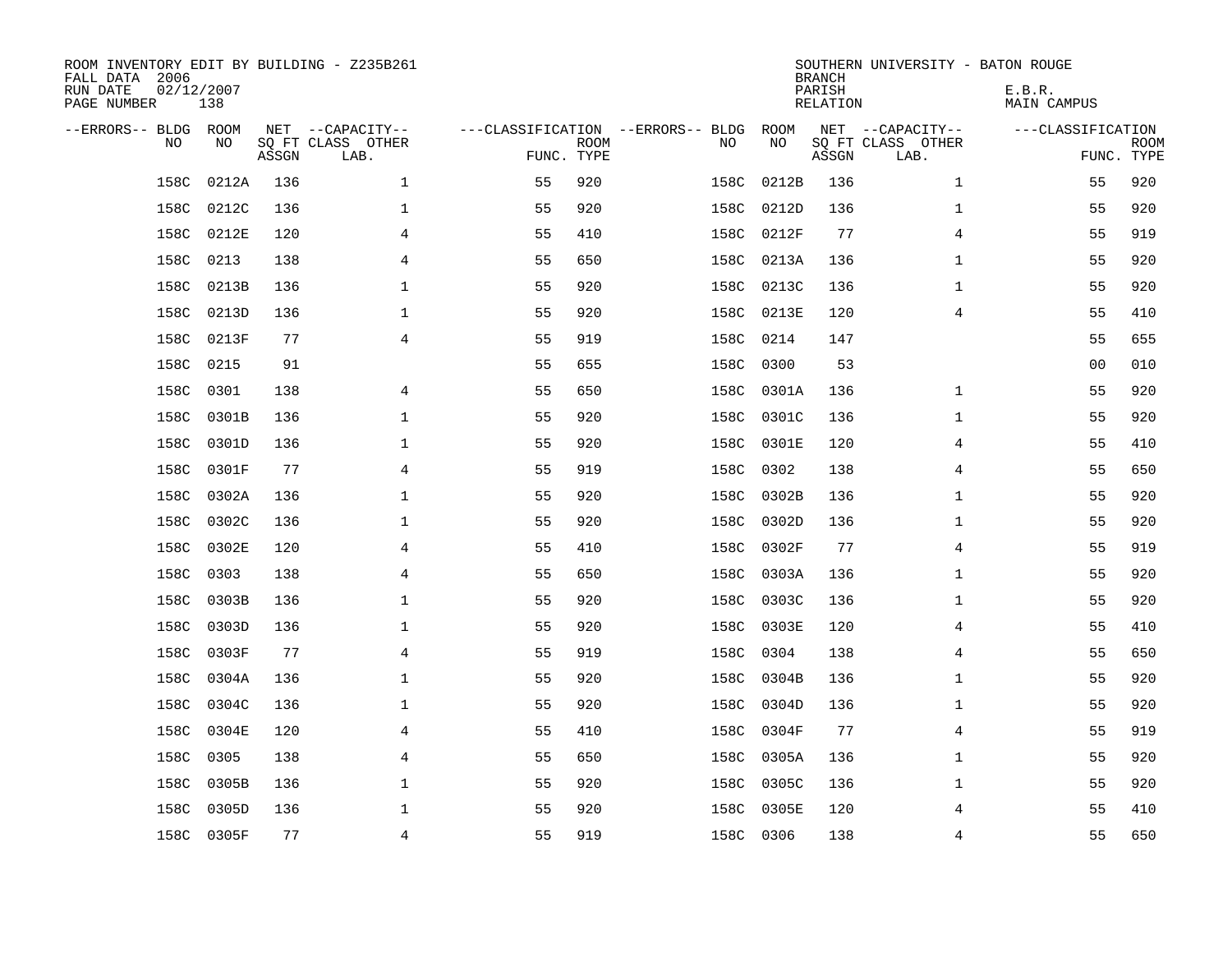| ROOM INVENTORY EDIT BY BUILDING - Z235B261<br>FALL DATA 2006<br>RUN DATE<br>PAGE NUMBER | 02/12/2007<br>139 |       |                                               |                                                 |             |      |            | <b>BRANCH</b><br>PARISH<br><b>RELATION</b> | SOUTHERN UNIVERSITY - BATON ROUGE             | E.B.R.<br><b>MAIN CAMPUS</b> |                           |
|-----------------------------------------------------------------------------------------|-------------------|-------|-----------------------------------------------|-------------------------------------------------|-------------|------|------------|--------------------------------------------|-----------------------------------------------|------------------------------|---------------------------|
| --ERRORS-- BLDG ROOM<br>NO                                                              | NO                | ASSGN | NET --CAPACITY--<br>SQ FT CLASS OTHER<br>LAB. | ---CLASSIFICATION --ERRORS-- BLDG<br>FUNC. TYPE | <b>ROOM</b> | NO   | ROOM<br>NO | ASSGN                                      | NET --CAPACITY--<br>SQ FT CLASS OTHER<br>LAB. | ---CLASSIFICATION            | <b>ROOM</b><br>FUNC. TYPE |
| 158C                                                                                    | 0306A             | 136   | $\mathbf 1$                                   | 55                                              | 920         | 158C | 0306B      | 136                                        | $\mathbf{1}$                                  | 55                           | 920                       |
| 158C                                                                                    | 0306C             | 136   | 1                                             | 55                                              | 920         | 158C | 0306D      | 136                                        | $\mathbf{1}$                                  | 55                           | 920                       |
| 158C                                                                                    | 0306E             | 120   | 4                                             | 55                                              | 410         | 158C | 0306F      | 77                                         | 4                                             | 55                           | 919                       |
| 158C                                                                                    | 0307              | 138   | 4                                             | 55                                              | 650         | 158C | 0307A      | 136                                        | $\mathbf{1}$                                  | 55                           | 920                       |
| 158C                                                                                    | 0307B             | 136   | $\mathbf{1}$                                  | 55                                              | 920         | 158C | 0307C      | 136                                        | $\mathbf{1}$                                  | 55                           | 920                       |
| 158C                                                                                    | 0307D             | 136   | $\mathbf 1$                                   | 55                                              | 920         | 158C | 0307E      | 120                                        | 4                                             | 55                           | 410                       |
| 158C                                                                                    | 0307F             | 77    | 4                                             | 55                                              | 919         | 158C | 0308       | 138                                        | 4                                             | 55                           | 650                       |
| 158C                                                                                    | 0308A             | 136   | $\mathbf 1$                                   | 55                                              | 920         | 158C | 0308B      | 136                                        | $\mathbf{1}$                                  | 55                           | 920                       |
| 158C                                                                                    | 0308C             | 136   | 1                                             | 55                                              | 920         | 158C | 0308D      | 136                                        | $\mathbf{1}$                                  | 55                           | 920                       |
| 158C                                                                                    | 0308E             | 120   | 4                                             | 55                                              | 410         | 158C | 0308F      | 77                                         | 4                                             | 55                           | 919                       |
| 158C                                                                                    | 0309              | 138   | 4                                             | 55                                              | 650         | 158C | 0309A      | 136                                        | $\mathbf{1}$                                  | 55                           | 920                       |
| 158C                                                                                    | 0309B             | 136   | $\mathbf{1}$                                  | 55                                              | 920         | 158C | 0309C      | 136                                        | $\mathbf{1}$                                  | 55                           | 920                       |
| 158C                                                                                    | 0309D             | 136   | $\mathbf 1$                                   | 55                                              | 920         | 158C | 0309E      | 120                                        | 4                                             | 55                           | 410                       |
| 158C                                                                                    | 0309F             | 77    | 4                                             | 55                                              | 919         | 158C | 0310       | 138                                        | 4                                             | 55                           | 650                       |
| 158C                                                                                    | 0310A             | 136   | 1                                             | 55                                              | 920         | 158C | 0310B      | 136                                        | $\mathbf{1}$                                  | 55                           | 920                       |
| 158C                                                                                    | 0310C             | 136   | $\mathbf 1$                                   | 55                                              | 920         | 158C | 0310D      | 136                                        | $\mathbf{1}$                                  | 55                           | 920                       |
| 158C                                                                                    | 0310E             | 120   | 4                                             | 55                                              | 410         | 158C | 0310F      | 77                                         | 4                                             | 55                           | 919                       |
| 158C                                                                                    | 0311              | 138   | $\overline{4}$                                | 55                                              | 650         | 158C | 0311A      | 136                                        | $\mathbf{1}$                                  | 55                           | 920                       |
|                                                                                         | 158C 0311B        | 136   | $\mathbf{1}$                                  | 55                                              | 920         |      | 158C 0311C | 136                                        | $\mathbf{1}$                                  | 55                           | 920                       |
| 158C                                                                                    | 0311D             | 136   | 1                                             | 55                                              | 920         |      | 158C 0311E | 120                                        | 4                                             | 55                           | 410                       |
|                                                                                         | 158C 0311F        | 77    | 4                                             | 55                                              | 919         |      | 158C 0312  | 138                                        | 4                                             | 55                           | 650                       |
| 158C                                                                                    | 0312A             | 136   | 1                                             | 55                                              | 920         | 158C | 0312B      | 136                                        | $\mathbf{1}$                                  | 55                           | 920                       |
| 158C                                                                                    | 0312C             | 136   | 1                                             | 55                                              | 920         |      | 158C 0312D | 136                                        | $\mathbf{1}$                                  | 55                           | 920                       |
| 158C                                                                                    | 0312E             | 120   | 4                                             | 55                                              | 410         |      | 158C 0312F | 77                                         | 4                                             | 55                           | 919                       |
| 158C                                                                                    | 0313              | 138   | 4                                             | 55                                              | 650         | 158C | 0313A      | 136                                        | $\mathbf{1}$                                  | 55                           | 920                       |
|                                                                                         | 158C 0313B        | 136   | $\mathbf{1}$                                  | 55                                              | 920         |      | 158C 0313C | 213                                        | $\mathbf{1}$                                  | 55                           | 920                       |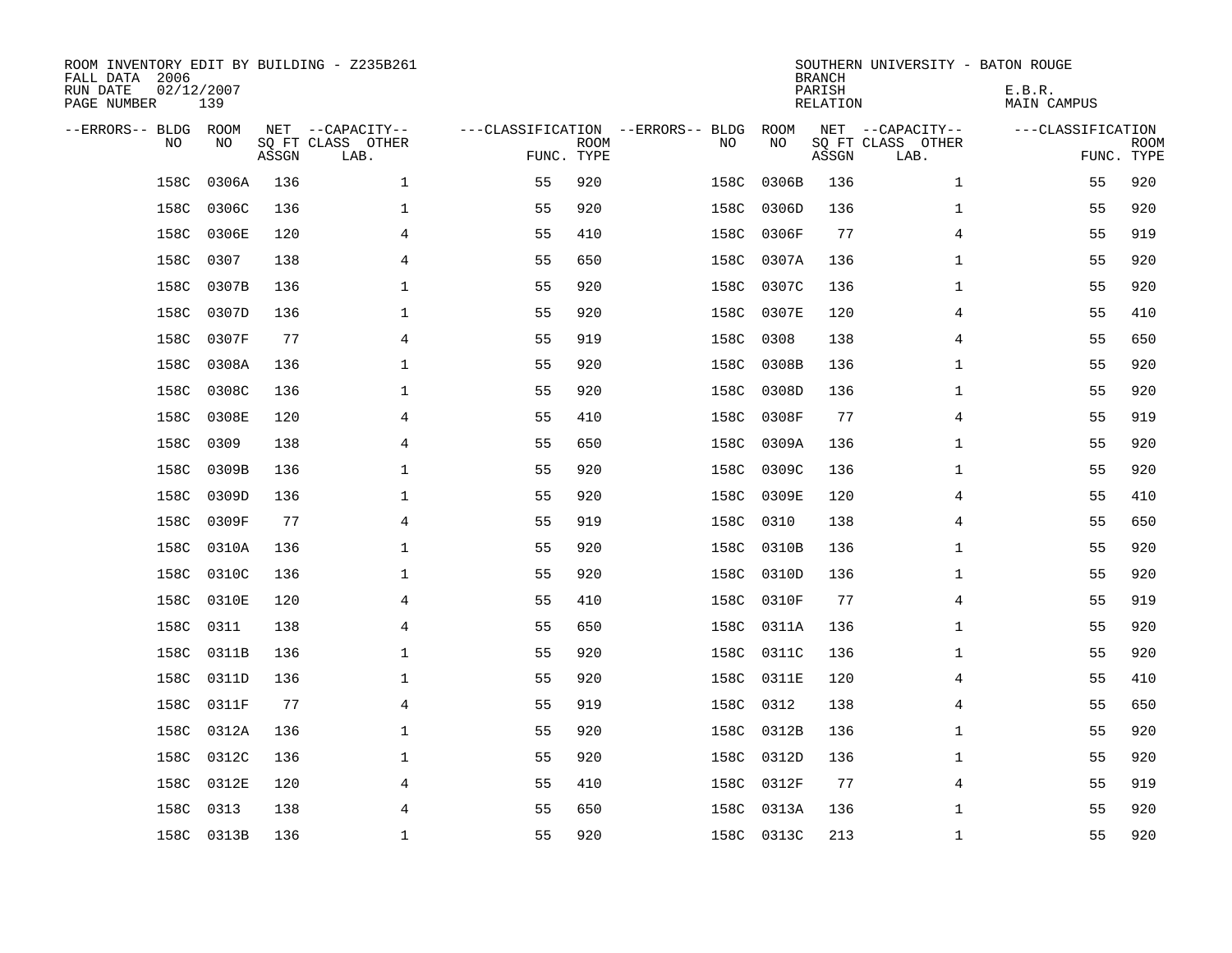| ROOM INVENTORY EDIT BY BUILDING - Z235B261<br>FALL DATA 2006<br>RUN DATE<br>PAGE NUMBER | 02/12/2007<br>140 |       |                           |                |             |                                   |            | <b>BRANCH</b><br>PARISH<br>RELATION | SOUTHERN UNIVERSITY - BATON ROUGE | E.B.R.<br>MAIN CAMPUS |                           |
|-----------------------------------------------------------------------------------------|-------------------|-------|---------------------------|----------------|-------------|-----------------------------------|------------|-------------------------------------|-----------------------------------|-----------------------|---------------------------|
| --ERRORS-- BLDG ROOM                                                                    |                   |       | NET --CAPACITY--          |                |             | ---CLASSIFICATION --ERRORS-- BLDG | ROOM       |                                     | NET --CAPACITY--                  | ---CLASSIFICATION     |                           |
| N <sub>O</sub>                                                                          | NO.               | ASSGN | SO FT CLASS OTHER<br>LAB. | FUNC. TYPE     | <b>ROOM</b> | NO.                               | NO         | ASSGN                               | SQ FT CLASS OTHER<br>LAB.         |                       | <b>ROOM</b><br>FUNC. TYPE |
| 158C                                                                                    | 0313D             | 136   | $\mathbf{1}$              | 55             | 920         | 158C                              | 0313E      | 120                                 | 4                                 | 55                    | 410                       |
| 158C                                                                                    | 0314              | 147   |                           | 55             | 655         | 158C                              | 0315       | 91                                  |                                   | 55                    | 655                       |
| 158C                                                                                    | 0400              | 53    | 4                         | 0 <sub>0</sub> | 010         | 158C                              | 0401       | 138                                 | 4                                 | 55                    | 650                       |
| 158C                                                                                    | 0401A             | 136   | 1                         | 55             | 920         | 158C                              | 0401B      | 136                                 | $\mathbf{1}$                      | 55                    | 920                       |
| 158C                                                                                    | 0401C             | 136   | 1                         | 55             | 920         | 158C                              | 0401D      | 136                                 | $\mathbf{1}$                      | 55                    | 920                       |
| 158C                                                                                    | 0401E             | 120   | 4                         | 55             | 410         |                                   | 158C 0401F | 77                                  | 4                                 | 55                    | 919                       |
| 158C                                                                                    | 0402              | 138   | $\overline{4}$            | 55             | 650         | 158C                              | 0402A      | 136                                 | $\mathbf{1}$                      | 55                    | 920                       |
| 158C                                                                                    | 0402B             | 136   | 1                         | 55             | 920         | 158C                              | 0402C      | 136                                 | $\mathbf{1}$                      | 55                    | 920                       |
| 158C                                                                                    | 0402D             | 136   | 1                         | 55             | 920         | 158C                              | 0402E      | 120                                 | 4                                 | 55                    | 410                       |
| 158C                                                                                    | 0402F             | 77    | $\overline{4}$            | 55             | 919         | 158C                              | 0403       | 138                                 | 4                                 | 55                    | 650                       |
| 158C                                                                                    | 0403A             | 136   | 1                         | 55             | 920         | 158C                              | 0403B      | 136                                 | $\mathbf{1}$                      | 55                    | 920                       |
| 158C                                                                                    | 0403C             | 136   | $\mathbf{1}$              | 55             | 920         | 158C                              | 0403D      | 136                                 | $\mathbf{1}$                      | 55                    | 920                       |
| 158C                                                                                    | 0403E             | 120   | 4                         | 55             | 410         | 158C                              | 0403F      | 77                                  | 4                                 | 55                    | 919                       |
| 158C                                                                                    | 0404              | 138   | 4                         | 55             | 650         | 158C                              | 0404A      | 136                                 | $\mathbf{1}$                      | 55                    | 920                       |
| 158C                                                                                    | 0404B             | 136   | 1                         | 55             | 920         | 158C                              | 0404C      | 136                                 | $\mathbf{1}$                      | 55                    | 920                       |
| 158C                                                                                    | 0404D             | 136   | $\mathbf 1$               | 55             | 920         | 158C                              | 0404E      | 120                                 | 4                                 | 55                    | 410                       |
| 158C                                                                                    | 0404F             | 77    | $\overline{4}$            | 55             | 919         | 158C                              | 0405       | 138                                 | 4                                 | 55                    | 650                       |
| 158C                                                                                    | 0405A             | 136   | 1                         | 55             | 920         | 158C                              | 0405B      | 136                                 | $\mathbf{1}$                      | 55                    | 920                       |
|                                                                                         | 158C 0405C        | 136   | 1                         | 55             | 920         |                                   | 158C 0405D | 136                                 | $\mathbf{1}$                      | 55                    | 920                       |
| 158C                                                                                    | 0405E             | 120   | 4                         | 55             | 410         |                                   | 158C 0405F | 77                                  | 4                                 | 55                    | 919                       |
| 158C                                                                                    | 0406              | 138   | $\overline{4}$            | 55             | 650         |                                   | 158C 0406A | 136                                 | $\mathbf{1}$                      | 55                    | 920                       |
| 158C                                                                                    | 0406B             | 136   | 1                         | 55             | 920         | 158C                              | 0406C      | 136                                 | $\mathbf{1}$                      | 55                    | 920                       |
| 158C                                                                                    | 0406D             | 136   | 1                         | 55             | 920         |                                   | 158C 0406E | 120                                 | 4                                 | 55                    | 410                       |
| 158C                                                                                    | 0406F             | 77    | 4                         | 55             | 919         | 158C                              | 0407       | 138                                 | 4                                 | 55                    | 650                       |
| 158C                                                                                    | 0407A             | 136   | $\mathbf 1$               | 55             | 920         | 158C                              | 0407B      | 136                                 | $\mathbf{1}$                      | 55                    | 920                       |
|                                                                                         | 158C 0407C        | 136   | $\mathbf{1}$              | 55             | 920         |                                   | 158C 0407D | 136                                 | $\mathbf{1}$                      | 55                    | 920                       |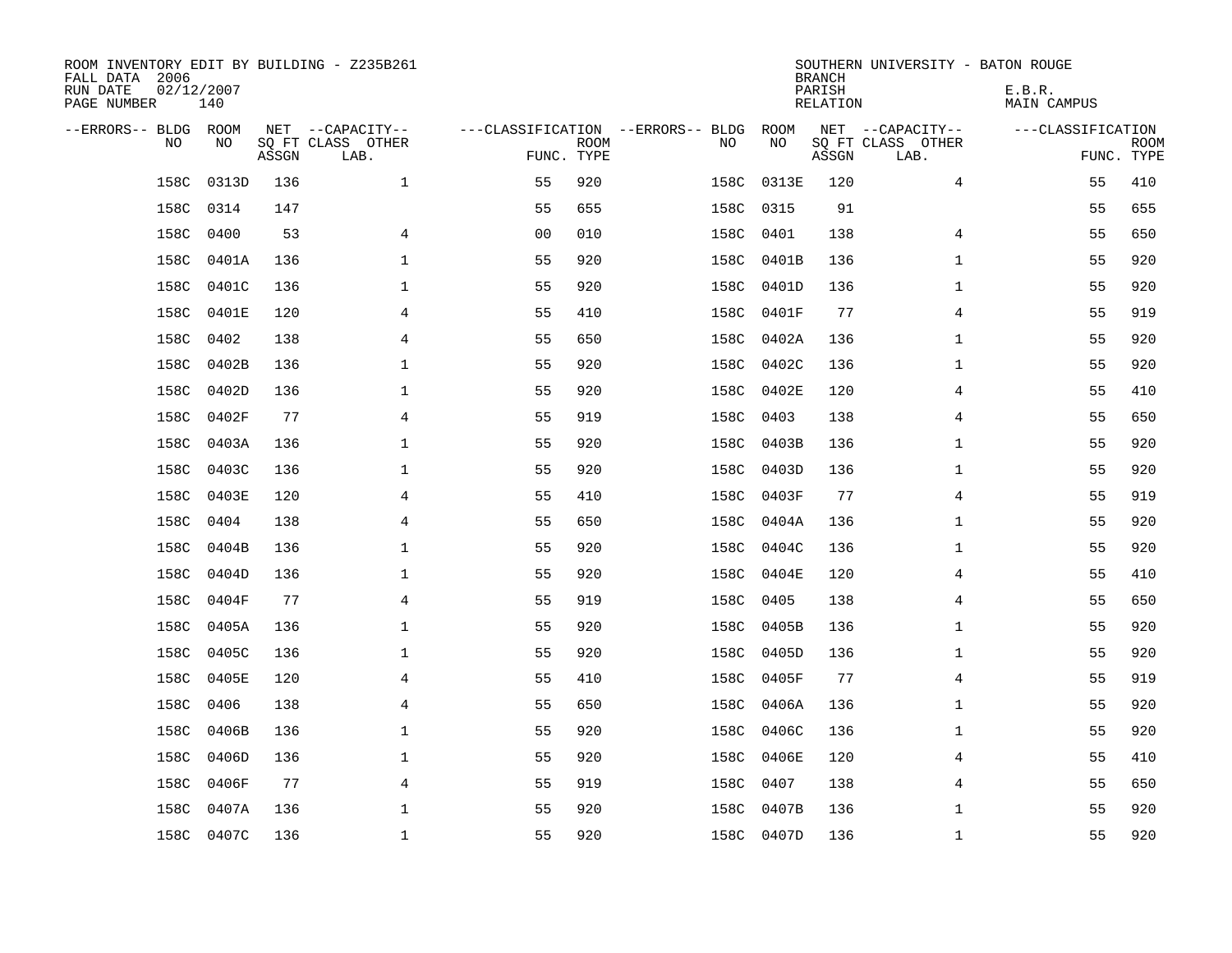| ROOM INVENTORY EDIT BY BUILDING - Z235B261<br>FALL DATA 2006<br>RUN DATE<br>PAGE NUMBER | 02/12/2007<br>141 |       |                                               |                                                 |             |           |            | <b>BRANCH</b><br>PARISH<br><b>RELATION</b> | SOUTHERN UNIVERSITY - BATON ROUGE             | E.B.R.<br><b>MAIN CAMPUS</b> |                           |
|-----------------------------------------------------------------------------------------|-------------------|-------|-----------------------------------------------|-------------------------------------------------|-------------|-----------|------------|--------------------------------------------|-----------------------------------------------|------------------------------|---------------------------|
| --ERRORS-- BLDG ROOM<br>NO                                                              | NO                | ASSGN | NET --CAPACITY--<br>SQ FT CLASS OTHER<br>LAB. | ---CLASSIFICATION --ERRORS-- BLDG<br>FUNC. TYPE | <b>ROOM</b> | NO        | ROOM<br>NO | ASSGN                                      | NET --CAPACITY--<br>SQ FT CLASS OTHER<br>LAB. | ---CLASSIFICATION            | <b>ROOM</b><br>FUNC. TYPE |
| 158C                                                                                    | 0407E             | 120   | 4                                             | 55                                              | 410         | 158C      | 0407F      | 77                                         | 4                                             | 55                           | 919                       |
| 158C                                                                                    | 0408              | 138   | 4                                             | 55                                              | 650         | 158C      | 0408A      | 136                                        | $\mathbf{1}$                                  | 55                           | 920                       |
| 158C                                                                                    | 0408B             | 136   | 1                                             | 55                                              | 920         |           | 158C 0408C | 136                                        | $\mathbf{1}$                                  | 55                           | 920                       |
| 158C                                                                                    | 0408D             | 136   | 1                                             | 55                                              | 920         | 158C      | 0408E      | 120                                        | 4                                             | 55                           | 410                       |
| 158C                                                                                    | 0408F             | 77    | $\overline{4}$                                | 55                                              | 919         | 158C      | 0409       | 138                                        | $\overline{4}$                                | 55                           | 650                       |
| 158C                                                                                    | 0409A             | 136   | $\mathbf 1$                                   | 55                                              | 920         | 158C      | 0409B      | 136                                        | $\mathbf{1}$                                  | 55                           | 920                       |
| 158C                                                                                    | 0409C             | 136   | 1                                             | 55                                              | 920         |           | 158C 0409D | 136                                        | $\mathbf{1}$                                  | 55                           | 920                       |
| 158C                                                                                    | 0409E             | 120   | 4                                             | 55                                              | 410         |           | 158C 0409F | 77                                         | 4                                             | 55                           | 919                       |
| 158C                                                                                    | 0410              | 138   | 4                                             | 55                                              | 650         | 158C      | 0410A      | 136                                        | $\mathbf{1}$                                  | 55                           | 920                       |
| 158C                                                                                    | 0410B             | 136   | $\mathbf 1$                                   | 55                                              | 920         | 158C      | 0410C      | 136                                        | $\mathbf{1}$                                  | 55                           | 920                       |
| 158C                                                                                    | 0410D             | 136   | 1                                             | 55                                              | 920         | 158C      | 0410E      | 120                                        | 4                                             | 55                           | 410                       |
| 158C                                                                                    | 0410F             | 77    | $\overline{4}$                                | 55                                              | 919         | 158C      | 0411       | 138                                        | 4                                             | 55                           | 650                       |
| 158C                                                                                    | 0411A             | 136   | $\mathbf 1$                                   | 55                                              | 920         | 158C      | 0411B      | 136                                        | $\mathbf{1}$                                  | 55                           | 920                       |
| 158C                                                                                    | 0411C             | 136   | 1                                             | 55                                              | 920         | 158C      | 0411D      | 136                                        | $\mathbf{1}$                                  | 55                           | 920                       |
| 158C                                                                                    | 0411E             | 120   | 4                                             | 55                                              | 410         | 158C      | 0411F      | 77                                         | 4                                             | 55                           | 919                       |
| 158C                                                                                    | 0412              | 138   | 4                                             | 55                                              | 650         | 158C      | 0412A      | 136                                        | $\mathbf{1}$                                  | 55                           | 920                       |
| 158C                                                                                    | 0412B             | 136   | 1                                             | 55                                              | 920         | 158C      | 0412C      | 136                                        | $\mathbf{1}$                                  | 55                           | 920                       |
| 158C                                                                                    | 0412D             | 136   | $\mathbf{1}$                                  | 55                                              | 920         |           | 158C 0412E | 120                                        | 4                                             | 55                           | 410                       |
|                                                                                         | 158C 0412F        | 77    | 4                                             | 55                                              | 919         | 158C 0413 |            | 135                                        | 4                                             | 55                           | 650                       |
| 158C                                                                                    | 0413A             | 136   | 1                                             | 55                                              | 920         |           | 158C 0413B | 136                                        | $\mathbf{1}$                                  | 55                           | 920                       |
|                                                                                         | 158C 0413C        | 136   | 1                                             | 55                                              | 920         |           | 158C 0413D | 136                                        | $\mathbf{1}$                                  | 55                           | 920                       |
| 158C                                                                                    | 0413E             | 120   | 4                                             | 55                                              | 410         |           | 158C 0413F | 77                                         | 4                                             | 55                           | 919                       |
| 158C                                                                                    | 0414              | 147   | $\overline{4}$                                | 55                                              | 655         | 158C 0415 |            | 91                                         | 4                                             | 55                           | 655                       |
| 158C                                                                                    | 0500              | 53    |                                               | 0 <sub>0</sub>                                  | 010         | 158C 0501 |            | 138                                        | 4                                             | 55                           | 650                       |
| 158C                                                                                    | 0501A             | 136   | 1                                             | 55                                              | 920         | 158C      | 0501B      | 136                                        | $\mathbf{1}$                                  | 55                           | 920                       |
|                                                                                         | 158C 0501C        | 136   | $\mathbf{1}$                                  | 55                                              | 920         |           | 158C 0501D | 136                                        | $\mathbf{1}$                                  | 55                           | 920                       |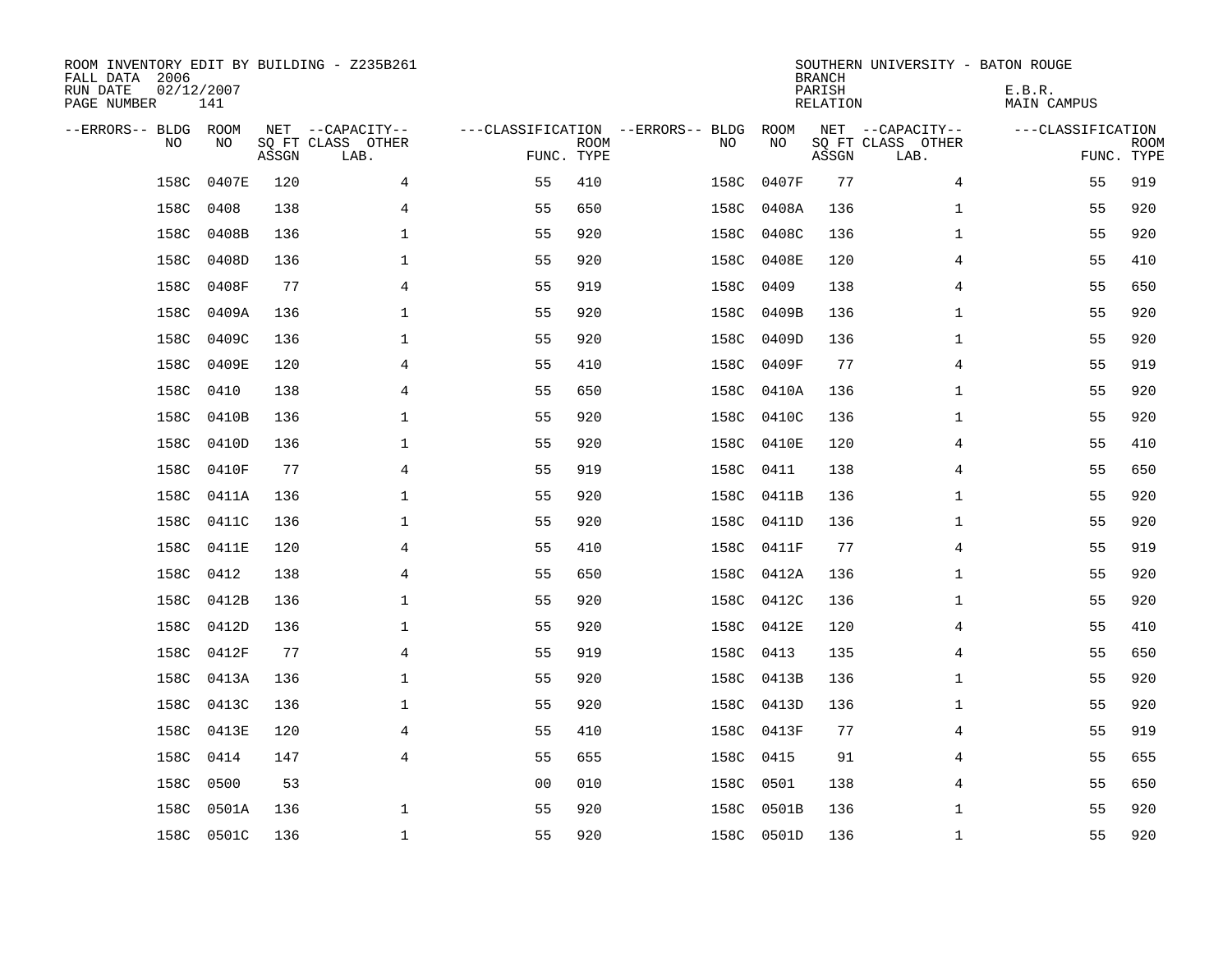| ROOM INVENTORY EDIT BY BUILDING - Z235B261<br>FALL DATA 2006<br>RUN DATE<br>PAGE NUMBER | 02/12/2007<br>142 |       |                                               |                                   |                           |           |            | <b>BRANCH</b><br>PARISH<br><b>RELATION</b> | SOUTHERN UNIVERSITY - BATON ROUGE             | E.B.R.<br><b>MAIN CAMPUS</b> |                           |
|-----------------------------------------------------------------------------------------|-------------------|-------|-----------------------------------------------|-----------------------------------|---------------------------|-----------|------------|--------------------------------------------|-----------------------------------------------|------------------------------|---------------------------|
| --ERRORS-- BLDG ROOM<br>NO                                                              | NO                | ASSGN | NET --CAPACITY--<br>SQ FT CLASS OTHER<br>LAB. | ---CLASSIFICATION --ERRORS-- BLDG | <b>ROOM</b><br>FUNC. TYPE | NO        | ROOM<br>NO | ASSGN                                      | NET --CAPACITY--<br>SQ FT CLASS OTHER<br>LAB. | ---CLASSIFICATION            | <b>ROOM</b><br>FUNC. TYPE |
| 158C                                                                                    | 0501E             | 120   | 4                                             | 55                                | 410                       | 158C      | 0501F      | 77                                         | 4                                             | 55                           | 919                       |
| 158C                                                                                    | 0502              | 138   | 4                                             | 55                                | 650                       | 158C      | 0502A      | 136                                        | $\mathbf{1}$                                  | 55                           | 920                       |
| 158C                                                                                    | 0502B             | 136   | $\mathbf 1$                                   | 55                                | 920                       | 158C      | 0502C      | 136                                        | $\mathbf{1}$                                  | 55                           | 920                       |
| 158C                                                                                    | 0502D             | 136   | $\mathbf 1$                                   | 55                                | 920                       | 158C      | 0502E      | 120                                        | 4                                             | 55                           | 410                       |
| 158C                                                                                    | 0502F             | 77    | 4                                             | 55                                | 919                       | 158C      | 0503       | 138                                        | 4                                             | 55                           | 650                       |
| 158C                                                                                    | 0503A             | 136   | $\mathbf 1$                                   | 55                                | 920                       | 158C      | 0503B      | 136                                        | $\mathbf{1}$                                  | 55                           | 920                       |
| 158C                                                                                    | 0503C             | 136   | $\mathbf{1}$                                  | 55                                | 920                       | 158C      | 0503D      | 136                                        | $\mathbf{1}$                                  | 55                           | 920                       |
| 158C                                                                                    | 0503E             | 120   | 4                                             | 55                                | 410                       | 158C      | 0503F      | 77                                         | 4                                             | 55                           | 919                       |
| 158C                                                                                    | 0504              | 138   | $\overline{4}$                                | 55                                | 650                       | 158C      | 0504A      | 136                                        | $\mathbf{1}$                                  | 55                           | 920                       |
| 158C                                                                                    | 0504B             | 136   | $\mathbf{1}$                                  | 55                                | 920                       | 158C      | 0504C      | 136                                        | $\mathbf{1}$                                  | 55                           | 920                       |
| 158C                                                                                    | 0504D             | 136   | $\mathbf 1$                                   | 55                                | 920                       | 158C      | 0504E      | 120                                        | 4                                             | 55                           | 410                       |
| 158C                                                                                    | 0504F             | 77    | 4                                             | 55                                | 919                       | 158C      | 0505       | 138                                        | 4                                             | 55                           | 650                       |
| 158C                                                                                    | 0505A             | 136   | $\mathbf 1$                                   | 55                                | 920                       | 158C      | 0505B      | 136                                        | $\mathbf{1}$                                  | 55                           | 920                       |
| 158C                                                                                    | 0505C             | 136   | $\mathbf 1$                                   | 55                                | 920                       | 158C      | 0505D      | 136                                        | $\mathbf{1}$                                  | 55                           | 920                       |
| 158C                                                                                    | 0505E             | 120   | 4                                             | 55                                | 410                       | 158C      | 0505F      | 77                                         | 4                                             | 55                           | 919                       |
| 158C                                                                                    | 0506              | 138   | 4                                             | 55                                | 650                       | 158C      | 0506A      | 136                                        | $\mathbf{1}$                                  | 55                           | 920                       |
| 158C                                                                                    | 0506B             | 136   | $\mathbf 1$                                   | 55                                | 920                       | 158C      | 0506C      | 136                                        | $\mathbf{1}$                                  | 55                           | 920                       |
| 158C                                                                                    | 0506D             | 136   | $\mathbf 1$                                   | 55                                | 920                       | 158C      | 0506E      | 120                                        | 4                                             | 55                           | 410                       |
| 158C                                                                                    | 0506F             | 77    | 4                                             | 55                                | 919                       | 158C      | 0507       | 138                                        | 4                                             | 55                           | 650                       |
| 158C                                                                                    | 0507A             | 136   | $\mathbf{1}$                                  | 55                                | 920                       | 158C      | 0507B      | 136                                        | $\mathbf{1}$                                  | 55                           | 920                       |
| 158C                                                                                    | 0507C             | 136   | $\mathbf{1}$                                  | 55                                | 920                       | 158C      | 0507D      | 136                                        | $\mathbf{1}$                                  | 55                           | 920                       |
| 158C                                                                                    | 0507E             | 120   | 4                                             | 55                                | 410                       | 158C      | 0507F      | 77                                         | 4                                             | 55                           | 919                       |
| 158C                                                                                    | 0508              | 138   | 4                                             | 55                                | 650                       | 158C      | 0508A      | 136                                        | $\mathbf{1}$                                  | 55                           | 920                       |
| 158C                                                                                    | 0508B             | 136   | $\mathbf 1$                                   | 55                                | 920                       | 158C      | 0508C      | 136                                        | $\mathbf{1}$                                  | 55                           | 920                       |
| 158C                                                                                    | 0508D             | 136   | $\mathbf 1$                                   | 55                                | 920                       | 158C      | 0508E      | 120                                        | 4                                             | 55                           | 410                       |
|                                                                                         | 158C 0508F        | 77    | $\overline{4}$                                | 55                                | 919                       | 158C 0509 |            | 138                                        | $\overline{4}$                                | 55                           | 650                       |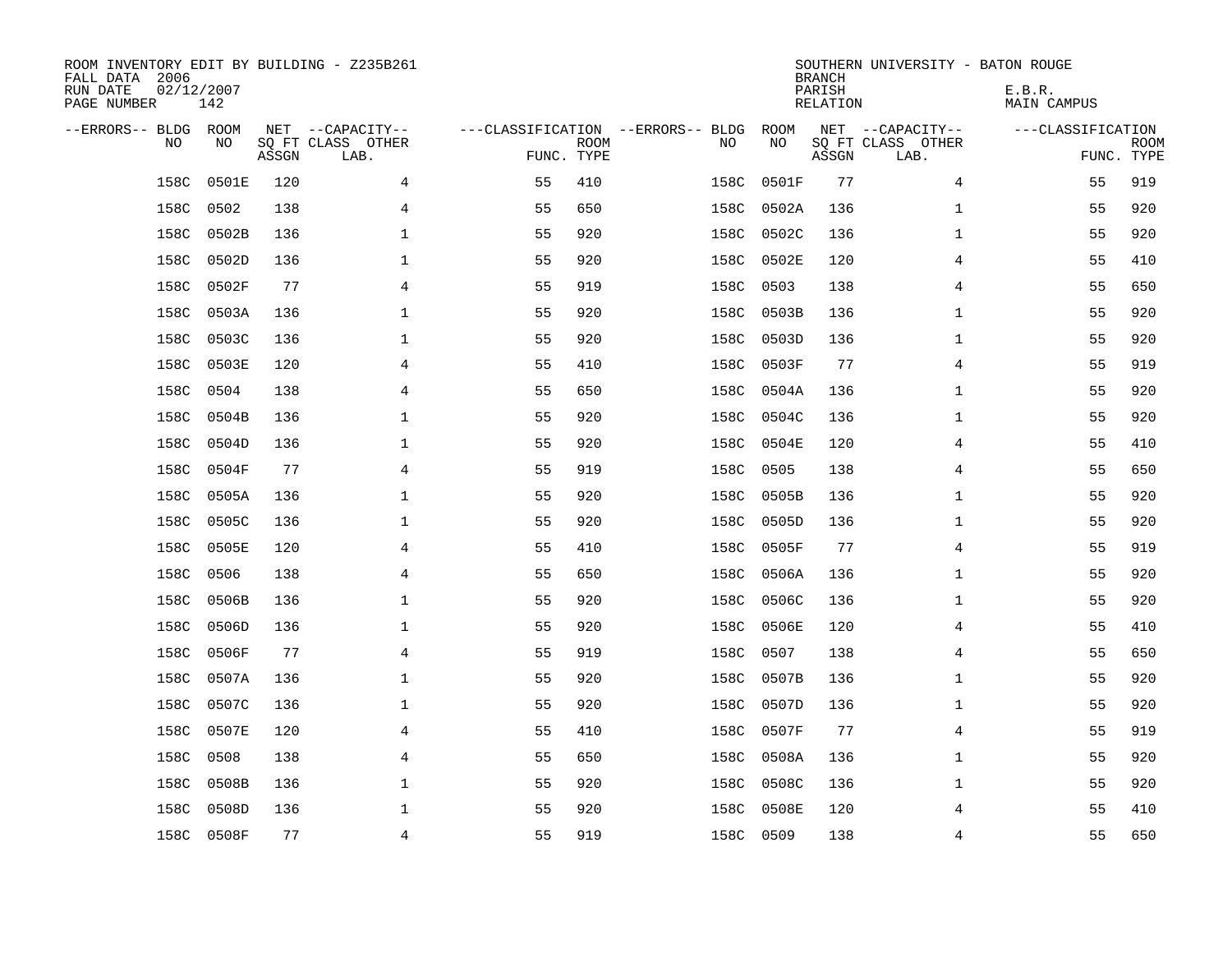| ROOM INVENTORY EDIT BY BUILDING - Z235B261<br>FALL DATA 2006<br>RUN DATE<br>PAGE NUMBER | 02/12/2007<br>143 |       |                                               |            |             |                                         |      |            | <b>BRANCH</b><br>PARISH<br><b>RELATION</b> | SOUTHERN UNIVERSITY - BATON ROUGE             | E.B.R.<br><b>MAIN CAMPUS</b> |                           |
|-----------------------------------------------------------------------------------------|-------------------|-------|-----------------------------------------------|------------|-------------|-----------------------------------------|------|------------|--------------------------------------------|-----------------------------------------------|------------------------------|---------------------------|
| --ERRORS-- BLDG ROOM<br>NO                                                              | NO                | ASSGN | NET --CAPACITY--<br>SQ FT CLASS OTHER<br>LAB. | FUNC. TYPE | <b>ROOM</b> | ---CLASSIFICATION --ERRORS-- BLDG<br>NO |      | ROOM<br>NO | ASSGN                                      | NET --CAPACITY--<br>SQ FT CLASS OTHER<br>LAB. | ---CLASSIFICATION            | <b>ROOM</b><br>FUNC. TYPE |
| 158C                                                                                    | 0509A             | 136   | $\mathbf 1$                                   | 55         | 920         |                                         | 158C | 0509B      | 136                                        | $\mathbf{1}$                                  | 55                           | 920                       |
| 158C                                                                                    | 0509C             | 136   | $\mathbf 1$                                   | 55         | 920         |                                         | 158C | 0509D      | 136                                        | $\mathbf{1}$                                  | 55                           | 920                       |
| 158C                                                                                    | 0509E             | 120   | 4                                             | 55         | 410         |                                         | 158C | 0509F      | 77                                         | 4                                             | 55                           | 919                       |
| 158C                                                                                    | 0510              | 138   | 4                                             | 55         | 650         |                                         | 158C | 0510A      | 136                                        | $\mathbf{1}$                                  | 55                           | 920                       |
| 158C                                                                                    | 0510B             | 136   | $\mathbf{1}$                                  | 55         | 920         |                                         | 158C | 0510C      | 136                                        | $\mathbf{1}$                                  | 55                           | 920                       |
| 158C                                                                                    | 0510D             | 136   | $\mathbf 1$                                   | 55         | 920         |                                         |      | 158C 0510E | 120                                        | 4                                             | 55                           | 410                       |
| 158C                                                                                    | 0510F             | 77    | 4                                             | 55         | 919         |                                         | 158C | 0511       | 138                                        | 4                                             | 55                           | 650                       |
| 158C                                                                                    | 0511A             | 136   | $\mathbf{1}$                                  | 55         | 920         |                                         | 158C | 0511B      | 136                                        | $\mathbf{1}$                                  | 55                           | 920                       |
| 158C                                                                                    | 0511C             | 136   | $\mathbf 1$                                   | 55         | 920         |                                         | 158C | 0511D      | 136                                        | $\mathbf{1}$                                  | 55                           | 920                       |
| 158C                                                                                    | 0511E             | 120   | 4                                             | 55         | 410         |                                         | 158C | 0511F      | 77                                         | 4                                             | 55                           | 919                       |
| 158C                                                                                    | 0512              | 138   | 4                                             | 55         | 650         |                                         | 158C | 0512A      | 136                                        | $\mathbf{1}$                                  | 55                           | 920                       |
| 158C                                                                                    | 0512B             | 136   | $\mathbf{1}$                                  | 55         | 920         |                                         | 158C | 0512C      | 136                                        | $\mathbf{1}$                                  | 55                           | 920                       |
| 158C                                                                                    | 0512D             | 136   | $\mathbf 1$                                   | 55         | 920         |                                         | 158C | 0512E      | 120                                        | 4                                             | 55                           | 410                       |
| 158C                                                                                    | 0512F             | 77    | 4                                             | 55         | 919         |                                         | 158C | 0513       | 138                                        | 4                                             | 55                           | 650                       |
| 158C                                                                                    | 0513A             | 136   | 1                                             | 55         | 920         |                                         | 158C | 0513B      | 136                                        | $\mathbf{1}$                                  | 55                           | 920                       |
| 158C                                                                                    | 0513C             | 136   | $\mathbf{1}$                                  | 55         | 920         |                                         | 158C | 0513D      | 136                                        | $\mathbf{1}$                                  | 55                           | 920                       |
| 158C                                                                                    | 0513E             | 120   | 10                                            | 55         | 410         |                                         | 158C | 0513F      | 77                                         | 4                                             | 55                           | 919                       |
| 158C                                                                                    | 0514              | 147   |                                               | 55         | 655         |                                         | 158C | 0515       | 91                                         |                                               | 55                           | 655                       |
|                                                                                         | 158C 0518C        | 786   | $\mathbf 1$                                   | 55         | 920         |                                         | 158C | 0600       | 53                                         |                                               | 0 <sub>0</sub>               | 010                       |
| 158C                                                                                    | 0601              | 138   | 4                                             | 55         | 650         |                                         | 158C | 0601A      | 136                                        | $\mathbf{1}$                                  | 55                           | 920                       |
| 158C                                                                                    | 0601B             | 136   | $\mathbf 1$                                   | 55         | 920         |                                         | 158C | 0601C      | 136                                        | $\mathbf{1}$                                  | 55                           | 920                       |
| 158C                                                                                    | 0601D             | 136   | $\mathbf 1$                                   | 55         | 920         |                                         | 158C | 0601E      | 120                                        | 4                                             | 55                           | 410                       |
| 158C                                                                                    | 0601F             | 77    | 4                                             | 55         | 919         |                                         | 158C | 0602       | 138                                        | 4                                             | 55                           | 650                       |
| 158C                                                                                    | 0602A             | 136   | $\mathbf 1$                                   | 55         | 920         |                                         | 158C | 0602B      | 136                                        | $\mathbf{1}$                                  | 55                           | 920                       |
| 158C                                                                                    | 0602C             | 136   | $\mathbf 1$                                   | 55         | 920         |                                         | 158C | 0602D      | 136                                        | $\mathbf{1}$                                  | 55                           | 920                       |
|                                                                                         | 158C 0602E        | 120   | 4                                             | 55         | 410         |                                         |      | 158C 0602F | 77                                         | 4                                             | 55                           | 919                       |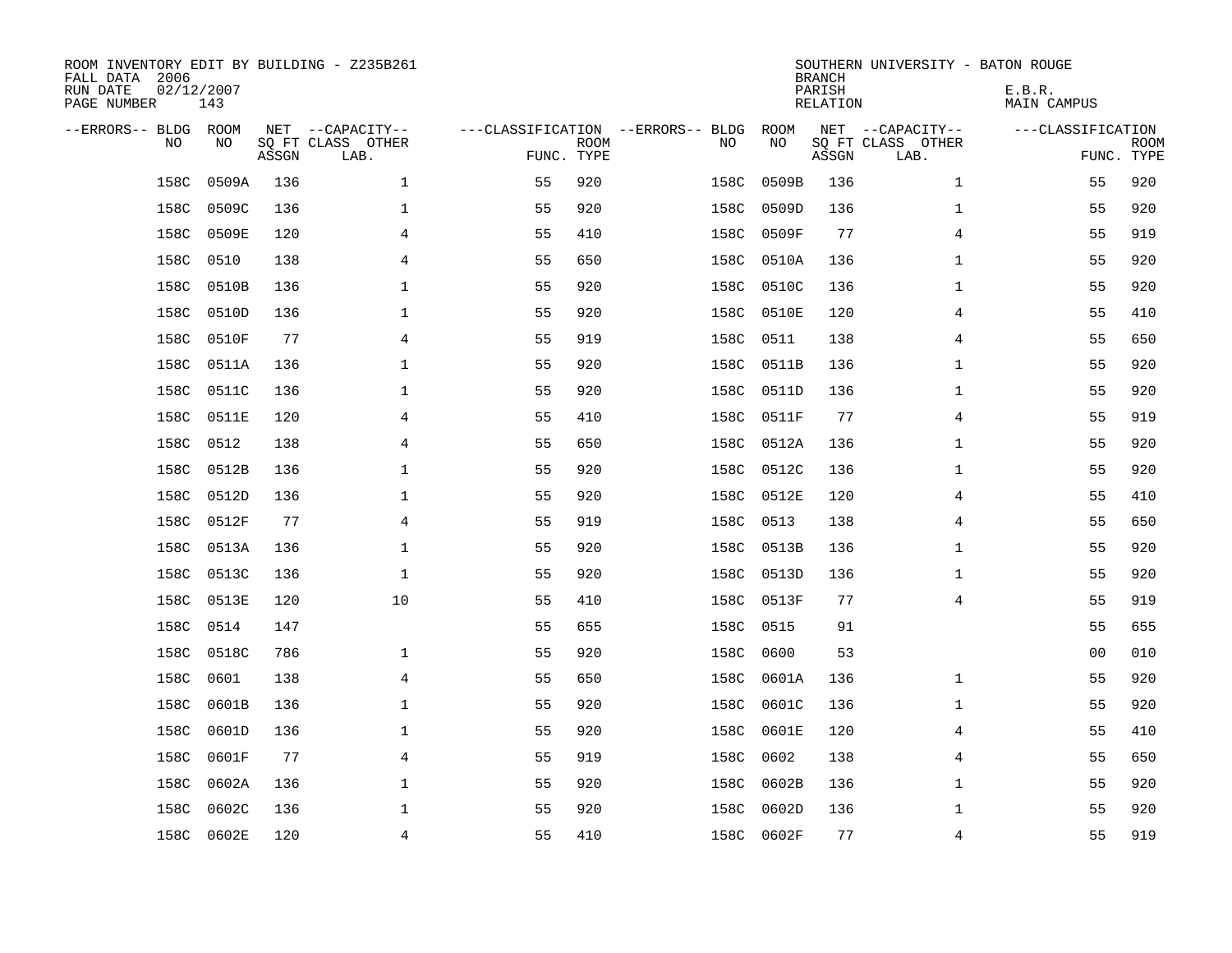| ROOM INVENTORY EDIT BY BUILDING - Z235B261<br>FALL DATA 2006<br>RUN DATE<br>PAGE NUMBER | 02/12/2007<br>144 |       |                                               |                                                 |             |      |            | <b>BRANCH</b><br>PARISH<br><b>RELATION</b> | SOUTHERN UNIVERSITY - BATON ROUGE             | E.B.R.<br><b>MAIN CAMPUS</b> |                           |
|-----------------------------------------------------------------------------------------|-------------------|-------|-----------------------------------------------|-------------------------------------------------|-------------|------|------------|--------------------------------------------|-----------------------------------------------|------------------------------|---------------------------|
| --ERRORS-- BLDG ROOM<br>NO                                                              | NO                | ASSGN | NET --CAPACITY--<br>SQ FT CLASS OTHER<br>LAB. | ---CLASSIFICATION --ERRORS-- BLDG<br>FUNC. TYPE | <b>ROOM</b> | NO   | ROOM<br>NO | ASSGN                                      | NET --CAPACITY--<br>SQ FT CLASS OTHER<br>LAB. | ---CLASSIFICATION            | <b>ROOM</b><br>FUNC. TYPE |
| 158C                                                                                    | 0603              | 138   | 4                                             | 55                                              | 650         | 158C | 0603A      | 136                                        | $\mathbf{1}$                                  | 55                           | 920                       |
| 158C                                                                                    | 0603B             | 136   | 1                                             | 55                                              | 920         | 158C | 0603C      | 136                                        | $\mathbf{1}$                                  | 55                           | 920                       |
| 158C                                                                                    | 0603D             | 136   | 1                                             | 55                                              | 920         | 158C | 0603E      | 120                                        | 4                                             | 55                           | 410                       |
| 158C                                                                                    | 0603F             | 77    | 4                                             | 55                                              | 919         | 158C | 0604       | 138                                        | 4                                             | 55                           | 650                       |
| 158C                                                                                    | 0604A             | 136   | $\mathbf{1}$                                  | 55                                              | 920         | 158C | 0604B      | 136                                        | $\mathbf{1}$                                  | 55                           | 920                       |
| 158C                                                                                    | 0604C             | 136   | $\mathbf 1$                                   | 55                                              | 920         | 158C | 0604D      | 136                                        | $\mathbf{1}$                                  | 55                           | 920                       |
| 158C                                                                                    | 0604E             | 120   | 4                                             | 55                                              | 410         | 158C | 0604F      | 77                                         | 4                                             | 55                           | 919                       |
| 158C                                                                                    | 0605              | 138   | 4                                             | 55                                              | 650         | 158C | 0605A      | 136                                        | $\mathbf{1}$                                  | 55                           | 920                       |
| 158C                                                                                    | 0605B             | 136   | 1                                             | 55                                              | 920         | 158C | 0605C      | 136                                        | $\mathbf{1}$                                  | 55                           | 920                       |
| 158C                                                                                    | 0605D             | 136   | 1                                             | 55                                              | 920         | 158C | 0605E      | 120                                        | 4                                             | 55                           | 410                       |
| 158C                                                                                    | 0605F             | 77    | 4                                             | 55                                              | 919         | 158C | 0606       | 138                                        | 4                                             | 55                           | 650                       |
| 158C                                                                                    | 0606A             | 136   | $\mathbf{1}$                                  | 55                                              | 920         | 158C | 0606B      | 136                                        | $\mathbf{1}$                                  | 55                           | 920                       |
| 158C                                                                                    | 0606C             | 136   | $\mathbf 1$                                   | 55                                              | 920         | 158C | 0606D      | 136                                        | $\mathbf{1}$                                  | 55                           | 920                       |
| 158C                                                                                    | 0606E             | 120   | 4                                             | 55                                              | 410         | 158C | 0606F      | 77                                         | 4                                             | 55                           | 919                       |
| 158C                                                                                    | 0607              | 138   | 4                                             | 55                                              | 650         | 158C | 0607A      | 136                                        | $\mathbf{1}$                                  | 55                           | 920                       |
| 158C                                                                                    | 0607B             | 136   | 1                                             | 55                                              | 920         | 158C | 0607C      | 136                                        | $\mathbf{1}$                                  | 55                           | 920                       |
| 158C                                                                                    | 0607D             | 136   | 1                                             | 55                                              | 920         | 158C | 0607E      | 120                                        | 4                                             | 55                           | 410                       |
| 158C                                                                                    | 0607F             | 77    | $\overline{4}$                                | 55                                              | 919         | 158C | 0608       | 138                                        | 4                                             | 55                           | 650                       |
| 158C                                                                                    | 0608A             | 136   | $\mathbf{1}$                                  | 55                                              | 920         | 158C | 0608B      | 136                                        | $\mathbf{1}$                                  | 55                           | 920                       |
| 158C                                                                                    | 0608C             | 136   | 1                                             | 55                                              | 920         | 158C | 0608D      | 136                                        | $\mathbf{1}$                                  | 55                           | 920                       |
| 158C                                                                                    | 0608E             | 138   | 4                                             | 55                                              | 650         | 158C | 0608F      | 138                                        | 4                                             | 55                           | 650                       |
| 158C                                                                                    | 0609              | 138   | $\overline{4}$                                | 55                                              | 650         | 158C | 0609A      | 136                                        | $\mathbf{1}$                                  | 55                           | 920                       |
| 158C                                                                                    | 0609B             | 136   | 1                                             | 55                                              | 920         | 158C | 0609C      | 136                                        | $\mathbf{1}$                                  | 55                           | 920                       |
| 158C                                                                                    | 0609D             | 136   | $\mathbf 1$                                   | 55                                              | 920         | 158C | 0609E      | 120                                        | 4                                             | 55                           | 410                       |
| 158C                                                                                    | 0609F             | 77    | 4                                             | 55                                              | 919         | 158C | 0610       | 138                                        | 4                                             | 55                           | 650                       |
|                                                                                         | 158C 0610A        | 136   | $\mathbf{1}$                                  | 55                                              | 920         |      | 158C 0610B | 136                                        | $\mathbf{1}$                                  | 55                           | 920                       |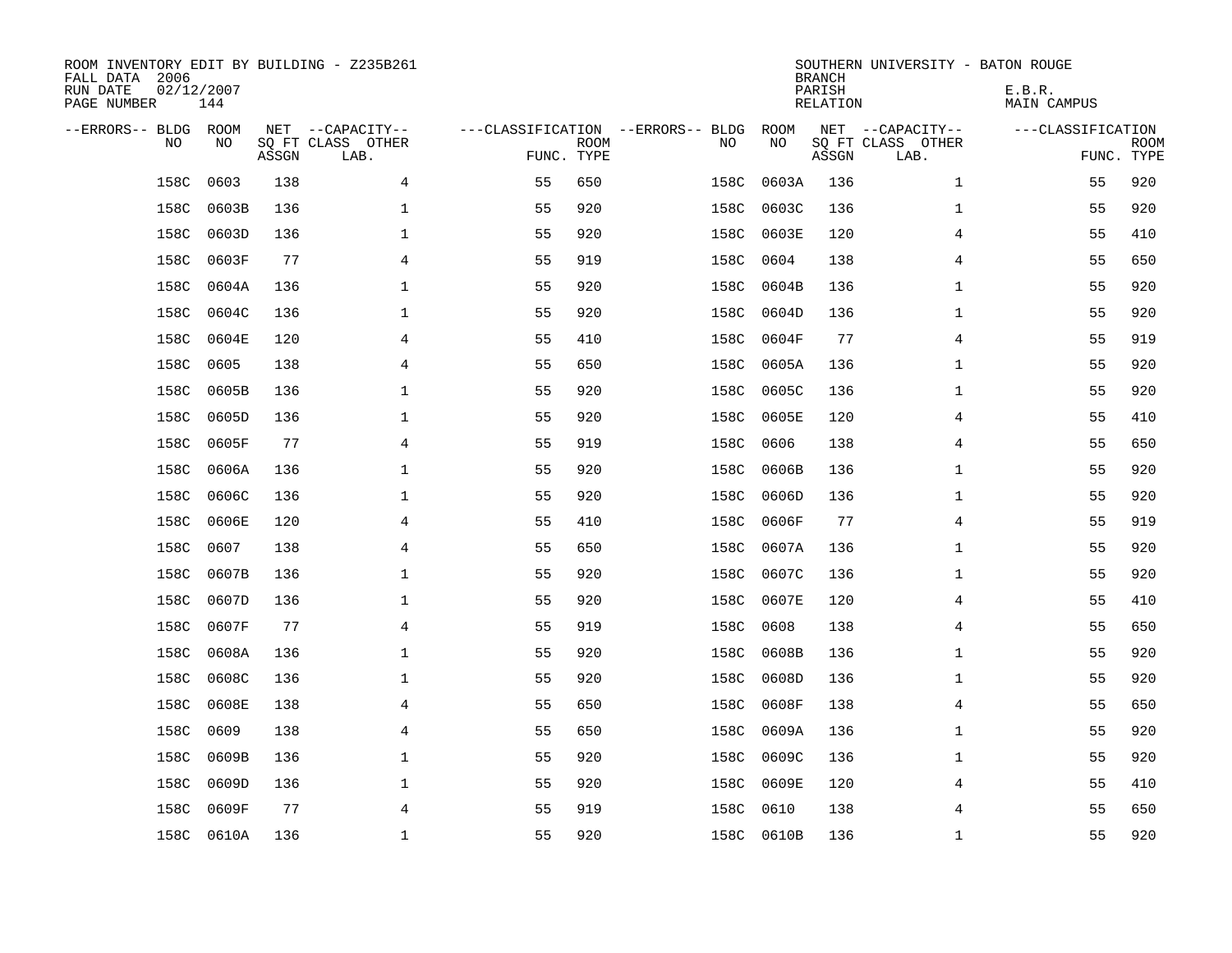| ROOM INVENTORY EDIT BY BUILDING - Z235B261<br>FALL DATA 2006 |            |       |                           |                                        |             |     | <b>BRANCH</b> | SOUTHERN UNIVERSITY - BATON ROUGE                      |                                                                        |                       |                           |
|--------------------------------------------------------------|------------|-------|---------------------------|----------------------------------------|-------------|-----|---------------|--------------------------------------------------------|------------------------------------------------------------------------|-----------------------|---------------------------|
| 02/12/2007<br>RUN DATE<br>PAGE NUMBER                        | 145        |       |                           |                                        |             |     |               | PARISH<br>RELATION                                     |                                                                        | E.B.R.<br>MAIN CAMPUS |                           |
| --ERRORS-- BLDG ROOM                                         |            |       | NET --CAPACITY--          | ---CLASSIFICATION --ERRORS-- BLDG ROOM |             |     |               |                                                        | NET --CAPACITY--                                                       | ---CLASSIFICATION     |                           |
| NO.                                                          | NO.        | ASSGN | SQ FT CLASS OTHER<br>LAB. | FUNC. TYPE                             | <b>ROOM</b> | NO. | NO            | ASSGN                                                  | SQ FT CLASS OTHER<br>LAB.                                              |                       | <b>ROOM</b><br>FUNC. TYPE |
|                                                              | 158C 0610C | 136   | $\mathbf{1}$              | 55                                     | 920         |     | 158C 0610D    | 136                                                    | $\mathbf{1}$                                                           | 55                    | 920                       |
|                                                              | 158C 0610E | 120   | 4                         | 55                                     | 410         |     | 158C 0610F    | 77                                                     | $\overline{4}$                                                         | 55                    | 919                       |
|                                                              | 158C 0611  | 138   | 4                         | 55                                     | 650         |     | 158C 0611A    | 136                                                    | $\mathbf{1}$                                                           | 55                    | 920                       |
|                                                              | 158C 0611B | 136   | $\mathbf 1$               | 55                                     | 920         |     | 158C 0611C    | 136                                                    | $\mathbf{1}$                                                           | 55                    | 920                       |
|                                                              | 158C 0611D | 136   | $\mathbf 1$               | 55                                     | 920         |     | 158C 0611E    | 120                                                    | 4                                                                      | 55                    | 410                       |
|                                                              | 158C 0611F | 77    | 4                         | 55                                     | 919         |     | 158C 0612     | 138                                                    | 4                                                                      | 55                    | 650                       |
|                                                              | 158C 0612A | 136   | $\mathbf 1$               | 55                                     | 920         |     | 158C 0612B    | 136                                                    | $\mathbf{1}$                                                           | 55                    | 920                       |
|                                                              | 158C 0612C | 136   | $\mathbf{1}$              | 55                                     | 920         |     | 158C 0612D    | 136                                                    | $\mathbf{1}$                                                           | 55                    | 920                       |
|                                                              | 158C 0612E | 120   | 4                         | 55                                     | 410         |     | 158C 0612F    | 77                                                     | 4                                                                      | 55                    | 919                       |
|                                                              | 158C 0613  | 138   | $\overline{4}$            | 55                                     | 650         |     | 158C 0613A    | 136                                                    | $\mathbf{1}$                                                           | 55                    | 920                       |
|                                                              | 158C 0613B | 136   | $\mathbf 1$               | 55                                     | 920         |     | 158C 0613C    | 136                                                    | $\mathbf{1}$                                                           | 55                    | 920                       |
|                                                              | 158C 0613D | 136   | $\mathbf{1}$              | 55                                     | 920         |     | 158C 0613E    | 120                                                    | 10                                                                     | 55                    | 410                       |
|                                                              | 158C 0613F | 77    | 4                         | 55                                     | 920         |     | 158C 0614     | 147                                                    |                                                                        | 55                    | 655                       |
|                                                              | 158C 0615  | 91    |                           | 55                                     | 655         |     |               |                                                        |                                                                        |                       |                           |
|                                                              |            |       |                           |                                        |             |     |               | TOTAL NUMBER CLASSROOMS<br>TOTAL NUMBER LABS 210       | TOTAL NET ASSIGN SQ. FT. IN ROOM FILE<br>TOTAL NUMBER SPECIAL LABS 220 | 67,896                |                           |
|                                                              | 172A 0101  | 500   |                           | 54                                     | 745         |     | 172A 0102     | 28<br>TOTAL NUMBER CLASSROOMS<br>TOTAL NUMBER LABS 210 | TOTAL NET ASSIGN SQ. FT. IN ROOM FILE<br>TOTAL NUMBER SPECIAL LABS 220 | 54<br>528             | 745                       |
|                                                              | 173A 0100  | 3250  |                           | 22                                     | 570         |     | 173A 0101     | 630                                                    |                                                                        | 22                    | 570                       |
|                                                              | 173A 0103  | 80    |                           | 22                                     | 570         |     |               | TOTAL NUMBER CLASSROOMS<br>TOTAL NUMBER LABS 210       | TOTAL NET ASSIGN SQ. FT. IN ROOM FILE<br>TOTAL NUMBER SPECIAL LABS 220 | 3,960                 |                           |